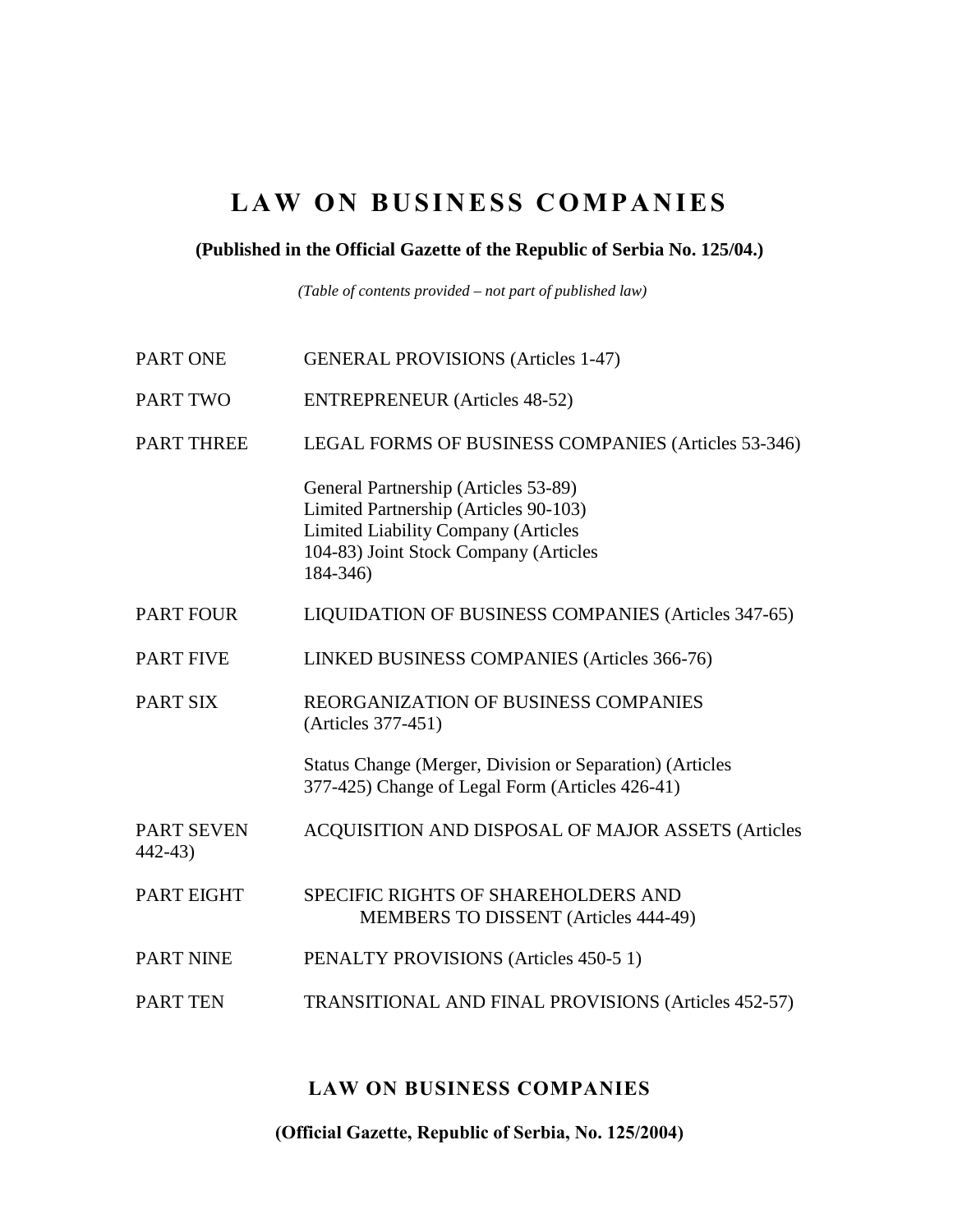### PART ONE

#### GENERAL PROVISIONS

### Chapter 1

### Basic Principles

#### Article 1

#### Scope of This Law

This Law shall regulate the founding of business companies and entrepreneurs, the managing of business companies, the rights and obligations of founders, partners, members and shareholders of business companies, the linking and reorganization (status changes and changes of legal form, reorganization) of business companies, the cessation of business of entrepreneurs, and the liquidation of business companies.

### Article 2

#### Definition and Legal Forms of Business Companies

(1) A business company is a legal entity which is founded by legal entities and/or natural persons by Articles of Association for the purpose of conducting activities with the aim of gaining profit.

(2) The legal forms of business companies under this Law are general partnership, limited partnership, limited liability company and joint stock company (open and closed).

(3) In addition to the legal forms of business companies stated in paragraph (2) of this Article, specific other laws may prescribe other forms of companies or enterprises.

### Article 3

#### Branches of a Company

(1) A business company, domestic or foreign, may establish one or more branchA branch is an organizational part of a company which does not have the capacity of a legal entity. A branch has a business location and authorized representatives, and conducts business with third parties in the name of and on behalf of the company.

(2) A branch of a company must be registered as required by the law which regulates registration of business entities.

### Article 4

#### Duration of a Business Company

A business company is founded for an unlimited duration, unless the Articles of Association states that the company will exist for a limited period of time or until the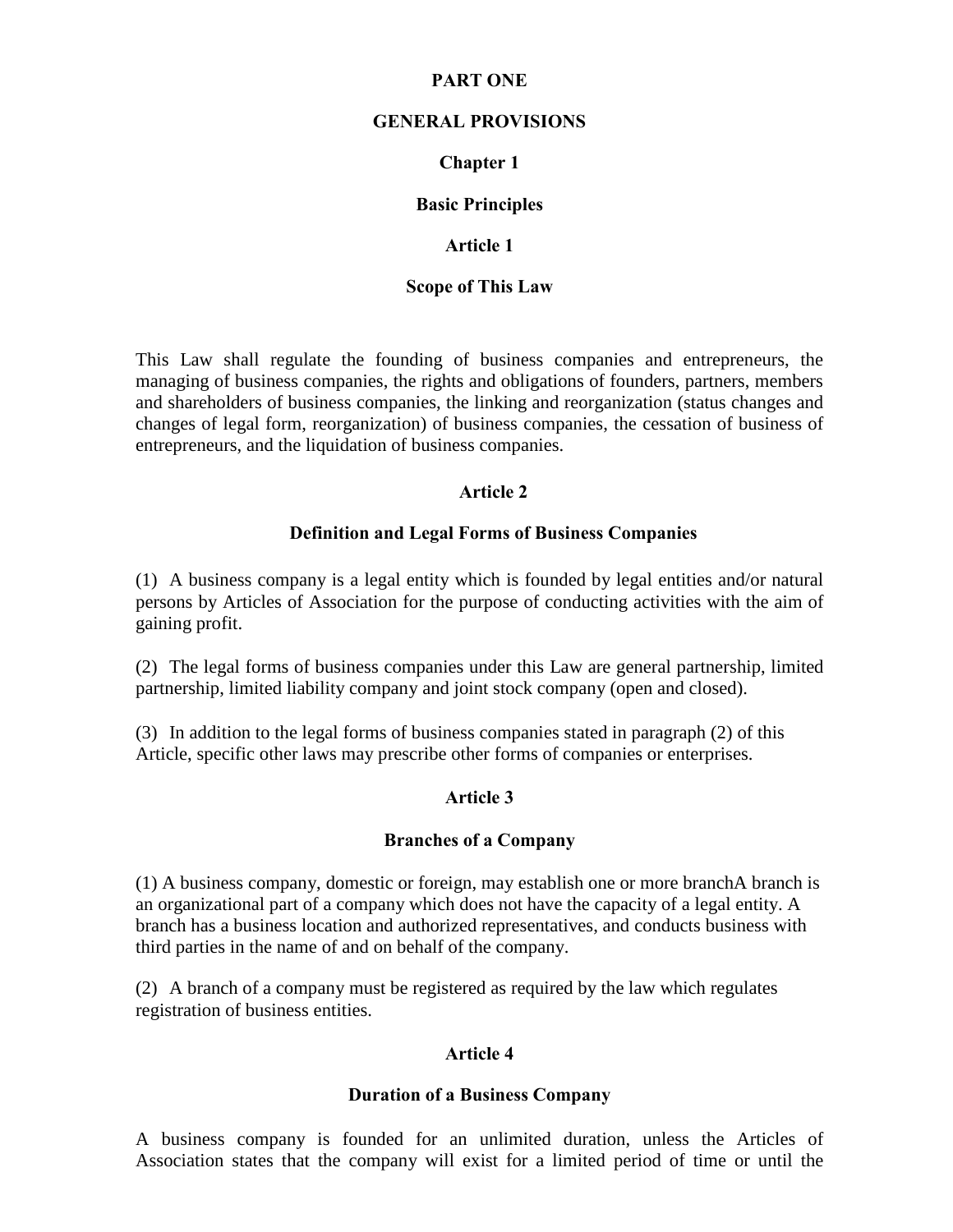occurrence of a particular event or accomplishment of a particular purpose.

## Article 5

### Activities of a Company

(1) A business company may engage in any lawful activity.

(2) In cases where a law prescribes that specific activities may be carried out only with approval, permit or other document issued by a state body, such activities may be conducted upon obtaining such approval, permit or other document.

(3) In cases where a law prescribes that specific activities may be carried out only by a particular form of business company, such activities may not be conducted in another form of company.

### Article 6

### Requirements for Performing Business Activities

(1) A business company may perform business activities in premises which meet requirements for technical equipment, work safety and environmental protection and improvement, as well as other prescribed requirements.

(2) Fulfillment of the requirements referred to in paragraph (1) of this Article will be verified by the body which regularly inspects the premises.

(3) A business company may start performance of business activities consisting of production, trade, distribution, preparation or warehousing material which is hazardous or harmful to persons or the environment, if the appropriate state body certifies that the requirements referred to in paragraph (1) are met.

## Chapter 2

### Founding of a Company

### Article 7

### Articles of Association and Other Documents

(1) A business company is founded by its Articles of Association which is a contract among the founders or a decision of a sole founder (when there is only one founder).

(2) The persons who are responsible for founding a business company are herein called the company's "founders." All of the founders of a company must sign its initial Articles of Association.

(3) The signatures of the founders on the Articles of Association must be certified.

(4) A company's Articles of Association must include the contents which are required by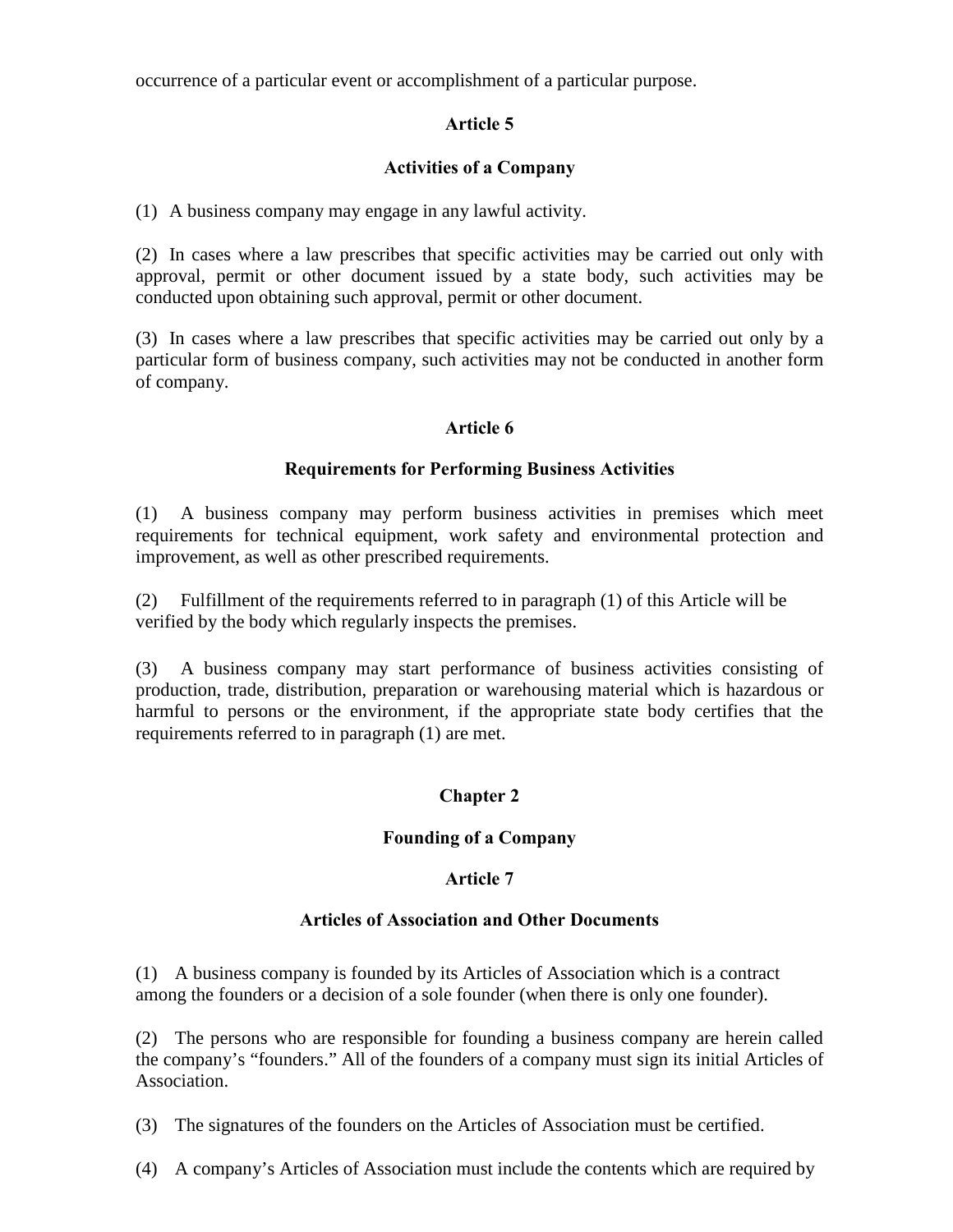this Law for the form of that company.

(5) In addition to the Articles of Association, a general partnership or limited partnership may have a partnership agreement among the partners, a limited liability company may have a company agreement among the members, and a joint stock company may have bylaws.

(6) Founders and other persons who under this Law join a general partnership upon its founding are called "partners"; such persons in a limited partnership are called "general partners" or "limited partners"; such persons in a limited liability company are called "members"; and such persons in a joint stock company are called "shareholders."

### Chapter 3

### Registration and Publication

#### Article 8

### Beginning of Existence as a Legal Entity

A business company begins its existence as a legal entity upon its registration in the registry (hereinafter called the "Registry") as prescribed in the law which regulates registration of business entities.

### Article 9

#### Registration and Publication

Registration of information regarding companies and publication of registration shall be carried out in accordance with the law which regulates registration of business entities.

### Article 10

### Effects of Registration and Publication Against Third Parties

(1) Third parties shall be deemed to have knowledge of registered documents and information regarding the company after such documents or information has been published either in full or partial text or by means of a reference to the registered document.

(2) Third parties shall also be deemed to have such knowledge whenever they have actual knowledge thereof or whenever under the circumstances they should have knowledge thereof, and shall be deemed to have such knowledge before publication thereof if the company proves that they have knowledge.

(3) If information published by a company is inconsistent with information filed by the company in the Registry, the latter shall govern in relations with a third party so that a company cannot use published information, if the third party relied on information from the Registry.

### Article 11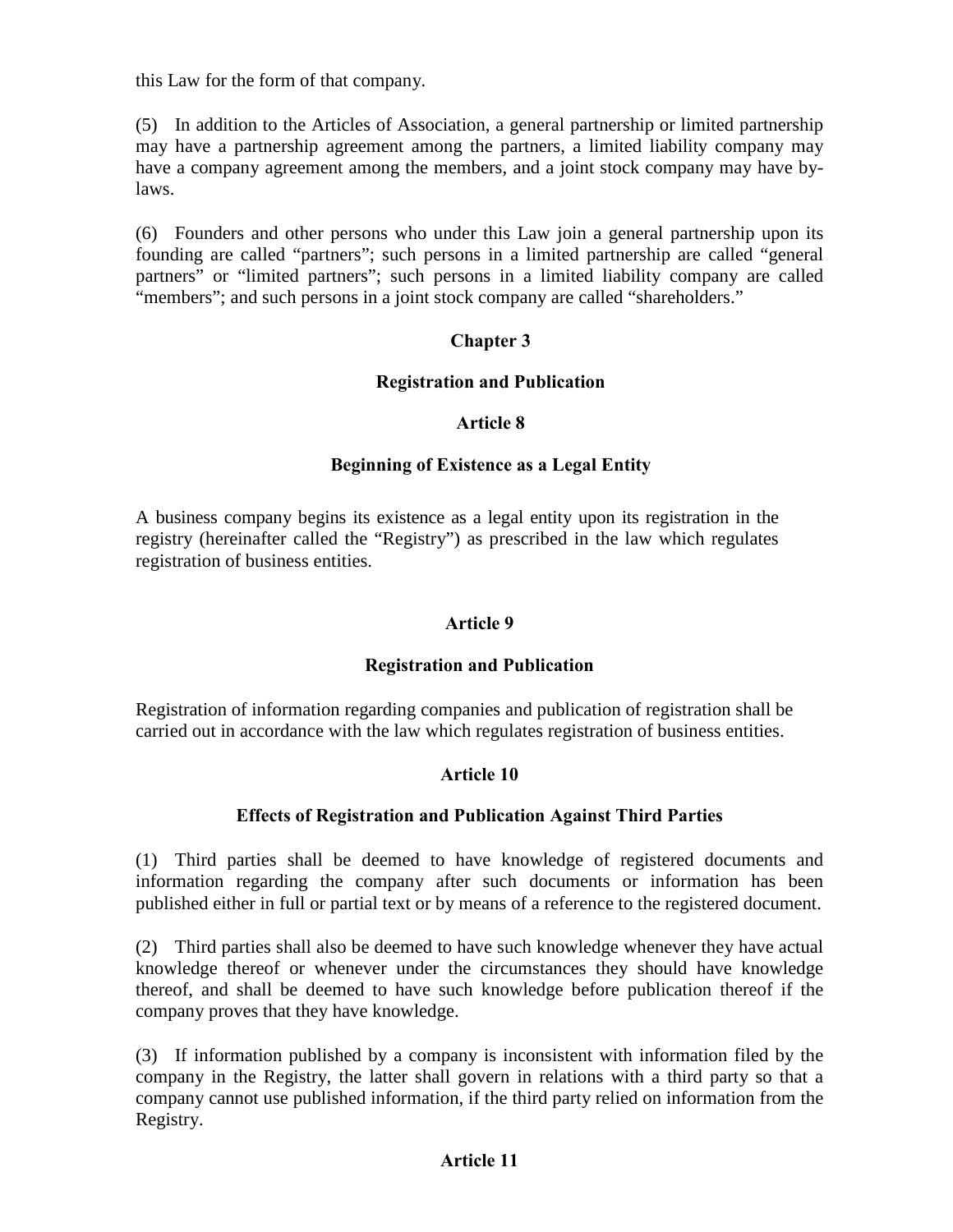## Action for Nullity of Founding

(1) The registration of founding of a business may be nullified in cases prescribed by this Law and the law which regulates registration of business entities.

(2) Registration of founding and registration of other information regarding a business company will be nullified if:

1) the Articles of Association are not in prescribed form;

2) the registered scope of activities of the company is illegal or contrary to public order;

3) the Articles of Association do not state the registered name of the company, the amount and type of the share of each founder or the amount the of the company's basic capital that is required by this Law or the business purpose of the company;

4) the minimum capital contribution was not made in accordance with this Law;

5) all of the founders were without legal and business capacity;

6) the number of the founders is less than is prescribed by this Law.

(3) If the basis for requesting nullity can be remedied, the competent court may set a deadline for such remedying which shall be not later than 90 days after the complaint is filed and suspend the procedure during that period.

(4) Nullity of a company's registration shall have no adverse effect on transactions of the company concluded with conscientious third parties.

(5) In case of nullity of a company's registration, members and shareholders shall be jointly liable for payment of company creditors' claims.

## Chapter 4

## Liability of Founders and Other Persons

## Article 12

### Liability for Obligations Incurred Before Registration

(1) If action is taken by founders or other persons before a company's legal existence has begun, the persons who acted shall be liable jointly therefor with all of their assets unless otherwise agreed with third parties who have a claim for such obligations.

(2) A company shall be jointly and severally liable with such persons for such obligations if it assumes them after registration in accordance with this Law.

## Article 13

## Contributions, Capital, Basic Capital and Liability for Contributions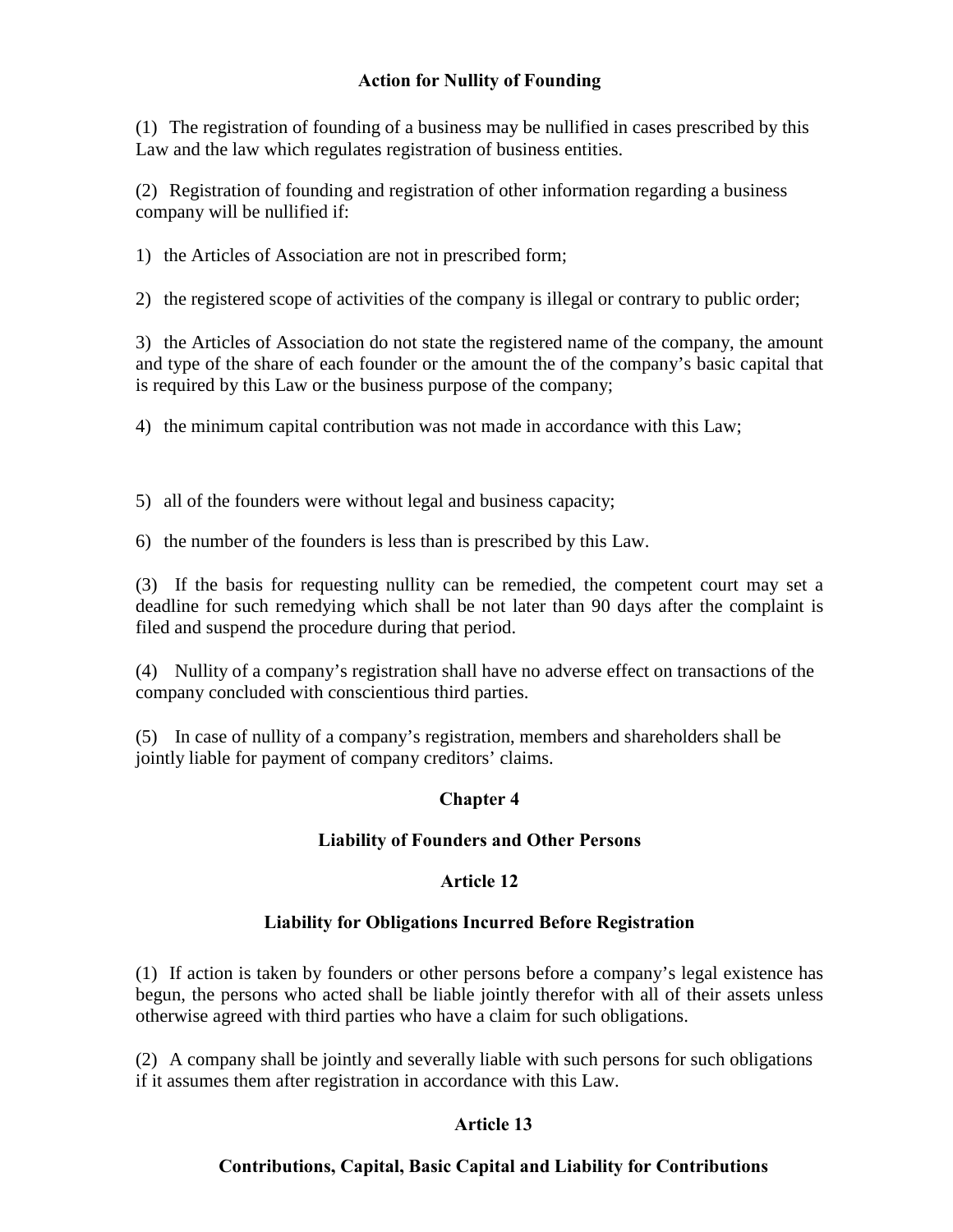(1) A partner, member or shareholder of a company is obligated to the company to pay in full all agreed contributions to capital as required by this Law, the company's Articles of Association or any other agreement of that person.

(2) For the contributions referred in paragraph (1) of this Article, a partner, member or shareholder shall receive a partnership interest or share in the company.

(3) A person referred to in paragraph (1) of this Article who fails to comply with his obligations to a company with respect to the company's founding or submits false information on contributions to capital shall be liable to the company for any damages resulting from such failure.

(4) Failure to comply with obligations to make a contribution to the company shall be subject to the Law on Obligations as well as this Law.

(5) If a person referred to in paragraph (1) of this Article does not make a contribution that is to be made in kind, he is obligated at the company's option to contribute cash equal to the value of the contribution in kind that has not been made.

(6) All contributions which have been made to a company are the property of the company and may not be used by partners, members or shareholders as their personal property.

(7) A company may not release or reduce the obligations under this Article of persons referred to in paragraph (1) of this Article.

(8) A person referred to in paragraph (1) of this Article shall not be entitled to refund of or payment of interest on a contribution that has been made. A company's payment based on withdrawal or cancellation of shares or acquisition of its own shares, as well as other payments in accordance with this Law shall not be considered a refund or a payment of interest for this purpose.

(9) In case of a transfer of interest in a company to another person, the transferor and the transferee shall be jointly and severally liable for the transferor's obligations prior to the time of transfer to make contributions, unless provided otherwise in this Law.

(10)A claim by or on behalf of a company under paragraphs (1) through (9) of this Article may be brought by a company or partners i.e. members or shareholders who represent 5% or more of the company's capital.

(11)A company's assets under this Law consist of the total value of real and other property and rights that the company has acquired through contributions and activities.

(12)The basic capital of a company is the difference between the total value of its assets minus its liabilities, i.e., the total value of the contributions to the company and of the shares of the company.

### Article 14

#### Valuation of Contributions in Kind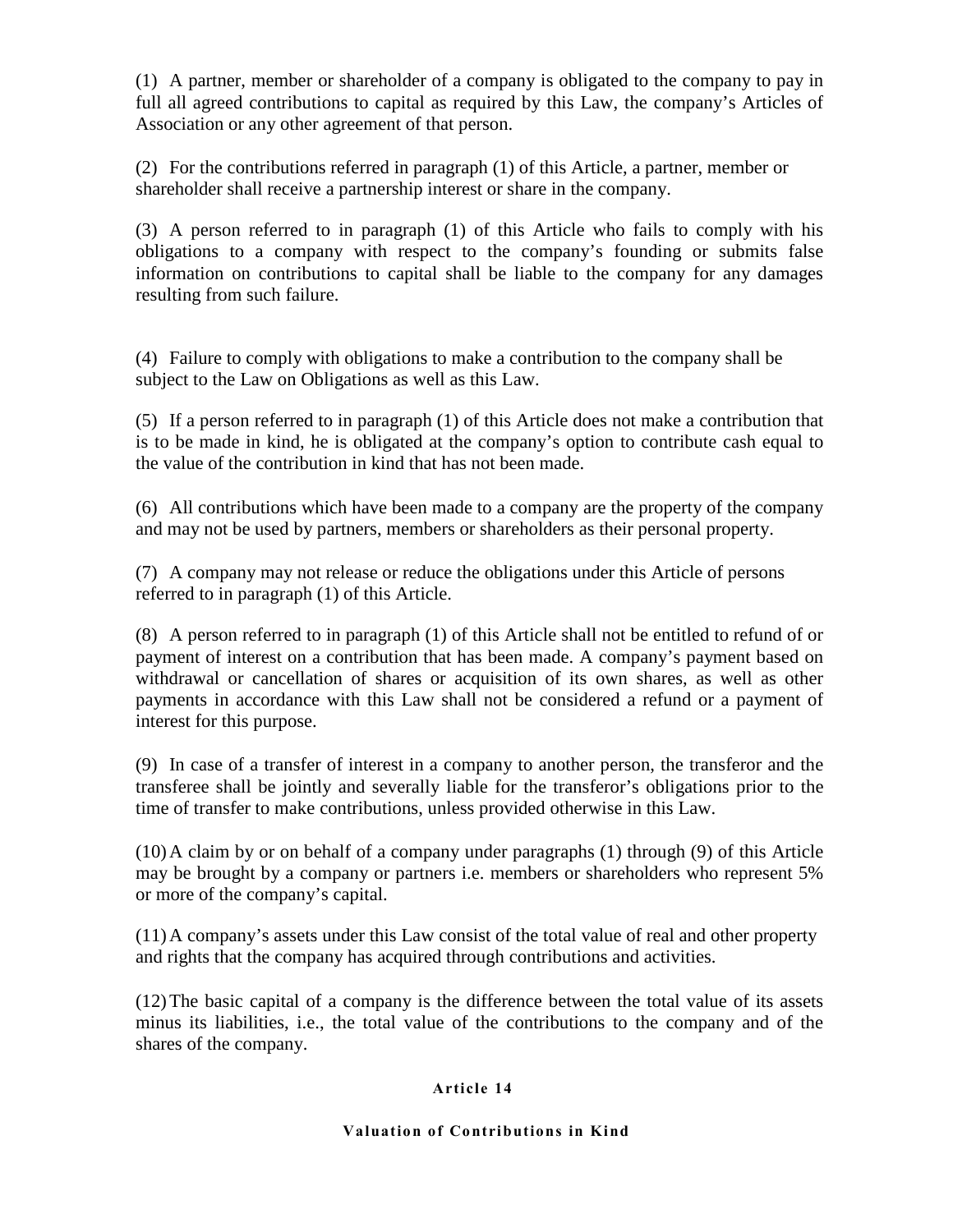(1) As used in this Law, "contributions in kind" means non-monetary contributions to a company's capital, including contributions which consist of property, rights, work or services and shares of another company.

(2) The value of contributions in kind to a general partnership, a limited partnership, a limited liability company or a closed joint stock company shall be determined by

agreement of the partners, members or shareholders in accordance with any applicable provisions of the Articles of Association.

(3) If partners, members or shareholders referred to in paragraph (2) of this Article do not agree on the value of a contribution in kind they may appoint an authorized appraiser for that purpose or may request the court to appoint an appraiser in non-contentious proceeding.

(4) The value of contributions in kind to an open joint stock company shall be determined by an authorized appraiser appointed by the founders i.e. board of directors from the list of authorized appraisers. Founders or board of directors may request a court to appoint the appraiser in a non-contentious proceeding.

(5) Valuation of contributions in kind shall be determined in accordance with any applicable provisions of the law which regulates accounting and audit.

## Article 15

### Wrongful Abuse of Legal Form

(1) A limited partner of a limited partnership, a member of a limited liability company, and a shareholder of a joint stock company may be held personally liable for obligations of the company if he wrongfully abuses the company form for illegal or fraudulent purposes or treats the assets of the company as though they were his personal assets and as though the company did not exist.

(2) In cases referred to in paragraph (1) of this Article, such person shall be jointly and severally liable with the company.

(3) Liability referred to in paragraphs (1) and (2) of this Article shall be determined by a competent court taking into consideration of all the circumstances related to the wrongful abuse and particularly considering that the general principle of limited liability shall not apply in cases referred to in paragraph (1) of this Article.

## Chapter 5

## Registered Office and Name

## Article 16

## Registered Office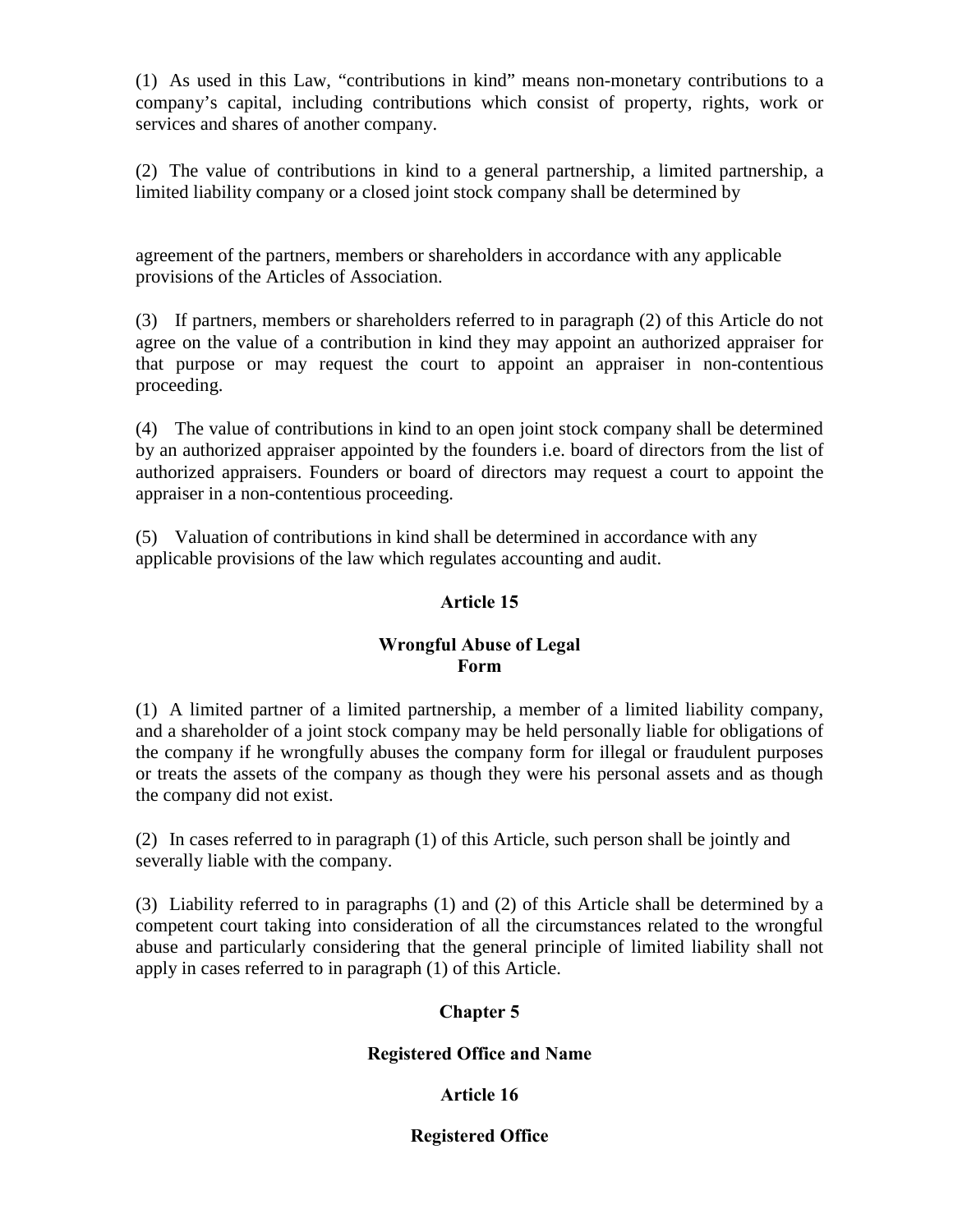(1) The "registered office" of a company is the principal location from which the company's business is conducted.

(2) The registered office of a company shall be stated in the company's Articles of Association and registered in accordance with the law which regulates registration of business entities.

### Article 17

### Registered Name

(1) The registered name of a company is the name under which the company conducts its business.

(2) A companys registered name must be clearly distinguishable from the name of any other company and may not contain any information capable of misleading the public with respect to the business of the company.

### Article 18

### Required Contents of Name

(1) The registered name of a general partnership must include the word "partnership" or the abbreviations "o.d." or "od".

(2) The registered name of a limited partnership must include the words "limited partnership" or the abbreviations "k.d." or "kd".

(3) The registered name of a limited liability company must include the words "limited liability company" or the abbreviations "d.o.o." or "doo".

(4) The registered name of a joint stock company must include the words "limited liability company" or the abbreviations "a.d." or "ad".

(5) The registered name of a company in liquidation must include the words "in liquidation".

### Article 19

### Abbreviated or Modified Name

As company may do business using one or more abbreviated or modified versions of its name only if such abbreviated or modified name is stated in its Articles of Association and also complies with the requirements of this Law that apply to the registered names.

### Article 20

### Restrictions on Use of National and Official Names and Symbols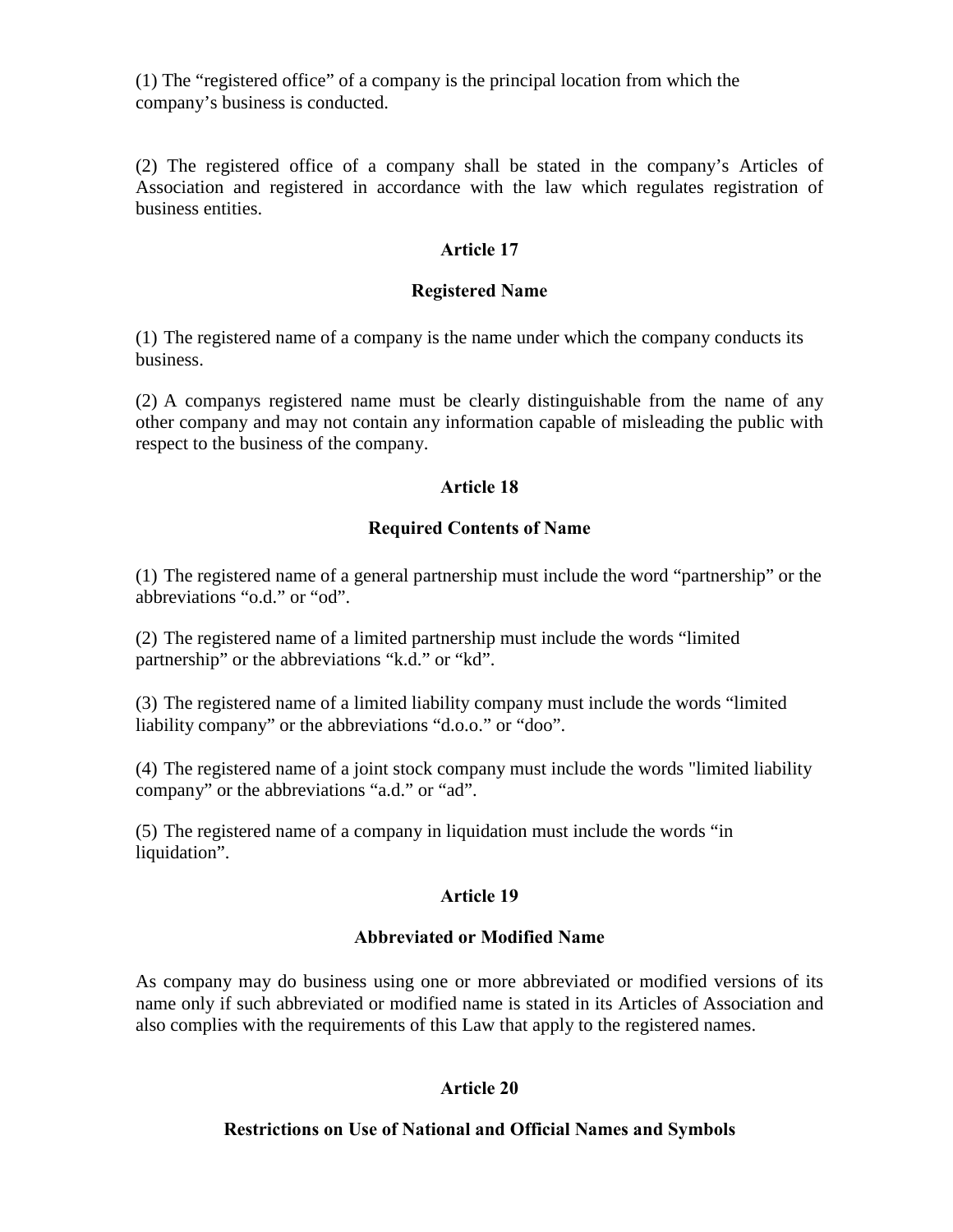(1) The registered name of a company may include a name of a home country or territorial unit or its coat of arms, flag or other state logo or mark, but only with any required consent of the competent governmental authority of that country or territorial unit.

(2) The registered name of a company may include the name or symbols of a foreign state or an international organisation only if permitted under the laws or regulations of that foreign state or organisation.

(3) The registered name of a company may not include or imitate official marks used for quality control or product warranty.

### Article 21

### Restrictions on Use of Personal Names

(1) The registered name of a company may include the name of a natural person only with his consent or, in the case of a deceased person, only with the consent of all heirs in the first degree of such person.

(2) If a persons name is used in violation of respect and honor of that person, that persons name shall be deleted from the companys name in the Registry upon the request of that person or, if applicable, his heirs.

## Article 22

### Use of Registered Name and Other Details in Documents

(1) Letters and forms addressed to third parties by a company, including those in electronic form, shall provide the following information: registered name of the company, legal form of the company, registered office of the company, Registry where the company is registered and number of the companys registration, registered name and registered office of an institution where the company has its principal bank account, and bank account number and tax identification number.

(2) Such letters and forms of a limited liability company and of a closed or open joint stock company shall also state the amount of subscribed and paid-in capital of the company.

(3) Such letters and forms of a single-member limited liability company and joint stock company shall also state the fact that it is a single-member company.

## Article 23

### Language and Alphabet of a Registered Name

(1) The registered name of a company shall be in the Serbian language and in the alphabet officially used.

(2) Notwithstanding the foregoing, the registered name of a company may include foreign words if they are in the company's trade or service mark registered in Serbia, or if it is a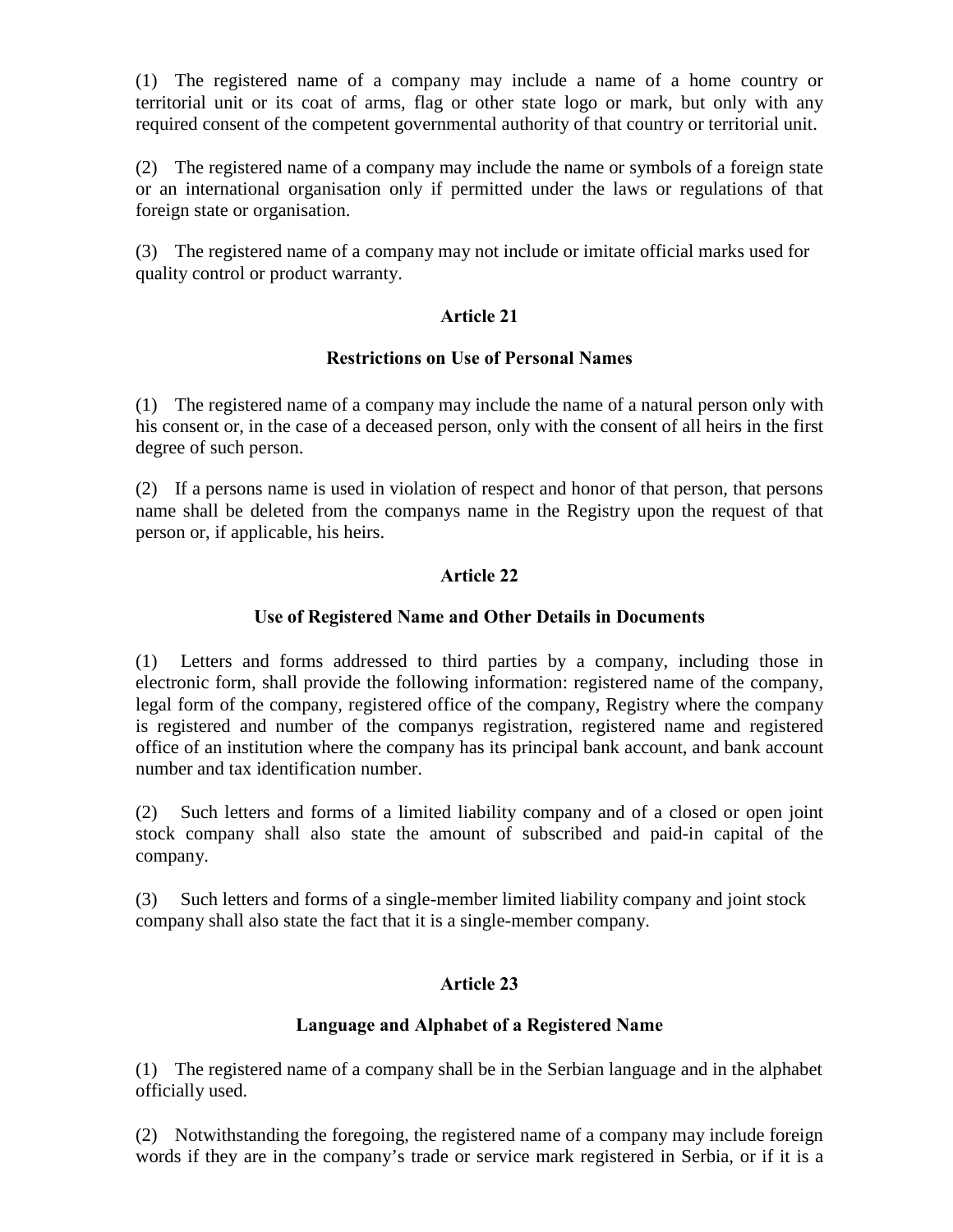name commonly used in the Serbian language, if there is no adequate word for it in Serbian language, or in the case of a word from a dead language.

## Article 24

## Restriction on Transfer of Registered Name

(1) The registered name of a company may be transferred to another person only if that person is also a legal successor to its business.

(2) If a member of a company whose name is used in the company's registered name ceases to be a member, the company may continue to use his name only with his consent.

(3) If a company's business is transferred to another party, that other party may continue to use a previously-used name of a person in the company's registered name only with the consent of that person or, if he is deceased, the consent of his heirs to the third degree in a vertical line.

(4) A decision to change a company's registered name shall be made consistently with the company's Articles of Association.

## Chapter 6

### Representatives and Representation

### Article 25

## Representatives and Their Authority

(1) A representative of a company has a duty to the company to observe and act in compliance with any limitations on his authority which are stated in the company's Articles of Association, company agreement, by-laws or any decision of the company.

(2) A representative of a company who exceeds such limitations shall be personally liable for damages caused thereby to the company and to any third party with whom he has dealt.

(3) A limitation of authority referred to in paragraph (1) of this Article, published or not published, may not be relied on by a company against a third party. A limitation of authority of two or more representatives may be relied on by a company in accordance with Article 10 of this Law.

(4) An act of a representative of a company shall be binding on the company even if the act is outside the business purpose of the company stated in its Articles of Association, unless the company proves that the third party claimant knew, or under the circumstances should have known, that the act was outside the business purpose of the company. Publishing of the business purpose of a company shall not in itself constitute sufficient proof for such purpose.

(5) Publication by a company that a person has authority to represent the company shall constitute a bar to any irregularity in their appointment being relied on by the company as against third parties, unless the company proves that the third parties knew or should have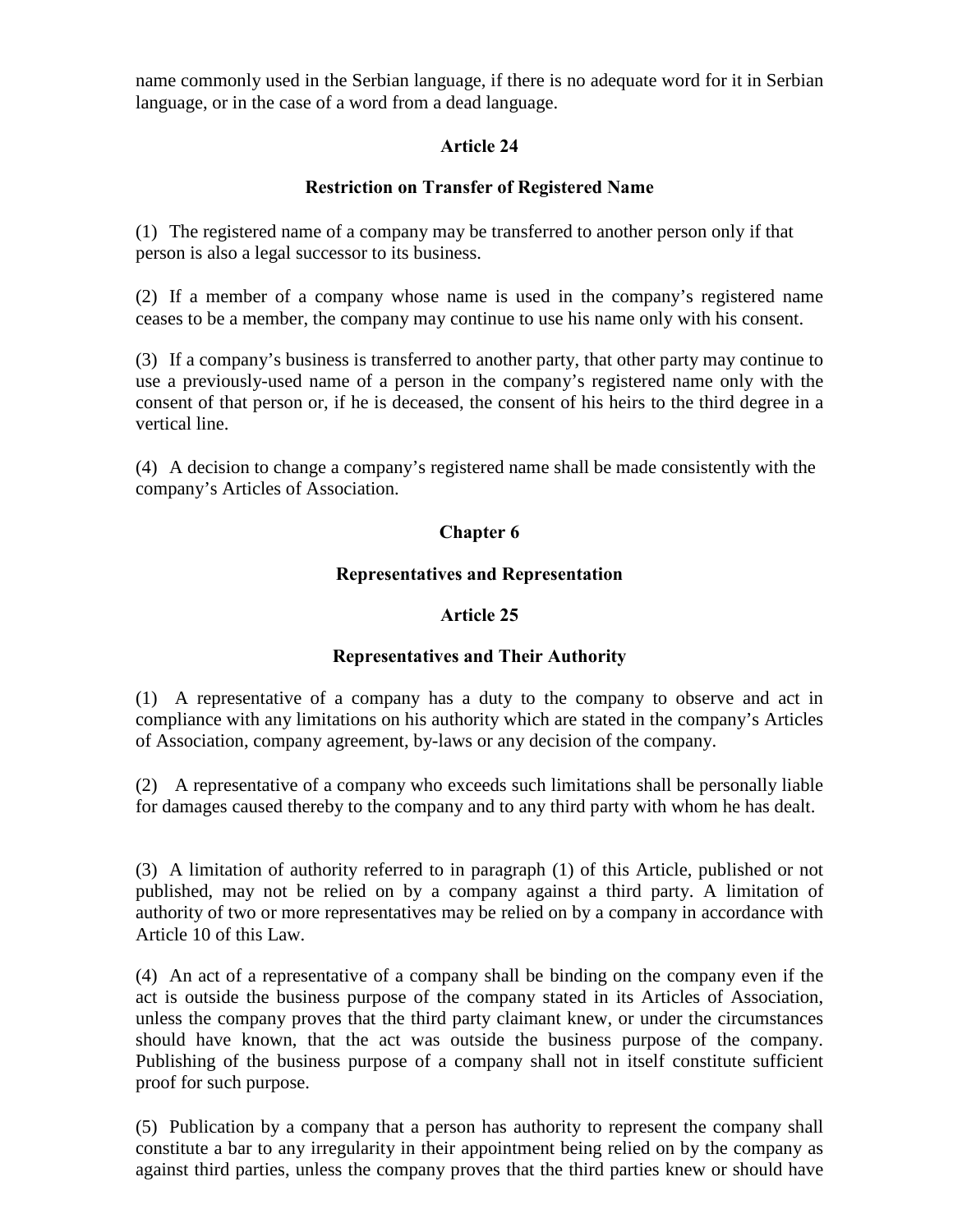known of the irregularity.

## Article 26

## General Provisions Concerning Procura

(1) Procura is a legal form of power of attorney in which a company authorizes one or more named persons to conduct legal transactions on behalf of the company.

(2) If the procura does not state explicitly that it is issued for a particular branch of a company, it shall be deemed issued for the entire company.

(3) A procura shall not authorize the entering into of contracts for the transfer or charging of immovables. The grant of authority in a procura may not be limited in scope, or to a particular period of time, or to particular types of transactions.

(4) Limitation of a procura has no legal effect as against third parties.

## Article 27

## Issuance and Types of Procura

(1) A procura may be issued by a company, to one person, to two or more persons separately, or to two or more persons jointly.

(2) If a procura is issued to two or more persons separately, each procurator shall have all authority of the procura in accordance with this Law.

(3) If a procura is issued to two or more persons jointly, the transactions pursuant to the procura shall be valid only if agreed by all procurators. Declarations of third parties made to one of the procurators shall be deemed made to all procurators.

(4) A procura must be in written form.

(5) A procura may be granted only to natural persons.

(6) A procura is not transferable.

## Article 28

## Procurator's Signature

A procurator shall sign for the company under his name and surname, with an indication which clearly states his positions as a procura or by the mark "p.p.".

## Article 29

## Termination of Procura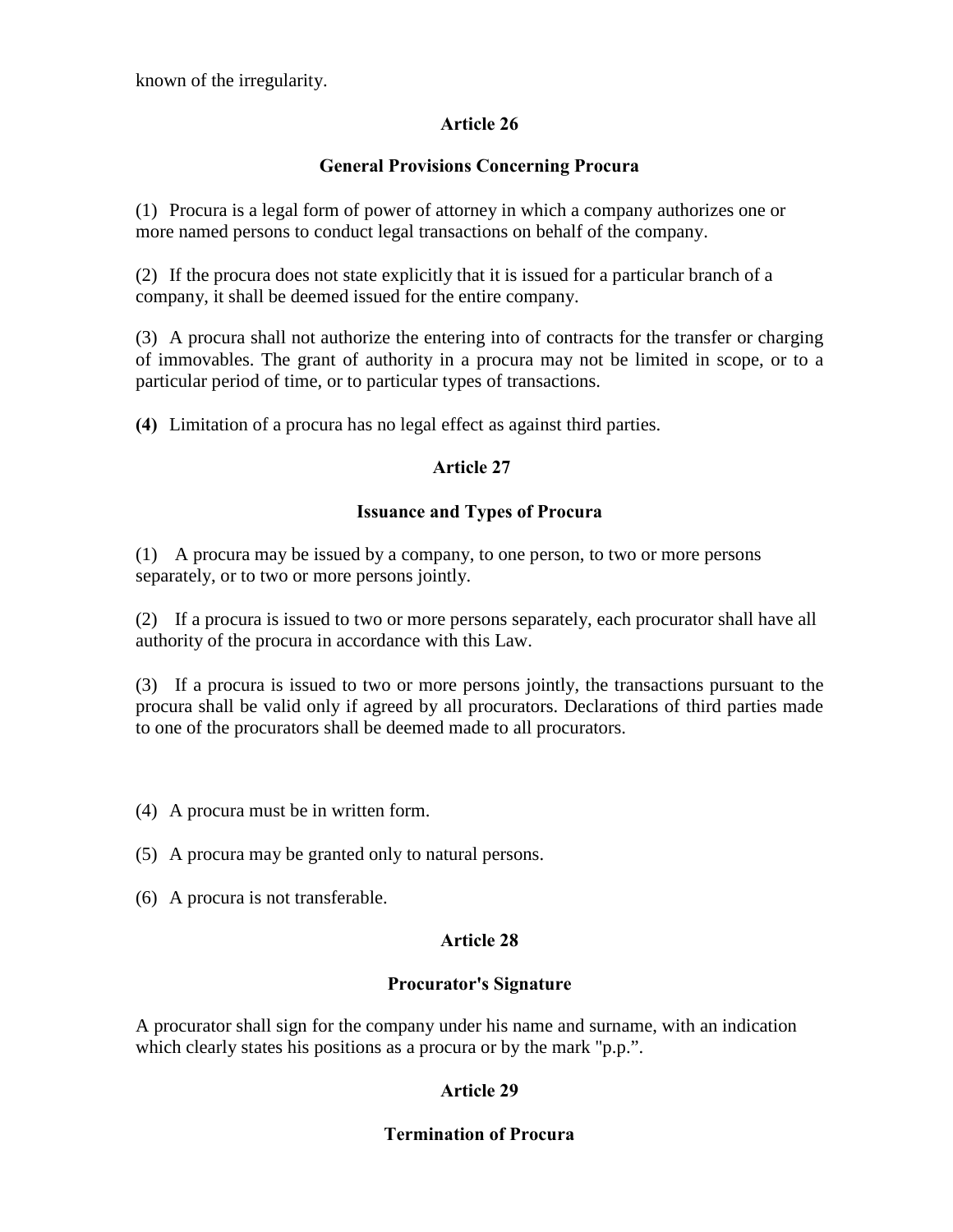(1) A procura may be revoked by a company at any time.

(2) A company cannot waive its right to revoke a procura and cannot limit that right by imposing conditions or terms on its exercise.

(3) If a procura is revoked, the procurator may exercise towards the company those rights which stem from the legal relationship on the basis of which procura was issued.

(4) A procura shall not be terminated by death or loss of capacity to act of a member or shareholder who issued the procura.

## Article 30

## Registration of Procura

(1) An authorized representative of a company must report issuance or revocation of procura in the Register.

(2) When applying for registration, a procurator shall deposit with the Registry his signature and his position with the company.

## Chapter 7

### Persons Owing Duties to a Company

### Article 31

### Basic Principles

(1) Duties to a company under this Law are owed by:

1) general partners and limited partners in a general or limited partnership;

2) persons who under this Law are controlling members of a limited liability company or controlling shareholders of a joint stock company;

3) authorized representatives of a company;

4) members of a board of directors, members of an management body, members of a supervisory board, members of an audit committee, and internal auditors of a limited liability company or a joint stock company;

5) persons who are authorized by contract to exercise management authority in a company; and

6) liquidators of a company.

(2) Persons named in paragraph (1) of this Article are obligated to act in the interest of the company.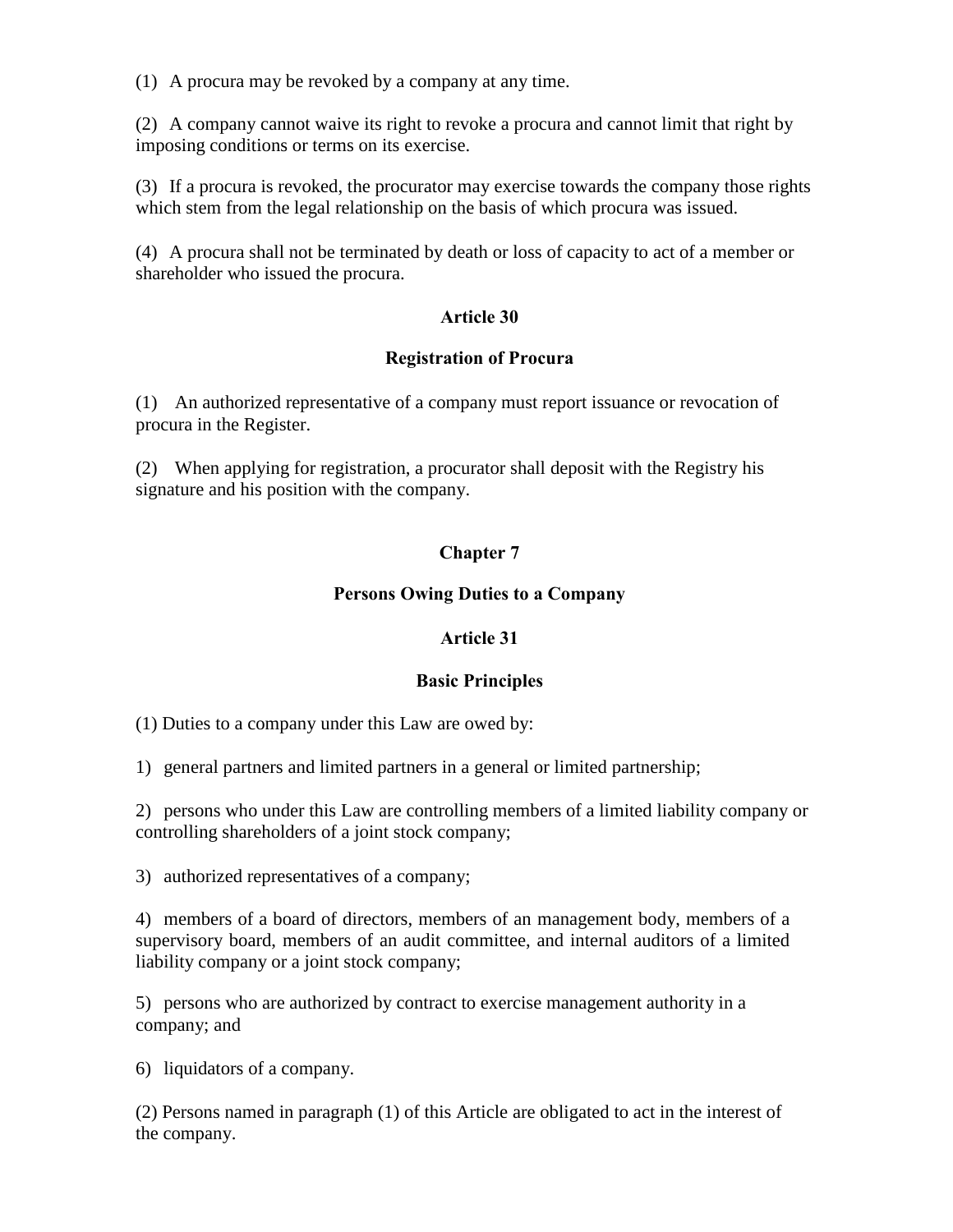### Article 32

### Duty of Care and Business Judgment Rule

(1) Persons named in paragraph (1) of Article 31 have a duty to perform their functions in the named capacity good faith, with the care of a good businessman, and in the reasonable belief that they are acting in the company's best interests.

(2) Persons referred to in paragraph (1) of this Article may in performing their duties rely on information or opinions of persons in particular areas who the persons referred to in paragraph (1) believe are reliable and competent.

(3) A person who has acted in accordance with paragraphs (1) and (2) of this Article in making a business judgment will not be liable for damages to the company which may arise from such judgment.

## Article 33

## Duty of Loyalty

(1) Persons referred to in paragraph (1) of Article 31 of this Law have a duty to act fairly and loyally to the company.

(2) Persons referred to in paragraph (1) of this Article who have a personal interest in a matter have a duty particularly not to use property of the company for their own needs, not to use confidential information of the company for the purpose of gaining personal profit, not to abuse their position in the company for the purpose of personal enrichment to the damage of the company, and not to take business opportunities of the company for personal purposes (hereinafter called the "duty of loyalty").

## Article 34

### Personal Interest and Related Persons

(1) A personal interest for purposes of Article 33 of this Law exists if a person referred to in paragraph (1) of Article 31 of this Law or a family member of such person:

1) is a party to a transaction with the company;

2) has a financial relationship with a party to a transaction with the company, a personal interest in activities which lead to concluding a transaction with the company, a financial interest in a transaction with the company, or engages in activities that could reasonably be expected to affect his judgment contrary to the interests of the company; or

3) is under the controlling influence of a party to the transaction, or of a person who has a financial interest in the transaction that could reasonably be expected to affect his judgment adversely to the company.

(2) A "family member" of a person referred to in paragraph (1) of this Article includes: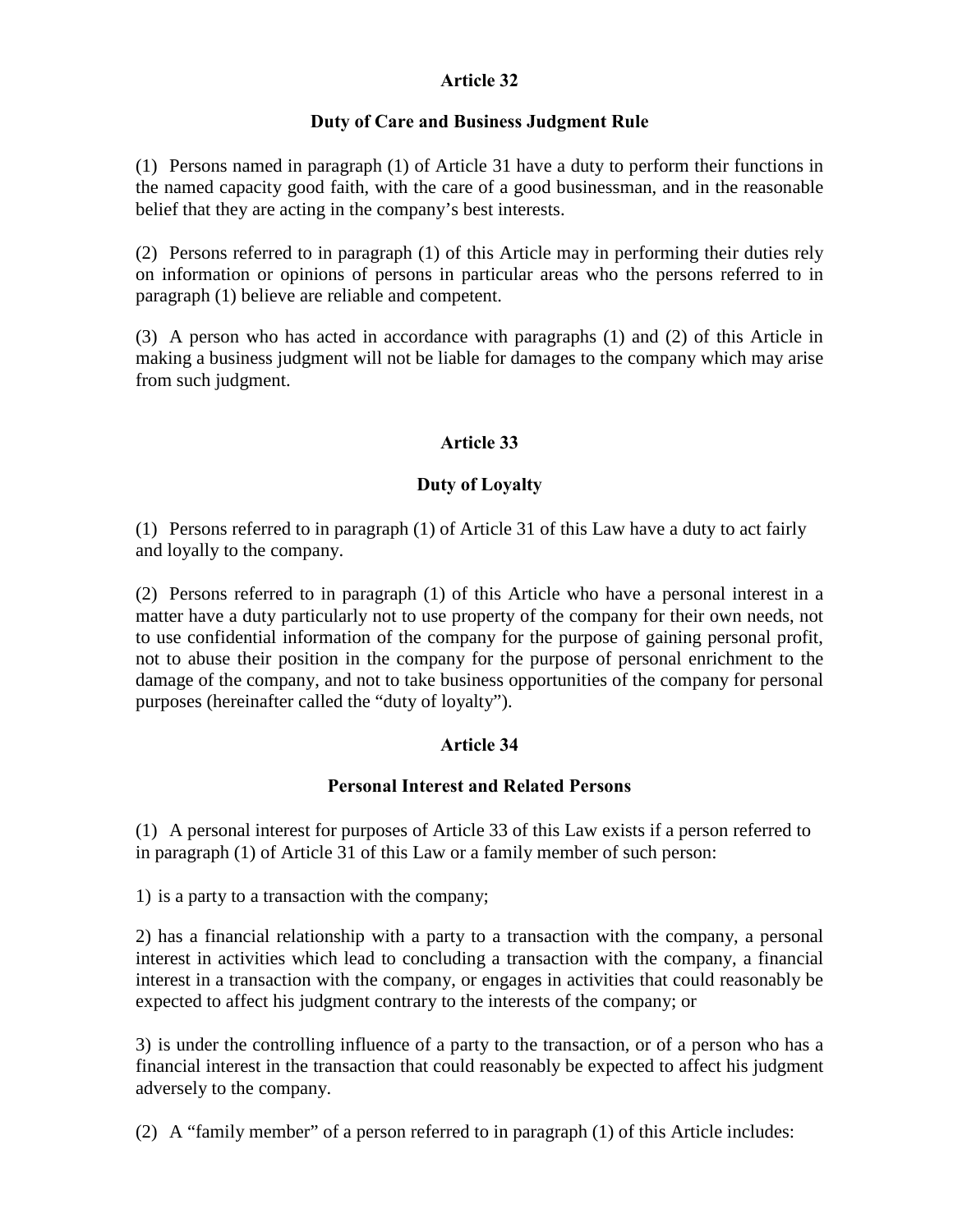1) the person's spouse, or/and parents, brother or sister of the person's spouse;

2) the persons child, parent, brother, sister, grandchild or a spouse of any of the foregoing;

3) a relative of direct vertical lineage and horizontal lineage to the second level of kinship, adopter and adoptee, a spouses relative to the first level of kinship; and

4) an individual having the same home as the person.

(3) Persons referred to in paragraph (1) 2) and 3) and paragraph (2) of this Article shall be considered to be related persons under this Law (hereinafter called "related persons").

## Article 35

### Authorization of Transactions Involving Conflict of Interest

(1) A person who enters into a transaction with the company shall not be deemed to have violated the principles relating to conflict of interest in stated Article 34 of this Law, and shall not be liable for damages arising from his conflict of interest, if the transaction is authorized in good faith by either:

1) all partners who do not have a personal interest (in the case of a general partnership) or all limited partners who do not have a personal interest (in the case of a limited partnership), except that the authorization may be given by a majority of such partners if the Articles of Association provides for such authorization to be given by a majority of such partners;

2) a majority vote of the members who do not have a personal interest, given at a membersmeeting (in the case of a limited liability company); or

3) a majority vote of the members of the board of directors who do not have a personal interest (or, if such a majority does not exist, a majority vote of shareholders who do not have a personal interest) (in the case of a joint stock company).

(2) The authorization of a transaction referred to in paragraph (1) of this Article will be effective if all material facts regarding the personal interest are known or have been disclosed to the partners, members of the company, members of the board of directors or shareholders who grant the authorization.

(3) In the case of any such authorization of a transaction with a joint stock company by the board of directors, the matter shall be reported to the first shareholdersassembly next following.

(4) A person who enters into a contract or transaction with the company shall not be deemed to have violated Article 34 of this Law, and will not be liable for damages arising from his conflict of interest, if he proves that the transaction was in the interest of the company at the time it was entered into.

(5) A transaction which under Article 34 of this Law involves a conflict of interest, and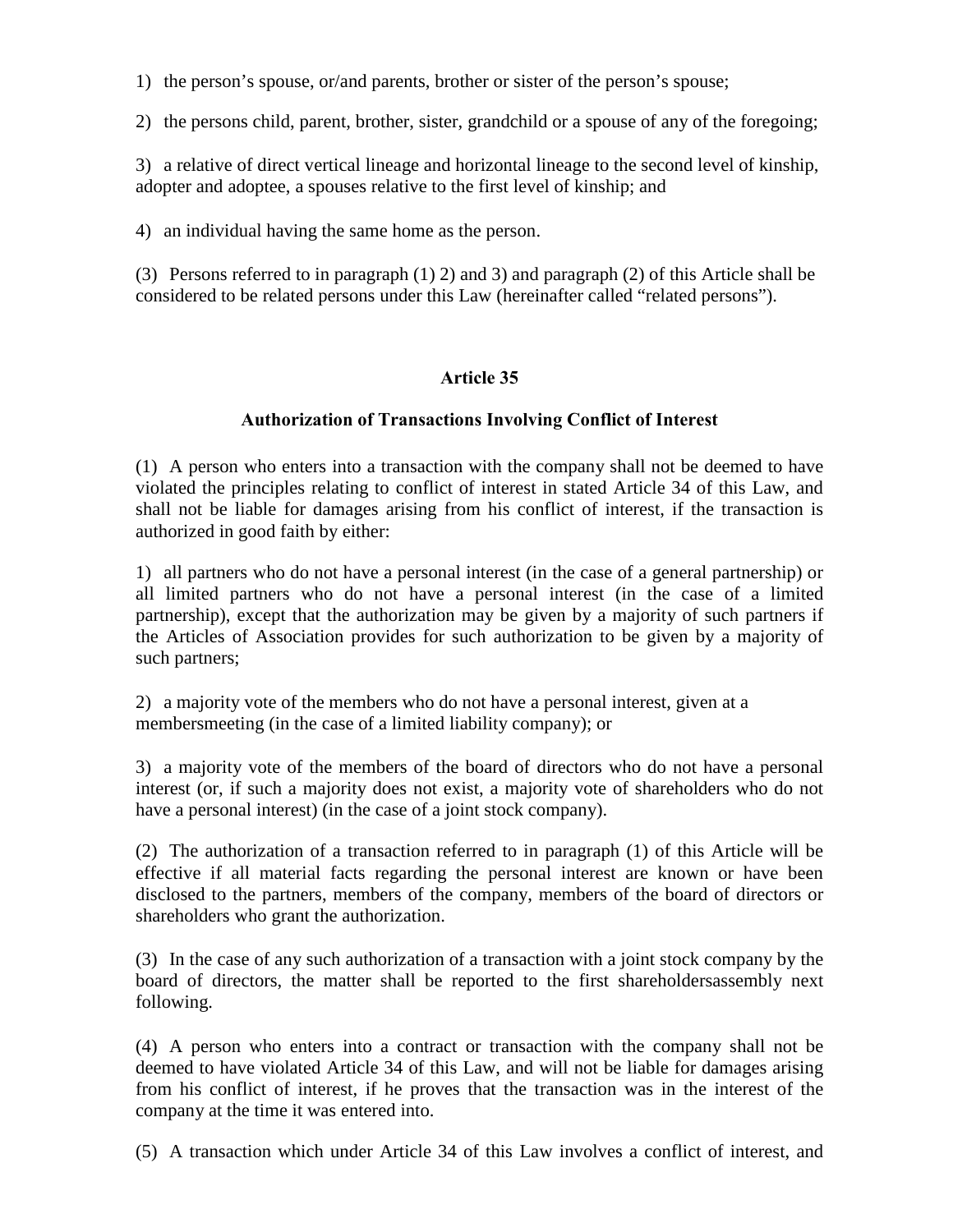which is not authorized in accordance with paragraphs (1) and (2) of this Article or for which proof is not made in accordance with paragraph (4) of this Article, shall be null and void.

(6) If a company does not authorize a transaction which involves a conflict of interest, persons referred to in paragraph (10) of Article 13 of this Law may exercise the rights referred to therein.

### Article 36

### Competition Prohibited

(1) Persons referred to in paragraph (1) of Article 31 of this Law may not directly or indirectly engage in competition with the company unless the competition is authorized in accordance with Article 35 of this Law.

(2) Such prohibited competition shall be deemed to include but not be limited to acting in the following capacities for a competing business:

- 1) employee;
- 2) entrepreneur;
- 3) general partner or limited partner;
- 4) controlling member or shareholder;
- 5) member of a company body referred to in paragraph (1) 4) of Article 31 of this Law;
- 6) representative of a company;
- 7) liquidator of a company; and
- 8) person authorized by contract to manage a company.

(3) A company's Articles of Association may provide that the prohibition referred to in paragraphs (1) and (2) of this Article shall remain in force after the loss of the status referred to in those paragraphs, but for no longer than two years.

### Article 37

### Legal Effects of Violation of Conflict of Interest Principles and Competition Prohibition

(1) Violation of conflict of interest and competition prohibition provisions of this Law shall entitle a company to recover damages and the right to:

- 1) accept the transaction in question as being transactions made on account of the company;
- 2) transfer to the company any benefits resulting from the transactions in question; or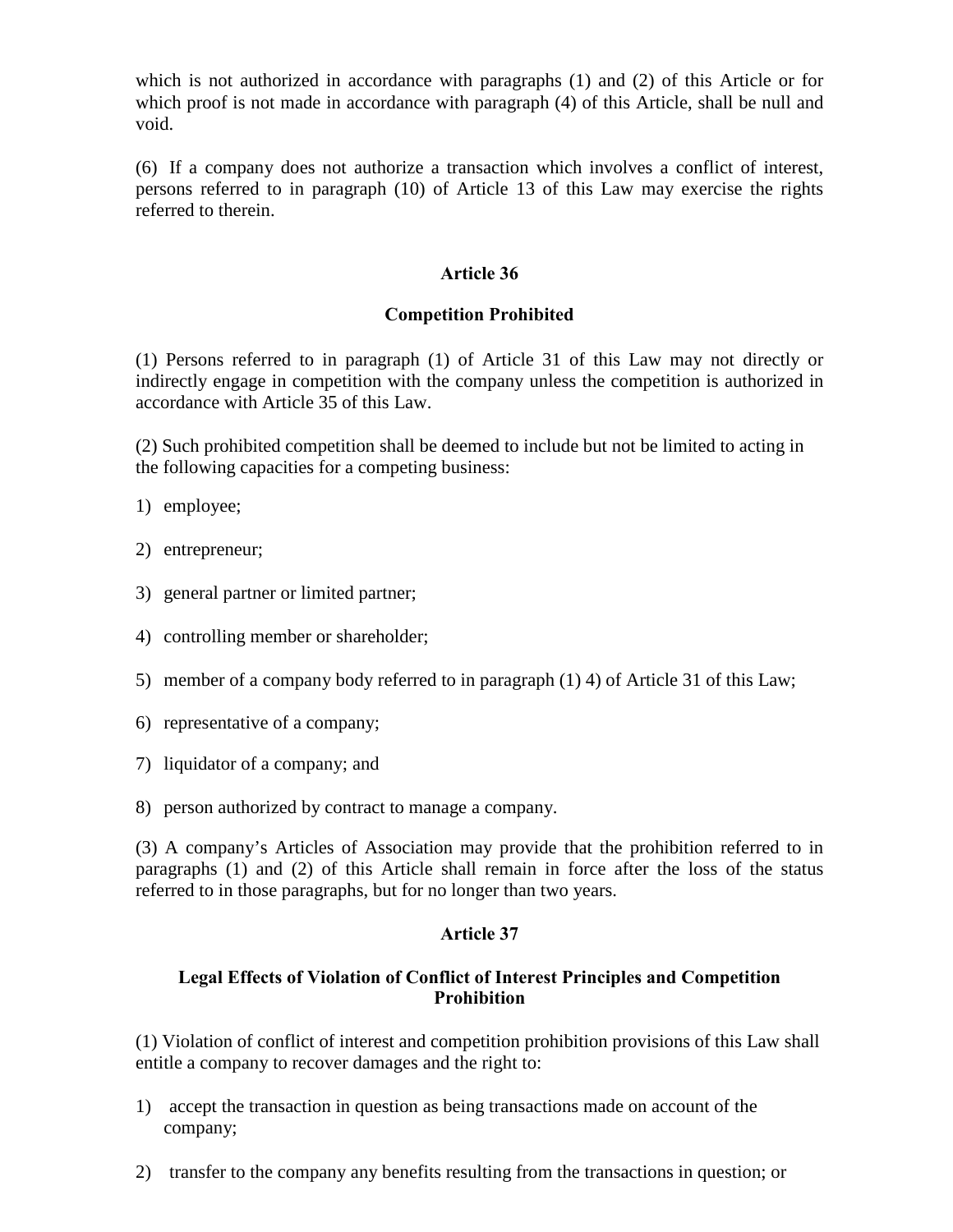3) transfer to the company any claims stemming from the transactions in question.

(2) Claims to enforce the rights of a company for violation of conflict of interest or competition prohibition provisions of this Law may be brought by the company, a general partner, a member, or shareholders who have or represent at least 5% of the basic capital of the company, and must be brought within 60 days after discovery of the violation or three years after the date of the violation.

### Article 38

### Duty to Keep Business Secrets

(1) Information on operations of a company determined by company's Articles of Association, company agreement or by-laws, which would obviously result in significant damage to a company if known by a third party are considered to be business secrets.

(2) Information which is required to be disclosed by law or relates to violation of laws, good business practices and principles of business ethics, including information which is grounds for suspicion of corruption, will not be regarded as business secrets. Disclosure of such information is legal if its purpose is to protect the public interests.

(3) Persons referred to in Article 31 of this Law shall be liable for damages caused to the company by unlawful disclosure of business secrets.

(4) A company has a duty to provide full protection of a person who acts in good faith to bring the existence of corruption to the attention of a public body.

### Article 39

### Changes in Duties Owed to a Company

(1) A general partnership, limited partnership, limited liability company or closed joint stock company may establish duties to the company in addition to those stated in Articles 32, 34, 36 and 38 of this Law.

(2) A company referred to in paragraph (1) of this Article may, in its Articles of Association, partnership agreement, company agreement or by-laws (as the case may be), identify specific activities, types and manner of conducting activities which shall not violate the duty not to compete with the company.

## Chapter 8

### Individual and Derivative Court Action

## Individual Court Action by a Partner, Member or Shareholder

### Article 40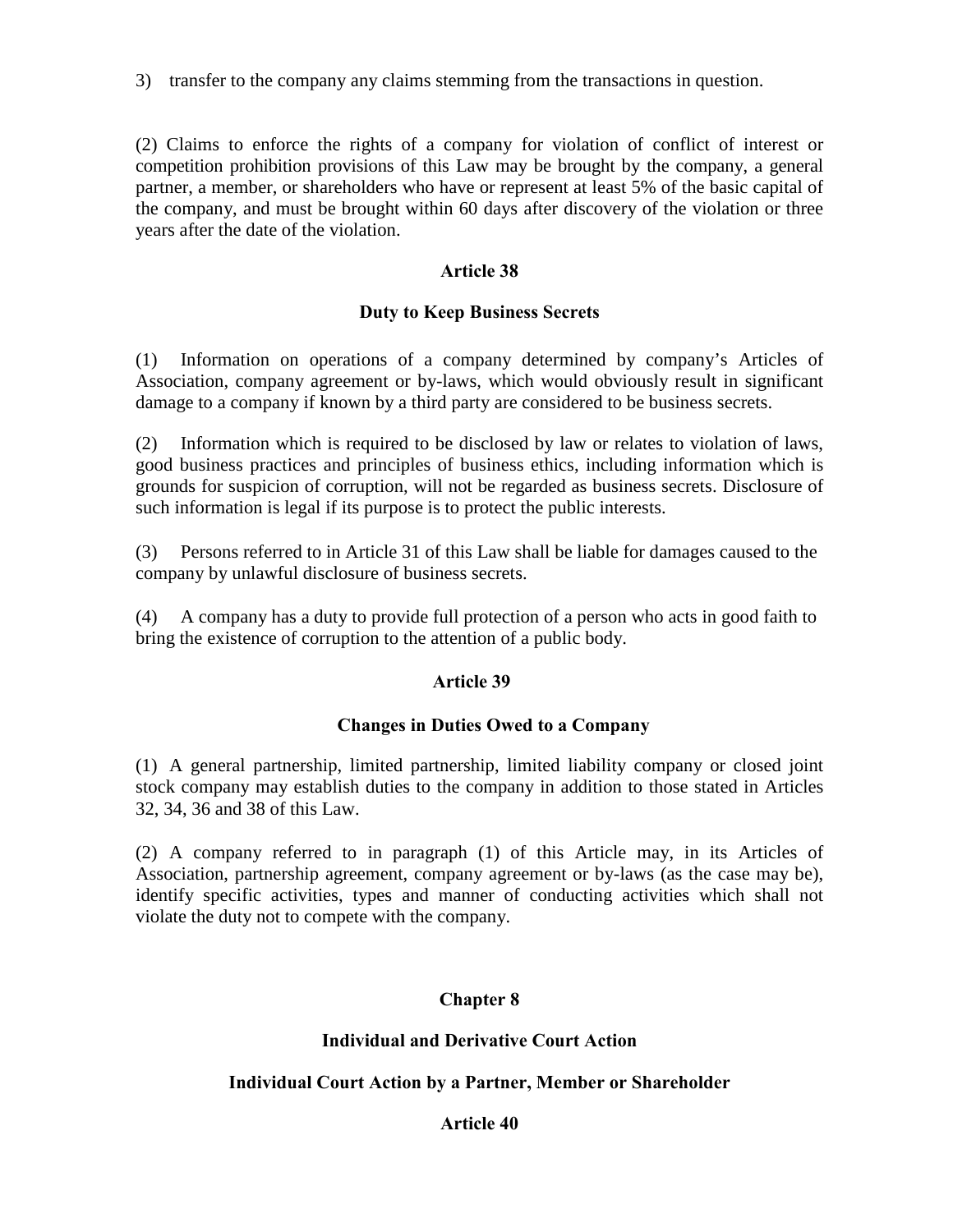(1) A partner, member or shareholder of a company has the right to file a lawsuit in court in his own name against any person referred to in paragraph (1) of Article 31 of this Law to recover damages caused by violation of duties by that person under this Law.

(2) In the case of a general partnership, duties which are owed to the company shall be considered as duties owed to the partners directly, unless the Articles of Association or partnership agreement provides otherwise.

(3) A lawsuit under paragraph (1) of this Article may be brought by one person in his own name or by more persons in their names acting together.

### Article 41

### Derivative Court Action by a Limited Partner, Member or Shareholder

(1) A limited partner in a limited partnership, member in a limited liability company, or shareholder in a joint stock company has the right to file a lawsuit in court in his name and on the company's behalf against any person referred to in paragraph (1) of Article 31, to enforce or to recover damages to the company caused by violation of duties owed to the company under this Law (hereinafter called a "derivative court action").

(2) A derivative court action may be brought by a limited partner, member or shareholder only if the following conditions are met:

1) the limited partner, member or shareholder had that status at the time of filing the lawsuit, or acquired that status as a result of transfer from a person who had that status at the time of filing of the lawsuit.

2) the limited partner, member or shareholder holds such interests or shares in the company representing at least 5% of the basic capital of the company. If two or more persons bring the action together the holdings of all of them shall be counted together for this purpose; and

3) the limited partner, member or shareholder, before filing the lawsuit, had requested the company in writing to bring the lawsuit and that request was refused or not responded to by the company within 30 days of the date of its submission.

(3) The request referred to in subparagraph 3) paragraph (2) of this Article shall be made to all general partners in the case of a limited partnership, to all directors or other persons who have authority to bring the complaint in the case of a limited liability company, and to the board of directors in the case of a joint stock company.

(4) A complaint under this Article must include evidence that the actions referred to in paragraph (2) subparagraph 3) of this Article were taken.

(5) A derivative case may not be settled out of court.

(6) All damages received in a derivative case shall be the property of the company, except that the plaintiffs who filed the complaint shall be entitled to recover their expenses.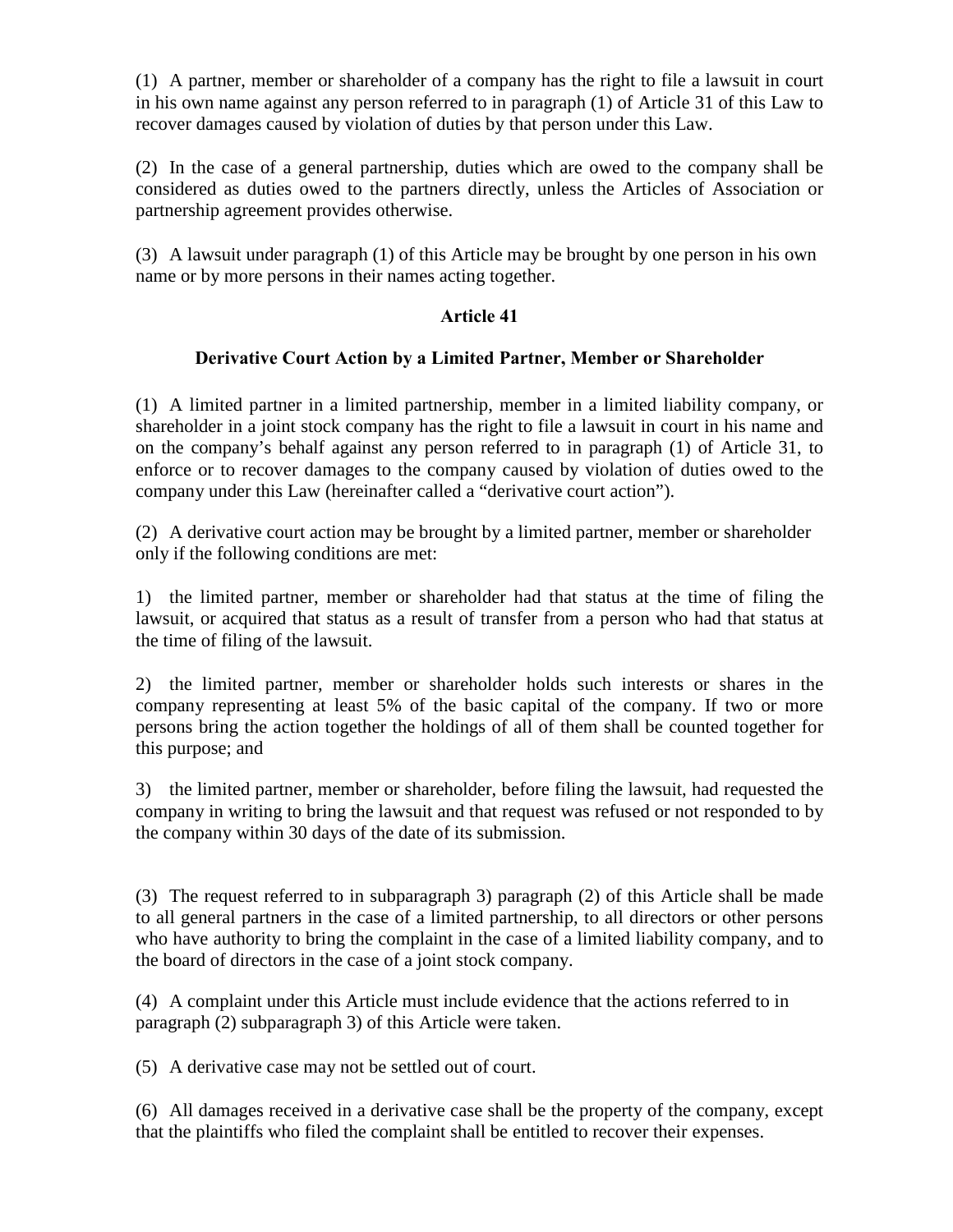(7) The provisions this Article shall not be applicable to a general partnership unless its Articles of Association or partnership agreement so provides.

### Article 42

### Simultaneous Individual and Derivative Actions

In case of simultaneous individual and derivative lawsuits, the person complaining may maintain both court cases simultaneously, in which case the special restrictions referred to in Article 41 hereof shall not apply to the individual case.

### Title 9

### Information, Publication and Time Limitation

### Article 43

### Right to Information and Access

(1) Every company shall keep its general partners, members or shareholders informed regarding the company's performance and financial condition and it shall make available information and documents required to be made available in this Law, the Articles of Association or by-laws.

(2) If a competent body or authorized person of the company fails to act as required under paragraph (1) of this Article, they shall be held liable for damages to partners, members or shareholders.

(3) If the competent body fails to carry out the duties referred to in paragraph (1) of this Article, the partners, members and shareholders may request the competent court in a noncontentious proceeding to issue an order to act as required in paragraph (1) of this Article.

## Article 44

### Submission of Information to Registry and Publication

(1) A company which offers securities by public offering shall submit to the Registry, for publishing, all information contained in the offering documents that is required by the law which regulates securities markets.

(2) Such a company shall also publish the information referred to in paragraph (1) of this Article in the mass media in accordance with the law which regulates securities markets and regulations of the Securities Commission.

## Article 45

### Disqualifications from Election

(1) A person who has been convicted of criminal offenses related to performance of his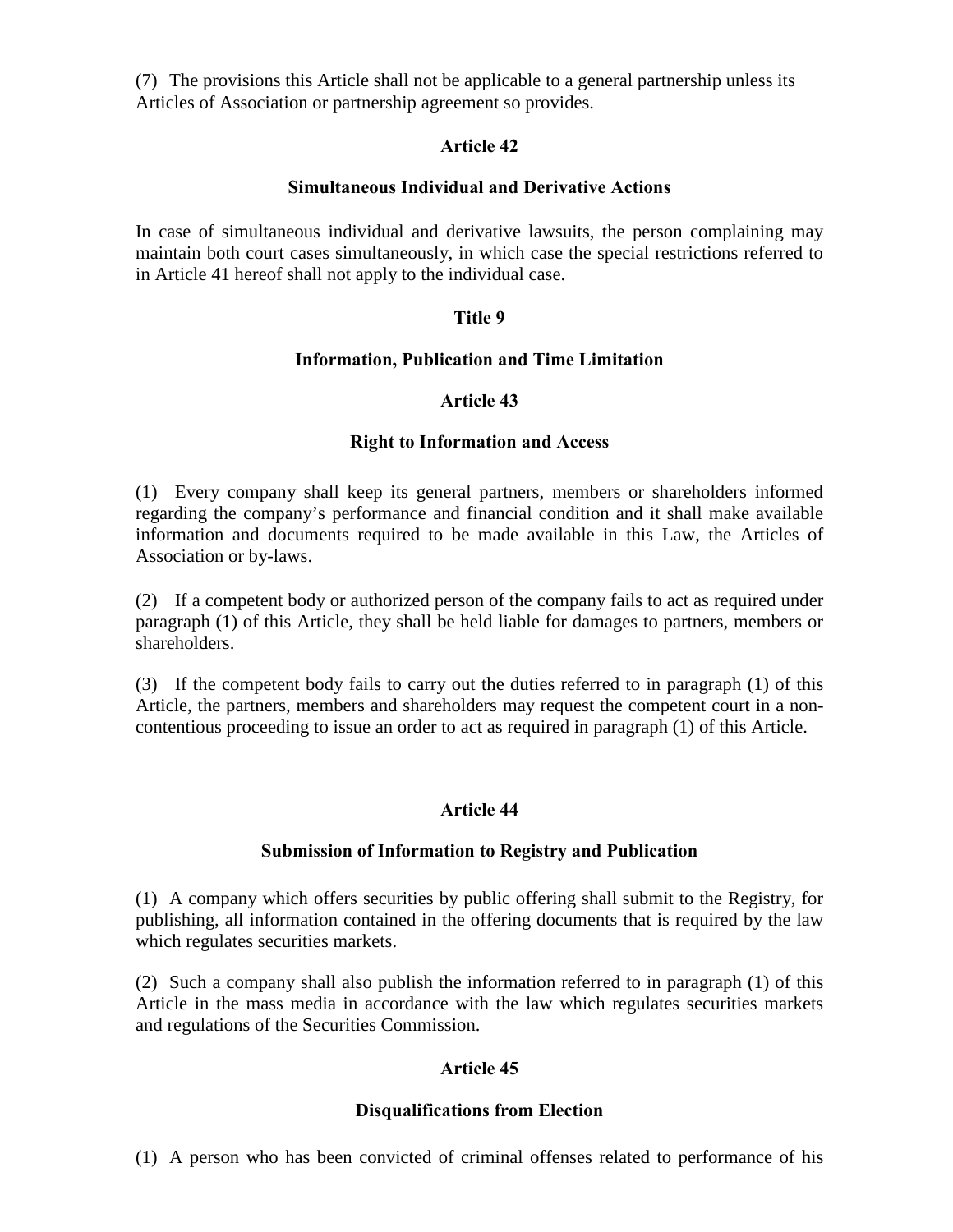duties under a special law relating to the economy or business, as well as a person who violates provisions of this Law on restrictions of distributions, may not be an authorized representative, member of the board of directors, procurator or liquidator of a company until the legal consequences thereof have lapsed under the law.

(2) A member of a supervisory board of a company, and a related person to such person as described in this Law, may not be a person with authority to represent or conduct management of the company.

### Article 46

### Settlement of Disputes

(1) The commercial court in the territory where a company's registered office is located is competent to decide all disputes arising under this Law, unless this Law provides otherwise.

(2) The court shall decide in non-contentious proceedings in cases specified in this Law or in matters arising under this Law.

(3) In matters referred to in provision in paragraph (2) of this Article, an emergency procedure must be available and a court of first instance is obligated to decide within 60 days from the date of receiving the request unless provided otherwise in this Law. An appeal may be submitted within eight days. A court of second instance is obligated to make a decision in respect of the appeal within thirty days from the date of receipt of the request.

(4) An appeal of a court decision in respect of matters arising under paragraph (2) of this Article shall not stay execution of the decision.

### Article 47

### Statute of Limitations

(1) General partners, members and shareholders of a company must bring a claim against the company based on that status not later than 180 days after the date of becoming aware of the basis for the claim but not in any event later than three years from the date of the maturity of the claim, unless provided otherwise by law for particular claims.

(2) Claims of a company's creditors as against general partners, members and shareholders must be brought not later than 180 days after the date of becoming aware of the basis for the claim but not in any event later than three years from the date of dissolution of the company or from the date of termination of their status as partners, members or shareholders, unless provided otherwise by law for particular claims.

(3) The provisions of paragraphs (1) and (2) of this Article shall also apply to a companys claims against partners, members, shareholders, members of company bodies representatives and liquidators in such capacity.

## PART TWO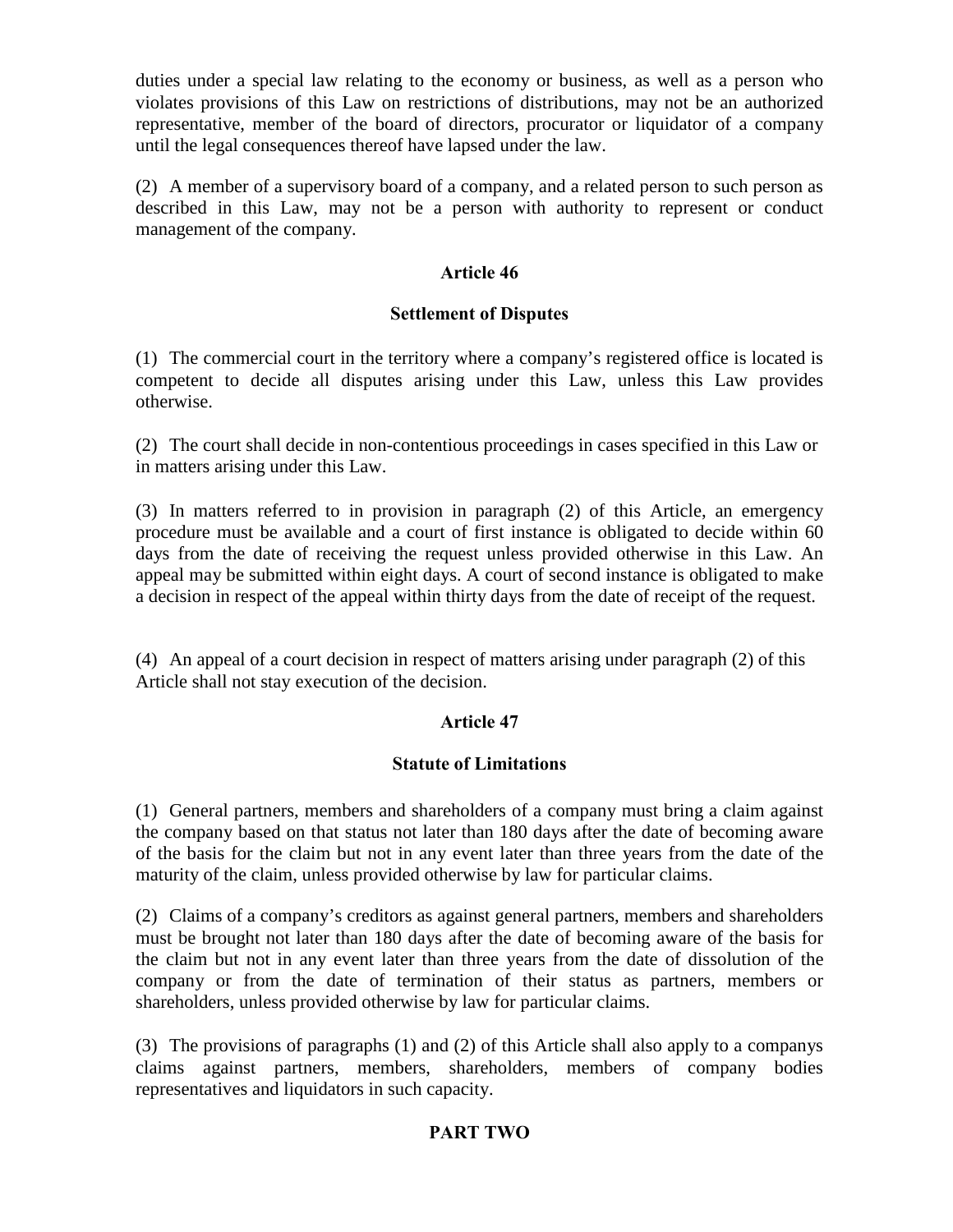#### ENTREPRENEUR

### Article 48

### Definition and Registration

(1) An entrepreneur in this Law is a natural person who is registered and who conducts lawful activities for profit as his profession, including art, old trades and domestic work.

(2) Art, old trades and domestic work particularly include filigree, shoemaking, pottery and production of crafts with national symbols.

(3) The Minister who deals with matters of economy shall define the scope of work, which in this Law shall be considered to include art, old trades and domestic work.

(4) An entrepreneur shall be registered in accordance with the law which regulates registration of business entities.

(5) A natural person who is registered and conducts activity of a free profession which is regulated under special regulations shall be considered an entrepreneur under this Law, if it is so provided by the special regulation.

(6) An individual farmer is not an entrepreneur under this Law unless provided otherwise in a special law.

### Article 49

### Liability of Entrepreneur

An entrepreneur is liable with all of his assets for all of his obligations that result from his undertaking business.

### Article 50

#### Characteristics

(1) An entrepreneur may conduct business under his own name, the name of another person or a separate business name in accordance with this Law.

(2) The name referred to in paragraph (1) of this Article shall be registered with the word "entrepreneur" (preduzetnik) or the abbreviation "pr."

### Article 51

### Applicability of Other Articles

Provisions of this Law relating to business name, registered office, business activity, representation, liquidation and time limitations in connection with a company, shall also apply to an entrepreneur unless provided otherwise in a special law.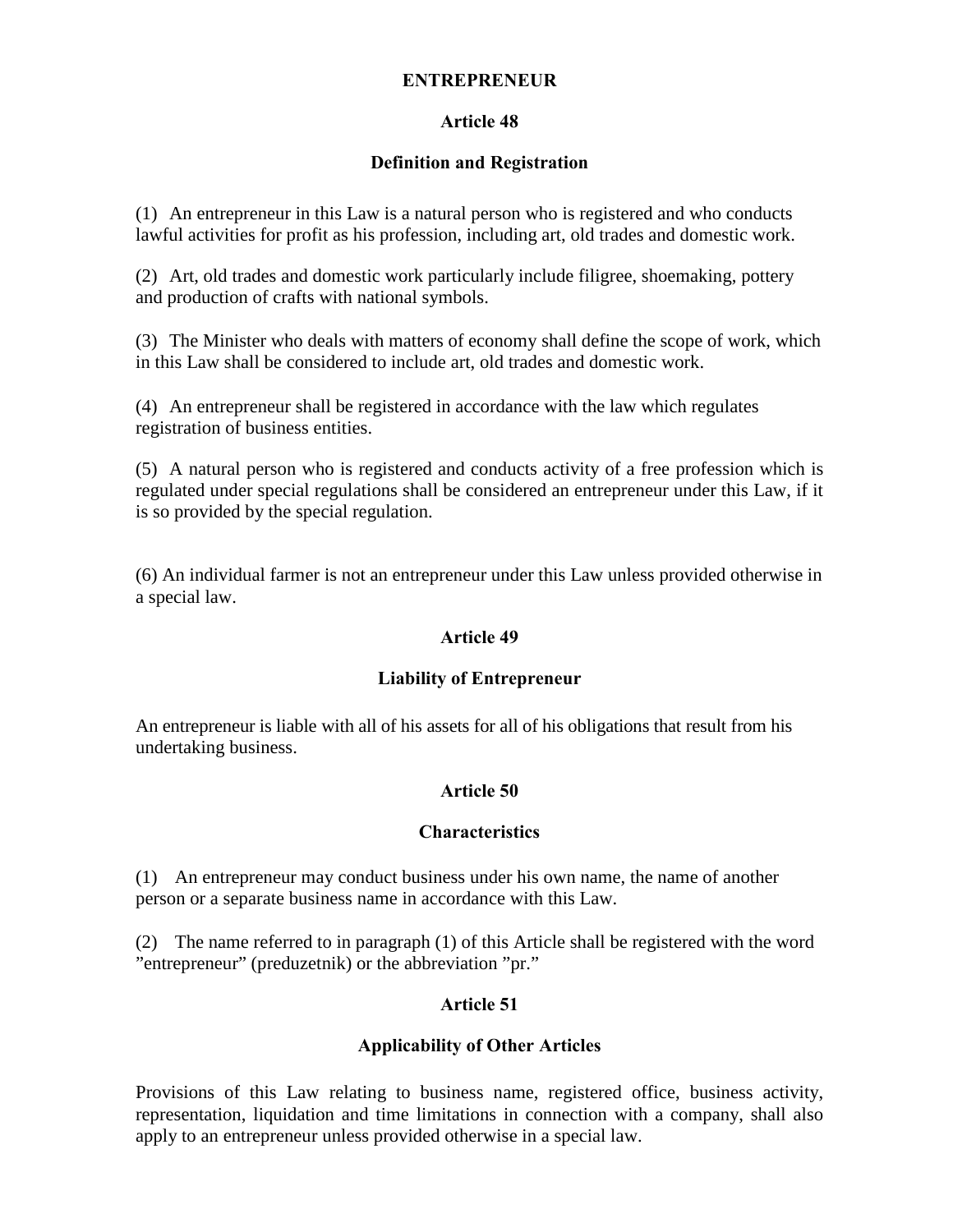### Article 52

### **Termination**

An entrepreneur shall terminate conducting business in case of:

1) his own decision;

2) death or loss of capacity to conduct business;

3) not conducting business for a continuous period of one year;

4) the duration of the business has expired if the business was registered with a stated duration;

5) conducting the business when it has been temporarily interrupted by decision of an authorized body;

6) when penalized more than three times for conducting business activity that does not fulfil prescribed conditions;

7) an order is issued forbidding the person from conducting the business because necessary conditions are not met for conducting the business and the person fails to fulfil such conditions within the period stated in the order or does not change the business activity; or

8) change in legal form in accordance with this Law;

9) bankruptcy and liquidation.

## PART THREE

## LEGAL FORMS OF BUSINESS COMPANIES

## Title I

## GENERAL PARTNERSHIP

## Chapter 1

### Form and Founding

## Article 53

### Definition and Liability

(1) A general partnership is a company organized by two or more legal entities and/or natural persons, as general partners of the company, who undertake to conduct business under a common registered name.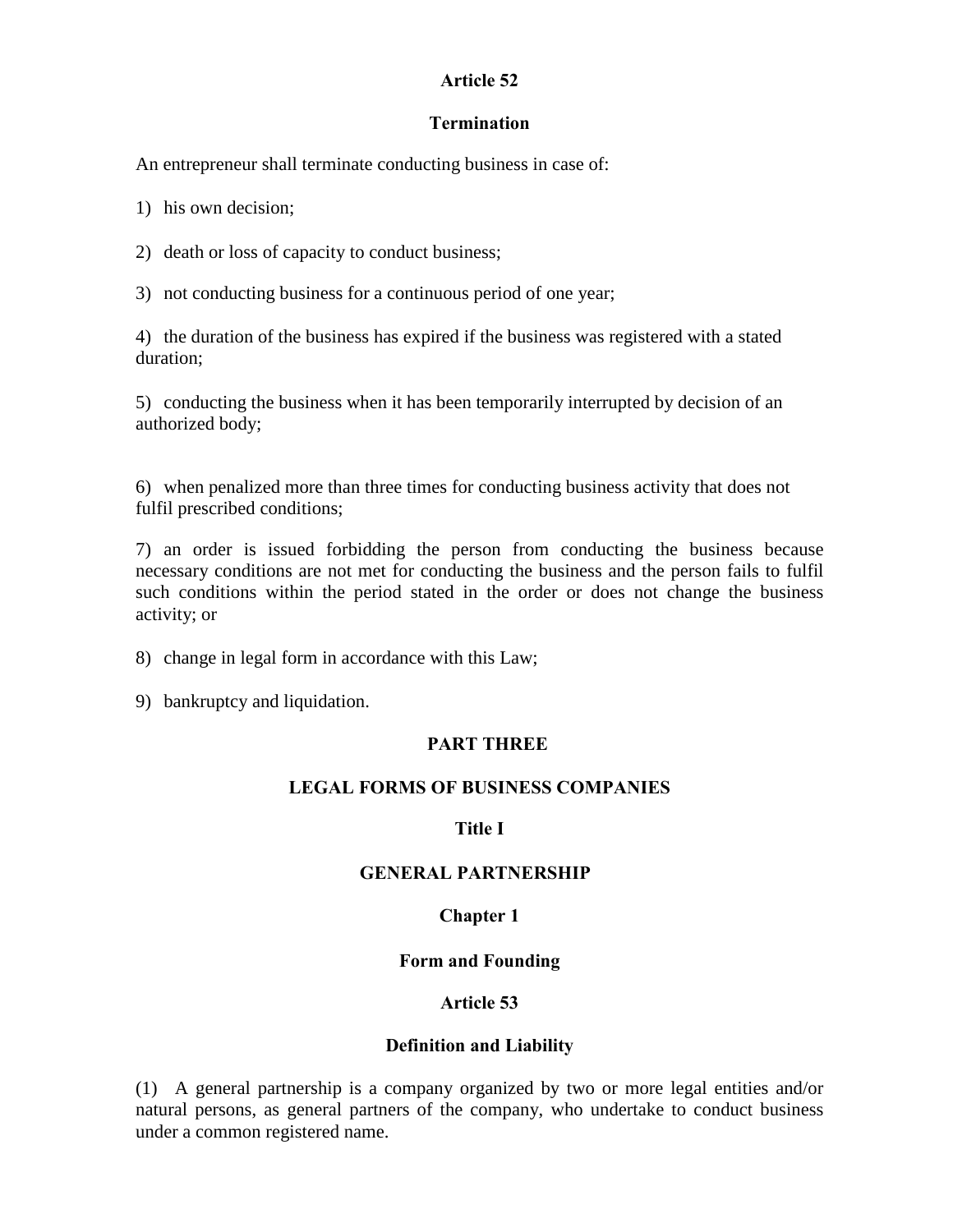(2) A general partnership is liable for all of its obligations with all of its assets.

(3) All partners of a general partnership are jointly and severally liable for all obligations of the partnership with all of their assets, unless otherwise agreed with the creditor.

(4) Agreements among partners contrary to paragraph (3) of this Article are ineffective as against third parties.

### Article 54

### Freedom to Contract Principle

The partners of a general partnership may regulate freely their relations among themselves and with the partnership except as provided otherwise by this Law and other laws.

### Article 55

### Articles of Association

(1) The Articles of Association of a general partnership must contain:

1) the full name and place of residence of all natural-person partners and the registered name and registered office of all legal entity partners;

2) the registered name and registered office of the partnership;

3) the business purpose of the partnership; and

4) a statement of the kind and value of the contribution of each partner.

(2) The Articles of Association may contain other matters relating to the partnership and the partners.

(3) The Articles of Association may be amended only with the agreement of all partners, unless provided otherwise by the Articles of Association.

### Article 56

## Partnership Agreement

(1) Apart from the Articles of Association a partnership may have a partnership agreement regulating the partnership's business and governance.

(2) A partnership agreement is not required to be submitted to the Registry.

(3) A partnership agreement must be in writing and must be signed by every partner.

(4) A partnership agreement and any amendments thereto shall have legal effect among partners as of the moment of signing of the agreement by all partners unless provided otherwise in the partnership agreement.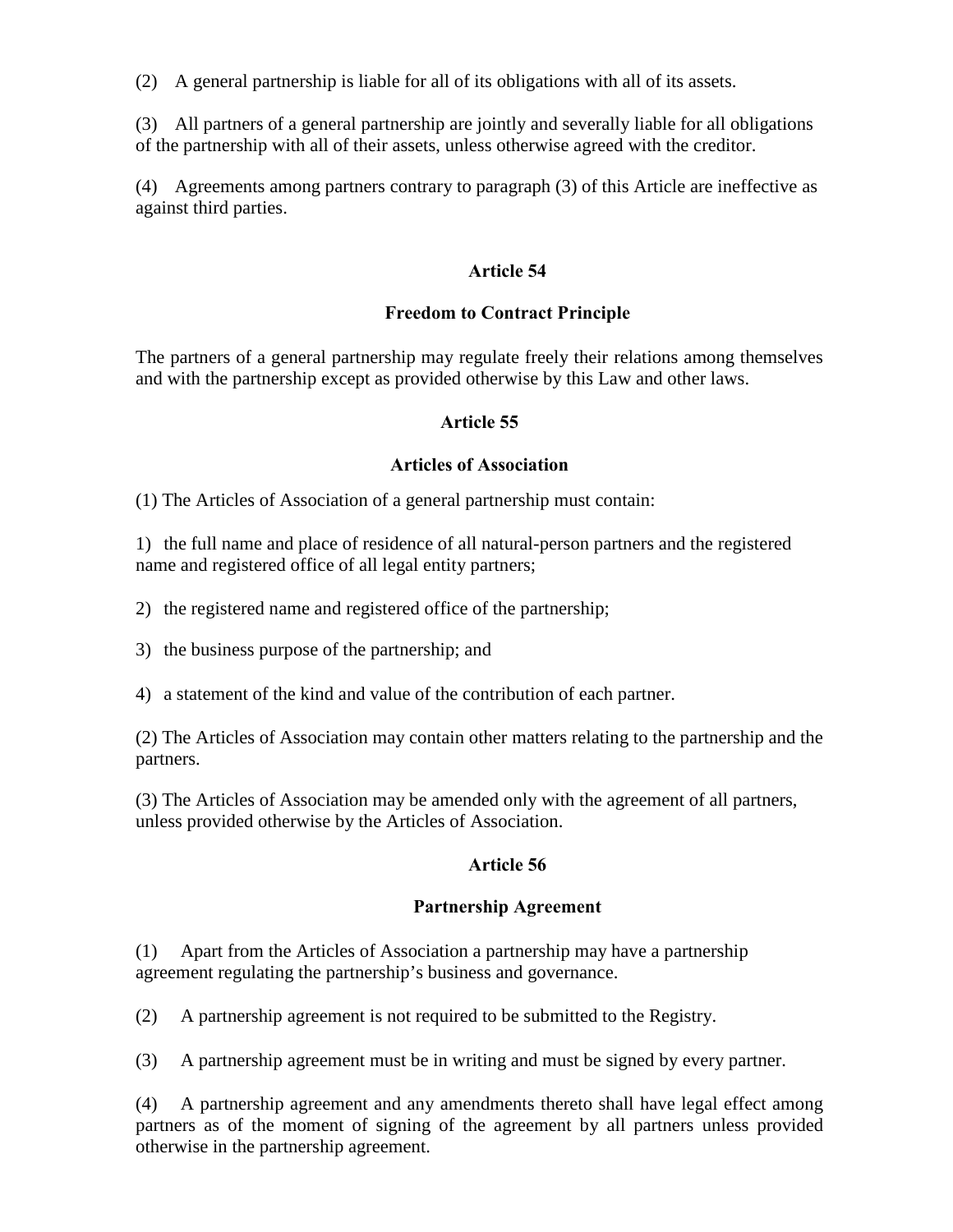### Article 57

### Relationship of Articles of Association and Partnership Agreement

In the event of any inconsistency between a partnership's Articles of Association and partnership agreement, the Articles of Association shall control.

## Chapter 2

## Legal Relations Among the Partners and the Partnership

## Article 58

## Articles of Association and Partnership Agreement May Govern

Legal relations of partners among themselves and with the partnership shall be governed by the partnership's Articles of Association and partnership agreement if it has a partnership agreement.

## Article 59

### Contributions

(1) The contribution of a partner to a general partnership may be in money or in kind, including past or future work or services.

(2) All partners' contributions shall be equal in value.

## Article 60

## Delay in Payment of Contribution

(1) A partner who fails to pay his contribution when due in cash or in kind as required by the Articles of Association, or fails to timely transfer to the partnership any amount of cash or other property he has received at any time on behalf of the partnership, or takes for himself cash or other property from the partnership without authorization, shall pay interest on the amount from the day on which his contribution or the transfer were due or from the day on which he took the cash or other property.

(2) The provisions of paragraph (1) of this Article shall not exclude any other compensation or damages available to a partnership.

## Article 61

### Increase or Reduction of Contribution

(1) No partner is obligated to increase his contribution above the amount agreed in the Articles of Association, even for covering losses of the partnership.

(2) No partner may reduce his contribution without the approval of all the other partners.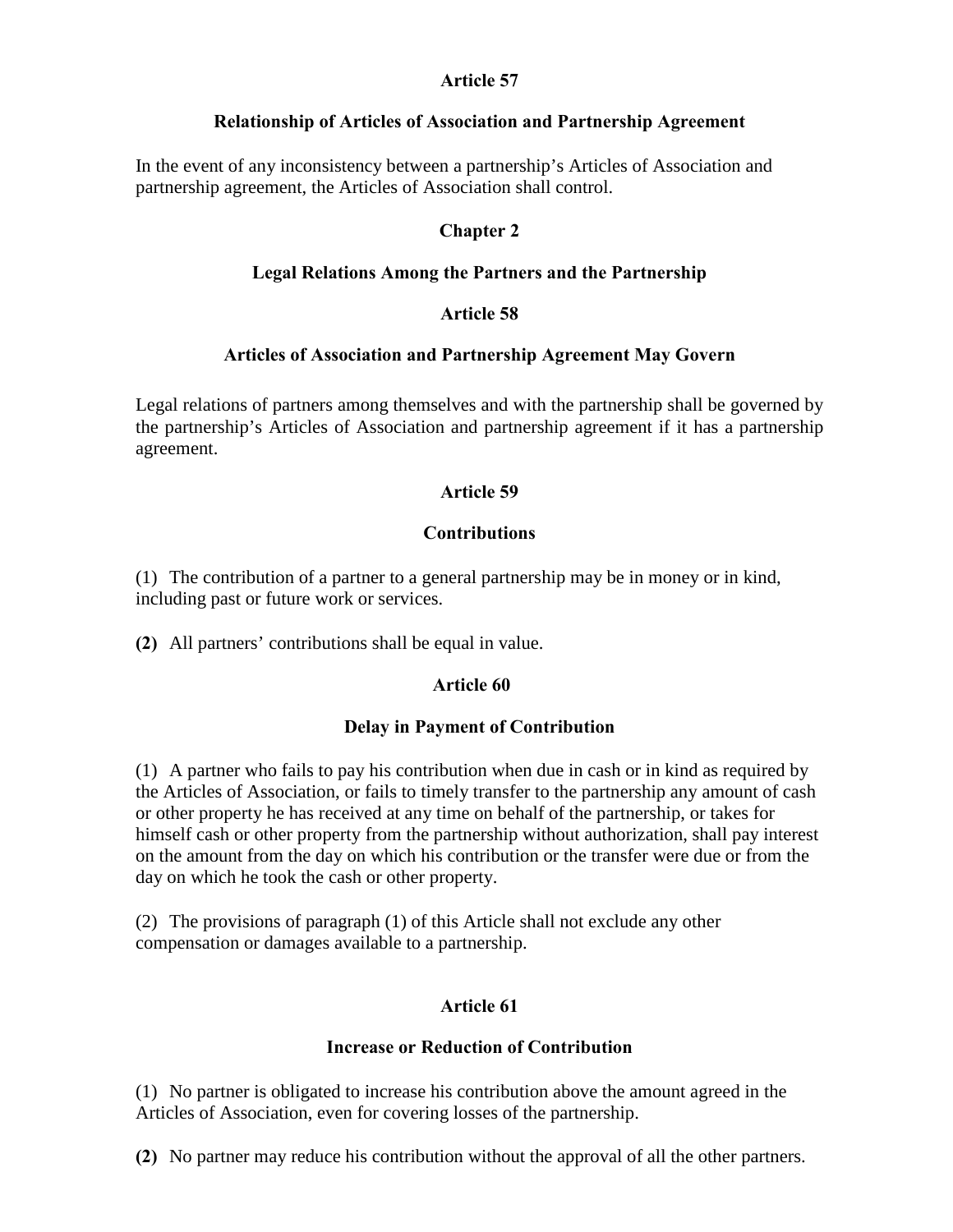### Article 62 Transfer of Interests Among Partners

Transfer of interests among partners shall be unrestricted.

### Article 63

### Decision Making by Partners

(1) A decision in the ordinary course of a partnership's business shall be made by a majority of the total number of partners. The consent of all partners shall be required for a decision on a matter outside the ordinary course of the partnership's business and for admission of a new partner.

(2) In the case of decisions involving a conflict of interest as referred to in Articles 34 and 35 of this Law, partners who have the conflict shall not participate in the decision.

(3) Partners shall make decisions for the partnership during a meeting of partners. The same applies as to partners engaged in management.

### Article 64

### Management of a Partnership

(1) Each partner shall have the right to manage the business of the partnership (herein called "management").

(2) If the Articles of Association or partnership agreement of a partnership has assigned management authority to one or more particular partners, the other partners shall be excluded from management.

## Article 65

## Management by More than One Partner

(1) If two or more partners are vested with management authority, each of them shall have the right to act independently, unless one of them contests such right.

(2) If the Articles of Association or partnership agreement provides that managing partners may act only jointly, the approval of all managing partners shall be required for each act or transaction, except when this would require deferment of a decision and the deferment would harm the partnership's interests.

(3) If the Articles of Association or partnership agreement provides that the management shall be by more than one partner, every managing partner shall follow advice given by the other managing partners, and every managing partner shall keep the other managing partners informed for the purpose of making joint decisions.

(4) If a managing partner is bound to follow instructions of another managing partner and the first managing director considers instructions given to be inappropriate under the circumstances, he shall notify the other managing partners for the purpose of deciding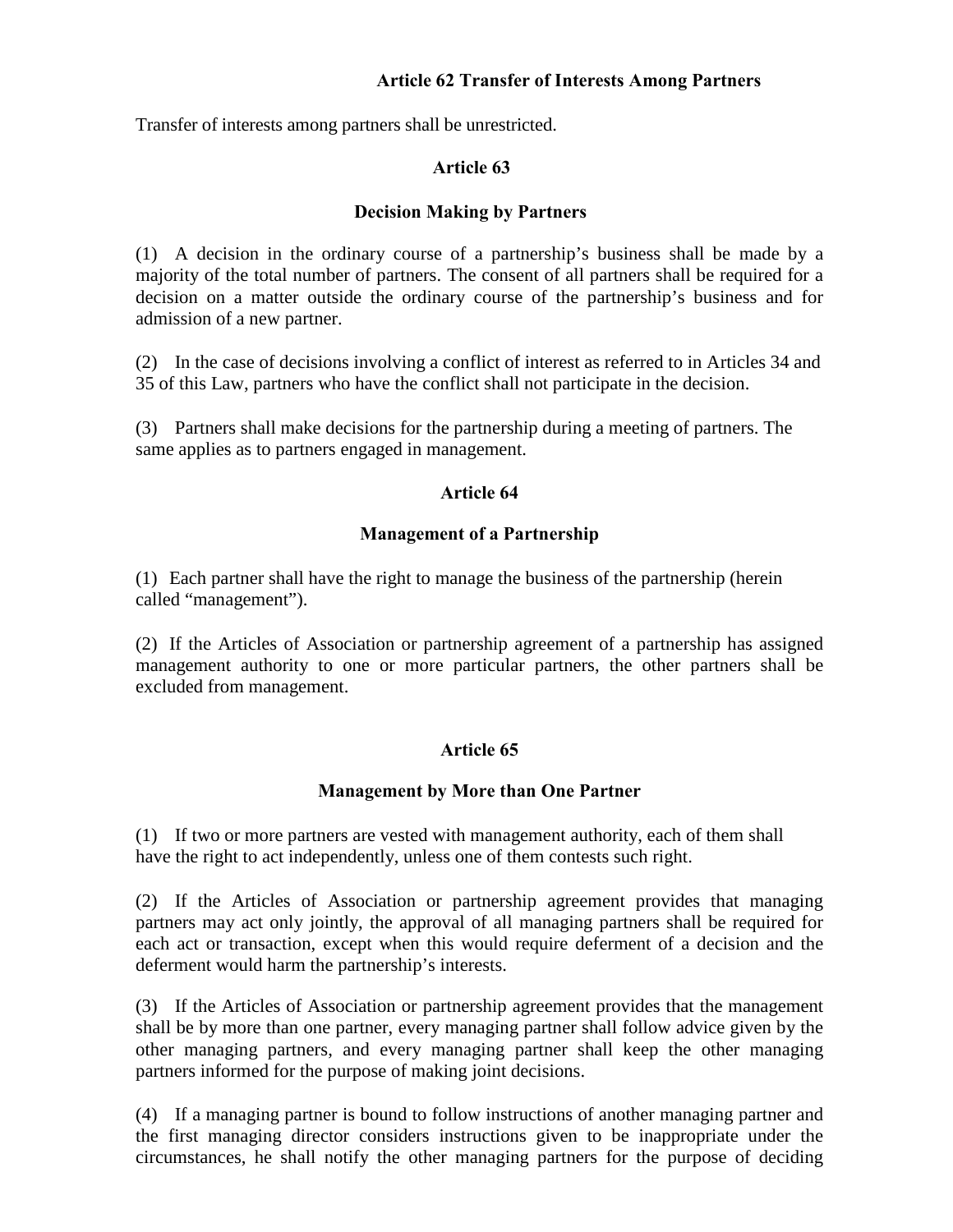jointly, unless this would require deferment of a decision and the deferment would harm the partnership's interests.

## Article 66

### Scope of Management Authority

(1) Management authority shall apply to all matters in the ordinary course of the partnership's business.

(2) Management authority as to matters which are outside the ordinary course of the partnership's business as referred to in paragraph (1) of this Article shall require consent of all partners.

## Article 67

### Transfer of Management Authority

(1) No partner may transfer his management authority to a third party unless all other partners approve.

(2) A partner who transfers his management authority to a person who is not a partner is liable for the choice of that person and for the acts of that person in exercising those management rights.

### Article 68

### Resignation of Management Authority

(1) A managing partner may resign from management responsibilities within a time frame stated in the Articles of Association or partnership agreement (if any), and on grounds which are reasonable in the judgment of the other partners.

(2) Any provisions in the Articles of Association or partnership agreement which would allow a managing partner to surrender such right to resign, shall be null and void.

(3) If there are reasonable grounds for a managing partner to resign sooner than the time frame referred to in paragraph (1) of this Article, he may do so.

(4) A managing partner must give notice of resignation in writing to all the partners and the partnership in time to allow for continuation of pending transactions by other managing partners, unless there are reasonable grounds for shorter notice.

(5) If a managing partner resigns contrary to paragraphs (1) and (3) of this Article, he is obligated to compensate any damage to the partnership caused thereby.

## Article 69

### Revocation of Management Authority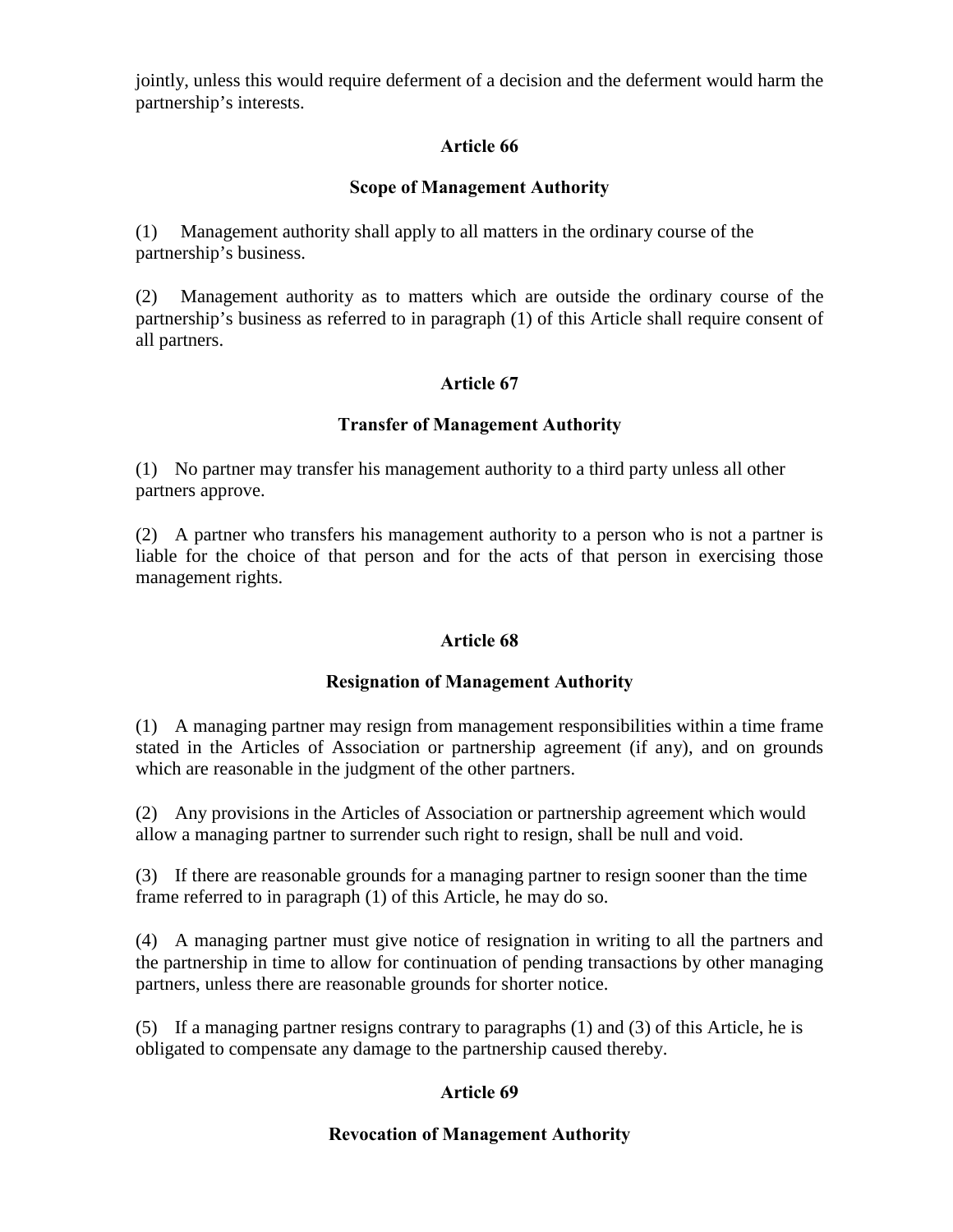The management authority of a partner may be revoked by decision of a competent court upon request of the other partners made on reasonable grounds which may include incapacity to perform managerial duties regularly or gross violation of duties.

## Article 70

## Right to Reimbursement of Expenses

(1) A partner shall be entitled to reimbursement of expenses which he has incurred in conducting the partnership's business and which were necessary in view of the circumstances.

(2) Expenses referred to in paragraph (1) of this Article shall be paid by the partnership.

## Article 71

## Profit and Loss

(1) At the end of each business year an annual statement of account for the partnership shall be prepared stating profits or losses of the partnership and each partner's share thereof.

(2) Each partner shall be entitled to an equal share of any profits of the partnership.

(3) Each partner shall bear equally any losses of the partnership.

(4) The interest of each partner in the profit of the partnership shall be paid to him not later than three months from the date of the adoption of the financial statement.

(5) If the Articles of Association contains a provision which differs from the provisions of paragraphs (2) and (3) of this Article such provision shall be considered to relate both to profits and losses.

## Article 72

## Applicability of Articles 59-71

The provisions of Articles 59-7 1 of this Law shall apply to a partnership unless the partnership's Articles of Association or partnership agreement provides otherwise.

## Chapter 3

## Relationship of a Partnership and Partners to Third Parties

## Article 73

## Representation of a Partnership

(1) Each partner shall have authority to represent the partnership, unless the Articles of Association provides otherwise.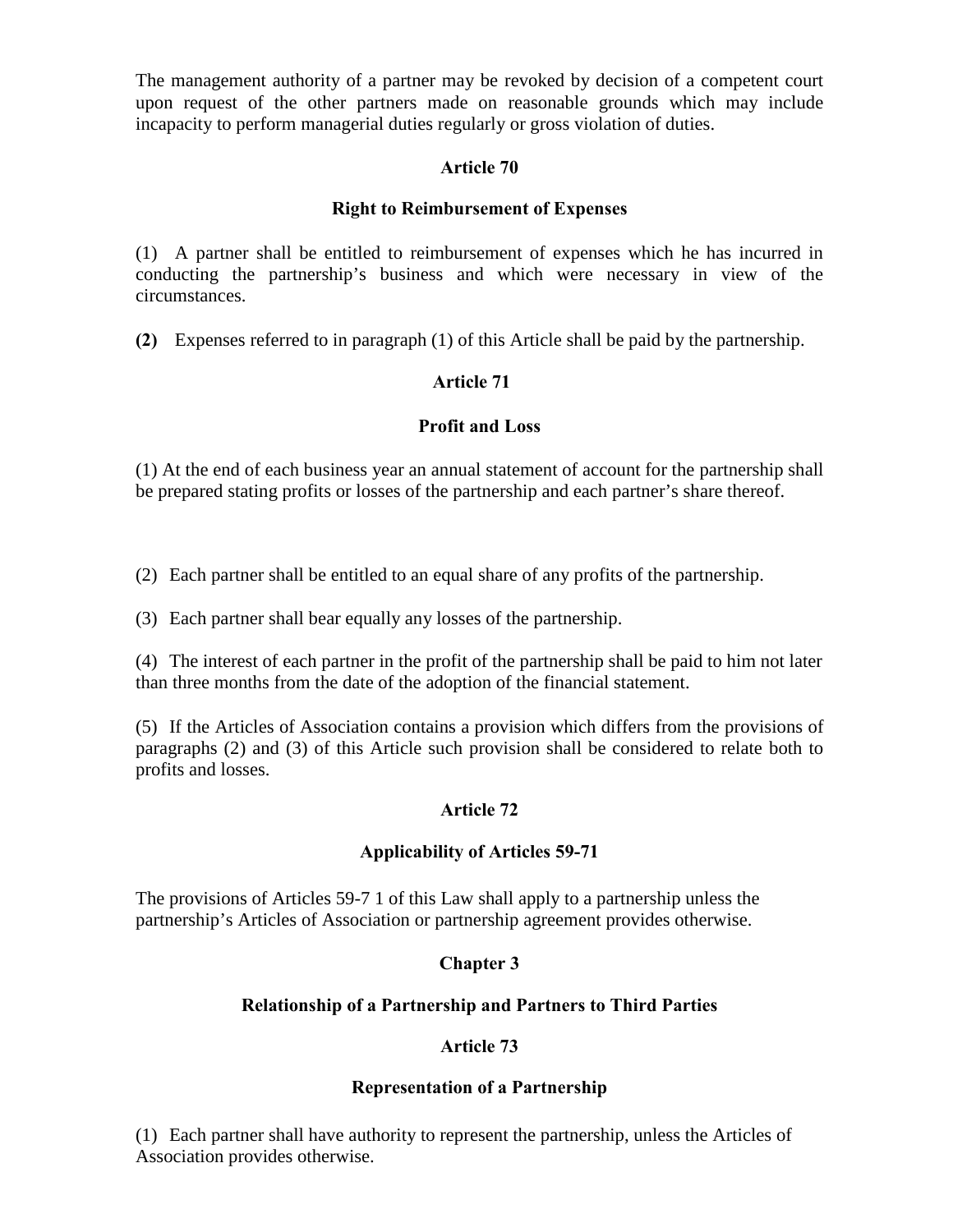(2) If two or more partners have authority to represent a partnership, they may do so independently unless the Articles of Association provides otherwise.

(3) The Articles of Association may determine that all or some of the partners may represent the company only jointly.

(4) Partners who are entitled to represent the company jointly may authorize one or more of them to carry out specific transactions or specific kinds of transactions. A communication from a third party may be delivered to any one of the partners entitled to participate in the representation of the partnership, and such delivery will constitute delivery to the partnership.

(5) The Articles of Association may determine that the partners may represent the partnership only jointly with a procurator. In this case, paragraph (4) of this Article shall apply accordingly.

(6) The exclusion of a partner from authority to represent the partnership, a decision on joint representation, a decision of the kind described in paragraph (3) of this Article, and as any change in a partner's authority to represent the partnership shall be registered in accordance with the law which regulates registration of business entities.

## Article 74

### Resignation of Representation Authority

(1) A partner authorized to represent a partnership may resign within a time frame stated in the Articles of Association or partnership agreement (if any), and on grounds which are reasonable in the judgment of the other partners.

(2) Any provisions in the Articles of Association or partnership agreement which would allow a partner to surrender such right to resign, shall be null and void.

(3) If there are reasonable grounds for a partner to resign representation authority sooner than the time frame referred to in paragraph (1) of this Article, he may do so.

(4) A partner must give notice of resignation of representation authority in writing to all the partners and the partnership in time to allow for continuation of pending transactions by other partners.

(5) If a partner resigns contrary to paragraphs (1) and (3) of this Article, he is obligated to compensate any damage to the partnership caused thereby.

## Article 75

### Revocation of Representation Authority

Authority to represent a partnership may be revoked by decision of a competent court unless provided otherwise in the Articles of Association, or revoked based on a lawsuit filed by the partnership or upon request made by the other partners if it is determined that the partner is incapable of representing the partnership or is in gross violation of his duties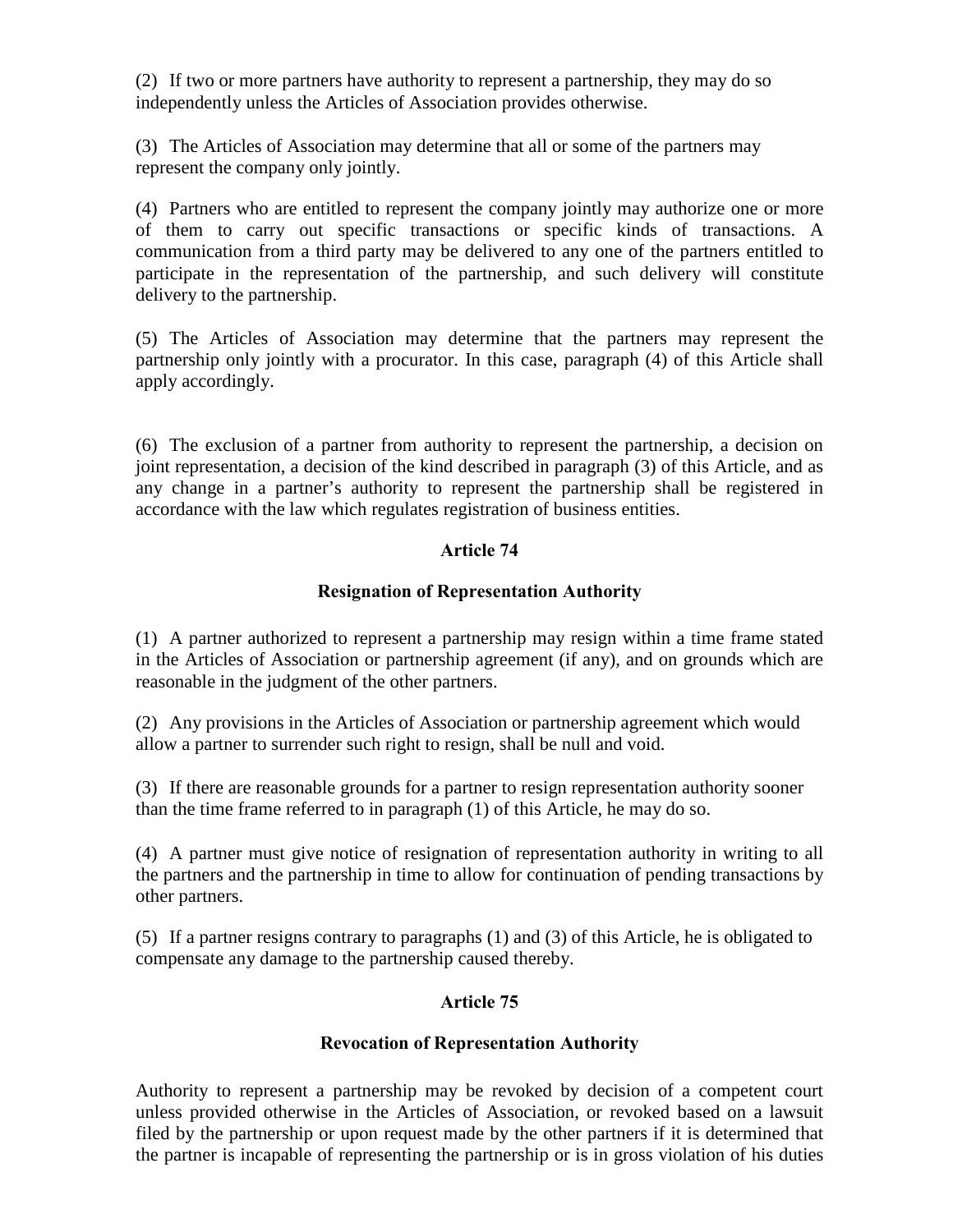to represent the partnership.

### Article 76

### Complaint and Compensation

(1) A partner may file a personal complaint, as well as a complaint on behalf of the partnership, against a third party.

(2) A claim of a third party against a partner may be compensated from claims of the partner against the partnership.

## Article 77

### Liability of a New Partner

(1) A person who becomes a partner in an existing general partnership assumes the liabilities of the partnership, including pre-existing liabilities, equally with all existing partners.

(2) Agreements contrary to paragraph (1) of this Article are ineffective as against third parties unless the third parties agree.

## Chapter 4

### Partnership Interests

### Article 78

### Transfer of Partnership Interests to Third Parties

(1) A partner may transfer his interest in a partnership to a third party only with the consent of all the other partners.

(2) In case of a proposed transfer of interest to a third party, the other partners shall have a preemptive right to purchase that interest.

(3) If the other partners do not give such consent and do not exercise such preemptive right, the partner who wishes to transfer his interest may do so freely to any third party.

(4) A pledge of an interest shall be considered a transfer of the interest for the purposes of paragraphs (1), (2) and (3) of this Article.

(5) Transfer of an interest at death to heirs and legal successors shall not be a transfer of interest to a third party for purposes of paragraphs (1), (2) and (3) of this Article.

(6) The Articles of Association or partnership agreement may contain provisions regarding transfer which are different from those in paragraphs (1)-(4) of this Article.

### Article 79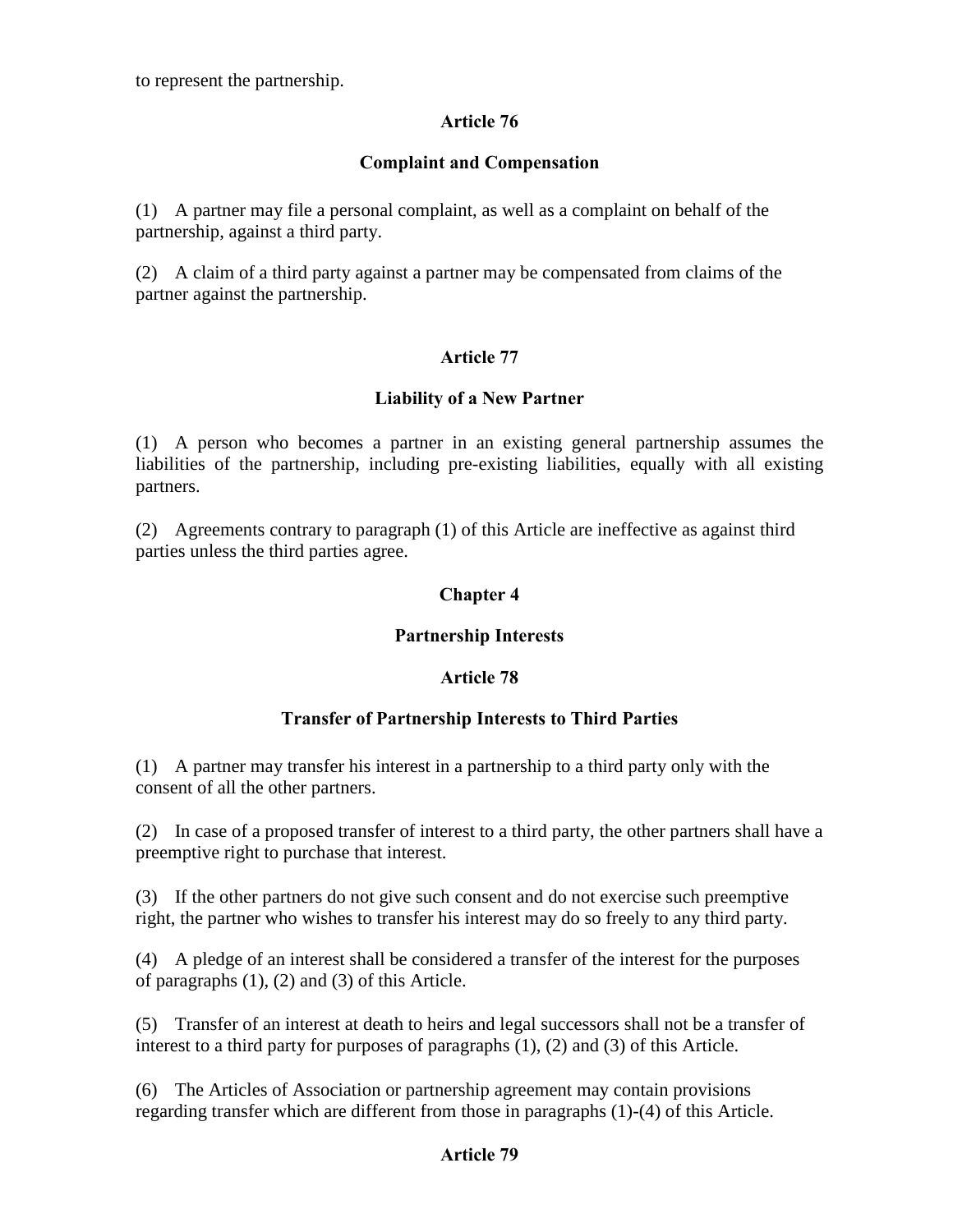### Liability Relating to Transfer of Interest

(1) In case of any transfer of interest, the transferor and the transferee shall be jointly and severally liable to the partnership for all of the transferor's obligations to the partnership at the moment of the transfer, unless all of the partners agree otherwise.

(2) A claim by or on behalf of a partnership with respect to paragraph (1) of this Article must be brought within three years after from the registration of the transfer of interest.

(3) Paragraph (2) of this Article shall also apply accordingly to all other claims by or on behalf of a partnership against a person who has ceased to be a partner.

## Chapter 5

### Dissolution of a General Partnership and Exit of Partners

### Article 80

### Events Causing Dissolution of a Partnership

(1) A general partnership shall dissolve upon occurrence of any of the following events:

1) expiration of the term or completion of the task for which the partnership was established;

2) a decision of the partners to dissolve;

3) opening of a bankruptcy procedure against the partnership;

4) the date as of which the partnership has not carried out any business activities for two years in continuous succession;

5) a court decision that the partnership is dissolved;

6) any event agreed to in the Articles of Association or partnership agreement that results in dissolution.

(2) A partner shall cease to be a partner upon the occurrence of any of the following events unless the Articles of Association or partnership agreement provides otherwise:

1) death of the partner;

2) opening of a bankruptcy proceeding against the partner;

3) notice of withdrawal as a partner given by the partner;

4) a decision of the partners made in accordance with the Articles of Association or the partnership agreement and this Law;

5) Any other cases stated in the Articles of Association or partnership agreement as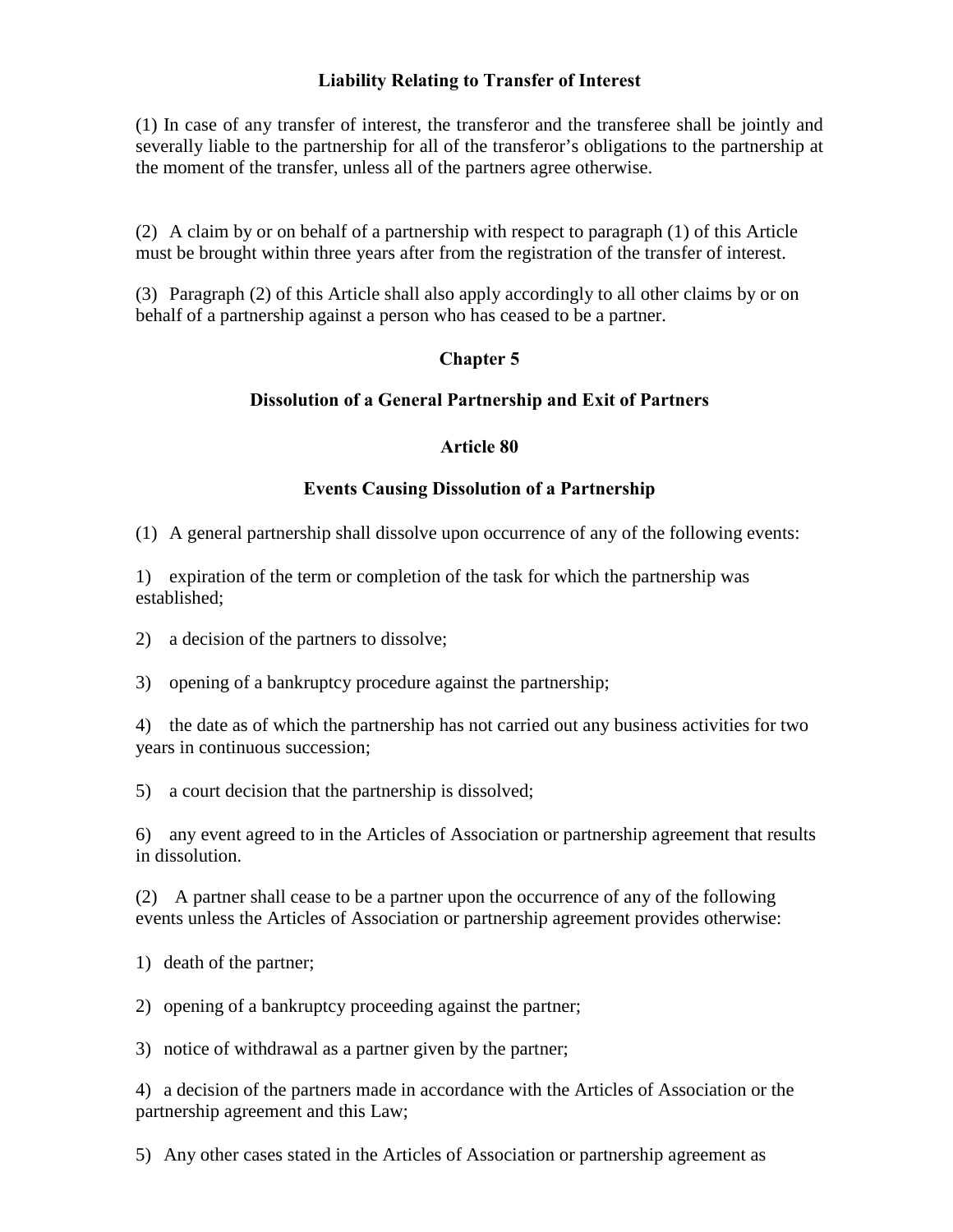causing the partner to cease to be a partner.

## Article 81

## Tacit Extension of Duration

If a partnership has been established for a definite term or for the fulfillment of a specific purpose and continues operating after the expiration of that term or the achievement of that purpose, the partnership shall be considered to have received the tacit consent of all partners to exist for an indefinite period of time.

## Article 82

## Resignation and Withdrawal of a Partner by Giving Notice

(1) A partner may withdraw voluntarily from a partnership by giving notice of his withdrawal to the partnership.

(2) A partner may withdraw as provided in paragraph (1) of this Article only by giving written notice of withdrawal to the other partners not less than six months before the end of the partnership's business year, unless the Articles of Association provides otherwise.

(3) A partner's right referred to in paragraph (1) of this Article may not be reduced or eliminated.

## Article 83

## Dissolution of a Partnership by Court Decision

(1) Pursuant to a lawsuit filed by a partner, a partnership may be dissolved by court decision for justifiable reasons.

(2) A justifiable important reason under paragraph (1) of this Article shall exist if the court finds that another partner has deliberately or by gross negligence his duties under this Law, the Articles of Association or the partnership agreement, or if the performance of such duties has become impossible, or that it is not otherwise possible to continue the partnership's business in conformity with this Law, the Articles of Association or the partnership agreement.

(3) Any reduction or elimination a partner's right to file a lawsuit referred to in paragraph (1) of this Article shall be null and void.

(4) A claim under this Article shall be brought against the partnership and all other partners in the competent court.

(5) In a case referred to in this Article the court may, instead of ordering dissolution of the partnership, reverse the claim and order the expulsion of a partner under Article 84 of this Law.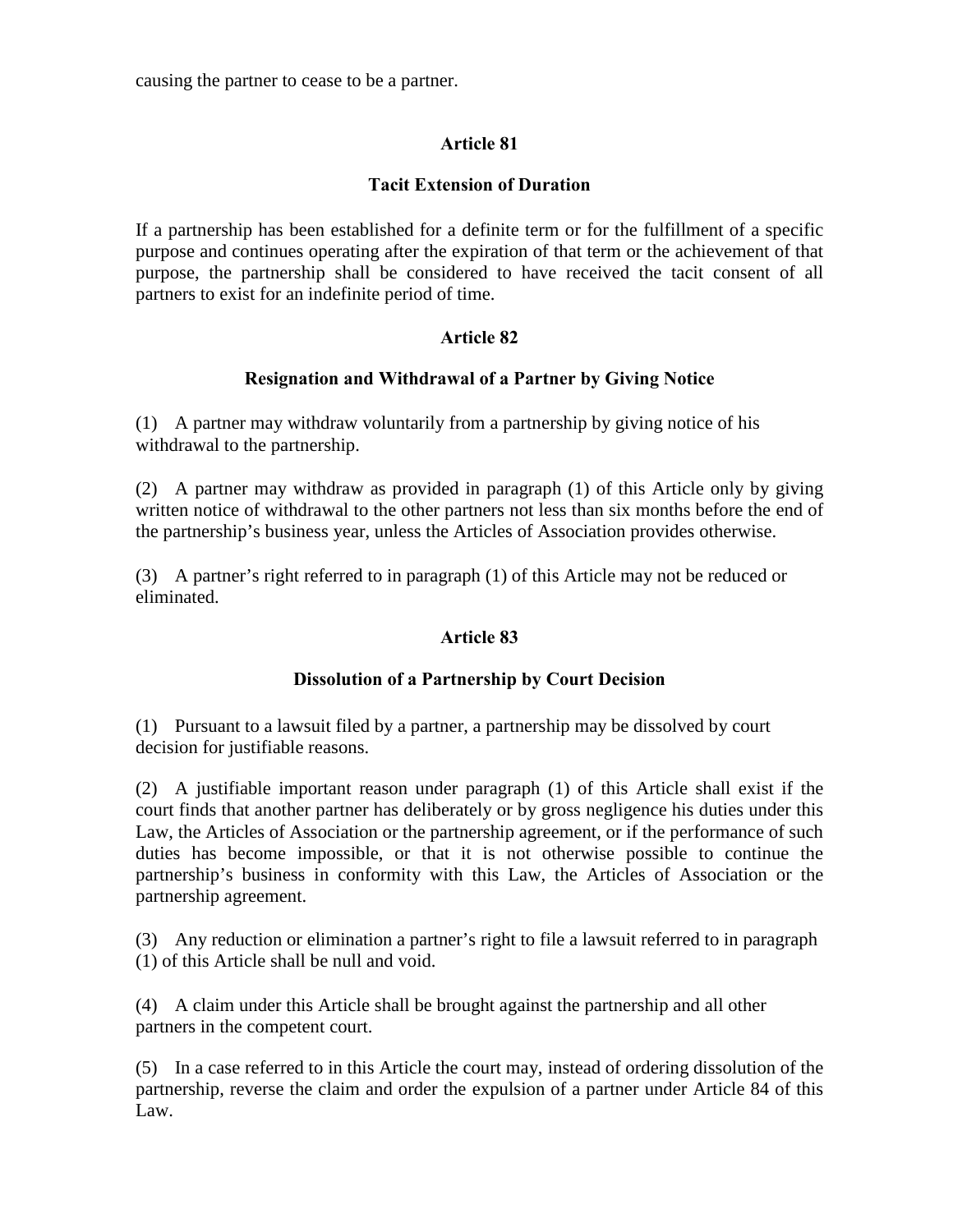### Article 84

### Expulsion of a Partner

(1) The provisions of this Law relating to expulsion of a member of a limited liability company shall apply mutatis mutandis with respect to expulsion of a partner of a partnership.

(2) A decision to expel a partner shall be made by the remaining partners in accordance with Article 63 of this Law.

### Article 85

### Consequences of Exit of a Partner

(1) The interest of a partner who exits the partnership shall be distributed among the remaining partners equally.

(2) The remaining partners shall be obligated to pay the departing partner the amount he would have received if the partnership had been dissolved at the time of his exit without taking account of then-outstanding transactions.

(3) If the value of the assets of the partnership is not sufficient to cover the partnerships commitments, the exiting partner shall pay a part of the missing amount proportionate to his share in bearing losses of the partnership.

(4) Paragraphs (1)-(3) of this Article shall apply unless provided otherwise by the Articles of Association or partnership agreement.

### Article 86

### Treatment of Outstanding Transactions on Exit of a Partner

The share of a partner leaving a partnership in profits and losses of pending transactions shall be valued as of the date of his exit, unless the Articles of Association or partnership agreement provides otherwise.

### Article 87

### Procedure in Case of One Remaining Partner

(1) If for any reason only one partner remains, he is obligated to take all necessary measures to adapt the company under this Law within three months after the date that he became the only partner, or continue the business as an entrepreneur.

(2) If within the time limit referred to in paragraph (1) of this Article the sole partner fails to conform the status with the requirements of this Law, the partnership shall be liquidated.

### Article 88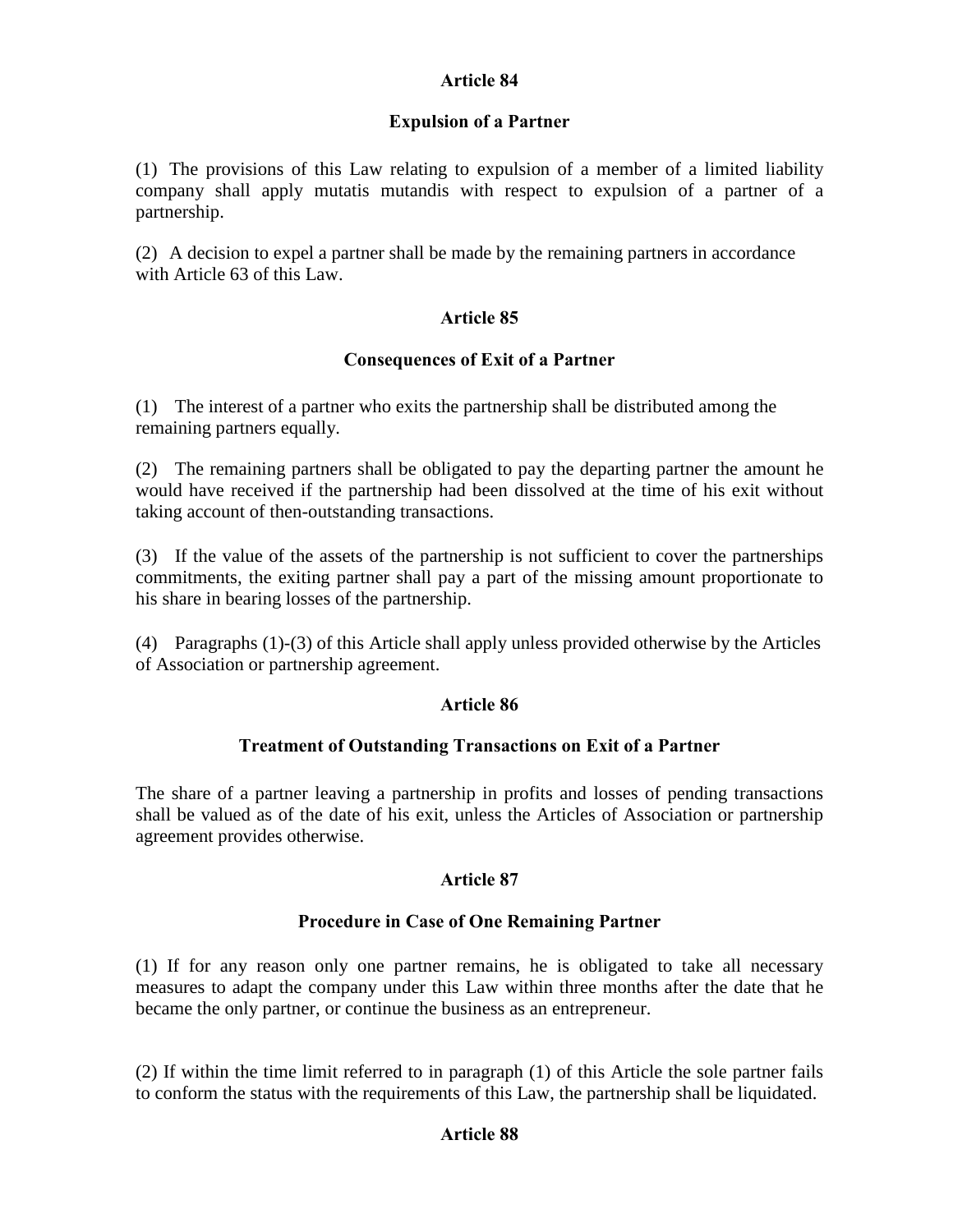### Continuation of Partnership with Heirs

(1) A general partnership shall continue with the heirs to a deceased partner, if that is in accordance with the Articles of Association and consented to by the heirs.

(2) The heirs may exercise the right referred to in paragraph (1) of this Article from the date they knew of the succession or the date of the appointment of the representative of an heir who has no legal capacity, as the case may be.

### Article 89

#### Registration of Dissolution

(1) The partners with authority to represent a partnership shall report a dissolution of the partnership and the exit of any partner from the partnership to the Registry for registration and publication.

(2) In case of dissolution by court decision, the court shall report the dissolution to the Registry ex officio.

### Title II

#### LIMITED PARTNERSHIP

### Chapter 1

### Definition and Founding

### Article 90

#### Definition and Liability

(1) A limited partnership is a partnership organized by two or more legal entities and/or natural persons who undertake to conduct business under a common registered name, and in which at least one partner's liability is unlimited (a "general partner") and at least one partner's liability is limited to the loss of his agreed contribution (a "limited partner").

(2) A limited partnership is liable for all of its obligations with all of its assets.

(3) The liability of a limited partner and a general partner for the obligations of the partnership shall be as stated in paragraph (1) of this Article.

### Article 91

### Application of General Partnership Provisions to Limited Partnerships

(1) Unless this Law provides otherwise, the provisions of this Law on general partnerships shall also apply, mutatis mutandis, to limited partnerships.

(2) A general partner in a limited partnership has the same status as a partner in a general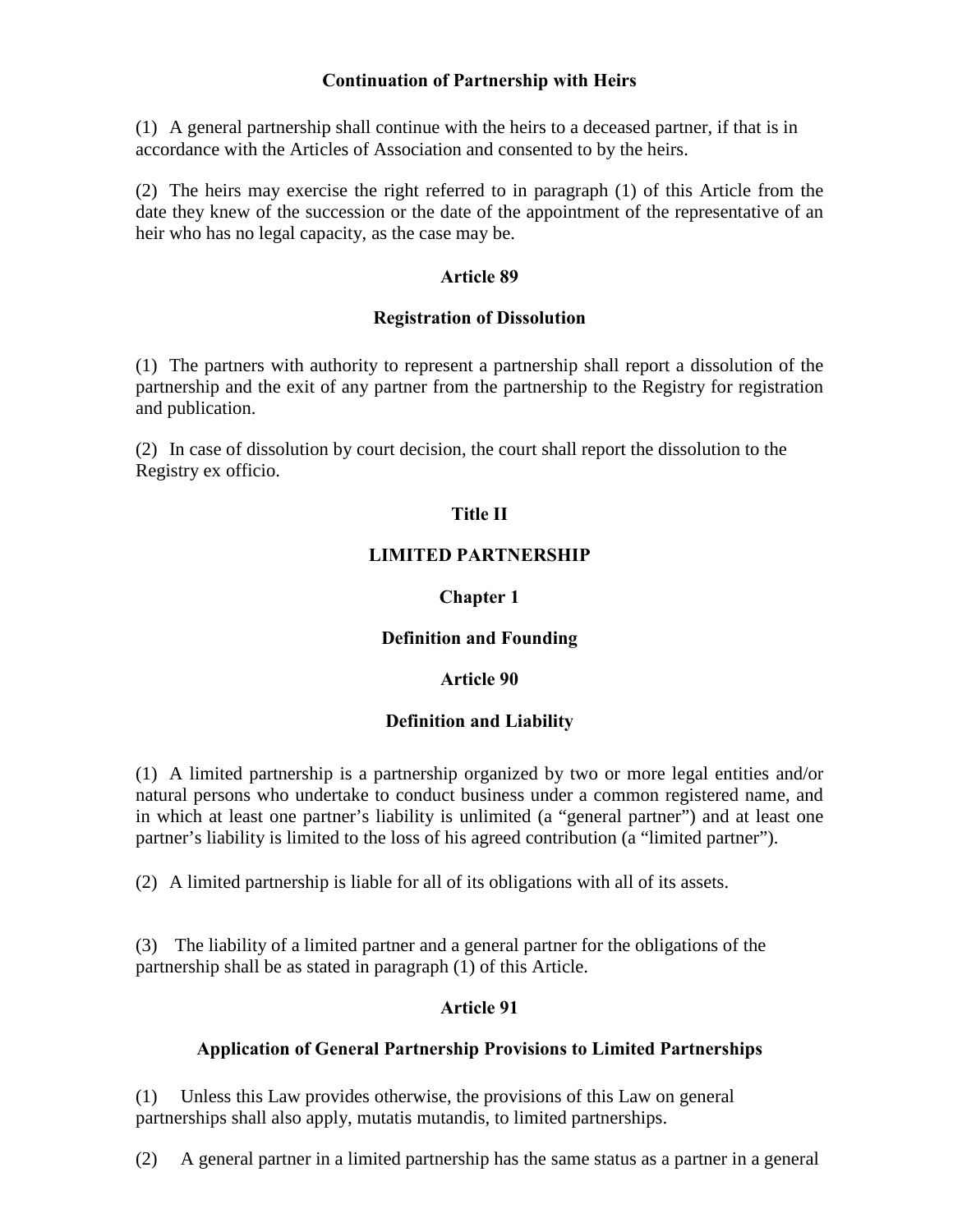partnership unless provided otherwise by this Law.

## Article 92

### Articles of Association

(1) The Articles of Association of a limited partnership must contain:

1) the full name and place of residence of each natural-person partner and the registered name and registered office of each legal-entity partner and a statement of which type of partner each is;

2) the registered name and registered office of the partnership;

3) the registration of the type and value of each founder's contribution;

4) the business purpose of the partnership.

(2) The Articles of Association may contain other matters as considered relevant by the limited partnership and the partners.

### Article 93

### Amendment of Articles of Association

(1) The Articles of Association of a limited partnership may be amended only with the agreement of all general and limited partners, unless the Articles of Association provide otherwise.

(2) An amendment of the Articles of Association of a limited partnership which increases the obligations of a particular partner or imposes new liabilities on a particular partner shall require the consent of that partner.

## Article 94

## Limited Partnership Agreement

(1) Apart from the Articles of Association a limited partnership may have a limited partnership agreement regulating the partnership's business and governance.

(2) A limited partnership agreement is not required to be submitted to the Registry.

(3) A limited partnership agreement must be in writing and must be signed by every partner.

(4) A limited partnership agreement and any amendments thereto shall have legal effect among partners as of the moment of signing of the agreement by all partners unless provided otherwise in the partnership agreement.

### Article 95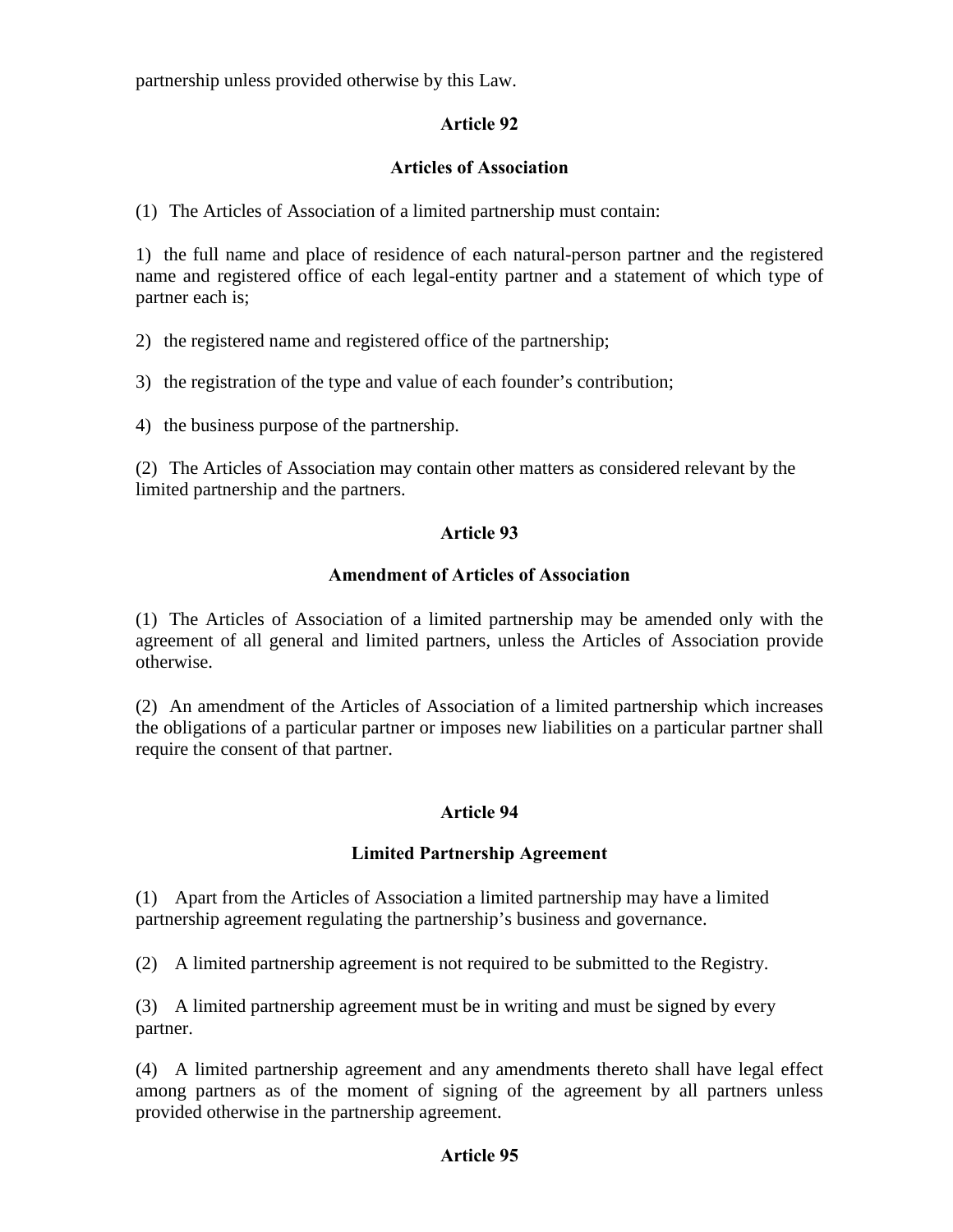### Relationship of Articles of Association and Partnership Agreement

In the event of any inconsistency between a limited partnership's Articles of Association and limited partnership agreement, the Articles of Association shall control.

## Chapter 2

### Relationships Among Partners and the Partnership

### Article 96

### **Contributions**

(1) The contribution of a limited partner to a limited partnership may be in money or in kind including work that is done and services to the company.

(2) A limited partner must pay in all of his contributions to the limited partnership prior to his becoming a limited partner.

### Article 97

### Transfer of Interests

(1) A general partner of a limited partnership may not transfer all or any part of his partnership interest without the consent of all limited and general partners.

(2) A limited partner of a limited partnership may transfer all or any part of his partnership interest by sale, gift, pledge, inheritance or otherwise.

## Article 98

### Profit and Loss

Each general and limited partner shall be entitled to distributions of profit and shall be liable for losses from the partnership in proportion to his percentage share of the contributions of all partners actually paid in.

## Article 99

## Applicability of Other Articles

The provisions of Articles 96-98 of this Law shall apply to a limited partnership unless the Articles of Association or partnership agreement provides otherwise.

### Article 100

### Management of a Limited Partnership

(1) One or more general partners shall manage the business of a limited partnership (hereinafter called "management").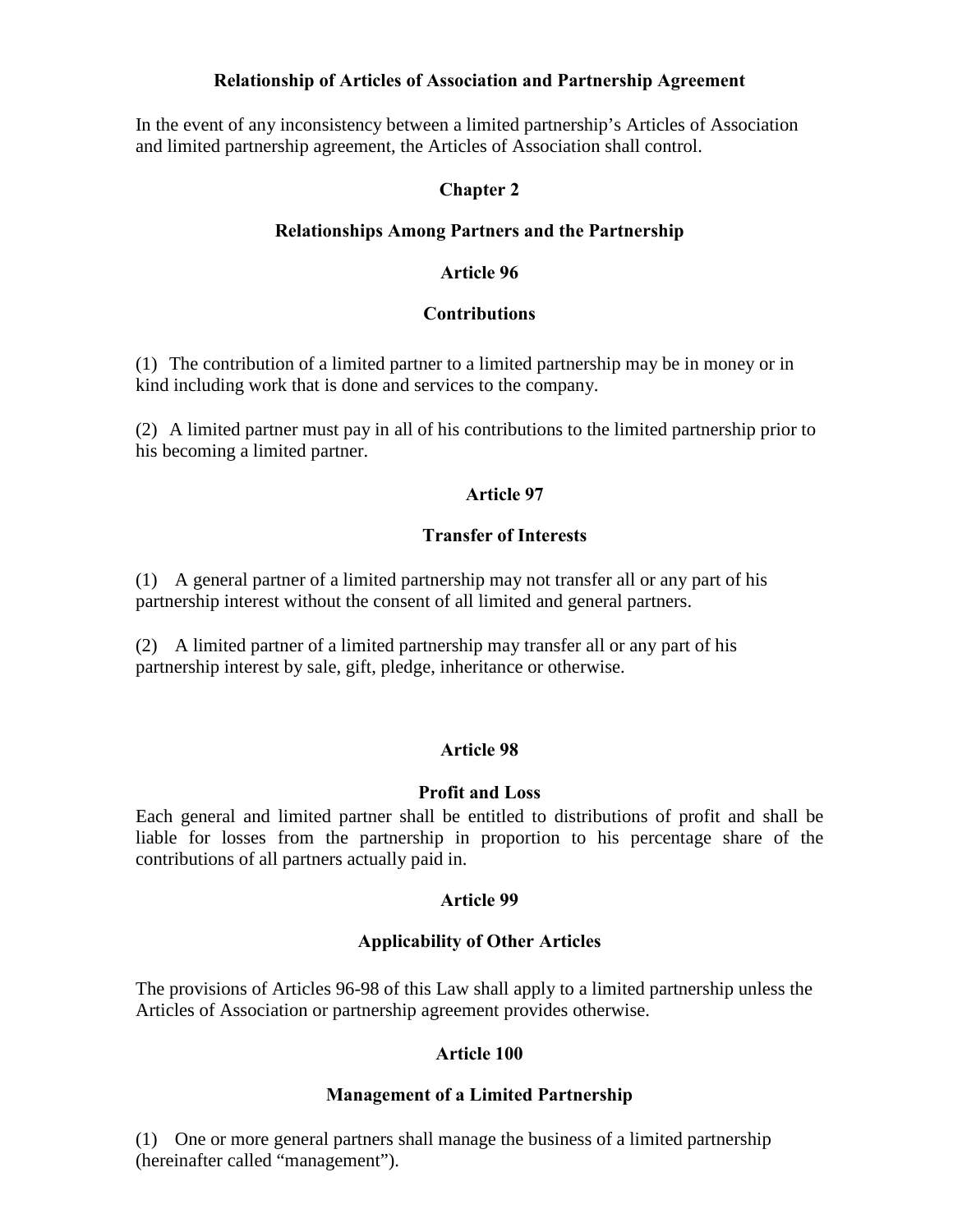(2) A limited partner may not participate in management of a limited partnership.

## Chapter 3 Relationships of Partnership and Partners With

## Third Parties

## Article 101

## Representation

A limited partner may not represent a limited partnership in dealings with third parties.

## Article 102

## Liability of a Limited Partner as a General Partner in Certain Cases

(1) A limited partner shall be liable as a general partner if his name is included in the registered name of the limited partnership with his consent.

(2) A limited partner shall be liable as a general partner if he acts contrary to paragraph (2) of Article 100 of this Law.

## Chapter 4

## Changes in Membership and Status of a Company

## Article 103

## Termination of Partner Status and Changes of Legal Form

(1) A limited partnership shall not dissolve upon the death of a limited partner who is a natural person or upon dissolution of a limited partner which is a legal entity.

(2) If a limited partnership has no general partners and new general partners are not admitted within three months after the date on which such event occurs, the limited partners may unanimously decide within such three months change the legal form to a limited liability company or joint-stock company in accordance with this Law.

(3) If the limited partners do not comply with the action and time frame stated in paragraph (2) of this Article, the limited partnership shall be terminated by liquidation in accordance with this Law.

(4) If all limited partners withdraw from a limited partnership, the company may continue as a general partnership or as the business of an entrepreneur.

(5) Any events referred to in paragraphs (1)-(4) of this Article must be reported to the Registry and published in accordance with the law which regulates registration of business entities.

## Title III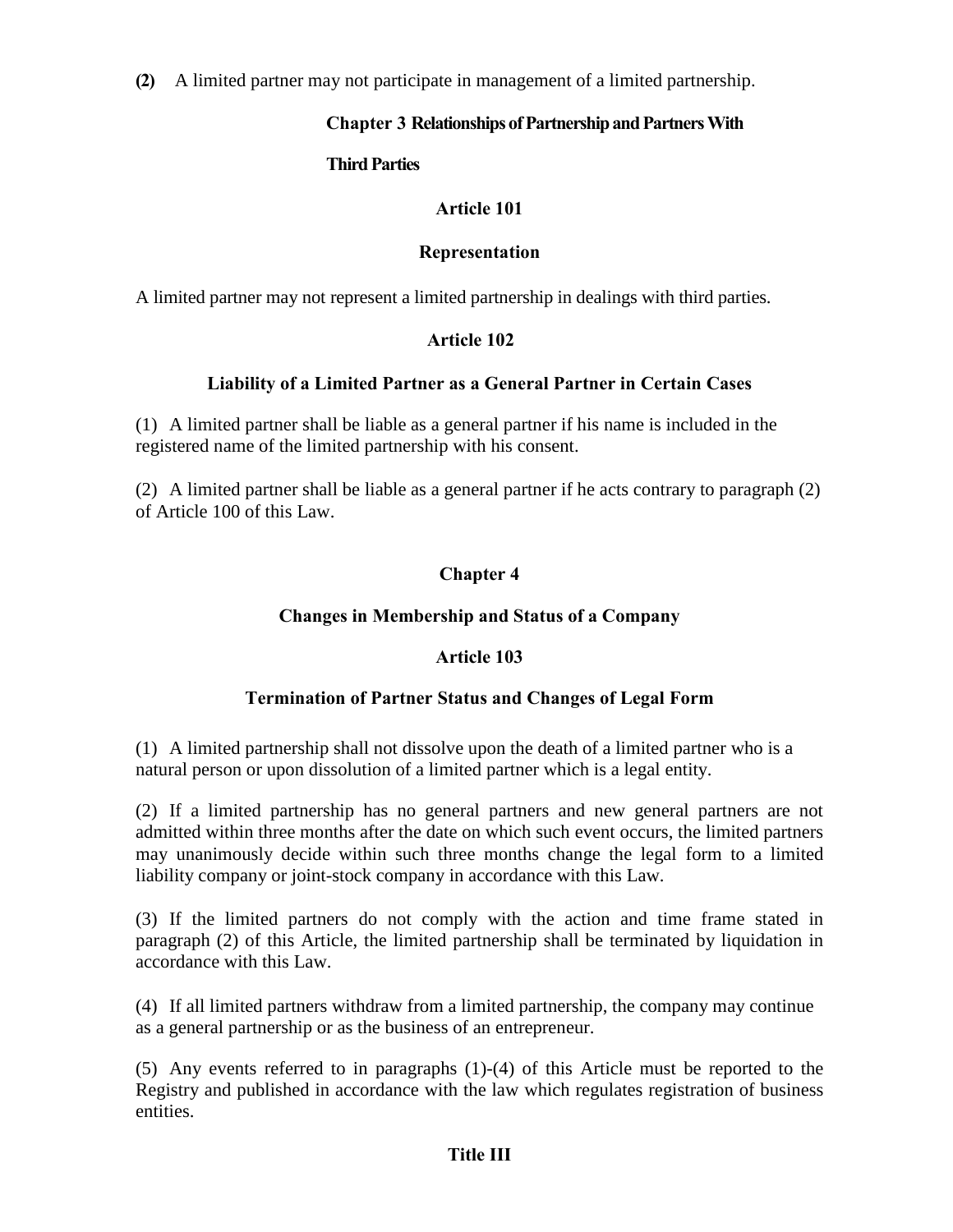### LIMITED LIABILITY COMPANY

## Chapter 1 Basic Principles

#### Article 104

#### Definition and Liability

(1) A limited liability company is a company organized by one or more legal entities and/or natural persons, as members of the company, to conduct business under a common registered name.

(2) A limited liability company is liable for all of its obligations with all of its assets.

(3) A member of a limited liability company is not liable for obligations of the company solely by reason of being a member, except that a member shall be liable up to the amount of any agreed but unpaid contribution of the member to the company.

(4) A limited liability company may have a maximum 50 members.

(5) If the number of members of a limited liability company exceeds the number stated in paragraph (4) of this Article but is not more than 100, and if such situation continues for more than one year, the company shall change its form to a closed joint stock company.

### Article 105

### Freedom to Contract Principle

The members of a limited liability company may regulate freely their relations among themselves and with the company except as provided otherwise in this Law.

### Chapter 2

#### Articles of Association and Company Agreement

#### Article 106

#### Articles of Association

(1) The Articles of Association of a limited liability company must contain:

1) the full name and place of residence of each natural person member and the registered name and registered office of each legal entity member;

2) the registered name and registered office of the company;

3) the business purpose of the company;

4) the amount of the company's basic capital, the amount of each initial member's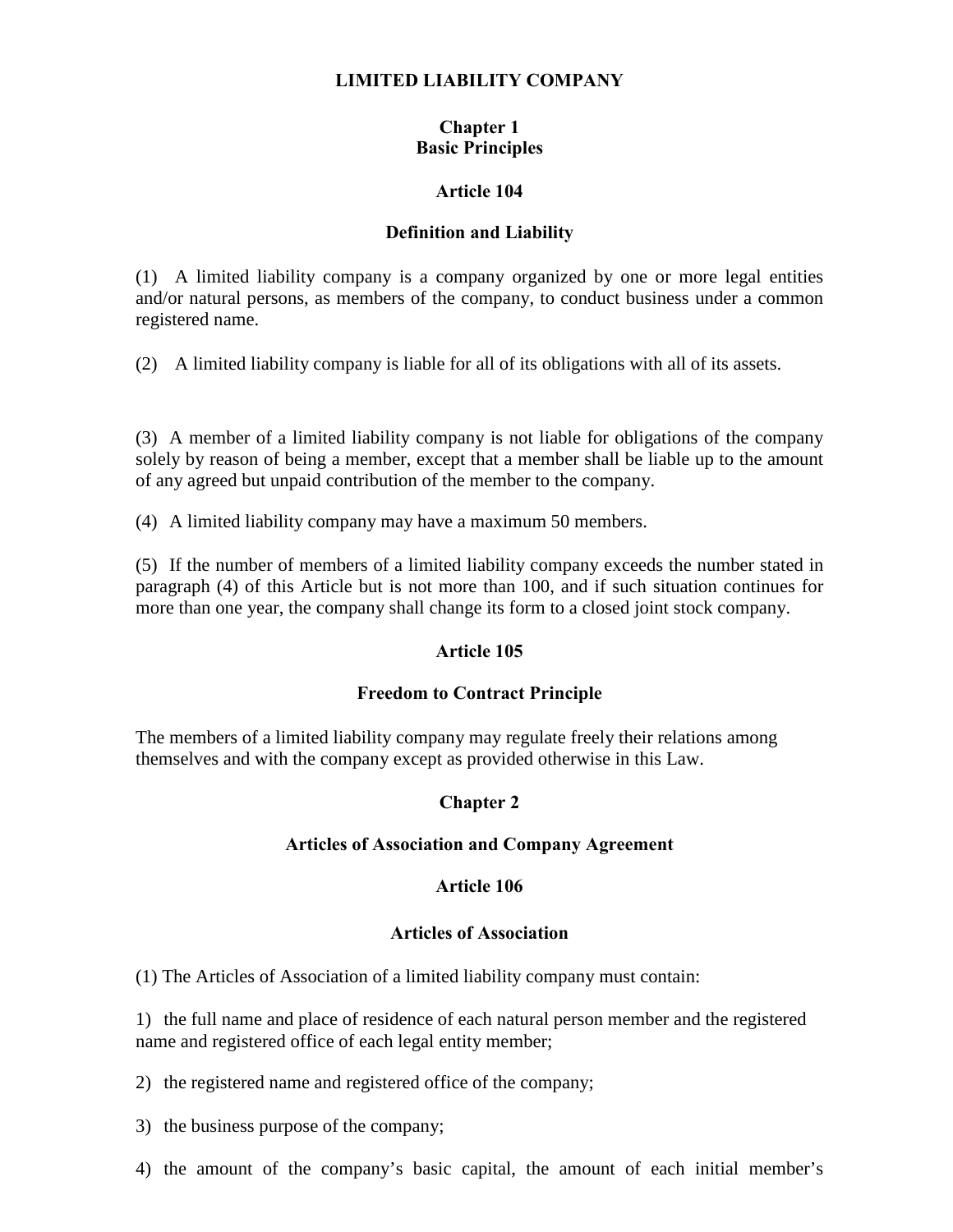contribution, and a description of the nature and valuation of any such contributions which are in kind;

5) the manner and time of making contributions in cash and kind;

6) the total amount, or at least an estimate, of all the costs payable by the company or chargeable to it by reason of its formation and, where appropriate, before the company is authorized to commence business; and

7) any special advantage granted, at the time the company is founded or up to the time it receives authorization to commence business, to anyone who has taken part in the founding of the company or in transactions leading to the grant of such authorization.

(2) The Articles of Association of a limited liability company may also contain other provisions including provisions that may be contained in a company agreement.

# Article 107

### Company Agreement

(1) Apart from the Articles of Association a limited liability company may have a company agreement regulating the company's business and governance. A company agreement shall be in writing and particularly may contain provisions which:

1) impose obligations on members to make contributions to the company in addition to their initial contributions, and prescribe specific payments and other consequences for their failure to meet such obligations;

2) state conditions for and the manner of transfer of shares by members in ways different from those stated in this Law;

3) state that members' votes or entitlement to dividends will be equal or will be according to capital contributions, or will be according to some other method; or

4) prescribe detailed procedures for decision-making including a method for settling disputes in case of deadlock among members.

(2) A company agreement is not required to be submitted to the Registry.

(3) A company agreement and any amendments thereto shall have legal effect among members as of the moment of the signing of the agreement by all members, unless provided otherwise in the company agreement.

# Article 108

# Relationship of Articles of Association and Company Agreement

In the event of any inconsistency between a company's Articles of Association and company agreement, the Articles of Association shall control.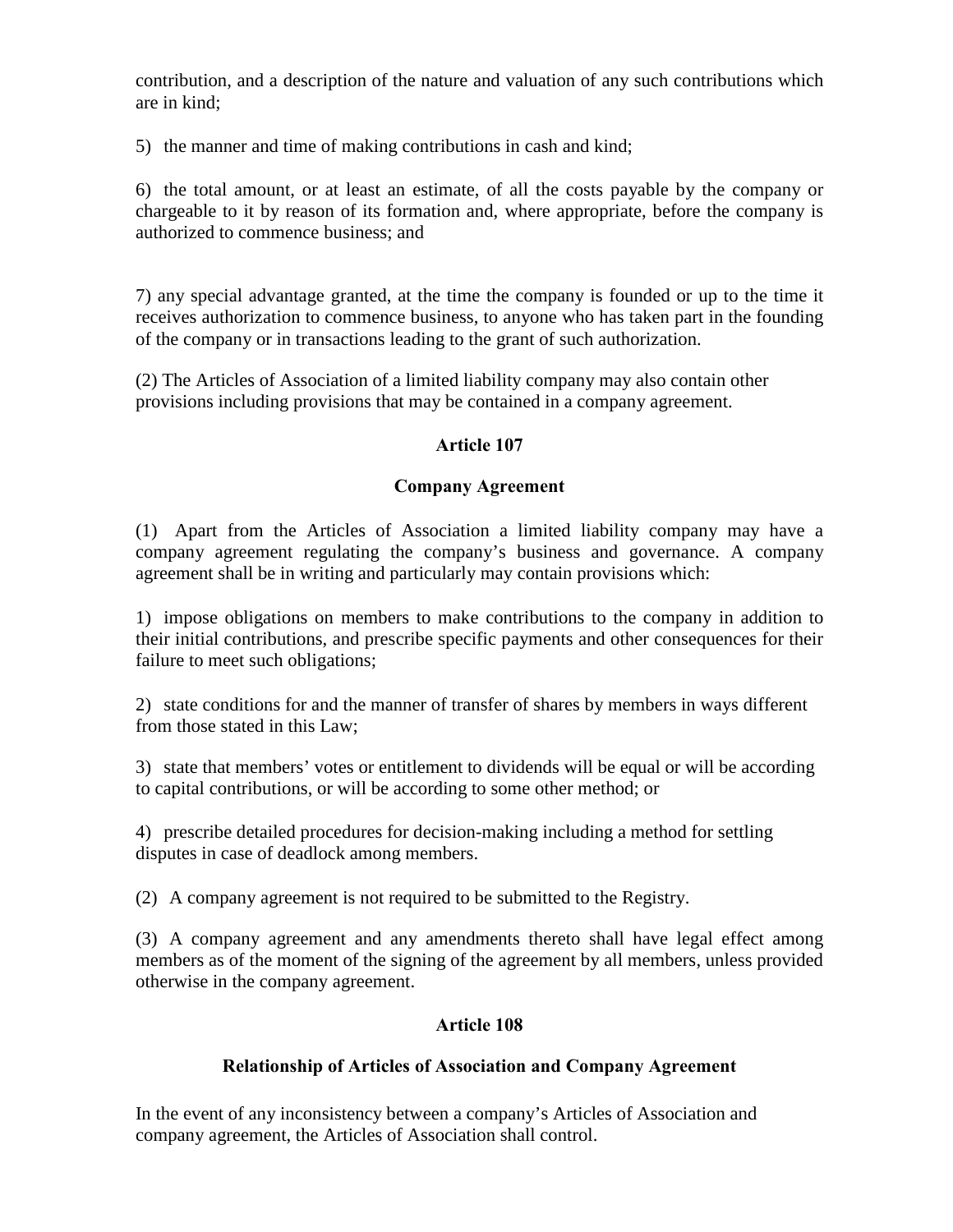### Chapter 3

# **Costs**

# Article 109

# Founding Costs

(1) The Articles of Association of a limited liability company may provide that the cost of founding a company shall be borne by the company or by its founders.

(2) If not provided otherwise in the Articles of Association, the founders shall bear the cost of founding the company.

(3) If the Articles of Association provides that the cost of founding shall be borne by the company, the cost shall be reimbursed by the company to the founders up to the amount stated in the Articles of Association.

# Chapter 4

# Members' Basic Obligations

# Section 1

# Obligation Concerning Contributions

# Article 110

# Form of Contributions

(1) A member's contribution to a limited liability company may be monetary or nonmonetary including performed work or services.

(2) Contributions of members to a limited liablity company need not be equal in value.

(3) Contributions to a limited liability company, in money or in kind, shall be paid in to the company as provided in the company's Articles of Association.

# Section 2

# Additional Contributions

# Article 111

# Calls for Additional Contributions

(1) Members of a limited liability company may call for additional contributions if so provided by the company's Articles of Association or company agreement.

(2) Unless provided otherwise in the Articles or Association or company agreement, such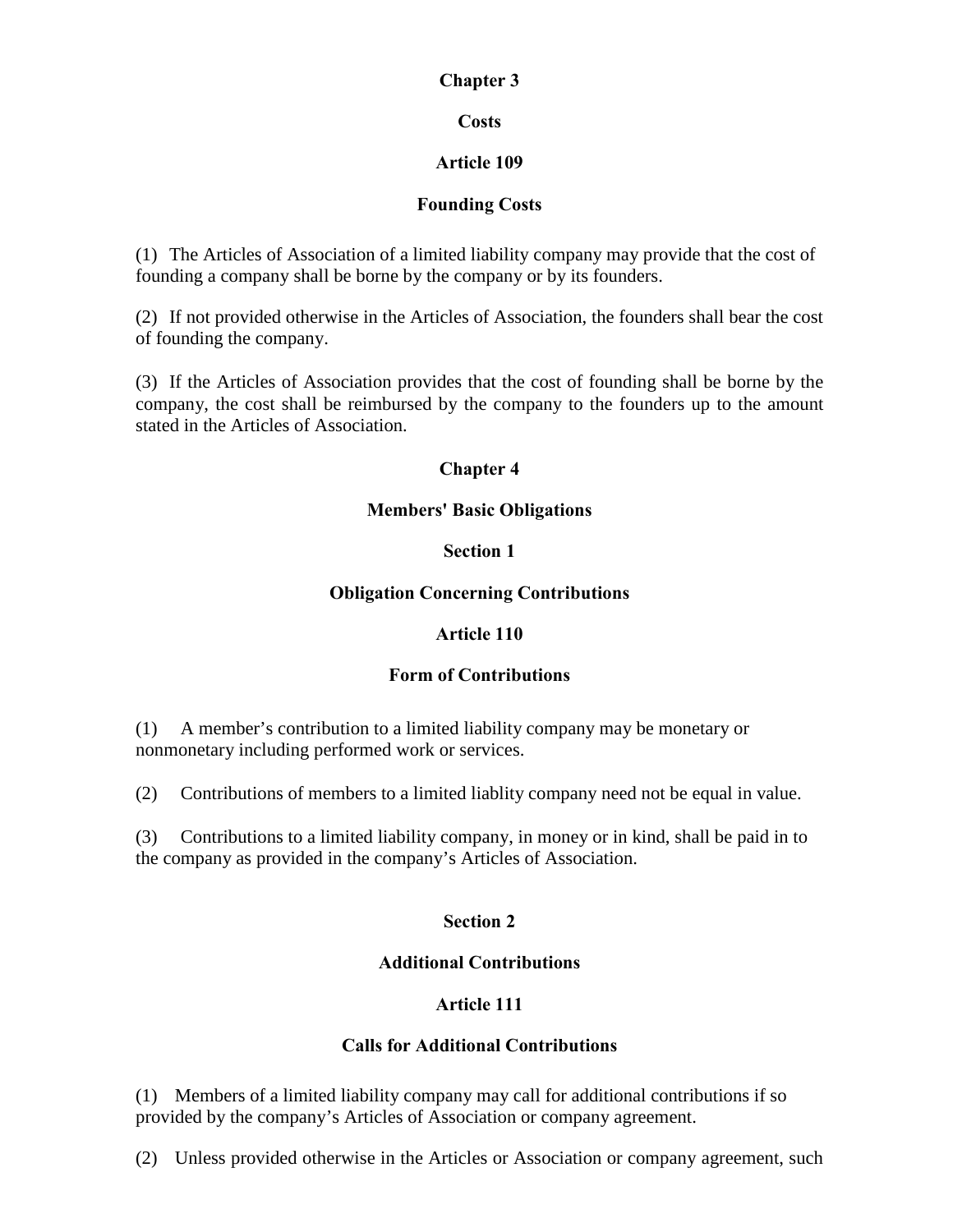additional contributions shall be made by the members in proportion to their respective percentage shares.

(3) If a member of a limited liability company does not pay the additional contribution referred to above in this Article, the remaining members shall be obligated to pay such uncollected amount in proportion to their shares unless previded otherwise in the Articles of Association or company agreement.

(4) A companys Articles of Association may provide that a member who does not meet his obligations referred to in paragraphs (1) and (2) of this Article shall be liable to other members and the company for the damage caused.

# Chapter 5

### Basic Capital

#### Article 112

#### Minimum Basic Capital

(1) The monetary value of the basic capital of a limited liability company may not be less than 500 Euros in the dinar countervalue calculated per mean exchange rate at the time of being paid in, of which sum at least one half shall be deposited in an interim account until the registration of the company, while the remainder shall be transferred to the companys account within two years from the date of registration.

(2) A higher amount of minimum basic capital may be required by a separate law for the founding of financial and insurance companies, as well as other companies that conduct certain business as limited liability companies.

### Article 113

#### Increase and Decrease of Capital

(1) A company's basic capital may be increased by decision of its members, and an increase may be by additional contributions by members or by conversion of any reserves available for that purpose.

(2) A companys basic capital may be decreased on one basis by a decision of its members, but not below the amount required by this Law.

(3) A decrease of a companys basic capital on one basis can be conducted simultaneously with an increase of its basic capital on another basis, in accordance with this Law.

(4) Registration of an increase or decrease of a companys basic capital is done, as a rule, once a year within thirty days from the day of the membersannual assembly.

# Article 114

### Applicability of Other Articles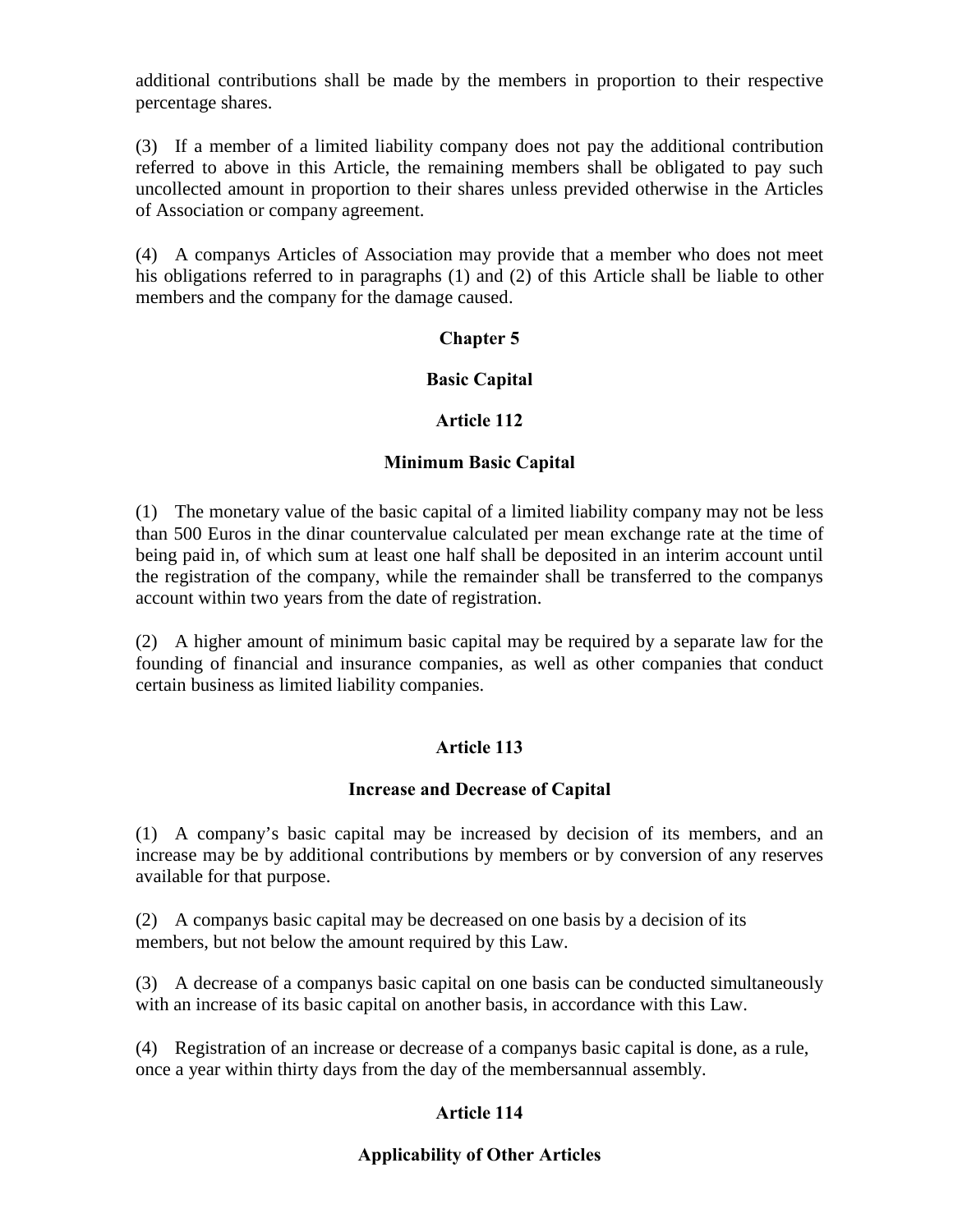Provisions of this Law that regulate the maintenance, increase and decrease of basic capital and convening of shareholder meetings of an open joint stock company in that connection, shall apply to the maintenance, increase and decrease of basic capital and convening of member meetings of a limited liability company when the company's losses exceed 50% of the company's basic capital.

# Chapter 6

### Shares

### Article 115

### One Share Per Member

(1) A member of a limited liability company shall acquire a share in the initial capital of the company in proportion to the percentage of his contribution.

(2) A member of a limited liability company shall have one single share in the company.

(3) If a member acquires one or more additional shares, they will be combined with his existing share and all will constitute a single share.

# Article 116

### Voting and Distribution Rights of Shares

Unless provided otherwise in a company's Articles of Association, the members' voting power in decisions of the company and the members' rights to dividends and distributions on liquidation of the company shall be in proportion to their then-current percentages of the total contributions of all members paid in.

# Article 117

### Legal Nature of Shares

(1) Shares in a limited liability company are not securities.

(2) Shares in a limited liability company may not be acquired or offered through public invitation.

(3) Unless provided otherwise in a company's Articles of Association or company agreement, a limited liability company shall issue a certificate to each member identifying his membership and evidencing his share.

# Article 118

### Co-Ownership of a Share

(1) A share may have more than one owner (herinafter called co-owners of the share). Coowners of a share shall be considered to be one single member of the company and each co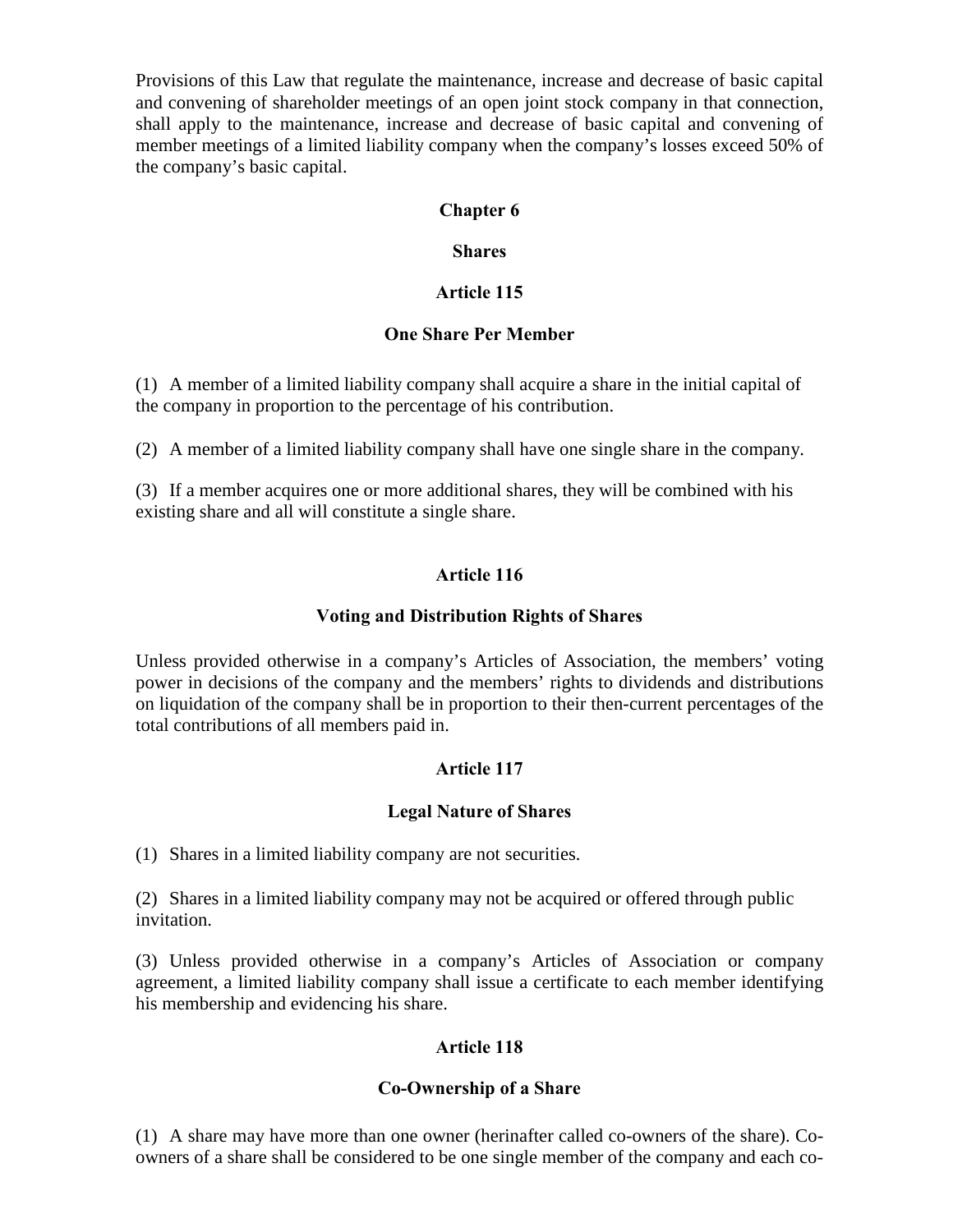owners full name and address shall be kept in the company's book of shares.

(2) Unless provided otherwise in a company's Articles of Association or company agreement, co-owners of a share shall exercise their voting and other rights in the company only through a single joint representative. In every such case the co-owners must identify that representative to the company to be kept in the company's book of shares.

(3) Any notice given by the company to such a designated representative shall be deemed given to all of the co-owners. If the co-owners of a share fail to appoint and identify to the company such a representative, a notice given by the company to any co-owner shall be deemed given to all co-owners.

(4) Co-owners of a share shall be jointly and severally liable to the company for all obligations to the company respecting the share.

(5) Legal action by a company against one co-owner for such obligations shall have binding effect against all co-owners.

# Article 119

### Book of Shares

(1) A limited liability company must keep a book of shares at its registered office.

(2) The book of shares must contain: the personal name or registered name, the place of residence or registered office and the tax reference number of every company member, every co-owner of a share, and every representative of co-owners of a share; the amount of all contracted and paid-in contributions of each member; any secondary obligations and additional contributions beyond the initial contributions; all pledges of shares; the number of votes or the percentage voting power of each share; all transfers of shares including the date and the name of the transferor and the transferee; and all changes in any of the foregoing.

(3) A limited liability company shall submit application and documents for changes in data entered into the book of shares to the Registry for registration and publication in accordance with the law which regulates registration of business entities.

(4) A member of the company shall have the right to examine and make a copy of the book of shares.

(5) The directors of a company shall be responsible for the correctness of data in the book of shares in compliance with this Law.

# Article 120

# Registration of Shares

(1) In relation to a limited liability company, a company member is a person who is registered as such in the company's book of shares, whereas in relation to third parties a company member is a person registered as such in the Registry.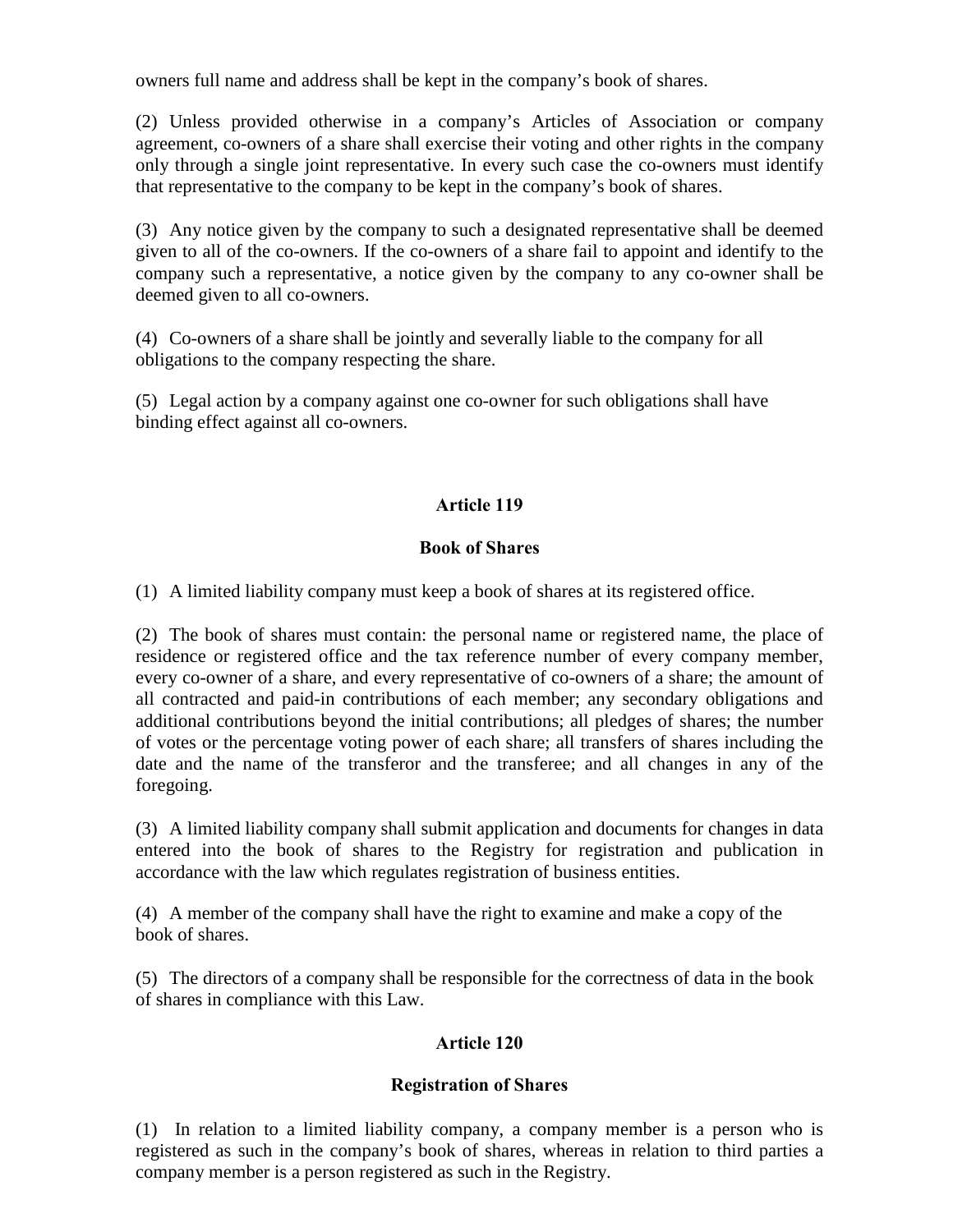(2) The date on which a company has received an application for registration shall be considered to be the date of a member's registration in the book of shares if all the information required for such registration has been provided, regardless of actual time of registration.

### Article 121

### Acquisition of Own Shares

(1) As used in this Law, "own shares" of a limited liability company means shares acquired by the company from members.

(2) A limited liability company may not subscribe to its own shares directly or indirectly through third parties who would acquire them on its behalf.

(3) A limited liability company may acquire its own shares from members, including shares that are partly paid.

(4) Shares referred to in paragraph (3) of this Article may be acquired by purchase from a member, by reason of involuntary termination of a member's membership, or otherwise.

(5) A limited liability company may not acquire its own shares in violation of the provisions of this Law restricting distributions to shareholders.

(6) A limited liability company may not vote its own shares, such shares shall not be counted in calculating a quorum for voting, and such shares shall not carry the right to receive distributions.

(7) Shares of a company which have been owned by a limited liability company for a year from the date of their acquisition shall be cancelled by the company.

### Article 122

### Pledge of Shares

(1) A limited liability company may pledge shares in the company only if the amounts of debt claims secured by the pledge are less than the value of the shares, i.e. the paid value of the shares.

(2) A pledge by a member of his share to the company or to a person who acts in the name and on behalf of the company shall be subject to the provisions of this Law relating to acquisition of own shares.

### Article 123

### Loans by a Company to Acquire its Shares

(1) A limited liability company may not directly or indirectly provide any financial support for acquisition of its shares.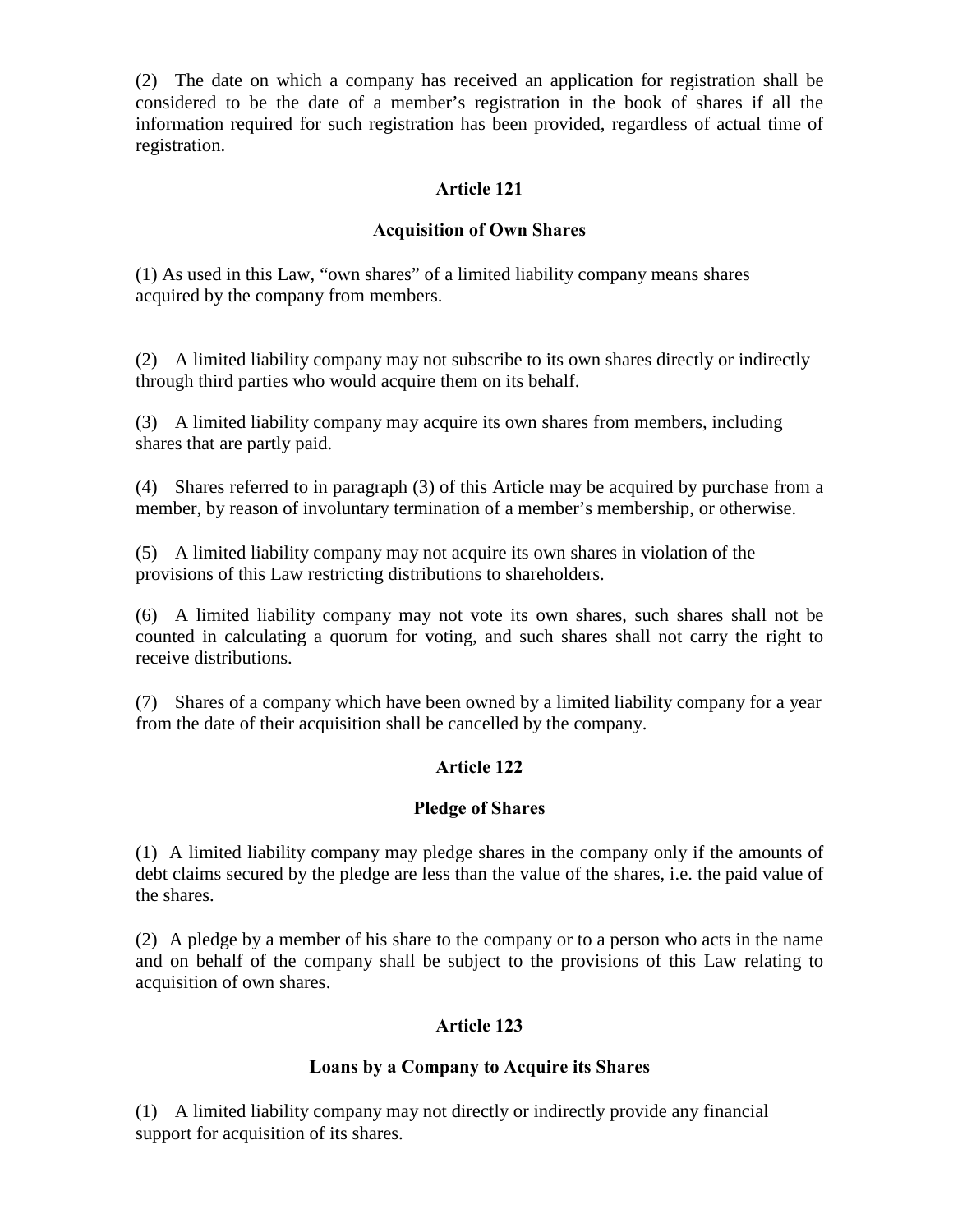(2) Paragraph (1) of this Article shall not apply to transactions by financial institutions in the normal course of business or to transactions for acquisition of shares by employees or the company or a related company.

(3) Dispositions referred to in paragraph (2) of this Article shall be carried out only in accordance with provisions of this Law restricting distributions.

### Article 124

### Withdrawal and Cancellation of Shares

(1) A limited liability company may withdraw and cancel its own shares in cases foreseen by the Articles of Association or company agreement.

(2) A withdrawal or cancellation of shares may be effected only by decision of the company's members, unless provided otherwise in the company's Articles of Association or company agreement.

(3) A decision of members to withdraw and cancel shares shall state the grounds for cancellation, the amount paid to the member-owner of the shares in question, and the effect on the company's capital of the cancellation.

(4) A decision referred to in paragraph (4) of this Article shall be entered into the companys book of decisions.

(5) All rights and obligations arising from a share shall terminate upon cancellation of that share.

# Chapter 7

### Basic Rights of Company Members

### Section 1

### Transfer of Shares

### Article 125

### Free Transfer in Certain Cases

Unless provided otherwise in this Law or the Articles of Association or company agreement, a share may be freely transferred:

1) to another member of the company or to the company;

2) to the transferring member's spouse, brother, sister, lineal ancestor, lineal descendant, or spouse of a lineal descendant;

3) to a member's legal representative or heir upon his death; or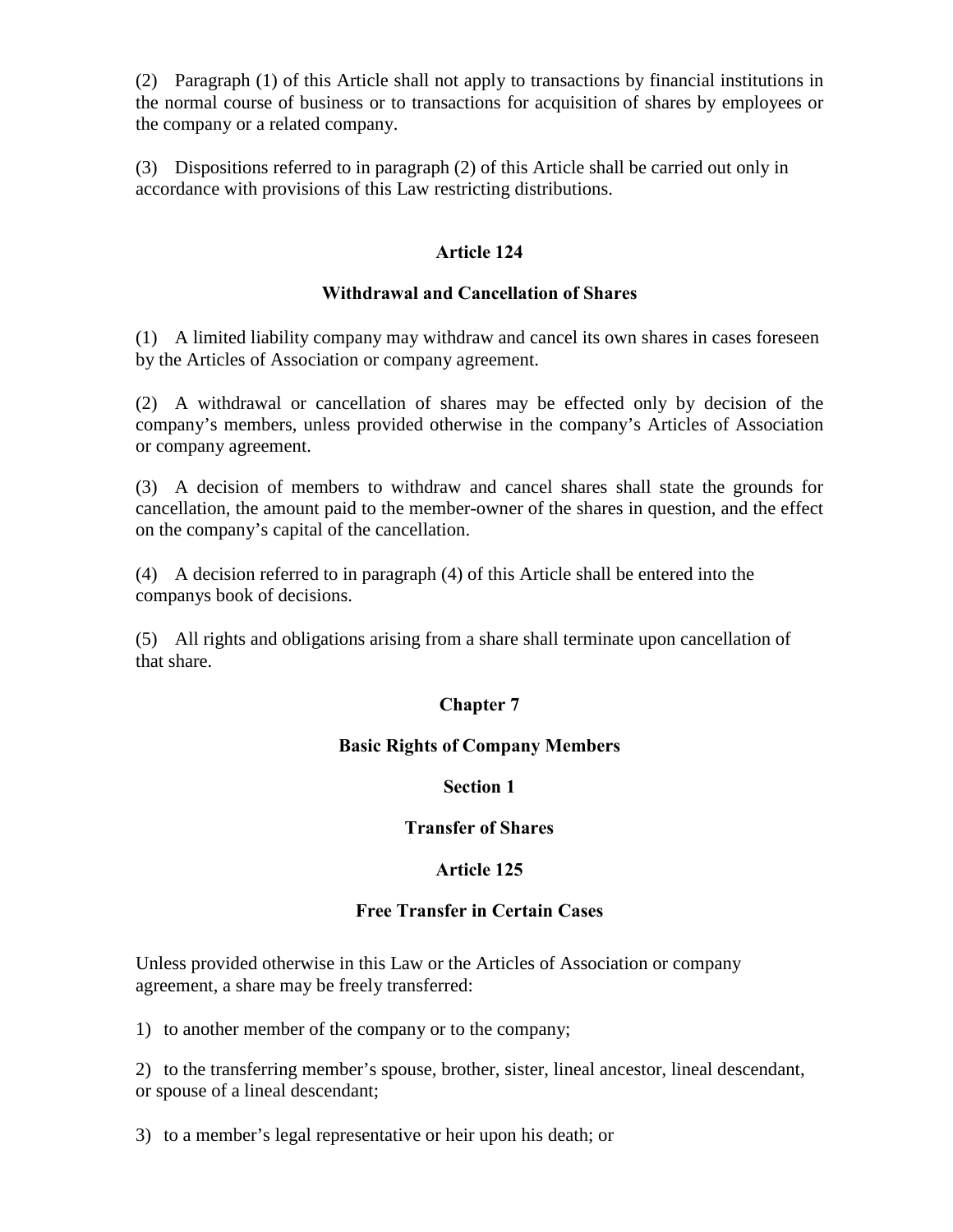4) by a status change of the company under this Law.

### Article 126

### Right of First Refusal on Transfer to Third Parties

(1) Before offering to transfer his share or a part thereof to a person who is not then a member and is not a person referred to in Article 125, a transferring member must first offer it to the company.

(2) If the company does not accept such offer within the period stated therefor in the companys Articles of Association or company agreement, the decision on which is to be made by the membersmeeting, the offer shall be sent to the other members of the company, in accordance with the Articles of Association or company agreement.

(3) If the other members do not advise the transferring member on a decision within the period stated in the Articles of Association or company agrement, the offer shall be deemed refused.

(4) The company or the other members may make a counteroffer to the transferring member, in which case the transferring member shall give a response in writing within 10 days of receipt of the counteroffer. If the transferring member does not do so within such period the counteroffer shall be deemed refused.

(5) A company accepting an offer may allocate some or all of the purchased share or part thereof to one or more of its members if all the members who voted in favor of the purchase approve the allocation. If the company is unable to buy the share because of the restrictions on distributions in this Law, the members who voted for the purchase shall be obligated to do so in proportion to their contributions to the company.

(6) If the offering members offer is rejected, the offering member may, during a period of 60 days after the rejection, transfer his share to a third party at the price and on other terms offered to the company or a higher price.

### Article 127

### Transfer in Court Enforcement Proceedings

A company and its members shall have the rights stated in in Article 126 in the case of a transfer of a share in enforcement court proceedings against a member. Any such proceedings shall also be subject to laws regulating enforecment proceedings.

### Article 128

#### Requirements and Consequences of Transfer

(1) A share may be transferred voluntarily only by written contract with duly certified signatures of the transferor and the transferee. A company's Articles of Association need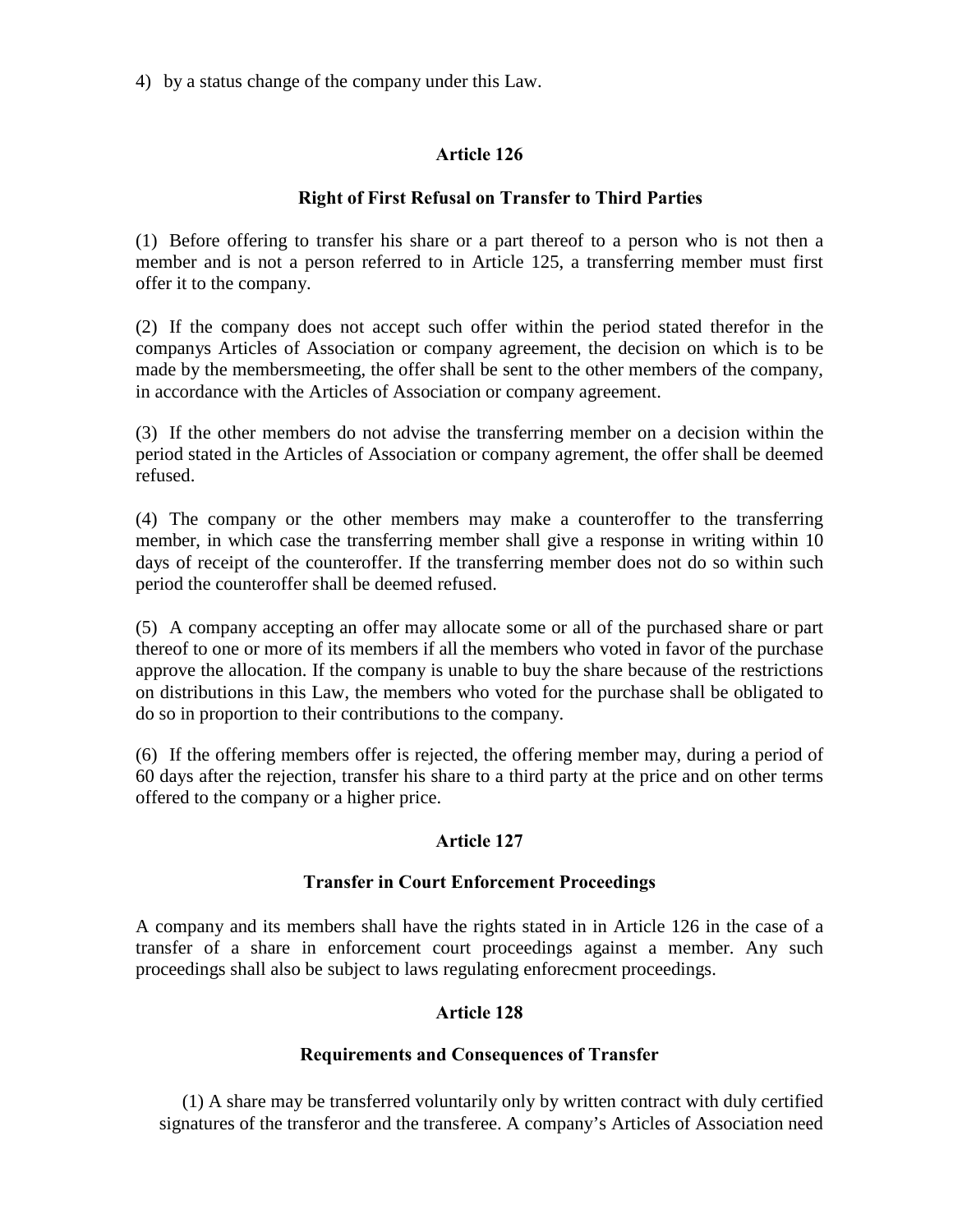not be amended to reflect a transfer, unless the company's Articles of Association provides otherwise.

(2) A transferor and a transferee of a share shall be obligated to notify the company immediately of the transfer, change of membership and the time of the transfer, for entry into the companys book of shares. A company shall give effect to a transfer when it has received notice of the transfer.

(3) A transferee of a share will become a member of the company only when he has agreed in writing to be a party to and bound by the company's Articles of Association and company agreement by signing it and he is registered in the company's book of shares.

(4) A share transfer to heirs shall become effective as of the date the decision on succession becomes valid.

# Article 129

### Division and Transfer in Part of a Share

(1) A share may be divided in case of inheritance, legal succession, and transfer to two or more persons.

(2) A company's Articles of Association or company agreement may prohibit division of a share or may permit it only in certain cases such as the case of a transfer by a member to two or more other members.

(3) The provisions of this Law on share transfer shall apply to transfers of shares in whole or in part.

### Article 130

### Pledge of a Share by a Member

(1) A member of a limited liability company may pledge his share as security for a loan or other obligation of the member, unless the company's Articles of Association or company agreement provides otherwise.

(2) Any pledge shall be entered into the company's book of shares and the Registry.

(3) Unless the company's Articles of Association or company agreement provides otherwise, a pledgee shall not have any voting or management rights in the company until and unless he has become a member of the company.

(4) An approval of a pledge shall not imply approval for transfer of ownership or membership to the pledgee or any other third party unless the approval so states and the approval is not contrary to the companys Article of Association or company agreement.

# Section 2

### Distributions to Members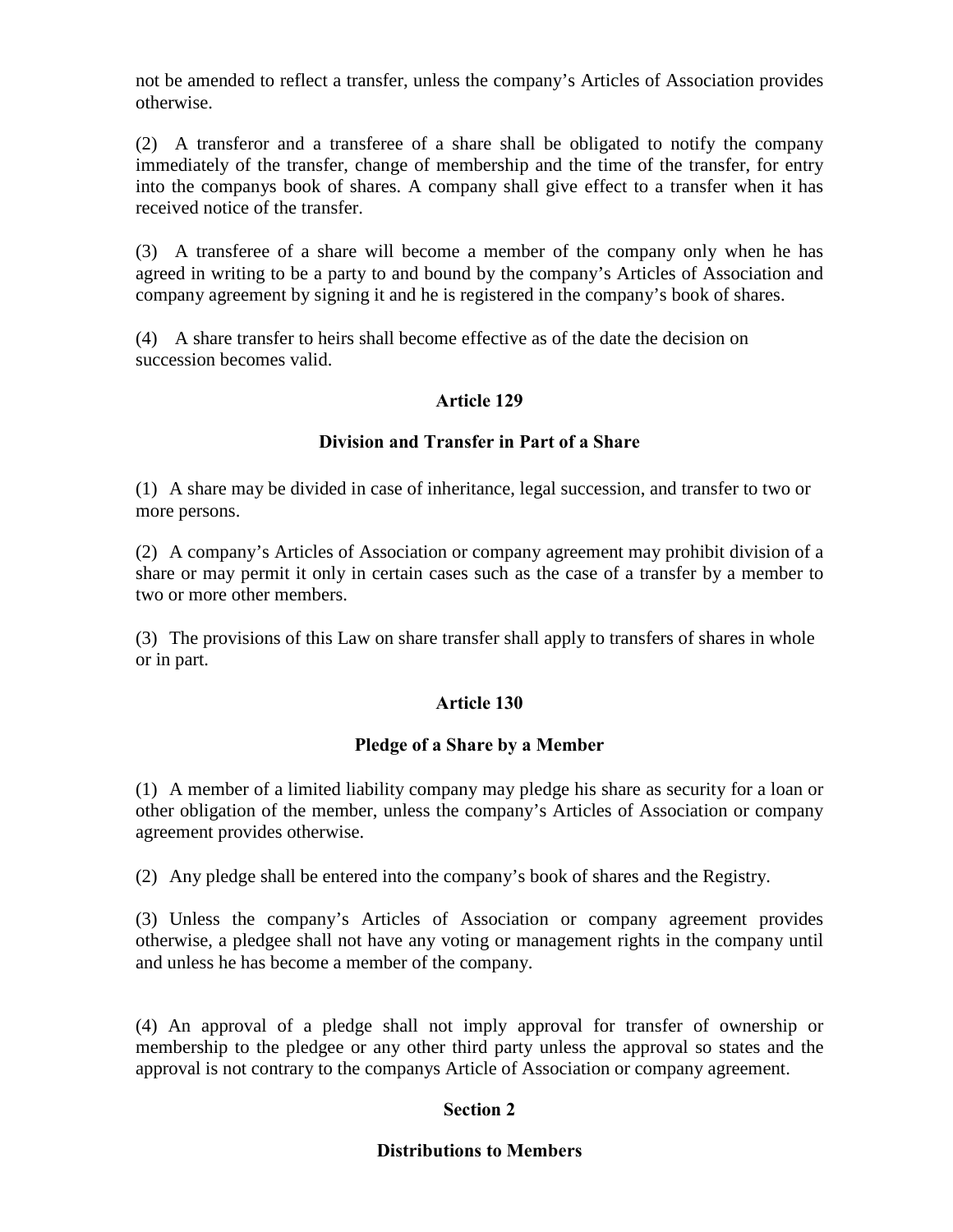# Article 131

### Financial Reports

(1) A company's directors shall submit annual financial reports and business reports, together with any related auditor's report, to an annual meeting of members to be adopted by them.

(2) Any approval by the membersmeeting of a companys annual or other financial statements shall not affect any right available to the members if such statements are later found to be incorrect or misleading.

### Article 132

### General Provisions Regarding Distributions

(1) A limited liability company may make distributions to its members at any time, unless provided otherwise in the company's Articles of Association or company agreement and except as provided in the provisions of this Law restricting distributions.

(2) Unless provided otherwise in a company's Articles of Association or company agreement, any distributions to members shall be made to them in proportion to their thencurrent percentages of the initial capital of all members actually paid in to the company at the point in time when the company's decision to make the distribution is made.

(3) A company agreement may contain other provisions regarding distributions, including but not limited to provisions specifying times and amounts for distributions, delegating authority to declare and pay distributions to a specified majority of members or to directors, providing for a record date to determine the identity of members who are entitled to a distribution, or imposing limitations on distributions in addition to those in the provisions of this Law restricting distributions.

(4) When a member becomes entitled to receive a distribution, he becomes a creditor of the company with respect to the distribution.

# Article 133

### Restrictions on Distributions

(1) A limited liability company may not make a distribution to its members if, after payment of the distribution, either:

1) the company's net assets would be less than its initial capital, increased by the amount of any reserves that may be used for distributions to members in compliance with this Law and the law which regulates accounting and audit, and decreased by any amount that the company is required to enter into reserves for the year of distributions; or

2) the company would be incapable of paying its debts as they become due in the ordinary course of the company's business.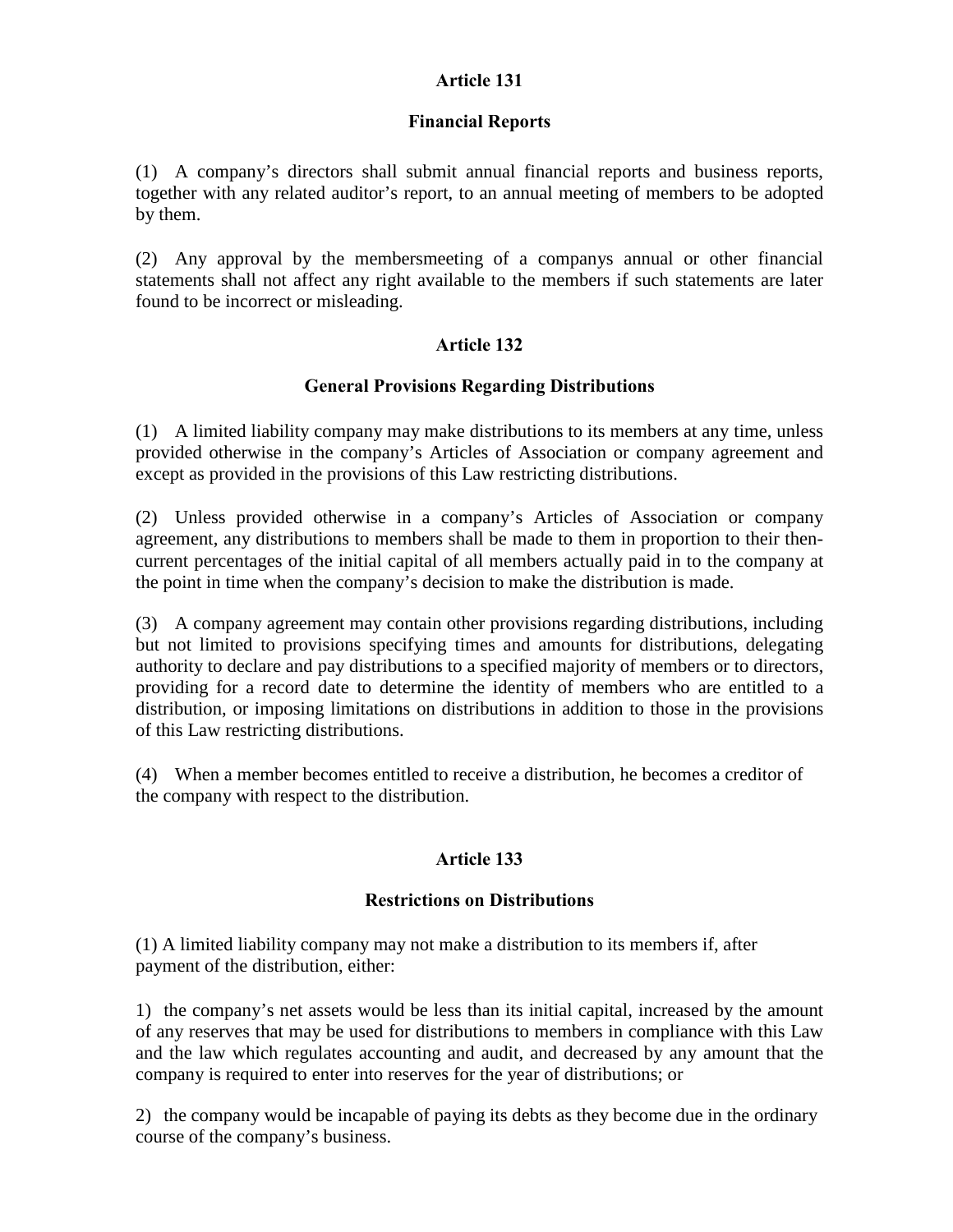(2) As an exception to paragraph (1) of this Article, a company may make a distribution to its members if its financial statements prepared in accordance with the law which regulates accounting and auditing show that the distribution is reasonable in the circumstances. A company's Articles of Association or company agreement may require that certain specified financial statements, accounting practices or valuation methods be used for such a determination.

# Article 134

# Personal Liability for Prohibited Distributions

(1) A member who receives a distribution prohibited by Article 133 of this Law, and who knew, or who under the circumstances must have known, at the time that the distribution was thus prohibited, shall be personally liable to the company for the return of the amount of the distribution.

(2) A member, director or other person who causes such a prohibited distribution to be made, and who knew at the time that the distribution was thus prohibited, shall be personally liable to the company for the return of the amount of the distribution.

(3) If more than one person has liability under paragraphs (1) and (2) of this Article with respect to a particular prohibited distribution, their liability shall be joint and several.

(4) A company's Articles of Association or company agreement may provide that members must replenish the company's basic capital if the persons referred to in paragraph (2) of this Article do not reimburse the company for such prohibited distributions.

# Article 135

# Loans for Capital to be Subordinated

(1) If a member of a limited liability company has granted the company a loan at a time when the members acting as orderly merchants would instead have made capital contributions (such as at a time of financial crisis), the member shall be a subordinated creditor under the Law on Bankruptcy for repayment of the loan in a bankruptcy proceeding against the company.

(2) If a third party has granted the company a loan described in paragraph (1) of this Article and a company member has provided the third party with collateral or guarantees for repayment of the loan, then in a bankruptcy proceeding against the company the third party may assert a claim for repayment only of amounts that remain unpaid.

(3) The provisions of paragraphs (1) and (2) of this Article shall apply mutatis mutandis to other actions of a company member or a third party that are commercially equivalent to the granting of loans as described in paragraphs (1) and (2) of this Article.

(4) The foregoing rules shall not apply with respect to a member or director of the company who holds shares representing less than 10% of the company's capital.

(5) If the company has repaid a loan or other amounts referred to in paragraphs (1) - (3) of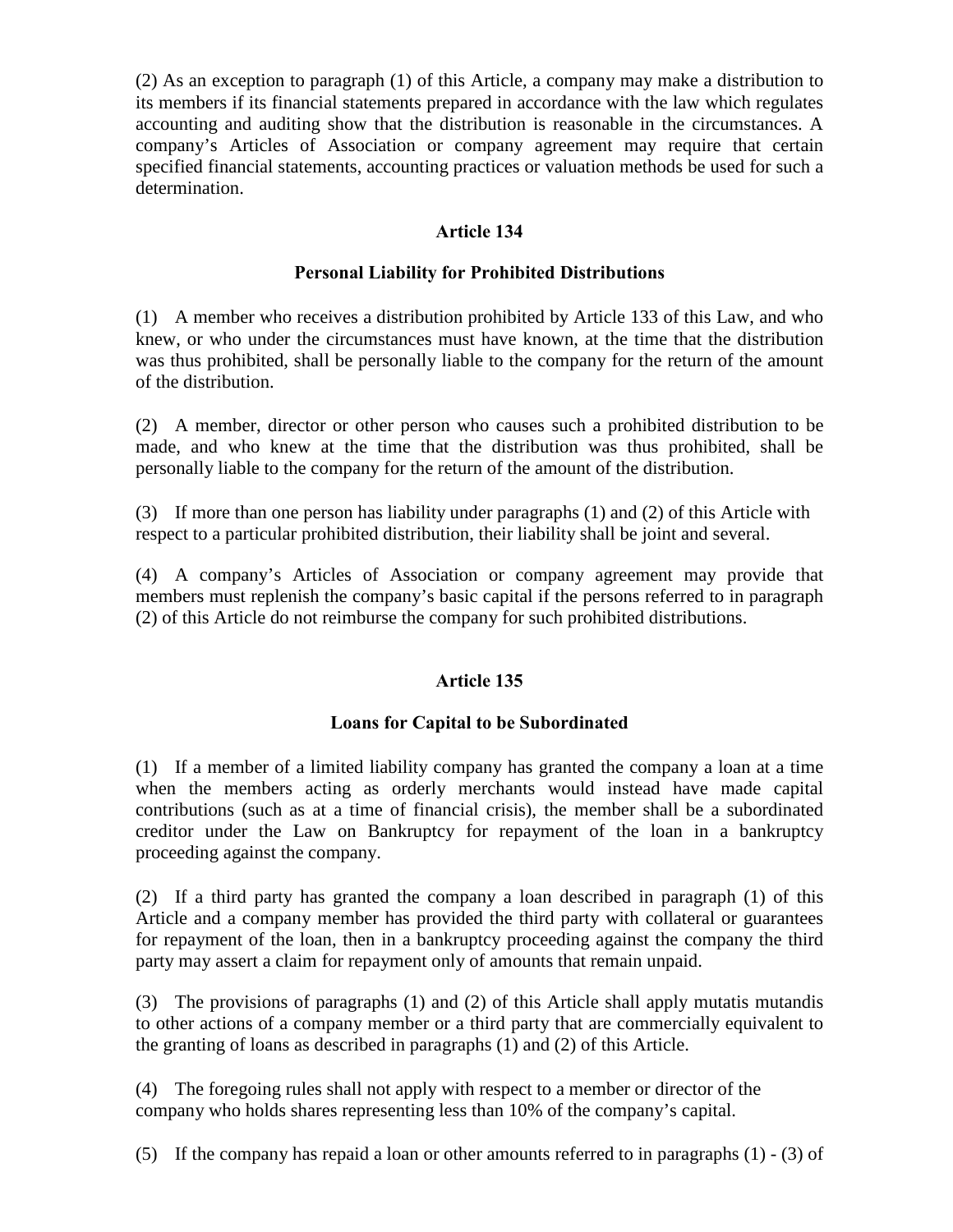this Article within a year preceding the commencing of bankruptcy proceedings against the company, then the member who gave the security shall reimburse the company the amount that was repaid.

(6) The obligation referred to in paragraph (5) of this Article shall, however, exist only up to the amount of the value of the security given by him at the time of the repayment of the loan.

(7) A member shall be discharged from the liability referred to in paragraph (5) hereof if he makes available to the company, for satisfaction of the obligation, the assets which were granted as security.

(8) Paragraphs (1)–(7) of this Article shall apply mutatis mutandis to other legal transactions which are the commercial equivalent of a loan.

# Chapter 8

### Assembly

# Section 1

# Definition and Competence

# Article 136

# General Provisions

(1) The members of a limited liabilty company shall act through members' meetings.

(2) In a single-member limited liability company the decisions of the members' meeting shall be made by the single member or another person authorized by the member.

(3) Immediately after the adoption of a decision of a single-member company, the member shall record and sign the minutes and enter the decision in writing in the company's book of decisions.

(4) Decisions in a single-member company referred to in paragraphs (2) and (3) of this Article need not be in writing or entered in the companys book of decisions if they concern current operations in the normal course of the companys business.

# Article 137

# Competence of the Members' Meeting

Unless provided otherwise in this Law or in a company's Articles of Association or company agreement, the members' meeting shall make decisions on:

1) approving business operations concluded relating to founding of the company prior to registration of the company in the Registry;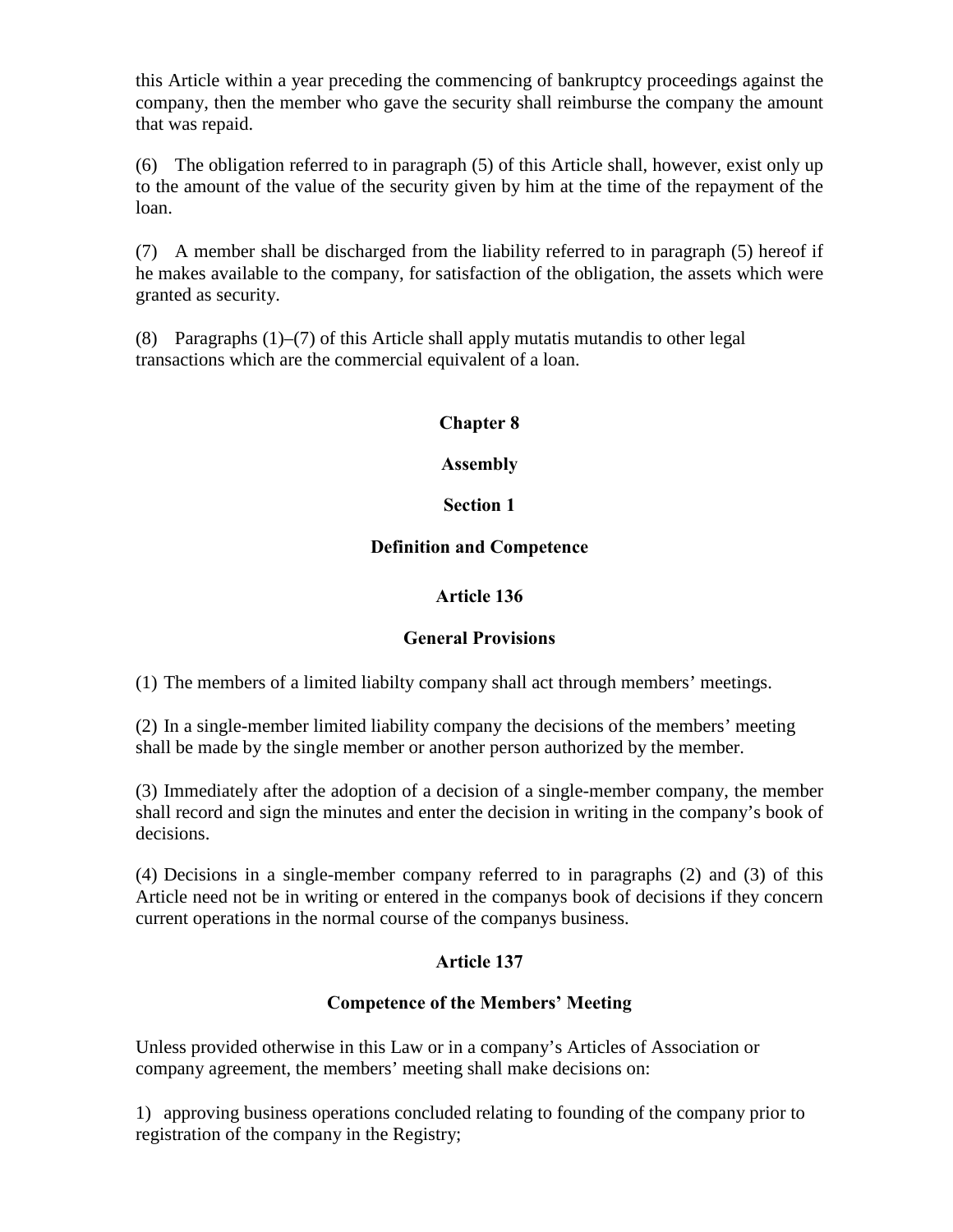2) appointment and removal of directors and fixing their remuneration;

3) adopting financial reports and deciding the time and amount of distributions to members;

4) appointing internal auditors or independent auditors, approval of their findings and opinions, and determining their remuneration and other conditions of their engagement;

5) appointing liquidators and confirming of the liquidation balance sheet;

6) increasing or decreasing the basic capital of the company, acquiring, withdrawing or canceling own shares, and issuing any securities;

7) granting procuration and other business powers-of-attorney for the company and any company branches;

8) deciding on any additional capital contributions to be required from members;

9) expulsion of members, admission of new members, and approval of transfer of shares to third parties when company approval is required;

10) changes in status, changes in legal form and termination of existence of the company;

11) approving transactions of the company with directors and other persons contemplated by Article 35 of this Law;

12) acquisition, sale, lease, pledge, and other dispositions of major assets as provided in this Law;

13) amending the company's Articles of Association or company agreement;

14) establishing branches;

15) adopting a book of rules for members' meetings; and

16) any other matters which the Articles of Association of company agreement states shall be within the exclusive competence of the members' meeting.

### Section 2

# Convening a Meeting and Agenda

# Article 138

# Convening a Meeting

(1) A members' meeting shall be convened when necessary but always in cases prescribed by this Law or the company's Articles of Association or company agreement.

(2) A members' meeting shall be convened by the company's single director or board of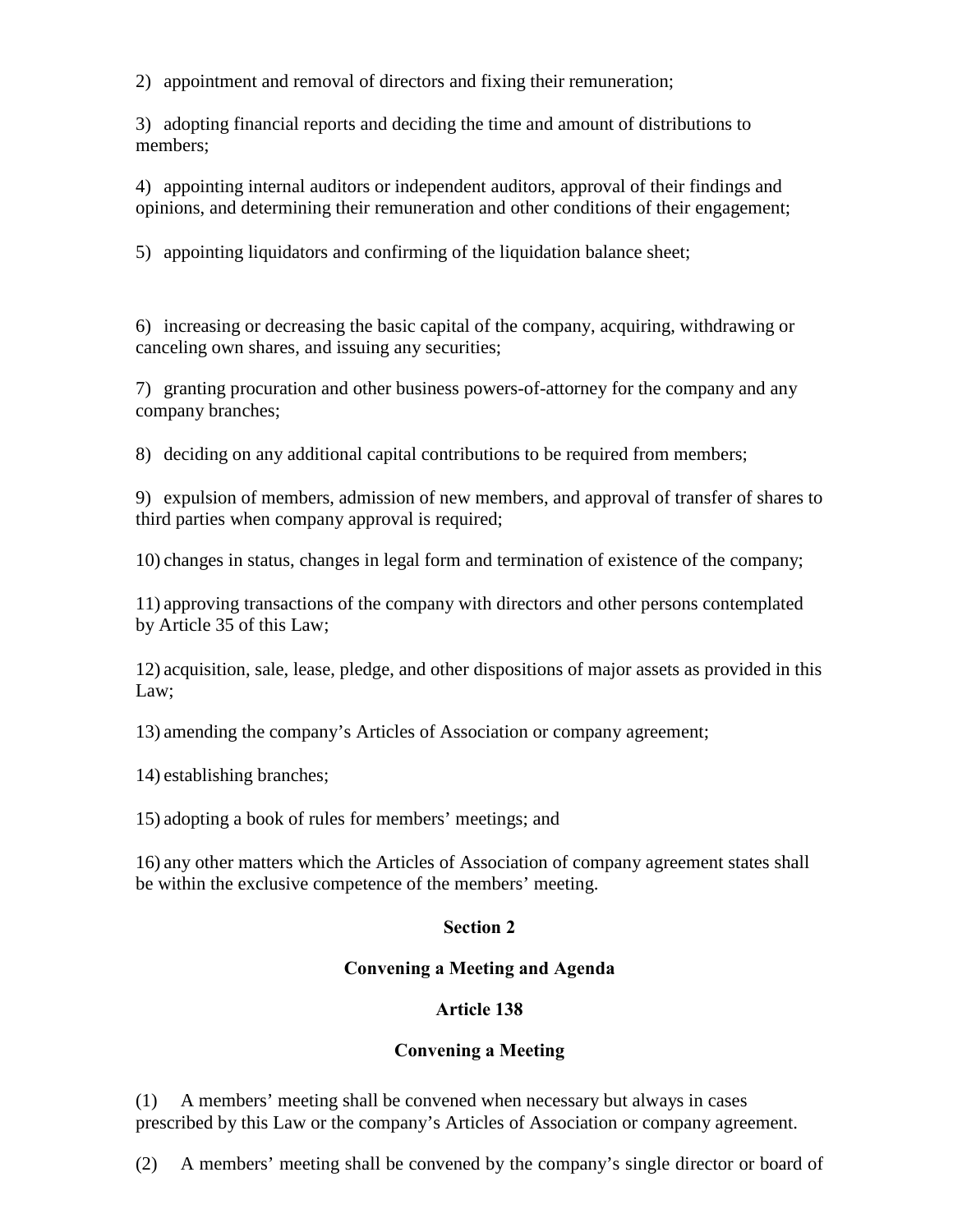directors unless the company's Articles of Association or company agreement provides otherwise. The place of each meeting shall be the company's registered office, unless the Articles of Association or company agreement prescribes differently or the members decide differently.

# Article 139

### Regular and Extraordinary Meetings

(1) A regular annual meeting shall be held no later than six months after the end of the company's business year with an aim of adopting the financial reports and making decisions on distributions.

(2) Members' meetings held between the annual meetings shall be known as extraordinary meetings.

(3) A request to convene a meeting may be submitted to the directors by any member or director at any time.

(4) An extraordinary meeting shall be convened if requested in writing by members with at least 10% of the voting power of all members, unless the Articles of Association or company agreement prescribes that this right belongs to members who represent a smaller percentage of the voting power.

(5) A request referred to in paragraph (4) of this Article shall be made to the directors of the company.

(6) If the directors do not, within 15 days after receiving the request, grant the request and convene an extraordinary meeting, the request submitters may convene the meeting themselves, stating the agenda. In this case the meeting shall determine the person to bear the costs of the thus convened session.

(7) If an extraordinary meeting convened by minority members is not held or lacks a quorum, the minority members may convene an additional meeting not less than seven days later, and if the thus convened meeting is not held or lacks a quorum they shall have the right to ask the court, in noncontentious proceedings, to appoint a person who shall convene the meeting and state the agenda in the capacity of interim legal representative.

(8) The court shall be obligated to decide on a minority members' request referred to in paragraph (7) of this Article within 48 hours after receiving it.

# Article 140

### Notice and Agenda

(1) A members' meeting shall be convened by sending an invitations in writing to each member at the addresses stated in the company's book of shares. An invitation may be sent to a member by email if the member has consented thereto in writing.

(2) The invitations shall be thus delivered to each member not later than seven nor more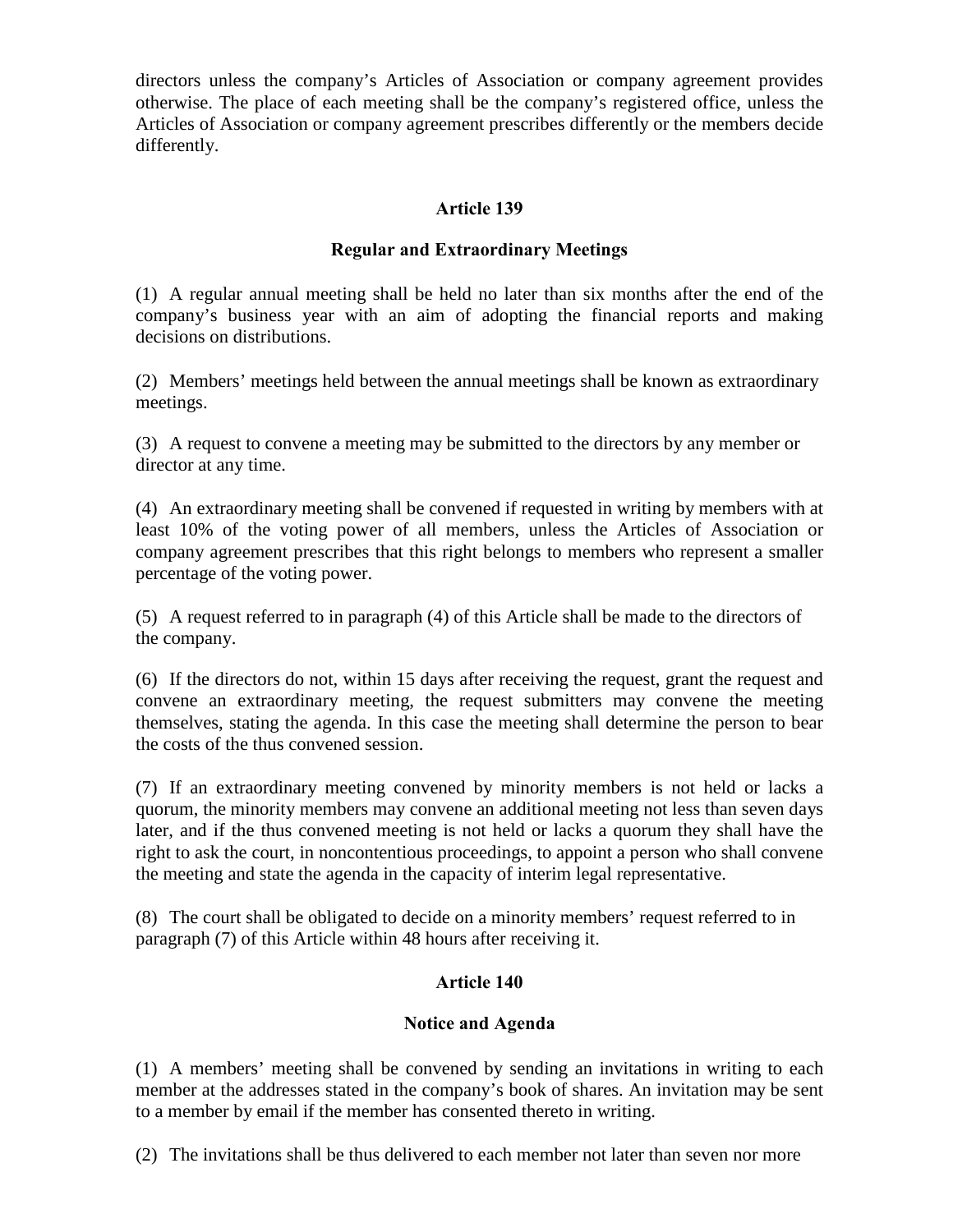than 15 days prior to the meeting.

(3) The invitation shall contain the registered name and registered office of the company, the time and place of the meeting, the proposed agenda, and any other matters required in the company's Articles of Association or company agreement. If a decision on amending the Articles of Association or company agreement is proposed the full proposed amendment must be enclosed. The invitation must also include drafts of proposed decisions relating to the agenda, drafts or descriptions of contracts the meeting is to approve, and, when appropriate, financial reports, managing board reports, supervisory board reports and auditors' reports.

(4) The meeting shall make decisions on the issues stated in the agenda and also on issues proposed by any member who has informed the other members of his proposal not later than three days prior to the meeting. Matters that are not listed in the invitation or of which members have not been informed can be added to the agenda only if all members are present and do not object to discussing and voting on them. Decisions on such added issues are effective if no absent member expresses disagreement therewith, in accordance with the Articles of Association or company agreement.

# Article 141

### Waiver of Objection to Procedure

A member who attends a members' meeting, in person or through an authorized representative, may not object to the procedure for convening or conducting the meeting unless he does so at the meeting or in writing within three days following the meeting.

# Article 142

### Action Without a Formally-Convened Meeting

Unless provided otherwise in a company's Articles of Association or company agreement, a members' meeting may also be held without complying with the procedures prescribed in Article 140 if all the attending members agree to this and if all the non-attending members waive any objection in writing.

### Section 3

### Procedure for Decision Making

### Article 143

### Voting by Proxy

(1) Unless provided otherwise in a company's Articles of Association or company agreement, a member may appoint any other person (a proxy) to vote for him by signing a written power of attorney to that effect.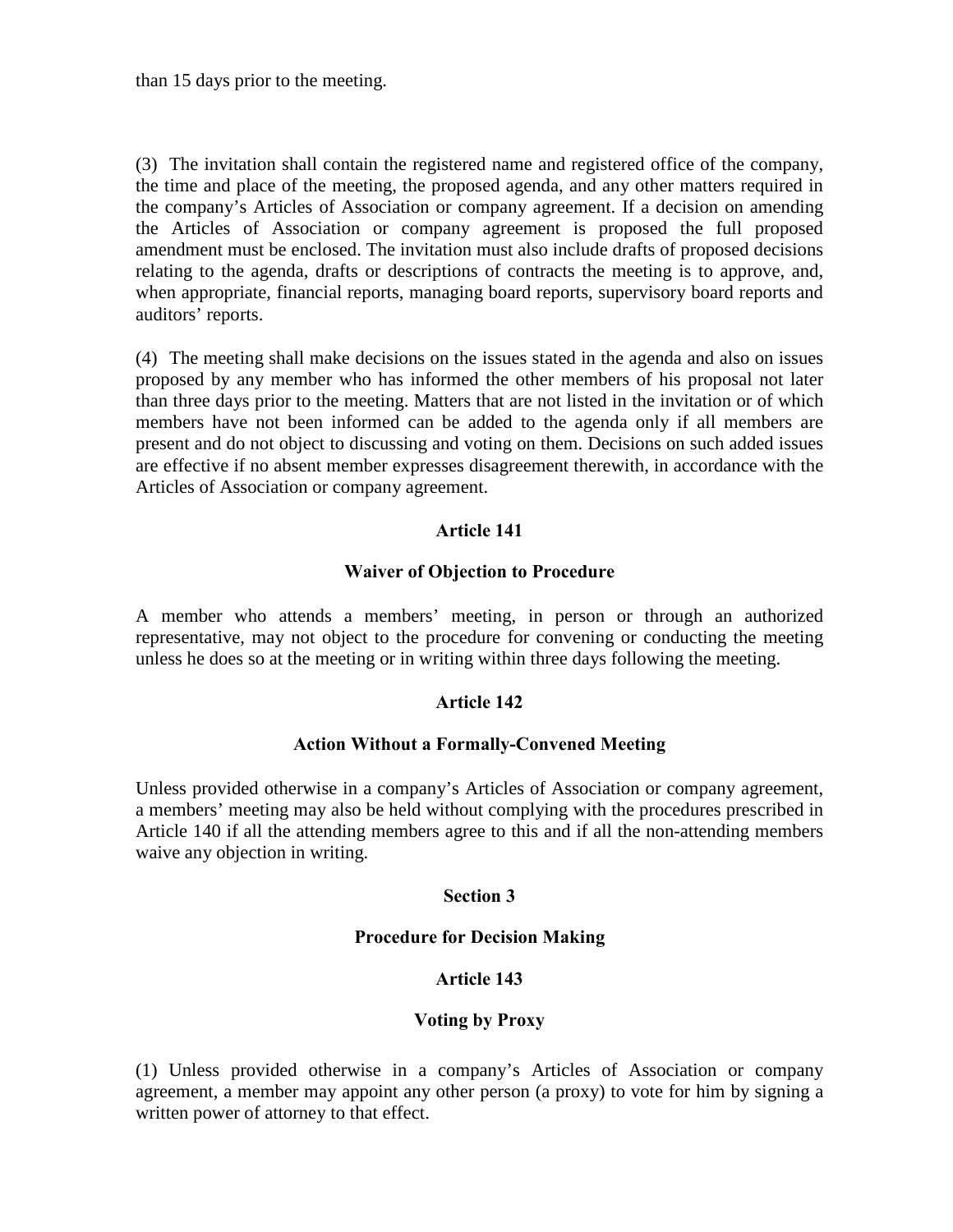(2) A member of a company may not be represented at a meeting under circumstances where the representative has only part of the voting power of the member's share, and may not grant a proxy to more than one person.

(3) A properly appointed legal representative of an entity shall represent and vote for that entity and shall not be considered a proxy subject to paragraph (1) of this Article.

(4) A proxy agreement may be valid for only one members' meeting including any reconvening of that meeting.

(5) A director of a company may not vote or act as a voting representative of an employee of the company or a related person to an employee.

### Article 144 Quorum

(1) At a members' meeting a simple majority of the voting power on a matter shall constitute a quorum for action of the members on that matter, unless the Articles of Association or company agreement requires a larger majority.

(2) If a meeting is not held due to lack of the quorum prescribed in paragraph (1) of this Article, it may be reconvened with the same proposed agenda at a date not less than 10 nor more than 30 days from the date of the first meeting in the manner prescribed in Article 140.

(3) At the reconvened meeting one-third of the voting power on a matter shall constitute a quorum for action on that matter, unless the Articles of Association or company agreement requires a larger quorum.

# Article 145

# Conduct of a Members' Meeting

(1) A members' meeting may adopt detailed procedural rules for the conduct of a meeting which are consistent with this Law, the Articles of Association and company agreement.

(2) A members' meeting shall be presided over by a chairman who shall be elected at the beginning of the meeting, unless the Articles of Association, company agreement or rules adopted by the meeting provide otherwise.

(3) The authority, obligations and liabilities of the chairman of a meeting may be specified in a company's Articles of Association, company agreement or rules adopted by a meeting.

(4) The chairman at a meeting shall appoint a person to keep minutes of the meeting, two persons to certify the minutes as being accurate, and a person to count votes, unless the Articles of Association, company agreement or rules adopted at a meeting provide otherwise.

(5) All directors of a company shall attend each members' meeting if possible.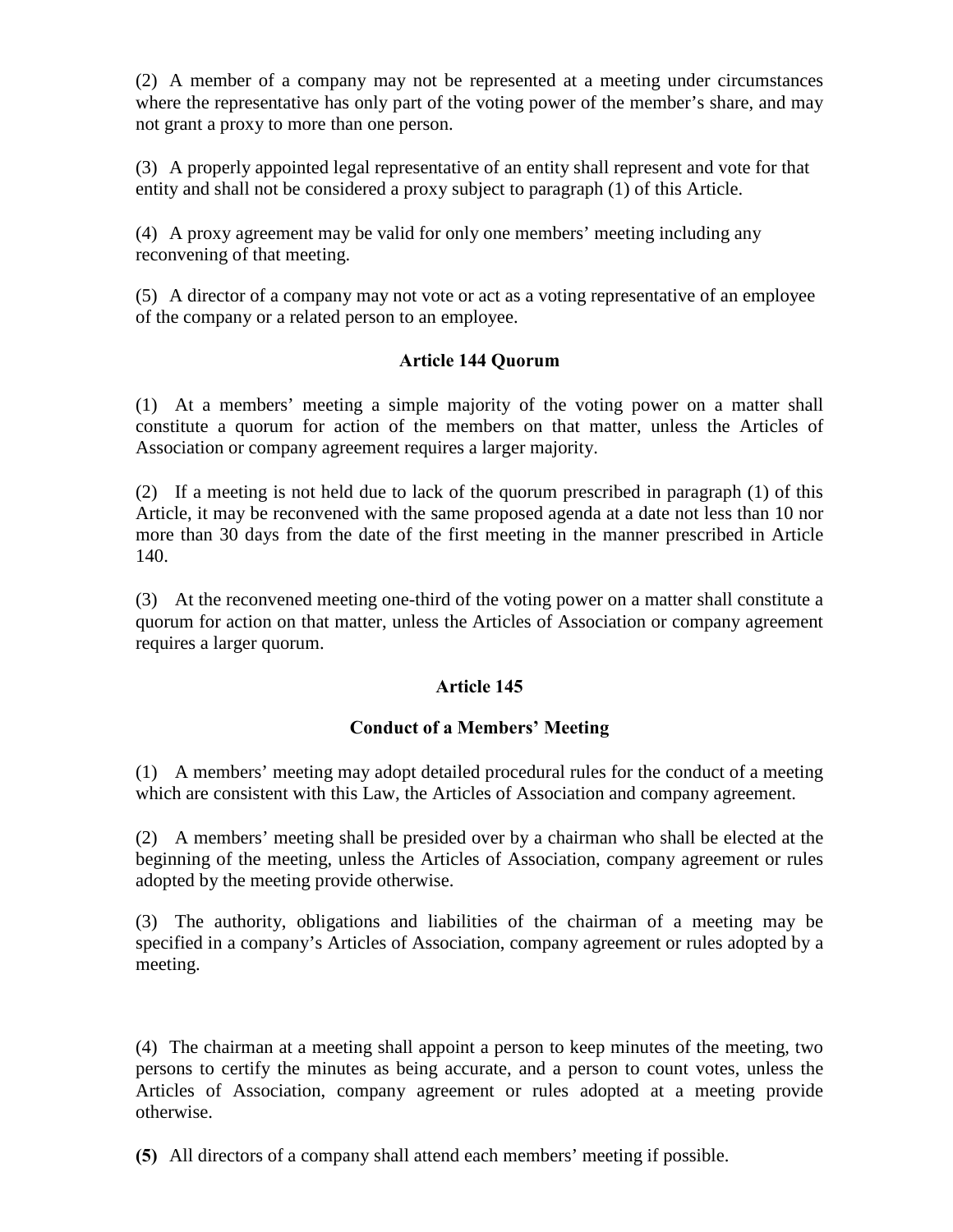# Article 146

### Decision Making

(1) The decision of a simple majority of the voting power of a quorum prescribed in paragraphs (1) and (2) of Article 144 shall control on all matters unless a company's Articles of Association or company agreement requires a higher vote, and except as provided in paragraph (2) of this Article.

(2) Unanimous agreement of all members shall be required for the following matters, unless the Articles of Association or company agreement provides for a lower vote (but not less than a simple majority of the voting power of all members): amendment of the company's Articles of Association or company agreement, increasing or decreasing the company's basic capital except by additional contributions of members required in the company's Articles of Association or company agreement; legal status changes of the company by merger, division, change of legal form, termination or liquidation of the company; making of distributions to members; acquisition by the company of its own shares; or the disposition of major assets as provided in this Law.

(3) A decision that reduces or eliminates the rights as a member of one or more members in relation to the rights as a member of any other member shall require the agreement of the affected member or members, unless otherwise provided in this Law.

# Article 147

# Meetings, Meetings by Telephone, Voting by Mail, and Actions Without a Meeting

(1) A members' meeting of a company with not more than 10 members may be held through conference telephone or other audio or visual communication equipment if all of the participants can listen and talk to each other. The persons participating in such a meeting shall be considered to be personally present at the meeting.

(2) A member may vote at a meeting by mail or other means of document delivery, unless the Articles of Association or company agreement provides otherwise. The Articles of Association or company agreement may contained detailed rules for such voting, including rules specifying the issues which may be thus voted on.

(3) If a company's Articles of Association or company agreement requires that action of the members must be taken at a meeting, any action which may be taken at a meeting may be taken without a meeting if consent in writing, stating the action so taken, is signed by all of the members entitled to vote on such matter.

# Article 148

### Open and Secret Ballot

(1) Voting at a members' meeting shall be open -- by show of hands.

(2) Voting on any matter shall be by secret ballot if requested by members who are present and have or represent at least 10% of the voting power on the matter in question.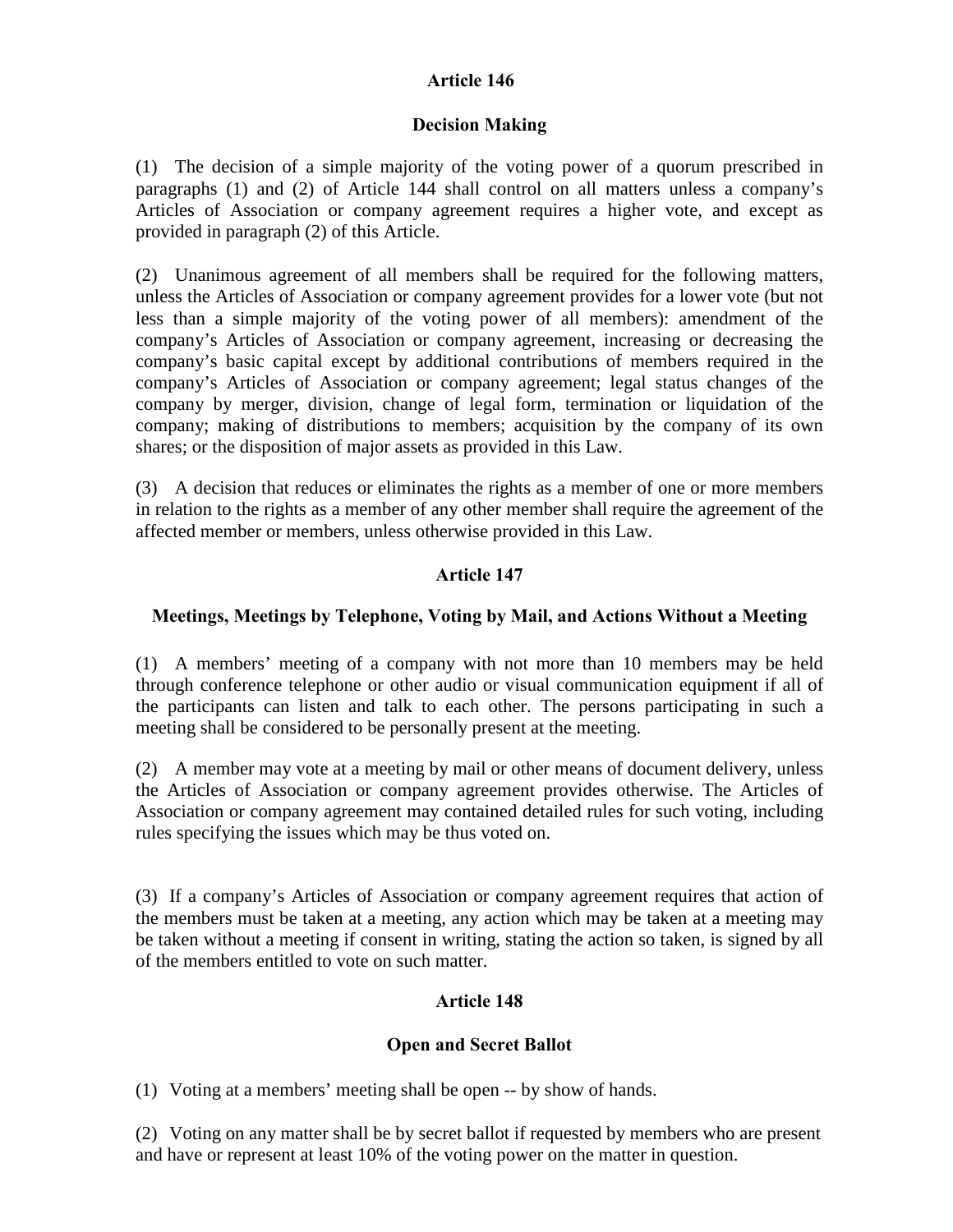# Article 149

# Disqualification to Vote

(1) A member may not vote at a meeting on decisions that would:

1) eliminate or reduce his obligations to the company;

2) initiate or terminate a lawsuit against him; or

3) approve transactions between him and the company referred to in Article 35 of this Law.

(2) References in paragraph (1) of this Article to a member include related persons as defined in this Law.

(3) A member shall not be disqualified from voting on decisions to appoint or remove him as director or liquidator of the company or to appoint or remove another person related to him.

(4) The voting power of a member whose vote is disqualified shall not be taken into consideration in establishing the quorum or the number of votes necessary for making a decision.

### Article 150

### **Minutes**

(1) Decisions at a members' meeting shall be recorded in minutes.

(2) The minutes shall include particularly the name of the person presiding and any persons appointed to certify the minutes or count votes, the issues that were subject to

voting, the results of voting for and against and abstained, any objections of members against the holding of the meeting, any dissenting opinions of members, and any objections by directors to decisions made.

(3) The list of members present and the documents relating to convening the meeting session shall be filed in the company's records with the minutes.

(4) The minutes shall be signed by the meeting's chairman and the recording clerk.

(5) Failure to comply with this Article shall not in itself affect otherwise valid company action, if there is other evidence of its validity.

# Article 151

# Book of Decisions

(1) Decisions adopted at a members' meeting shall be entered into a book of decisions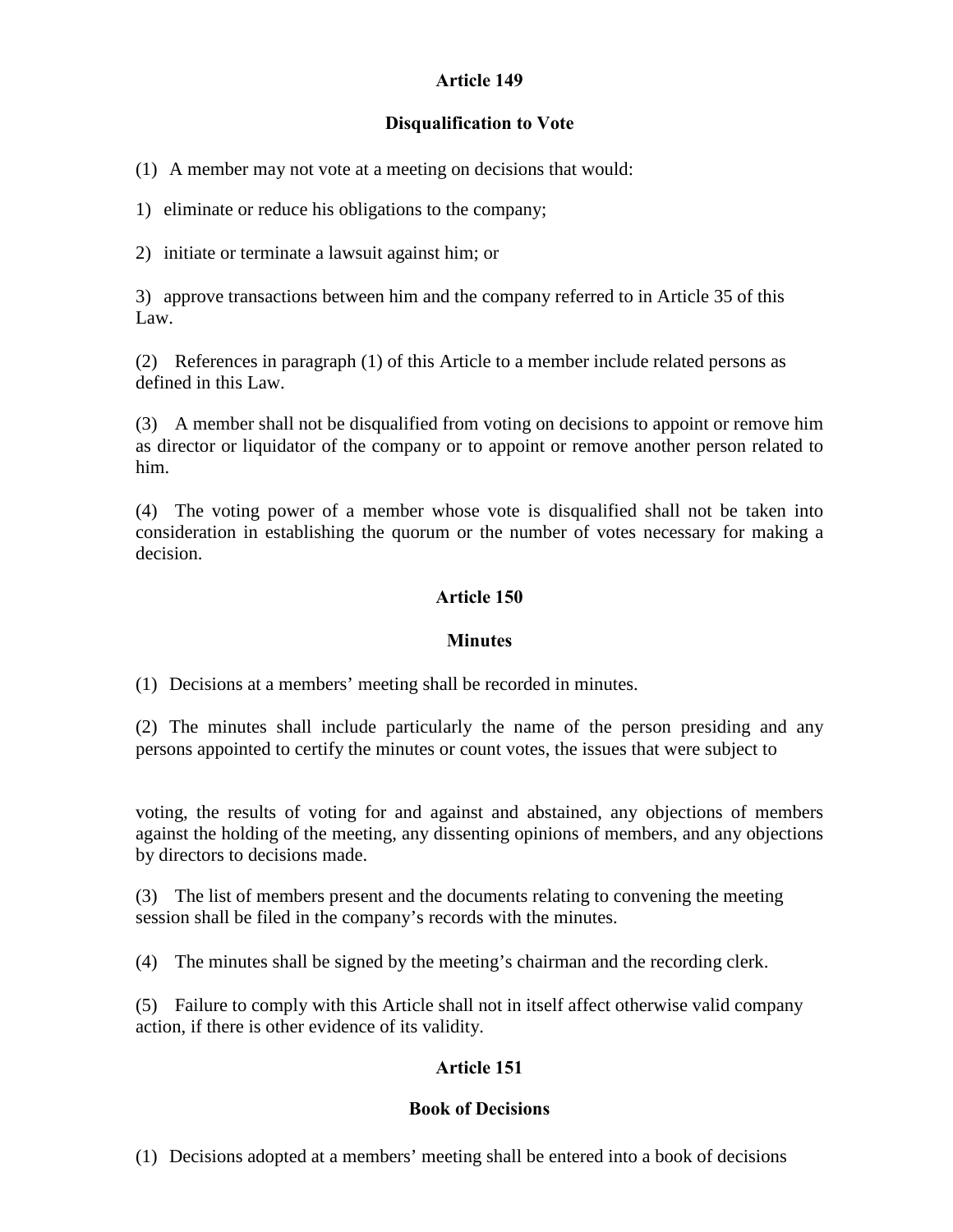without delay.

(2) The decisions shall be valid from the moment of adoption, unless provided otherwise in the Articles of Association or company agreement.

### Section 4

### Declaration of Nullity of a Meeting Decision

### Article 152

### Applicability of Similar Articles

Provisions of this Law relating to general and special bases for declaration of nullity of a decision of a shareholdersmeeting, exceptions from a declaration of nullity and procedure of nullity referring to a joint stock company shall apply mutatis mutandis to a limited liability company.

# Chapter 9

### Director or Board of Directors

### Section 1

### Status and Method of Work

# Article 153

### General Provisions Concerning Directors

(1) A limited liability company may have a single director or a board of directors.

(2) A companys Articles of Association shall state whether the the company shall have a single director or a board of directors.

(3) A single director or member of a bord of directors of a limited liability company may be a member of the company or may be a person who is not a member.

(4) If a company has a board of directors, the board may consist of all members of the company or it may consist of other persons.

# Article 154

### Election of Directors

(1) All directors of a company shall be elected by the members of the company at a members' meeting, except that the initial directors may be appointed in the Articles of Association.

(2) A company's Articles of Association or company agreement may provide for election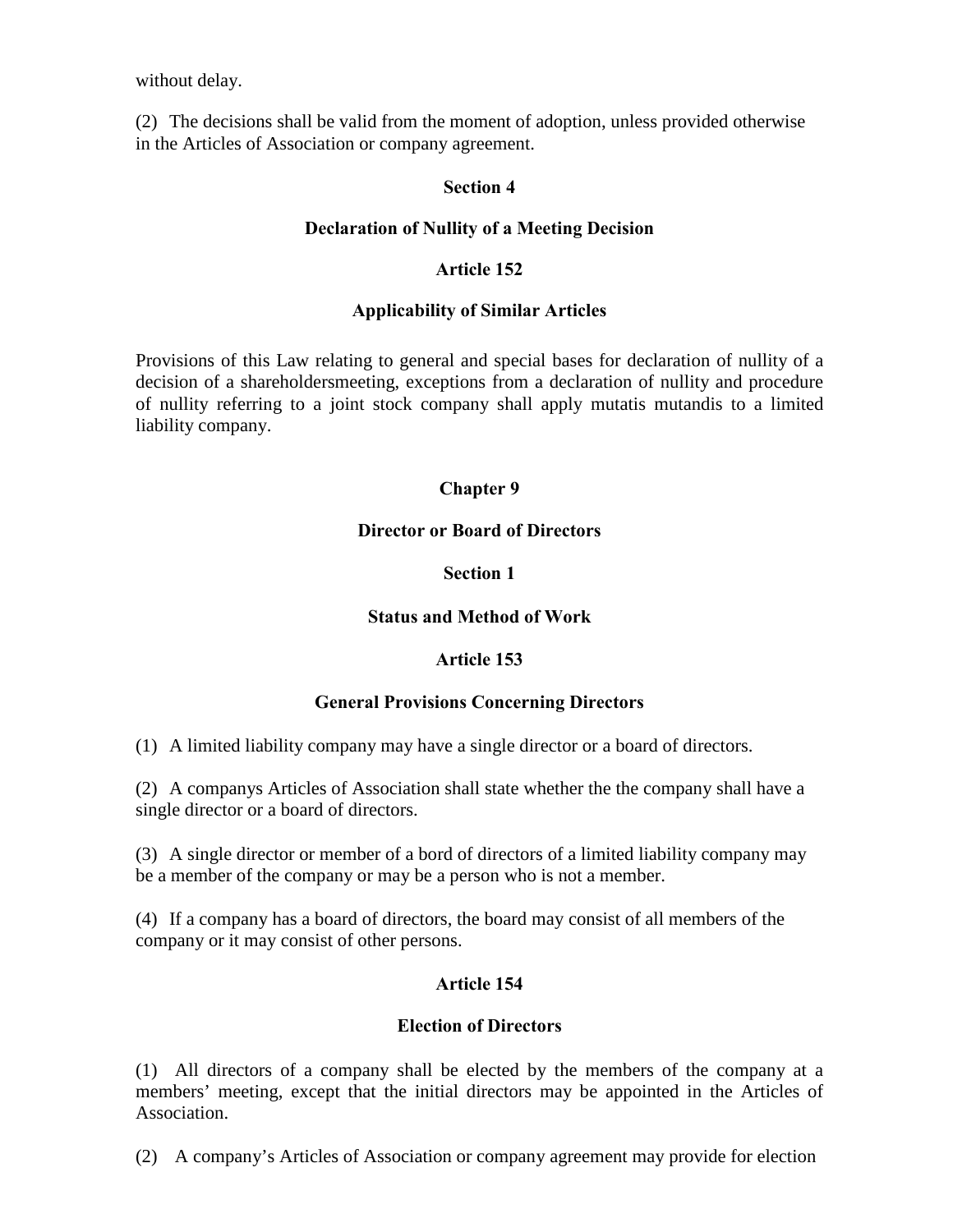of directors by cumulative voting as described in this Law.

# Article 155

# Number of Directors and Vacancies

(1) A company's Articles of Association or company agreement shall state the number of directors on the companys board of directors.

(2) In such case, if the number of directors falls below that number the remaining directors may fill the vacancy.

(3) In such a case, the remaining directors shall convene a members' meeting without delay to fill the vacancy, and the remaining members shall perform only ugent tasks

before the vacancy is filled, unless the company's Articles of Association or company agreement provides otherwise.

# Article 156

# Chairman of the Board

(1) Unless a company's Articles of Association or company agreement provides otherwise, the company's board of directors shall have a chairman who shall be elected by the majority of members.

(2) A chairman shall authority to represent the company.

(3) The chairman shall convene and preside at meetings of the board and shall be responsible for the taking of minutes of meetings of the board.

(4) The Articles of Association or company agreement may provide that the chairman shall preside at members' meetings and shall be responsible for the taking of minutes of membersmeetings.

# Section 2

# Activities of the Single Director or Board of Directors

# Article 157

# Competence

(1) Unless provided otherwise in a company's Articles of Association, a single director or board of directors shall have the following competence:

1) representation of the company and managing operations of the company in accordance with this Law, the Article of Association and the company agreement;

2) establishing a business plan;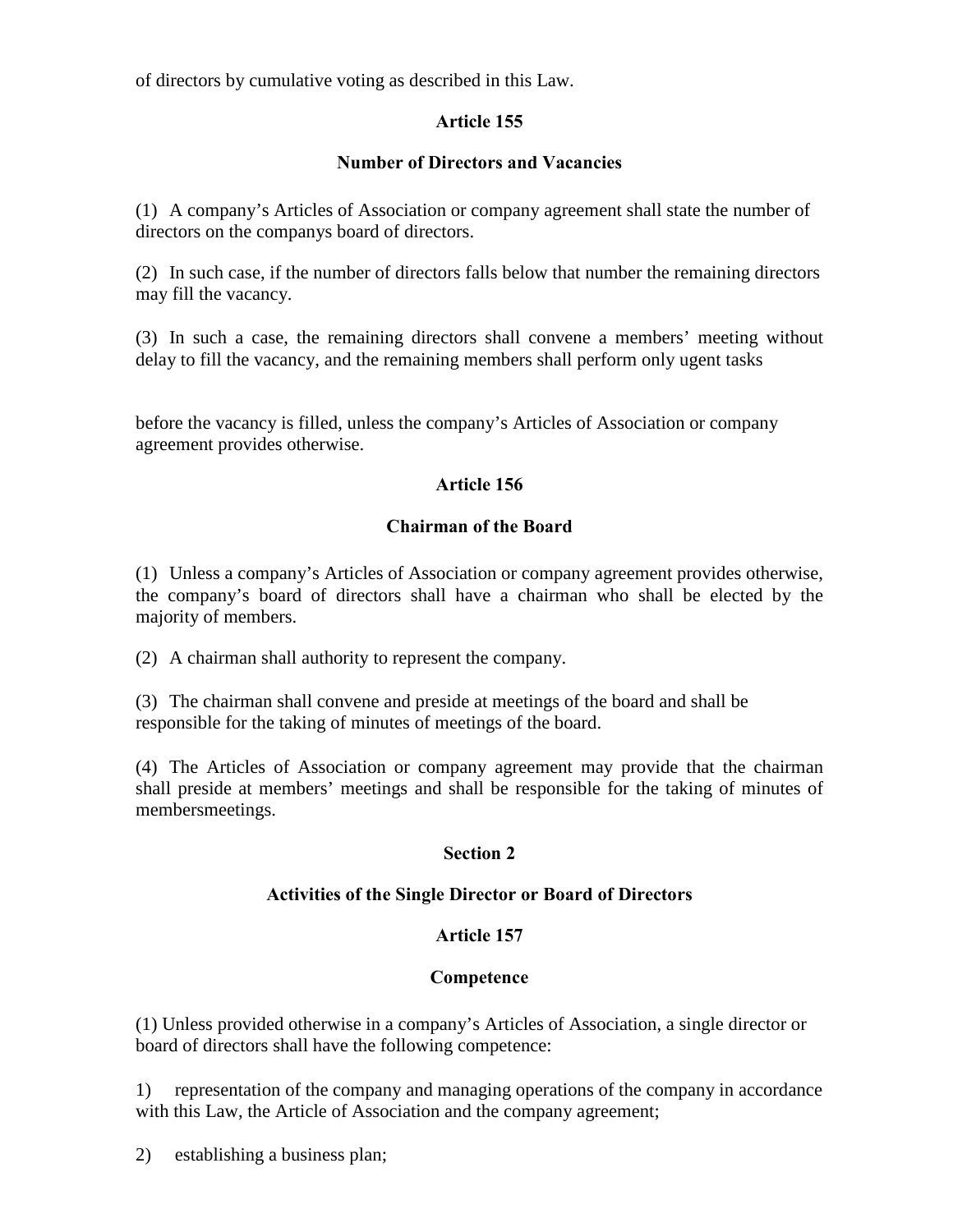3) convening members' meetings and establishing the proposed agenda for those meetings;

4) implementing decisions of the members' meetings;

5) establishing record dates and payment dates as of which the company determines the identity of its members for entitlement to dividends, voting and other purposes;

6) concluding loan agreements;

7) establishing the date as of which members acquire the right to participate in profit and the date of payment of participation in profit, as well as the date of acquiring the right to vote of other members of the company;

8) granting or revoking procura; and

9) any other matters provided for in the Articles of Association or company agreement.

(2) If so stated in the Articles of Association or company agreement, a single director or board of directors shall have the following responsibilities:

1) implementing the acquisition, withdrawal and cancellation of company shares when authorized;

2) determining the amount of dividends;

3) issuing bonds and other securities.

(3) A director or board of directors may transfer activities relating to matters referred to in paragraphs (1) and (2) of this Article unless the companys Articles of Association provides otherwise.

# Article 158

### Liability for Business Books

A single director or board of directors of a company shall be responsible for appropriate business book keeping and internal surveillance of the business in compliance with this Law.

### Section 3

### Method of Work of the Board of Directors

### Article 159

### Individual or Joint Action by Directors

(1) If a company has two or more directors, each of them shall have the right to act and bind the company independently, unless the company's Articles of Association provides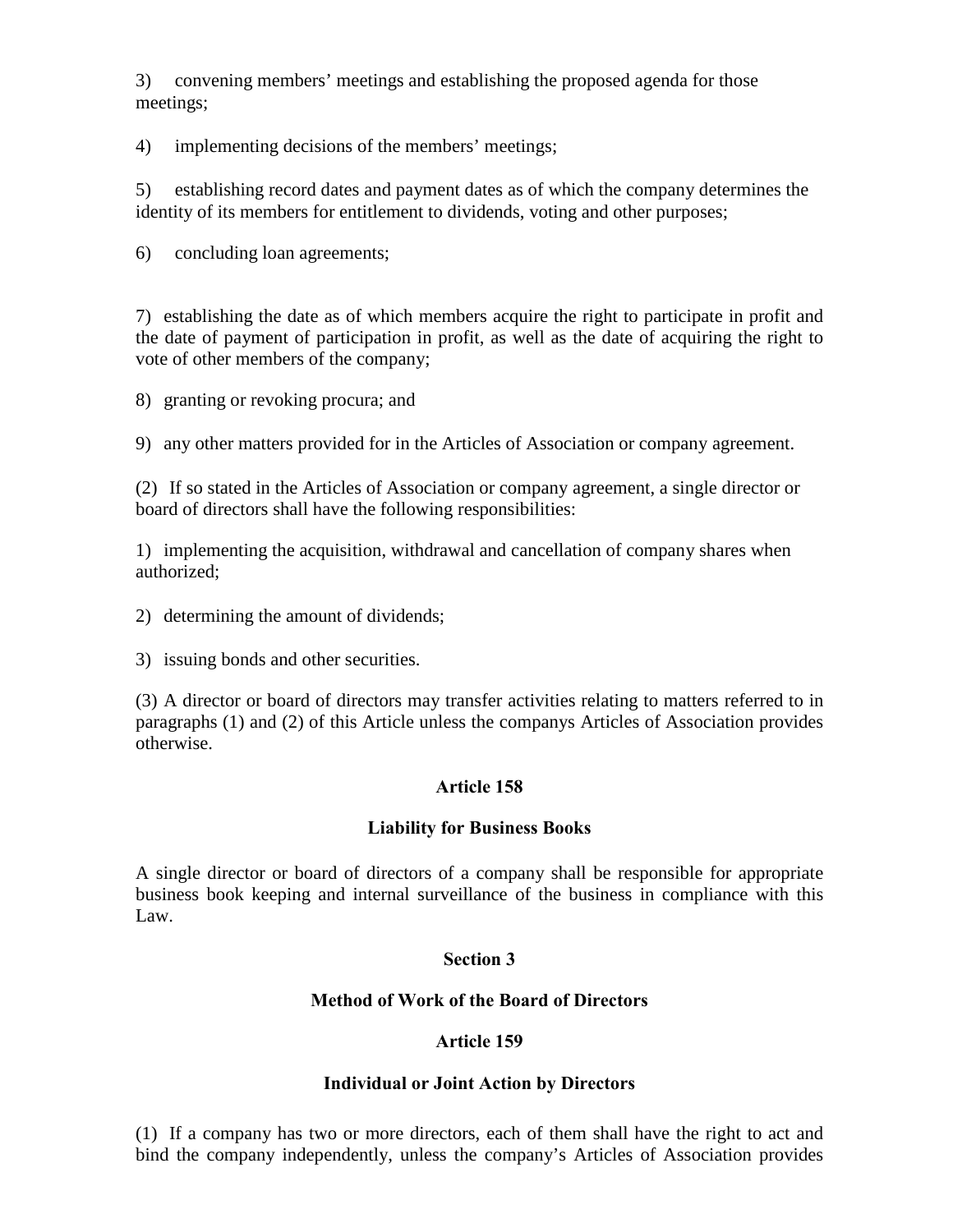otherwise.

(2) If the Articles of Association or company agreement provides that directors may act only jointly, the approval of all directors shall be required for each act or transaction, except when this would require deferment of a decision and the deferment would harm the company's interests.

(3) If the Articles of Association or company agreement provides that a director is bound to follow instructions of another director and the first director considers instructions given to be inappropriate, he shall notify the other directors for the purpose of deciding jointly on the transaction, unless this would require deferment of a decision and the deferment would harm the company's interests.

(4) In the case of dispute between directors directors referred to in paragraph (3) of this Article, an extraordinary members' meeting shall be convened in accordance with this Law.

#### Article 160

#### Meetings of the Board

(1) The board of directors of a limited liability company shall hold at least four regular meetings each year, one of which shall be held immediately prior to the annual members' meeting.

(2) Apart from the meetings referred to in paragraph (1) of this Article, the board may hold extraordinary sessions which may be convened by the chairman at his own initiative or at the request of any member of the board. If the president fails to convene a meeting at the written request of one of the members, the meeting may be convened by the member himself.

(3) The convening of extraordinary sessions of the board shall be done in writing, stating the reasons, the time and the place of the meeting, which shall be given to all the members of the board.

(4) A meeting of the board may be held through conference telephone or other audio or visual communication equipment if all of the participants can listen and talk to each other. The persons attending a meeting in this way shall be considered to be personally present at the meeting.

(5) A meeting of the board may be held without the procedures prescribed in paragraphs (2)-(4) of this Article if it is attended by all of the directors and none of them objects to this or, if it is not attended by all of the directors, the non-attending directors waive any objection in writing in accordance with the Articles of Association and company agreement.

(6) The board may adopt procedural rules which further govern their procedures so long as those rules are not inconsistent with the company's Articles of Association or company agreement.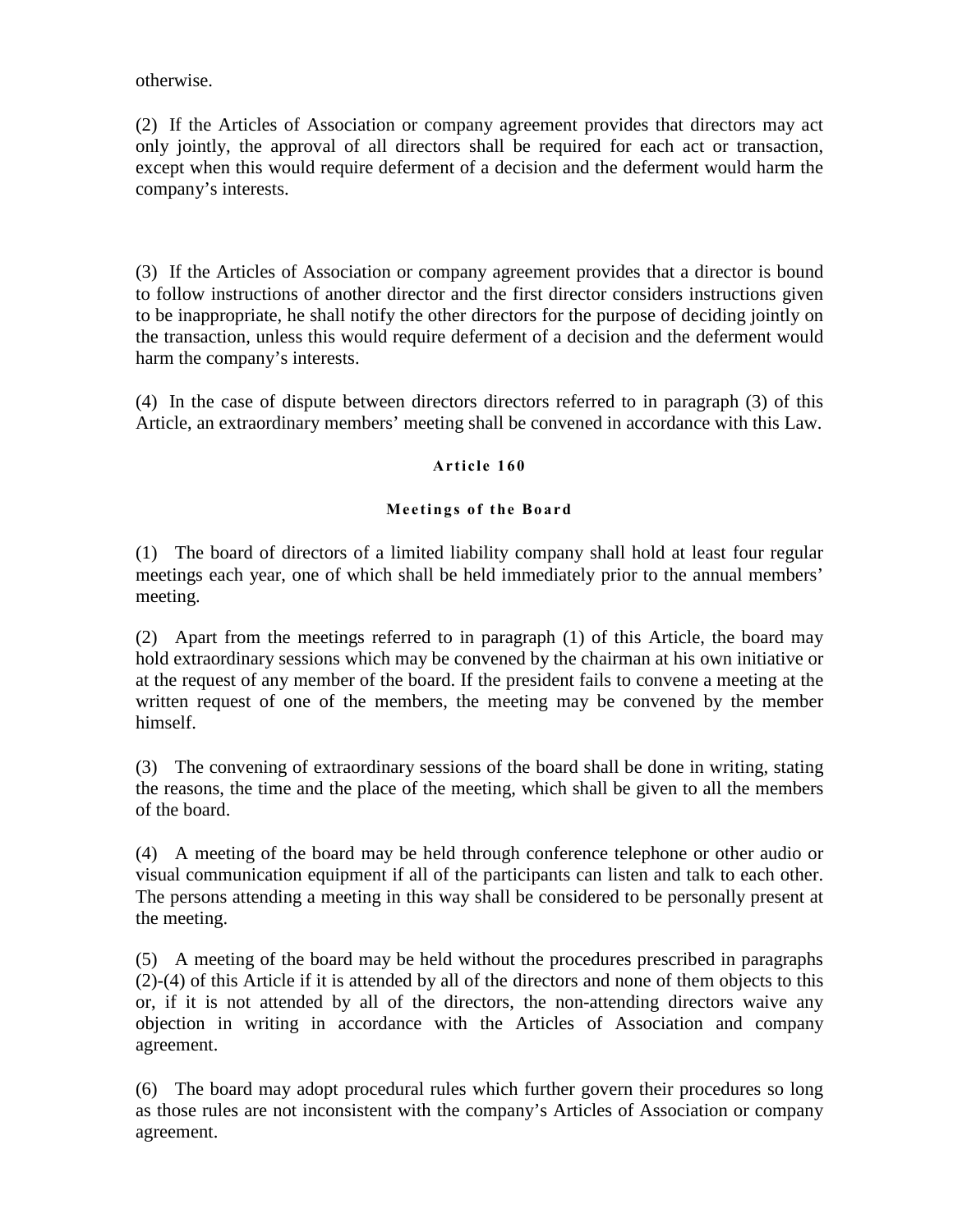(7) Paragraphs (1)-(6) of this Article shall apply to a company unless the company's Articles of Association or company agreement provides otherwise.

### Article 161

### Action Without a Meeting

Unless provided otherwise in a company's Articles of Association or company agreement, any decision which may be taken by the board at a meeting, may be taken by the board without a meeting if a consent in writing is signed by all of the members of the board entitled to vote on that matter.

### Article 162

### Quorum and Majority

(1) The quorum for decision making by the board shall be a majority of the total number of members of the board.

(2) The decision of a majority of all of the directors shall be the decision of the board.

(3) Decisions of the board shall become effective at the moment of their adoption. Decisions of the board shall be entered in the companys book of decisions.

(4) If the votes of the directors result in a draw, the deciding vote shall be that of the chairman, who shall vote last.

(5) Paragraphs (1)-(4) of this Article shall apply to a company unless the company's Articles of Association or company agreement provides otherwise.

### Article 163

### Disqualification to Vote

The provisions of this Law relating to disqualificataion to vote shall be applied mutatis mutandis with respect to voting by directors or members of a limted liability company.

#### Article 164 Committees

(1) The board of a company may form one or more committees comprised of members of the board or other persons.

(2) The conditions and the manner of work for such committees may be defined by the board in a manner consistent with the company's Articles of Association or company agreement.

(3) Unless provided otherwise in the company's Articles of Association or company agreement, all actions and decisions of a committee shall be subject to the board's approval.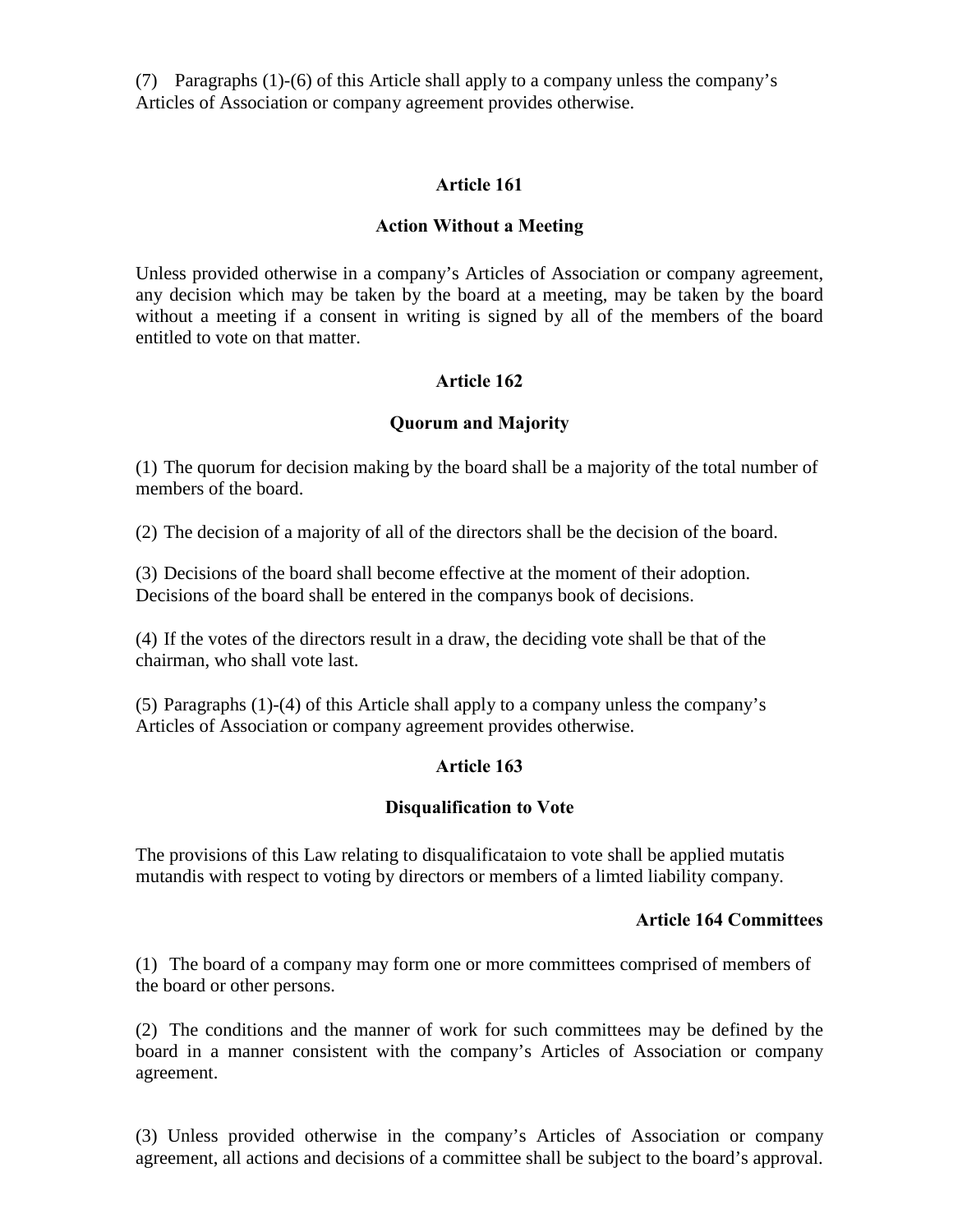### Article 165 Minutes

(1) Minutes shall be kept of each meeting of a company's board or committee of a board and shall be presented for approval at the next-following meeting of the board or committee. The minutes shall be signed by the person presiding at the meeting and the person who took the minutes.

(2) The minutes of a meeting shall be written within 10 days after the meeting.

(3) The minutes shall state the time and place of the meeting, the directors present, the agenda of the meeting, a summary of the discussions, the issues subject to voting, and the results of voting including identification of those who voted in favor, against or abstained.

(4) A failure to comply with paragraphs (1)-(3) of this Article shall not affect otherwise valid action by the board or committee.

#### Section 4

#### Status Liability

#### Article 166

#### Resignation of a Director

The provisions of this Law relating to resignation of a director of a joint stock company shall apply mutatis mutandis with respect to resignation of a director of a limited liability company.

### Article 167

### Removal of a Director

(1) The members of a company at a members' meeting may remove one or more directors of the company with or without stated cause.

(2) Any such removal shall be without prejudice to a director's rights to compensation under any separate contract with the company but such a contract may not eliminate the company's right stated in paragraph (1) of this Article.

### Chapter 10

### Supervision

### Article 168

#### Internal Auditor or Audit Committee

(1) The Articles of Association or company agreement of a limited liability company may provide that the company shall have an internal auditor or an audit committee.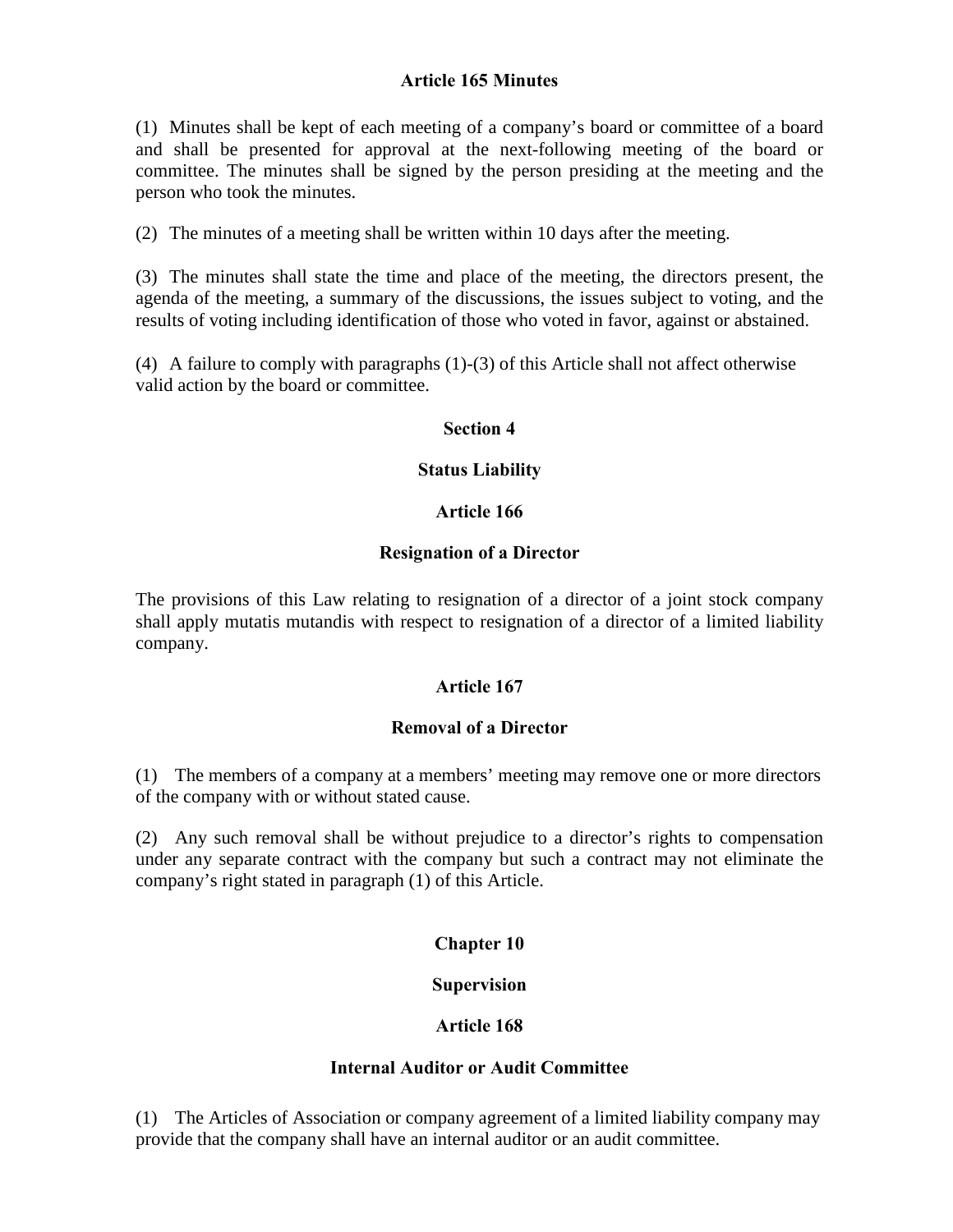(2) An audit committee shall have at least three members and its total number of members shall be odd. An internal auditor shall be a natural person.

# Article 169

### Election and Removal

(1) An internal auditor or member of an audit committee shall be elected by the members' meeting from among independent directors if the company has independent directors, and from among other independent persons, except that the initial internal auditor or members may be appointed in the initial Articles of Association or by decision of the founders of the company.

(2) An internal auditor or member of an audit committee may be removed by decision of a members' meeting with or without a stated reason for removal.

(3) Any such removal shall not in itself prejudice any right to compensation which the person may have under a contract with the company. Such a contract may not eliminate the company's rights under paragraph (2) of this Article.

### Article 170

#### Competence and Method of Work

(1) An internal auditor and members of an audit committee of a limited liability company shall report to the members' meeting on the following:

1) the accounting, reporting and financial operations of the company and any related companies;

2) the company's compliance with legal and regulatory requirements; and

3) the qualifications, independence and performance of the company's outside auditor, if there is one.

(2) In performing its functions the internal auditor or audit committee shall control y the following:

1) the selection and compensation of the outside auditor;

2) the adequacy and completeness of the annual and other financial statements of the company and the basis for proposals for distribution of profit and other distributions to members;

3) the adequacy and completeness of the company's disclosure of financial and other information to the members;

4) compliance of the company's business and transactions with the provisions of this law relating to financial matters and conflict of interest transactions; and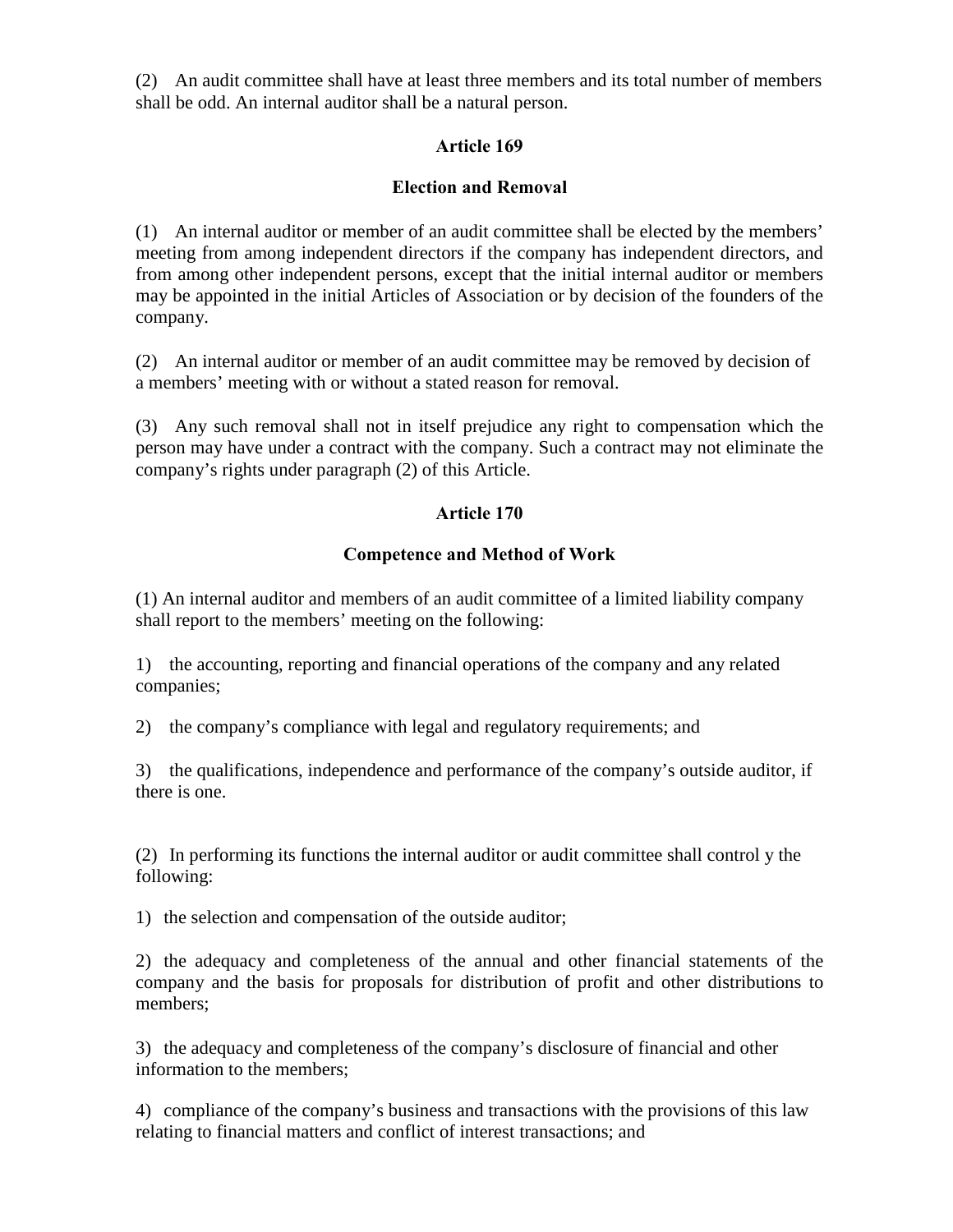5) procedures for handling any complaints from members, or other persons relating to matters referred to in subparagraphs 1)-4) above.

(3) The internal auditor or audit committee shall present a report to the members on the foregoing at each annual members' meeting and at any extraordinary members' meeting when it considers a report to be appropriate or necessary and when so requested by the company's board of directors.

(4) In carrying out their duties the internal auditor or audit committee may inspect all documents of the company, request statements and explanations of members of the board of directors or employees and inspect the state of the company's assets.

(5) The internal auditor and the audit committee shall submit a separate report to the members' meeting on contracts between the company and a director or related persons as defined in this Law.

(6) In performing their duties the internal auditor or audit committee may engage other persons competent in their fields and pay reasonable remuneration to them.

(7) The internal auditor or audit committee shall perform its activities including those referred to in paragraphs (1)-(6) of this Article in compliance with the law which regulates accounting and audit and the company's Articles of Association and company agreement.

### Article 171

#### **Auditor**

(1) A limited liability company may have an auditor with supervisory authority in accordance with the law which regulates accounting and audit.

(2) A company's auditor shall be notified of the holding of members' meetings simultaneously with the members, so that he can participate in the meeting in accordance with the law.

### Article 172

### Fiduciary Agent-Expert

The provisions of this Law relating to the appointment of a fiduciary agent-expert and his competences and reports in a joint stock company shall apply mutatis mutandis to a limited liability company, unless provided otherwise in the Articles of Association or company agreement.

### Chapter 11

#### Amendment of Articles of Association and Company Agreement

### Article 173

### Method of Amendment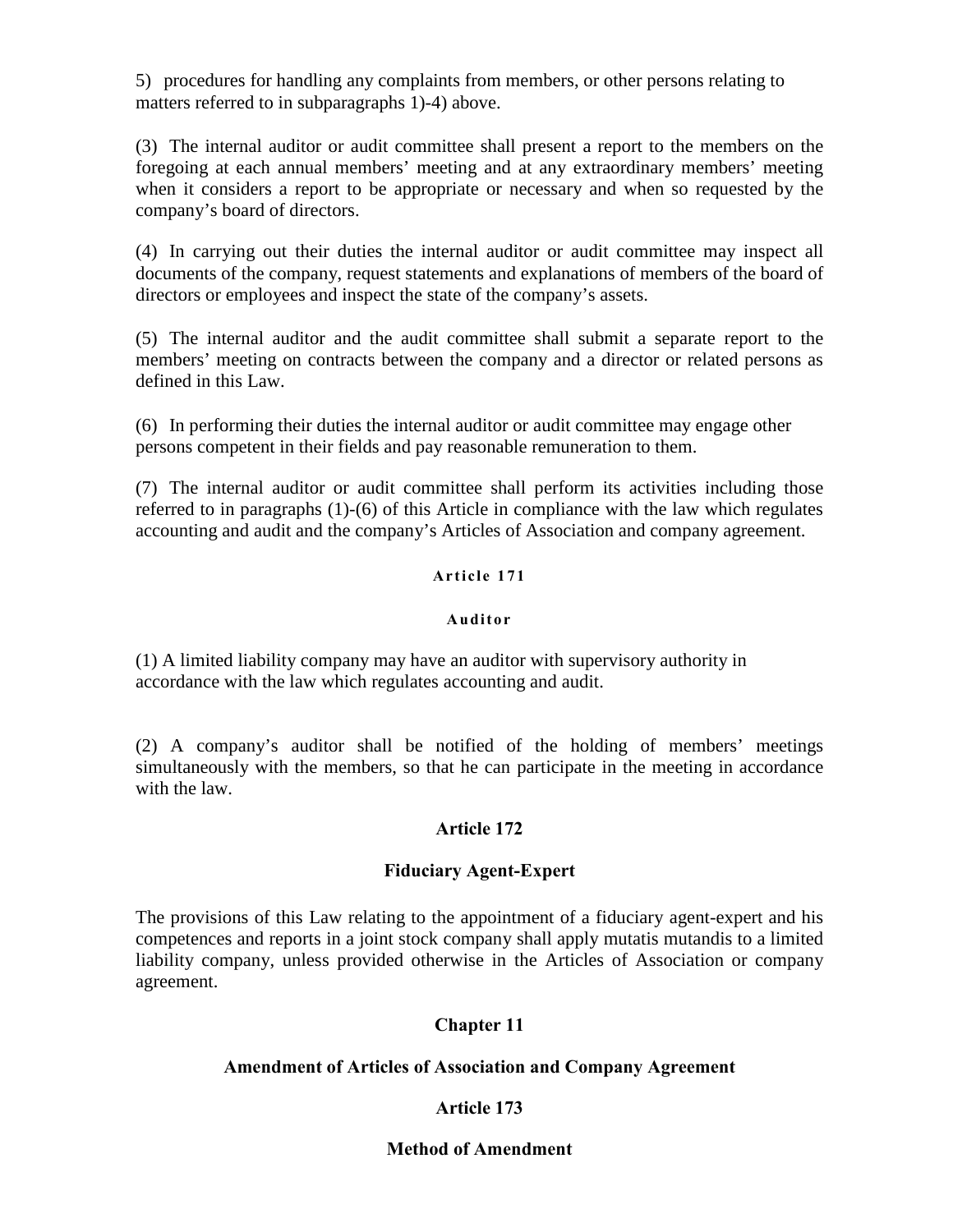(1) A company's Articles of Association may be amended only by unanimous agreement of all members of the company, unless provided otherwise in the Articles of Association.

(2) The Articles of Association may permit amendment of the Articles of Association by fewer members than all, but not by less than a simple majority of the company's voting power.

(3) A company's company agreement may be amended only by unanimous agreement of all members of the company, unless provided otherwise in the company agreement.

(4) The company agreement may permit amendment of the company agreement by fewer members than all, but not by less than a simple majority of the company's voting power.

(5) Notwithstanding paragraphs (1)-(4) of this Article, any amendment of a company's Articles of Association or company agreement which changes a member's rights shall require that member's consent.

(6) The signatures of company members on amendments to the company's Articles of Association or company agreement shall be certified in accordance with law.

# Chapter 12

### Company Documents and Information

#### Article 174

### Retention of Company Documents and Information

- (1) Every company must at all times keep and maintain the following:
- 1) its Articles of Association including all amendments thereto;
- 2) its company agreement and all amendments thereto;
- 3) the decision on registration;
- 4) internal documents approved by its membersmeeting and board of directors;
- 5) its book of decisions
- 6) foundation documents of every branch and representative office of the company;
- 7) documents proving the ownership and other rights of the company over its assets;
- 8) minutes and decisions of all membersmeetings and board of directorsmeetings;
- 9) minutes of any audit committee meeting and their decisions;
- 10)financial reports, reports on business operations and auditorsreports;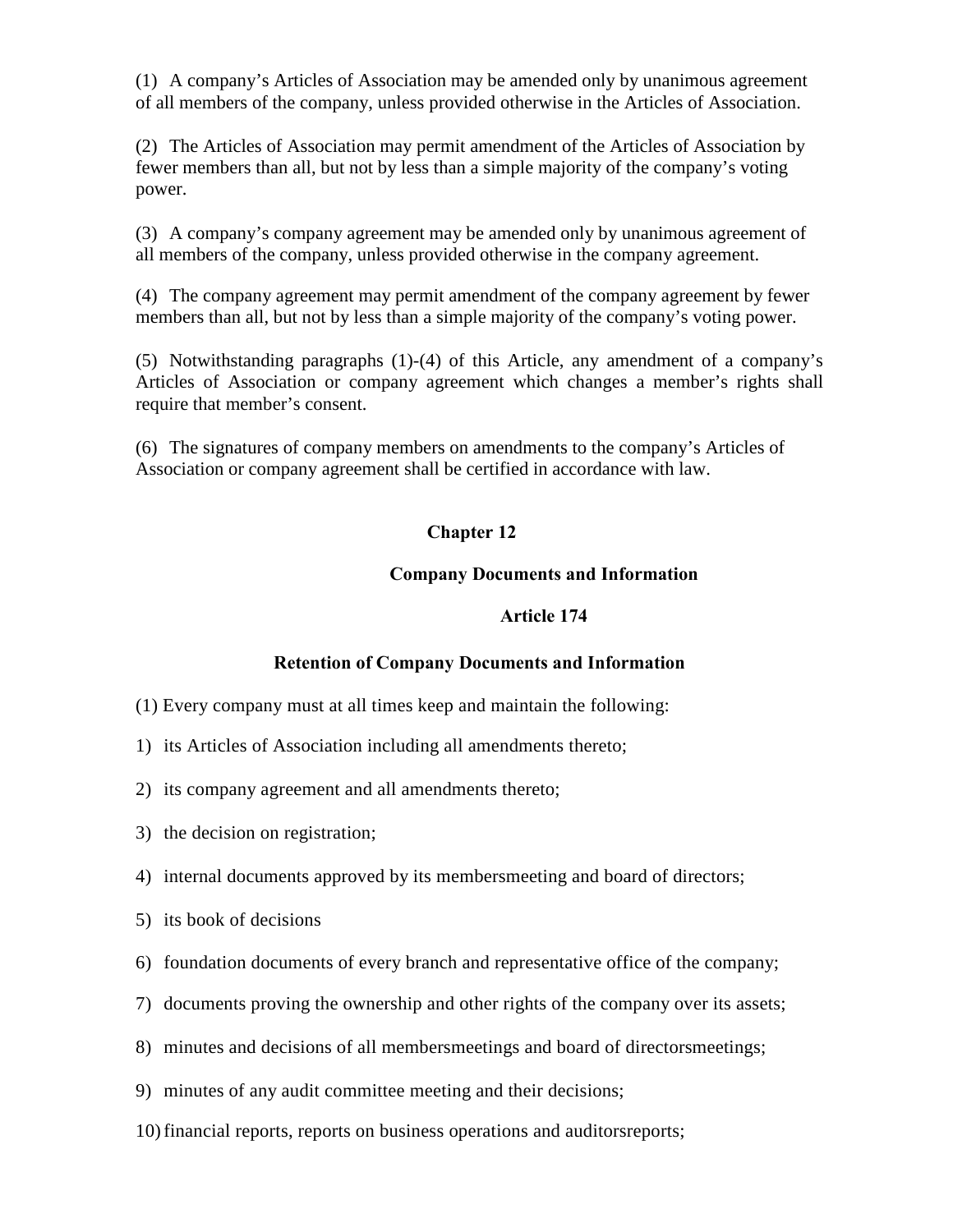11) accounting files and documents;

12) documents on financial and operations reports submitted to authorized bodies;

13) a list of all related companies with information showing the share or other rights in those companies;

14) the book of shares:

15) a list of full names and addresses of all members of the board of directors and all persons authorized to represent the company, as well as information whether the latter represent the company collectively or individually;

16)the full name and address of the internal auditor and members of the audit committee;

17) a list of all transfers of shares including pledges or any other transfer to a person who does not thus become a member of the company; and

18) a list of contracts between the company and directors or related persons.

(2) A limited liability company shall keep the documents and information referred to in pararaph (1) of this Article foregoing at its registered office or another place known to and accessible to all of the companys members.

(3) A limited liability company shall keep its Articles of Association and company agreement permanently. It shall keep the other documents above for at least five years, and shall then deliver them to the archives in accordance with applicable laws and regulations.

# Article 175

### Access to Records and Information

The provisions of this Law relating to access to company records and information of a joint stock company and access thereto by court order shall apply mutatis mutandis to access to company records and information on a limited liability company and access thereto by court order.

# Chapter 13

### Rights Based on Termination of a Member's Membership in a Company and Termination of Company

### Section 1

### Termination of a Member's Membership in a Company

# Article 176

### Events Causing Termination of Membership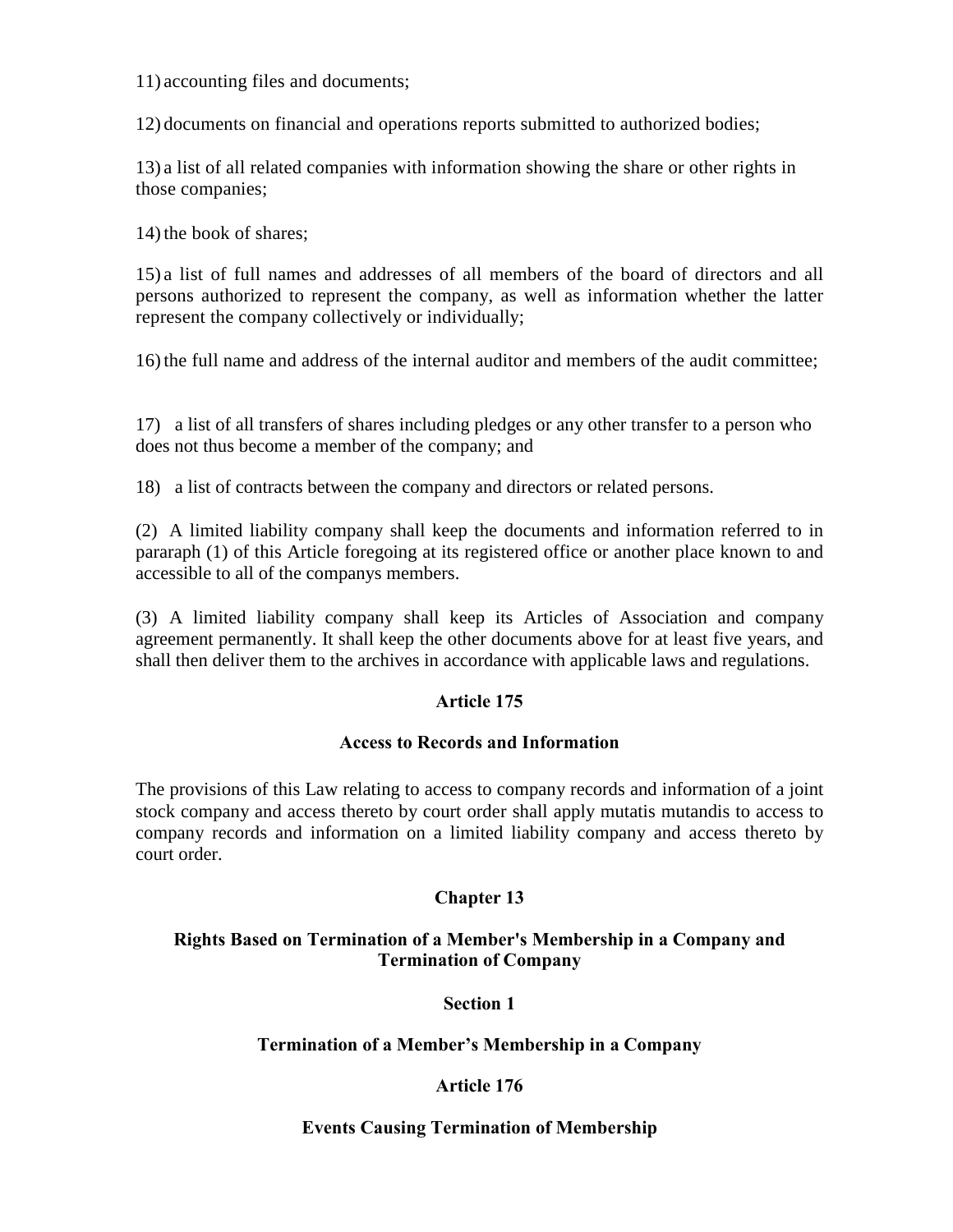A member of a company shall cease to be a member upon the occurrence of any of the following events:

1) his death in the case of a natural person;

2) termination of existence as a legal entity in the case of a legal entity;

3) withdrawal of the member in accordance with the company's Articles of Association of company agreement;

4) withdrawal of a member in violation of the company's Articles of Association or company agreement;

5) withdrawal of the member in compliance with a court decision;

6) expulsion of the member in compliance with a court decision;

7) expulsion of a member in compliance with the company's Articles of Association or company agreement;

8) transfer of all of the member's share; or

9) an event agreed to in the Articles of Association or company agreement as causing the member to cease to be a member.

### Section 2

### Withdrawal or Expulsion of a Member

# Article 177

# Basic Principles

(1) A limited liability company's Articles of Association or company agreement may state grounds, procedures and consequences of termination of membership of a member of the company, including contractual penalties or a requirement for damage compensation upon expulsion or wrongful withdrawal.

(2) The Articles of Association or company agreement of a limited liability company may not deny in advance the right to withdraw from the company and a member may not renounce that right in advance. The same applies with respect to a member's right to make claims against the company for wrongful expulsion and the company' right to make claims against the member for wrongful withdrawal.

# Article 178

### Withdrawal of a Member for Justified Reasons

(1) A member of a limited liability company may withdraw from the company if other company members or the company have caused damage to the member by their actions,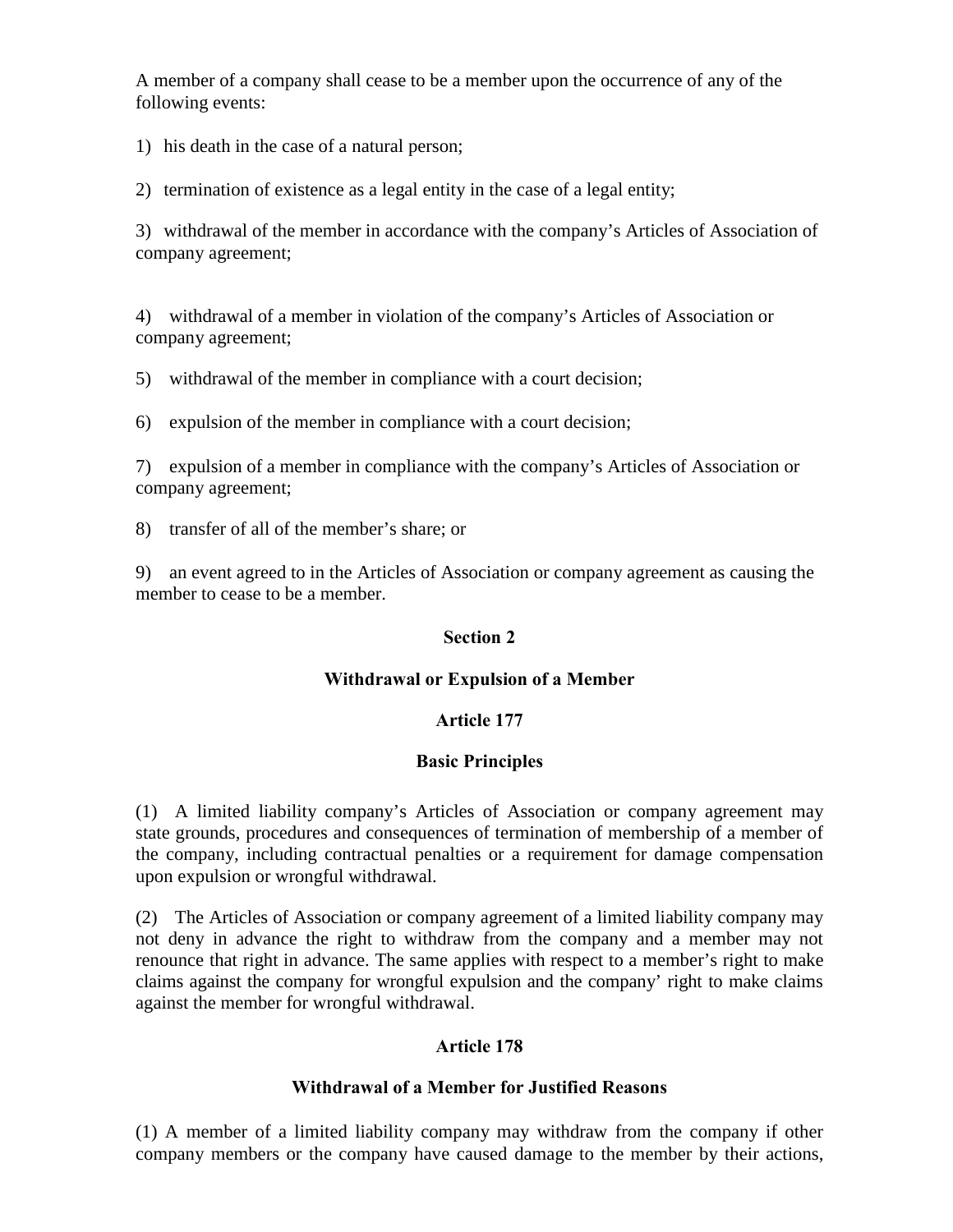that the member has been prevented from exercising his rights in the company, or that the company or company members have imposed unreasonable obligations on him, or for other justified reasons.

(2) In a case referred to in paragraph (1) of this Article, the member is entitled to bring proceedings before the competent court aimed at establishing justified reasons for withdrawal, if his reasons for withdrawal are challenged.

(3) A member withdrawing from the company for justified reasons shall have the right to compensation based on the market value of his share, to be paid within any time period stated in the Articles of Association or company agreement, as well as the right to compensation for any damage caused to him.

(4) A member withdrawing from the company without justified reasons shall be obligated to compensate for any damage caused to the company.

### Article 179

#### Expulsion of a Member

(1) A limited liability company's members' meeting may initiate an expulsion procedure against a individual member before the competent court if the member fails to make a contribution as required by the company's Articles of Association or company agreement or if other justified reasons exist.

(2) Other justified reasons refereed to in paragraph (1) of this Article particularly exist if the member:

1) deliberately or with gross negligence inflicts damage to the company or members of the company;

2) deliberately or with gross negligence violates the Articles of Association or company agreement or obligations prescribed by law;

3) is involved in an undertaking which makes impossible the execution of business operations between the company and the member; or

4) by his actions obstructs or significantly hinders the company's business.

(3) A claim for a member's expulsion may be submitted by the company and any company member. Upon initiation of a procedure for expulsion of the member, the court may suspend his right to vote on any matter and other rights, if it finds that necessary and justified.

(4) A limited liability company is entitled to compensation for damage inflicted on it by the member who is expelled due to justified reasons.

### Article 180

#### Consequences of Termination of Membership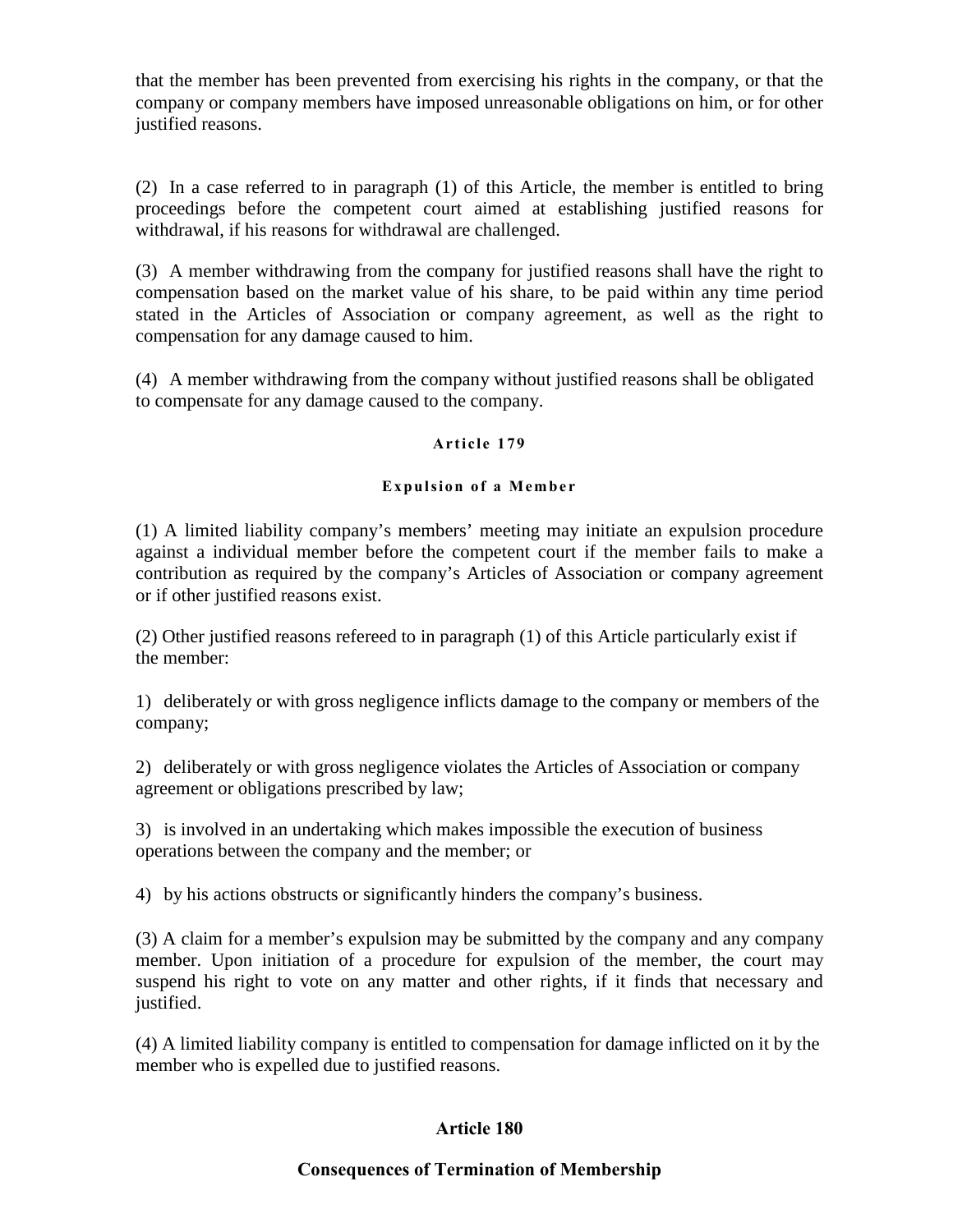(1) Upon withdrawal or expulsion of a member of a limited liability company, the capacity of member and all rights deriving thereof shall cease to exist.

(2) Paragraph (1) of this Article also applies with respect to termination of member capacity on other grounds.

(3) Such a person whose membership ceases to exist is entitled to the market value compensation of his share at the time of membership termination.

(4) Paragraph (3) of this Article shall not apply to a member whose membership was terminated by his death when and his heirs are entitled to take over his share and become the company members.

(5) Paragraph (3) also shall not apply to a member who sold his share to another person who is entitled to take over his share and become a member.

(6) Claims of a limited liability company for damages in the case of expulsion of a member for justified reasons or a case of wrongful withdrawal, or other misconduct of the member, shall be offset against the claim of the share value of the member in question.

(7) Compensation for share value may not be paid if it would violate the restrictions in this Law on payment of distributions to members of the company.

(8) In order to secure the payment of claims on the basis of a withdrawal or expulsion of a member of a limited liability company, the court may suspend the member from exercising his membership rights in the company. The court may also order other interim measures.

# Section 3

# Dissolution of a Company

# Article 181

# Events Causing Dissolution

A limited liability company shall dissolve upon the occurrence of any of the following events:

1) expiration of the company's term stated in the Articles of Association;

- 2) decision of its members;
- 3) status change leading to termination of the company;
- 4) bankruptcy;

5) a final decision of the competent court that the company's registration was null and void and ordering deletion of the company from the Registry; and

6) an event specified in the Articles of Association or company agreement.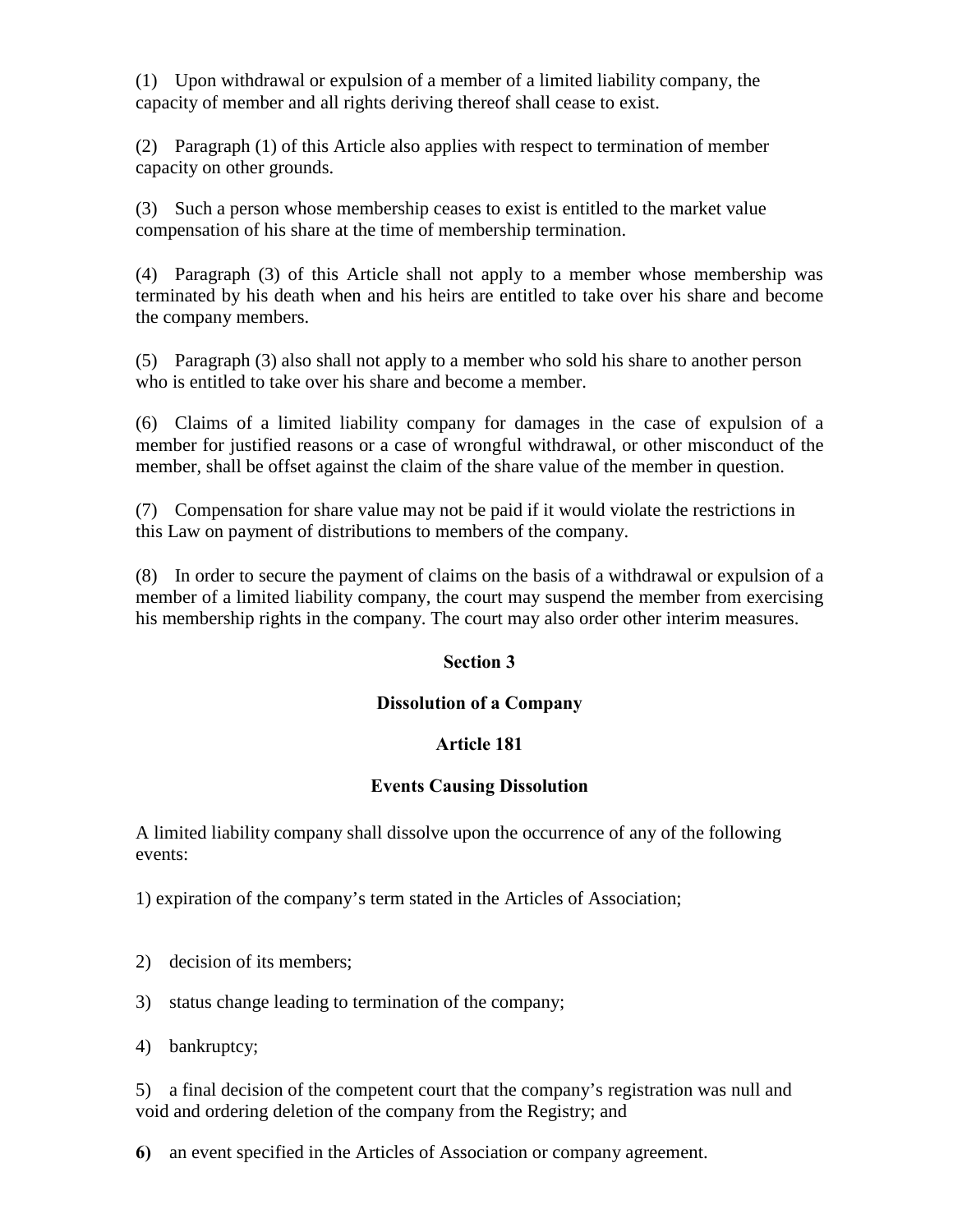### Article 182

### Single-Member Company

A single-member limited liability company shall cease to exist upon opening of bankruptcy proceedings or liquidation against its only member or by the death of the member having no legal heirs to his/her stakes.

#### Article 183

#### Dissolution by a Court on Motion of Minority Members

Provisions of this Law relating to dissolution and other remedies at the request of minority shareholders of a joint stock company shall apply mutatis mutandis to a limited liability company.

#### Part IV

### JOINT STOCK COMPANY

#### Chapter 1

### **Definition**

### Article 184

### Definition and Liability

(1) A joint stock company is a company organized by one or more legal entities and /or natural persons, as shareholders of the company, to conduct business under a common registered name, and whose basic capital is defined and divided into shares.

(2) A joint stock company is liable for all of its obligations with all of its assets.

(3) A shareholder of a joint stock company is not liable for obligations of the company solely by reason of being shareholder, except that a shareholder shall be liable up to the amount of any agreed but unpaid contribution to the company in accordance with this Law.

### Chapter 2

#### Articles of Associations and By-Laws

### Article 185

#### Articles of Association

(1) The Articles of Association of a joint stock company must contain:

1) the full name and residence address of each natural person founder and the registeredname and registered office of each legal entity founder;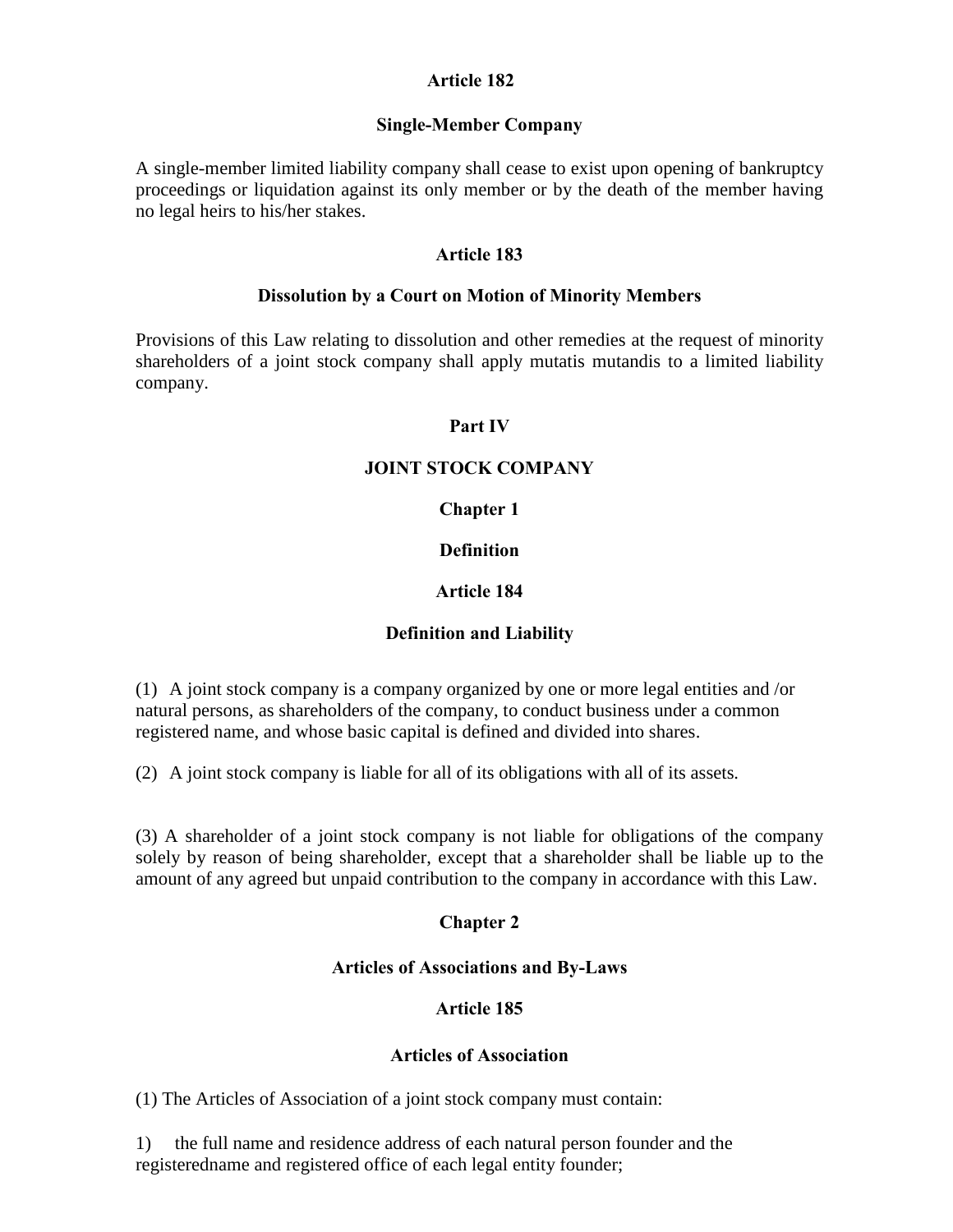- 2) the registered name and registered office of the company;
- 3) the business purpose of the company;
- 4) a statement of whether the company is a closed or an open company;

5) the amount of the company's subscribed and paid-in basic capital and the method of payment of that capital into the company in exchange for shares;

6) the number and the nominal value (or in the case of shares without nominal value accounting value) of shares of each type and class that the company is authorized to issue. and the rights of each class of shares.

7) the number of shares of each type and class which have been subscribed and which have been issued;

8) the names of any initial shareholders whose initial contribution is in kind, a description of that investment, and a statement of the number and types of shares to be issued therefor;

9) the duration of the company unless it is perpetual;

10) the total amount, or at least an estimate, of all the costs payable by the company or chargeable to it by reason of its formation and, where appropriate, before the company is authorized to commence business; and

11) any special advantage granted, at the time the company is founded or up to the time it receives authorization to commence business, to anyone who has taken part in the foundation of the company or in transactions leading to the grant of such authorization.

(2) The Articles of Association of a joint stock company may also contain:

1) the names and addresses of the company's initial directors;

2) any authorization given to the board of directors to issue authorized (but unissued) shares in accordance with this Law and the company's by-laws;

3) restrictions on transfer of the company's shares, if any, in the case of a closed joint stock company; and

4) any other matter that under this Law may be set forth in the Articles of Association or by-laws.

### Article 186 By-Laws

(1) Apart from the Articles of Association a company may have by-laws regulating in more detail the company's business and governance.

(2) The by-laws of a company are not required to be submitted to the Registry.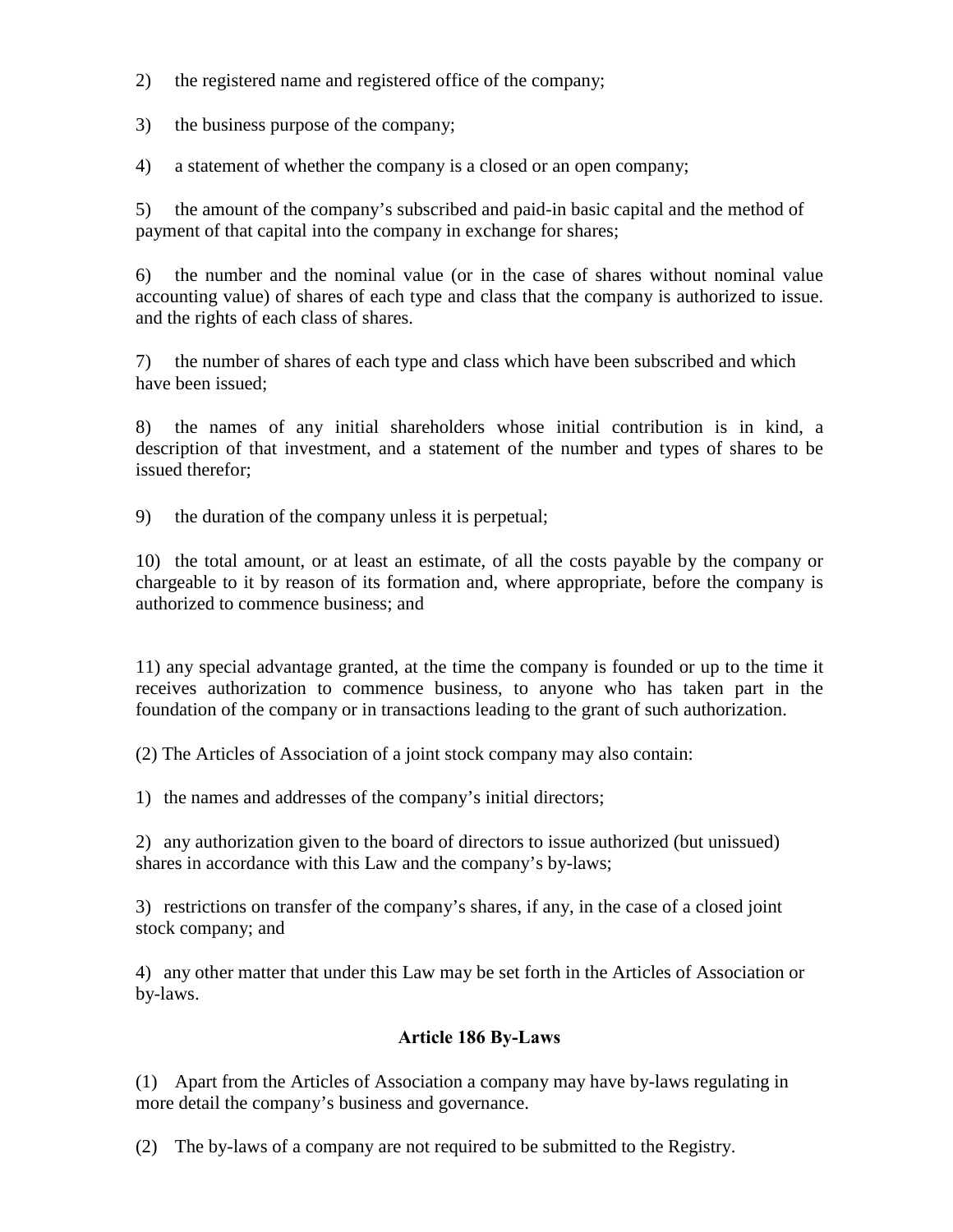(3) The by-laws must be in writing.

(4) The by-laws and any amendments thereto shall have legal effect as of the moment of their adoption unless provided otherwise in the by-laws themselves.

(5) If the power to make or amend the by-laws is not explicitly given to the shareholders in the Articles of Association, the by-laws may be made or amended by the the board of directors.

#### Article 187

#### Relationship of Articles of Association and By-Laws

In the event of any inconsistency between a company's Articles of Association and bylaws, the Articles of Association shall control.

### Chapter 3

#### Special Benefits and Costs

### Article 188

### Special Benefits

(1) Any special benefits for shareholders or third parties shall be stated in the Articles of Association, which shall also state the persons to whom they are given and the period of time for which they are given if limited.

(2) Special benefits shall expire with expiration of the term for which they are awarded, subject to any amendment of the Articles of Association which provides otherwise.

(3) If special benefits for shareholders or third parties are not stated in the Articles of Association, any contracts respecting them shall be null and void. An amendment to the Articles of Association made after a company has been registered may not provide for such contracts.

### Article 189

### Founding Costs

(1) A company's Articles of Association may provide that the cost of founding the company shall be borne by the company or by its founders.

(2) The founders shall bear the cost of founding the company if not provided otherwise in the Articles of Association.

(3) Such costs may be reimbursed by the company to founders only up to an amount stated in the Articles of Association for that purpose.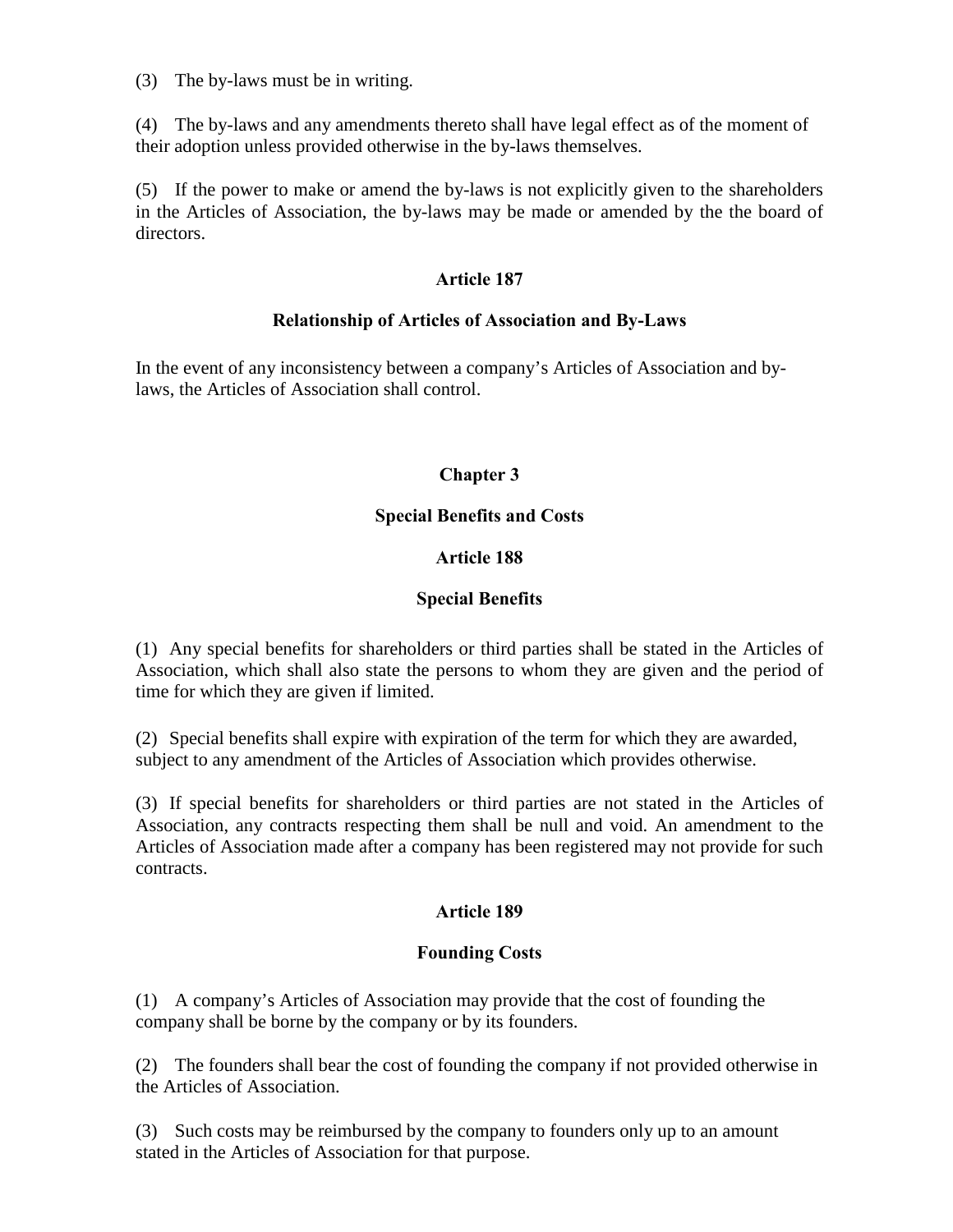(4) If the Articles of Association state that the company shall bear such costs, the costs may be paid from the company's basic capital or may be paid into the company as a contribution.

### Chapter 4

### **Contributions**

### Article 190

### Loans to Acquire Shares

(1) A company may not make loans, extend credit or provide other financial support or security for the acquisition of its shares.

(2) The provisions of paragraph (1) of this Article shall not apply to transactions in the normal course of business of a financial organization, or giving deposits, credit or security for acquisition of shares by employees or the company or of a linked company as defined in this Law.

(3) Any transaction referred to in paragraph (2) of this Article shall be subject to restrictions on distributions stated in this Law.

### Article 191

### Valuation of Contributions in Kind

(1) If there are contributions in kind, one or more independent authorized appraisers shall prepare a report stating the value of such contributions before the company's initial registration.

(2) An appraiser referred to in paragraph (1) of this Law may be a natural person or a company authorized to audit in accordance with the law which regulates accounting and audit.

(3) The report shall describe the contributions in kind, shall state the methods used in determining their value, and shall state whether that value represents at least the number and nominal value of the shares (or the accounting value in the case of shares without nominal value) for which the contributions in kind are to be issued and, where appropriate, the premium over nominal value for which the shares are to be issued.

(4) If a contribution includes or consists of a company, its balance sheets for the two preceding business years shall be included in the appraisers' report.

(5) The appraisers' report shall be submitted to the Registry and published in accordance with the law which regulates registration of business entities.

(6) As an exception to paragraphs (1) and (2) of this Article, the valuation of contributions in kind to a closed company shall be determined as provided in Article 14 of this Law.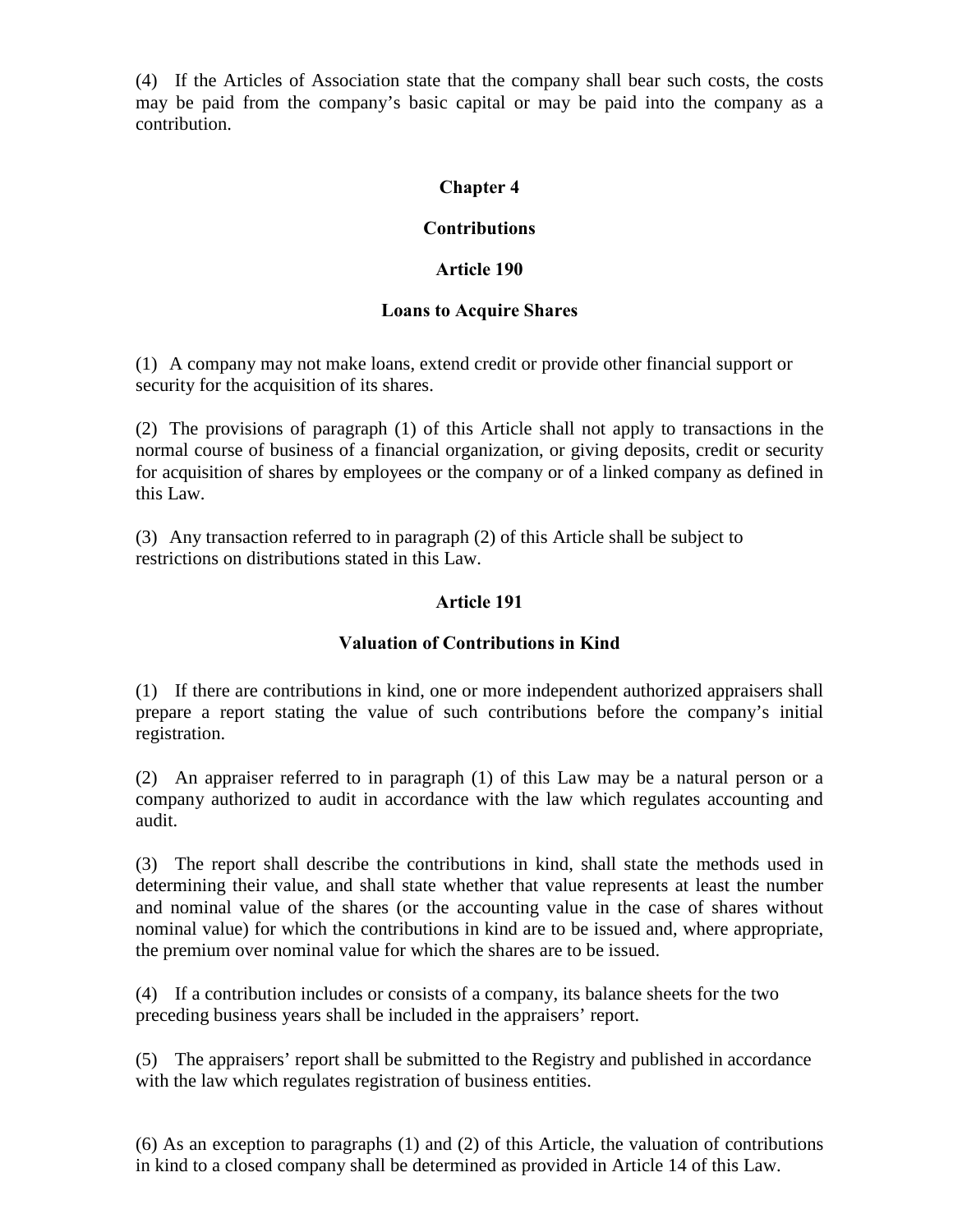### Article 192

### Form of Contributions and Payment into the Company

(1) A shareholder's contribution for the issuance of shares may be made in money or in kind but not in work or services, whether performed or future.

(2) As an exception to paragraph (1) of this Article, an in kind contribution for shares of a closed company may be made in labor or services performed for the company, if the company's Articles of Association so provide.

(3) Contributions in cash must be paid up at the time of a company's registration at not less than 50% of their nominal value or, in the case of shares without nominal value, their accounting value. The remainder must be paid up in full within two years after the company's registration.

(4) All agreed contributions in kind must be paid into a company in full within two years after the company's registration.

# Chapter 5

### Closed and Open Companies

### Article 193

### Forms

(1) A joint stock company may be closed or open.

(2) A joint stock company shall be an open company if its Articles of Association do not state that it is a closed company.

# Article 194

### Closed Company

(1) A closed company is a company whose shares are and may be issued only to its founders or to another limited group of persons in accordance with law.

(2) A closed company may have a maximum of 100 shareholders.

(3) If the number of shareholders of a closed company exceeds such limit for more than one year, the company, if it remains a joint stock company, shall be an open company.

(4) A closed company may not conduct an open subscription for shares or otherwise offer its shares to the general public.

(5) A closed company may become an open company, and an open company may become a closed company, in accordance with this Law and the law which regulates securities markets.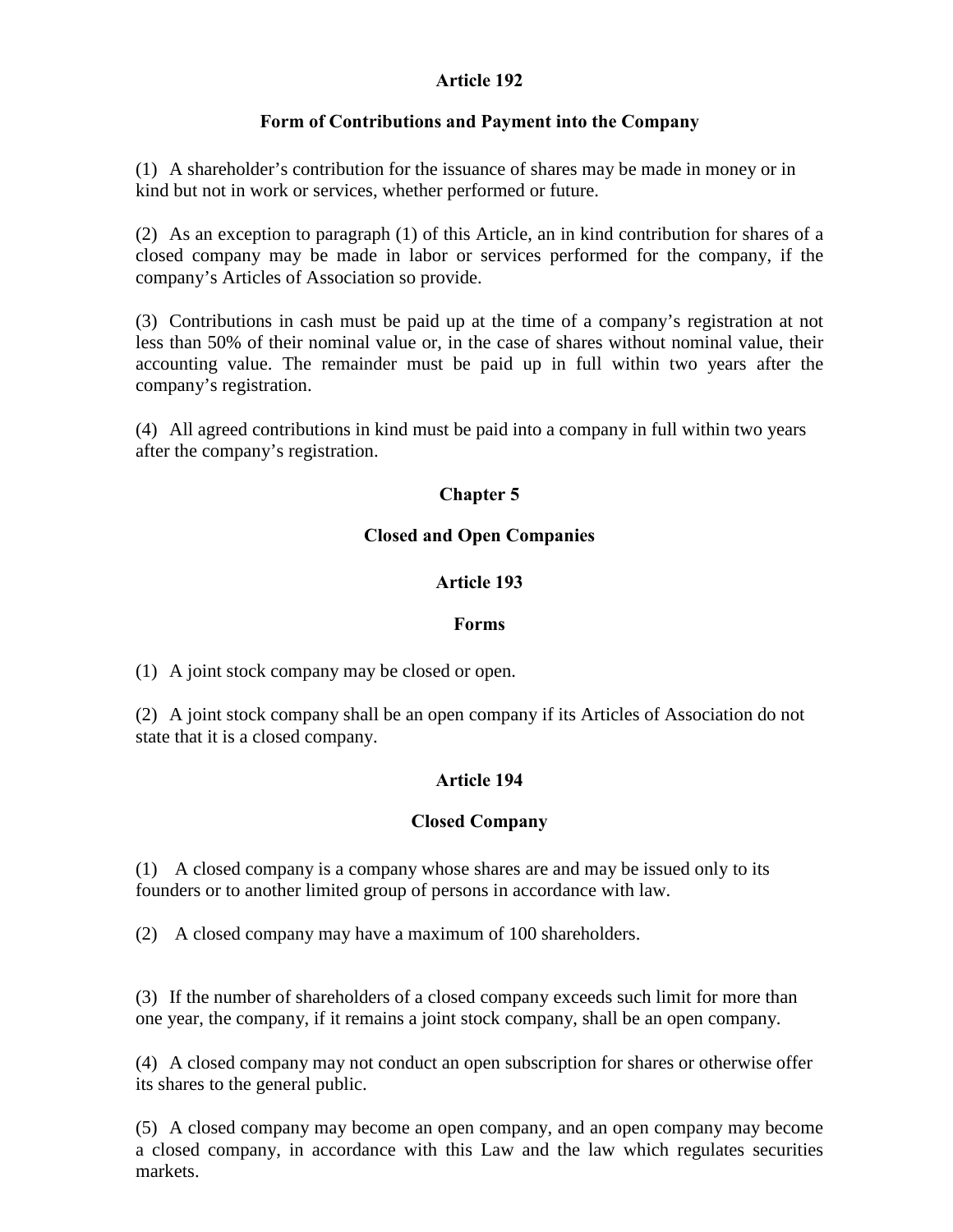(6) A change from a closed company to an open company, and a change from an open company to a closed company, shall require amendment of the company's Articles of Association to state the change in status, but shall not be a change of legal form of the company within the meaning of this Law.

### Article 195

### Transfer of Shares of a Closed Company

(1) The Articles of Association or by-laws of a closed company may impose restrictions on transfer of the companys shares including restrictions of the kinds referred to in Article 126 of this Law relating to limited liability companies.

(2) If the Articles of Association or by-laws of a closed company do not impose a restriction on transfer of shares, the shares shall be freely transferable.

#### Article 196

#### Open Company

(1) A company shall be deemed founded openly if the founders invite the public to subscribe and buy shares at the time of the company's initial registration.

(2) A public offering of shares referred to in paragraph (1) of this Article shall be made through a public offering and prospectus in accordance with this Law and the law which regulates securities markets.

(3) An open joint stock company may be listed or unlisted within the meaning of the law which regulates securities markets.

(4) An open joint stock company may not restrict the transfer of its shares to third parties.

#### Article 197

#### Subscription and Payment for Shares in the Founding Offering of an Open Company

(1) A founding (first) offering of shares of an open company shall be deemed successful if the offered shares are subscribed in a number which is defined through the public offer and the published prospectus and if the subscribed shares are paid in the amount specified in paragraph (3) of Article 192 of this Law.

(2) If the shares in a public offering and prospectus are not subscribed and paid in accordance with paragraph (1) of this Article, the offering shall be considered unsuccessful and the founders shall be jointly obligated to refund without delay any amounts paid by subscribers.

#### Chapter 6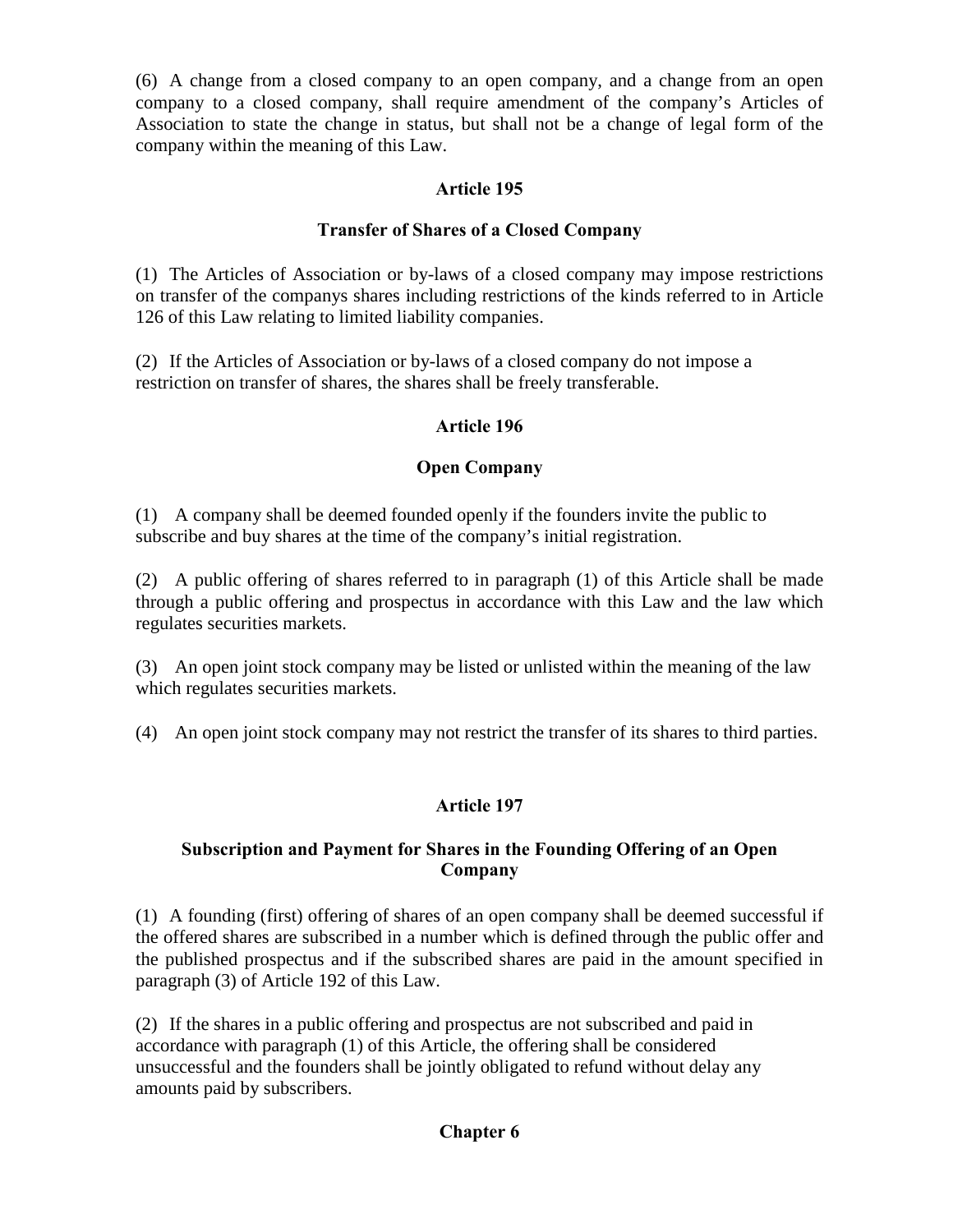# Founding Assembly of an Open Company Article 198

### Convening the Assembly

(1) The founders of an open joint stock company shall, in the case of a successful offering, convene a founding assembly not later than 60 days after the expiration of the term for subscription of shares in the the public offer or the prospectus.

(2) The founding assembly shall be convened by written notice to each subscriber given in accordance with provisions of this Law relating to convening of a shareholder assembly.

(3) The written notice for the founding assembly shall include copies of the company's Articles of Association, reports of the founders and appraisers including a report on costs of founding, a list of the distribution of shares made by the public offering and list of persons to receive the shares without subscription based on public call specifying the number and type of shares received in this manner.

(4) A court in a non-contentious proceeding on request of founders who own at least 10% of the subscribed shares may extend the term for the founding assembly by up to 30 days.

### Article 199

#### Procedures at the Founding Assembly

(1) All subscribers to fully-paid shares shall have the right to participate in the founding assembly with the right to vote.

(2) A simple majority of the subscribed and fully-paid shares entitled to vote on a matter shall constitute a quorum for decision of the founding assembly on that matter.

(3) The founding assembly shall be opened by the founder in possession of the highest number of fully-paid shares, and if there is more than one such person the person who paid earliest shall open the assembly.

(4) The person referred to in paragraph (3) of this Article shall compile the list of shareholders present or their legal representatives and shall decide whether all the terms referred to in paragraphs (1) and (2) of this Law have been met for the founding assembly to proceed.

(5) Should the founding assembly not have the quorum referred to in paragraph (2) of this Article, the founders may re-convene the assembly in the same manner, and not less than eight and not more than 15 days shall pass between the first and second assemblies.

#### Article 200

#### Consequences of Failing to Hold the Founding Assembly

(1) If the founders of an open joint stock company do not convene the founding assembly within the period required by Article 198 of this Law, or if the founding assembly is not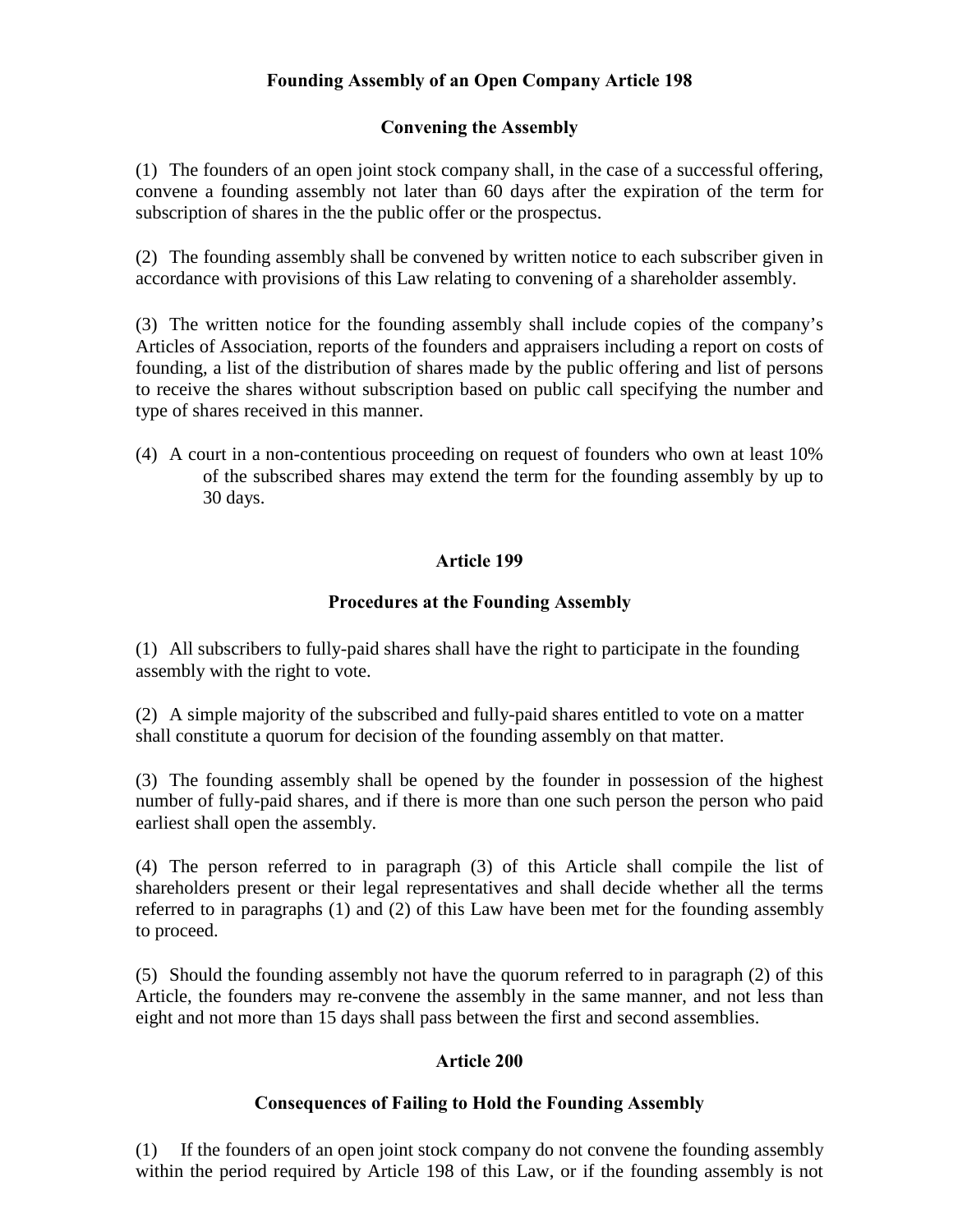held pursuant to this Law or does not adopt the decisions required by this Law, the founding of the company shall be considered unsuccessful and the founders shall be jointly obligated to refund any amounts paid by subscribers.

(2) Not later than 15 days after expiration of the term for the founding assembly in accordance with Article 198 of this Law, the founders shall call all subscribers to make their required payments. The call shall be announced in the same manner as the public offering.

(3) Should the founders fail to act pursuant to paragraph (2) of this Article, the competent court may do so in a non-contentious proceeding upon the request of any subscriber.

### Article 201

#### Presiding and Minutes at the Founding Assembly

(1) The founding assembly shall elect the chairman, the keeper of the minutes (recording secretary) and two counters of votes, after which reports on founding and assessment (audit) shall be read.

(2) Appendices to the reports referred to in paragraph (1) of this Article shall be read only if subscribers with no less than 10% of the votes present at the meeting so require.

(3) The minutes of the founding assembly shall be kept by a keeper of the minutes and signed by the assembly chairman, the keeper of the minutes, the persons appointed to count the votes, and the founders of the company.

#### Article 202

#### Competence of the Founding Assembly

(1) The founding assembly of an open company shall:

1) determine whether the offered shares have been subscribed and paid and whether all required contributions in kind have been made, in accordance with this Law and the Articles of Association;

2) elect the initial directors of the company unless the Articles of Association has already appointed them;

3) decide on approval of any special rights of the founders and approval of special benefits of founders or other persons;

4) decide on approval of any valuation of investments in kind (including stocks and rights);

5) decide on approval of contracts made before registration of the company, and which are related to the procedure of founding; and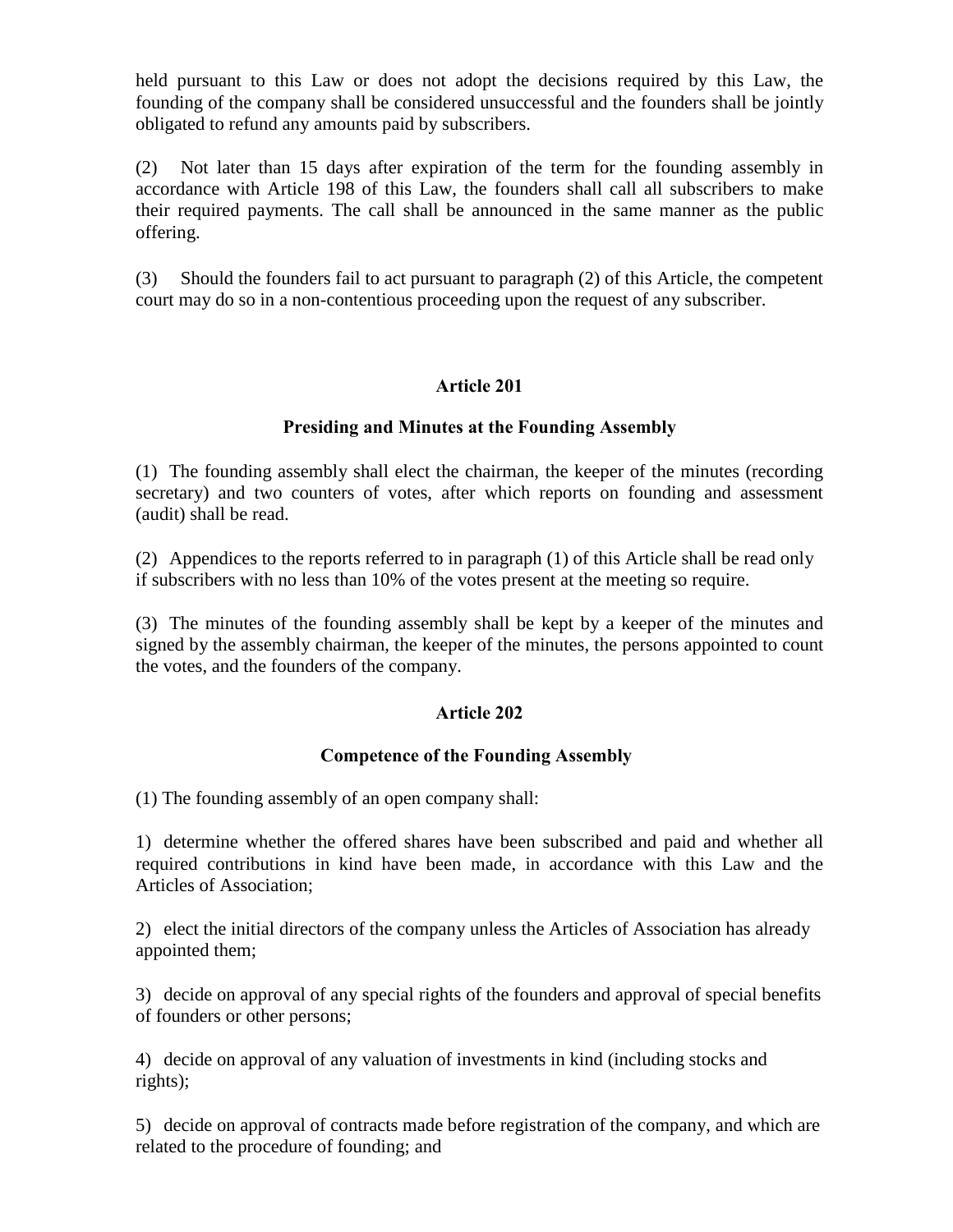6) determine the costs of founding of the company.

(2) If more shares than offered by the public invitation have been subscribed, the founding assembly may decide to accept all or part of the subscribed surplus in which case the subscribers who subscribed to shares first shall a priority right and, if more than one person subscribed the shares at the same time, the surplus shares shall be accepted in proportion to the shares subscribed by those subscribers which are not surplus.

(3) If the founding assembly decides to accept a surplus of subscribed shares, the subscribers to such shares shall have voting rights at the founding assembly from the time of the decision to accept them, if the shares were subscribed in accordance with this Law.

### Article 203

#### Voting at the Founding Assembly

(1) At the founding assembly each fully paid subscribed ordinary share shall be entitled to one vote.

(2) The affirmative votes of a simple majority of the ordinary shares present and entitled to vote on a matter shall be the decision of the founding assembly on that matter, unless a larger majority is required in this Law, the Articles of Association and the prospectus.

(3) At the founding assembly decisions shall be made separately and with separate voting for each contribution in kind and each contract or transaction. A person who has made a contribution in kind shall be disqualified from voting with respect thereto and his votes shall not be counted for purposes of determining the quorum for voting or the majority required for decision.

(4) Unless provided otherwise in the Articles of Association and the prospectus, at the founding assembly the unanimous agreement of all subscribers shall be required for changes in the provisions of the Articles of Association on the amount of initial capital (possible acceptance of surplus shares).

(5) At the founding assembly founders shall not have the right to vote on approving founding costs of the company, and persons who have contracts with the company which are to be approved shall not have the right to vote on such approval.

#### Chapteer 7

#### Shares and Other Securities of a Company

#### Article 204

#### Ordinary and Preferred Shares

- (1) A joint stock company may issue ordinary (or common) shares and preferred (or preference) shares.
- (2) A company must have at least one ordinary share.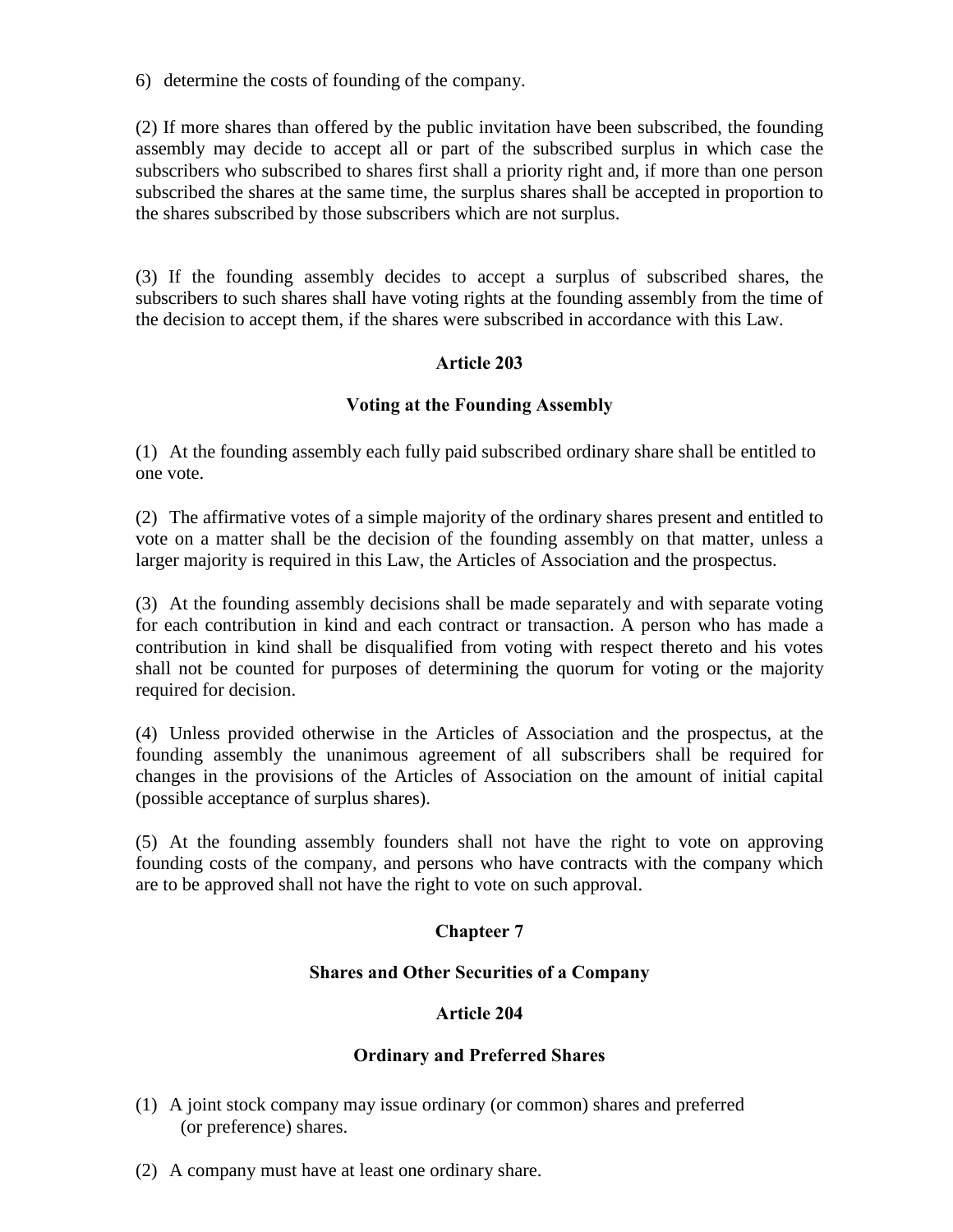(3) A company's ordinary stock shall always be a single class.

(4) A company's preferred stock may be divided into two or more classes with different rights (such as different dividend rates, different participating or cumulative rights to dividends, or different rights to distribution of the company's assets on liquidation of the company).

- (5) All ordinary shares shall have the same nominal value or shall have no nominal value.
- (6) All preferred shares of a single class shall have the same nominal value.
- (7) A company may not issue bearer shares.

### Article 205

#### Authorized (But Not Issued) and Issued Shares

(1) Besides issued shares, a joint stock company may have approved and authorized (but not issued) shares.

(2) The number of authorized ordinary shares and the number of authorized preferred shares of each class shall be stated in a company's Articles of Association. The number of authorized but unissued shares may not be greater than 50% of the number of issued ordinary shares at the time that number was fixed in the Articles of Association.

(3) A company may issue all or only part of its authorized ordinary shares. A company may issue none, part or all of its authorized preferred shares of any class.

(4) The decision to issue shares permitted in the Articles of Association, and the decision on the number, time and other terms of any such issuance, may only be made by the company's shareholders' assembly unless the Articles of Association confers such authority on the company's board of directors, in which case the board may make such decisions in accordance with the Articles of Association.

(5) An authorization referred to in paragraph (4) of this Article shall include issuance of shares to increase basic capital for new contributions in cash or in kind in accordance with provisions of this Law relating to increasing basic capital with new contributions, but shall not include issuance of shares in an increase of capital from the company's assets in accordance with this Law.

(6) The board of directors may be authorized to issue any type or class of authorized shares but may not be thus authorized for a period longer than five years from the time the number of authorized shares was established in the Articles of Association. The five-year period may be renewed one or more times by the shareholders' assembly, each time for a period not exceeding five years.

(7) Shares of a company shall be issued in accordance with applicable provisions of the law which regulates securities markets.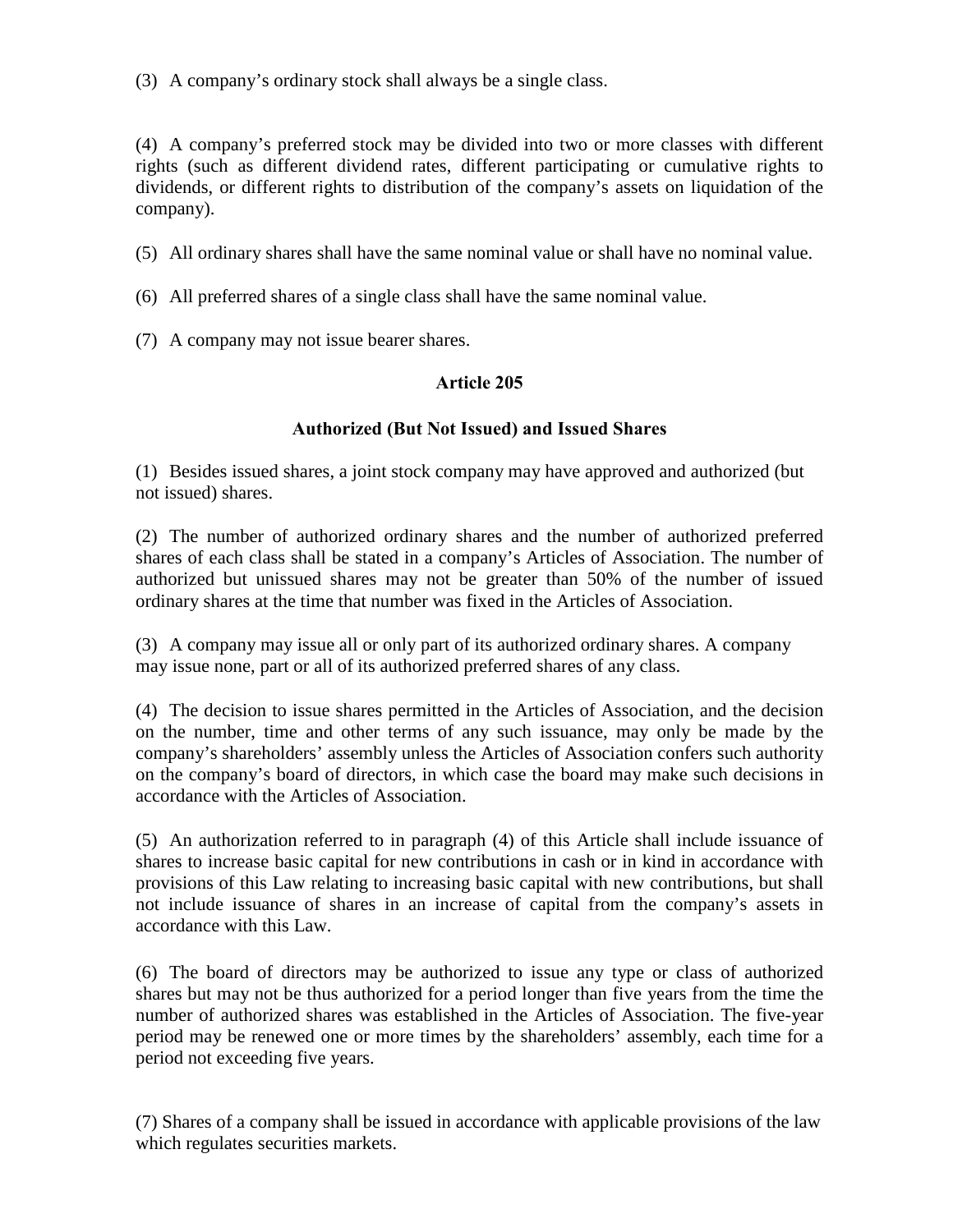### Article 206

### Registration of Issuance and Access

(1) The founders of an open joint stock company, and when appropriate the company, shall register the issuance of shares or other securities in a public offering with the Securities Commission in accordance with the law which regulates securities markets and applicable regulations of the Securities Commission.

(2) A joint stock company shall register its shares and other securities, and the identity of the owners thereof, in the Central Registry of Securities in accordance with the law which regulates securities markets and any applicable regulation of the Securities Commission.

(3) A joint stock company may keep a book of shares and other securities.

(4) The book of shares referred to in paragraph (3) of this Article may contain: the personal name or registered name, the place of residence or registered office and the tax reference number of every owner, co-owner and co-owners' representative of its shares or other securities; the amount of all contracted and paid-in contributions of each shareholder; any secondary obligations and additional contributions beyond the initial contributions; all pledges of shares; all transfers of shares including the date and the name of the transferor and the transferee; and all changes in any of the foregoing.

(5) A book of shares referred to in paragraph (3) of this Article may be kept in electronic form.

(6) A book of shares referred to in paragraph (3) of this Article may, upon approval of the company, be maintained by a financial or other institution.

(7) Each company shall inform the Central Registry of Securities of the information referred to in paragraphs (3) and (4) of this Article, including changes thereto in accordance with the law which regulates securities markets.

(8) Any shareholder of the company shall have the right to examine and make a copy of the book of shares.

(9) The board of directors of a joint stock company shall be responsible for registering the company's shares promptly and correctly and for maintaining the book of shares correctly, and all of the directors shall be personally liable for any damage caused to a shareholder or third party by the company's failure to do so.

## Article 207

## Registration of Shares

(1) A shareholder, in relation to a company and third parties, shall be a person who is registered as such in the Central Registry of Securities in accordance with the law which regulates securities markets.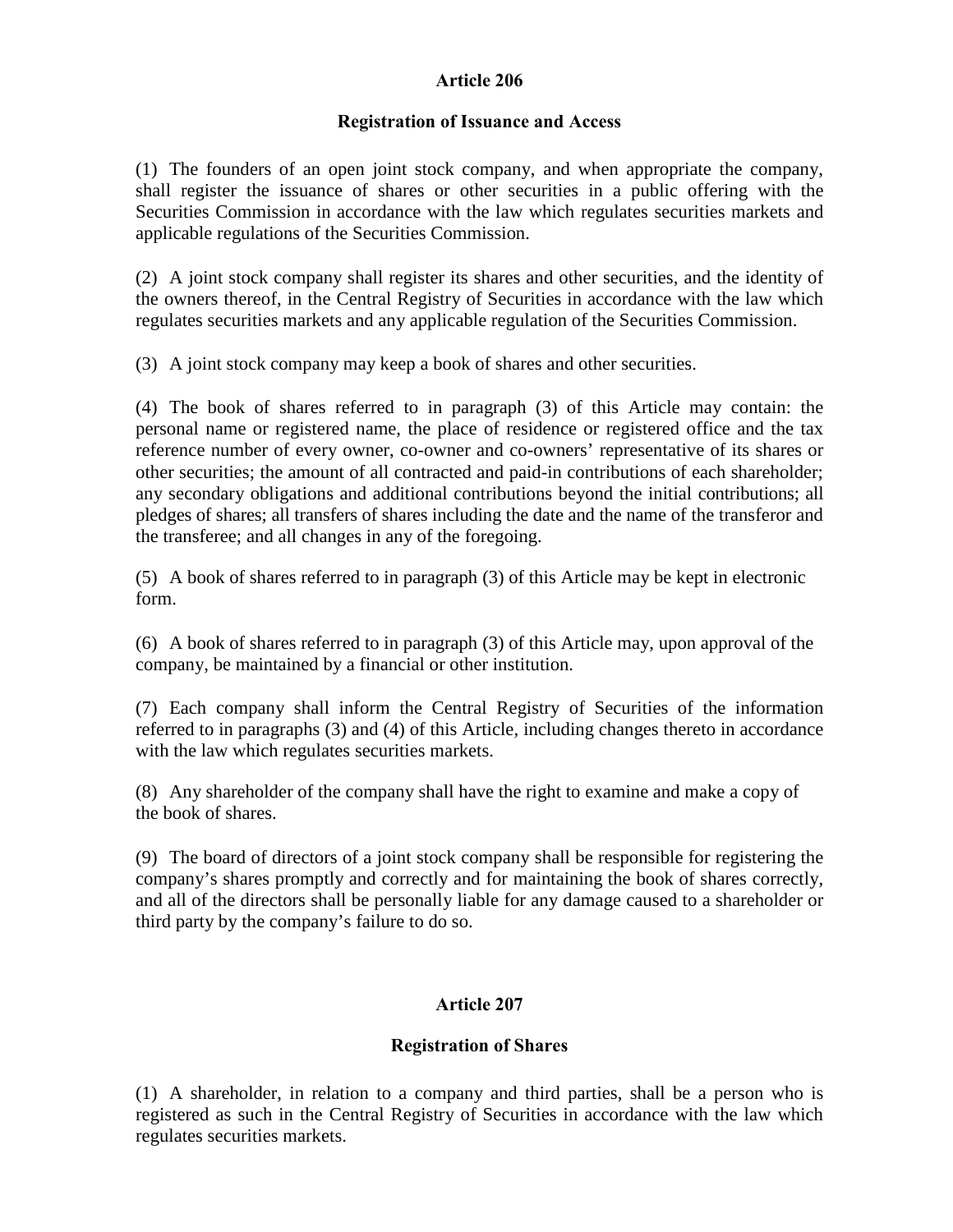(2) The date on which a company has received an application for registration shall be considered to be the date of a shareholder's registration in the book of shares if all the information required for such registration has been provided, regardless of actual time of registration.

(3) In case of a discrepancy between the Central Registry of Securities and the book of shares, the Registry shall control.

(4) A subscription for shares and the name of the shareholder shall be recorded in nonmaterial form in the Central Registry of Securities as provided in the law which regulates securities markets.

## Article 208

#### Rights of Holders of Ordinary Shares

(1) Each ordinary share gives to its holder the same rights as are held by each other holder under this Law, the Articles of Association and by-laws of the company and which rights particularly include:

1) the right to access to legal and other documents and information pertaining to and in possession of the company;

2) the right to participate in the shareholders' assembly;

3) the right to vote at the shareholders' assembly based on the principle that one share gives the right to one vote;

4) the right to receive dividends after any dividends payable pursuant to preferential rights of preferred shares have been paid in full;

5) the right to receive a distribution on liquidation of the company after the claims of creditors and holders of any preferred shares have been satisfied; and

6) preemptive rights to acquire newly-issued shares and other securities of the company; and

7) the right to receive distributions on shares in accordance with law.

(2) Ordinary shares of a company may not be converted into preferred shares or other securities of the company.

(3) The rights referred to in subparagraphs 4) and 5) of paragraph (1) of this Article may be contractually transferred by a shareholder to a third party.

## Article 209

#### Rights of Holders of Preferred Shares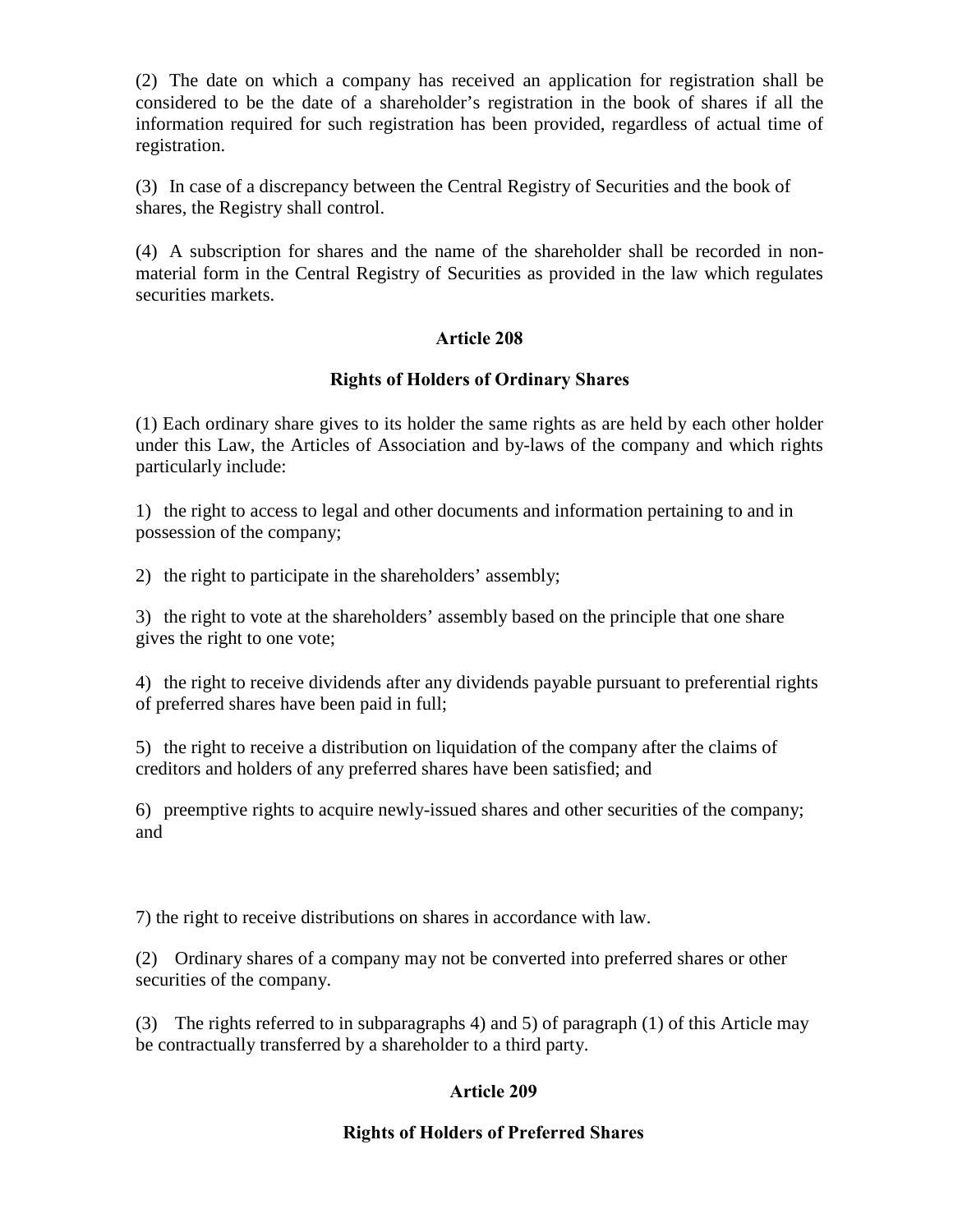(1) Each share of each class of a joint stock company's preferred stock gives to its holder the same rights as are held by each other holder.

(2) Those rights shall be as stated in the Articles of Association.

(3) Those rights shall in all cases include priority over ordinary shares with respect to payment of dividends (which in case of preferred shares may be participative or cumulative as provided in the law which regulates securities markets) and to distribution on liquidation of the company.

(4) Those rights may also include the right to convert the preferred shares into ordinary shares or into shares of another class of preferred stock under terms and in cases stated in the Articles of Association, and the right of the company to redeem the preferred shares at a price and on other terms stated in the Articles of Association.

(5) Holders of preferred shares also have the right to one vote per share at any shareholders' assembly on any issue requiring group voting of holders of such class of preferred shares in accordance with this Law.

(6) A company's Articles of Association may also provide that holders of preferred shares shall have the right to vote with ordinary shareholders on any or all other matters at the shareholders' assembly if but only if:

1) such preferred shares are convertible into ordinary shares (in which case they may have the number of votes of the ordinary shares they may be converted into); and

2) dividends on such preferred shares which have accrued and are required to be paid have not been paid and remain unpaid.

(7) Except in cases stated in paragraph (6) of this Article, holders of preferred shares shall have no right to vote with ordinary shareholders at the shareholders' assembly.

(8) The total number of votes of holders of preferred shares may not at any time be the same as or higher than the total number of votes of holders of ordinary shares.

(9) Holders of preferred shares shall have the right to be present and participate in discussions at a shareholder assembly.

(10)Holders of preferred shares shall have the same rights as holders of ordinary shares to access to documents and other information in possession of the company.

# Article 210

## Securities Other Than Shares; Convertible Securities, Options and Bonds

(1) Unless provided otherwise in a company's Articles of Association, the company may issue securities other than shares including bonds, convertible bonds and options or warrants.

(2) For purposes of this Law, an option or warrant is deemed to be a security which gives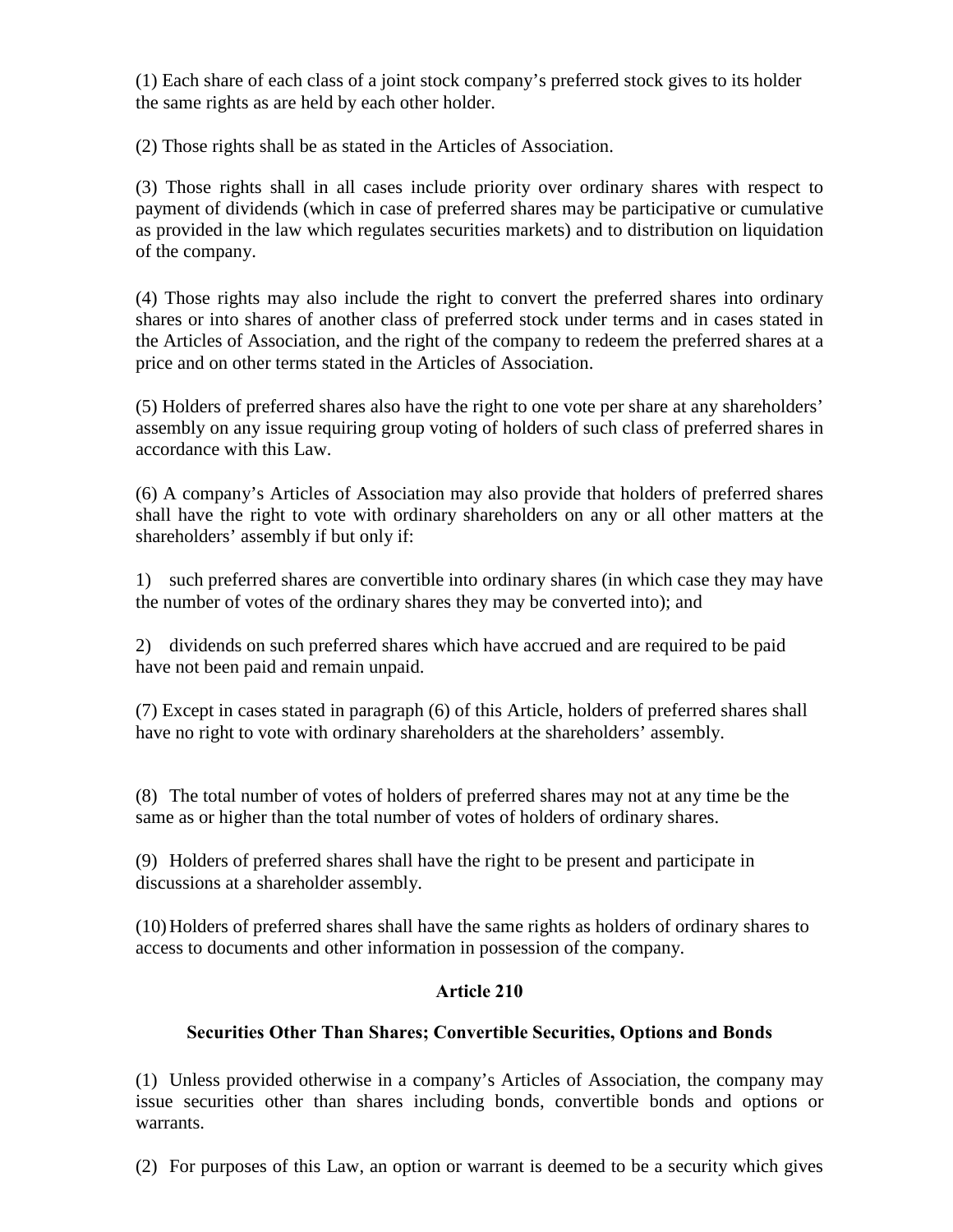to its owner the right to acquire a specified number of shares of a specified type and class at a stated price.

(3) The number of issued convertible securities and securities which give the right to acquire shares cannot be greater than the number of authorized (non-issued) shares.

(4) Concurrently with any issuance of securities convertible into shares or options to acquire shares, the company shall note in the Central Registry of Securities the number of authorized shares required to secure the rights of the holders of such securities.

(5) Until the expiration of the time period of effectiveness of those rights, the company shall maintain the number of authorized shares referred to in paragraph (4) of this Article of the types and classes in question which shall be sufficient to secure such rights.

(6) The decision to issue securities or options referred to in this Article, and the determination of the number, time, price and other terms of issuance shall be made by the shareholders' assembly, unless the Articles of Association or a decision of the shareholders' assembly in accordance with this Law authorizes the company's board of directors to make that decision.

(7) A company's decision to issue bonds, and the determination of the amount and other terms of any such issuance, shall be made by the shareholders' assembly unless the Articles of Association or a decision by the shareholders' assembly in accordance with this Law authorizes the board of directors to make that decision.

(8) Securities convertible into shares may not be issued at a price which is lower than the nominal value (or, in the case of shares without nominal value, the accounting value) of the shares into which they are convertible.

(9) A company's issuance of securities other than shares or options or bonds shall also be subject to applicable provisions of the law which regulates securities markets and any regulations of the Securities Commission.

(10)Holders of securities convertible into shares or options to acquire shares shall have the same right as shareholders to be informed and to inspect records and documents of the company, unless otherwise stated in the decision to issue such securities or options or otherwise agreed by such holders.

## Article 211

#### Dividends on Partly Paid Shares

A dividend on partly paid shares shall be payable in proportion to the amount actually paid in for the shares, calculated as of the record date for the dividend.

#### Article 212

#### Amount of Consideration for Shares and Other Securities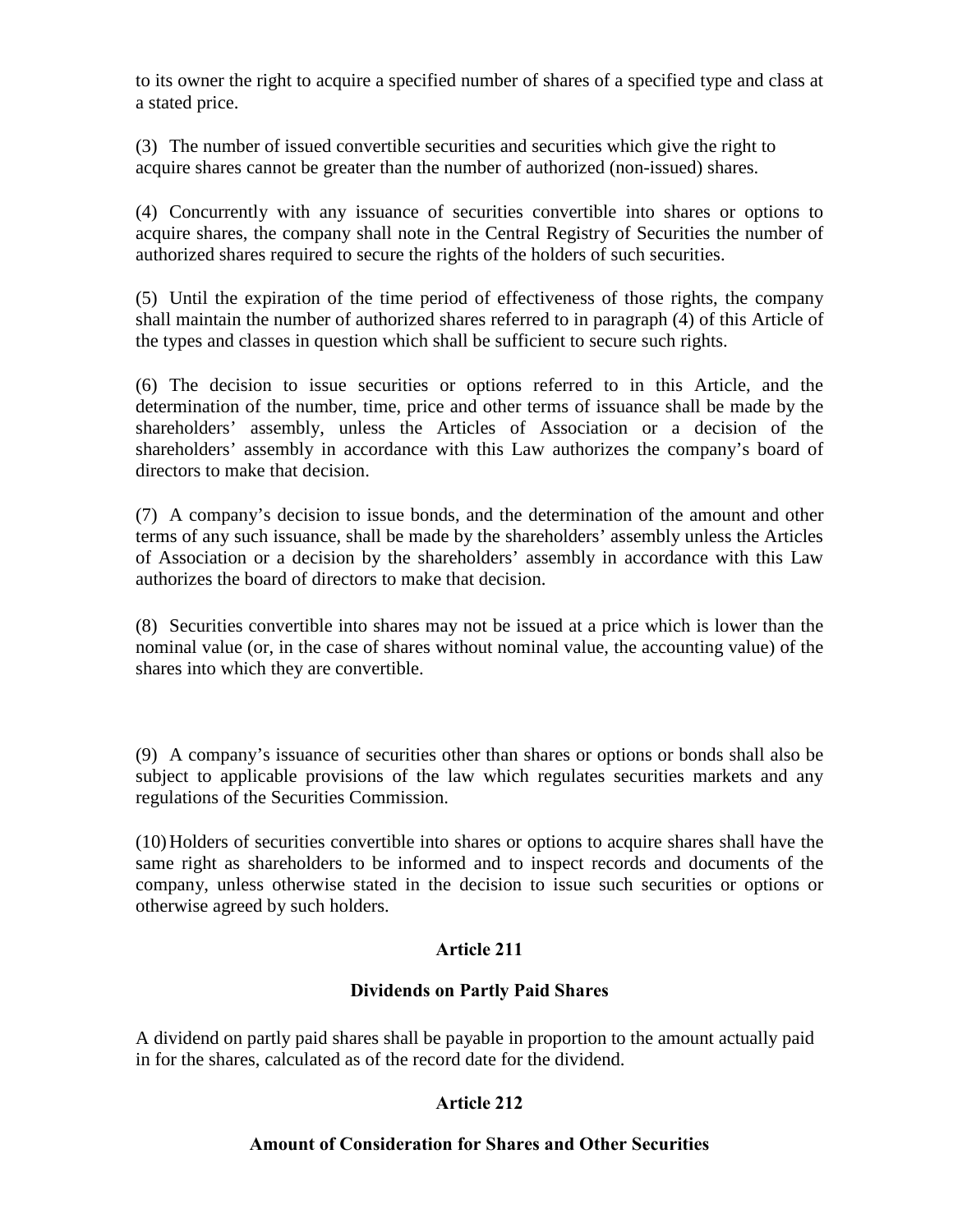(1) Shares may not be issued for an amount lower than their nominal value or their accounting value, in the case of shares without nominal value.

(2) Shares may be issued for an amount higher than their nominal or accounting value and the excess amount shall represent a share premium and shall be treated as provided in this Law and in accordance with the law which regulates accounting and audit.

(3) A joint stock company may issue shares at a price which is below their market value determined by the board of directors in accordance with this Law for:

1) issuance of shares at a price established by an option to acquire shares or by a security convertible to shares;

2) issuance of ordinary shares following the procedure set forth in this Law for exercise of preemptive rights to acquire shares of existing shareholders at a price that may not be less than 90% of their market value;

3) issuance of shares in a reorganization of the company; or

4) issuance of shares to a broker or other intermediary for the purpose of resale at market value, at a price that may be less than the market value by no more than the amount of brokers' committee, set as a percentage of the issue price of the shares, which may not exceed 10% of the market value of the shares.

(4) A company shall issue options to acquire shares or securities convertible into shares at a price not less than their market value, except for:

1) issuance following the procedure set forth in this Law for exercise of preemptive rights to acquire such options or securities at a price that may not be less than 90% of their market value; and

2) issuance to a broker or other intermediary for the purpose of resale at market at a price that may be less than the market value by no more than the amount of brokers' committee, set as a percentage of the issuance price, which may not exceed 10% of the full value of such options or other securities

## Article 213

## Preemptive Rights to Acquire New Shares

(1) Shareholders of a company shall have a preemptive right to acquire newly issued shares of the company's stock, upon the issuance of such shares, in proportion to the nominal value (or, in the case of shares without nominal value, the accounting value) of already-held shares of such existing shareholders at the time of the new issuance.

(2) Shareholders referred to in paragraph (1) of this Article shall exercise their preemptive rights in accordance with rules and procedures stated in the company's Articles of Association, by-laws, or a decision of the board of directors of the company.

(3) For purposes of this Article, the term "newly-issued" includes shares which were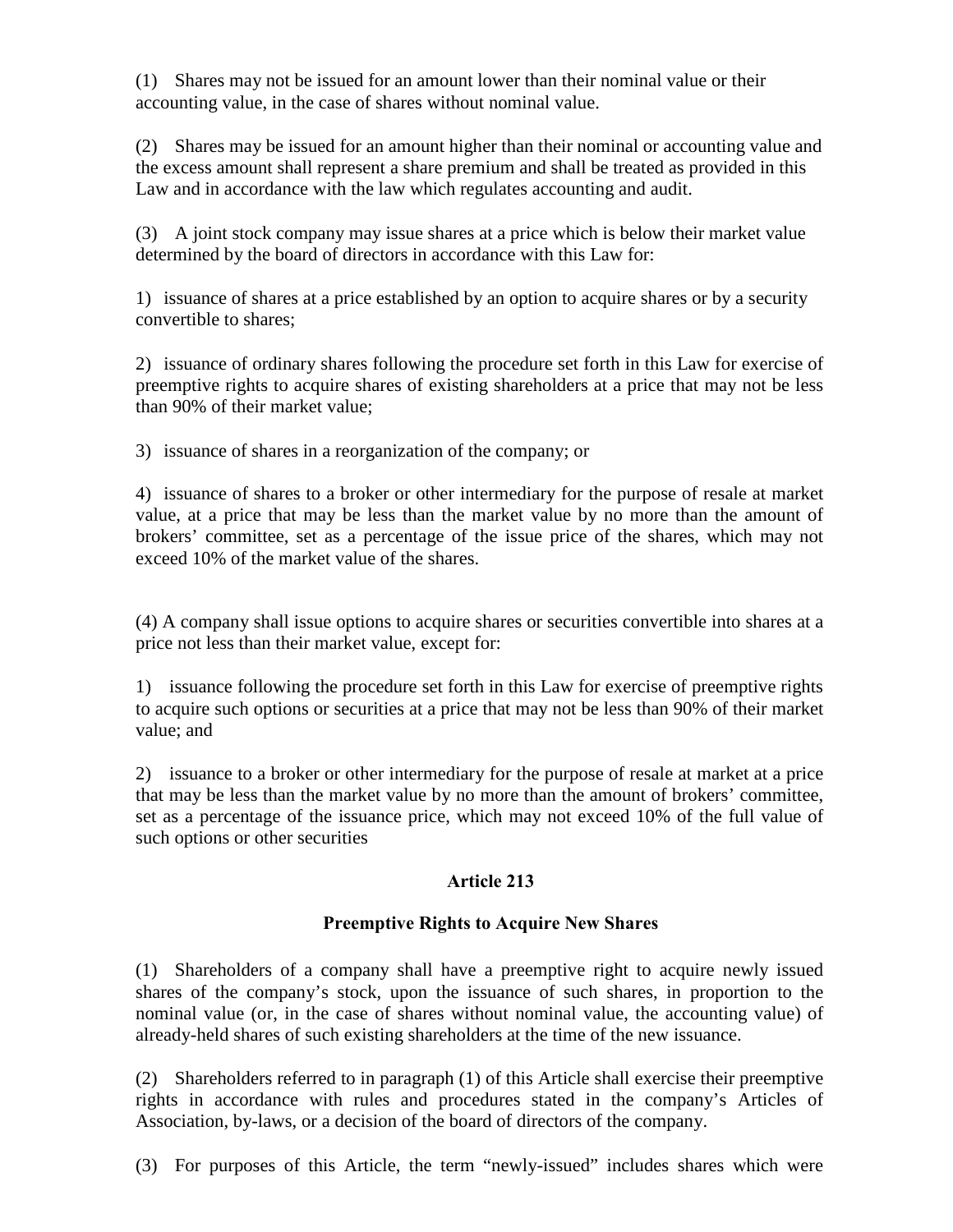issued earlier and then reacquired and are being held by the company; and the term "shares" includes options to acquire shares and securities convertible into shares.

(4) For purposes of this Article, an issuance of shares shall include an issuance to banks, underwriters or other financial institutions for the purpose of resale in accordance with the law which regulates securities markets.

(5) The company shall give each such existing shareholder notice in writing in accordance with this Law of a proposed issuance referred to in paragraph (1) of this Article.

(6) The notice referred to in paragraph (5) of this Article shall particularly state the number of shares to be issued, the proposed price or method of determining the price of issuance, and the time period and procedure for exercising the preemptive rights. The time period for exercise of the preemptive rights shall not be shorter than 30 days from the day the written notice is sent.

(7) Unless provided otherwise in the Articles of Association, all holders of ordinary shares, options to acquire ordinary shares and securities convertible into ordinary shares shall have preemptive rights.

(8) Persons referred to in paragraph (7) of this Article shall not have preemptive rights to acquire any of the following:

1) preferred shares, except for preferred shares which are convertible into ordinary shares or carry a right to subscribe for or acquire ordinary shares; or

2) shares authorized in the Articles of Association that are issued within six months after the date of the company's initial registration.

(9) Holders of preferred stock shall not have preemptive rights under this Article.

(10)Shares subject to preemptive rights that are not acquired by existing shareholders or others referred to in paragraph (7) of this Article pursuant to such rights may be issued to any person within the period of one year after the shares were offered to the existing shareholders or other persons referred to in paragraph (7) pursuant to provisions of this Article, at a price set by the board of directors but not lower than 90% of the price set for the exercise of preemptive rights.

(11)Any offer made after expiration of the above time period of one year shall be subject to the preemptive rights of existing shareholders and other persons under this Article.

(12)The preemptive rights provided for in this Article may be reduced or eliminated in a company's Articles of Association, by-laws or decision of a shareholders' assembly made upon recommendation of the board of directors. The board of directors shall submit to the assembly a written report stating the reasons for the reduction or elimination and an explanation of the proposed issue price. The decision to reduce or eliminate the rights shall be registered and published in accordance with the law which regulates registration of business entities.

(13)The preemptive rights provided for in this Article may also be reduced or eliminated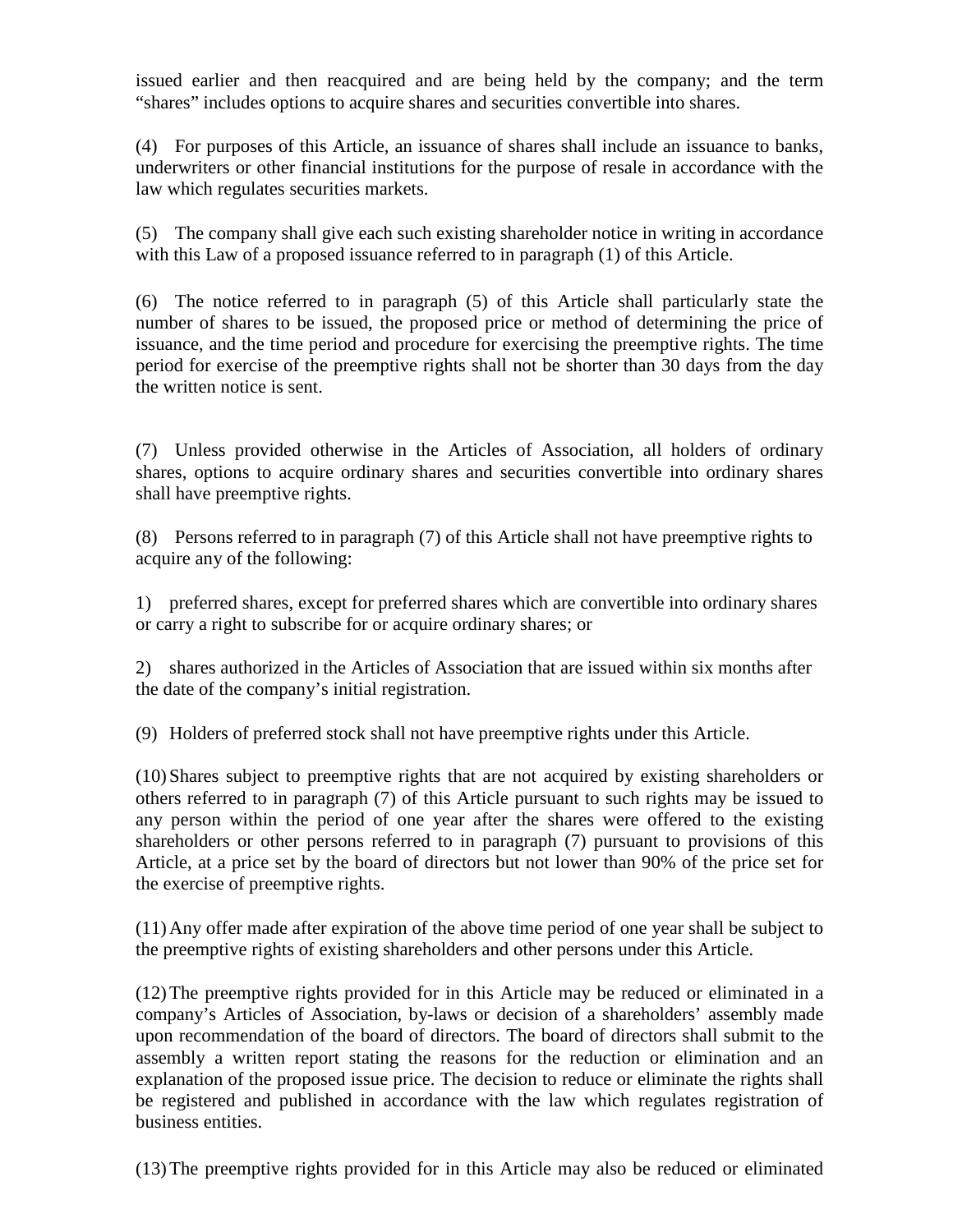by the board of directors for a share issuance as to which it has been granted authority to make decisions under paragraphs (4)-(6) of Article 205 of this Law.

#### Article 214

#### Co-Ownership of a Share

(1) A share may have more than one owner (hereinafter called "co-owners"). Co-owners of a share shall be considered to be one single shareholder.

(2) Unless provided otherwise in a company's Articles of Association or by-laws, coowners of a share shall exercise their voting and other rights in the company only through a single joint representative and shall identify that representative to the company in writing to be entered in the Registry and kept in the company's book of shares.

(3) Any notice given by the company to such a designated representative shall be deemed given to all of the co-owners. If the co-owners of a share fail to appoint and identify to the company such a representative, a notice given by the company to any co-owner shall be deemed given to all of the co-owners.

(4) Co-owners of a share shall be jointly and severally liable to the company for all obligations to the company respecting the share.

(5) Legal action by a company against one co-owner for such obligations shall have binding effect against all co-owners.

## Chapter 8

#### Dividends and Other Distributions to Shareholders

Section 1

Principles

#### Article 215

#### General Principles

(1) A joint stock company company may authorize and pay dividends on its shares annually in connection with its annual shareholders' assembly, or at any other time between those assemblies, unless provided otherwise in the company's Articles of Association.

(2) A company's decision to authorize and pay dividends may be made only by its shareholders' assembly, unless the power to make that decision has been given, in whole or in part, to the board of directors in the Articles of Association or by a decision of the shareholders' assembly made in accordance with the Articles of Association.

(3) After adoption of the financial report for the previous year, profits from that year shall be distributed in the following order: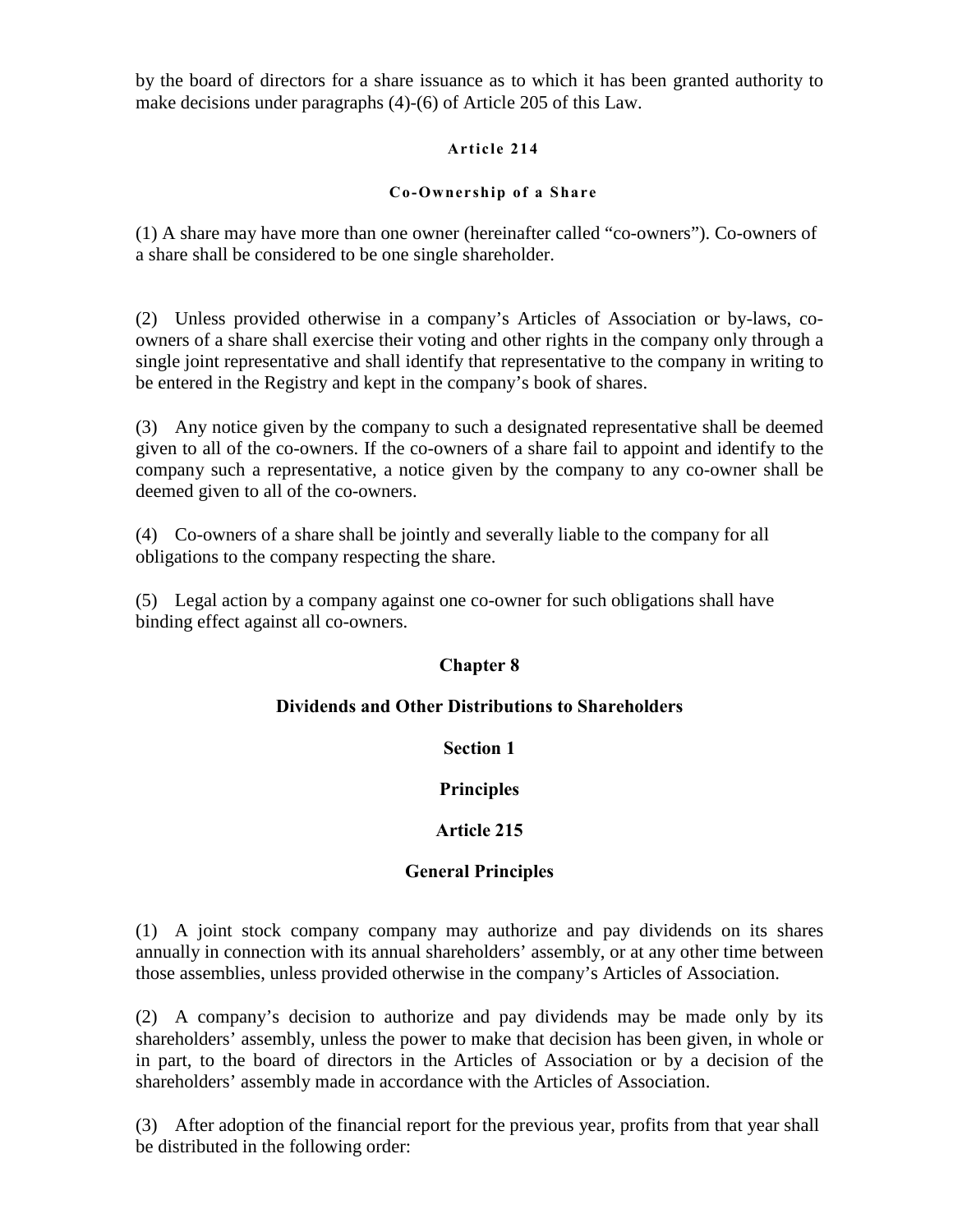- 1) to cover losses brought forward from previous years;
- 2) to fund legally prescribed reserves if such reserves are provided for in a specific law;
- 3) for dividends in accordance with this Law;

4) to fund statutory and other reserves if the company determines them in the Articles of Association;

(4) After a decision to pay a dividend has been made, a shareholder to whom it is to be paid becomes a creditor of the company for the amount of the dividend.

(5) A dividend referred to in subparagraph 3) of paragraph (3) of this Article on stock of any type or class shall be paid pro rata to all holders of that type or class of stock, in proportion to the nominal value (or accounting value in the case of shares with no nominal value), except as provided in Article 211 of this Law in the case of partly-paid stock. (6) Any agreement or arrangement by which a company gives some shareholders specific privileges with respect to dividends shall be null and void.

# Article 216

## Dividends Payable in Money, Shares or Other Property

(1) Dividends may be paid in money and in shares or other securities of the company or other companies or other property, unless provided otherwise in the company's Articles of Association.

(2) Dividends payable in shares of the company of any type or class shall be subject to the following provisions:

1) the dividends shall be paid by issuance of such shares pro-rata;

2) if shares of a certain type or class are to be issued as dividends on another type or class, and there are shares already outstanding of the type or class to be issued, the dividend may not be paid unless it has been approved by a majority of the votes of the shares of the type and class that is to be issued.

(3) The amount of the dividend payable in shares shall be deemed to be equal to the amount of the nominal value of the shares to be issued.

## Article 217

## Restriction on Payment of Interim Dividends by an Open Company

The following conditions shall apply in the case of dividends paid by an open company during the company's financial year:

1) interim accounts shall be prepared showing that the funds available for distribution are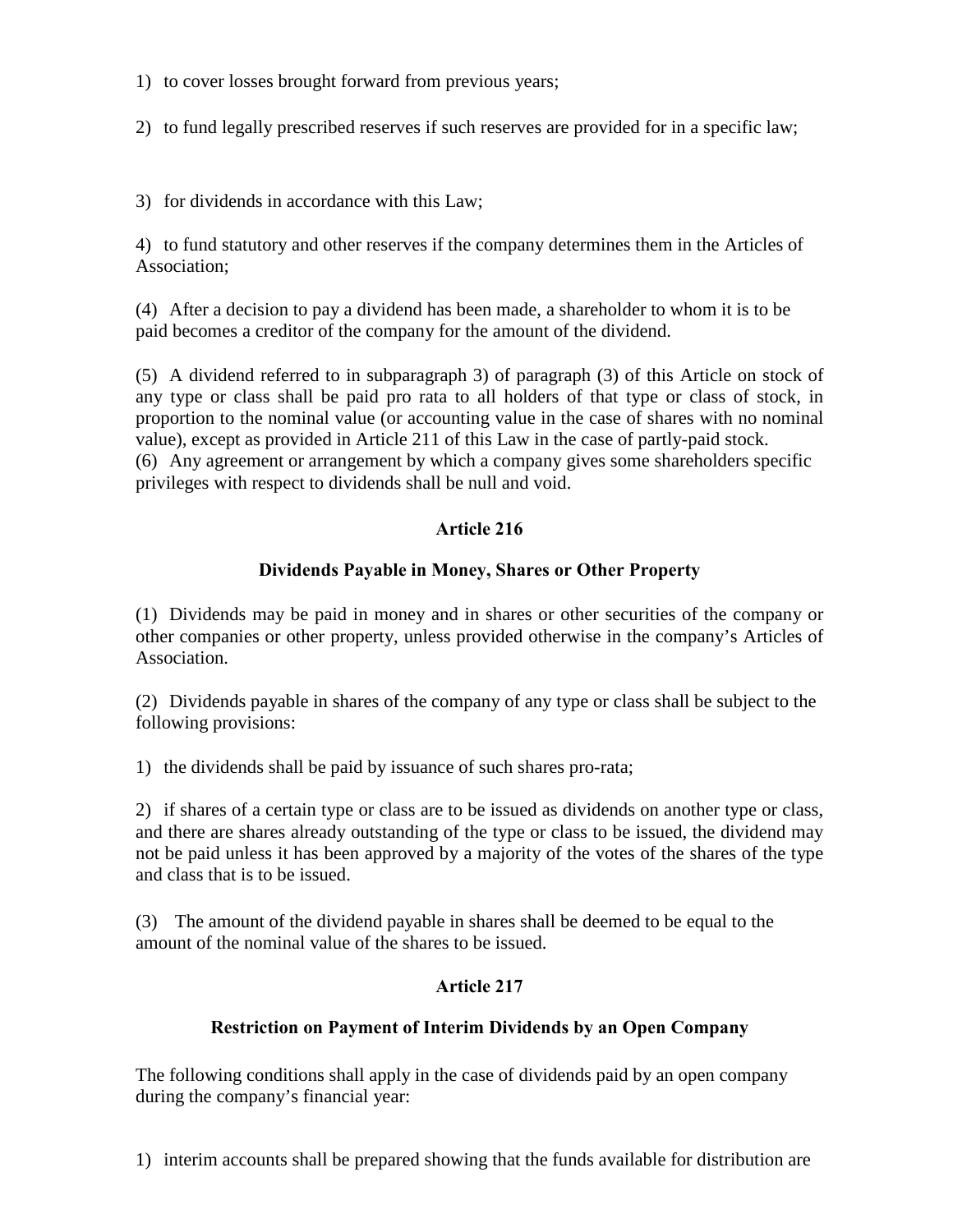sufficient; and

2) the amount to be distributed may not exceed the total profits earned since the end of the last financial year for which annual accounts have been prepared, plus any profits brought forward and amounts drawn from reserves available for this purpose, less losses brought forward and amounts to be placed in reserves pursuant to a particular law or the company's Articles of Association or by-laws.

#### Article 218

#### Record Date for Dividends and Other Distributions

A company's Articles of Association may fix, or provide the method for fixing, the record date as of which the list of registered shareholders entitled to receive a dividend or other distribution, including a distribution on liquidation, shall be determined. If the Articles of Association does not fix or provide for fixing a record date, the board of directors shall fix that date. The dividend or other distribution shall be paid to persons who were registered shareholders of the company on the record date.

#### Article 219

#### Procedures for Authorization and Payment of Dividends

(1) Each decision to authorize a dividend shall include:

1) the amount of the dividend; and

2) the record date as of which the list of shareholders entitled to receive the dividend shall be determined.

(2) If after the record date but before the payment date, a shareholder transfers shares based on which he is entitled to receive the dividend, the right to receive the dividend shall remain with the transferor.

#### Section 2 Acquisition of Own Shares

#### Article 220

#### Subscription to a Company's Own Shares or Parent's Shares Prohibited

(1) A company may not subscribe to its own shares directly or indirectly through another person who would acquire them on its behalf.

(2) A dependent company may not subscribe to shares of its controlling company directly or indirectly through another person who would acquire them on its behalf.

(3) If another person has subscribed to or otherwise acquired shares in violation of paragraph (1) or paragraph (2) of this Article, it shall be deemed that such person has taken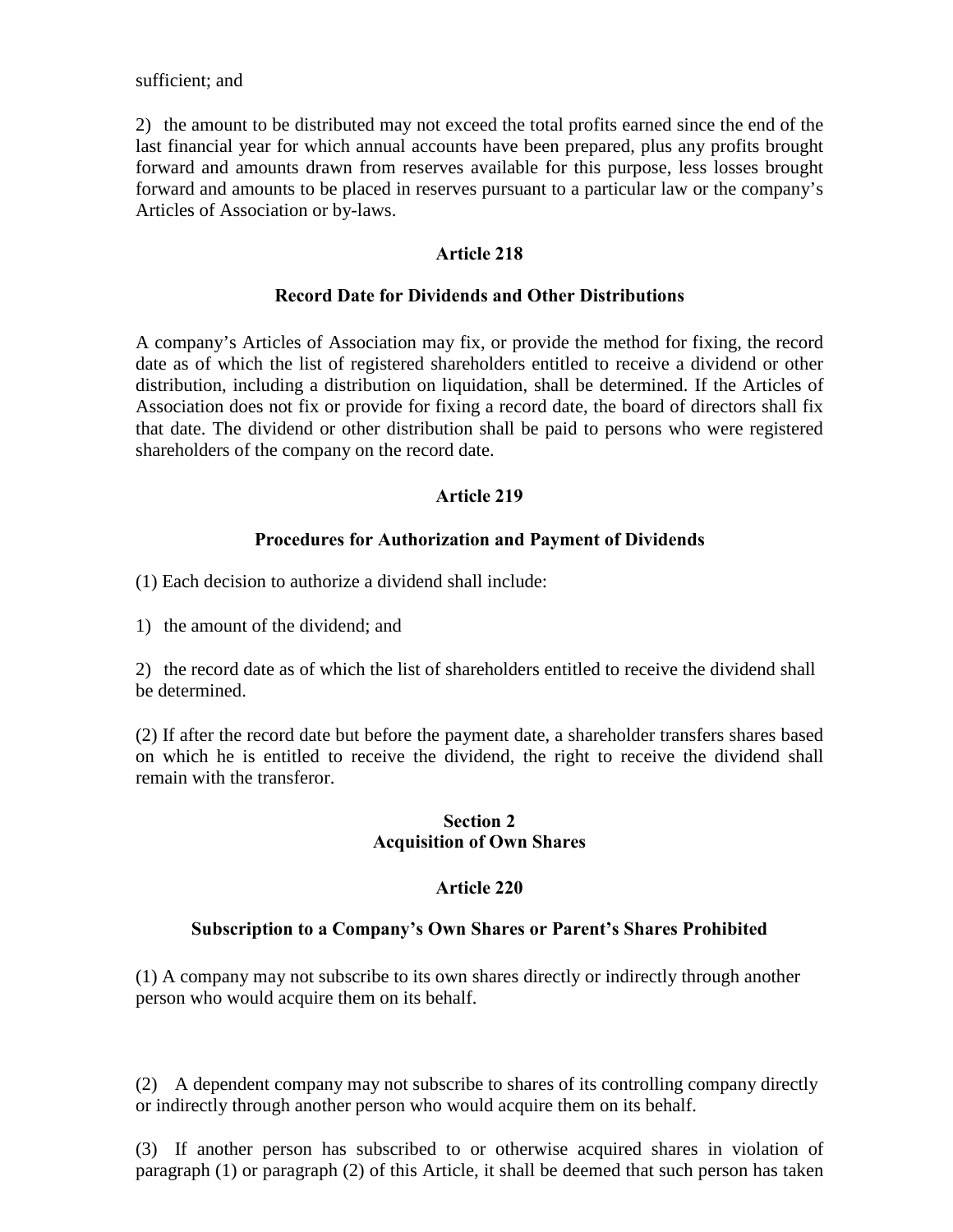them for his own account, and such person shall be personally liable to pay the market value for such shares regardless of any agreements with the company on whose behalf they were subscribed to or acquired.

(4) Any agreement to reimburse or indemnify such person with respect thereto shall be null and void.

### Article 221

### General Provisions for a Company's Acquisition of its Own Shares

(1) "Own shares" as used in this Law means shares of a company which the company has acquired from its shareholders.

(2) A joint stock company may acquire shares or other securities issued by it at any time with the agreement of the holders of such securities either directly or indirectly through a person acting on the company's behalf, subject to any restriction in its Articles of Association and subject to the restrictions on distributions stated in this Law.

(3) A company may acquire part or all of its preferred stock or other securities other than ordinary shares.

(4) A company may acquire only a part of its ordinary stock.

(5) An open company may not acquire shares issued by it if and to the extent that, at the time of the acquisition, the total nominal value or accounting value of the acquired shares exceeds 10% of the company's basic capital except:

1) if the company has sufficient reserves which may be used for the acquisition under this Law, and it uses such reserves for the acquisition;

2) in case of free of charge acquisition of shares that are fully paid;

3) in case of acquisition in a (enforced) collection procedure against shareholders if there was no other way to collect; and

4) in case of a status change.

(6) An open company may not acquire its shares by agreement with a shareholder except through an offer to all holders pro rata in accordance with this Law.

(7) A company may pay for acquisition of its own shares or other securities in money, shares in another company, or other securities or other property.

(8) A company shall acquire its own shares or other securities at their value defined in accordance with this Law, unless provided otherwise in the company's Articles of Association or in a contract between the company and the holder of the securities at the time the securities were issued.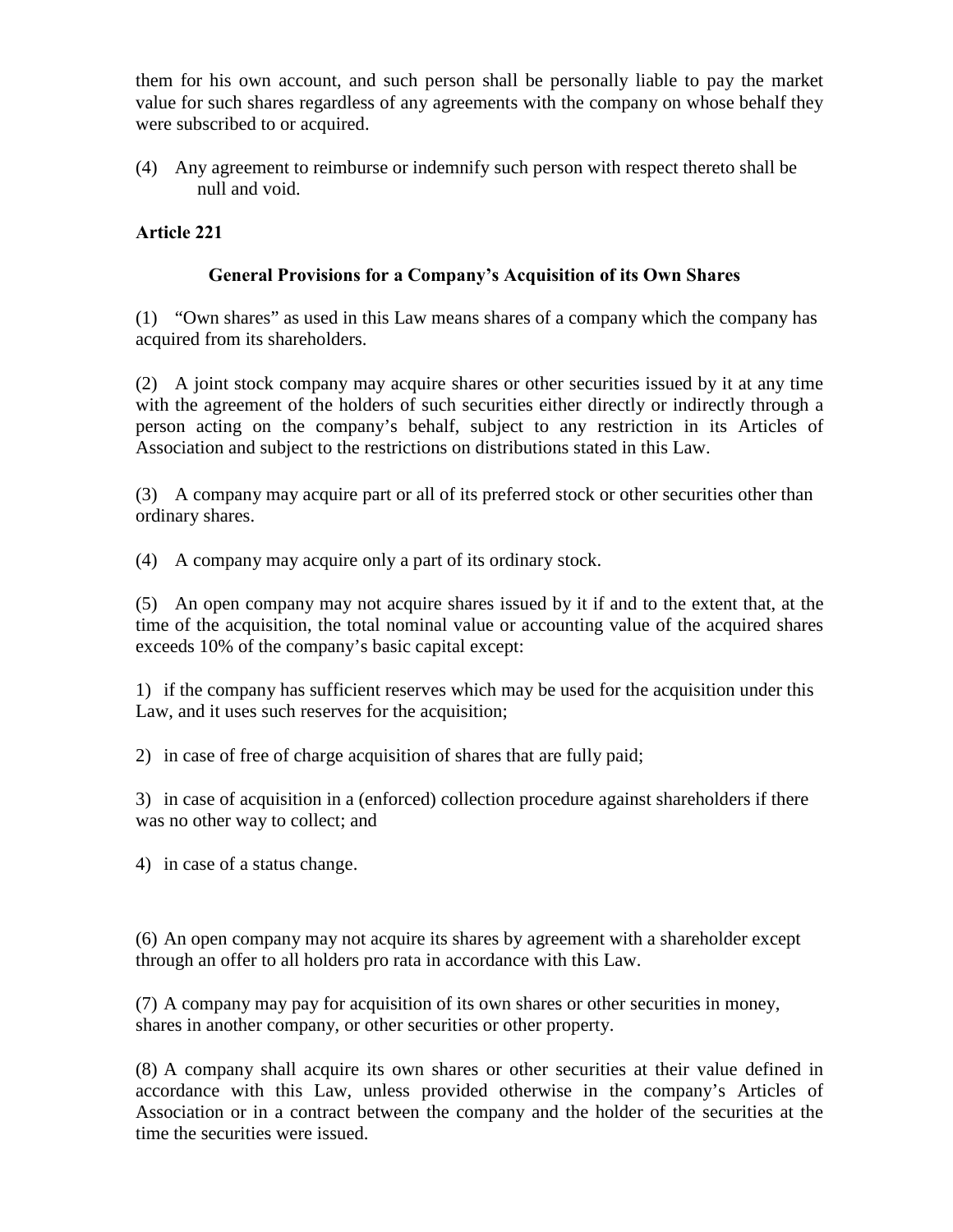### Article 222

### Procedures for Company's Acquisition of its Own Shares

(1) A company's decision to acquire its own shares or other securities shall be made by the shareholders' assembly.

(2) The decision of the shareholders' assembly referred to in paragraph (1) of this Article shall specify: the maximum number of shares to be acquired, the time period for which the authorization is given, which shall not exceed 18 months, the purchase price (or the method of determination thereof), and the names of the shareholders whose shares are to be acquired except in the case of an acquisition of shares pro rata from all shareholders.

(3) The decision referred to in paragraph (1) of this Article may authorize the board of directors to set the time of acquisition, the number of shares to be acquired, the calculation of the purchase price, procedures to be followed in the acquisition and other issues, provided that such determinations by the board shall not be inconsistent with instructions included in the decision of the shareholders' assembly and the shareholders are informed of such determinations at the next shareholders' assembly.

(4) Notwithstanding the provisions of paragraph (1) of this Article, the board of directors, unless (and except to the extent that) the Articles of Association provides that this is within the exclusive competence of the shareholders' assembly, may make a decision to acquire:

1) options to acquire shares of the company, securities convertible into shares of the company, or other securities other than shares; or

2) up to 5% of any class of the company's shares for the sole purpose of distribution among employees of the company or linked (dependent) company in accordance with this law; and

3) shares or other securities if the acquisition is deemed necessary to prevent serious and immediate damage to the company.

(5) In any such case the board shall submit a report to the next-following shareholders'

assembly stating the reasons for the acquisition, the number and nominal or accounting

value of the acquired shares, and the percentage of shares.Article 223

## Procedures for Acquisition of Shares Pro Rata From all Shareholders

(1) If a company offers to acquire shares of a particular type or class pro rata from all holders of such shares, the company shall send a written offer to all such holders in accordance with this Law.

(2) The offer referred to in paragraph (1) of this Article shall state the number of shares to be acquired, the purchase price (or the method of calculating the purchase price), the procedure for payment and date of payment, and the procedure and the deadline for all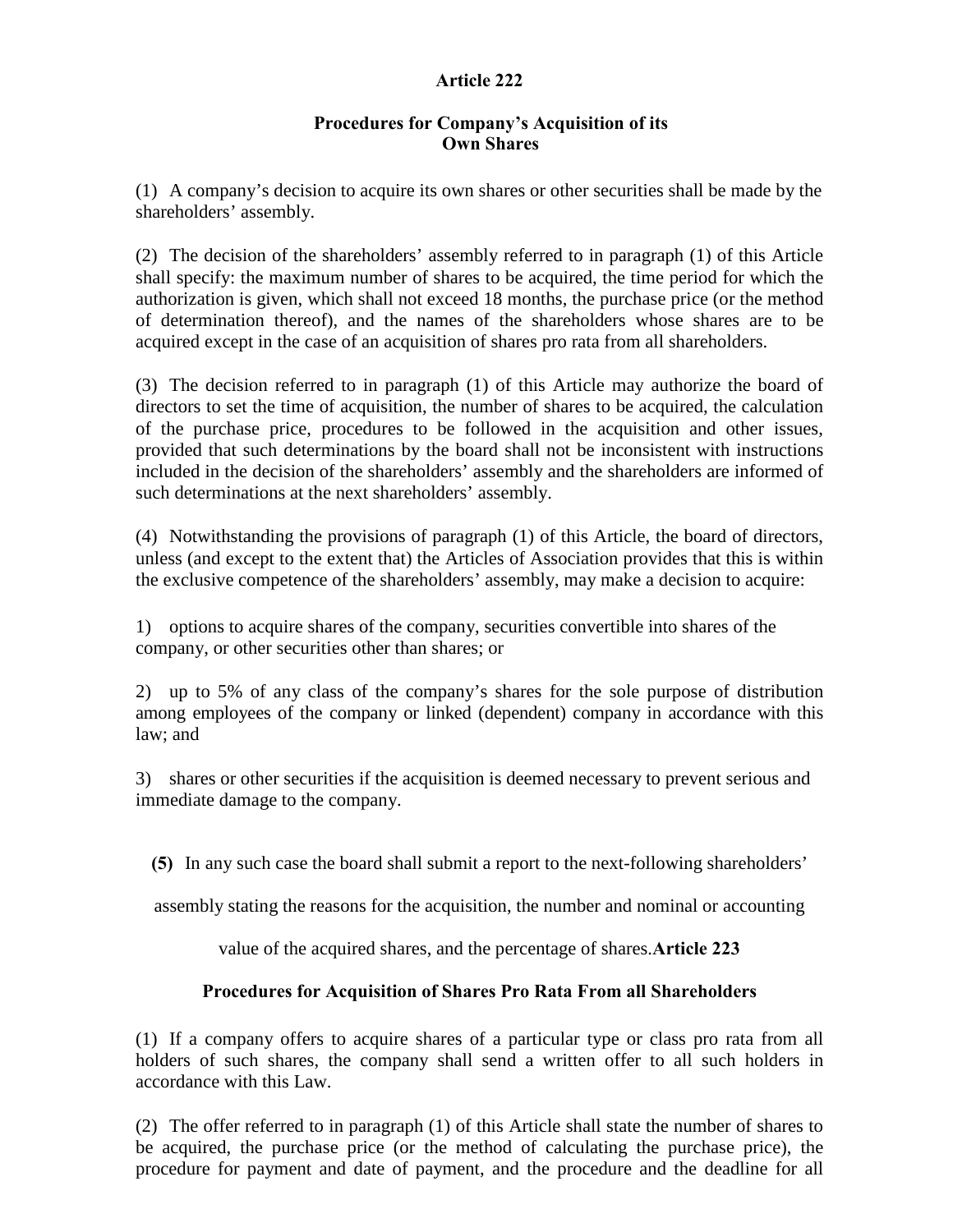shareholders to offer their shares for sale to the company. If the company has more than 500 shareholders that deadline must be at least 30 days after the date of submission of the company's offer.

(3) If the total number of shares offered for sale to the company exceeds the number of shares the company will acquire, the company shall acquire shares from each shareholder in proportion to the number of shares the shareholder has offered for sale, except where necessary to avoid acquisition of fractional shares.

(4) If the total number of shares offered for sale to the company exceeds the number of shares the company has offered to acquire the company may decide to acquire a higher number of shares up to the total number of the shares offered for sale by shareholders.

### Article 224

### Status of Reacquired Shares

(1) After a company has acquired its own shares, a company shall own such shares and may reissue them to other persons in accordance with this Law and the law which regulates securities markets.

(2) Such own shares must be disposed of within one year of the date of acquisition when they do not exceed 10% of the basic capital. In the cases in which the shares represent more than 10%, such shares must be disposed of within three years of the date of acquisition.

(3) If the shares are not disposed of as required by paragraph (2) of this Article, the board of directors shall be obligated to cancel them without decision thereon of the shareholders' assembly (and the number of authorized shares of such type and class shall be accordingly reduced) in accordance with the provisions of this Law relating to a decrease of basic capital in a regular procedure.

(4) In the case of cancellation of own shares the company's basic capital shall be decreased in accordance with paragraph (3) of this Article.

(5) During the time such shares are owned by the company:

1) the nominal or accounting value of such shares may be included in or excluded from the company's basic capital, but if it is excluded it shall constitute a reserve which may not be distributed to shareholders;

2) the shares will not be entitled to vote or to be counted toward a quorum at a shareholders' assembly; and

3) the shares will not be entitled to receive dividends or other distributions.

#### Article 225

#### Pledge of Own Shares Restricted

(1) A joint stock company may not directly or indirectly pledge its shares unless the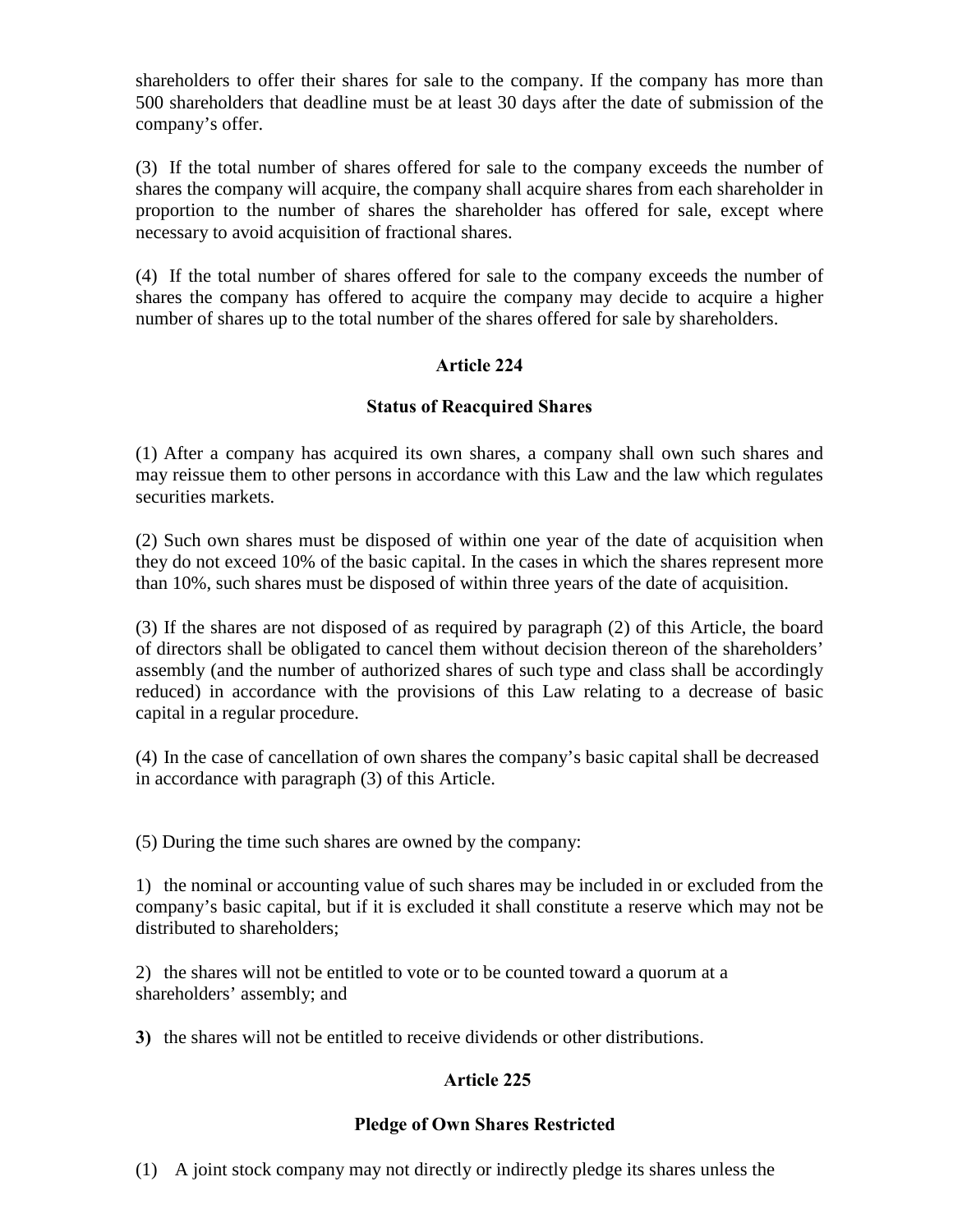amount secured by the pledge is less than the amount paid for the pledged shares.

(2) The acceptance of a company's own shares as security, either by the company itself or through a person acting in his own name but on the company's behalf, shall be treated as an acquisition by the company and shall be subject to the provisions of this Law relating thereto.

### Article 226

### Entry in Central Registry and Book of Shares of Acquisition or Pledge of Own **Shares**

A company shall register any acquisition or pledge of its shares in the Central Registry of Securities in accordance with the law which regulates securities markets and shall record it in its book of shares if it has a book of shares.

### Section 3

### Redemption and Cancellation of Preferred Stock or Other Securities

### Article 227

### Grounds for Redemption and Cancellation

(1) A joint stock company's Articles of Association may provide:

1) that the company shall have the obligation and/or the right, in the presence of sufficient funds, to redeem, during a specified period or in specified cases, in full or in part, its preferred shares of one or more classes; and

2) that the holders of such shares shall be obligated to sell them to the company under the terms and conditions referred to in subparagraph 1) of this paragraph.

(2) A joint stock company may issue options to acquire shares or securities other than shares under terms which provide that the company has the obligation and/or the right, in the presence of sufficient funds; to redeem such securities during a specified period or in specified cases, in full or in part.

(3) A joint stock company shall redeem and cancel preferred shares, options to acquire shares, and securities other than shares in proportion to the number of the securities in question belonging to each holder thereof, except when necessary to avoid redemption of fractional shares.

(4) If a company lacks sufficient funds to effect a required redemption, the redemption shall be effected at the first point in time when the company has such funds.

(5) A company's Articles of Association may establish a stated redemption price or a formula or model for calculating the redemption price.

(6) Options to acquire shares and securities other than shares shall be redeemed at the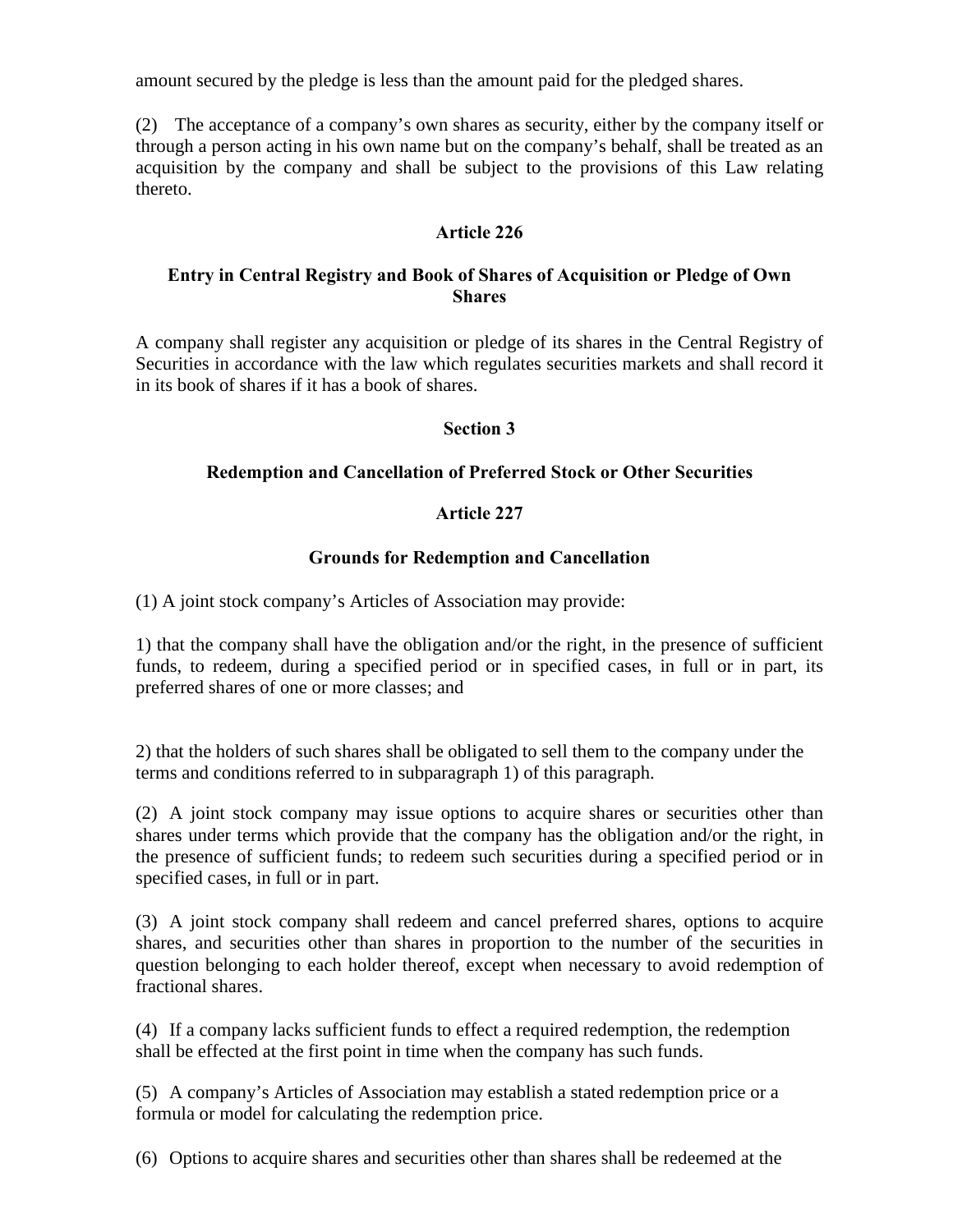price established in the conditions of issuance of the options or securities in question.

# Article 228

## Price for Redemption

Preferred shares shall be redeemed at their market price or, if there is none, at the value of the shares determined by the company's board of directors in accordance with this Law or by an independent appraiser who is chosen from a list kept by the competent court by either the shareholders' assembly, the board of directors or dissenting shareholders under this Law.

# Article 229

## Entry in Central Registry and Book of Shares

A company shall register any redemption of its shares or other securities in the Central Registry of Securities in accordance with the law which regulates securities markets and shall record it in its book of shares if it has a book of shares.

## Section 4

# Restrictions on Distributions

## Article 230

# Restrictions on Payment of Dividends and Other Distributions

(1) A closed joint stock company may not make a distribution to its shareholders if, after payment of the distribution, the company's net assets would be less than its basic capital, increased for reserves that may be used for distributions to shareholders in accordance with this Law or the law which regulates accounting and audit.

(2) An open joint stock company may not make a distribution to its shareholders in the case of a decrease of basic capital in a regular procedure in accordance with this Law, if:

1) after payment of the distribution the company's net assets would be less than its basic capital, increased for reserves that may be used for distributions to shareholders in accordance with this Law or the law which regulates accounting and audit; or

2) in the case of a dividend, the amount of the dividend exceeds the amount of the company's profit in the previous business year increased for undistributed profit and amounts drawn from reserves, increased by amounts required to be entered into the amount of reserves in the current year, in accordance with by-laws of the company, this Law or the law which regulates accounting and audit.

(3) In addition to the restrictions stated in paragraphs (1) and (2) of this Article, no open or closed joint stock company may make a distribution to its shareholders if:

1) after payment of the distribution the company would be incapable of paying its debts as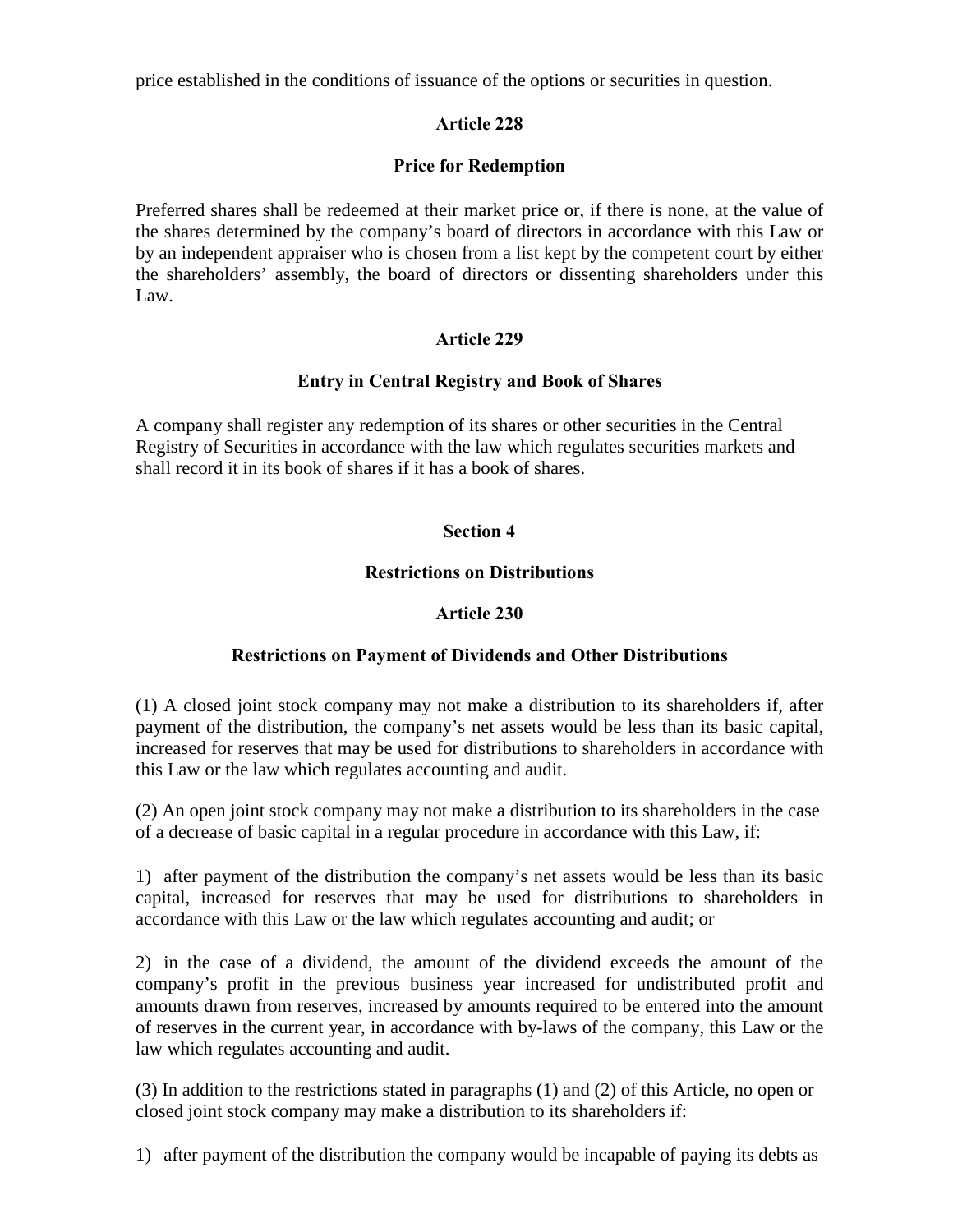they become due in the ordinary course of the company's business; or

2) on the payment date any matured dividends on prior preferred shares are not paid in full.

(4) A company may make a distribution to its shareholders, if based on financial reports which are in accordance with law that regulates accounting and audit can be concluded that the distribution is reasonable under the circumstances. A company's Articles of Association or by-laws may require that certain specified financial statements, accounting practices or valuation methods be used for such a determination.

## Article 231

### Personal Liability of Shareholders and Directors for Prohibited Distributions (1) A

shareholder who receives a distribution prohibited by this Law and who knew (or

should have known under the circumstances) that it was prohibited, shall be personally liable to the company for return of the amount of the distribution.

(2) A director shall also be liable as provided in provisions of this Law relating to directors' liability.

### Section 5

## Loans and Capital

## Article 232

## Certain Loans for Capital to be Subordinated

(1) If a shareholder of a company has granted the company a loan at a time when the shareholders acting as orderly merchants would instead have made capital contributions (such as at a time of financial crisis), the shareholder shall be a subordinated creditor under the Law on Bankruptcy for repayment of the loan in a bankruptcy proceeding against the company.

(2) If a third party has granted the company a loan at a time referred to in paragraph (1) of this Article, and a company shareholder has provided the third party with collateral or guarantees for repayment of the loan, then in a bankruptcy proceeding against the company the third party may assert a claim for repayment only of amounts that remain unpaid after exhausting his claims and remedies with respect to the collateral and the guaranty.

(3) The provisions of paragraphs (1) and (2) of this Article shall apply mutatis mutandis to other actions of a company shareholder or a third party that are commercially equivalent to the granting of loans as described in paragraphs (1) and (2).

(4) The provisions of paragraphs (1) and (2) of this Article shall not apply with respect to a shareholder of the company who holds shares representing less than 10% of the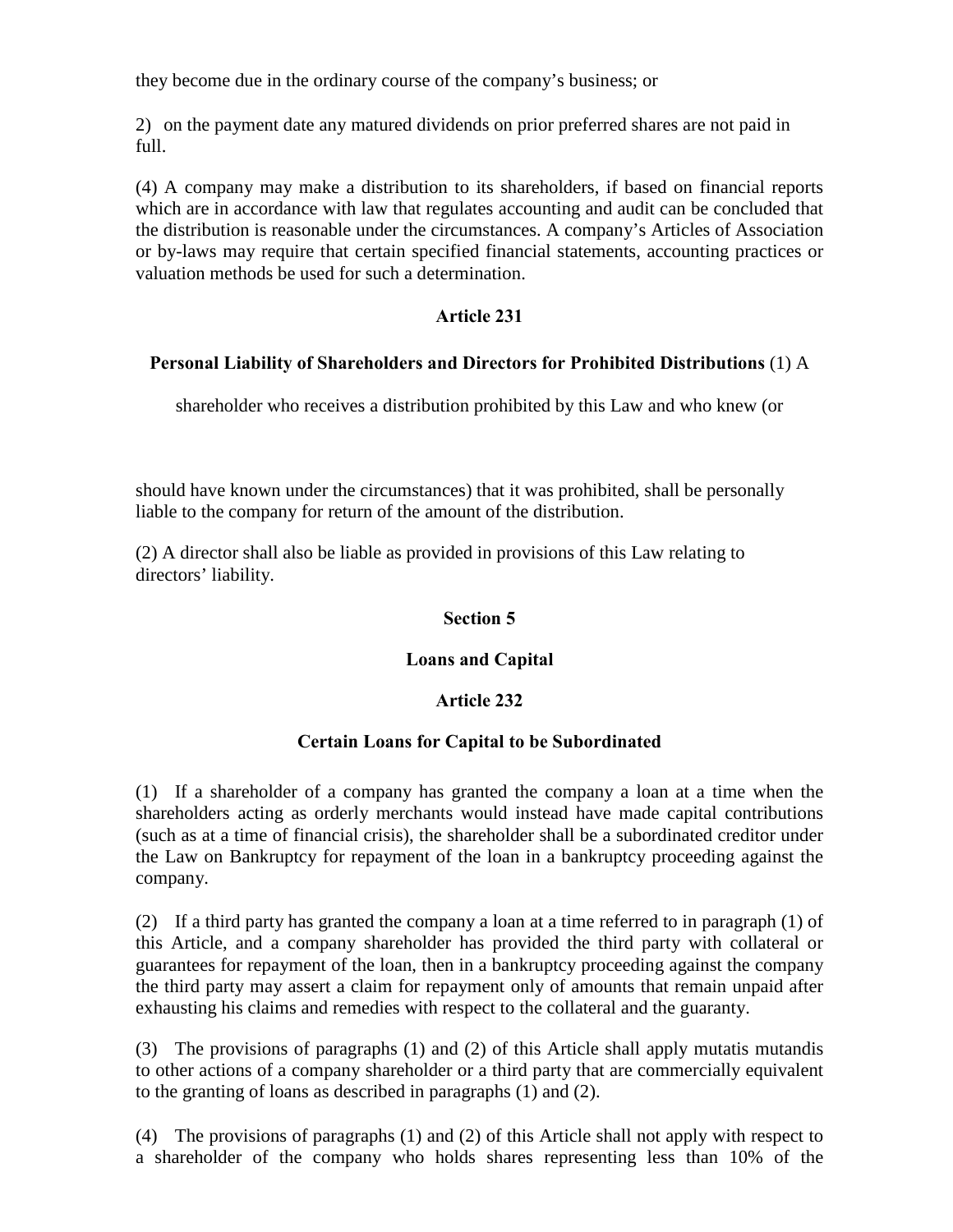company's capital and who is not a director in the company.

(5 ) If the company has repaid a loan or other amounts referred to in paragraphs (1)-(3) of this Article within a year preceding the commencing of bankruptcy proceedings against the company, then the shareholder who gave the security or was liable as guarantor shall reimburse the company the amount that was repaid.

(6) This obligation shall, however, exist only up to the amount for which the shareholder was liable as guarantor or that is equivalent to the value of the security given by him at the time of the repayment of the loan.

(7) The shareholder shall be discharged from the obligation if he makes available to the company, for satisfaction of the obligation, the assets which were granted as security.

(8) The foregoing provisions shall apply mutatis mutandis to other legal transactions which are the commercial equivalent of a loan.

## Title 9

### Basic Capital

### Section 1

### General Provisions

## Article 233

## Minimum Basic Capital

(1) The monetary value of the basic capital of a closed joint stock company on the date of payment may not be less than 10,000 Euro in dinar countervalue calculated per mean exchange rate.

(2) The monetary value of the basic capital of an open joint stock company on the date of payment may not be less than 25,000 Euro in dinar countervalue calculated per mean exchange rate.

(3) Laws other than this Law may require higher initial capital for banks, insurance companies and companies engaging as joint stock companies in other activities.

(4) The registration of an increase or decrease of a closed joint stock company's basic capital shall be conducted once every year within 30 days from the date of the annual shareholders' assembly.

(5) Provisions of this Law which regulate the increase, decrease and maintaining of basic capital, and convening a shareholders' assembly when loss does not exceed 50% of the basic capital of a company shall apply to closed and open joint stock companies.

## Article 234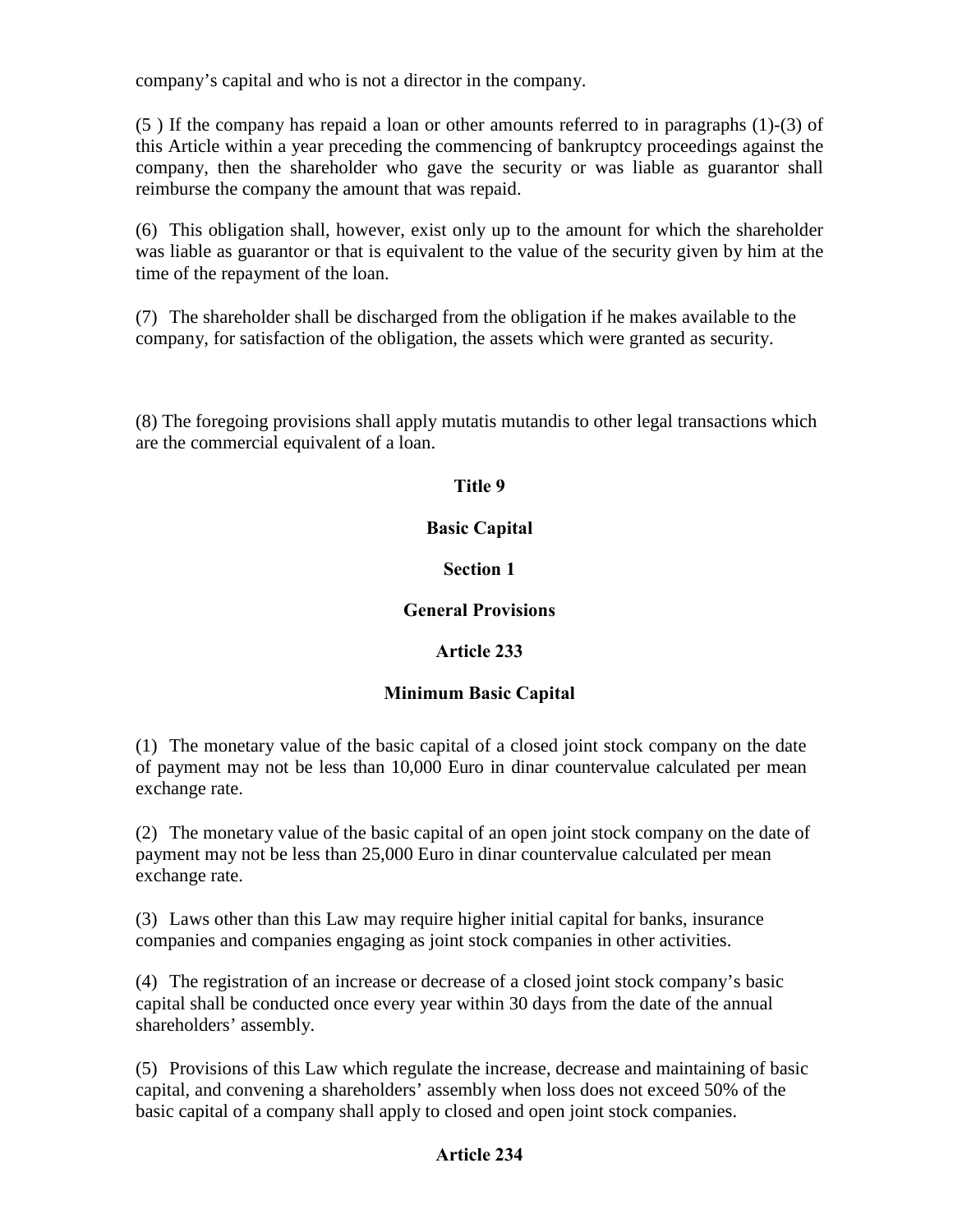### Minimum Nominal Value of a Share

(1) A joint stock company may issue ordinary shares with nominal value or without nominal value, and may issue preferred shares with nominal value.

(2) The nominal value of a share shall not be lower than 5 Euro in dinar countervalue calculated at mean exchange rate on the date of submitting the application for entry of founding of the company into the Registry or application for entry of change of the basic capital of the company into the Registry.

(3) Shares shall not be issued in an amount lower than the lowest amount of the basic capital referred to in Article 233 of this Law. Such amount shall be the basis for the considered the nominal value of shares which have a nominal value, and shall be considered the accounting value of shares without nominal value.

(4) Shares shall not be issued for an amount lower than their nominal value or accounting value, as the case may be.

(5) Shares without nominal value shall participate equally in the basic capital of a company. The amount of basic capital covering one single share shall not be lower than the amount stated in paragraph (2) of this Article. Paragraph (4) of this Article shall apply accordingly to shares without nominal value.

(6) Participation of shares in basic capital shall be determined by the ratio between the value of the shares and the total value of all paid shares.

(7) The value of shares as referred to in paragraph (6) of this Article shall be equal to the sum of the nominal and accounting value of the shares.

#### Article 235

#### Splits a nd Mergers of Shares

(1) A joint stock company may split each share of any class into two or more shares, reducing at the same time the nominal value of shares of that class, without changing the basic capital.

(2) A joint stock company may merge all shares of any class into a lower number of shares of that class, increasing at the same time the nominal value of shares of that class, without changing the basic capital.

(3) A joint stock company may cancel shares it has acquired with reserves of the company, increasing at the same time the nominal value of other shares or reserves, without changing the basic capital of the company.

(4) A joint stock company may perform the activities referred to in paragraphs (1)-(3) of this Article only if such activities do not dilute or otherwise adversely affecr the rights of holders of options to acquire shares or securities convertible into shares that are to be merged or split.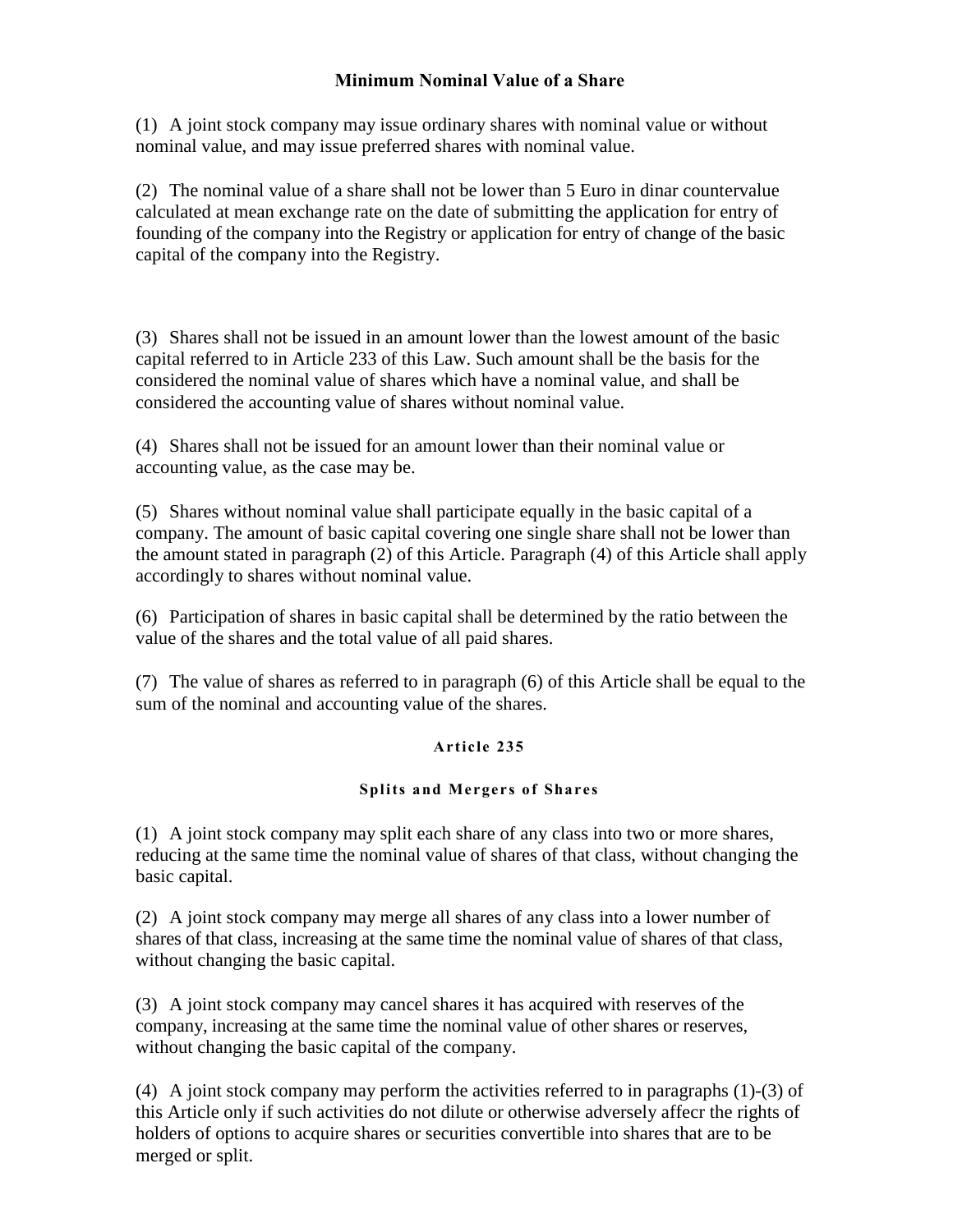(5) If a merger of shares results in there being fractional shares with nnominal value less than the value referred to in pargraph (2) of Article 234 of this Law, the company shall buy them at the established market value or, if there is no established market value, at the price established by an independent appraiser in accordance with this law.

(6) The provisions of paragraphs (1)-(4) of this Article shall also apply to a company which has issued shares without nominal value.

(7) Merger and split of shares shall require amendment of the Articles of Association in accordance with this Law to state the resulting number and nominal value of the resulting shares.

### Article 236

#### Maintenance of Basic Capital

(1) An joint stock company shall maintain its basic at a level equal to or greater than that required by Article 233 of this Law.

(2) Should the basic capital of the company be reduced for any reason below the amount stated in paragraph (1) of this Article, the company shall increase it to the required level within six months, unless during that time the company is changed into another form to which the requirement does not apply.

(3) If a company does not comply with paragraph (2) of this Article a liquidation proceeding may be opened.

#### Title 2

#### Increase of Basic Capital

#### Sub-section 1

#### General Provisions

#### Article 237

#### Decision Making

(1) The basic capital of an open joint stock company shall be increased by decision of the shareholders' assembly, except in a case when such a decision may be made by the board of directors in accordance with paragraphs (4)-(6) of Article 205 of this Law.

(2) A decision on increase of basic capital of an open joint stock company shall be reflected in an amendment of the Articles of Association.

(3) A decision to increase basic capital of an open joint stock company shall state the amount of the increase, the method of increase, the method and time of distribution of profit among participants in the increase, the date of payment into the company, and other matters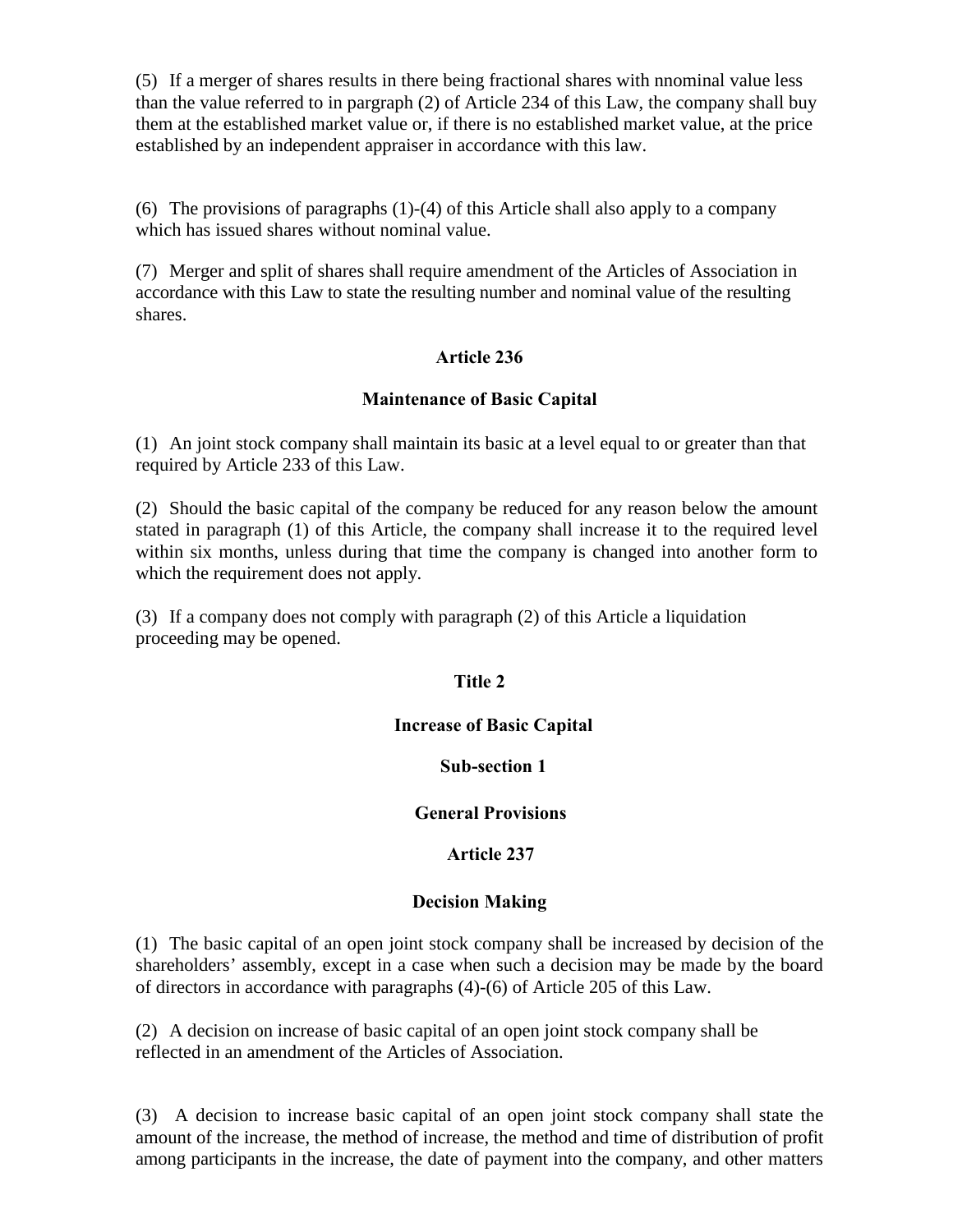in accordance with the law which regulates securities markets.

(4) A decision on a new issuance of shares on the basis of new contributions may be made only after full payment of subscribed shares from a previous issuance, unless the Articles of Association or the decision on issuance states that basic capital may be increased on the basis of 9/10 of subscribed shares.

(5) The provisions of paragraph (4) of this Article shall not apply to an increase of basic capital in a status change, an increase on the basis of contributions in kind, or an increase through issuance of shares to employees of the company or linked companies.

## Article 238

#### Method of Increase

(1) The basic capital of an open joint stock company may be increased:

1) through new contributions;

2) by converting convertible securities into shares or issuing shares to holders of options to acquire the shares (conditional increase); or

3) from the company's assets.

(2) In an increase of basic capital of an open joint stock company, new shares shall be issued or the nominal value of existing shares shall be increased.

#### Article 239

#### Types of Issuance

(1) Shares of a joint stock company in an increase of basic capital shall be issued through a closed issuance or an open (public) issuance.

(2) For purposes of paragraph (1) of this Article an issuance is closed if the shares are issued to existing shareholders, to holders of convertible securities or other securities which carry the right to acquire such shares, and/or to a limited number of professional investors in accordance with this Law and the law which regulates securities markets.

(3) For purposes of paragraph (1) of this Article, an issuance is open if the shares are issued to persons without preemptive rights, in accordance with the law which regulates securities markets.

(4) A closed joint stock company may conduct only a closed issuance. An open joint stock company may conduct a closed or an open issuance.

#### Article 240

#### Value of Shares in a New Issue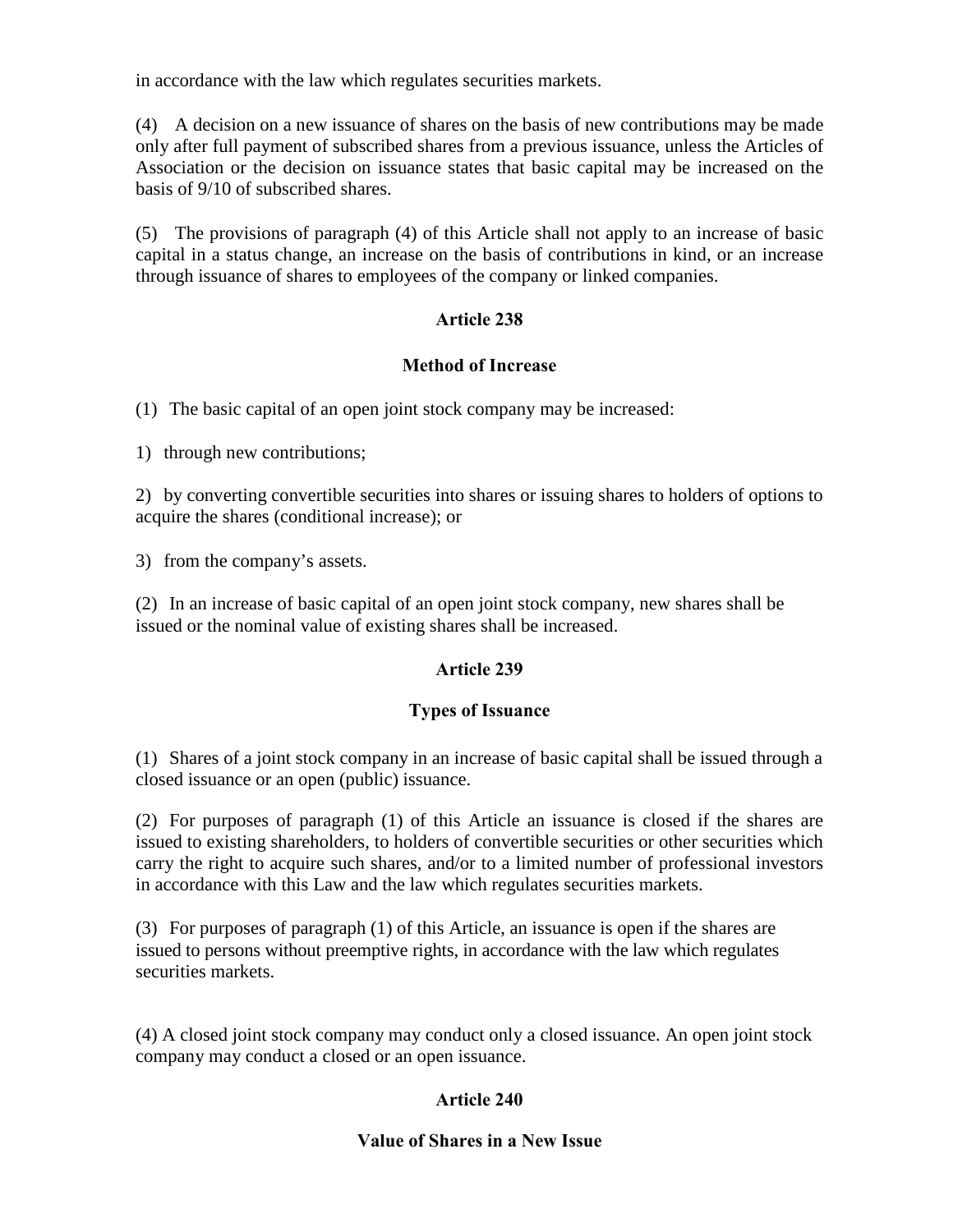Shares in a new issue shall be issued at market value as defined in this Law.

## Subsection 2

### Increase of Basic Capital with New Contributions

### Article 241

#### Increase of Basic Capital with Contributions in Money and in Kind

(1) The basic capital of an open joint stock company may be increased through new contributions which may be monetary or non-monetary (in kind), in accordance with the company's decision on the increase.

(2) If contributions are made in kind, the decision on the increase shall state the property or rights which the company thereby acquires, the persons from whom it is acquired, and the number and nominal or accounting value of shares which are acquired by such contributions.

(3) If the information referred to in paragraph (2) of this Article is not stated in the case of an open joint stock company, contracts for the contributions in kind and related legal activities shall be invalid. After registration of a withdrawal of basic capital, acting contrary to paragraph (2) of this Article shall not affect the validity of the withdrawal, and a shareholder whose contribution was not issued is obligated to pay in the nominal value of the share or the higher amount of the issuance, or the accounting value in the case of shares without nominal value.

(4) Contributions in kind shall be valued by one or more independent appraisals in accordance with this Law.

#### Article 242

#### Registration and Publication of the Decision

(1) A decision to increase basic capital of an open joint stock company with new contributions shall be registered and published in accordance with the law which regulates registration of business entities. Subscription of shares on the basis of such a decision may not begin prior to such registration and publication of the decision.

(2) A decision to increase basic capital may not be submitted for registration after the expiration of six months from the date the decision was made.

## Article 243

#### Subscription of New Shares

(1) Shares issued in an increase of basic capital by an open joint stock company with new contributions, shall be subscribed and issued in accordance with this Law and the law which regulates securities markets.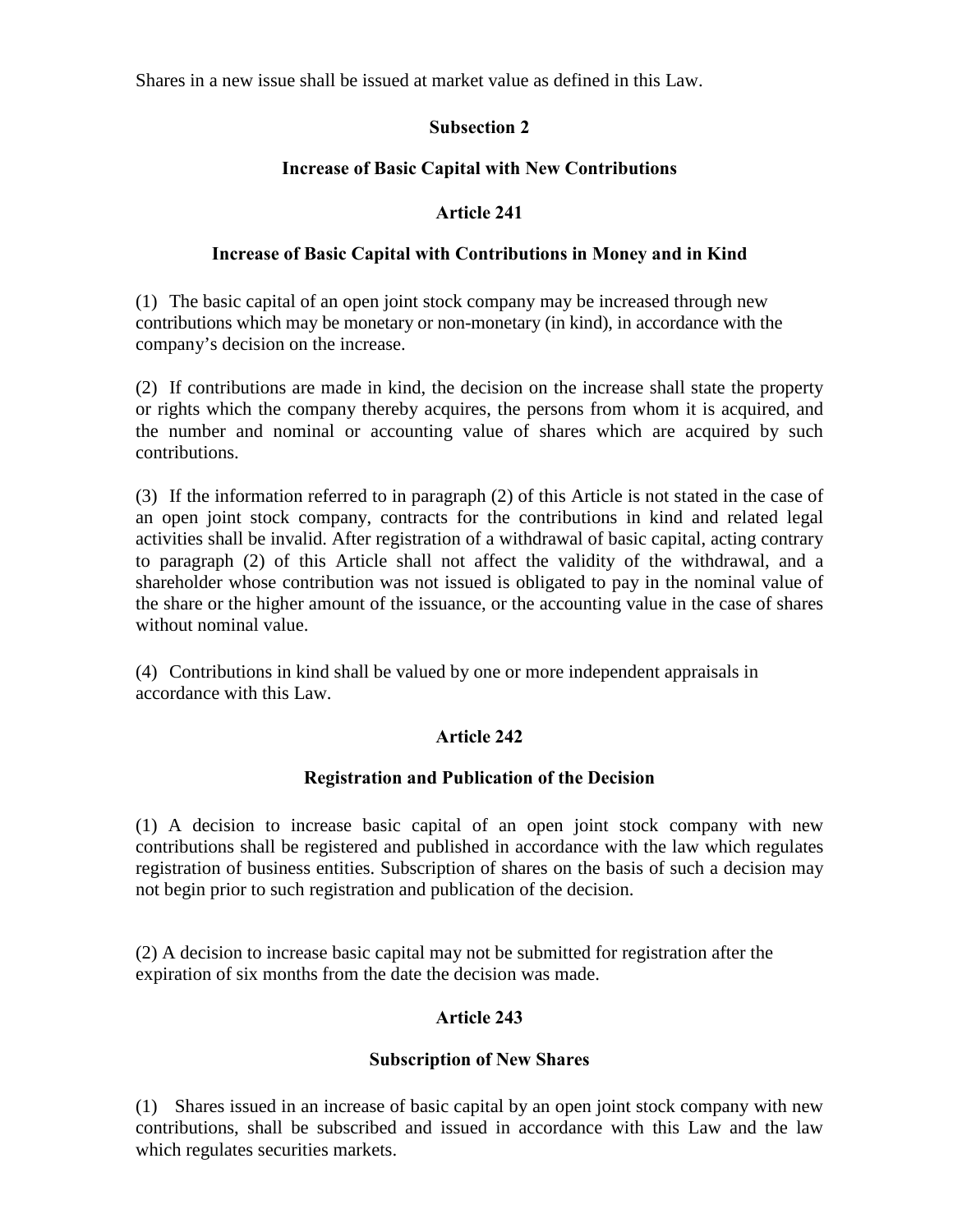(2) An issuance referred to in paragraph (1) of this Article in an increase of basic capital on the basis of new contributions, shall be deemed successful if the requirements stated in the decision on issuance and the published prospectus are met, in accordance with the law which regulates securities markets.

(3) Shares subscribed in an issuance referred to in paragraph (1) of this Article shall be paid in accordance with the decision on issuance and this Law.

(4) Shares of an open joint stock company issued on the basis of new contributions may be issued to persons taking over the issuance in accordance with the law which regulates securities markets.

(5) If new shares in an increase of basic capital of an open joint stock company are issued for a higher price than their nominal value, the surplus represents a share premium.

(6) Such surplus must prior to entry of the increase of basic capital in the Registry.

## Article 244

## Reporting to the Securities Commission and Entry into the Central Registry

(1) If an issuance of shares on the basis of new contributions is deemed successful in accordance with this Law, this shall be reported to the Securities Commission in accordance with the law which regulates securities markets.

(2) Upon receipt by the Securities Commission of such report on the successful issuance of shares on the basis of new contributions, the Central Registry of Securities shall be informed without delay for the purpose of recording the newly issued shares and their shareholders and for the purpose of recording the increase of nominal or accounting value of existing shares.

(3) If an open joint stock company has a book of shares, the changes referred to in paragraph (1) of this Article shall be recorded in the book of shares.

## Article 245

## Acquisition of Shares and Issuance of Share Certificates

(1) Shares or certificates for shares shall be issued to subscribers for shares in proportion to the paid in contributions or to the contributions transferred into the company assets in an increase of basic capital with such contributions.

(2) New shares or share certificates for shares may be issued after entry into the Central Registry of Securities. New shares or share certificates issued prior to such registration shall be null and void, and the board of directors and the issuer shall be jointly and severally liable to the shareholders for the damage caused by such issuance.

(3) Issuance of shares or share certificates as referred to in paragraph (1) of this Article shall be registered in the appropriate accounts of the shareholders in the Central Registry of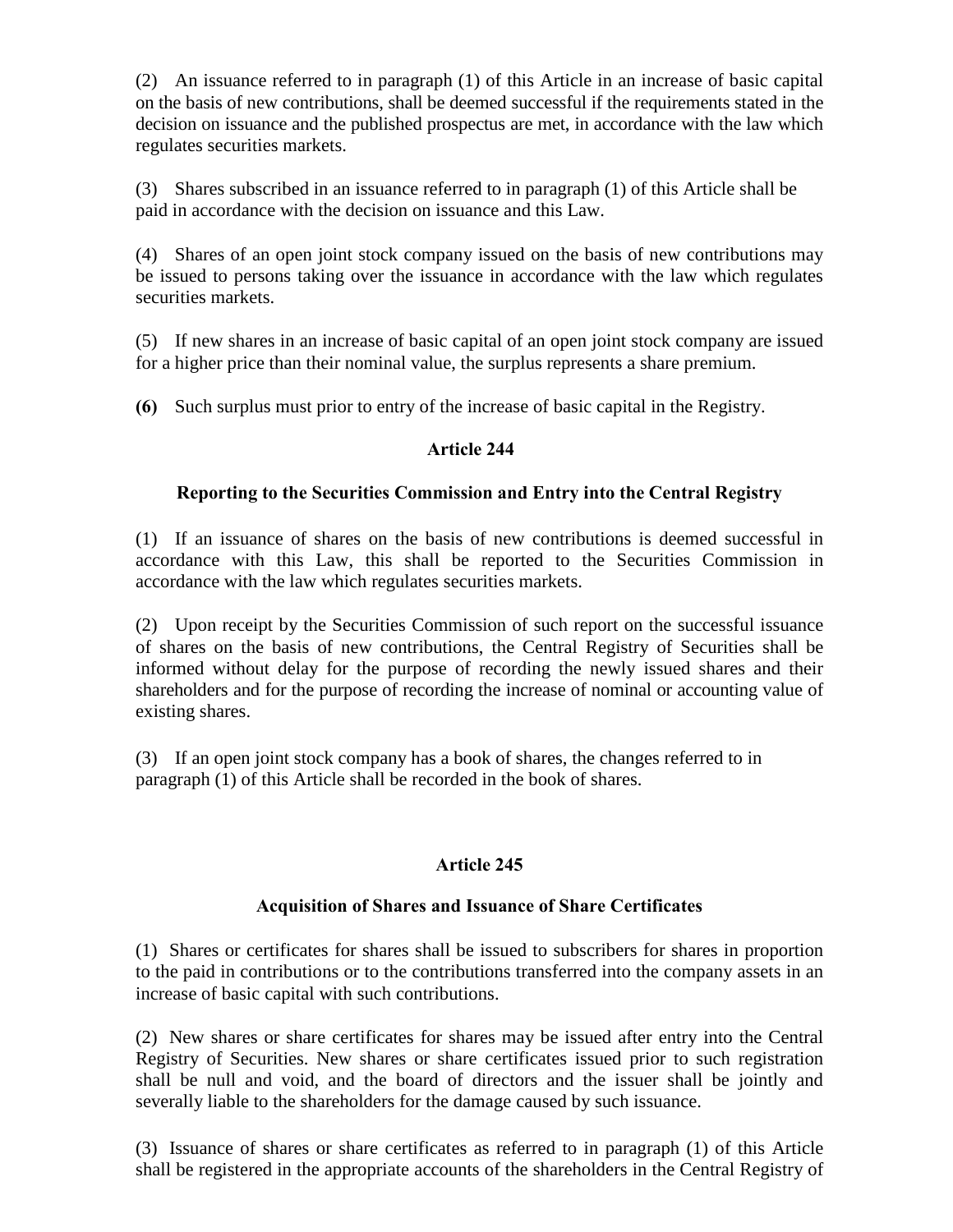Securities.

### Article 246

### Registration and Publication of Capital Increase

(1) An increase in basic capital of an open joint stock company through new contributions shall be registered and published in accordance with the law which regulates registration of business entities.

(2) The basic capital of an open joint stock company shall be deemed increased as of the date of such registration and publication.

### Subsection 3

### Conditional Increase of Basic Capital

#### Article 247

#### Requirements

(1) In adopting a decision on the issuance of convertible securities and securities with the right to acquire shares, a shareholders' assembly must at the same time adopt a decision on a conditional increase of basic capital in an amount with which would cover the rights of holders of the securities after conversion or exercise of the rights to acquire shares (conditional increase of capital).

(2) The amount of basic capital referred to in paragraph (1) of this Article may not exceed one half of the basic capital of an open joint stock company which exists at the time of adoption of the decision.

(3) A decision of a shareholders' assembly contrary to the decision on conditional increase of basic capital shall be null and void.

## Article 248

#### Content of the Decision

A decision on conditional increase of capital of an open joint stock company shall state:

1) the purpose of the conditional increase;

2) the persons who may exercise the right to receive the shares (such as holders of securities with the right to acquire shares or convertible bond holders);

3) the time period and conditions for exercising the right;

4) the price for which the shares are issued or a method by which it can be determined; and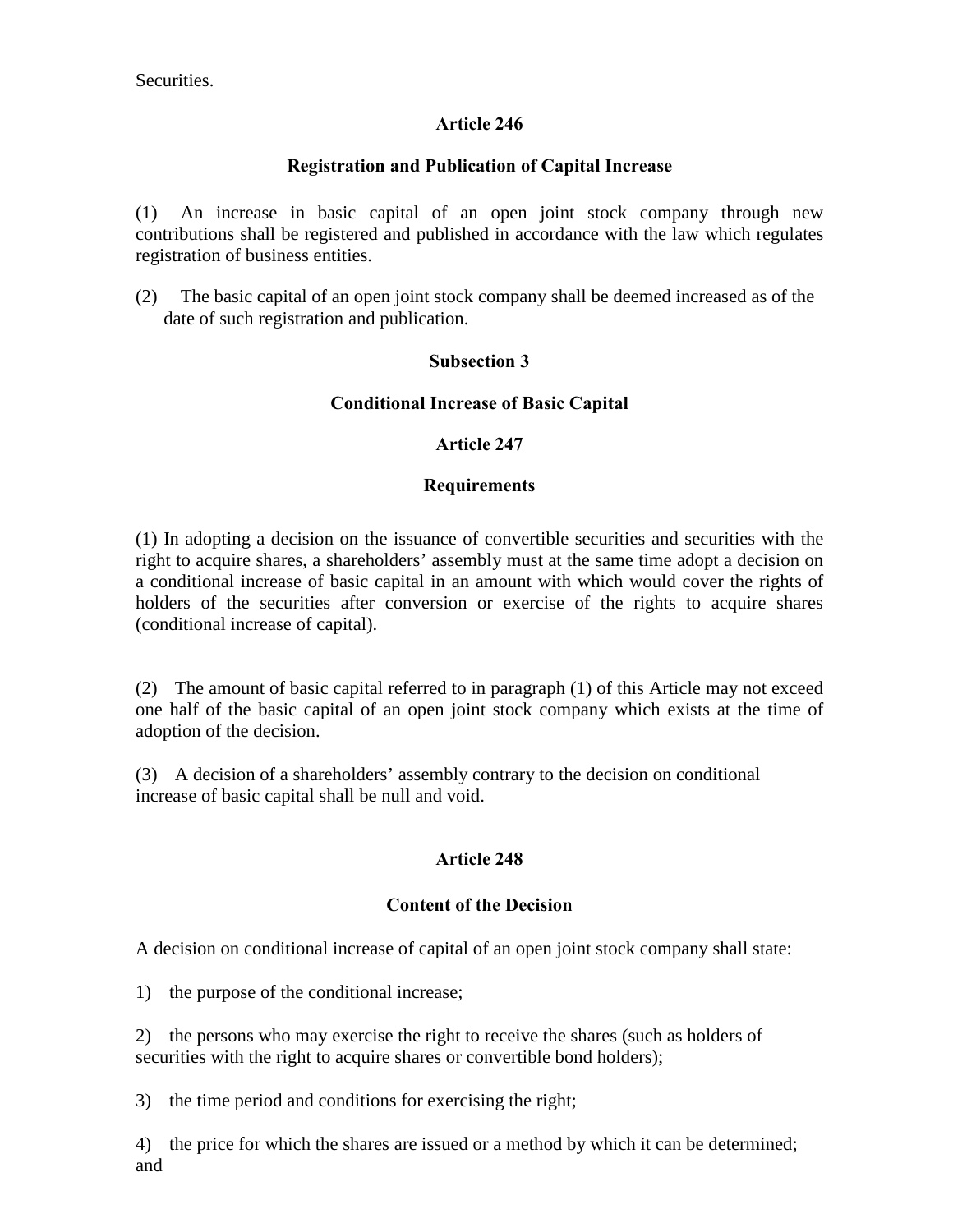5) the distribution of the rights referred to in subparagraph 2) of this Article, the time period within which the rights must be exercised, and the waiting period before the first exercise of such this right, which may not be less than two years after the date of adoption of the decision.

### Article 249

### Registration and Publication of the Decision

(1) A decision on a conditional increase of basic capital of an open joint stock company shall be registered and published in accordance with the law which regulates registration of business entities.

(2) The procedure for converting convertible securities into shares and the exercise of the rights to acquire shares may not begin prior to registration and publication pursuant to paragraph (1) of this Article.

### Article 250

### Statement on Exercising the Right of Registration and Conversion

(1) The right of holders of convertible securities to conversion into shares shall be exercised by completing a written statement that they have been converted into shares. Issuance of such statement constitutes subscription of shares and payment for shares.

(2) The right of holders of securities with the right to acquire shares shall be exercised by completing a written statement regarding the registration of shares through the first issuance for the purpose of increasing basic capital with new contributions in accordance with this Law.

(3) The statements referred to in paragraphs (1) and (2) of this Article shall state the number of shares and their nominal or accounting value, their number, and if shares of several classes are issued the specific classes, details referred to Article 191 of this Law in the case of contributions in kind, and the date when the decision on conditional increase of capital was made.

(4) Statements on registration of shares that do not contain the information required in paragraph (3) of this Article or which contain limitations on the liability of the person making the statement shall be null and void.

(5) Regardless of nullity of the statement, a person making the statement may not refer to the nullity of the statement if he had previously, on the basis of the statement, exercised rights as a shareholder and fulfilled the obligations of a shareholder.

(6) Limitations will not be effective if they are not contained in the statement.

## Article 251

## Informing the Securities Commission and Entry into the Central Registry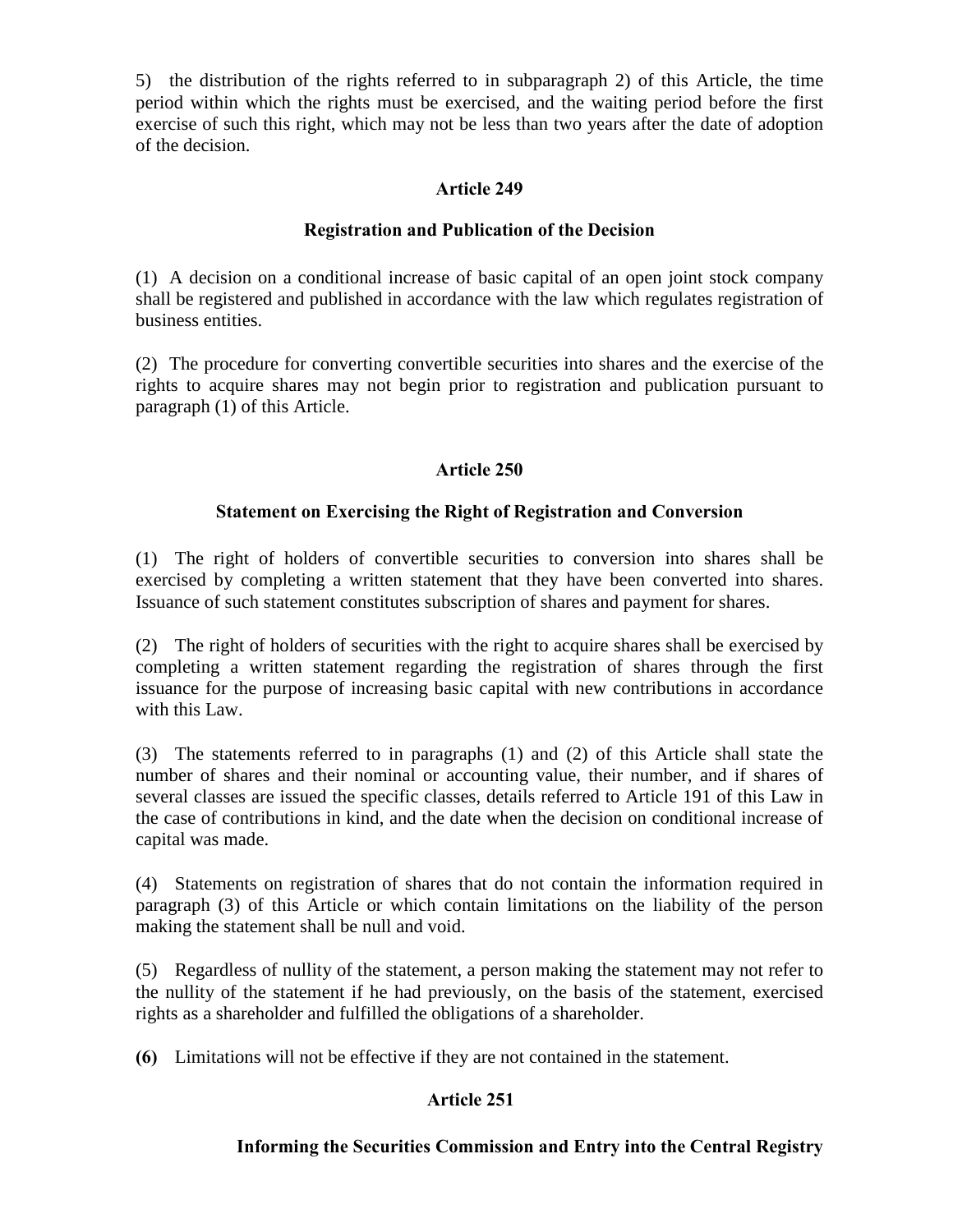(1) After completion of the procedure referred to in Article 250 of this Law, the Securities Commission shall be informed thereof in accordance with the law which regulates securities markets.

(2) Upon the administrative decision of the Securities Commission, the Central Registry of Securities shall be informed without delay, for the purpose of entering the newly issued shares and the shareholders.

(3) If the open joint stock company has a book of shares, the changes referred to in paragraph (1) of this Article shall be entered into the book of shares.

## Article 252

## Acquisition and Confirmation of Shares

(1) New shares or certificates for shares may be issued after the registration referred to in Article 260 of this Law. New shares or confirmation on shares issued prior to such registration shall be null and void, and the issuer and board of directors shall be jointly and severally liable for damages of such issuance.

(2) Issuance of shares and shares certificates as referred to in paragraph (1) of this Article shall be registered in the appropriate accounts in the Central Registry of Securities.

(3) During a conditional increase of initial capital, the board of directors of a company shall issue shares or certificates for shares in accordance with paragraph (1) of this Article only for the purpose of fulfilling the adopted decision.

(4) The board of directors shall issue shares in exchange for convertible securities only if the difference between the amount at which the bonds have been issued and the greater amount of initial capital relating to the shares issued for that purpose, is covered from other reserves which can be used for that purpose, or by additional payments by a person who is authorized to convert a bond for a share. This shall not apply if the total amount for which the bonds have been issued reaches the total amount of initial capital which is required for shares issued for them or if it exceeds that amount.

## Article 253

#### Registration and Publication of Capital Increase

(1) Within 30 days after the end of the business year of an open joint stock company, authorized representatives of a company shall submit an application to the Registry for registration of an increase of basic capital on the basis of the total number of shares issued during that year by conversion of convertible securities or exercise of options or other rights to acquire shares.

(2) The application referred to in paragraph (1) of this Article shall be submitted together with other evidence and documents in accordance with the law which regulates registration of business entities.

(3) The increase of initial capital of an open joint stock company by converting convertible securities into shares and by issuing shares to holders of securities with the right to acquire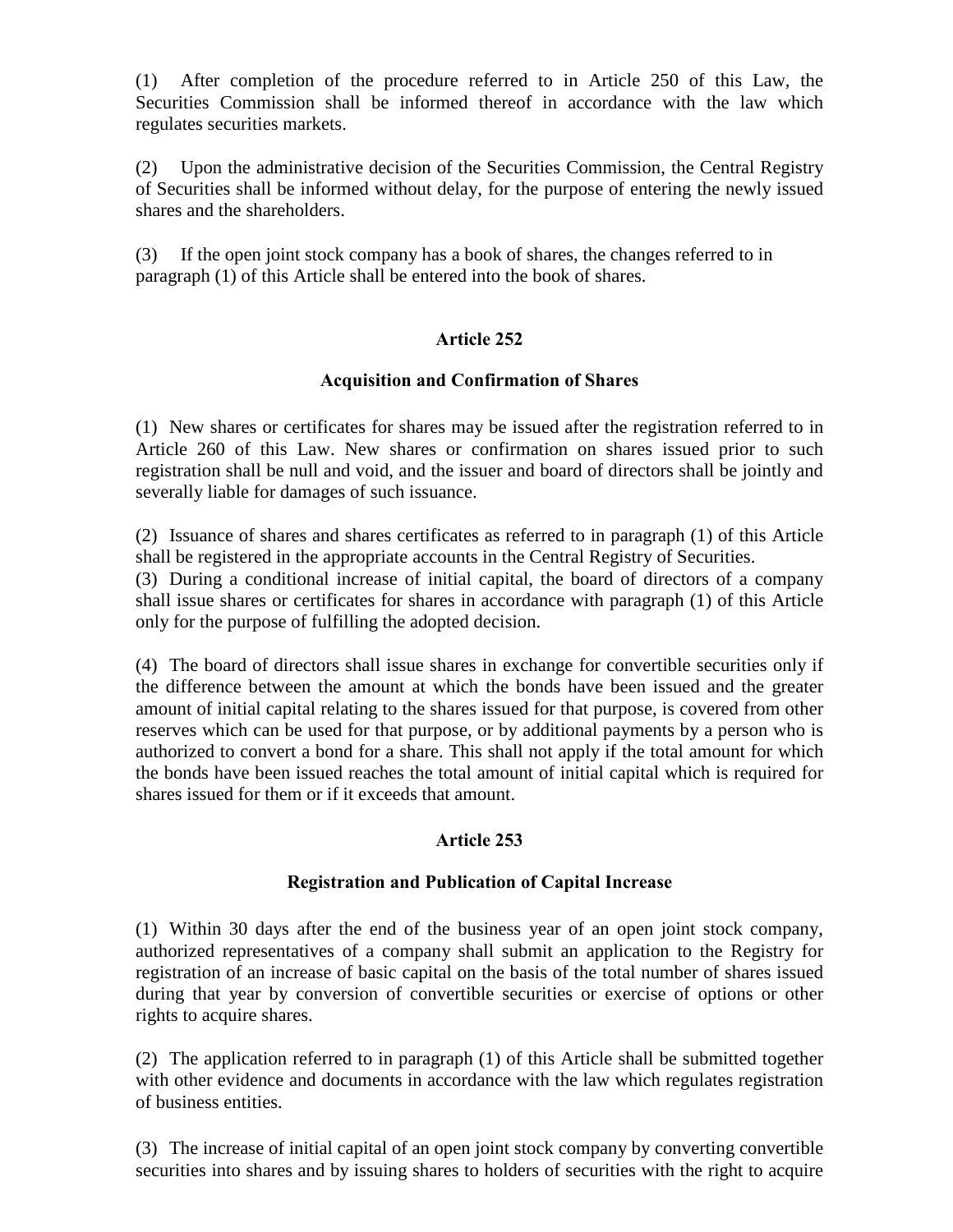shares shall be registered and published in accordance with the law which regulates registration of business entities. Upon such registration and publication, it shall be deemed that the basic capital of a joint stock company has been increased.

### Subsection 4

### Article 254

### **Requirements**

(1) The shareholders' assembly of an open joint stock company may decide to increase the basic capital of a company by converting capital reserves and retained earnings into basic capital of the company.

(2) Such a decision shall state the amount of the increase, the amount of the reserves to be converted into basic capital, whether new shares are to be issued in such an amount or the nominal or accounting value of existing shares is to be increased, and the time limit for shareholders to exercise their rights.

(3) Reserves and retained earnings of a joint stock company may not be converted into basic capital if losses are reported in the profit and loss account representing the basis for such a decision. Reserves intended for a specific purpose may be converted into basic capital only if such conversion is consistent with the designated purpose.

(4) A decision to increase basic capital of a company from company assets shall be based on annual financial statements of the company for the preceding year, provided that they have been approved by auditors and duly adopted no more than eight months before submission of the application for entry of such decision into the Registry.

(5) If the shareholders' assembly fails to appoint special auditors for the financial statements referred to in paragraph (4) of this Article, the auditors which were appointed by the shareholders' assembly to audit the latest annual financial statements, or auditors appointed by a court in a non-contentious proceeding taking into account the circumstances, shall be deemed so appointed in accordance with the law which regulates accounting and audit.

#### Article 255

### Holders of Rights Arising from an Increase in Basic Capital from the Company's Assets

(1) The companys shareholders as identified in the Central Registry of Securities at the time of making a decision to increase basic capital of the company, and/or the companys shareholders on a date specified in a decision to increase basic capital of the company, shall be entitled to free shares issued as a result of the increase in the basic capital in proportion to their share in the existing initial capital of the company.

(2) A decision of the shareholders assembly contrary to pargraph (1) of this Article shall be null and void.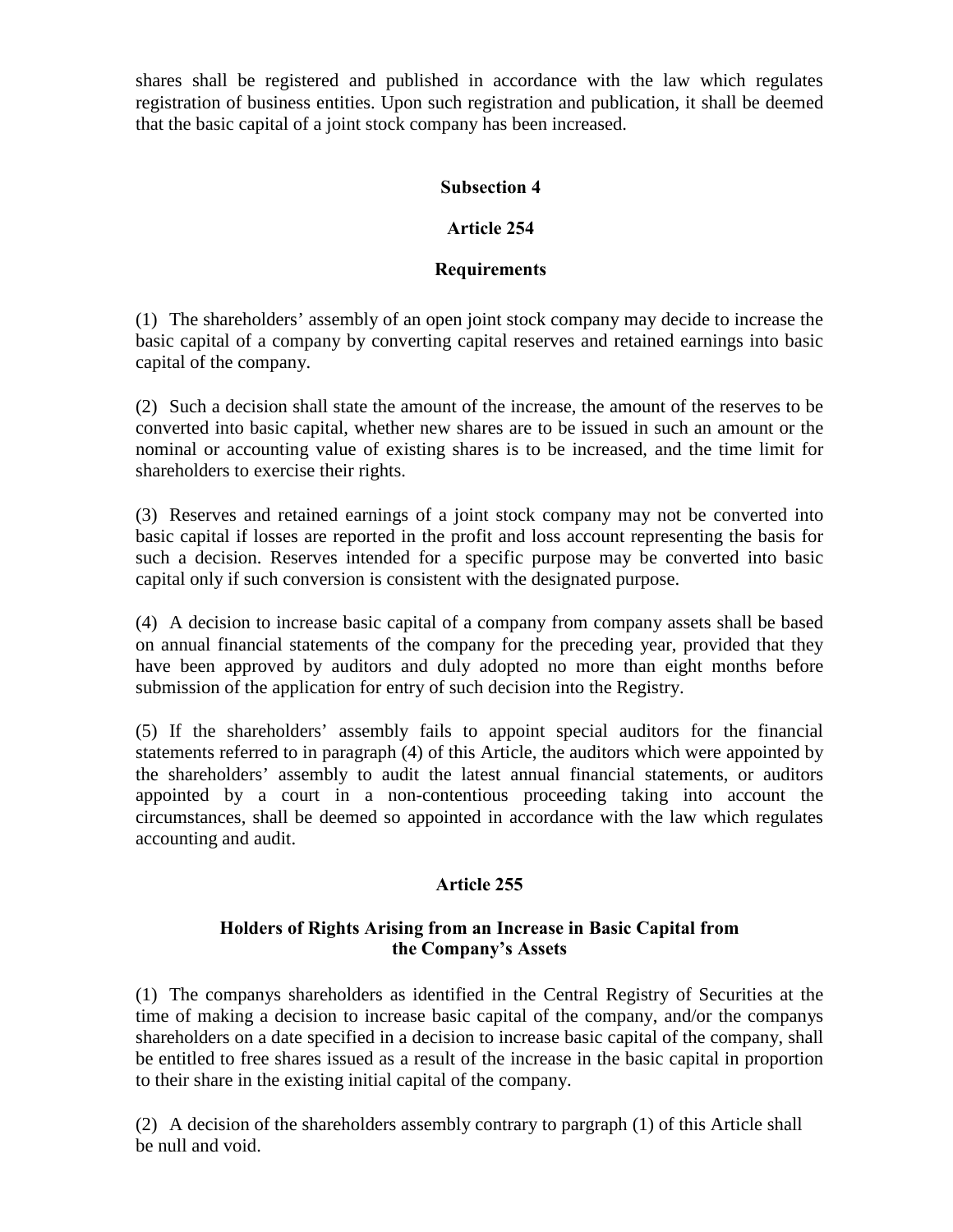(3) The rights referred to in paragraph (1) of this Article shall belong to:

1) subscribers to shares and/or shareholders who have partly paid their shares, in proportion to the portion of their paid up shares in the basic capital of the company;

2) holders of convertible securities or options or other securities entitled acquire shares, in proportion to the nominal value or accouting value of the shares to be converted into or acquired.

(4) The rights referred to in paraagraph (1) of this Article shall also belong to own shares held by the company, in proportion to those shares' share in the existing basic capital of the company.

#### Article 256

#### Fractional Shares

(1) Where a person acquires a right to a fractional share in an increase in basic capital of an open company from company assets, such right may be transferred and inherited.

(2) The rights arising from a new whole share may be exercised if rights referred to in paragraph (1) of this Article, which together make up a whole share, are combined in one shareholder, or if more than one holder of such right, whose rights to part of a share together make up a whole share, exercise such rights together.

### Article 257

#### The Right to Dividends and Distributions on in Liquidation

(1) New shares acquired on the basis of an increase in basic capital of an open company from the company's assets and/or a portion of nominal or accounting value of shares which is increased on the same basis, shall be entitled to a dividend or to a distribution of assets of a company in liquidation for an entire business year in which a decision to increase initial capital of a company from its assets is made, unless otherwise determined in the decision on the increase.

(2) A decision to increase basic capital of an open company from the company's assets may include new shares in the distribution of the companys profits for a business year that ended before the making of such decision, where such decision is made before the decision to distribute profits for a business year that precedes the year in which the decision to increase basic capital from own assets has been made.

## Article 258

#### Notification of the Securities Commission and Entry into Central Registry

(1) Following completion of the procedure referred to in Articles 254 and 255 of this Law, the Securities Commission shall be notified in accordance with the law which regulates securities markets.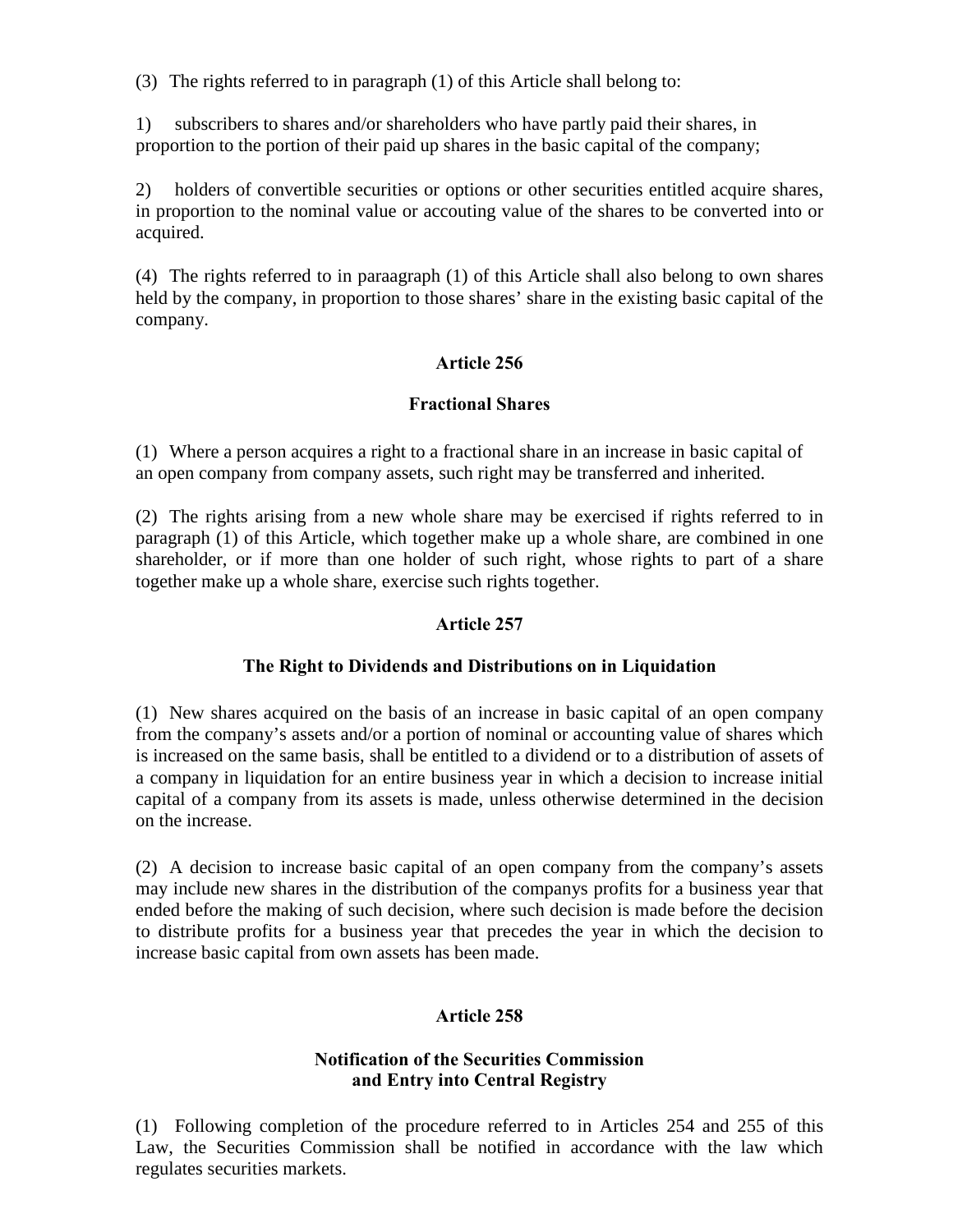(2) Upon receipt of the decision of Securities Commission in the matter referred to in paragraph (1) of this Article, the Central Registry of Securities shall be promptly notified to make an entry of the new issue of shares and their holders, and/or to make an entry of an increase in the nominal or accounting value of the shares.

(3) If an open joint stock company keeps a book of shares, the entries referred to in paragraph (2) of this Article shall be recorded in the book of shares.

### Article 259

### Acquisition of Shares and Share Certificates

(1) New shares or share certificates resulting from an increase in basic capital of a company from its assets may be issued or acquired after the registration provided for in paragraph (2) of Article 258 of this Law.

(2) New shares or share certificates issued before such registration shall be null and void, and the issuer and the board of directors shall be jointly and severally liable for damage caused by any such issuance to shareholders.

(3) The issuance of shares and share certificates as provided for in paragraph (1) of this Article shall be enered into the appropriate accounts in the Central Registry of Securities.

## Article 260

### Registration and Publication of the Decision

(1) A decision on increase in basic capital of an open joint stock company from its assets shall be registered and published in accordance with the law which regulates registration of business entities.

(2) The decision on increase in initial capital of an open joint stock company from company assets shall be null and void unless entered into the register within three months from the date of its adoption.

(3) The time period referred to in paragraph (2) of this Article shall be suspended if coourt proceedings for contesting such decision have been initiated in accordance with this Law.

(4) The basic capital of a company shall be increased from company assets as of the date of entry of such decision into the Registry.

#### Section 3

#### Reduction of Basic Capital

## Subsection 1

#### Basic Principles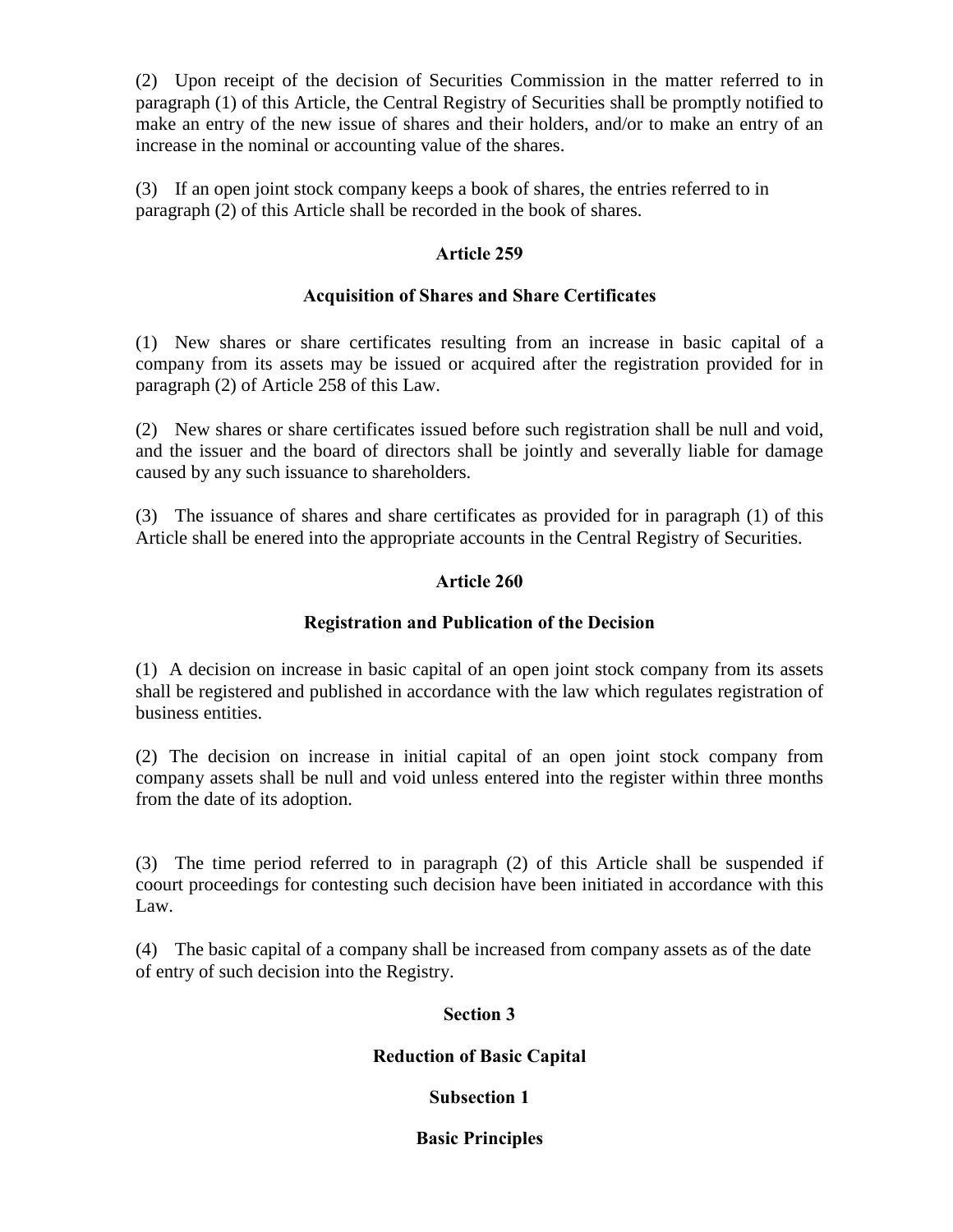### Article 261

### Decision

(1) A decision to decrease basic capital of an open joint stock company through cancellation of own shares shall be made by the board of directors of the company. The decision to decrease basic capital in every other case shall be made by the shareholders' assembly, unless the Articles of Association or by-laws provide otherwise.

(2) A decision to decrease basic capital of an open joint stock company shall specify the level, purpose, type and method of reduction of basic capital.

(3) Such a decision shall be reflected in an amendment of the Articles of Association.

### Article 262

### Type of Reduction

(1) Reduction of basic capital of an open joint stock company may be carried out through regular reduction, simple reduction or reduction for the purpose of conversion into reserves.

(2) Basic capital of a company may be reduced simultaneously with the increase in its basic capital on another basis.

### Subsection 2

### Regular Reduction

#### Article 263

#### **Methods**

Regular reduction of basic capital of an open company shall be carried out through:

1) withdrawal and cancellation of own shares or withdrawal and cancellation of shares held by shareholders;

2) decrease in nominal or accountiing value of shares; or

3) repayment of the amount paid by shareholders for partly paid shares and cancellation of such shares.

## Article 264

### Cancellation of Own Shares and Withdrawal and Cancellation of Shares

(1) When reducing the basic capital of an open company the first shares to be cancelled shall be shares owned by the company which must be cancelled pursuant to paragraphs (3) and (4) of Article 224 of this Law.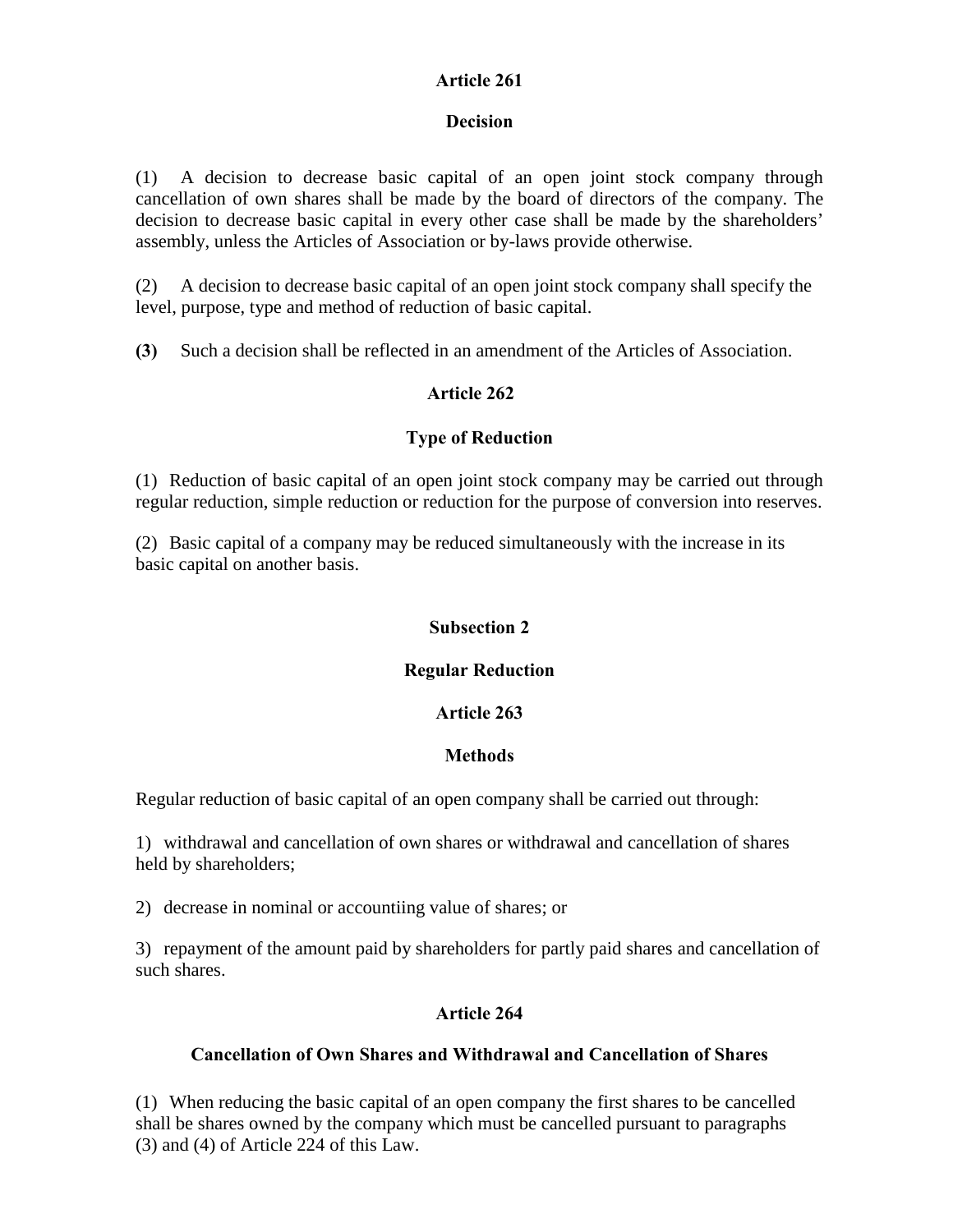(2) If a company holds none of its own shares, its basic capital may be reduced by withdrawal and cancellation of shares held by shareholders in accordance with the provisions of Article 227-229 of this Law.

(3) Withdrawal and cancellation of shares held by shareholders and regular reduction of basic capital resulting therefrom may only be undertaken by an open joint stock company in accordance with provisions of this Law protecting creditors' rights.

(4) Paragraph (3) of this Article shall not apply in the following cases when initial capital is not reduced:

1) when the fully paid shares placed at the disposal of the company free of charge are withdrawn and cancelled;

2) when the fully paid shares are withdrawn and cancelled from assets available for such purpose in accordance with restrictions in Article 230 of this Law;

3) in the case of share without nominal value, when the assembly decides to increase the participation of the remaining shares in basic capital of the company by withdrawal and cancellation of shares, or in the case of shares with nominal value, when the withdrawn

shares are cancelled and the par value of non-withdrawn issued shares is increased up to the amount that is sufficient to avoid reduction of basic capital, and when the withdrawn and cancelled shares have been acquired from the assets available for such purposes in accordance with Article 230 of this Law; or

4) in the event of simultaneous issuance of new shares with nominal value equal to the nominal or accounting value of withdrawn shares in accordance with the provisions of this Law.

#### Article 265

## Applicability of Other Articles

The provisions of Article 264 shall apply mutatis mutandis in the event of reduction in capital stock as a result of reduction of the nominal value of a class of shares with nominal value or reduction of the accounting value of shares without nominal value, and in the event of reduction in capital stock as a result of paying capital for partly paid shares or not issuing such shares.

## Article 266

## Principle of Equality

(1) A resolution authorizing regular reduction in capital stock of an open company in regular procedure shall not violate the principle of equality of shareholders of one class of shares.

(2) The principle of equality of shareholders of one class of shares shall be exercised through proportionate cancellation of the shareholdersshares, i.e. proportionate reduction of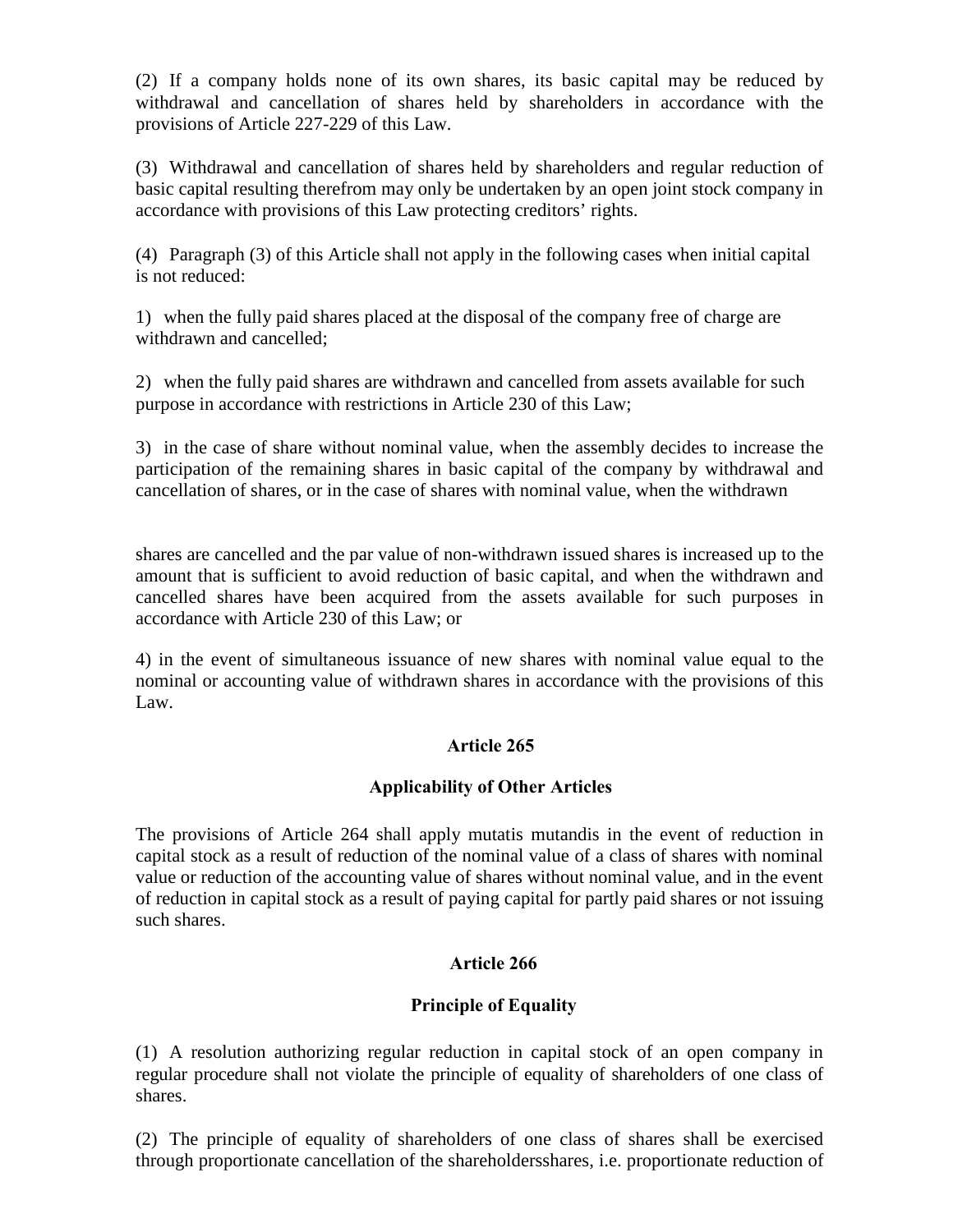nominal value of shares with nominal value or accounting value of shares without nominal value, as well as through cancellation of shares and reduction in capital arising from trading at a stock exchange or other securities markets or from public offerings to interested parties, in accordance with the law which regulates securities markets, the Articles of Association or the shareholders' decision to authorize the reduction in capital. An offer for shares for cancellation shall state the specific number of shares.

(3) If it has been stated in a decision authorizing reduction in capital that the reduction shall be in a fixed amount, which amount may not be achieved through tenders for cancellation through the stock exchange or other securities markets or through public offerings, the decision must change the amount stated in the decision, or another method of reduction in capital stock shall be resorted to.

(4) The principle of equality of shareholders of one class of shares shall also be exercised through reduction in capital stock (subscribed capital) as a result of the company not

allotting to shareholders unpaid shares which they have failed to pay when due in accordance with this Law.

### Article 267

#### Registration and Publication of the Decision to Decrease

A decision on decrease in basic capital of an open company in a regular procedure shall be registered and published in accordance with the law which regulates registration of business entities.

#### Article 268

#### Notice of Decision and Protection of Creditors

(1) Upon registration of such a decision it shall be published two times at least 30 days apart with an invitation to creditors to file their claims.

(2) Creditors whose non-matured claims have arisen prior to the second notice of such publication may claim their rights no later than 90 days following the second notice. Such creditors may claim security or payment if the decision of shareholders. Within 90 days from the date of the second publication securing of claims may not be claimed by secured creditors.

(4) In the event of a regular reduction of capital of a company, shareholders' claims may be settled following a period of 90 days after the date of the second notice of after creditorsduly filed claims have been settled.

## Article 269

#### Filing with the Central Registry of Securities

(1) Any reduction in capital of an open company shall be filed without delay with the Central Registry of Securities for the purpose of registration, in the appropriate accounts of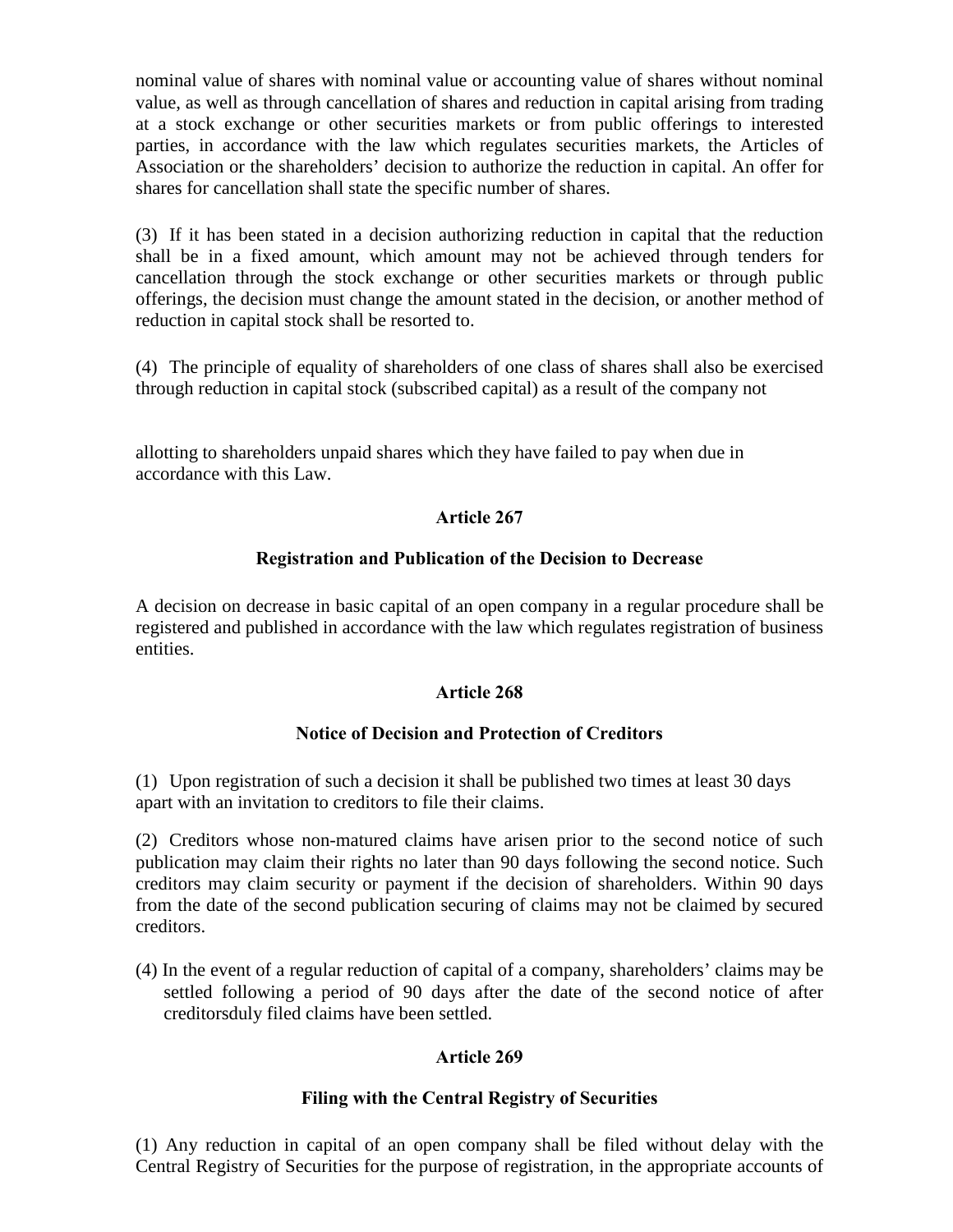shareholders, records on cancelled shares, and removing from records any partly paid shares for which the shareholders have been paid by the company.

(2) If an open company keeps a book of shares the decrease shall be recorded in the book of shares.

### Article 270

### Registration of Decrease, Publication and Effectiveness

(1) A regular reduction in basic capital of an open company shall be registered and published in accordance with the law which regulates the registration of business entities.

(2) Such a reduction may not be registered before the creditors claims pursuant to Article 268 of this Law have been settled and said reduction has been entered in the Central Registry of Securities in accordance with Article 269 of tis Law.

(3) The reduction in basic capital of the open company shall be effective as of the date of the publication of the registration, and shall be in the amount of the reduction in nominal and/or accounting value of the shares in question.

(4) Subscribed capital of an open company corporation shall be decreased as of the date of notice of publication of registration of the reduction. in the amount of payment to shareholders of partly paid shares.

#### Subsection 3

#### Reduction through Simplified Procedure

## Article 271 Principle

(1) The basic capital of an open company may be reduced by a simplified procedure for the purpose of equalizing reduced value of assets and covering losses. That purpose shall be stated in any decision authorizing reduction by simplified procedure.

(2) Such a reduction for the purpose of covering losses may be carried out only to the extent that the company does not utilize any unallocated profits or reserves for such purposes.

(3) Such a reduction shall not be subject to the provisions of this Law relating to the invitation to creditors to file their claims and the protection of creditors rights upon a regular reduction in capital.

(4) A reduction in capital under paragraph (1) of this Article shall be subject mutatis mutandis to the provisions of Articles 263-267 and 269-270 of this Law.

## Subsection 4

#### Reduction for Purpose of Creating Reserves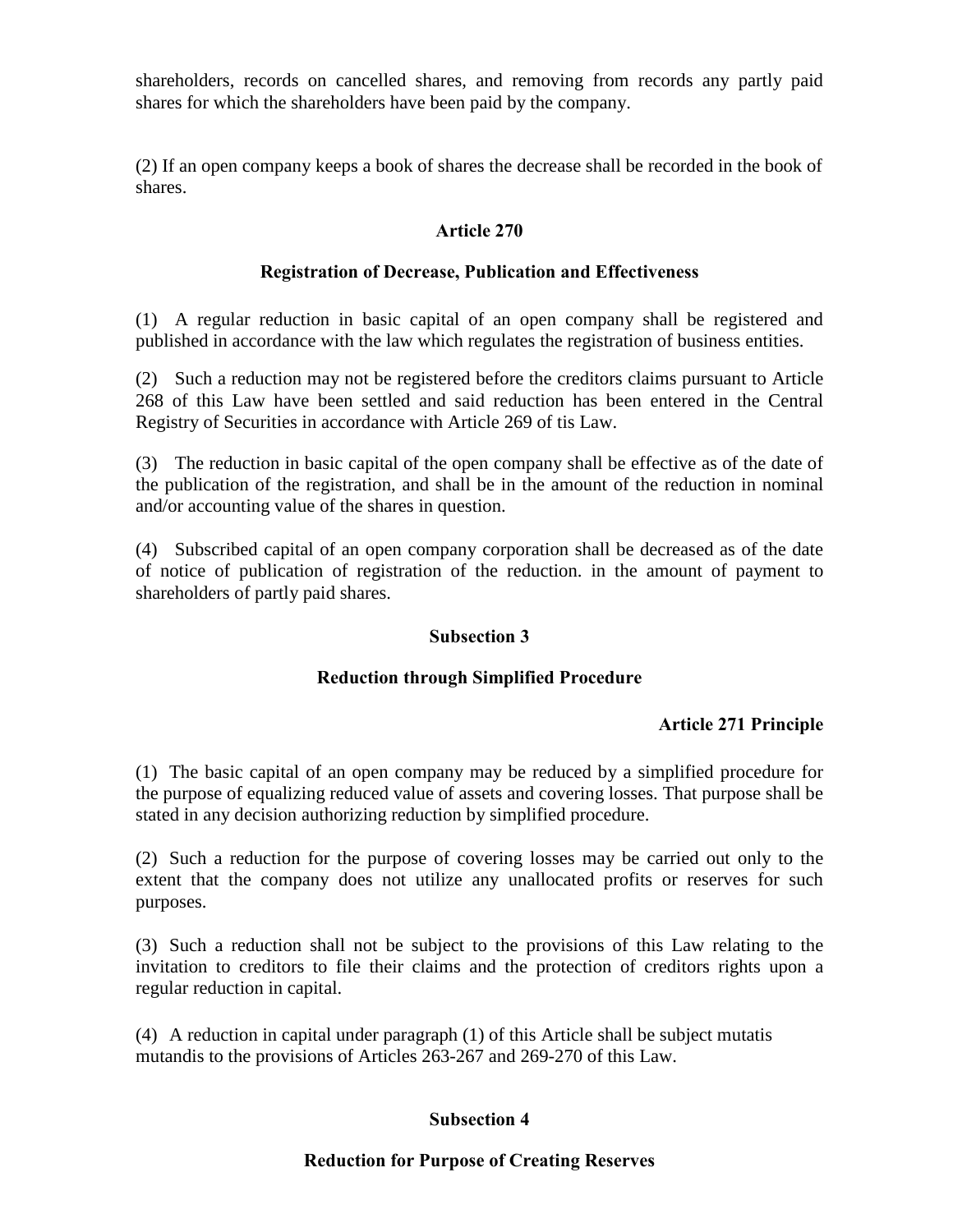## Article 272

## Limit

(1) The provisions of Article 277 with regard to the invitation to creditors to file their claims and the protection of creditorsrights upon a regular reduction of capital shall not apply to a reduction in capital for creating reserves for future losses or an increase in basic capital from the assets of the company in which the reduction does not exceed 10% of the capital.

(2) In a reduction of basic capital referred to in paragraph (1) of this Article, reserves created shall be equal to the amount of capital reduced as a result of cancellation of shares or the amount of capital reduced as a result of reduction of nominal or accounting value of shares.

(3) Reduction in basic capital under paragraph (1) of this Article shall be subject mutatis mutandis to the provisions of Articles 263-267 and 269-270 of this Law.

# Subsection 5

## Capital Following Reduction

## Article 273

## Rules

(1) The financial statements for the business year preceding the year in which a decision on reduction of basic capital was made shall contain such amounts of value of capital capital gains and revenues reserves as are expected to arise following the reduction of capital.

(2) Decisions authorizing reduction in basic capital and on adopting financial statements shall be made at the same time.

(3) Financial statements of an open joint stock company may be published in accordance with the law which regulates securities markets only after registration of the decision authorizing the reduction in capital,

## Subsection 6

## Simultaneous Decrease and Increase

## Article 274

## The Largest Amount of Decrease (Reduction)

(1) The basic capital of an open joint stock company may not be decreased in a regular reduction procedure below the minimum amount of basic capital required under paragraph (2) of Article 233 of this Law. In a case of a decrease below such amount, liquidation or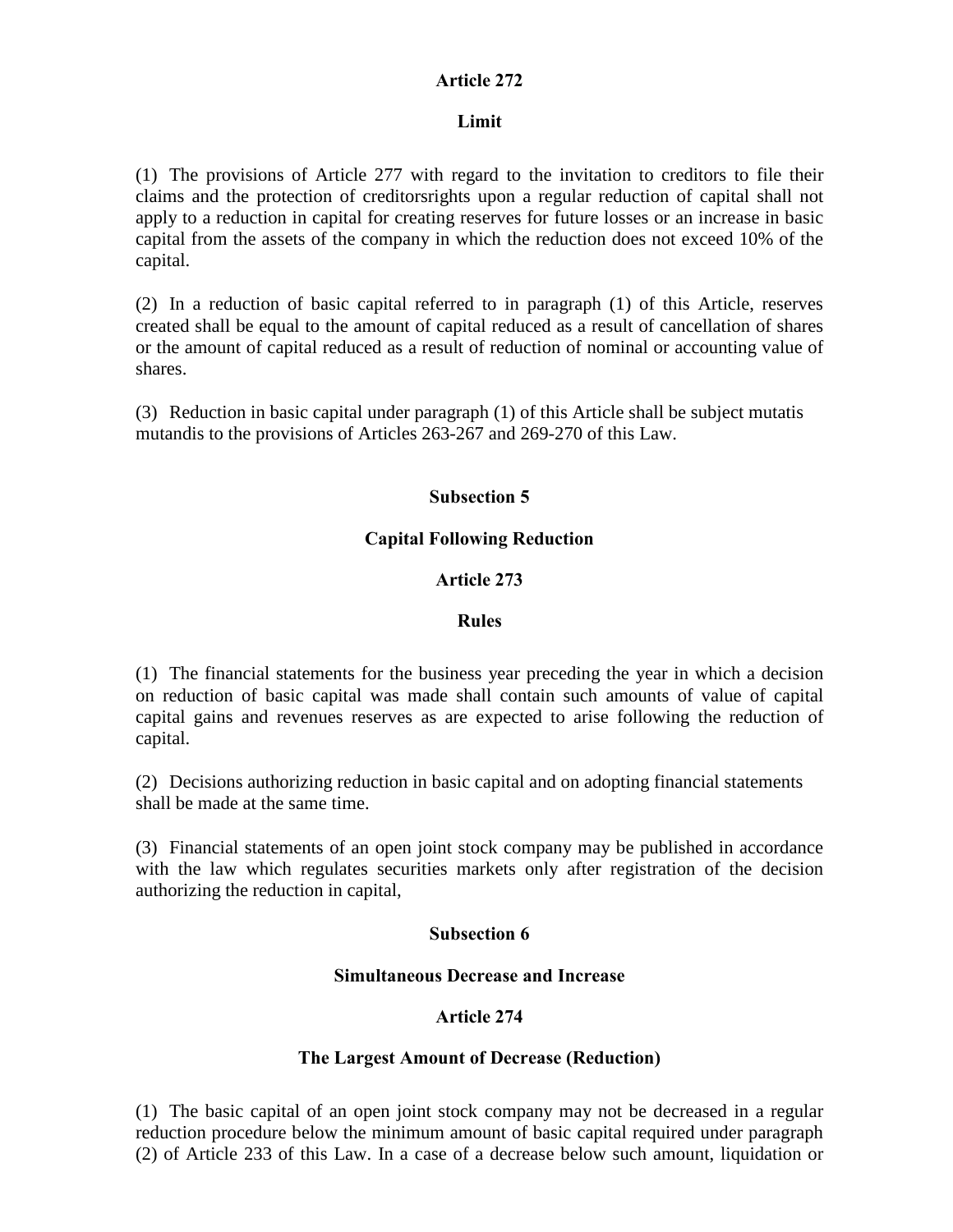bankruptcy proceedings shall be iniated in accordance with law.

(2) As an exception to paragraph (1) of this Article, regular reduction of basic capital of a joint stock company below the above minimum shall be possible if a decision to increase the basic capital up to the required minimum is made at the same time as the decision on reduction, provided that such increase is not by means of in kind assets.

(3) Decisions on regular reduction and simultaneous increase of basic capital of an open joint stock company shall be null and void if the increase or decrease is not entered into the register within six months of the date of the decision. This time period shall not run during a dispute seeking to nullify the decision on decrease or increase of the basic capital or while awaiting decisioin thereon the competent body, if such approval is required.

(4) Provisions of Article 234 of this Law on minimum nominal value of shares shall apply in the case of simultaneous decrease and increase of the basic capital.

## Chapter 10

## Shareholders' Assembly

## Section 1

## General Provisions Concerning the Shareholders' Assembly

## Article 275

## Exercising Shareholders' Rights

(1) The shareholders' assembly of a joint stock company consists of the company's shareholders.

(2) Every shareholder, personally or through his authorized representative, shall have the right to attend the shareholders' assembly, vote if his shares carry the right to vote, ask questions and receive answers regarding matters included on the agenda, and make proposals for the agenda as provided in this Law.

(3) Paragraphs (2)-(4) of Article 136 of this Law (relating to a single-member limited liability company) shall apply mutatis mutandis to a single-shareholder joint stock company.

(4) Members of the board of directors and members of any supervisory board of a joint stock company and the company's independent auditor shall attend the shareholders' assembly if possible regardless of whether they are shareholders.

## Section 2

## Types of Assembly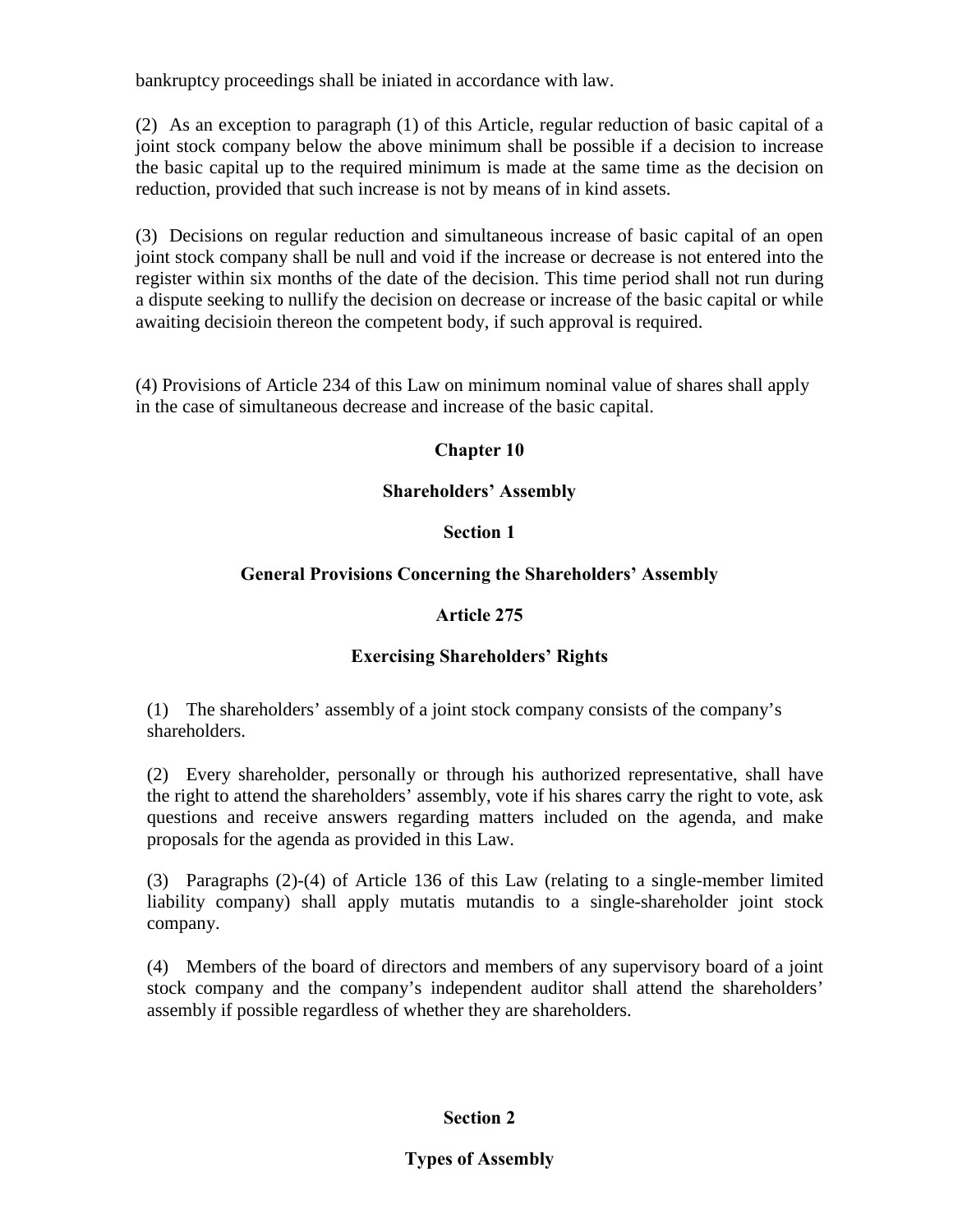## Article 276

## Annual Assembly

(1) The shareholders' assembly shall be convened at least once a year (the "annual assembly") not later than the later of three months after preparation and submission to the board of the company's annual financial statements for each financial year or six months after the end of the company's financial year.

(2) The annual assembly shall be held on a date and at a time stated in the company's Articles of Association or, if not there stated, shall be fixed by the board of directors in a manner consistent with the Articles of Association and this Law.

(3) The annual assembly shall be held at the registered office of the company unless the Articles of Association specify a different place.

(4) Failure to hold the annual assembly at the time required by this Article shall not affect otherwise valid company action.

## Article 277

## Extraordinary Assembly and Convening by Minority Shareholders

(1) Apart from the annual assembly, a company shall hold an extraordinary assembly either:

1) at the call of the board of directors or any other person who is authorized by the Articles of Association to call an extraordinary assembly;

2) at the call of the liquidator if the company is in liquidation; or

3) upon the written demand of holders of at least 10% of all the votes entitled to be cast on an issue at the proposed extraordinary assembly.

(2) A demand referred to in subparagraph 3) of paragraph (1) of this Article must be dated and signed by all of such shareholders, and must identify such shareholders and state the number of shares they each hold, must state the purpose or purposes for which the assembly is called and the agenda for the assembly.

(3) Such a demand shall be considered to have been received by the company if it has been delivered to the company's registered office addressed to the board of directors.

(4) The record date for determining the list of shareholders entitled to demand an extraordinary assembly shall be the date on which the first shareholder has signed the demand.

(5) The board of directors must make a decision to convene or refuse to convene such a meeting within 10 days after the demand has been received. Not later than seven days after making its decision the board shall send written notice of the decision to each of the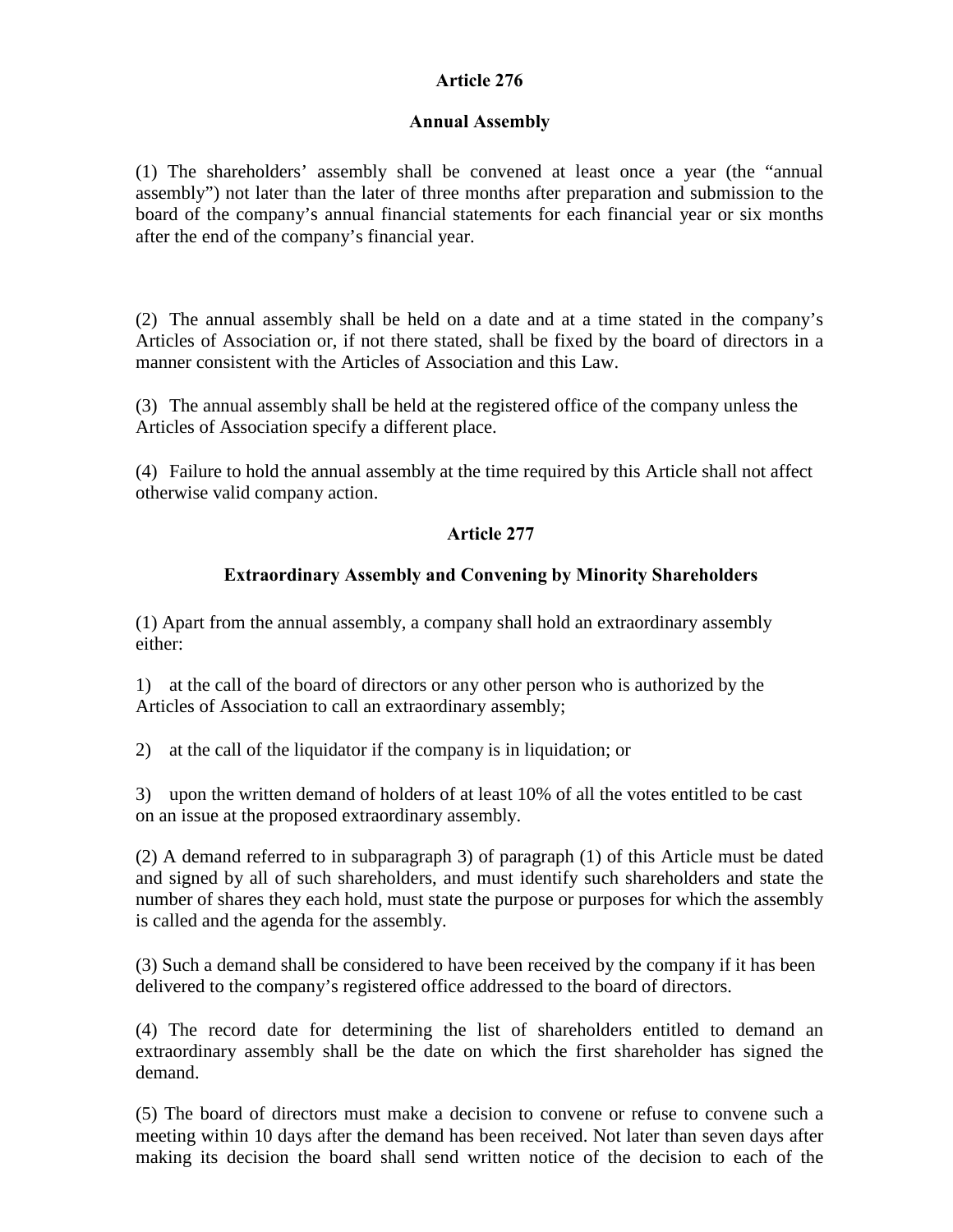persons demanding the assembly at the addresses stated in the demand. A decision to refuse to convene an extraordinary assembly must state the reasons for the refusal.

(6) Such a demand may be refused:

1) if the procedure stated in subparagraph 3) of paragraph (1) of this Article and paragraphs (2)-(5) of this Article has not been fully complied with;

2) if the shareholders who have submitted the demand do not hold the required number of votes; or

3) if none of the proposed issues for the extraordinary assembly is within the competence of a shareholder assembly.

(7) An extraordinary shareholders' assembly may make decisions only on matters stated in the demand made pursuant to subparagraph 3) of paragraph (1) of this Article and paragraphs (2)-(4) of this Article.

## Article 278

## Court-Ordered Assembly

(1) If an annual assembly has not been held within the time period required by this Law, the competent court may in a non-contentious proceeding order the assembly to be held upon the request of any shareholder who is entitled to attend and vote at an annual assembly, or any director of the company. The court shall have power to appoint an interim representative empowered to convene or preside at the assembly, set the place and date of the assembly, and set its agenda in accordance with this Law.

(2) If an extraordinary assembly has not been held at latest within 30 days after delivery of the demand or at the day defined by the board of managers in accordance with the paragraph (5) of Article 277, the competent court in non-contentious proceeding may order the assembly to be held upon the request of any shareholder who signed the demand.

(3) In the cases referred to in paragraphs (1) and (2) of this Article, the court in noncontentious proceeding is obligated to make a decision within 48 hours after the receipt of the request.

(4) A company shall bear the expenses of any shareholders' assembly held by court order.

## Article 279

## Extraordinary Assembly of a Closed Company

An extraordinary shareholders' assembly may be held without a proper convening of a session and without publishing the agenda in accordance with this Law if all shareholders with a right to vote are present and if no shareholder dissents, unless the company's Articles of Association or by-laws provide otherwise.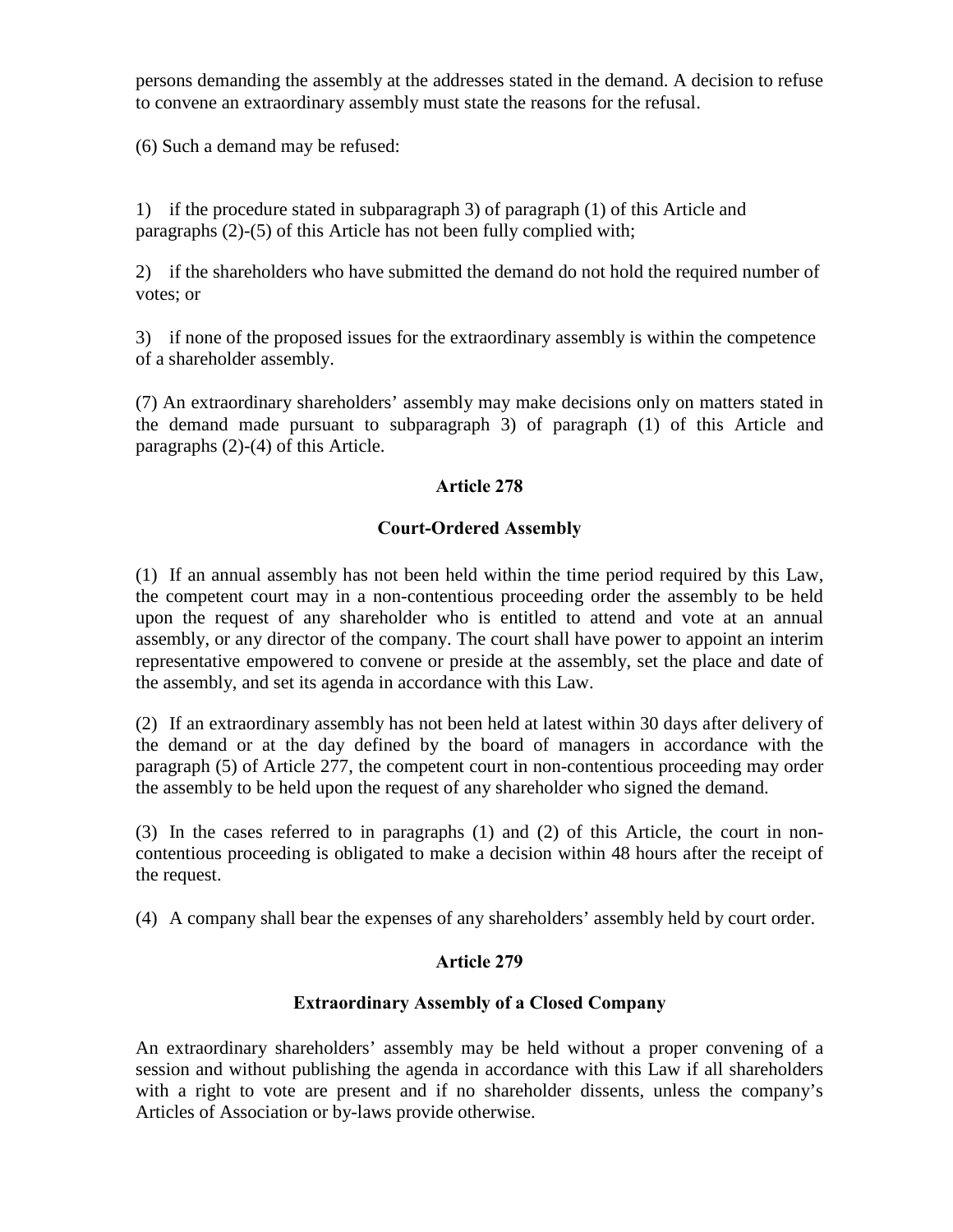## Article 280 Extraordinary

#### Assembly in Financial Crisis

A company's directors shall convene a shareholdersassembly without delay if it has been learned during preparation of annual or other financial statements that the company faces a loss which amounts to 50% or more of the company's basic capital.

#### Section 3

#### Procedure for Convening an Assembly

#### Article 281

## Notice to Shareholders

(1) Written notice to each shareholder of an annual assembly shall be given not less than 30 nor more than 60 days before the date of the annual assembly, and written notice to each shareholder of an extraordinary assembly shall be given not less than 15 nor more than 30 days before the date of the extraordinary assembly. The notice shall be given by mail or email (but only if the shareholder has agreed in writing to notice by email) to each shareholder of record who is entitled to vote at the assembly. The notice shall be given by or at the direction of the chairman of the board or another director, or by another person who is authorized to call the meeting.

(2) The notice referred to in paragraph (1) of this Article shall be sent with the company's financial statement together with related auditors' reports, a report of the supervisory board if the company has one, a report of the board of directors on the company's operations, the text of any proposed amendments to the Articles of Association, a description of any contracts or transactions proposed for approval, and any other matters which are required to be in the notice by the company's Articles of Association, this Law, the law which regulates securities markets or any other law.

(3) The date of delivery of the notice referred to in paragraph (1) of this Article shall be considered to be the date of sending by post by recorded delivery to the post office or the date of emailing, as the case may be.

(4) As an exception to paragraph (1) of this Article, an open company may, instead of sending individual notice to each shareholder, publish an announcement continuously on the company's website during the applicable time period referred to in paragraph (1) of this Article and shall, in addition, publish it in at least one daily newspaper distributed throughout Serbia with a print run of at least 100,000 copies, not less than 30 nor more than 60 days before the date of the assembly in the case of an annual assembly, and not less than 15 nor more than 30 days before the date of the assembly in the case of an extraordinary assembly.

(5) The notice of an annual assembly referred to in paragraph (4) of this Article shall state the date, time and place of the meeting, the company's proposed agenda and list of issues to be voted on at the meeting (including candidates for election to the board of directors and any proposal for dividends), and shall include a statement that the company will provide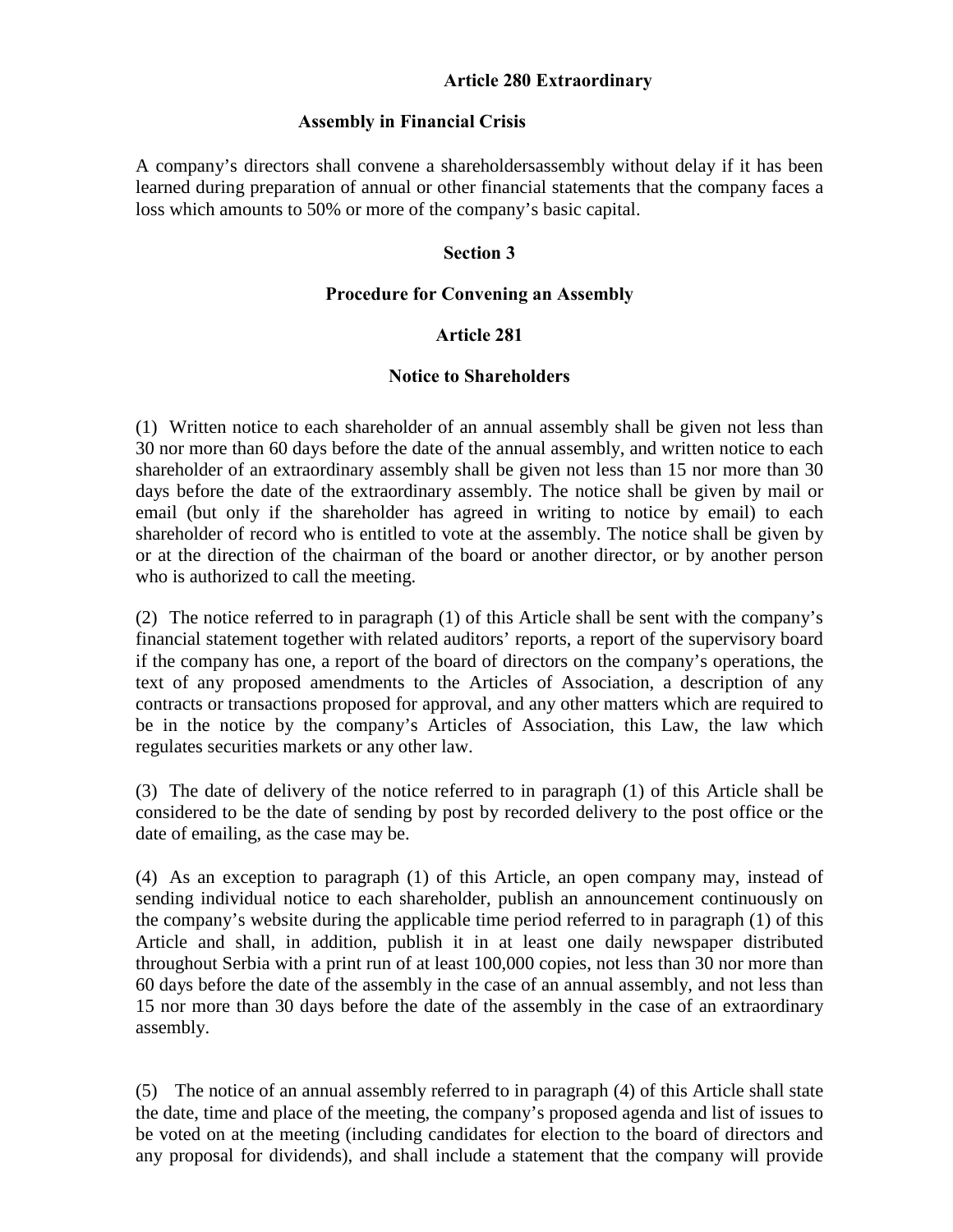copies of the documents referred to in paragraph (2) of this Article to any shareholder who requests them, at the company's registered office during regular business hours.

(6) The notice of an extraordinary assembly referred to in paragraph (4) of this Article shall state the date, time and place of the meeting, a description of the purpose for which the assembly is to be held, and the agenda which is proposed by the persons who called or demanded the meeting.

## Article 282

## Waiver of Notice in Writing

Whenever any notice to shareholders is required to be given under this Law or a company's Articles of Association or by-laws, a waiver of such notice in writing signed by the person entitled to such notice shall be deemed equivalent to the giving of such notice.

## Article 283

## Waiver by Attendance

(1) A shareholder's attendance at an assembly shall constitute a waiver of any objection by the shareholder to a lack of notice or defective notice of the assembly.

(2) As an exception to paragraph (1) of this Article, a shareholder may file an objection in written form at the beginning of the assembly to the holding of the assembly or taking action at the assembly because proper notice was not given.

(3) The objection referred to in paragraph (2) of this Article shall be decided in a form specified by the company's by-laws and the assembly's operating procedures and rules.

# Article 284

## Agenda for an Assembly

(1) At a shareholdersassembly, decisions may be made only on matters within the scope of the applicable notice and agenda referred to in this Law, but this restriction shall not prevent discussion of other matters.

(2) A shareholder or shareholders holding at least 10% of all the votes entitled to be cast for the board of directors of a company shall have the right to propose and require that a maximum of two new issues be included on the agenda.

(3) Any proposal referred to in paragraph (2) of this Article must be submitted in writing within seven days from the date at which the convening of an annual shareholders' assembly has been announced, or within five days in the event of an extraordinary shareholdersassembly.

(4) Each proposal referred to in paragraphs (2) and (3) of this Article shall include the names of the shareholders making the proposal, the number of votes they have (to the extent known to the proposer), and shall be submitted to the company, addressed to the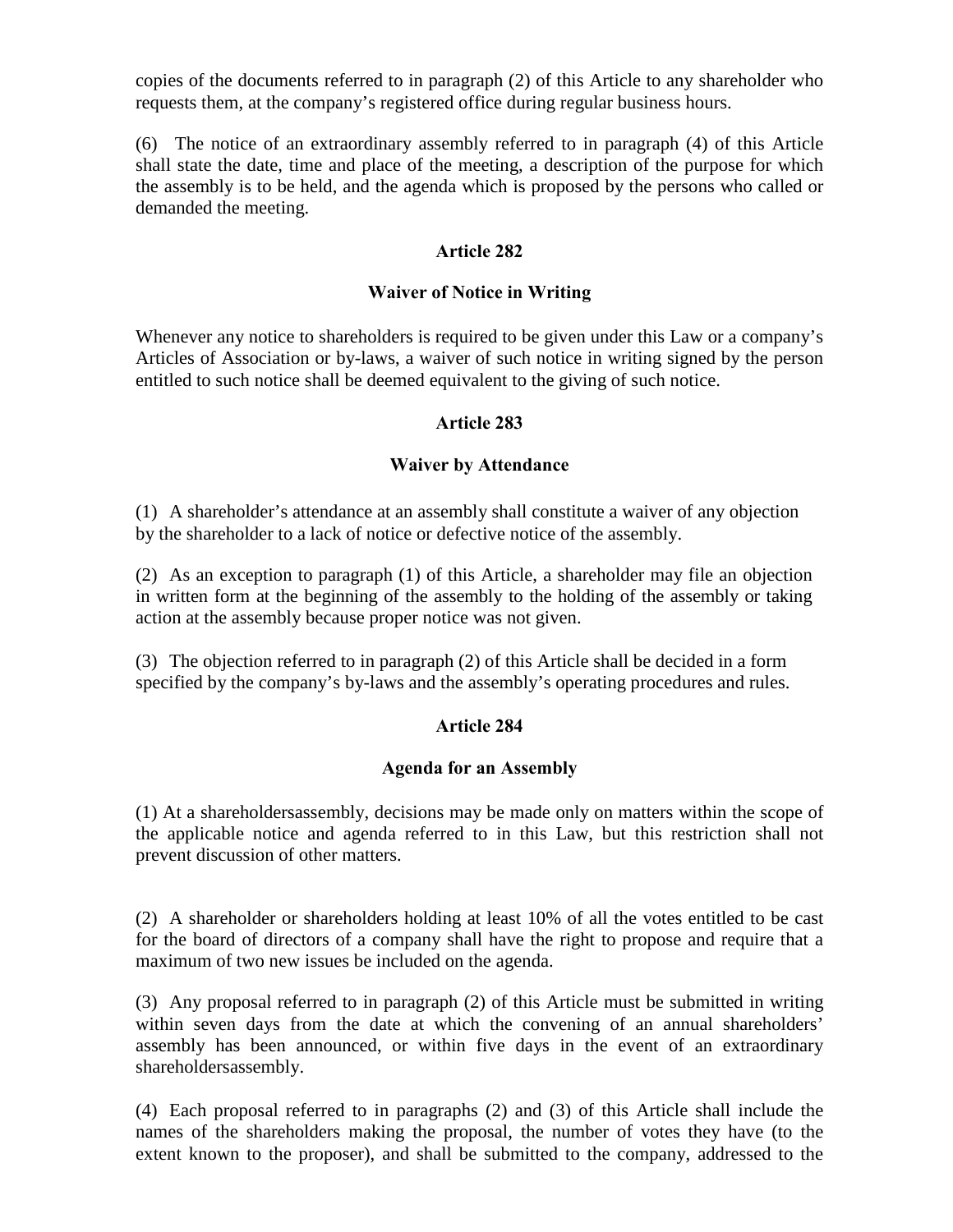board of directors at the company's registered office.

(5) For purposes of this Article, no shareholder shall be counted in more than one group holding a stated percentage of votes.

(6) If the board fails to respond to a shareholders' request made pursuant to paragraph (2) of this Article, or if it rejects the request, the competent court in a non-contentious proceeding shall have the power, on request of any submitting shareholder, to order that the shareholders' request must be granted. The court shall make its decision within 48 hours after receipt of the request.

# Article 285

## Chairman at an Assembly

(1) A chairman shall preside at each shareholders' assembly.

(2) The chairman shall be elected at the beginning of the assembly if the agenda properly provides for that.

(3) The chairman may also be designated or appointed as provided in the company's bylaws.

(4) The chairman may establish rules and regulations for the conduct of the assembly which are fair to the shareholders.

## Article 286

## List of Shareholders and Record Date for an Assembly

(1) A company's Articles of Association may specify or provide the method for setting the record date for determining the list of shareholders who are entitled to notice of an Assembly, to demand convening of an extraordinary assembly, to vote, to submit

minority shareholders' proposals in accordance with this Law, and to take any other action (herein called a "record date").

(2) If the Articles of Association does not specify or provide the method for setting the date referred to in paragraph (1) of this Article, the board of directors may do so. If the board of directors does not do so:

1) in the case of an assembly other than an extraordinary assembly, the record date shall be the date on which the notice of the meeting is first given; and

2) in the case of an extraordinary assembly, the record date shall be the date on which the first demand was signed and dated by a shareholder.

(3) A record date may not, in any event, be more than 60 nor less than 10 days before the assembly at which action is to be taken.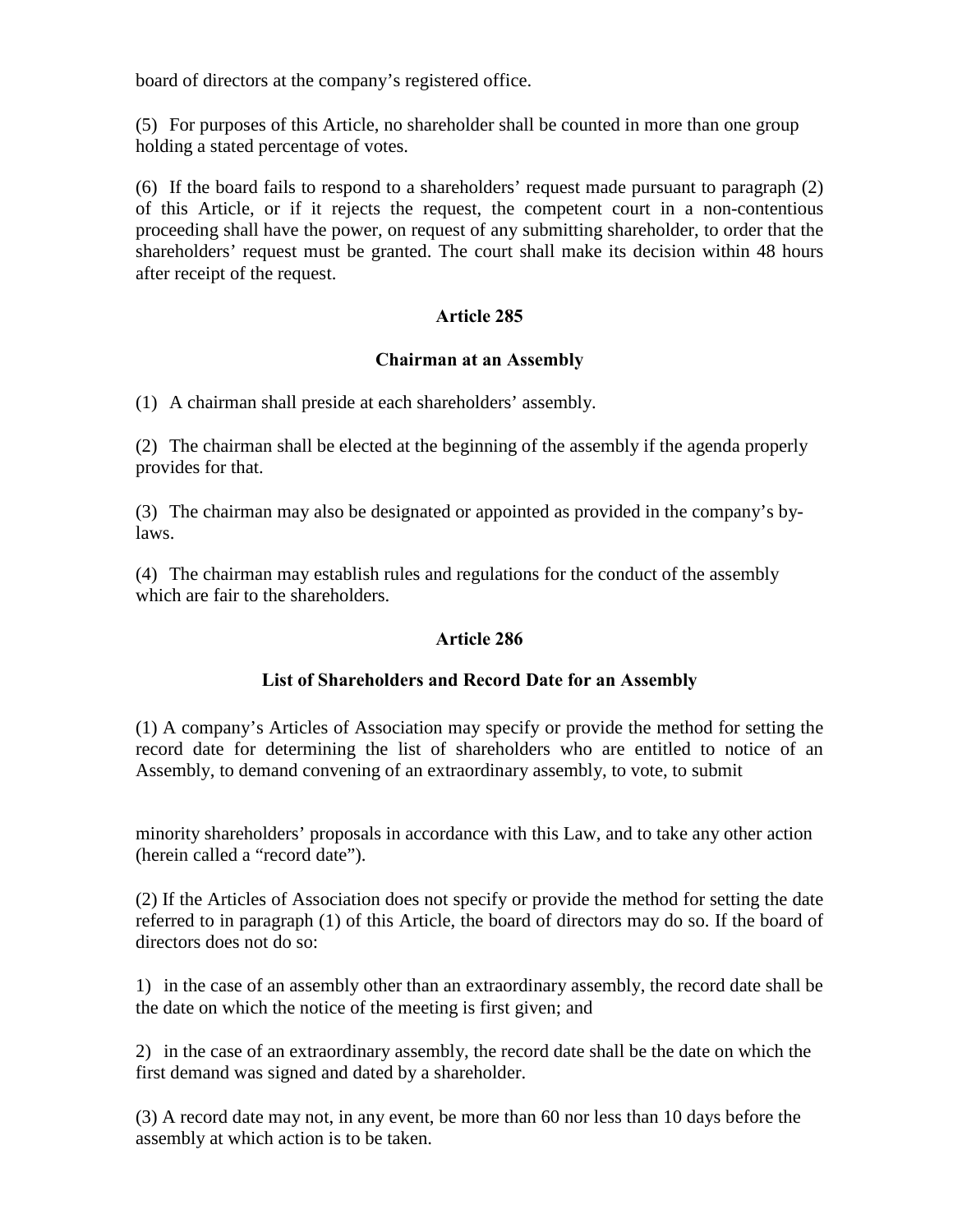(4) The list of shareholders for an assembly shall be compiled as of the record date from the shareholder list in the Central Registry of Securities and shall be available at the company's registered office to all shareholders entitled to vote at the assembly for inspection and copying at their own cost and for the opportunity to object to any irregularities in the list.

(5) Such list of shareholders shall contain the name and address of each shareholder and the number of voting shares held by each shareholder.

#### Article 287

#### Voting in Person or by Proxy

(1) A shareholder may vote his shares in person or by an authorized representative (a "proxy") in accordance with this Law or the company's by-laws.

(2) A shareholder may appoint a proxy only by power of attorney in writing which names the person who shall be the proxy and states the number, type and class of shares for which the proxy is given. If so provided in the company's Articles of Association or by-laws, the power of attorney may be given in electronic format if its authenticity can be assured.

(3) Signed copies of the power of attorney shall be delivered both to the proxy and the company.

(4) A power of attorney shall be valid for only one assembly, which for this purpose includes any reconvening of an assembly which was adjourned for reasons of lack of time, lack of quorum or otherwise.

(5) If the power of attorney contains instructions on how to vote on a particular matter, the proxy must vote in accordance with those instructions. If the power of attorney does not contain instructions on how to vote on a matter, the proxy shall exercise the right to vote on that matter only in good faith with the purpose of serving the shareholder's own best interest.

(6) A person (or a related person to a person under this Law) who is a director or management body member of a company or of a controlling shareholder of a company may not be a proxy for an employee or a related person of an employee of the company.

(7) If a shareholder who is entitled to vote at an assembly transfers his shares to another person before the assembly, he shall retain the right to attend the assembly and vote but may grant that right to his transferee by a power of attorney referred to in Article 286 of this Law.

(8) A proxy is obligated to inform a shareholder who appointed him about his voting at the assembly.

(9) The responsibility of a proxy for exercising the right to vote as provided in paragraphs (5) and (8) this Article may not be released or limited in advance.

(10)A shareholder who has given the power of attorney may revoke it at any time prior to voting at the assembly meeting by a written revocation delivered to the company and the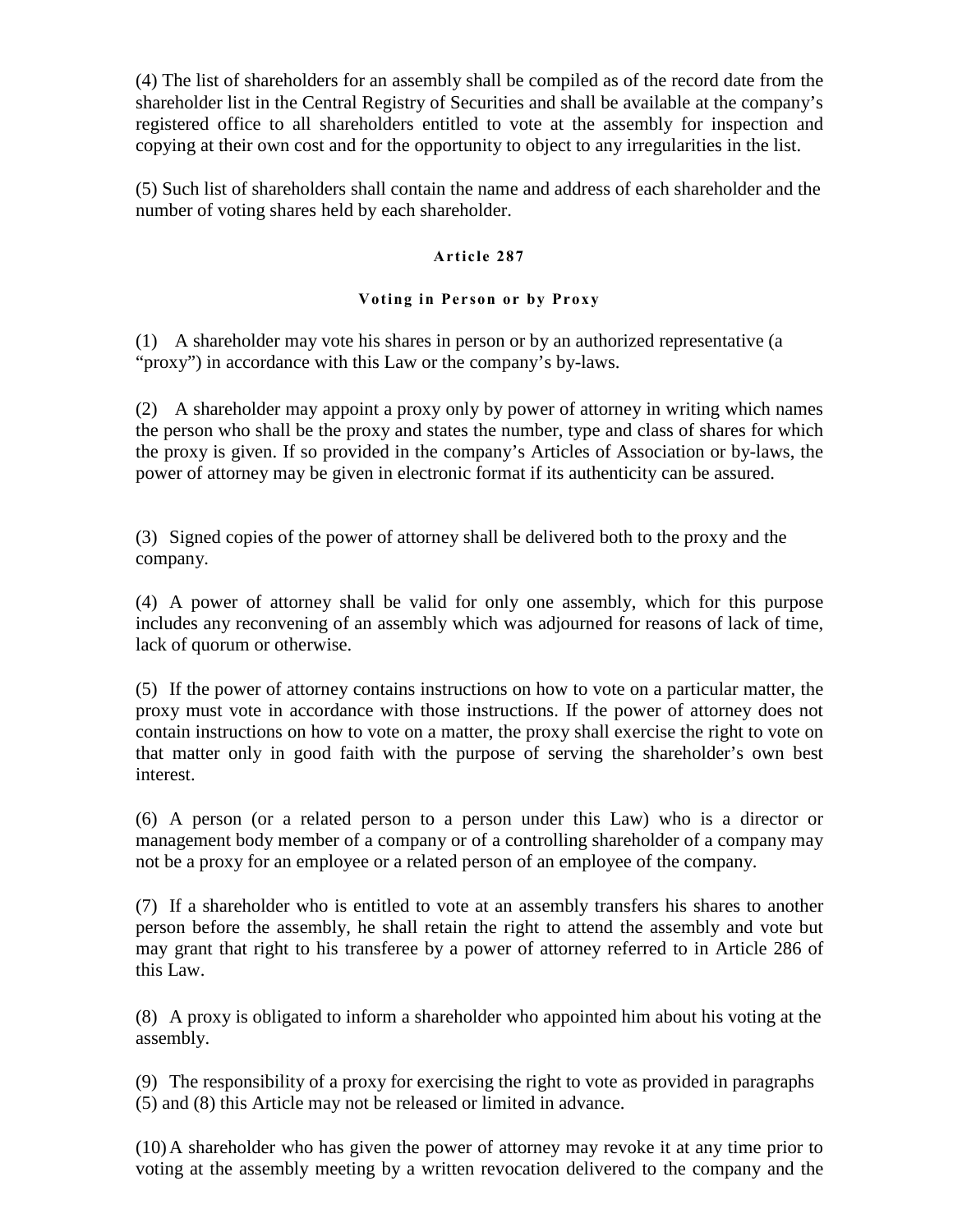proxy, or by attending the meeting and voting in person.

## Article 288

## Voting Committee

(1) Unless provided otherwise in a company's Articles of Association or by-laws, the chairman of a shareholders' assembly shall appoint a keeper of the minutes, two shareholders to review and approve the minutes, and a voting committee.

(2) The voting committee shall be composed of at least three members who shall:

1) verify the list of shareholders present in person or by proxy and verify the identities of the proxies;

2) verify the number of shares and number of votes of each shareholder and each proxy;

3) verify the validity of each power of attorney appointing a proxy and the instructions in each power of attorney;

- 4) count votes;
- 5) verify and announce results of voting;

6) transfer the ballots to the company's archive for safekeeping; and

7) perform other activities in accordance with any rules of procedure of the assembly.

(3) The voting committee shall be obligated to act in an impartial and fair manner towards all shareholders and to submit a signed, written report about its work which shall serve as evidence of the voting results at the assembly but which shall not be free from challenge by any shareholder acting in good faith.

(4) In the case of a company with more than 50 shareholders, a member of the voting committee may not be a director, a management body member, a candidate for either body, or a related person of any thereof.

# Section 4

# Informing Shareholders and Competence

# Article 289

# Right of Shareholders to Information at Assembly

(1) At each annual shareholdersassembly the company's board of directors shall make an accurate and complete report to the shareholders on the state and operations of the company including its financial condition.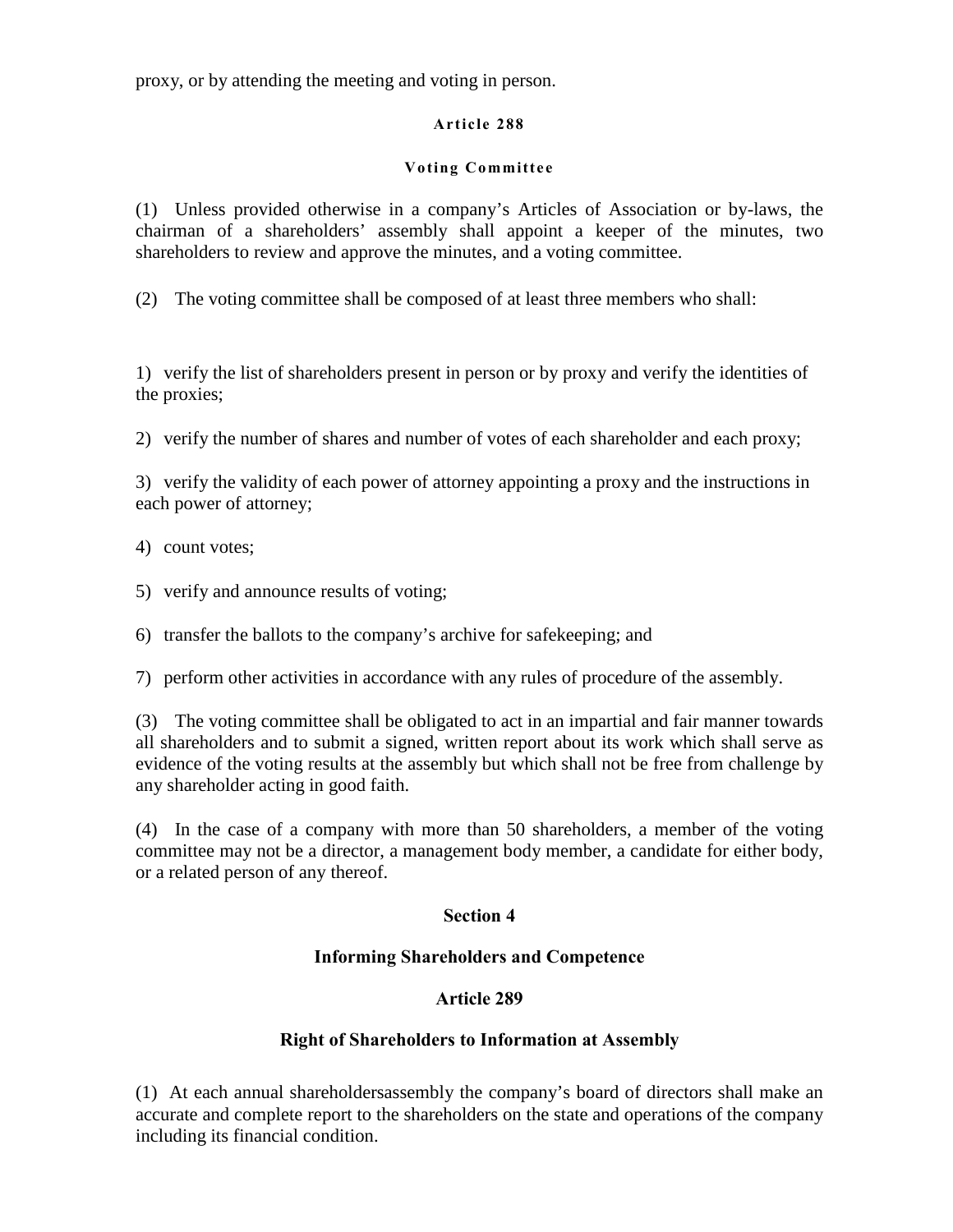(2) If the company has acquired its own shares, the board shall state in its report on the state of the company the reasons for the acquisition, the number and nominal or accounting value of the acquired shares, whether they were acquired without consideration or were paid for, the amount paid, the number of its own shares the company holds and the number of shares which it has reissued.

(3) If a shareholder is denied information requested pursuant to this Article, he may request that this denial be recorded in the minutes of the assembly together with the reasons for the denial.

(4) A shareholder may ask the competent court to order that such information be provided. Such request shall be made not later than 15 days after the date of the assembly meeting at which the information in question was denied.

## Article 290

# Competence and Book of Decisions of the Assembly

(1) The following matters are to be decided by the shareholders' assembly:

1) amendment of the Articles of Association, including but not limited to amendments that establish, increase or decrease the authorized number of shares of, or change the rights or preferences of, any type or class of stock, or increase or decrease the company's basic capital (but not including amendments which may be made by the board under this Law);

2) authorization and concluding of a status change or transformation into another form of company or an acquisition or disposition of major assets in accordance with this Law;

3) decision on distribution of profit and covering of losses, if the Articles of Association or by-laws of the company do not provide otherwise;

4) adoption of the company's annual financial statements including reports of the board of directors, auditors and supervisory board (if there is a supervisory board) relating to those financial statements;

5) policies on compensation and bonuses of directors;

6) election or removal of directors;

- 7) termination of the company;
- 8) appointment and removal of the company's auditors;

9) matters submitted to the assembly by the company's board of directors for decision in accordance with this Law;

10) expenditures relating to bonuses for the company's directors by issuing shares, options financial or in-kind grants;

11) other matters stated in this Law or the company's Articles of Association to be within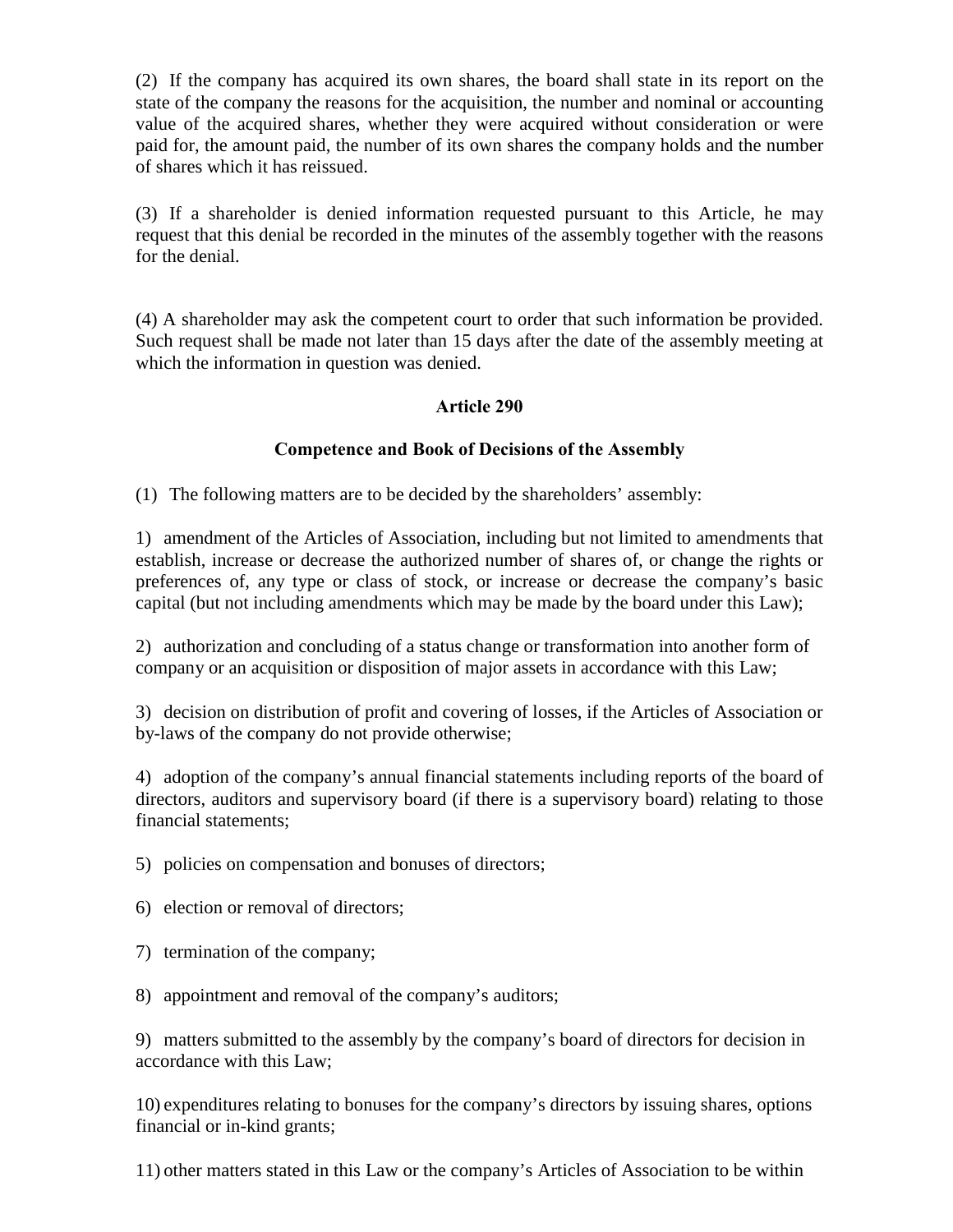the exclusive competence of the shareholders' assembly;

(2) All decisions made by the shareholder assembly shall be entered without delay into a company book of decisions.

## Article 291

#### Adoption of Annual Financial Reports and Reports on Business Activities

(1) The board of directors shall submit to the annual shareholders' assembly the financial statements and statements on business activities together with the statement by the auditor thereon, and other reports in accordance with this Law for inspection and adoption.

(2) Any adoption by the shareholders' assembly of a company's annual or other financial statements or any other statements shall not affect any right or remedy available to the shareholders if such statements are later found to be incorrect or misleading.

## Section 5 Method of Work and Voting Procedures

## Article 292 Quorum

(1) A simple majority of the total number of votes of the shares entitled to vote on a matter (a "simple quorum") shall constitute a quorum for action of an assembly on that matter, unless the company's Articles of Association requires a greater quorum. The votes of those shares which may, in accordance with this Law, vote in writing shall also constitute part of the quorum.

(2) If an assembly is adjourned because of lack of quorum it may be reconvened with the same proposed agenda but not later than 15 days from the date of the adjournment. The quorum required at such a reconvened assembly shall be one-third of the votes of the shares entitled to vote, unless the Articles of Association require a greater quorum.

(3) If there is no quorum at such reconvened assembly or it is not held within such time period, another assembly must be convened and held in accordance with this Law.

(4) The presence or absence of a quorum at an assembly shall be determined prior to beginning deliberations on the agenda items at the assembly.

(5) Any amendment of a company's Articles of Association that adds, changes or deletes a greater quorum or voting requirement must meet the same quorum requirement and be adopted by the same vote required under the quorum and voting requirements then in effect or proposed to be adopted, whichever is greater.

(6) If at an assembly the required quorum is present for action on some but not all of the matters to be considered, action may still be taken on the matters as to which a quorum is

present. In any event, a properly convened meeting may decide on the time and place for a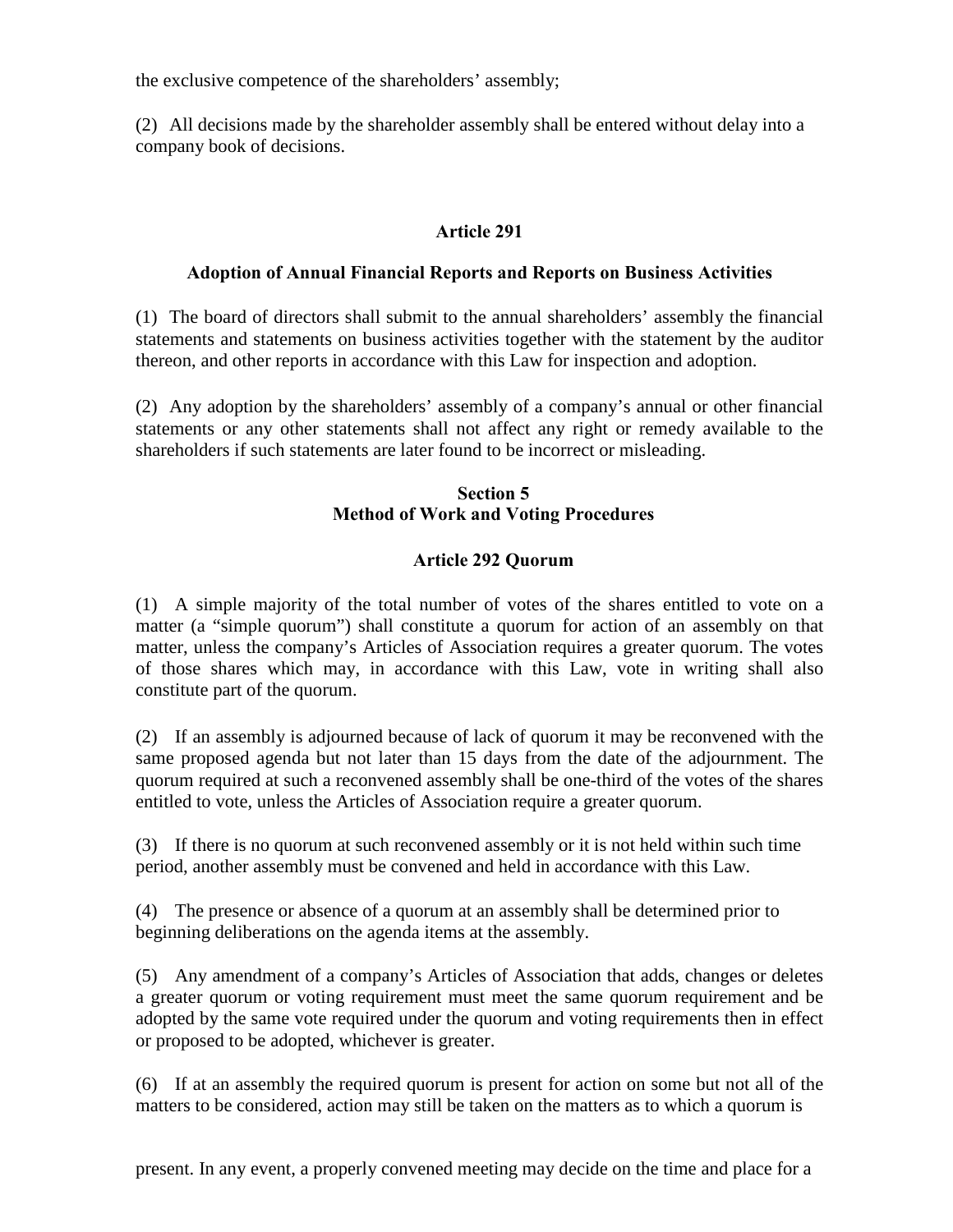reconvened meeting as referred to in paragraphs (2) and (3) of this Article.

(7) If a company's Articles of Association or this Law requires group voting by a single type or class of shares on a matter, the quorum for such voting shall be as provided in paragraphs (1)-(6) of this Article.

## Article 293

## Vote Required for a Decision

(1) If a quorum is present, the affirmative vote of a simple majority of the votes of the shares present in person or by proxy and entitled to vote on that matter shall be the decision of the assembly on that matter, unless a greater number of votes or voting by classes is required by this Law or the company's Articles of Association.

(2) Whenever this Law states that a qualified majority of votes is required on a matter, the term "qualified majority" shall mean the affirmative votes of at least two-thirds of the votes of all of the shares entitled to vote on that matter.

(3) The Articles of Association or by-laws of any company may supersede the two-thirds vote requirement of paragraph (2) of this Article as to that company by specifying any smaller or larger vote requirement not less than a simple majority of the votes of all of the shares entitled to vote on the matter and not less than a simple majority of all of the shares of each class of shares entitled to separate group voting on the matter.

## Article 294

## Voting Rights of a Share

(1) Except as provided in this Article, each outstanding ordinary share shall be entitled to one vote on every matter voted on at an assembly, and each outstanding preferred share shall have only the voting rights stated in the company's Articles of Association, which shall be subject to the restrictions stated in paragraph (6) of Article 209 of this Law.

(2) Shares held by the company may not be voted. Securities other than shares may not vote.

(3) A company's shares may not be voted at an assembly if the shares are owned, directly or indirectly, by another entity and the company owns, directly or indirectly, shares or other interests in that other subordinated entity which entitle the company to control the voting by that other entity of that other controlled entity's shares of the company.

# Article 295

## Certain Voting Agreements Prohibited

(1) An agreement by a shareholder or a proxy to vote following instructions of the company or any director or management body member of the company shall be null and void.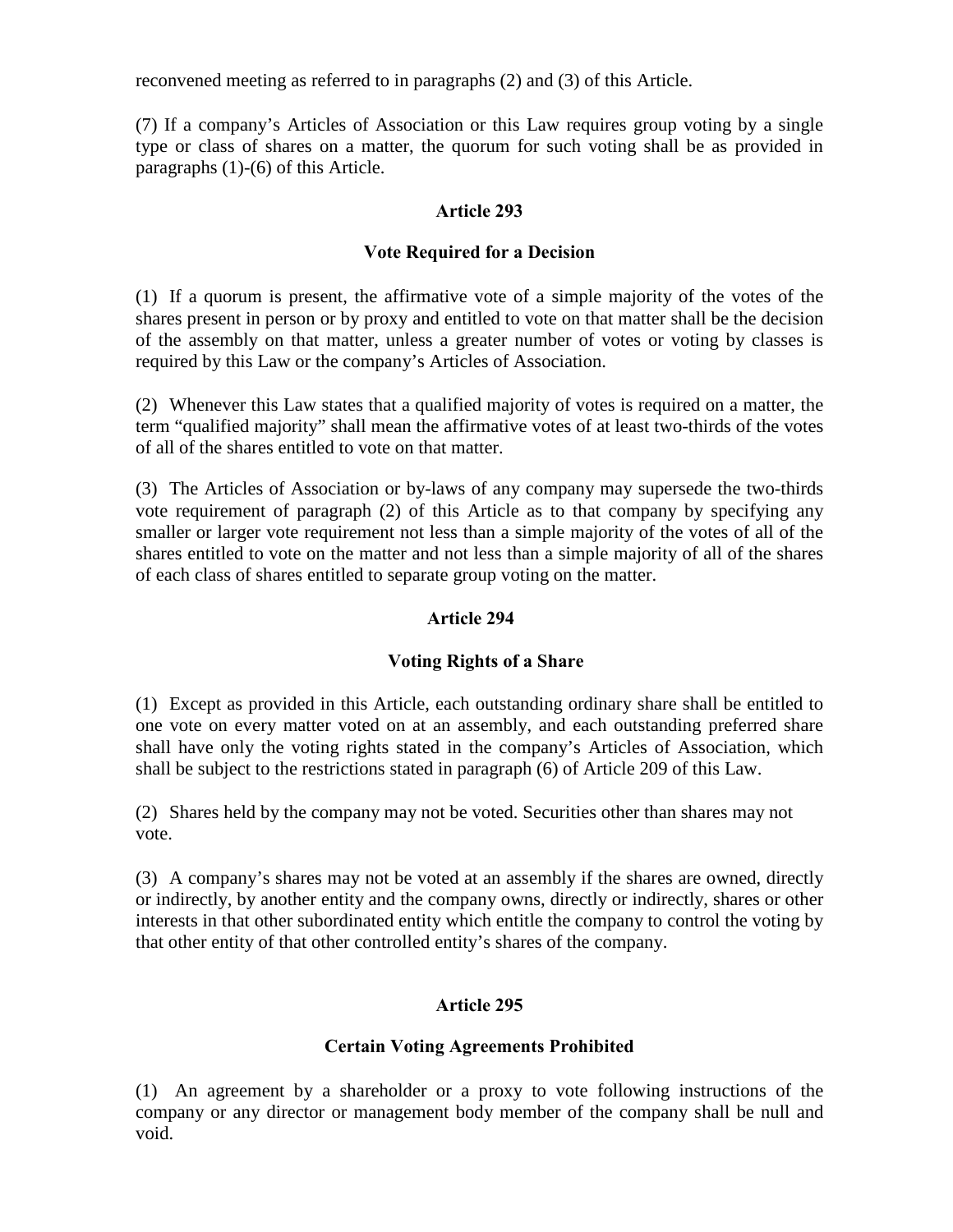(2) An agreement by a shareholder to vote, or to refrain from voting, in return for privileges or other consideration provided to him by the company or any director or management body member of the company, shall be null and void.

## Article 296

## Meeting by Conference Telephone

An assembly in a joint stock company with not more than ten shareholders may be held through conference telephone or other audio or visual communication equipment if all of the participants can listen and talk to each other. The persons participating in such an assembly shall be considered to be personally present at the assembly.

## Article 297

## Form of Voting

(1) Voting at an assembly shall be by secret ballot (which may be in form for computer processing) if the company has more than 100 shareholders or when so requested by shareholders with a minimum of 10% attending or represented shares with right to vote on the matter in the following cases:

1) when voting for election or removal of a director, an independent auditor or liquidator; and

2) when voting on financial reports, operation reports and on the system of compensation for company directors.

(2) A ballot shall in any case contain the following:

1) the company's registered name and the date and time of the assembly;

2) the issues subject to voting as items of the agenda;

3) provision for voting "in favor," "against" or "abstain" on every issue,

4) for voting for directors, a clear statement of all the candidate's names and statement of the body (board of directors or supervisory board) voted for.

(3) If the voting is conducted by ballot:

1) a vote on matters other than election of directors shall be counted only if the shareholder marked one and only one of the three options stated in subparagraph 3) of paragraph (2) of this Article;

2) a vote on election or removal of a director without cumulative voting in accordance with this Law shall be counted only if the shareholder votes for a number of candidates not exceeding the total number of directors to be elected; and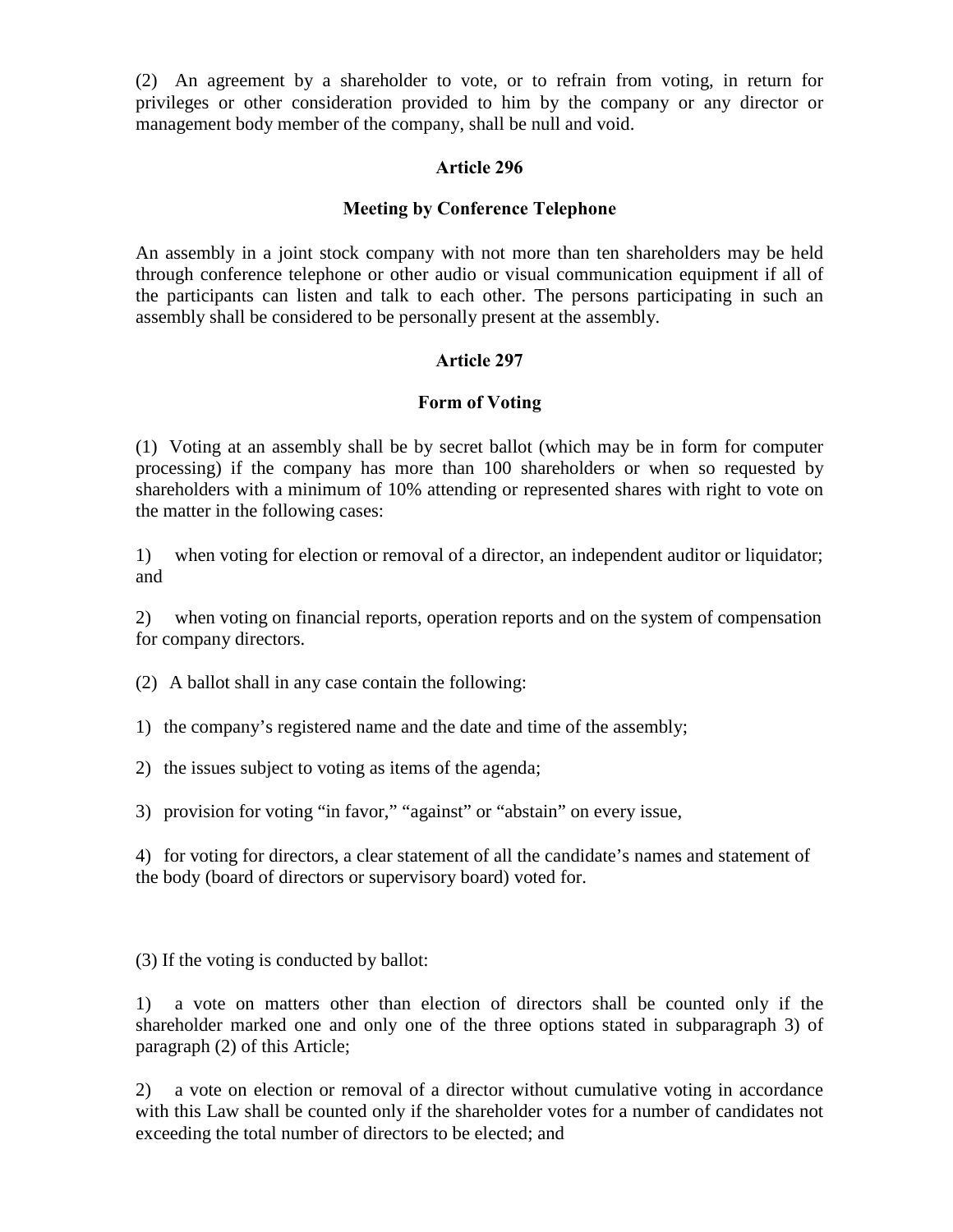3) a vote on election or removal of a director with cumulative voting shall be counted only if the shareholder's total number of votes for all candidates does not exceed the total number of votes of the shareholder.

(4) If the ballot contains more than one issue for voting, invalid voting on one shall not adversely affect validity of voting on any other issue.

(5) Voting in other cases than described in paragraph (1) of this Article shall be by show of hands or another open procedure.

# Article 298

## Voting Rights of Holders of Specific Types

(1) The right to vote shares which are pledged shall be in the pledgor.

(2) The shares held of record by another company or legal entity, domestic or foreign, may be voted only by a proxy or other legal representative of that other company or entity.

(3) In the case of shares held in the name of a deceased person, minor or other person not having legal capacity, the voting may be done through a legal representative as provided by law without transfer of the shares to the representative.

(4) In the case of shares held by a bankruptcy administrator or liquidator, the voting is done by such person without transferring the shares into such person's name if the power for such voting is contained in an appropriate court decision authorizing such person.

## Article 299

## Effective Date of Assembly Decisions

A decision of an assembly shall be legally effective as of the time it is made except in following cases:

1) if the decision itself specifies that another effective time than that time shall be the effective time; or

2) if the law expressly provides that a decision becomes effective upon the date of entering it into the Registry and publication, then the time of registration and publication shall be the effective time.

## Article 300

## Disqualification to Vote in Certain Cases

(1) A shareholder may not vote at an assembly in the following cases:

1) when relieving that shareholder from an obligation to the company or satisfying the company's claims against that shareholder;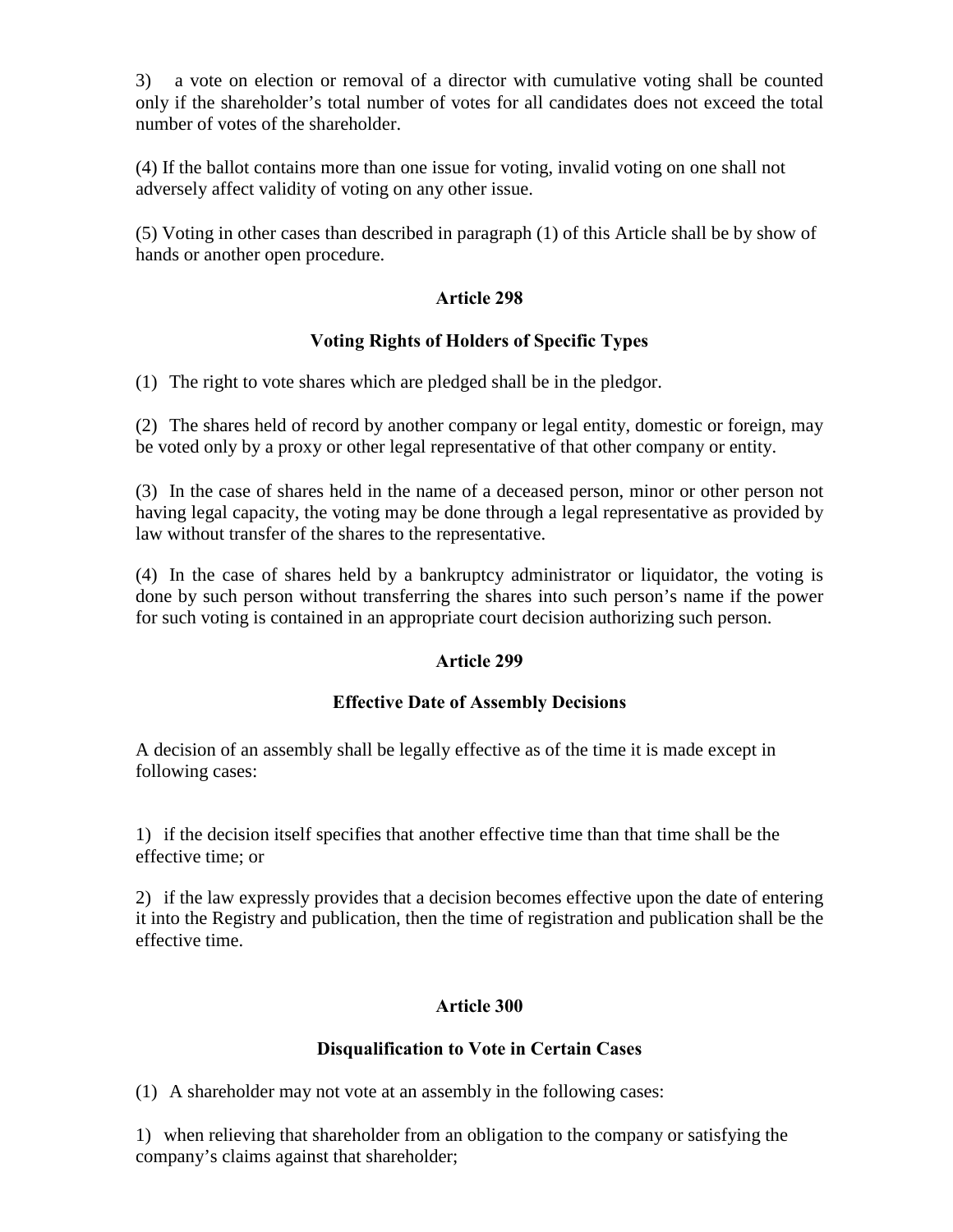2) when initiating or terminating a lawsuit against that shareholder; or

3) when approving an act or transaction in which that shareholder has a personal conflict of interest with the company in accordance with this Law.

(2) Limitations stated in paragraph (1) of this Article to a shareholder apply also to related persons as defined in this Law.

(3) There shall be no limitation on the right of a shareholder or his proxy to vote when deciding on his election or removal as a member of the board of directors, supervisory board, executive body or as a liquidator.

(4) The votes of a shareholder who is disqualified under this Article shall also not be counted in determining the quorum for decision making.

# Article 301

## Record of an Assembly

(1) Every decision of an assembly shall be recorded in minutes of the assembly by a recording clerk.

(2) The chairman of the assembly shall be responsible for assuring that proper minutes are made.

(3) The minutes shall be prepared not later than 15 days after the date of the assembly.

(4) The minutes shall state: the place and time of the assembly, the agenda, the name of the recording clerk, the chairperson and voting committee members, the quorum, a

summary of the discussions and speeches, the votes for, against and abstained on each decision, the manner of voting, and a list of decisions made.

(5) The list of persons present and evidence of proper convening of the assembly shall also be included in the minutes.

(6) The minutes shall be signed by the chairman of the assembly, two appointed shareholders and the recording clerk.

(7) A failure to comply fully with paragraphs (1)-(6) of this Article shall not affect the validity of a decision of the assembly or otherwise valid company action, if its authenticity can be proved in another way.

## Section 6

## Invalidity of an Assembly Decision

# Subsection 1

# General Grounds for Invalidity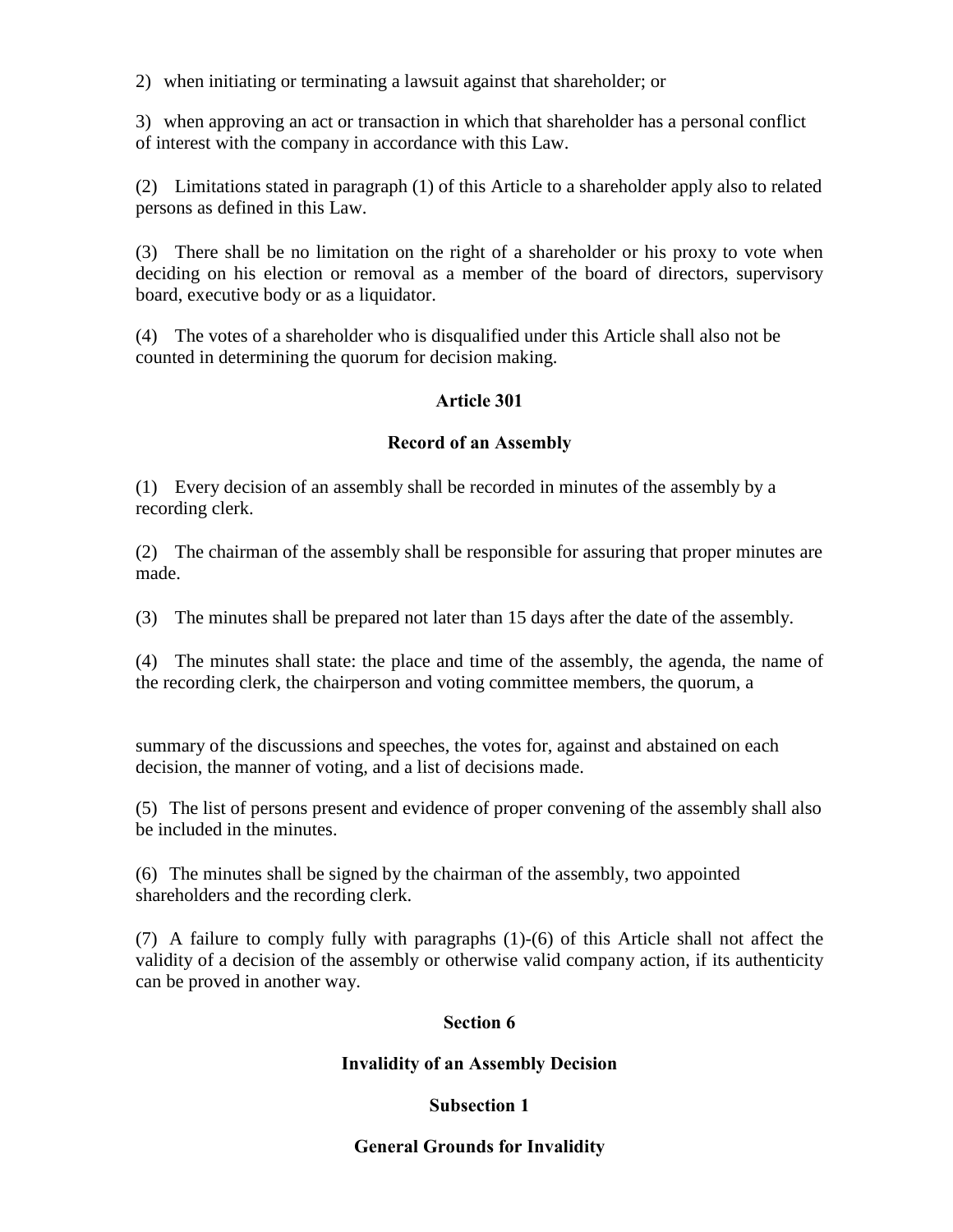# Article 302

# Grounds for Invalidity

(1) The competent court may hold that a decision of a shareholders' assembly is invalid if the decision:

1) was adopted at an assembly which was not convened in accordance with this Law or the company's Articles of Association or by-laws;

2) was adopted contrary to this Law or the company's Articles of Association or by-laws;

3) is contrary to law or the company's Articles of Association or by-laws; or

4) in other cases prescribed by this Law.

(2) A complaint seeking such a court decision may be brought by a shareholder who voted against the decision at the assembly, or a shareholder who was not been properly invited to the assembly or was prevented from attending the assembly.

(3) Such a complaint may also be brought by any member of the board of directors or a supervisory board.

(4) If the assembly decision is required to be registered in the Registry, the complaint shall not in itself prevent such registration, but the Registry may postpone registration should it find it justified.

(5) If such assembly decision is already registered, it shall be subject to deregistration by the court at the request of a person referred to in paragraphs (2) and (3) of this Article.

# Subsection 2

# Special Grounds for Invalidity

## Article 303

# Invalidity of Election of Director or Board Members

(1) Except for cases referred to in Article 302 of this Law, the election of a member of the board of directors is invalid if:

1) the board was established contrary to this Law or the company's Articles of Association or by-laws;

2) the person elected was not nominated or elected in accordance with this Law or the company's Articles of Association or by-laws;

3) the shareholders' assembly elected more members to the board than prescribed by this Law of the company's Articles of Association or by-laws; or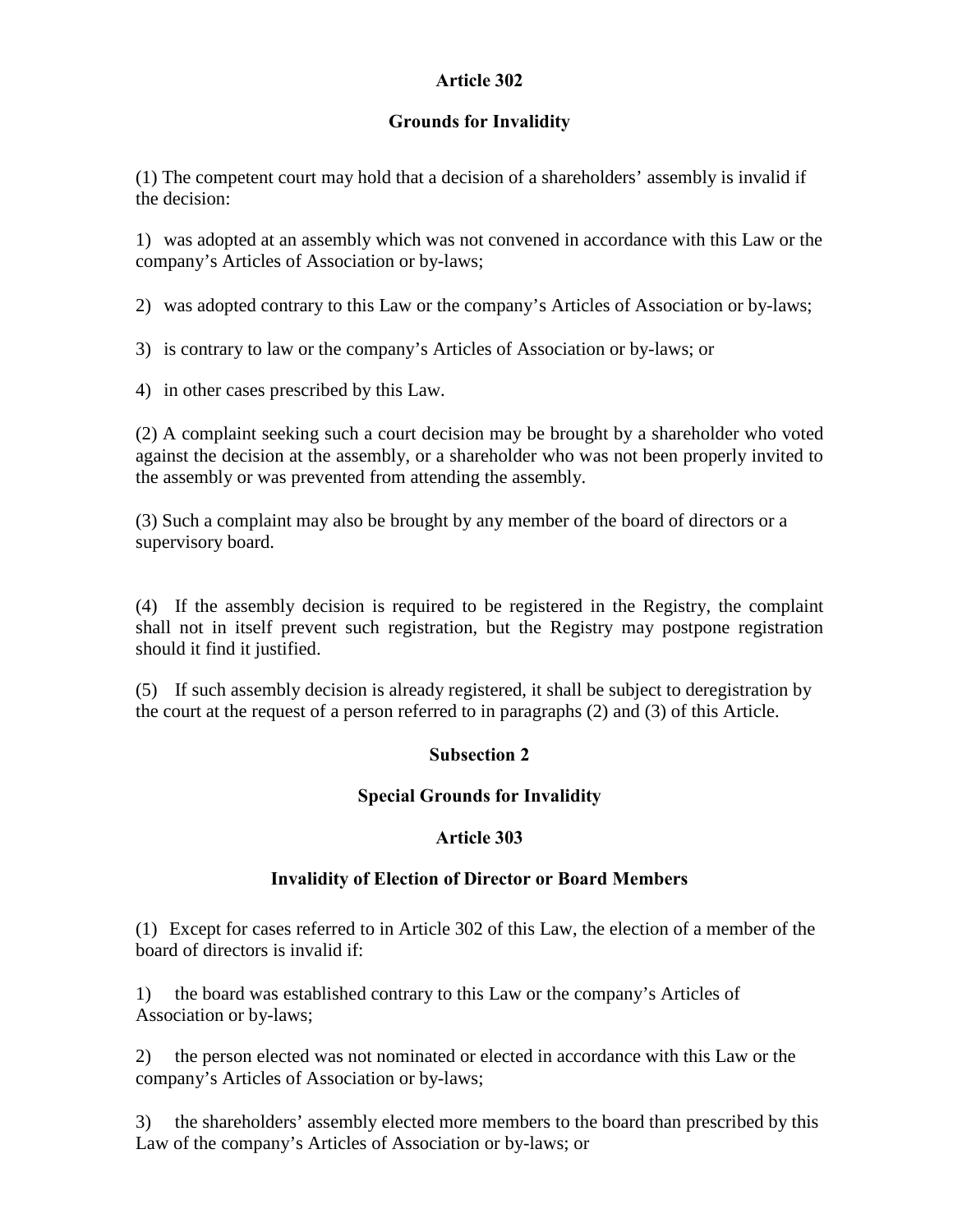4) the person elected does not meet qualifications required for his election.

(2) The provisions of paragraph (1) of this Article shall apply mutatis mutandis to appointment or election of members of the management body, or any supervisory board or audit committee or an internal auditor.

## Article 304

# Invalidity of Decision on Adoption of Annual Financial Reports

(1) Except in cases referred to in Article 302 of this Law, a shareholders' assembly decision on adoption of annual financial reports can be held invalid if:

1) the contents of the report does not comply with the laws or regulations which exclusively or predominantly protect the interests of the company's creditors; or

2) the auditing of the report was not performed in accordance with law or persons authorized to perform the audit failed to perform it.

(2) The invalidity of the assembly decision or a board of directors' decision on the annual financial reports may result in invalidity of an assembly decision on profit distribution based on the invalid decision.

# Subsection 3

# Rules on Invalidity Not Applied

Article 305 Exceptions An assembly decision shall not be held invalid if:

1) the defect was minor and the claimant or other persons suffered no significant legal consequences;

2) invalidity would adversely affect the rights of third parties acquired in good faith; or

3) in a case where the decision was made contrary to the Law, the Articles of Association or by-laws, the defect was waived or cured in accordance with Articles 282 or 283 of this Law.

## Subsection 4

## Invalidity Procedure

## Article 306

## Complaint and Procedure

(1) A complaint for holding an assembly decision to be invalid shall be brought against the company.

(2) The complaint shall be brought within 30 days after the date of learning of the decision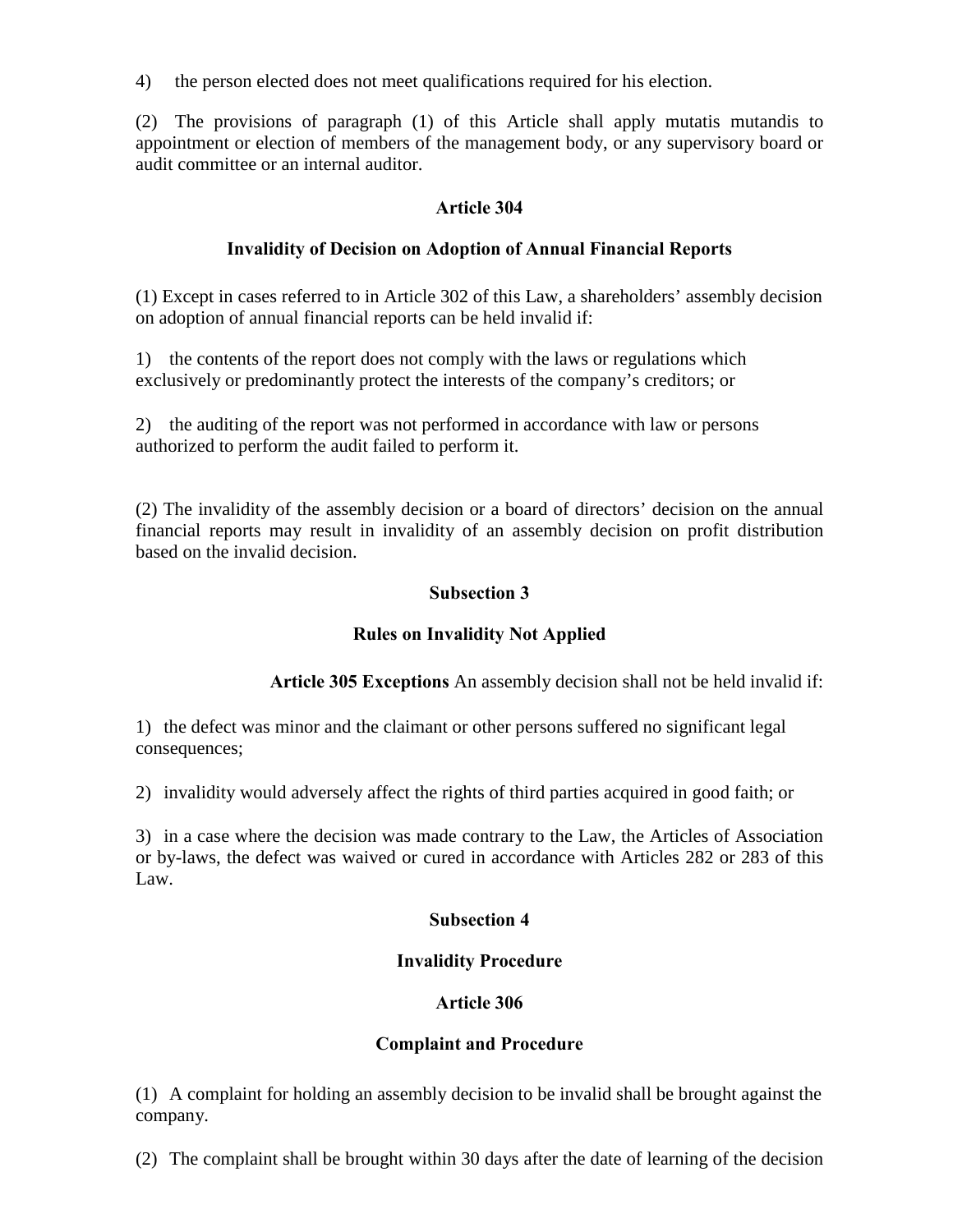and not in any event later than six months (and three months in the case of a listed company) from date of adoption of the decision.

(3) If the claimant was present at the meeting when the decision was adopted, this count shall start the next day after the meeting was held. If the claimant was not present at the meeting, this count shall start with the first day after the date he knew or under the circumstances should have known of the decision.

(4) The company may be represented by a special representative designated by the shareholders' assembly in accordance with the Articles of Association or the company's

by-laws taking into consideration the circumstances of the case into account, or the competent court in a non-contentious proceeding.

(5) The court may, at the company's request, order the claimant to deposit collateral in case the charges made cause damage to the company.

(6) The court may order a temporary measure aimed at preventing the implementation of the decision, which is subject to establishing its invalidity, if it deems it likely thast its execution may cause irreparable damage to the company.

(7) If more than one proceeding is conducted for establishing the invalidity of the assembly decision, they shall be combined into one. The proceeding for establishing the invalidity of the assembly decision is urgent.

(8) The court may set a reasonable deadline for harmonizing the decision which initiated proceedings under this Law, Articles of Association or the by-laws, should it find this to be necessary and possible. In case of expiration of such a time period, the court may extend the time period.

(9) In a case where the company claims that Article 305 applies, the court may allow a time period for the board of directors to provide proof to support that claim. In a case where the board of directors does not meet the deadline the court may reject the complaint.

(10)All shareholders may be involved in the dispute.

(11)A court decision which establishes invalidity of the assembly decision shall be effective in favor of and against all shareholders and binding with respect to the relationships among the shareholders and the company, the company and the members of the company bodies.

(12)If the complaint is rejected on theground that there was no basis for the complaint, the claimants shall be jointly and severally liable for damages if they filed the complaint in bad faith or due to gross negligence.

(13)If an invalidated assembly decision was registered in the Registry, the court shall, ex officio, send the decision on invalidity to the Registry for its registration and publication. The entering of the decision shall be published in the same manner that the invalidated decision was publicized.

(14)If an invalidated assembly decision relates to an amendments of the Articles of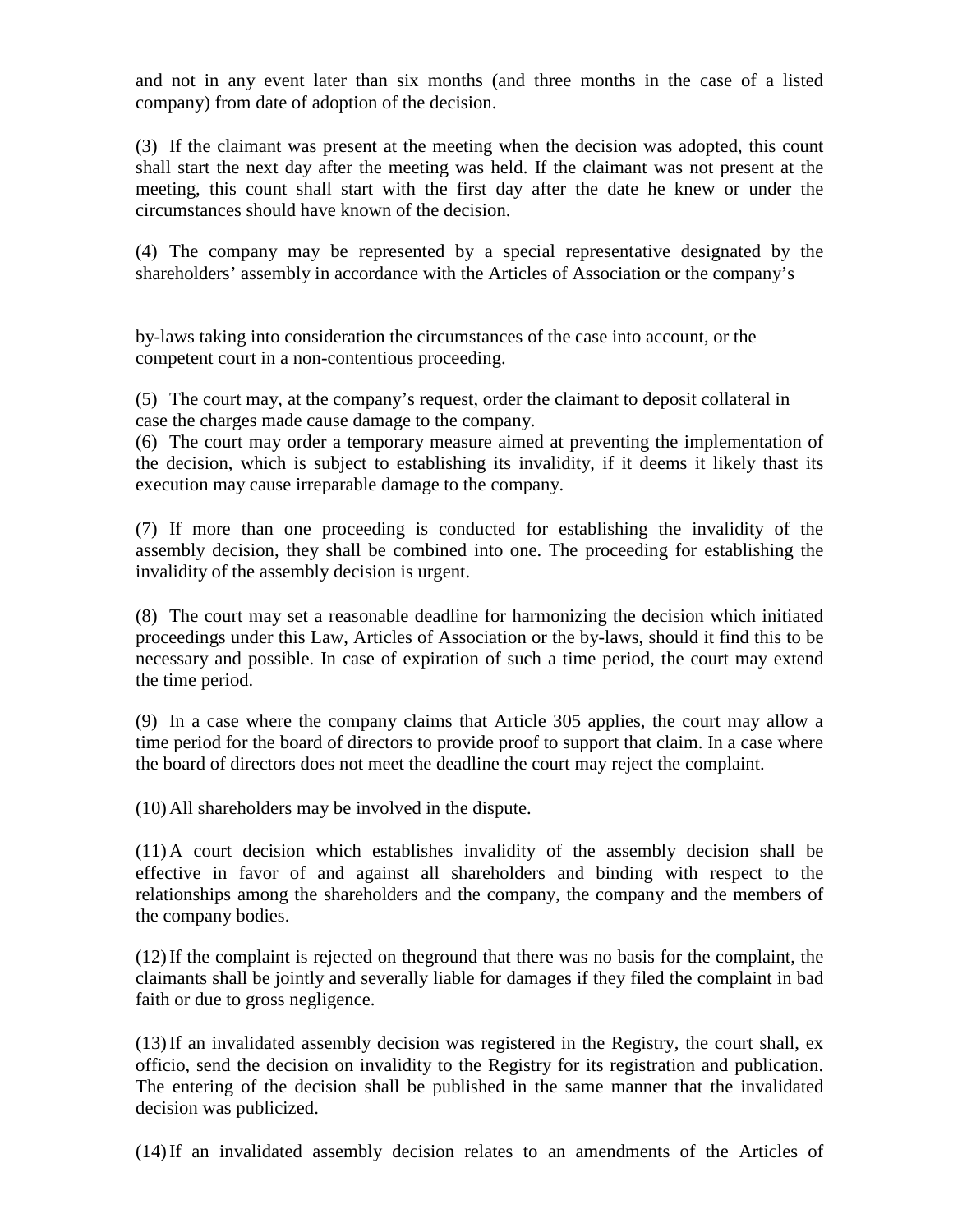Association, the full text of the Articles of Association together with the decision shall be sent to the Registry with a duly verified signature of an authorized person, taking into consideration the court decision and relevant amendments of the Articles of Association.

## Chapter 11

#### Board of Directors and Management Body

## Section 1

## General Provisions Concerning the Board of Directors

## Article 307

## General Requirements

(1) A closed joint stock company must have a single director or a board of directors.

(2) An open joint stock company must have a board of directors.

(3) The provisions of this Law relating to a board of directors of an open company shall apply also to a single director of a closed company which does not have a board consisting of more than one director.

## Section 2

## Status Issues Concerning the Board of Directors

## Article 308

## Number of Directors

(1) The number of members of the board of directors of an open company shall be stated in the company's Articles of Association.

(2) The board of an open company shall have not less than three members and not more than 15 members.

## Article 309

## Election of Directors and Cumulative Voting

(1) All of the members of a company's board of directors:

1) shall be elected by the shareholders at each annual shareholders' assembly; and

2) may be elected by the shareholders at any extraordinary shareholder assembly which has been convened for that purpose.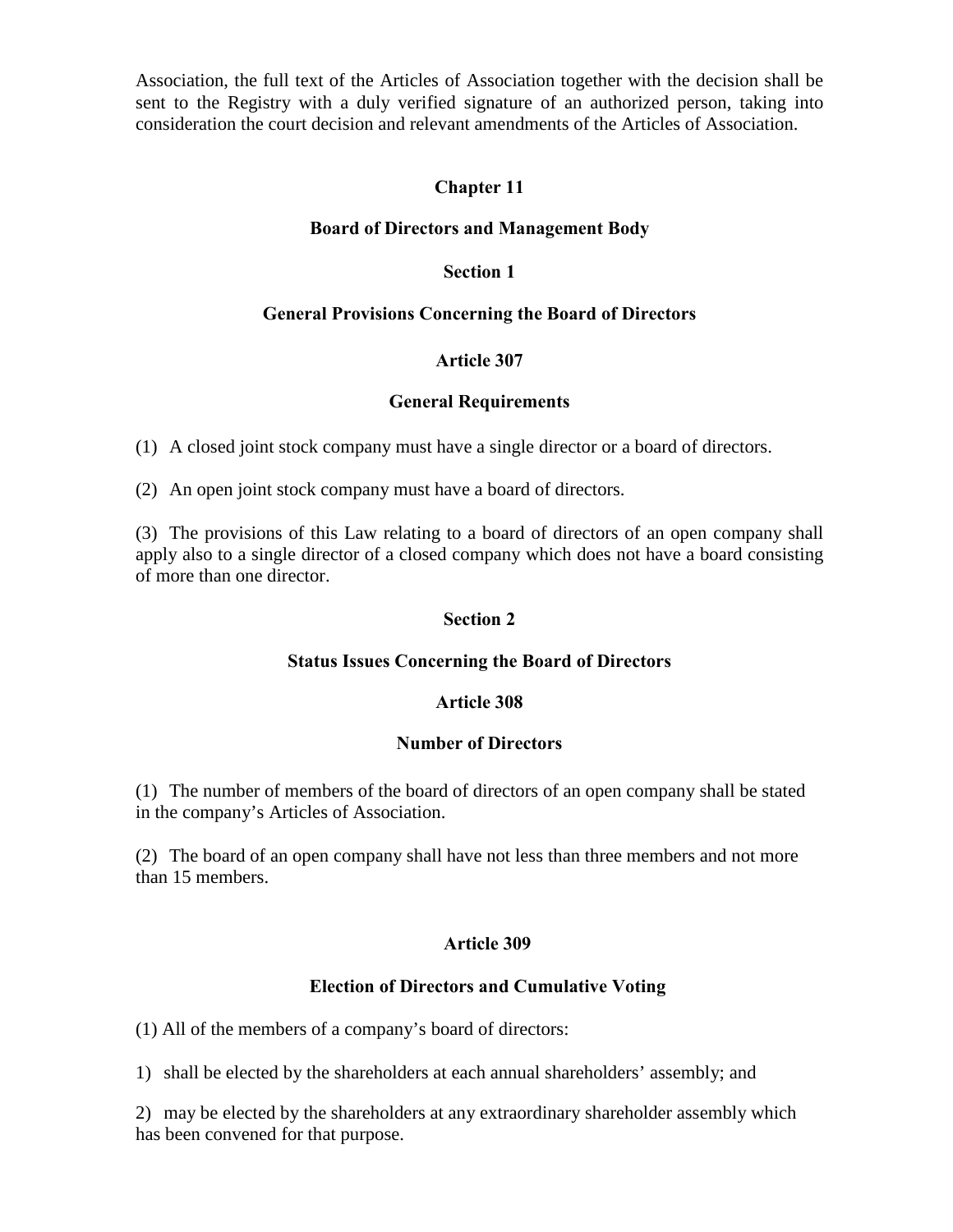(2) Candidates for election to the board may be nominated by the incumbent (existing) board, by shareholders, or by a nominating committee of the board if such exists (herein called "nominators").

(3) In all elections of directors, every shareholder shall have the right to vote the number of shares held by such shareholder for as many persons as there are directors to be elected.

(4) Unless provided otherwise in the Articles of Association or bylaws, in all open companies the directors will be elected with cumulative voting.

(5) With cumulative voting as referred to in paragraph (4) of this Article, every shareholder shall have the right to cumulate his votes and give one candidate a number of votes which equals the number of directors to be elected multiplied by the number of the shareholder's shares, or to distribute such cumulated votes in any proportion he wishes among any number of the candidates for election.

(6) The Articles of Association of any closed company may provide for cumulative voting for election of directors.

# Article 310

## Independent and Non-Executive Directors

(1) In a listed open joint stock company a majority of the members of the board of directors shall be non-executive directors and, of them, at least two members shall be independent directors.

(2) Nominators referred to paragraph (2) of Article 309 shall nominate at least three candidates for non-executive board positions.

(3) For purposes of this Law, "independent director" of a company means, as of any point in time, a director of a company who, or whose family members either separately or together with him or each other, during the two preceding years:

1) was or were not an employee or employees of the company;

2) did not make to or receive from the company payments of more than 10,000 Euro or equivalent;

3) did not own more than a 10% stock or other ownership interest, directly or indirectly, in an entity that made to or received from the company payments of more than such amount;

4) did not act as a director or manager of an entity that made to or received from the company payments of more than such amount;

5) did not own directly or indirectly (including for this purpose ownership by any family member or related person) stock of the company representing more than 10% of the company's capital; and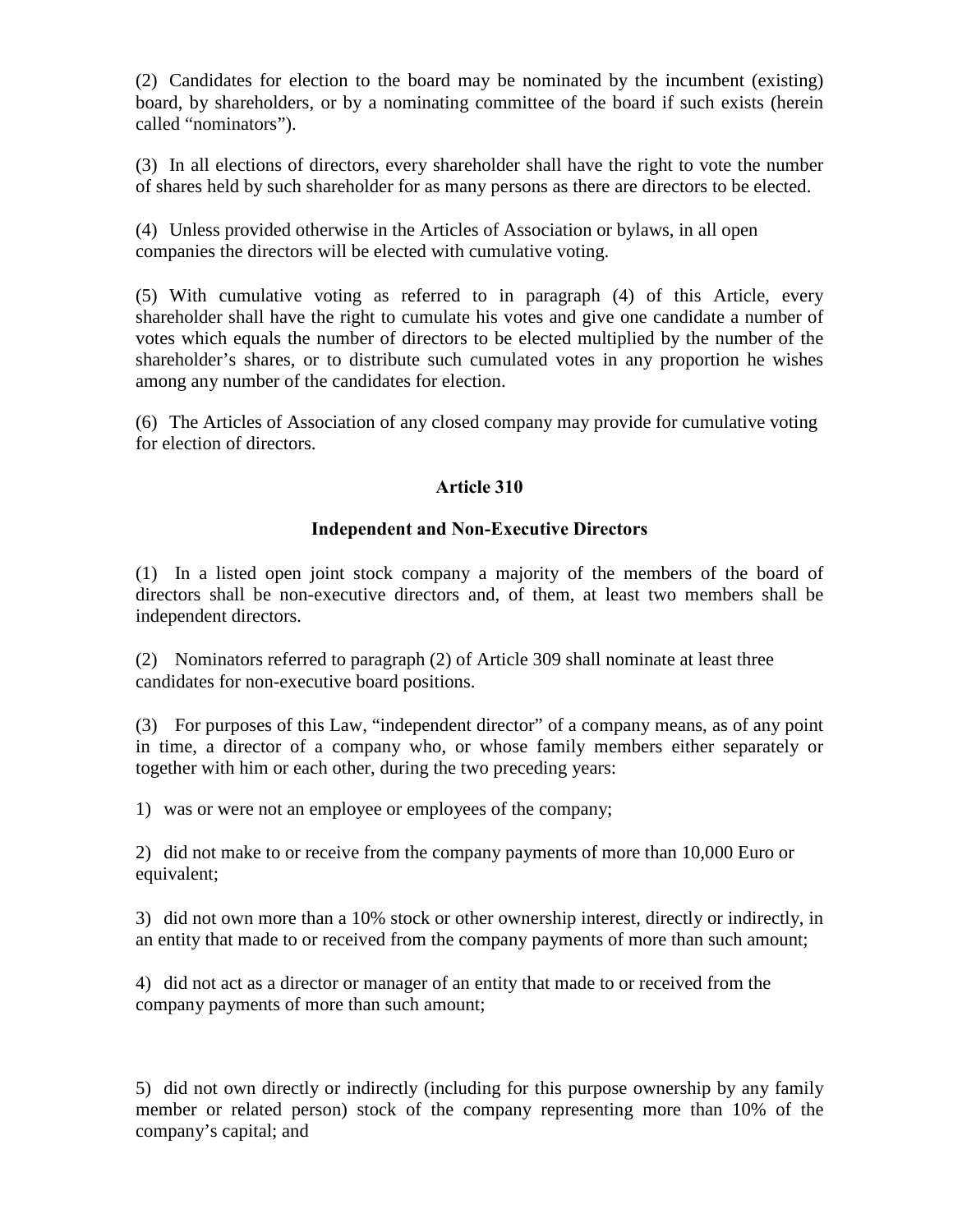6) was not an auditor for the company.

(4) For purposes of this Law, "non-executive director" means a person who is not a member of the management body of the company.

## Article 311

## Term of Office of Directors

(1) The term of office of all directors, including directors elected to fill a vacancy, shall expire at the next annual shareholders' assembly following their election.

(2) A vacancy in a board shall be filled by election at the next shareholders' assembly at which directors are to be elected, except that a company's Articles of Association or bylaws may provide that the board may fill such vacancy until such time.

(3) If the number of directors falls below half of the number fixed in the company's Articles of Association or by-laws and the board does not fill the vacancies pursuant to authorization referred to in paragraph (2) of this Article, the remaining directors shall call a shareholders' meeting for the purpose of filling the vacancies.

## Article 312

## Chairman of the Board

(1) A chairman of the board shall be elected by the board from among themselves, by simple majority of the total number of directors, unless the Articles of Association or bylaws prescribes a different majority.

(2) The board may remove and replace the chairman at any time.

(3) The chairman of the board may also have the title of president of the company, unless provided otherwise in the Articles of Association or by-laws.

(4) The chairman of the board may also be the chief executive officer of the company, unless provided otherwise in the Articles of Association or by-laws.

(5) The chairman of the board shall convene and preside at meetings of the board and shall be responsible for taking and maintaining minutes of all board meetings.

(6) Until a chairman is elected and if he is absent from a meeting, another director chosen by a majority of the directors present shall preside at any meeting.

## Section 3

## Method of Work and Competence

# Article 313

## Competence of the Board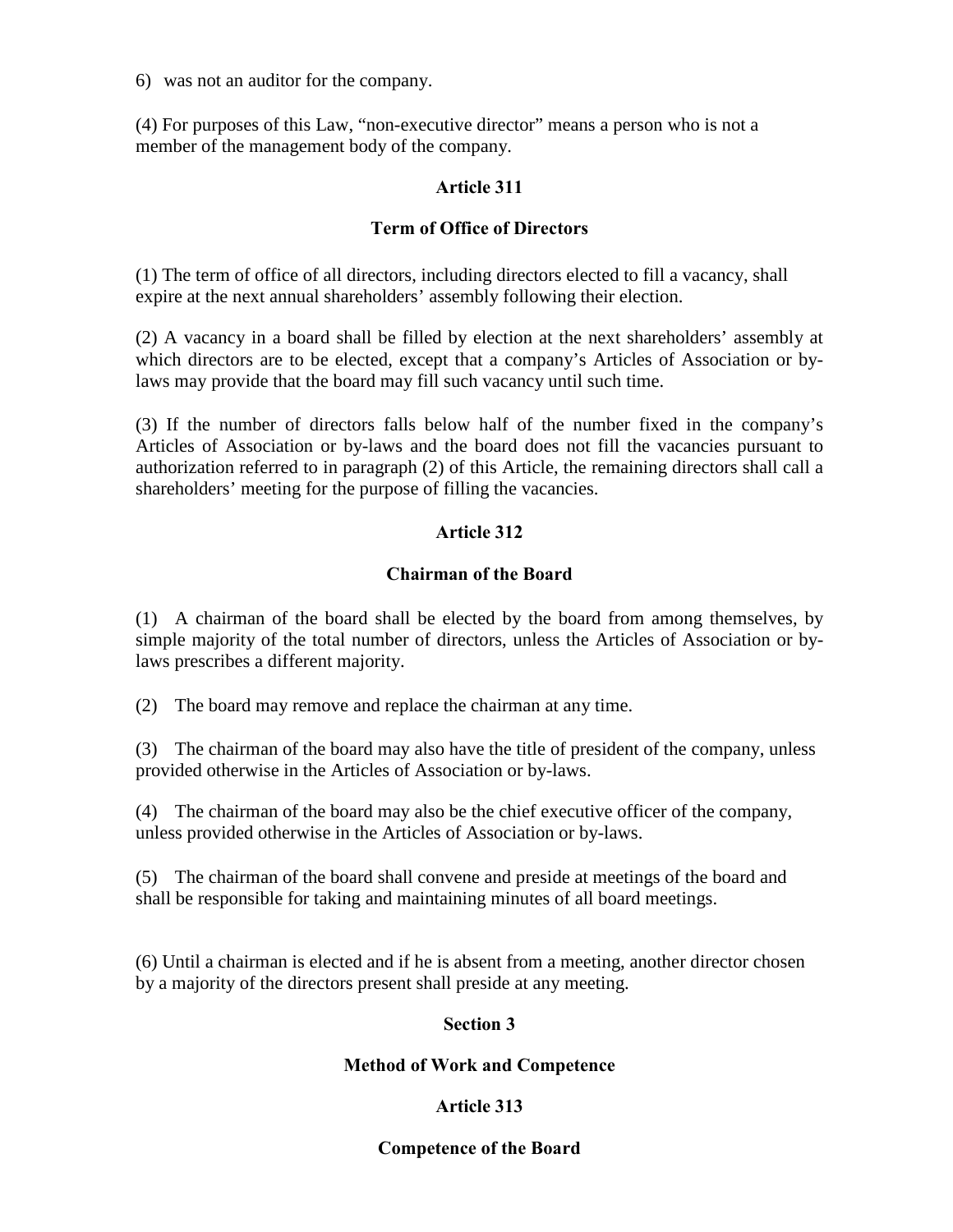(1) The competence of a company's board of directors shall include the making of decisions relating to:

1) monitoring the accuracy of financial information;

2) guiding the company's development and strategies and overseeing its management and administration;

3) determining or approving business plans for the company;

4) convening shareholders' assemblies and establishing the initial agenda;

5) appointing and removing procura;

6) preparing draft decisions for an assembly and monitoring their implementation;

7) fixing the record date for determining the list of shareholders entitled to participate in an assembly;

8) issuing shares within the limits prescribed by the Articles of Association and this Law;

9) issuing bonds, options to acquire shares and other securities within the limits prescribed by the Articles of Association and this Law;

10) determining the value of shares and other property in accordance with this Law;

11) appointing the members of the company's management body, approving contracts between them and the company, establishing their remuneration, and deciding on termination of their term of office or their employment on any grounds;

12) determining the amounts, record dates, payment dates and procedures for dividends when the Articles of Association give the board such authority; and

13) deciding other matters which are referred to the competence of the board in the company's Articles of Association.

(2) Activities which are included within the competence of the board of directors may be transferred to the shareholders by decision of the board of directors, unless the Articles of Association or by-laws provide otherwise or decided by other persons or bodies of the company, except the shareholders at a shareholders' assembly.

# Article 314

# Liability for Business Books

Directors of a joint stock company shall be responsible for keeping the business books and internal supervision of the business in accordance with law.

# Article 315

## Meetings of the Board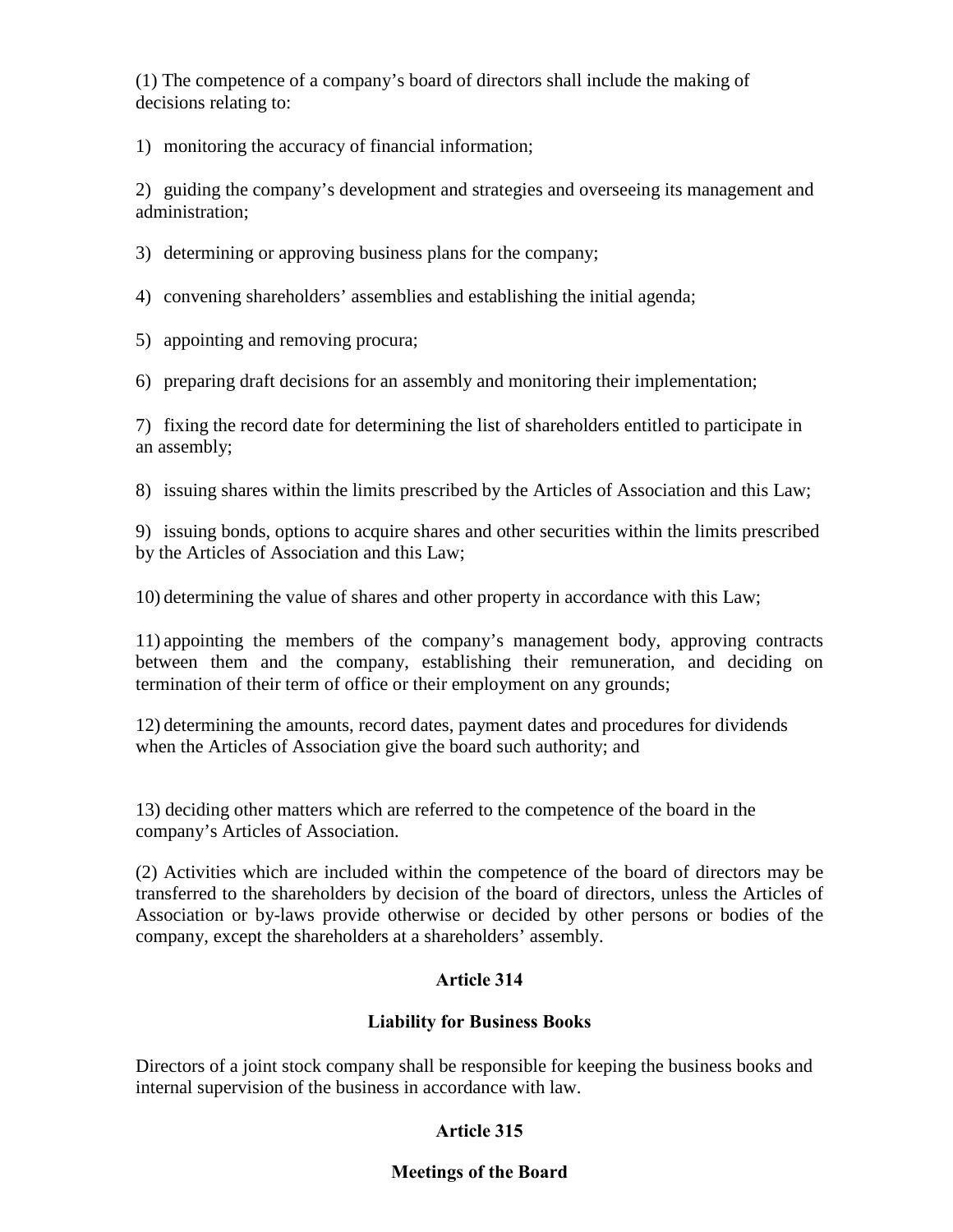(1) The board shall hold at least four regular meetings a year, one of which shall be at least two months prior to the annual shareholders' assembly.

(2) Apart from its regular meetings the board may convene extraordinary meetings at the call of the chairman, and the chairman shall do so or at the request of at least one-third of the members of the board. If the chairman fails to convene a meeting at the written request of at least one-third of the directors, the meeting may be convened by those directors.

(3) Written notice shall be sent to all the members not later than 8 days prior to the date of an extraordinary meeting except in urgent cases where that is not practicable. Attendance of a director at any meeting shall constitute waiver of any required notice of the meeting except where a director attends for the purpose of objecting to the meeting as not lawfully convened and states that purpose at the meeting.

(4) The board may adopt procedural rules for regulating its meetings to the extent that that is not done in the company's Articles of Association or by-laws.

## Article 316

## Meeting by Conference Telephone and Actions Without a Meeting

(1) Unless specifically prohibited by a company's Articles of Association or by-laws, a meeting of a company's board may be held by conference telephone or other audio or visual communications equipment in all participants can hear and talk to each other. The persons attending a meeting in this way shall be considered to be present at the meeting.

(2) Unless a company's Articles of Association or by-laws require that action by the board must be taken at a meeting, any action which may be taken at a meeting may be taken without a meeting if a consent in writing, stating the action so taken, is signed by all of the directors entitled to vote on such matter. The action shall come into effect when the consent is signed by all the directors.

## Article 317

## Committees of the Board

(1) A board of an open company shall create at least two committees, each consisting of at least three directors, to review, study, make recommendations on, or take other action on matters which are within the competence of the board.

(2) All decisions of a committee of a board of directors shall be subject to approval by the entire board.

(3) The committees referred to in paragraph (1) of this Article shall include:

1) a nominating committee, which shall identify persons qualified to become board of directors or management body members, and make recommendations to the whole board of directors including recommendations of candidates for board membership to be included by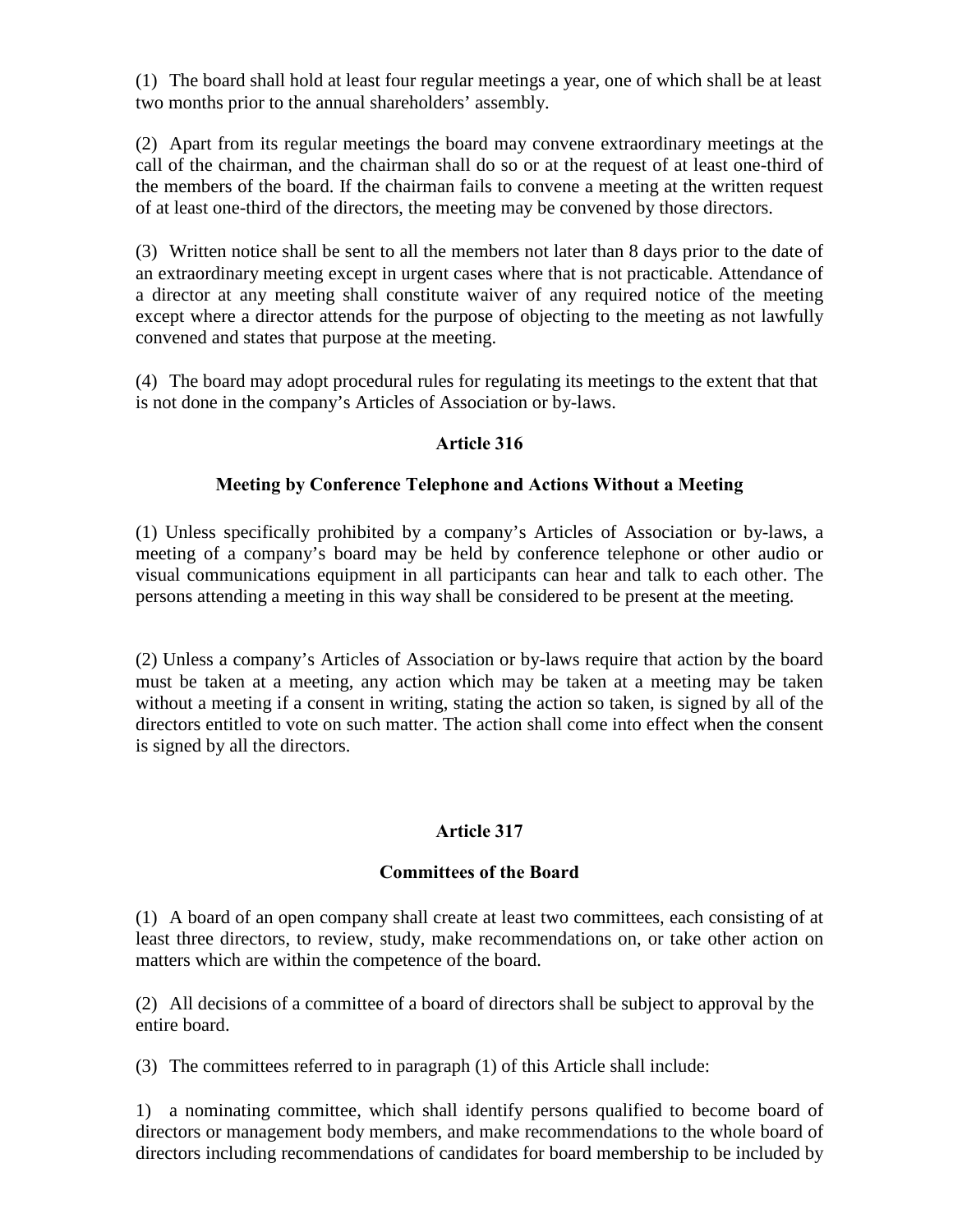the board of directors on the agenda for the next annual shareholders' assembly; and

2) a remuneration committee, which shall review the company's remuneration policies for board of directors, management body members and auditor, make recommendations regarding remuneration policies and amounts for specific persons to the whole board, taking account of total remuneration including salaries, fees, expenses and employee benefits, and taking into consideration standards for remuneration in accordance with law.

(4) Provisions for election, number of members, removal, term, meeting procedures and other matters shall be determined by the board or the company's by-laws.

# Article 318

## Corporate Governance Guidelines

(1) The board of a listed company may establish or adopt written corporate governance guidelines covering matters such as standards for qualification and independence of a director, ethical standards directors' responsibilities including meeting attendance, diligence in reviewing materials, and rules for disclosure and review of potential conflicts of interest with the company, director compensation policy, succession planning for both

directors and management body members, and other corporate governance matters deemed appropriate.

(2) The company shall publish such guidelines on its website and make them available in print to any shareholder who requests it.

(3) At each annual shareholders' assembly the company's board of directors may report to the assembly on the company's compliance with its guidelines and explain the extent if any to which it has varied them or believes that any noncompliance was justified.

## Section 4

## Decision Making

## Article 319

## Quorum and Vote Required for Decisions

(1) The quorum for decision-making and transaction of business by a company's board shall be a majority of the total number of directors fixed in the company's Articles of Association, unless the Articles of Association or by-laws requires a greater number.

(2) The affirmative vote of a majority of the directors present at a meeting at which a quorum is present shall be the act and decision of the board, unless the Articles of Association or by-laws requires a greater number of directors.

(3) All decisions of the board shall be entered into the company's book of decisions without delay.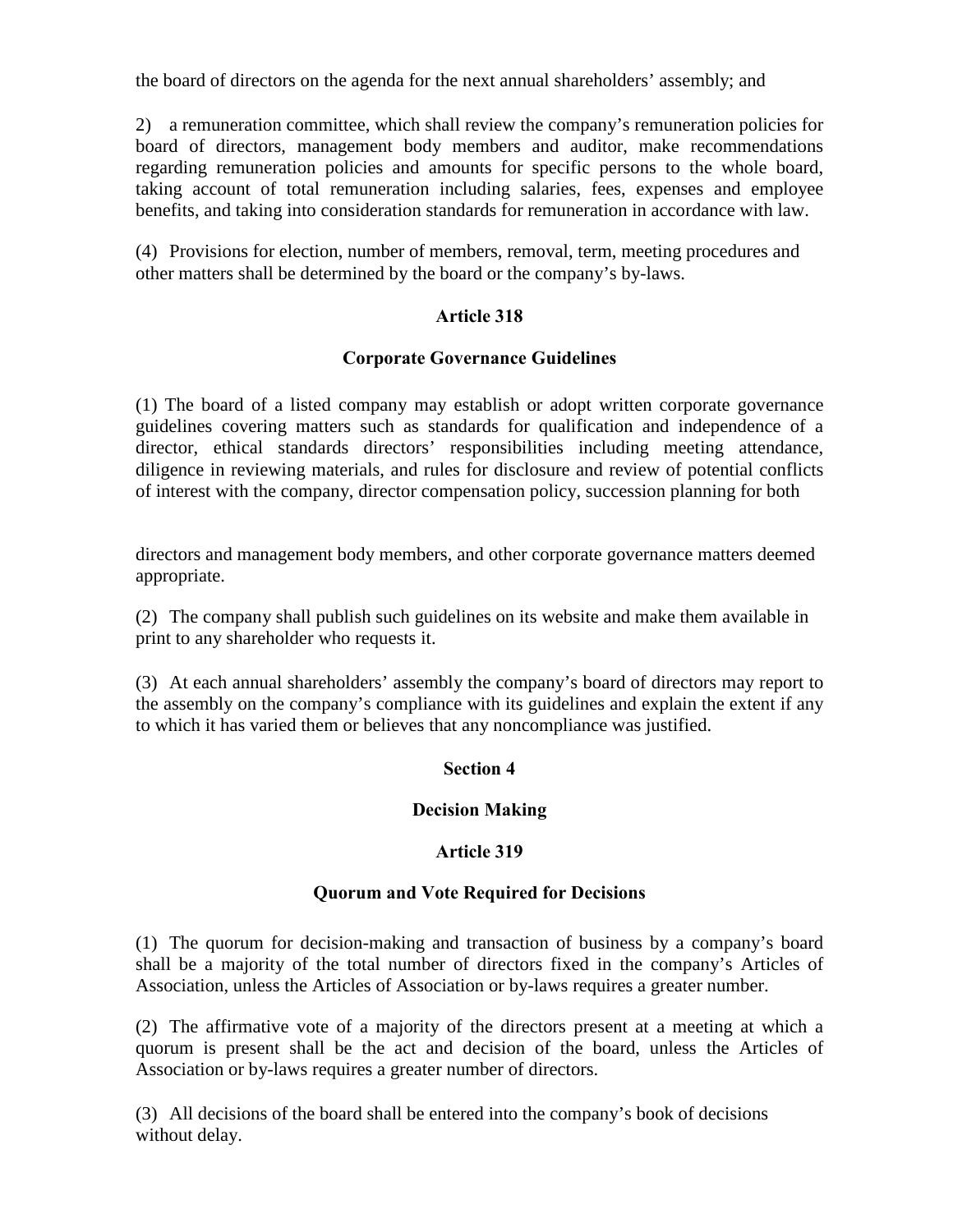(4) A decision of the board shall be effective at the time it is made.

(5) If the votes of the board members are equally divided, the chairman of the board shall have a tie-breaking vote, unless provided otherwise in the company's Articles of Association or by-laws.

## Article 320

## Disqualification to Vote in Certain Cases

The provisions of of this Law on disqualification of a shareholders' right to vote at an assembly shall apply mutatis mutandis to voting by directors at a board meeting.

## Article 321

## Records of Meetings

(1) Minutes of the meeting shall be taken at every meeting of the board and the minutes of each meeting shall be submitted to the board for its review and approval at the next meeting. The minutes shall be signed by the chairman of the board or other person who presided at the meeting and any recording clerk who took them.

(2) The minutes of a meeting shall be prepared no later than 10 days following the meeting.

(3) The minutes shall include the time and place of the meeting, the names of those attending, the agenda, the issues that were subject to voting, the voting results including the names of those who voted in favor, against, or who abstained and the decisions adopted at the meeting, and a summary of the discussions on those decisions.

(4) Failure to act in accordance with the provisions of pargraphs (1)-(3) of this Article shall not affect otherwise valid actions and decisions by the board of directors.

# Section 5

## Management Body of a Company

## Article 322

## Definition

- (1) An open joint stock company shall have a management body.
- (2) A closed joint stock company may have a management body.
- (3) A company's board of directors shall elect the members of the management body.
- (4) The members of a management body may be called managing directors.
- (5) A person may be both a member of the board of directors and the management body,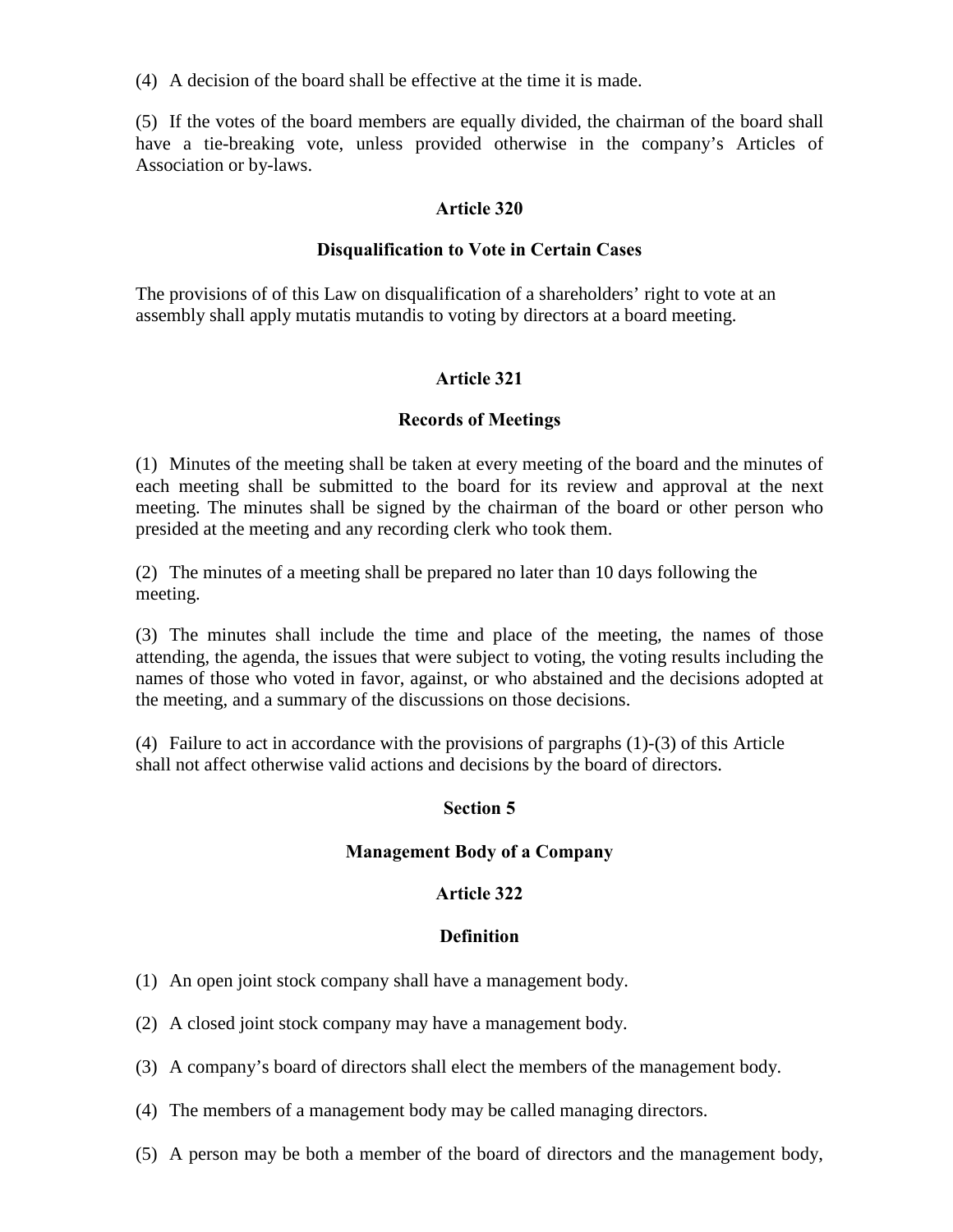but in an open company no more than half of the board of directors may be management body members.

(6) The competence of the management body shall include implementation of decisions of the board of directors and all matters associated with management and operation of the current activities of the company except matters within the exclusive competence of the board of directors or the shareholders' assembly.

(7) Members of the management body shall be obligated to observe all limitations on their authority prescribed by this Law, the Articles of Association, or any decision of the shareholders' assembly or the board of directors prescribing such limitations.

(8) A company's Articles of Association or by-laws, or a decision of the board of directors, may prescribe specific functions, authorities, duties and titles for other members of the management body, and may prescribe specific procedures for convening and holding meetings and making decisions of the management body.

(9) Any member of the management body may be removed by the board of directors at any time, with or without specific cause, whenever in the board's judgment the best interests of the company would be served by such removal, but such removal shall not prejudice contract rights, if any, of the person so removed.

# Article 323

# President of the Management Body and Representation of the Company

(1) A president of a company's management body shall be elected by the company's board of directors.

(2) The board of directors may designate the president as the general manager or chief executive officer of the company.

(3) The president of the management body shall convene and preside at meetings of the management body, shall organize its work, and cause a record of such meetings to be prepared.

(4) The president shall have authority to represent the company, after registration and publication of the registration, generally without any specific power of attorney.

(5) A company may also grant such authority to other members of the management body if consistent with the Articles of Association of the company.

(6) If more than one person referred to in paragraphs (4) and (5) of this Article represents the company they may act independently unless otherwise specified in the Articles of Association and filed in the Registry and published in accordance with this Law and the law which regulates registration of business entities.

## Section 6

## Special Duties of the Board of Directors and Management Body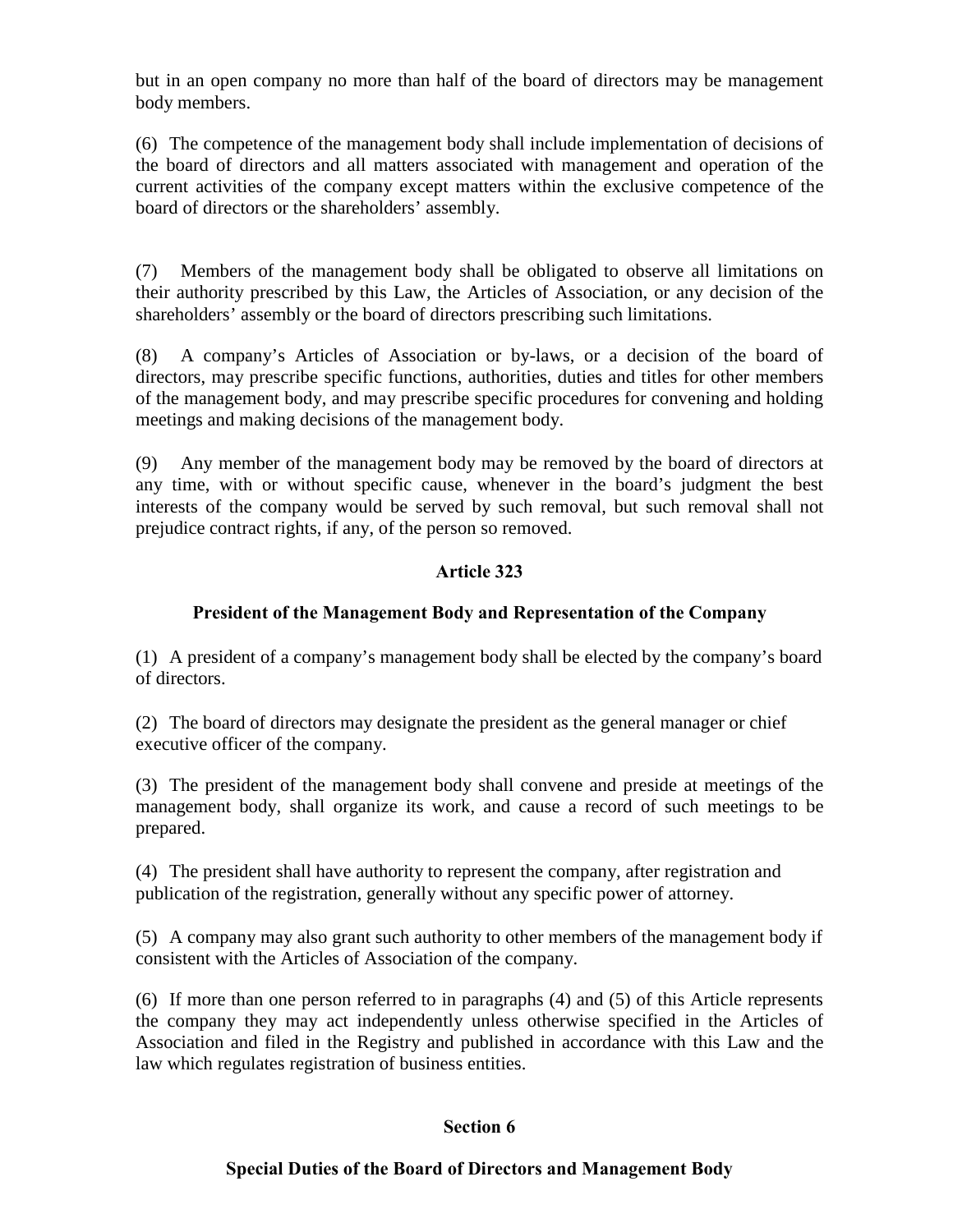# Article 324

## Reporting by the Board to the Shareholders' Assembly and by the Management Body to the Board

(1) The board of directors shall report to the shareholders on the following matters:

1) not less than once each year, on the intended business policy and other general matters regarding the future conduct of the company's business, including any deviations from previously-set goals and the reasons for such deviations;

2) at each annual shareholders' assembly, on the profitability, economic condition and solvency of the company;

3) not less than every six months, on the state of the business, in particular revenues, and the condition of the company; and

4) promptly, on business transactions that may have a material impact on the company's profitability and solvency, so that the shareholders may be aware of such matters.

(2) The reports referred to in paragraph (1) of this Article shall include the above items with respect to any controlled companies and dependent companies in the sense of this Law.

(3) The shareholders' assembly may request the board to report on other issues significant for the company's operations and its status.

(4) The reports of the board to the shareholders shall be in writing and shall be accurate and complete.

(5) The board of directors may at any time ask the management body to report on business operations which may significantly influence the company's status, business relations with other companies, and any other matter referred to above in this Article. Any director may request such report which shall be given, however, to the board of directors as a body.

(6) The members of the management body of the company shall have a duty to keep the board of directors regularly and fully informed regarding the matters referred to in paragraph (5) of this Article.

# Section 7

## Remuneration of Directors and Management Body Members

## Article 325

## Remuneration Principles

(1) Independent members of the board of directors shall not have employment with the company.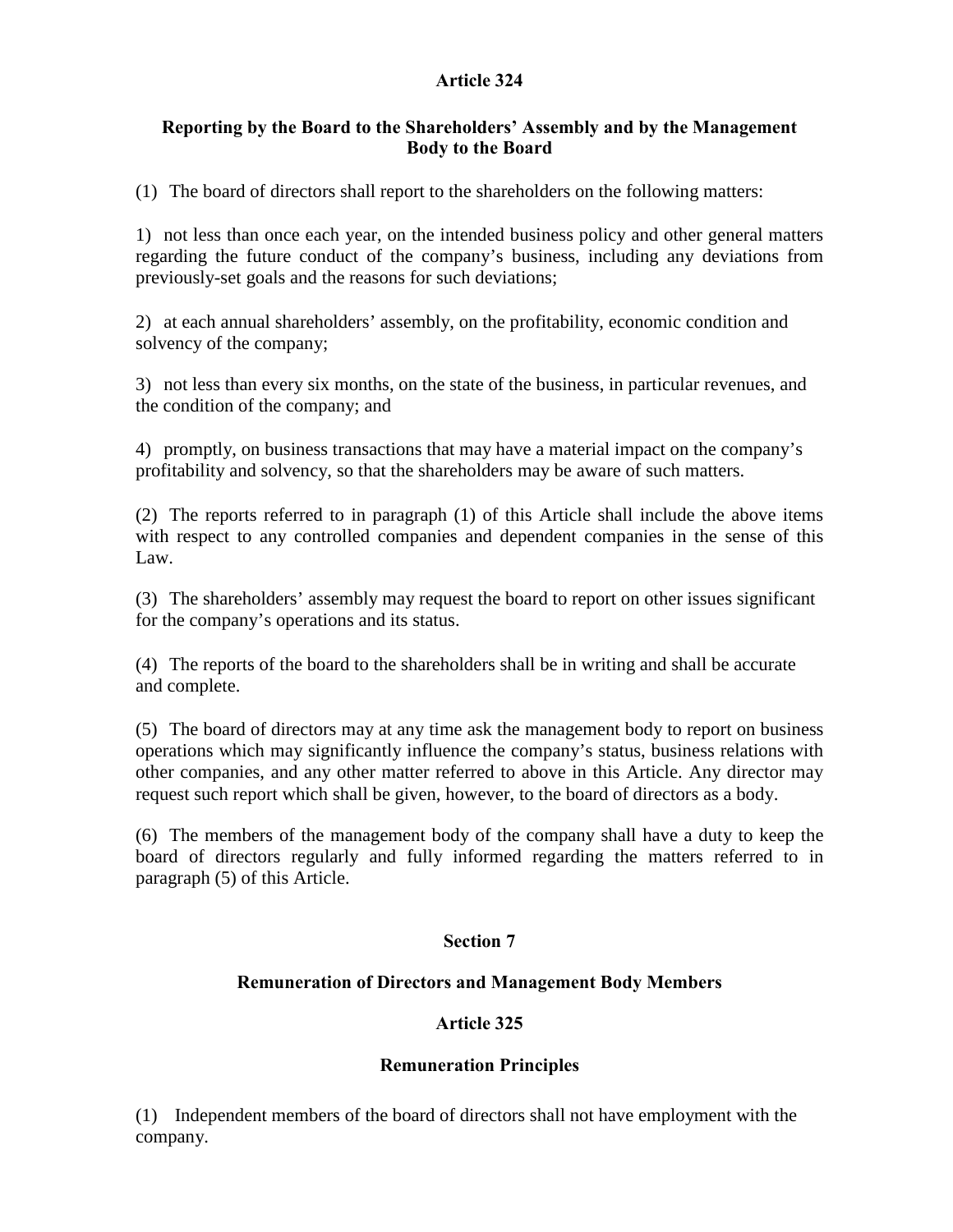(2) Members of the management body are in employment by the company.

(3) A non-executive member of the board of directors may be in employment with the company.

(4) A director who is not in employment with the company may perform his duties pursuant to a separately concluded contract with the company which states his remuneration and other terms of service.

(5) A contract referred to in paragraph (4) of this Article must be approved by the shareholders' assembly.

(6) The shareholders assembly shall approve a contract with the members of the board which contains elements reffered to in paragraph (4) of this Article. In the case of open joint stock, the remuneration paid to members of the board of directors and members of the management body may be included in the financial reports submitted to the annual shareholders' assembly may be published in accordance with the Law on Securities.

#### Section 8

#### Resignation, Removal and Certain Liabilities of a Director or Management Body Member

#### Subsection 1

#### Status and Liablity

#### Article 326

#### Resignation

(1) A member of the board of directors may resign at any time by giving written notice to the board of directors or the chairman.

(2) The resignation becomes effective when the notice is given unless the notice specifies a future date.

(3) A resignation of a director terminates the resigning person's membership of the board of directors. Such termination does not require a separate company decision.

(4) A resignation may be revoked only with the consent of the board of directors.

(5) The provisions of paragraphs (1)-(4) of this Article shall also apply to resignation by a member of the management body.

#### Article 327

#### Removal of a Director

(1) A member of the board of directors may be removed by a shareholders' assembly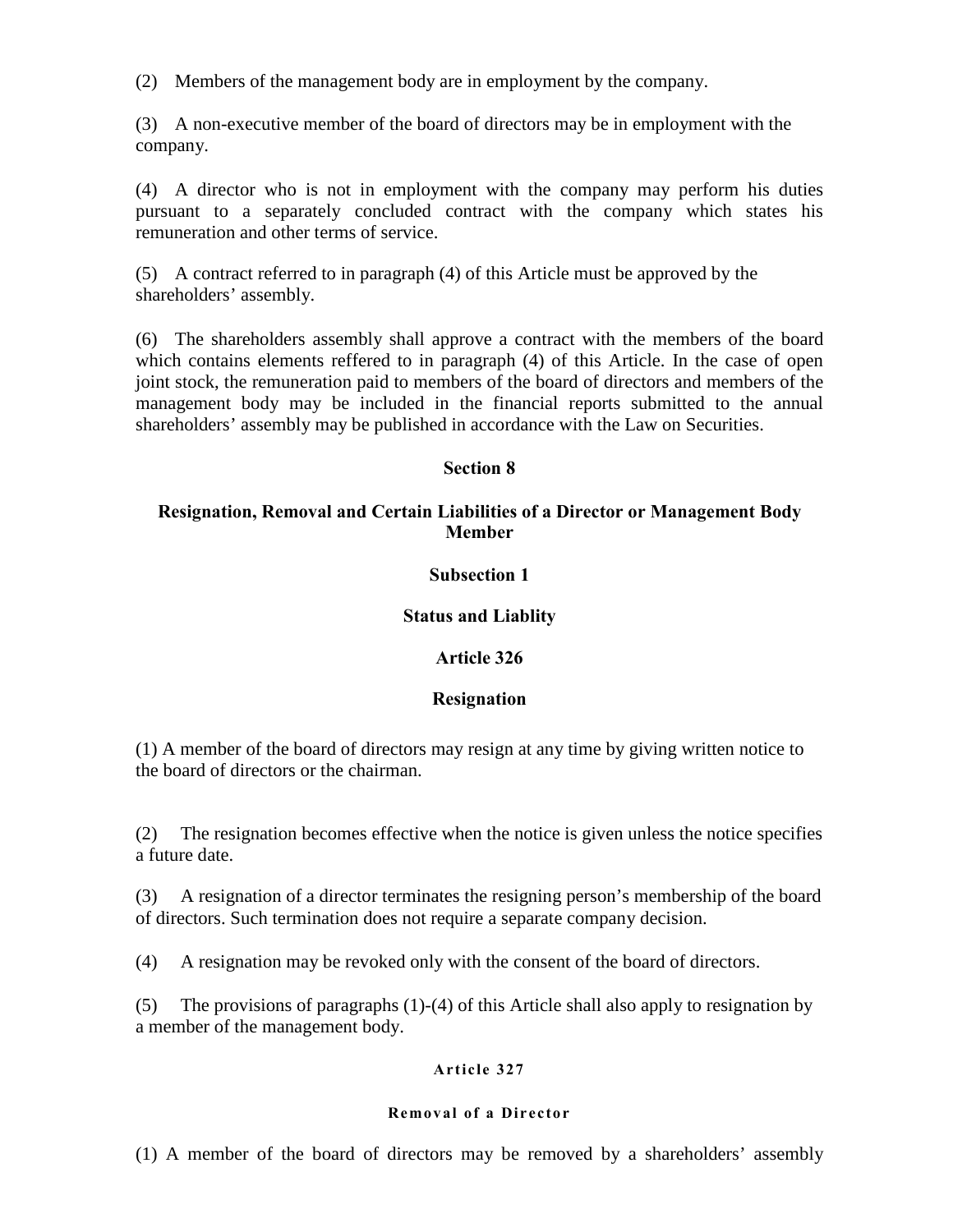decision at any time, with or without a stated reason, if the shareholders believe that that is in the best interest of the company.

(2) Any such removal shall be effective if approved by the vote of at least a majority of the votes of shares entitled to vote on the election of directors at the assembly, except that:

1) no director may be removed at an assembly unless the notice of the assembly given in accordance with Article paragraph (5) of Article 281 of this Law states that a purpose of the assembly was to vote on the removal of such director at the assembly; and

2) if the company has cumulative voting for directors and less than the entire board is to be removed, no director may be removed if the votes cast against his removal would be sufficient to elect him if then cumulatively voted at an election of the entire board of directors.

(3) The removal of a director shall not, in itself, prejudice any right to compensation upon removal which the director may have under a contract with the company. However, the election or status of a person as a director shall not, in itself, create any such rights.

(4) A member of the management body may be removed by decision of the board of directors at any time, with or without a stated reason, if the board believes that that is in the best interest of the company. Paragraph (3) of this Article shall apply mutatis mutandis in the case of any such removal.

## Subsection 2

## Personal Liability of Directors in Certain Cases

## Article 328

## Certain Cases

(1) A member of the board of directors who is present at a meeting of the board at which action is taken shall be deemed to have agreed to such action unless he has stated his disagreement and his disagreement has been entered into the minutes of the meeting or sent by him in writing immediately after the meeting to the person who presided or kept minutes of the meeting. A person who is absent from the meeting shall be deemed to have agreed to such action unless he files his disagreement in the same manner immediately after he has notice of the action.

(2) Members of the board and management body shall, in particular, be liable to the company for damages resulting from breach of their obligations to the company if they have in violation of this Law:

1) returned capital to a shareholder;

2) paid interest or dividends to a shareholder;

3) caused the company to subscribe to, pledge, acquire or cancel its own shares;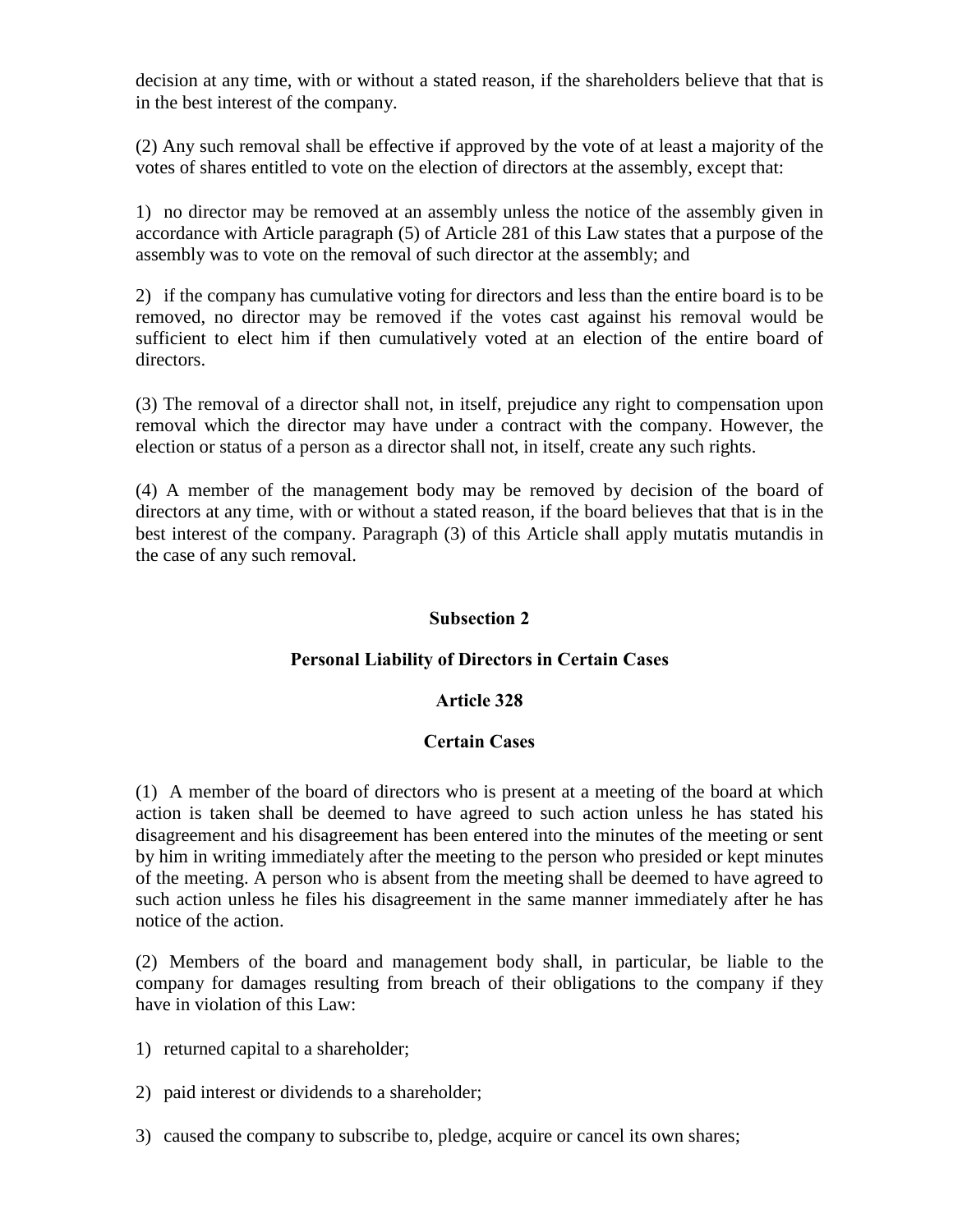4) approved a loan or credit;

5) made payments during liquidation;

6) caused the company after its termination to conduct business other than business which is necessary for liquidation and winding up of the company's business and assets; or

7) violated their duties to the company stated in Articles 32-34 and 36-38 of this Law.

(3) Violation of duties as stated in paragraph (2) of this Article shall be a basis for removal of members of the board and management body.

## Chapter 12

Supervision

Section 1

## Basic Principles

## Article 329

## Supervisory Board, Internal Auditor or Audit Committee

(1) The Articles of Association or by-laws of an open company may, and of a listed company must, provide that the company shall have a supervisory board, an internal auditor or an audit committee.

(2) A company must have a supervisory board if a law other than this Law requires that it have a supervisory board because of the activities which it conducts.

(3) The Articles of Association or by-laws of a closed company may provide that the company shall have an internal auditor or an audit committee.

(4) A supervisory board or an audit committee shall have at least three members and its total number of members shall be odd.

(5) An internal auditor shall be a natural person.

## Article 330

## Membership, Election and Removal of Supervisory Board

(1) A member of a supervisory board may not be a member of the company's board of directors. All of the members of a supervisory board must be persons who qualify under the definition of independent director in this Law.

(2) The members and the chairman of a supervisory board shall be elected by the shareholders' assembly, except that the initial members may be appointed in the initial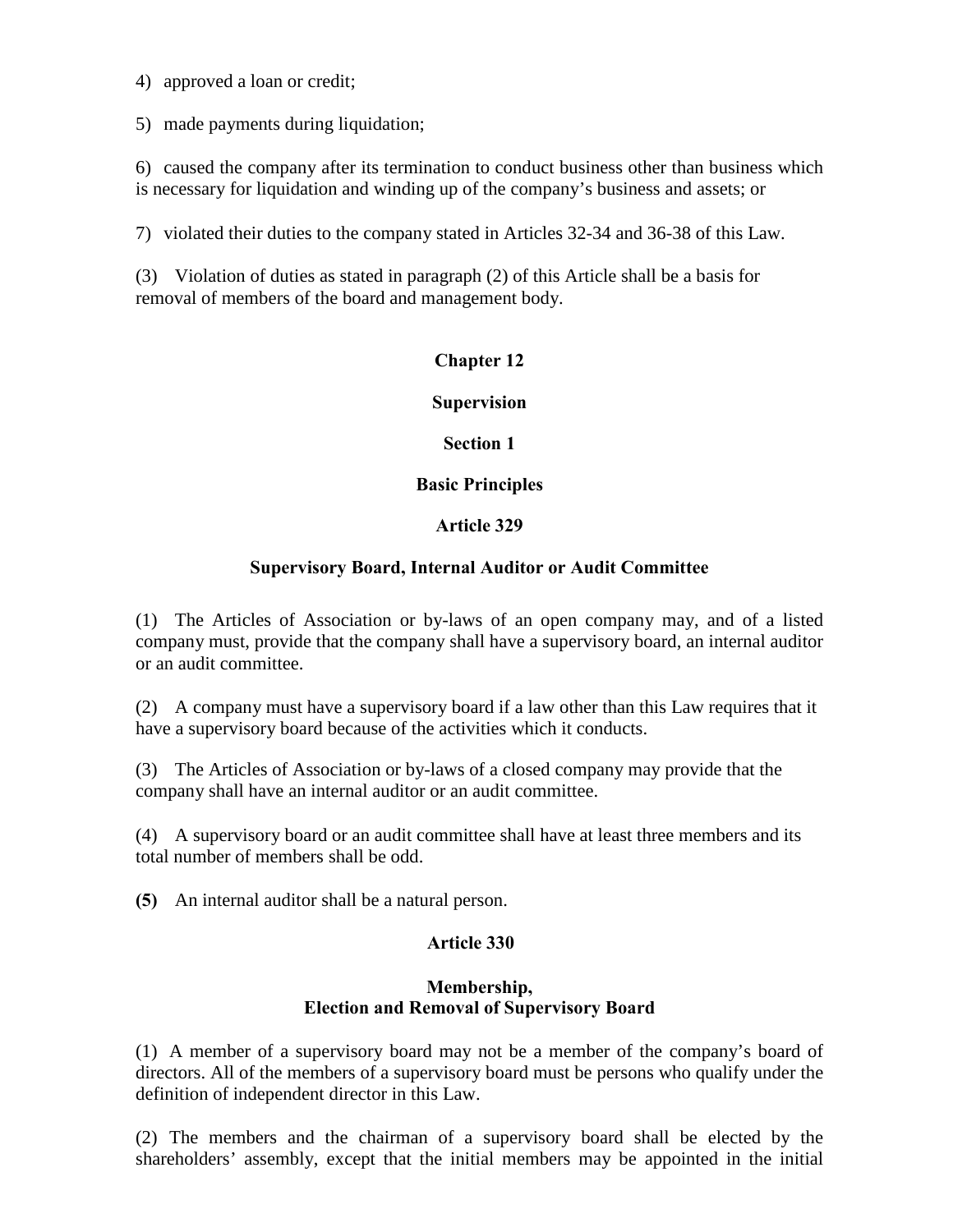Articles of Association or by a decision of the founders of the company.

(3) The procedures for election and removal of members of a supervisory board shall be as provided in Articles 309, paragraphs (4) and (5) and 327 of this Law.

# Article 331

# Membership, Election and Removal of Internal Auditor and Audit Committee

(1) An internal auditor and the members of an audit committee shall be elected by the company's board of directors from among its members who are independent directors if there are such persons. If their number is not sufficient, the missing members shall be elected by the shareholders' assembly.

(2) The initial internal auditor or audit committee members may be appointed in the initial Articles of Association or by a decision of the founders of the company.

(3) Such persons may be removed at any time by the same persons who can elect them at that time, with or without a stated reason.

(4) Any such removal shall not, in itself, prejudice any right to compensation which the person may have under a contract with the company, but his status as an internal auditor or member of the audit committee shall not in itself create any such rights.

(5) A person elected as an auditor must meet the requirements prescribed by law.

# Article 332

# Competence and Method of Work

(1) The supervisory board, internal auditor or audit committee shall report to the shareholders' assembly on the following:

1) the accounting, reporting and financial practices of the company and its related companies;

2) the company's compliance with legal and regulatory requirements;

3) the qualifications, independence and performance of the company's independent auditor; and

4) contracts between the company and members of the board of directors and related persons to members of the board of directors as defined in this Law.

(2) In performing its functions the supervisory board, internal auditor or audit committee shall review and discuss with the board of directors, and also with the company's outside auditor when thought appropriate, the matters referred to in paragraph (1) of this Article and specifically the following:

1) the selection, compensation and oversight of the work of the outside auditor;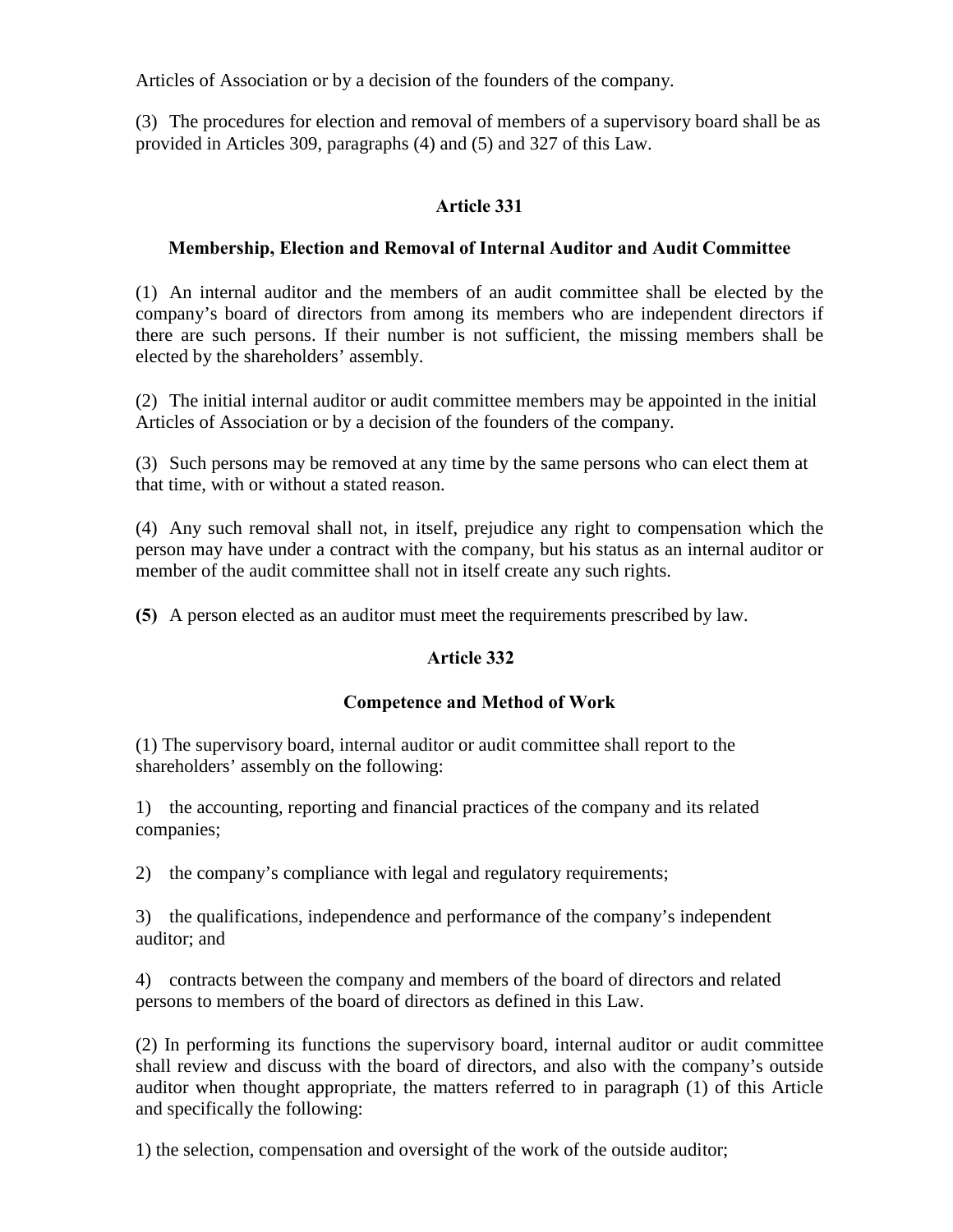2) the adequacy and completeness of the annual and other financial statements of the company and the basis for proposals for distribution of profit and other distributions to shareholders;

3) the adequacy and completeness of the company's disclosure of financial and other information to the shareholders;

4) conformity of the organization and activities of the company with the corporate governance guidelines;

5) the adequacy of the company's policies and procedures for compliance with this Law; and

6) procedures for handling any complaints from shareholders, governmental bodies or other persons concerning the foregoing.

(3) The supervisory board, internal auditor or audit committee shall present a report to the shareholders on the foregoing at each annual shareholders' assembly and at any extraordinary shareholders' assembly when it considers a report to be appropriate or necessary.

(4) In carrying out their duties the supervisory board, internal auditor or audit committee may inspect all documents of the company, request statements and explanations of members of the board of directors or employees and inspect the state of the company's assets.

(5) They shall also have the authority to hire legal or other experts to assist in carrying out their duties and to pay reasonable compensation to such experts as determined by the supervisory board, internal auditor or audit committee.

(6) The procedures for meeting and other action of such bodies shall be as stated in Articles 315-317 and Articles 319-321 of this Law.

## Article 333

#### Auditor

(1) A joint stock company shall have an auditor in accordance with the law which regulates accounting and audit with supervisory authorizations as determined by that law.

(2) The auditor of a joint stock company shall be notified and invited at the same time as the company's shareholders for a shareholders assembly or a decision in writing without a meeting so that he can participate in the decision-making procedure in accordance with the law or the company's by-laws.

#### Article 334

#### Fiduciary Agent–Expert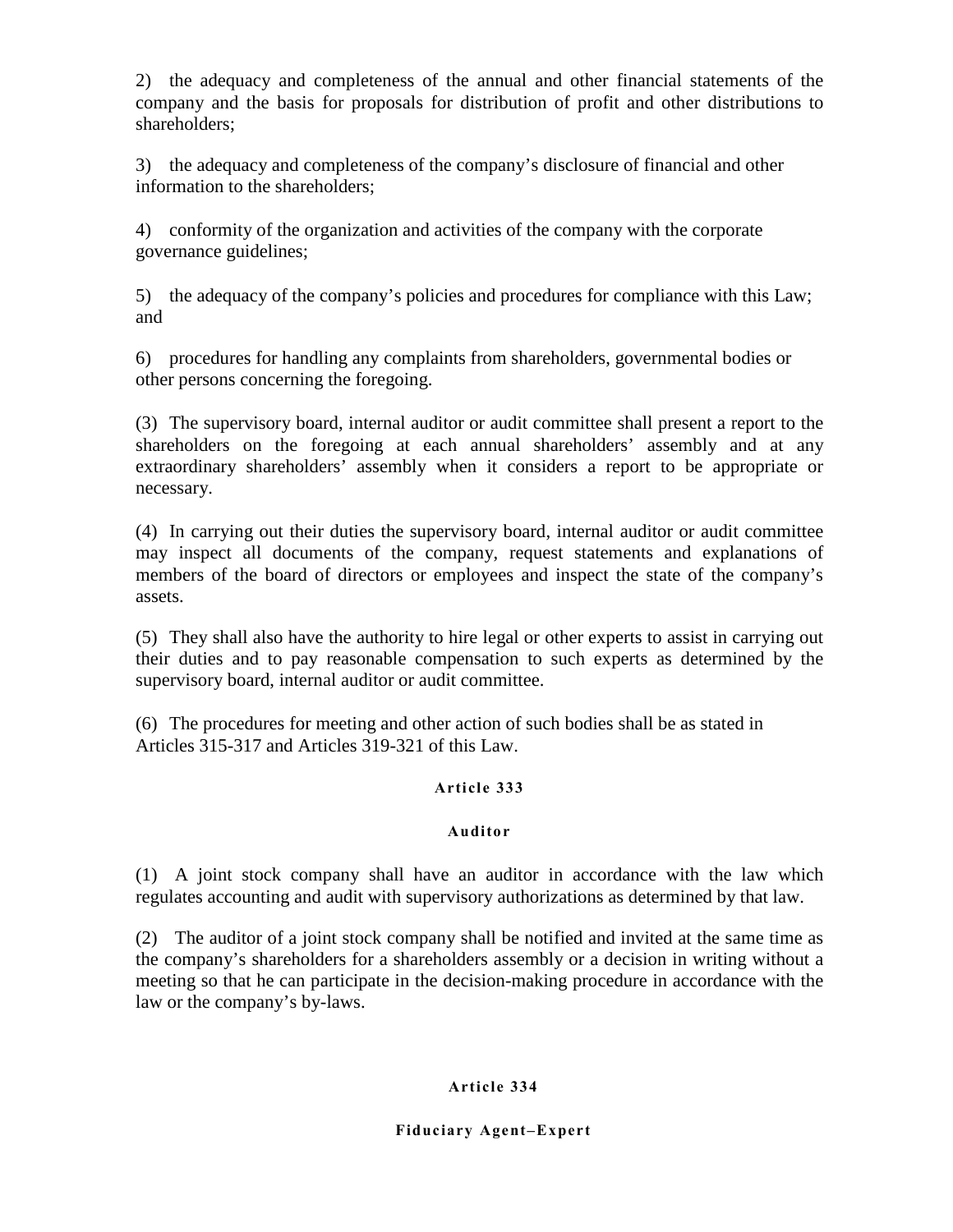(1) If requested by shareholders holding shares representing at least 20% of a company's basic capital, the shareholders' assembly may appoint a fiduciary agent-expert to review the company's financial reports and business books for the previous three years. If such review is related to assessment of work of members of the board of directors or the supervisory board, or if it is related to instigation of a dispute in court between the company and members of the board of directors or the supervisory board, such members may not participate in voting on the decision on appointment of such expert.

(2) If the shareholders' assembly, after the request of shareholders referred to in paragraph (1) of this Article, does not decide to appoint a fiduciary expert, the competent court upon request filed by such shareholders may, in a non-contentious proceeding, appoint one or more fiduciary agent-experts if the court finds it likely that violations of the law or the companys Articles of Association have occurred.

(3) The request referred to in paragraph (2) of this Article must be submitted to the court within 15 days after the shareholders' assembly meeting at which the proposal to appoint a fiduciary expert was rejected.

(4) Prior to appointment of the fiduciary agent-expert the court shall gather statements on the matter from the members of the board of directors and the supervisory board.

(5) The court may order the shareholders who made the request to pledge collateral which the court finds reasonably adequate.

(6) Only a person who meets the requirements prescribed by law to qualify as an external auditor and accountant for the company may be appointed as the fiduciary agent-expert.

(7) The term, rights, obligations and responsibilities as well as other issues related to status of the fiduciary agent-expert shall be stated in the by-laws of the company or n the decision on appointment of the expert.

(8) If shareholders have initiated a non-contentious procedure in court for appointment of a fiduciary agent-expert, the court may issue an order to the Central Registry of Securities that such shareholders may not transfer their shares until completion of the fiduciary agentexpert's review.

# Article 335

## Authorization of Fiduciary Agent–Expert

(1) A fiduciary agent–expert shall have the right to inspect the business books and documents of the company and to demand information and statements from members of the board of directors and the supervisory board as well as from employees of the company in order to determine the state of business of the company. All persons the fiduciary agentexpert asks to give information and/or statements must give them truthfully and without delay.

(2) The compensation to be paid to a fiduciary agent-expert appointed by the shareholders' assembly shall be determined by the assembly, while the compensation of a fiduciary agent-expert appointed by the court shall be determined by the court.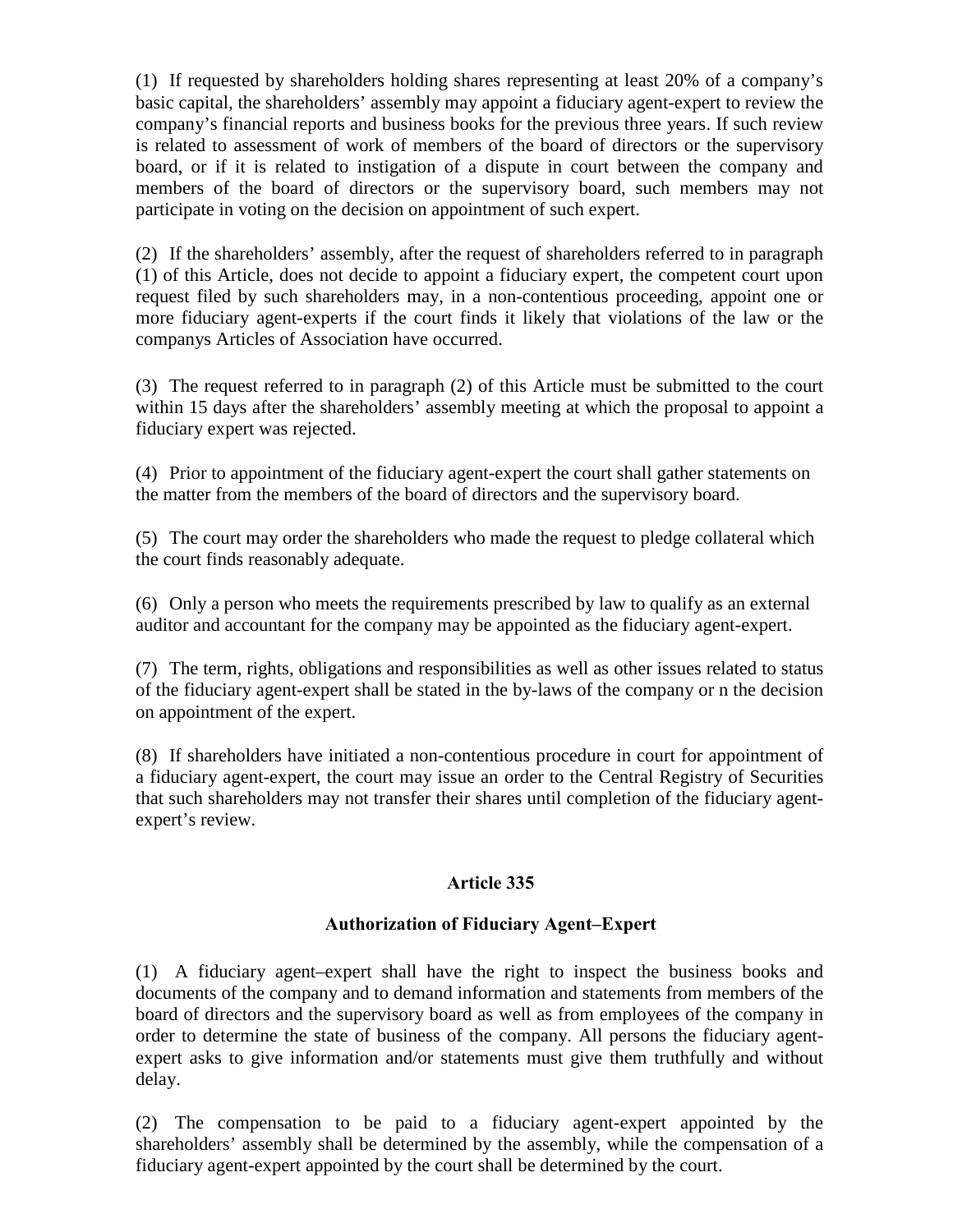## Article 336

# Report of Fiduciary Agent–Expert

(1) A fiduciary agent-expert shall submit his report without delay to the board of directors and the supervisory board in compliance with the law which regulates accounting and audit.

(2) Shareholders who made a request for appointment of the fiduciary agent-expert by a court shall have the right to inspect the audit report and the attached documentation.

(3) The report and documentation referred to in paragraph (2) of this Article shall be made available to all interested persons who have the right to inspect it, at the company's business office.

(4) The board of directors and a supervisory board of the company shall, at the next shareholders' assembly, submit the report prepared by the expert and ask the assembly to make any appropriate decisions after considering the report.

(5) If the report shows that serious violations of the law, the Articles of Association or the by-laws occurred, an extraordinary shareholders' assembly shall be convened without delay. Based upon the expert's findings a court may also, on request of minority shareholders referred to in paragraphs (1), subparagraph (3) of Article 277 of this Law, order the company to convene a shareholders' assembly within a period of time determined by the court.

(6) At an assembly convened to consider findings of the fiduciary agent-expert, the board of directors and a supervisory board shall make statements on any irregularities and shall state any measures that the fiduciary agent-expert proposes or that they propose need to be taken. The supervisory board shall also state its opinion on the issue of the right of the company to recover damages.

(7) An request for a special audit by a fiduciary agent-expert shall be deemed to have been unjustified if the validity and accuracy of the financial reports are confirmed in their entirety, i.e. if the business books are proved to have been kept in orderly manner.

(8) In a case referred to in paragraph (7) of this Article, shareholders of the company who, in bad faith or through gross negligence demanded the special audit may be held liable to the company for damages suffered by the company due to their demand.

# Chapter 13

# Corporate Secretary

# Article 337

# Appointment and Status

(1) An open joint stock company shall have a secretary elected by the board of directors.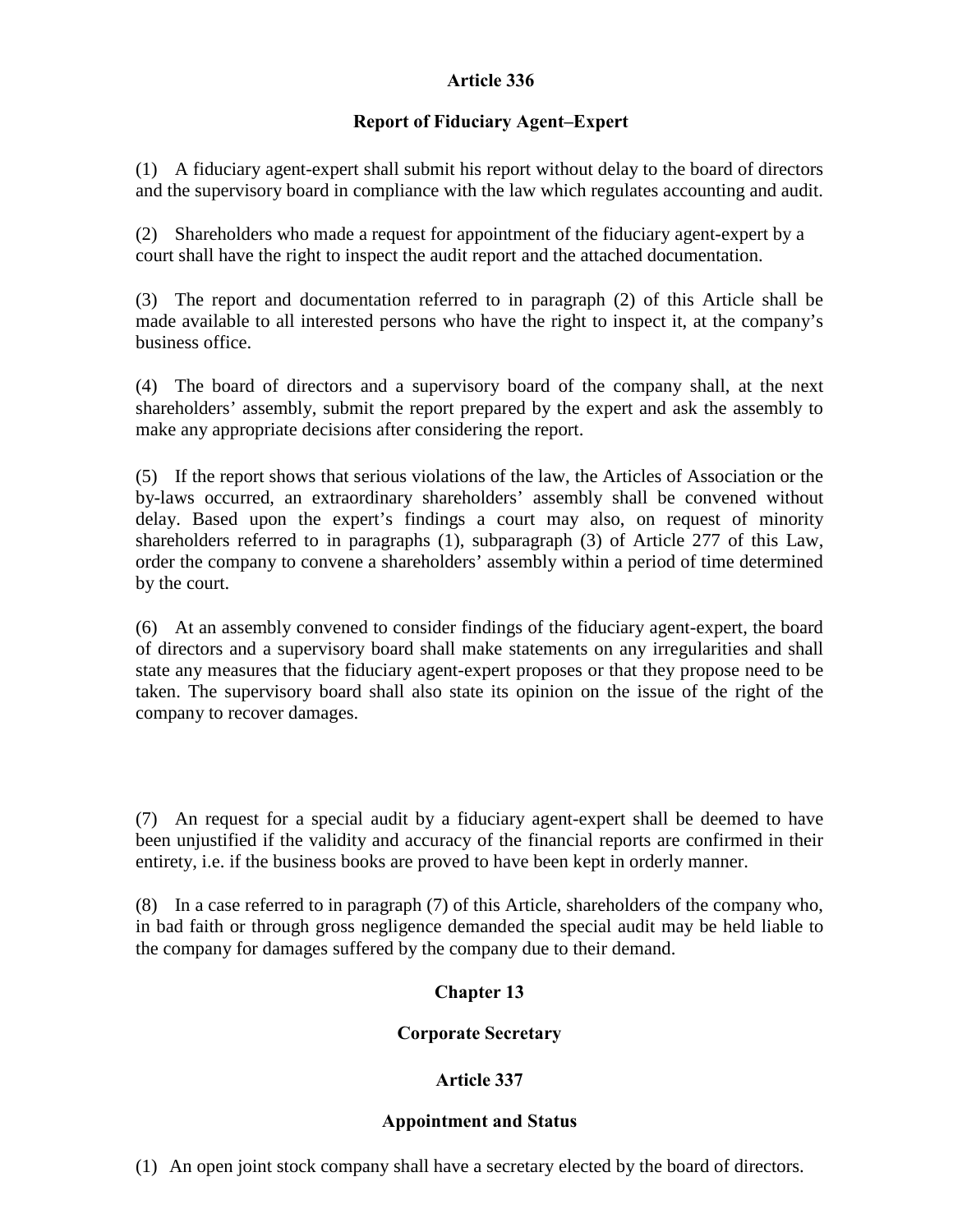(2) The term of office of the secretary shall be stated in the by-laws.

(3) Compensation and other rights of the secretary shall be determined by an agreement between the secretary and the board of directors, upon the proposal of the chairman.

(4) The secretary shall be responsible for keeping the book of shares, preparing for and keeping minutes of a shareholders' assembly and meetings of the board of directors, any supervisory board and the management body, keeping the registry of the minutes of a shareholders' assembly, meetings of the board of directors and any supervisory board, and keeping documents as required by this Law and the by-laws of the company, other than financial reports.

(5) The secretary of an open company shall be responsible for organizing work and implementing decisions of the shareholders' assembly, the board of directors and any supervisory board.

## Chapter 14

## Amendments to the Articles of Association

## Section 1

## Article 338

## Amendment by the Board of Directors

A company's Articles of Association may be amended by the company's board of directors without shareholders' assembly decision:

1) if the amendment is to change the persons authorized to represent the company or to make other changes which do not affect the rights of any shareholder; or

2) if the amendment is to state an increase in the number of issued shares and capital to reflect the issuance of shares by the board of directors pursuant to authority granted to it referred to in paragraphs (4)-(6) of Article 205 of this Law.

## Article 339

## Amendment by the Shareholders' Assembly

(1) A company's Articles of Association may be amended by a qualified 2/3 majority of votes of shareholders with voting rights upon proposal of the board of directors.

(2) With the proposal of the board of directors referred to in paragraph (1) of this Article, the board shall submit written notice and explanation of the proposed amendment, a statement that it will be included on the assembly agenda, and if appropriate notice of dissenting shareholders' right to payment for their shares in accordance with this Law.

(3) If any type or class of shares is entitled to group voting on the amendment, the proposed amendment shall be adopted upon receiving the affirmative votes of a qualified majority of the votes of the shares of each group entitled to group voting on the amendment and of the total number of votes of the shares entitled to vote on the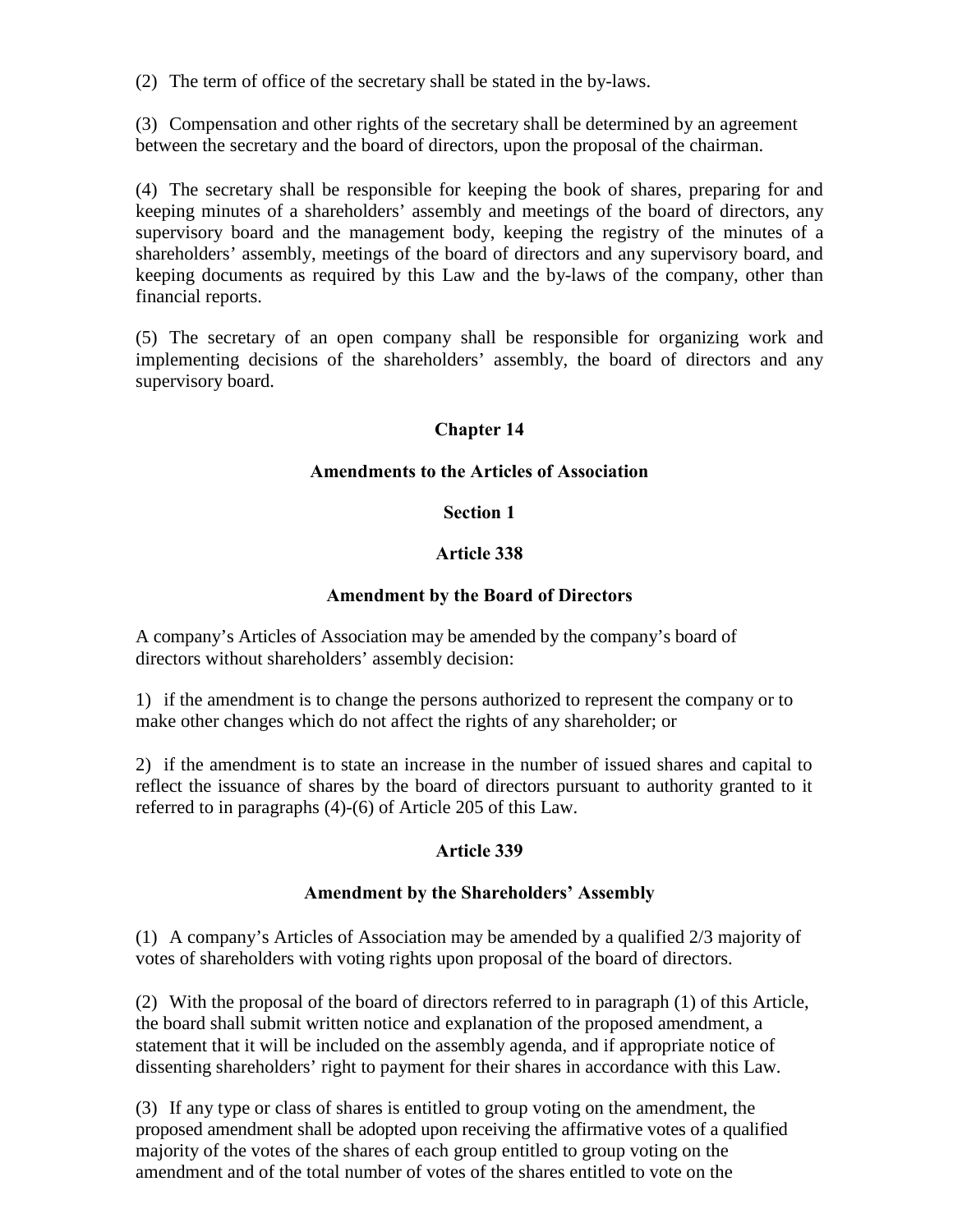amendment.

# Article 340 Registration of an Amendment to the Articles of Association

(1) An amendment shall be deemed adopted on the date of its adoption.

(2) An amendment shall be registered and published in accordance with the law which regulates registration of business entities.

# Chapter 15

## Matters for Voting by Holders of Preferred Stock

## Article 341

## Group Voting

The holders of any type or class of shares shall be entitled to vote as a group on matters which:

1) increase or decrease the total number of authorized shares of such group;

2) change any of the rights or preferences of the shares of such group;

3) create a right of the holders of any other shares to exchange or convert their shares into shares of the type or class held by such group;

4) change the shares held by such group into a different number of shares or into shares of another type or class;

5) result in issuance of a new type or class of shares having rights or preferences superior or substantially equal to those of such group, or increase the rights and preferences of any type or class of stock having rights and preferences substantially equal to or superior to those of such group, or increase the rights and preferences of any type or class of stock having rights and preferences subordinate to those of such group if such increase would then make them substantially equal or superior to those of such group;

6) limit or deny the existing preemptive rights of the shares of such group;

7) cancel or otherwise affect accumulated dividends on the shares of such group;

8) limit or deny the voting rights of such group; or

9) otherwise change the rights or preferences of the shares held by such group so as to affect them adversely.

# Chapter 16

# Company Documents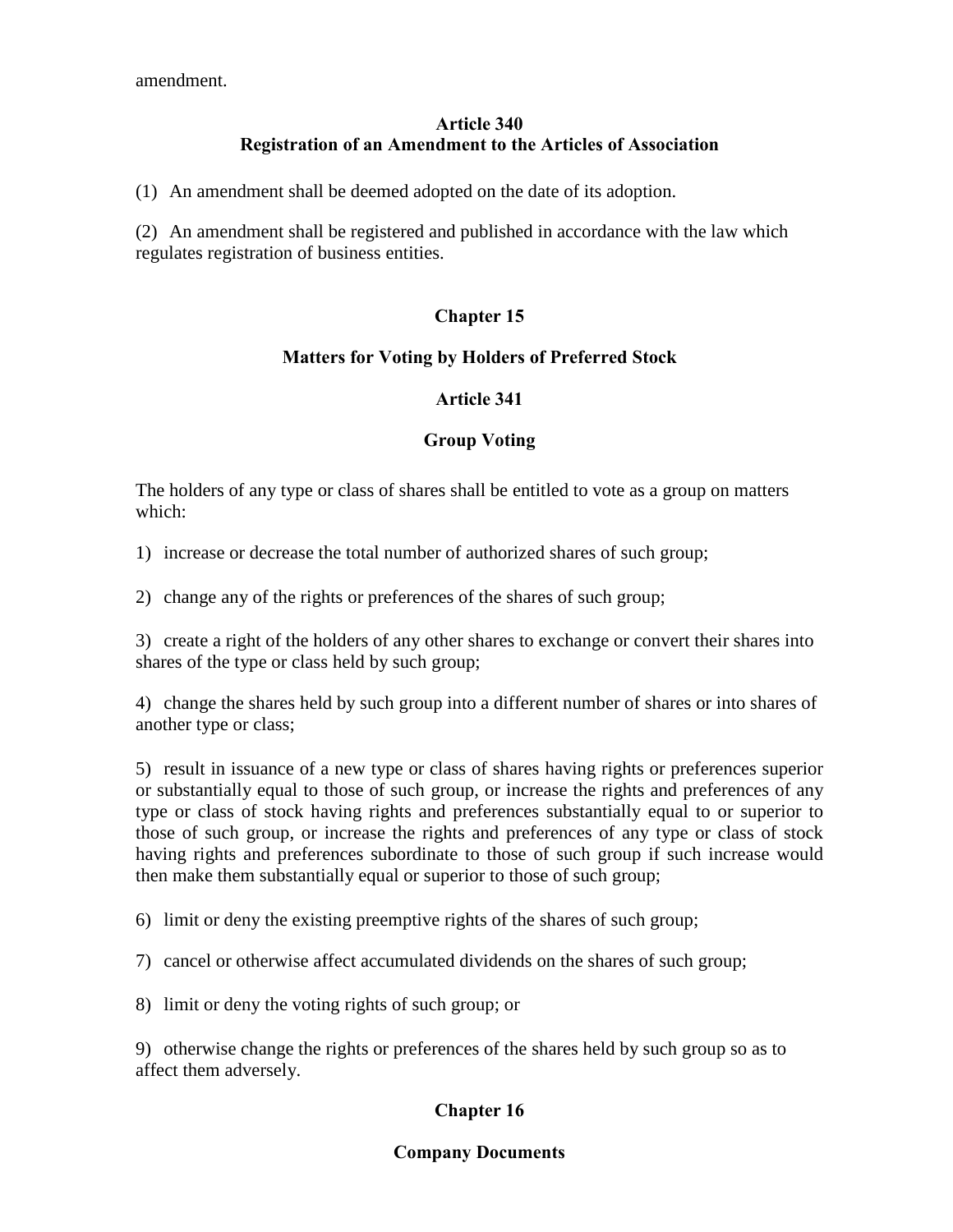## Types

#### Article 342 (1)

A joint stock company shall keep the following:

1) its Articles of Association including all amendments thereto;

2) its by-laws, if it has by-laws, including all amendments thereto;

3) the decision on its registration;

4) internal documents approved by its shareholders' assembly and other bodies of the company;

5) foundation documents of every branch and representative office;

6) documents proving the ownership and other rights of the company over its assets;

7) minutes and decisions of all shareholders' assemblies, board ofdirectors'meetings and supervisory board meetings;

- 8) written orders and decisions of its management body;
- 9) minutes of any auditors' committee and their written orders and conclusions;
- 10) financial reports, reports on business operations and auditors' reports;
- 11) any prospectus for shares and other securities;
- 12) accounting files and accounts;
- 13) a list of related companies under this Law;
- 14) the book of shares;

15) a list of full names and addresses of all members of the board of directors and all persons authorized to represent the company, with information as to whether they represent the company individually or jointly;

16) a list of full names and addresses of all members of the supervisory board, audit committee, internal auditor and auditor, if the company has such;

17) a list of all transfers of shares including pledges and any other transfers to a person by which he does not become a shareholder; and

18) a list of contracts between the company and members of the board of directors, management body and any supervisory board.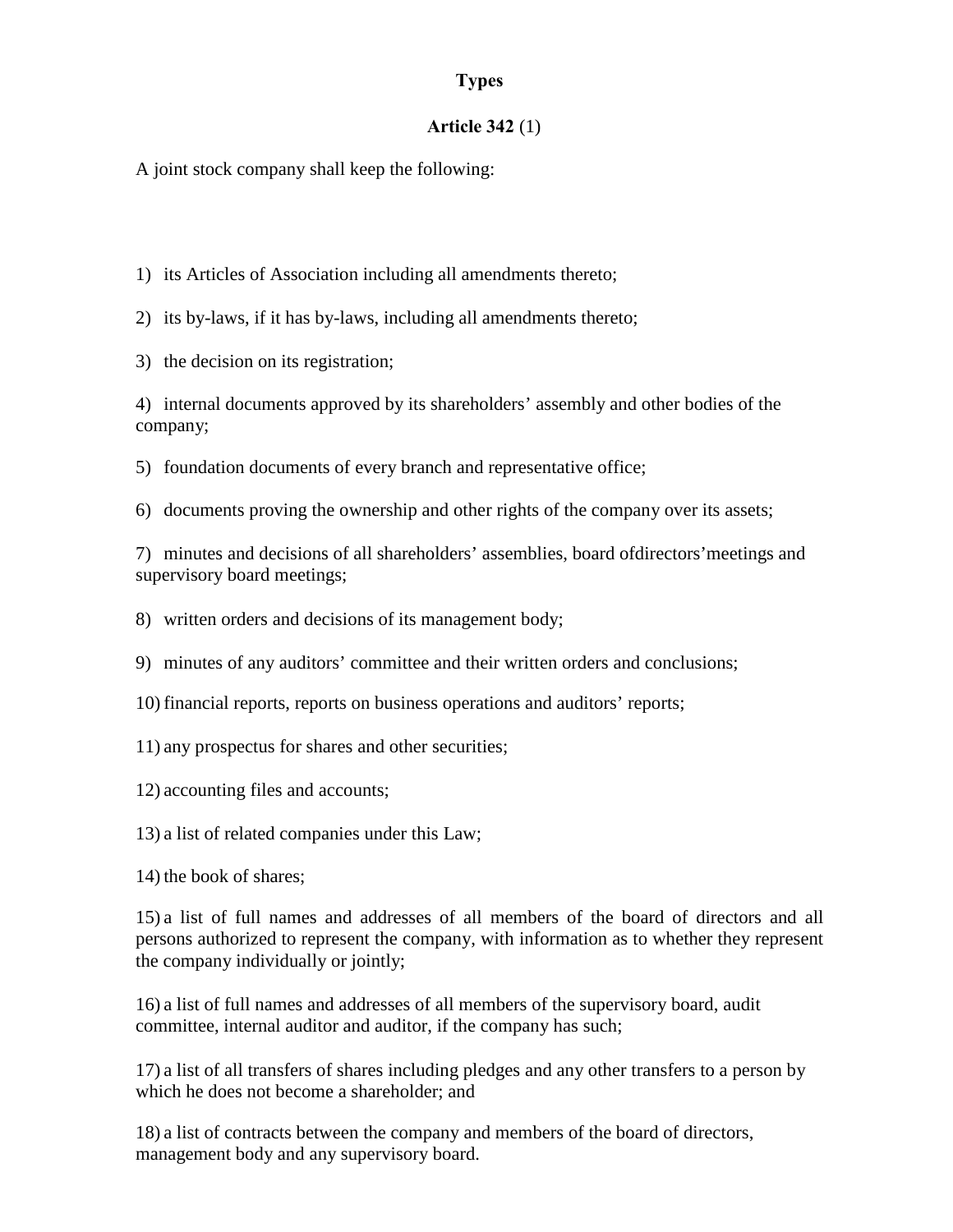(2) A company must keep the documents referred to in paragraph (1) of this Article at its registered office or another place known to and accessible to all of the company's shareholders.

(3) A joint stock company shall keep its Articles of Association and all amendments permanently, and shall keep the remaining documents referred to in paragraph (1) of this Article at least five years, after which such documents shall be kept in accordance with regulations regulating archiving.

## Article 343

#### Access to Documents

(1) A company must make the documents referred to in Article 342 available to any shareholder, and any previous shareholder with respect to the period when he was a shareholder, for inspection and copying at the company's office during regular business hours of the company, except in cases regulated by a separate law.

(2) A company may take any necessary steps to require a person requesting information to identify himself and his status as a shareholder or former shareholder before the information is provided.

## Article 344

## Access by Court Order

(1) If a company refuses to provide information required by Article 343 of this Law to be provided for a period exceeding five days after receiving a proper request in writing therefore, the person making the request may request the competent court in a noncontentious proceeding to order the company to provide the information.

(2) The court shall make its decision on such request within three days after its receipt of the request.

(3) A person receiving non-public information from a company shall be obligated to maintain its confidentiality and not publish it in a way which would cause damage to the company.

(4) As an exception to paragraph (3) of this Article, the publication shall be allowed if so prescribed by law.

## Chapter 17

## Dissolution and Related Court Matters

## Article 345

#### Events Causing Dissolution

A joint stock company shall dissolve upon the occurrence of any of the following events: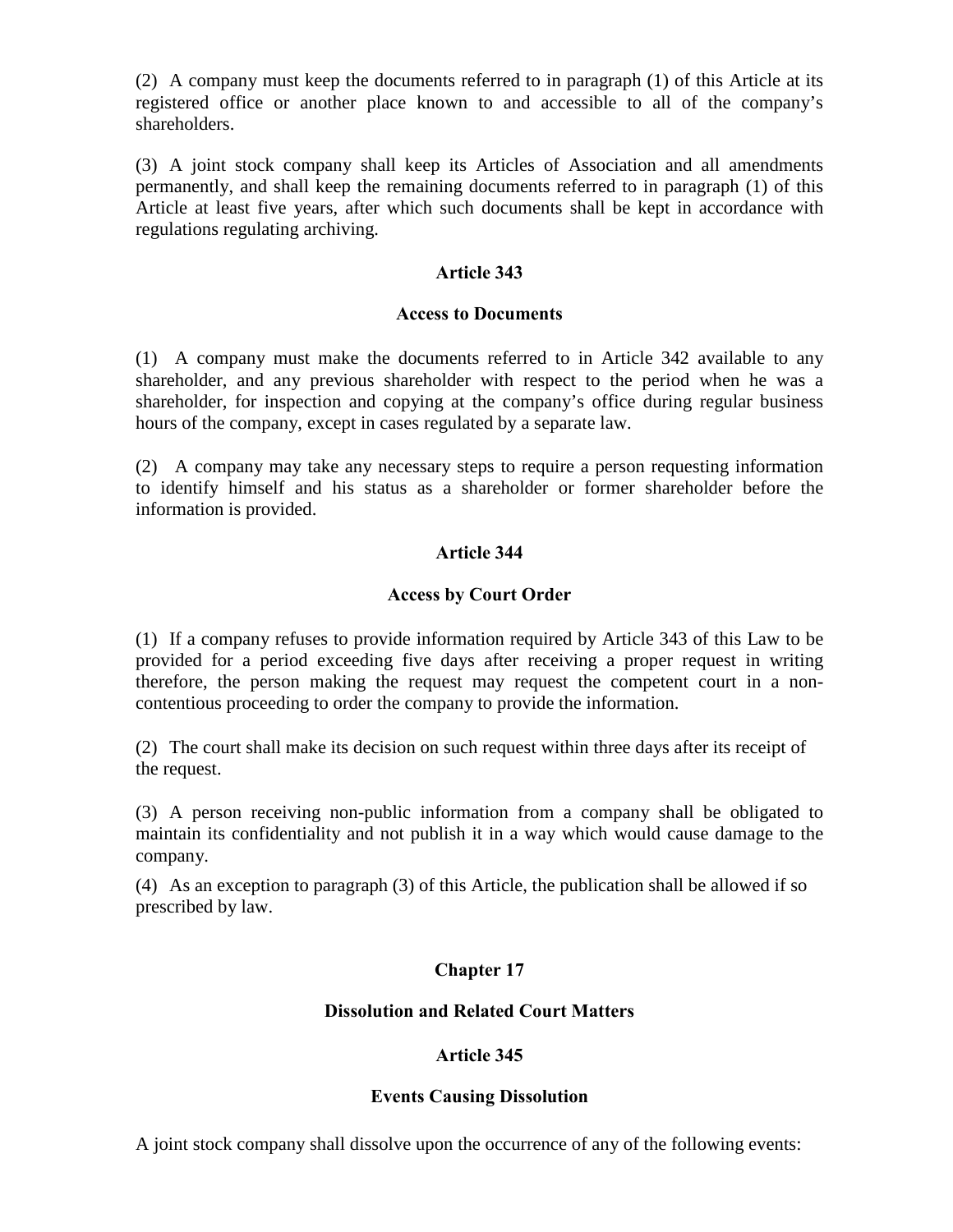- 1) expiration of the company's term;
- 2) a final decision to dissolve of its shareholders' assembly by qualified majority vote;

3) a final decision of the competent court that the company's registration was null and void and ordering deletion of the company from the Registry ex officio;

4) a decision of the bankruptcy panel in bankruptcy proceedings based on inability to cover the costs of the bankruptcy proceedings from the company's bankruptcy estate;

5) liquidation in bankruptcy;

6) in other cases defined by law or specified in the Articles of Association as causing dissolution of the company.

## Article 346

## Dissolution and Other Court Remedies on Shareholder Request

(1) On request by shareholders who represent 20% or more of the capital of a company, the competent court may order the dissolution of the company or may order other remedies in this Article if:

1) the directors are deadlocked in the management of the company, whether because of even division in the number of directors or for other reasons; the shareholders are unable to break the deadlock; and the company's business can no longer be conducted to the shareholders' general advantage;

2) the shareholders are deadlocked in voting power and have failed for a period that includes at least two annual assembly dates to elect successors to directors; and the company's business can no longer be conducted to the shareholders' general advantage;

3) the directors or other persons in control of the company have acted illegally, oppressively or fraudulently toward the requesting shareholders; or

4) the company's assets are being wasted or misapplied.

(2) In a case referred to in paragraph (1) of this Article the court may order that the company be dissolved immediately or, if it finds that the grounds stated above are curable, it may set a time period not longer than one year for cure.

(3) If the grounds are not cured within that time a procedure for liquidation shall be initiated in accordance with this Law, and the court shall have the power appoint the liquidators.

(4) As an alternative to dissolution the court shall also have the power to order one or more of the following remedies:

1) the removal from office of any director or management body member;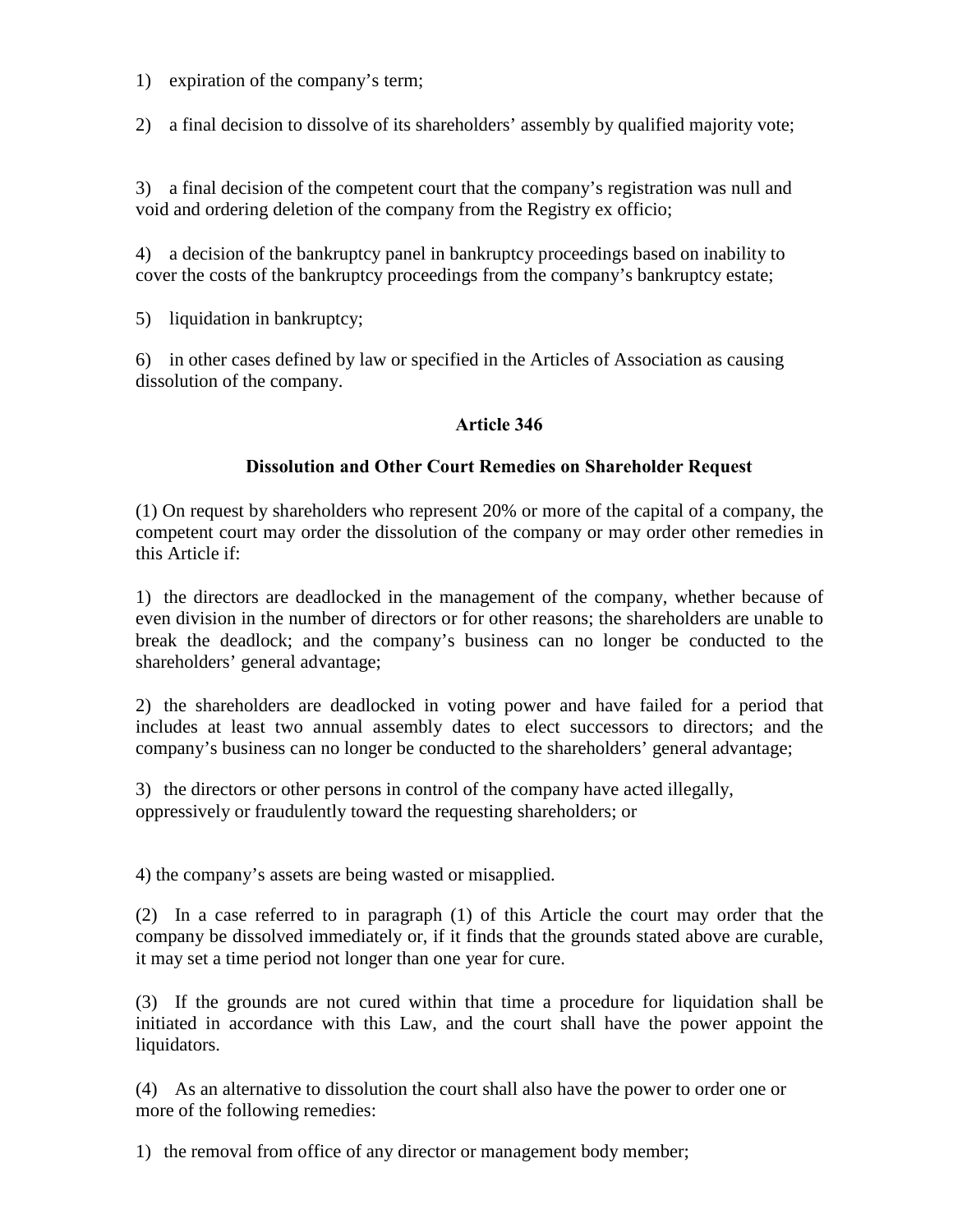- 2) the appointment of a person as a director or management body member;
- 3) the appointment of a temporary representative of the company;
- 4) an audit or accounting of the company's funds or other property;
- 5) the payment of dividends;

6) the purchase by the company of the minority shareholders' shares for their value determined by the court with the assistance of independent appraisers; or

7) the award of damages to any party suffering damages.

(5) The request of shareholders referred to in paragraph (1) of this Article shall be brought against the company.

## PART FOUR

## LIQUIDATION OF BUSINESS COMPANIES

## Chapter 1

## General Provisions and Initiating Proceedings

## Article 347

# General Provisions

Liquidation of a company shall be conducted in accordance with this Law when the company has sufficient assets to cover all of its liabilities, including in the following situations:

1) an order forbidding the company from conducting its business because necessary conditions for conducting the business are not met and the company fails to fulfil such conditions within the period stated in the order or does not change the business activity;

2) natural or other conditions necessary for the conduct of its business do not exist;

3) the period for which the company was founded has expired;

4) in the case of a partnership, the number of partners decreases to one and is not increased within six months, unless otherwise provided in this Law;

5) the company is not organized as required by this Law;

6) the company has not conducted any business for a continuous period of more than two years;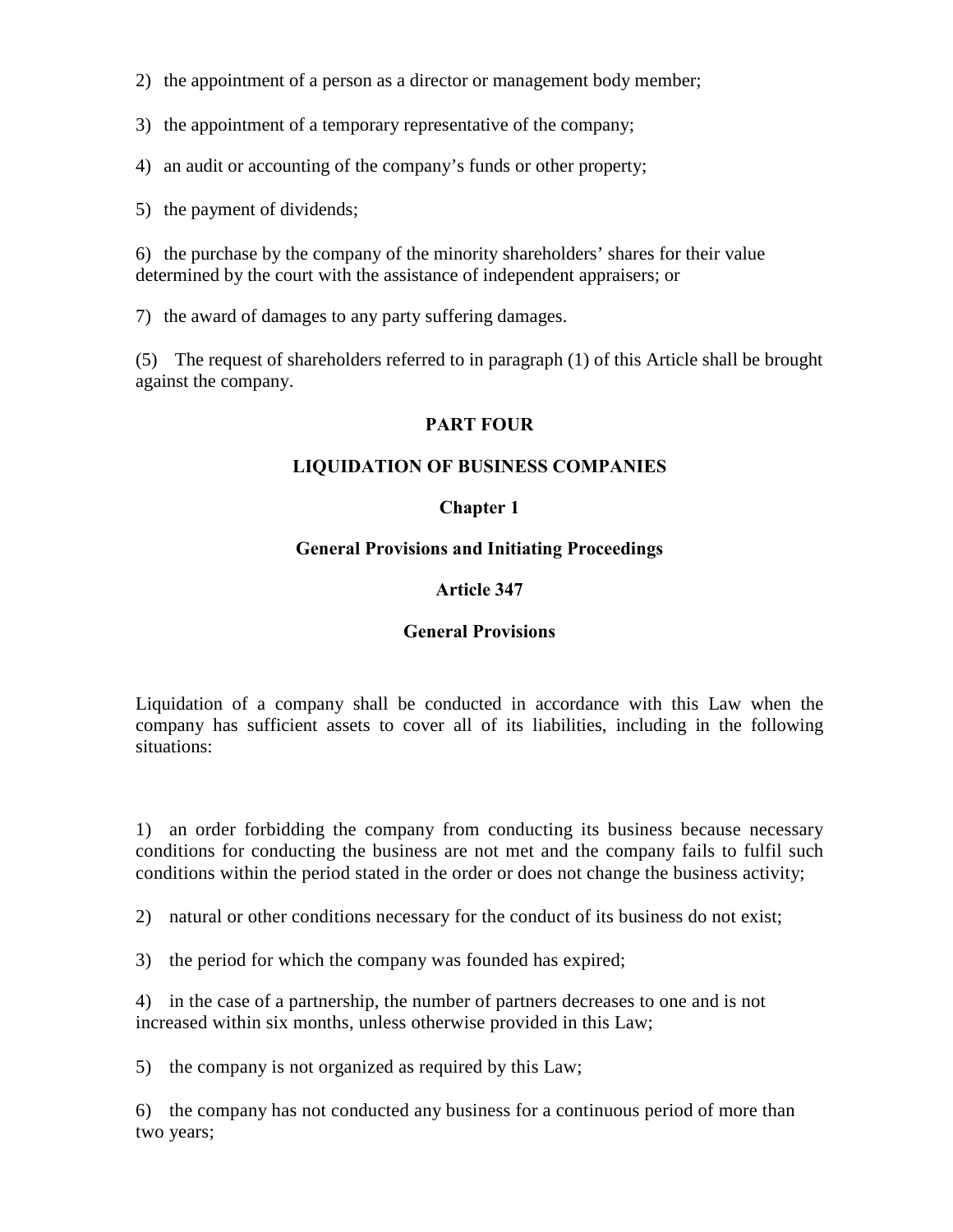7) the companys founding is declared null and void under the Law.

## Article 348

## Decision to Liquidate

(1) A liquidation shall be authorized by the companys partners, members or shareholders as follows:

1) in the case of a general partnership, by unanimous decision of the partners, unless the Articles of Association specifies a lower vote not less than a majority;

2) in the case of a limited partnership, by unanimous decision of the general and limited partners, unless the Articles of Association specifies a lower vote not less than amajority;

3) in the case of a limited liability company, by membersdecision as provided in paragraph (2) of Article 146 of this Law; and

4) in the case of a joint stock company, by decision of a qualified majority of shareholders as defined in paragraph (2) of Article 293 of this Law.

(2) In all cases, the provisions of this Law and the companys Articles of Assocation, partnership agreement, company agreement or by-laws regarding notice and voting procedures shall apply with respect to the decision to liquidate.

# Article 349

# Entry into the Registry and Publication

A companys decision to liquidate shall be entered into the Registry and published in accordance with the law regulating registration of business entitites.

# Chapter 2

# Liquidation and Creditors

# Article 350

# Individual Notice to Known Creditors

(1) The company shall deliver written notice to its known creditors enclosing a copy of the entry into the Registry of its decision to liquidate.

(2) The notice referred to in paragraph (1) of this Article shall particularly state:

1) a mailing address where a claim by the claimant must be sent;

2) the deadline, which must not be earlier than 120 days from the date of delivery of the written notice, by which the company in liquidation must receive the claim; and

3) a warning that the claim will be barred if the claim is not received by the company at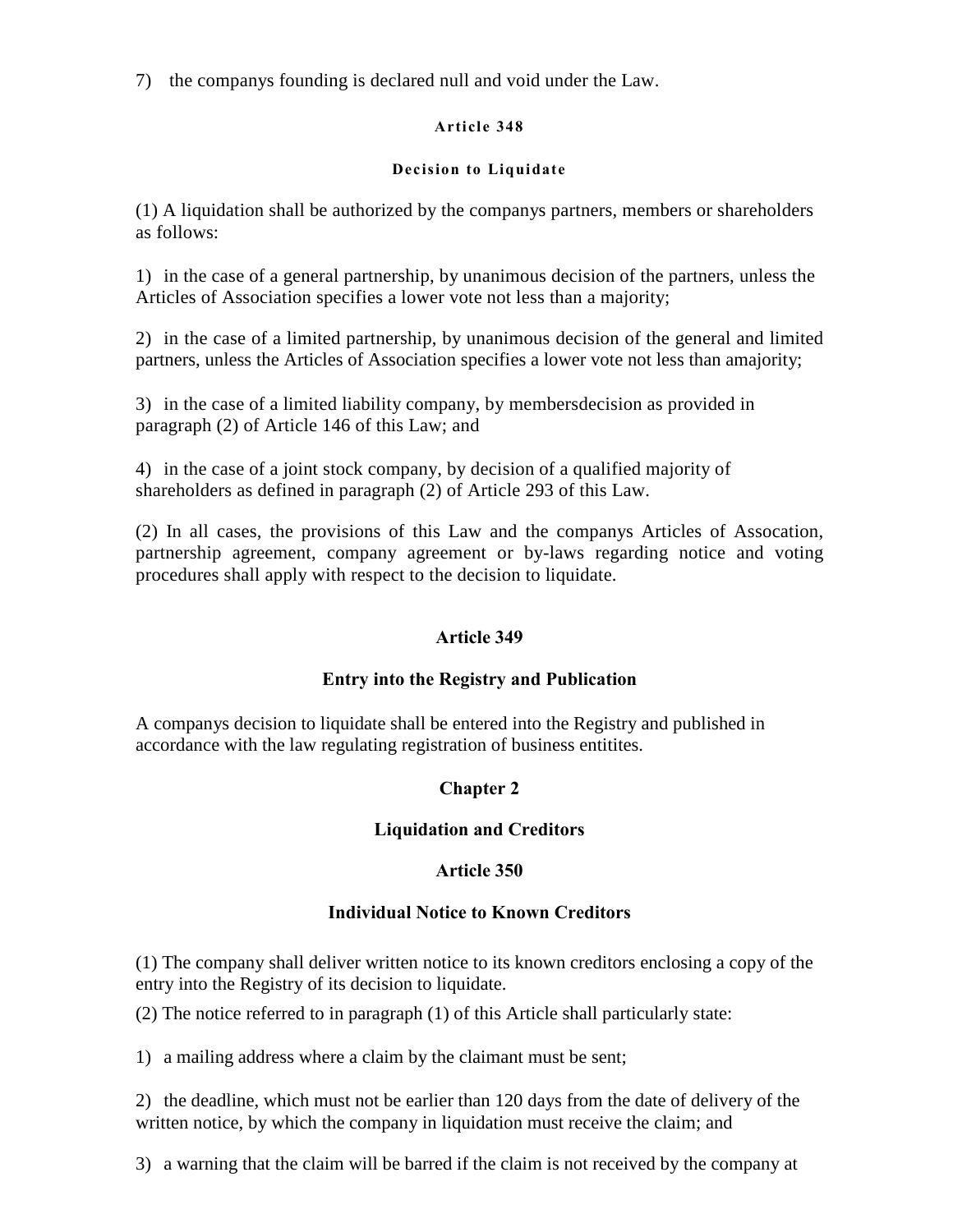that address by that deadline.

(3) A claim against the company shall be barred if the claimant did not deliver the claim to the company in liquidation by the deadline referred to in subparagraph 2) of paragraph (2) of this Article, or if a claimant whose claim was rejected by the company in liquidation does not begin court proceedings to enforce the claim within 30 days after the rejection was received by the claimant.

(4) A claim referred to in paragraph (3) of this Article does not include a claim based on an event occurring after the effective date of the company's decision to liquidate.

# Article 351

## Published Notice to All Creditors

(1) The company shall publish notice of its liquidation referred to in Article 349 of this Law.

(2) The notice referred to in paragraph (1) of this Article:

1) must be published at least three times at intervals not less than 15 nor more than 30 days apart;

2) must refer to this Article of this Law;

3) must provide a mailing address where a claim by any creditor must be sent; and

4) must contain a warning that a claim against the company will be barred if the claimant does not begin court proceedings in accordance with this Law.

(3) A claim against the company shall be barred if:

1) the creditor does not submit the claim within 30 days after the last date of publication of the notice referred to in subparagraph 1) paragraph (2) of this Article; or

2) a claimant whose claim was rejected by the company in liquidation does not begin court proceedings to enforce the claim within 30 days after the rejection was received by the claimant.

# Chapter 3

## Status of Company and Liquidators

## Article 352

## Status of a Company During Liquidation

(1) During liquidation a company may not conduct any business except business which is necessary for the process of liquidation, such as selling its assets, paying creditors, assembling claims and other activities necessary for liquidation.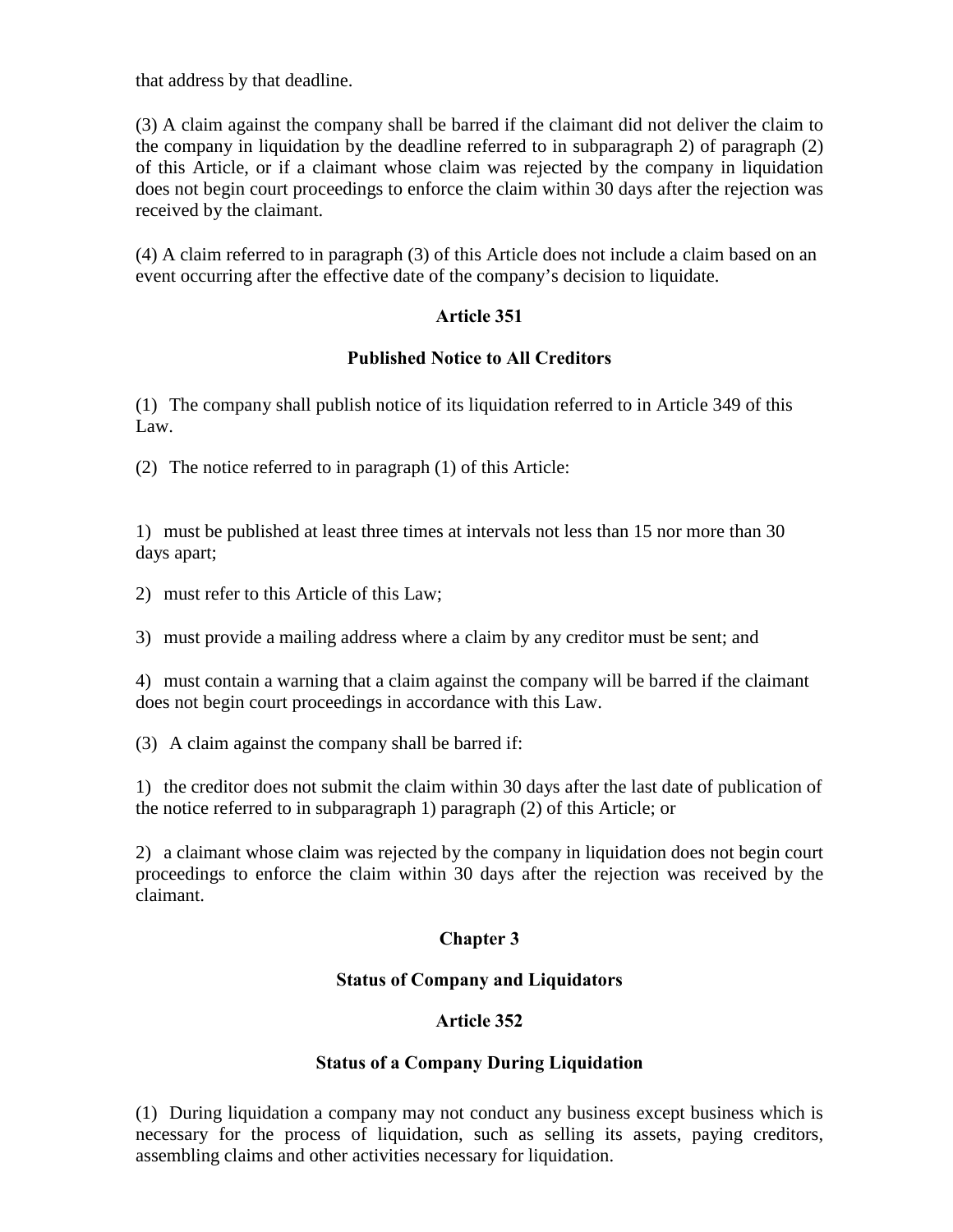(2) During liquidation a company shall not pay dividends or make other distributions to partners, members or shareholders prior to the payment of all creditors.

# Article 353

# The Liquidators

(1) During liquidation a companys activities and business shall be conducted by the same company persons exercising the same authority as they had before, unless the company appoints another person or persons to conduct such activities and business.

(2) The person or persons who have such authority during liquidation are called the "liquidators."

(3) On request of any person referred to in paragraph (1) of this Article, the competent court may for justified reasons appoint a liquidator to replace a liquidator appointed by the company or to act together with such liquidator.

# Article 354

# Removal of Liquidators

Any liquidator may be removed in the same manner in which he was appointed.

# Article 355

# Entry of the Appointment and Removal of the Liquidators into the Registry

The appointment or removal of a liquidator shall be entered into the Registry and published in accordance with the law which regulates registration of business entities.

# Article 356

# Activities of the Liquidators

(1) The liquidators of a company shall close the operations of a company, collect claims, pay liabilities and liquidate the company's assets.

(2) Within their competences the liquidators of a company shall be responsible for conducting the operations of the company.

(3) The liquidators shall represent a company in liquidation.

# Chapter 4

# Liquidation Balance Sheet

# Article 357

# Liquidation Balance Sheet and Financial Statements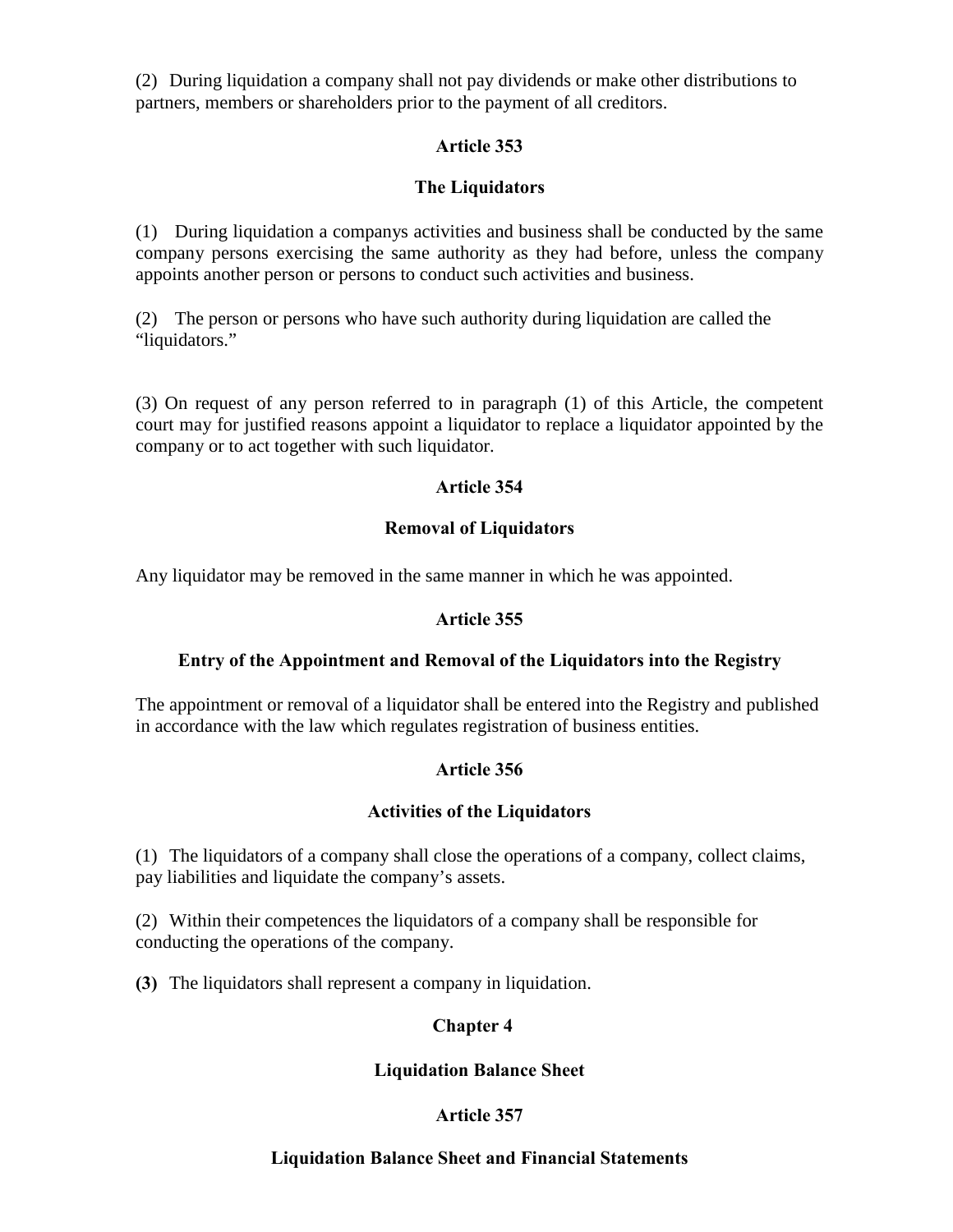(1) The liquidators of a company shall prepare a balance sheet not later than three months after the date of initiation of liquidation proceedings (the "initial liquidation balance sheet"). Such balance sheet shall be delivered by the liquidators to the partners, members or shareholdersassembly of the company for approval. The assets and liabilities of the company, measures necessary to carry out liquidation, and the period of time needed for the liquidation procedure to be completed, shall be stated in the balance sheet.

(2) All the assets of the company referred to in paragraph (1) of this Article shall be shown in the balance sheet with their sale or estimated sale value.

(3) Not later than three months after expiration of any business year, if the liquidation lasts for more than one year, the liquidators shall submit a temporary report on their activities, with the explanation as to why liquidation has continued without being completed, and a financial report.

# Article 358

## Termination of Liquidation and Commencement of Bankruptcy

(1) If the liquidators establish that the assets of a company are not sufficient to cover all the claims of creditors they shall terminate the liquidation procedure under this Law and initiate bankruptcy liquidation proceedings under the law which regulates benkruptcy procedure.

(2) If liquidation is terminated as referred to in paragraph (1) of this Article the liquidators shall submit the termination to the Registry for registration and publication in accordance with the law which regulates registration of business entities.

## Article 359

## Liquidation Report and Proposal for Distribution of Assets

(1) After settlement of a companys debts, the liquidators shall prepare a report on the completed liquidation with a final liquidation balance sheet and proposal for distribution of the company's assets.

(2) The final liquidation balance sheet shall include a report on the sources of income and disposition of income, a list of assets disposed of and income generated a statement of whether there are other open issues and proposed solutions for any such open issues, the amount of liquidation costs, and the liquidator's compensation.

(3) The report and the final liquidation balance sheet shall be adopted by the partners, members or shareholders of the company, unless provided otherwise in a company decision or in a decision of the competent court.

# Chapter 5

## Payments to Company Owners and Completion of Liquidation

## Article 360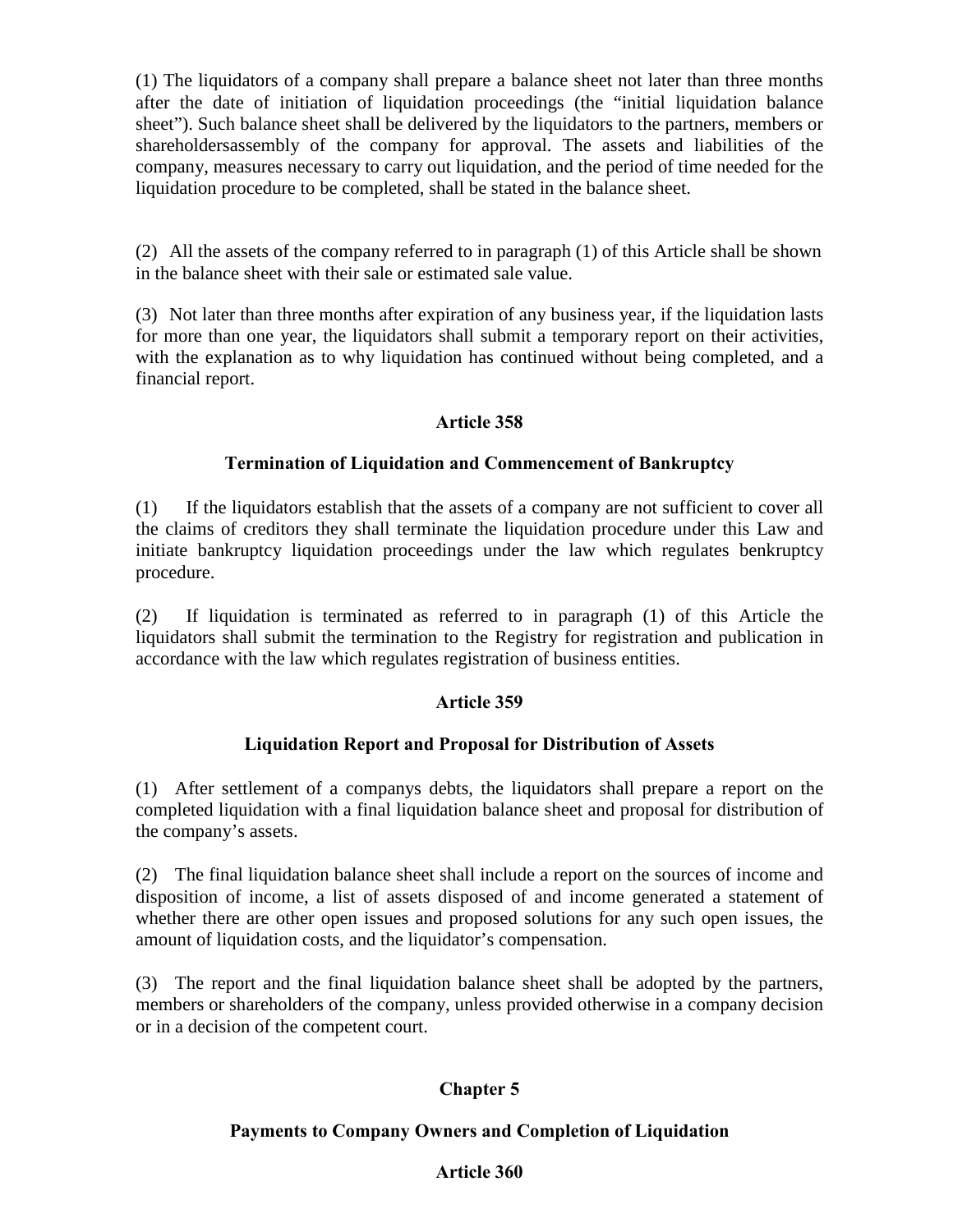## Distribution to Partners, Members or Shareholders

(1) The assets of a company which remain after settlement of its liabilities to creditors and other claims shall be distributed by the liquidators among the partners, members or shareholders of the company.

(2) Unless provided otherwise in a companys Articles of Association, partnership agreement, company agreement or by-laws, or in a decision of the competent court, the distribution referred to in paragraph (1) of this Article shall be in the following order of priority:

1) to payment of any partners, members or holders of preferred stocks which have preferential rights to distributions on liquidation as stated in the companys Articles of Association or agreement of partners, members or shareholders; and

2) to partners (in case of a general or limited partnership) or members (in the case of a limited liability company) in proportion to their paid-in contributions to the company, and shareholders (in the case of a joint stock company) in proportion to the number of shares held by them.

(3) Limited partners of a limited partnership, members of a limited liability company, and shareholders of a joint stock company who received distributions in good faith after the company has complied fully with the procedures stated in Articles 350 and/or 351 as applicable are obligated to return what they received if it is necessary to pay creditors.

(4) If there is a dispute regarding distribution of company's assets among partners, members of shareholders of a company, the liquidators may postpone distribution until final settlement of the dispute, unless otherwise ordered by the competent court.

# Article 361

## Compensation of Liquidators

(1) Liquidators shall be entitled to be reimbursed for the costs they incur and to be paid for their work. The amount of the costs and fees shall be determined by the partners, members or shareholders of the company and may be determined by a competent court in the case of dispute.

(2) The liquidators shall be creditors of the company with respect to such reimbursement and compensation.

(3) Such costs and compensation may be paid during the liquidation if it is evident that such payment will not affect the meeting of the company's obligations to other creditors.

# Article 362

## Finalization of the Liquidation

(1) When the liquidation of a company is completed, and upon the approval by the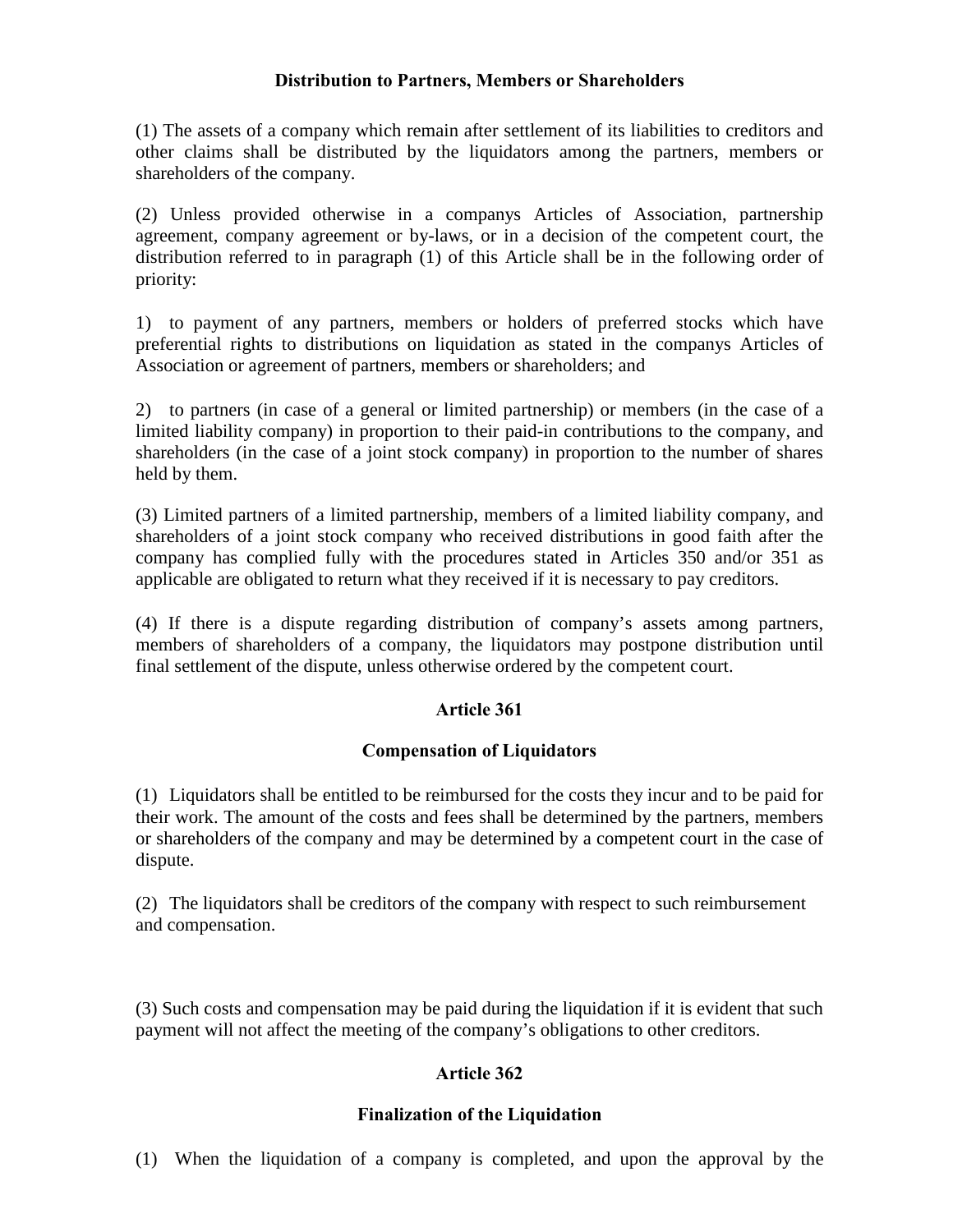partners, members' meeting or shareholders' assembly of the financial report prepared as of the date of the completion of the liquidation and the report on the conduct of liquidation, the liquidators shall without delay submit such reports and appropriate decisions to the company and the Registry, together with a request for deleting the company from the Registry in accordance with the law which regulates registration of business entities.

(2) If after completion of the liquidation a meeting of the company's partners, members or shareholders is not held for the approval referred to in paragraph (1) of this Article due to lack of quorum, the liquidators shall bring the proceedings to an end for purposes of paragraph (1) of this Article without the approval of the financial report and of the report on the conduct of the liquidation by the partners, members' meeting or shareholders' assembly.

(3) Business books and documents of the company that was liquidated shall be kept in accordance with regulations concerning archives material.

(4) Information as to where the business books and documentation of the company are held shall be entered in the Registry in accordance with the law which regulates registration of business entities.

(5) All persons having a legal interest may inspect such books and documents of the liquidated company, in accordance with the law relating to publicly available documents.

(6) If it later becomes necessary to carry out further measures after the companys liquidation, the competent court may at the proposal of a person having a legal interest therein reappoint the liquidators or appoint new liquidators.

# Article 363

# Accountability of Liquidators for Damage

(1) Liquidators shall be accountable to the companys partners, members, shareholders and creditors for damages caused to them by the liquidators in accordance with Articles 32-34, 36 and 37 of this Law.

(2) Liquidators shall not be accountable to creditors, partners, members or shareholders of the company for any losses, obligations or reduction in the value of property which resulted from the making of conscientious and reasonable business decisions in connection with the conduct of the companys liquidation.

(3) A claim against liquidators under paragraph (1) of this Article shall be barred if not made within one year from the date of deletion of the company from the Registry.

(4) If more than one liquidator is liable for the same damage, they shall be liable jointly and severally.

# Article 364

# Accountability of Partners, Members and Shareholders After Liquidation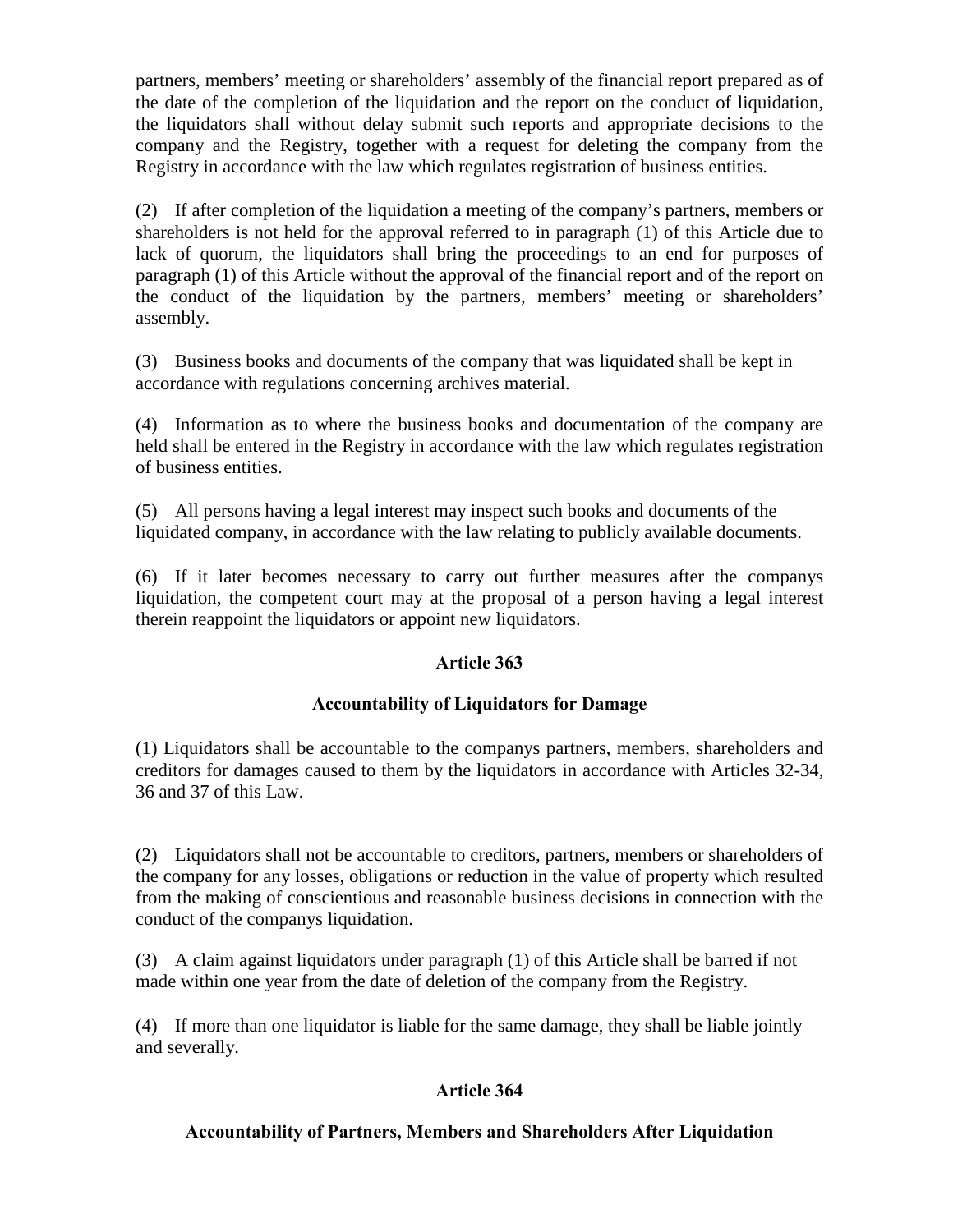(1) General partners of a general partnership or a limited partnership shall be liable jointly and severally for any obligations in the liquidation procedure after completion of that process and the company's deletion from the Registry.

(2) A limited partner of a limited partnership, a member of a limited liability company, and a shareholder of a joint stock company shall be jointly liable for any obligations of the company in the liquidation process after completion of that process and a company's deletion from the Registry up to the amount of the assets received from the liquidation.

## Article 365

#### Notifying the Tax Administration

The liquidators of a company shall notify the proper tax authorities of the liquidation by submitting to them the report on liquidation and any other reports or documents required by law.

#### PART FIVE

## LINKED BUSINESS COMPANIES

## Chapter 1

#### Linked Companies

#### Article 366

## Definition and Types of Linked Companies

(1) "Linked companies" in this Law means two or more companies which are linked either:

1) by ownership of shares or partnership interests (companies linked by share in capital);

2) by contract (companies linked by contract); or

3) by both capital and contract (mixed linked companies).

(2) Linked companies as defined in paragraph (1) of this Article include one controlling (dominant) company and one or more dependent companies.

(3) Linked companies (by capital, contract or mixed) are organized as concerns, holdings, business groups or other organizational forms in accordance with provisions of this Law.

(4) Linked companies are organized as concerns when the dominant business activity of the controlling company is other than management or control of the dependent companies.

(5) Linked companies are organized as holdings when the dominant company's exclusive business activity is management and financing of the dependent companies.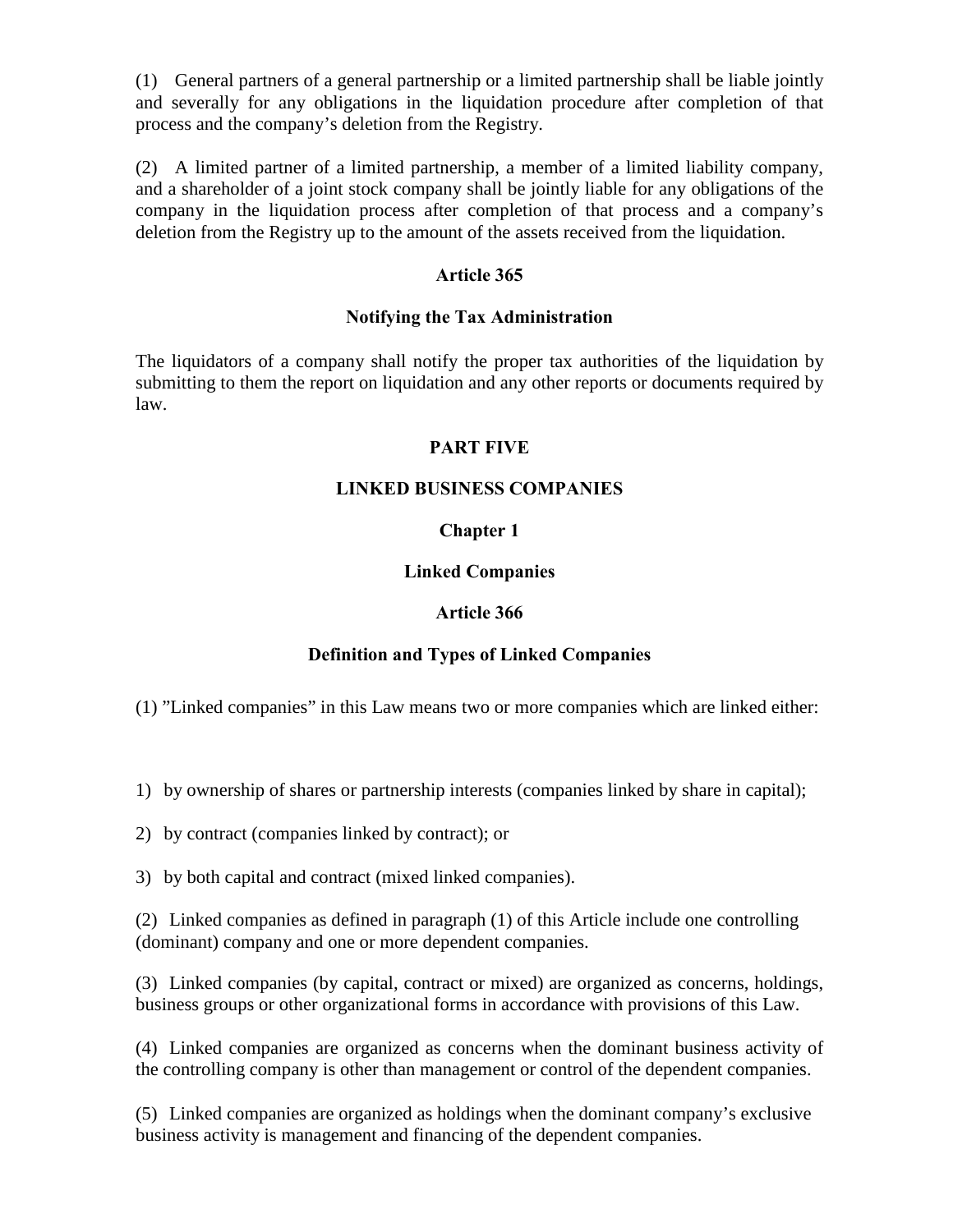(6) Linked companies organized as business groups when the controlling company's business activity includes activities referred to in both paragraphs (4) and (5) of this Article.

(7) Linking of companies in violation of laws governing protection of competition is prohibited.

#### Article 367

#### Control by Share in Capital

(1) "Controlling member or shareholder" of a limited liability company or a joint stock company means a person who, either alone or together with one or more other persons ("acting in concert"):

1) has more than 50% of the voting power in the company, which in a joint stock company shall mean ownership and power to vote more than 50% of the ordinary shares (majority vote); or

2) otherwise exercises a controlling influence over the management of the company by virtue of his position as a member or shareholder (or on the basis of a contract in accordance with this Law).

(2) A person who, alone or with one or more other persons, has more than 20% of the votes of a company shall be presumed to exercise a controlling influence under this Law.

## Article 368

## Acting in Concert

(1) "Acting in concert" means:

1) action taken by two or more persons based on a joint agreement with the aim to acquire or relinquish or exercise voting rights of a person; or

2) use of voting rights for the purpose of executing joint effort on the management or business operations of that person or the election of bodies of a company (or a majority of its members) or otherwise having influence on the conduct of business of that person.

(2) Persons acting as stated in paragraph (1) of this Article are:

1) a company and its board of directors or a member of its board of directors, individuals who are directly subordinated to the board of directors or management body of the company, and a representative or liquidator of that company or related entities; and

2) persons who comprise linked companies.

(3) Individuals who act in concert as defined in paragraph (1) of this Article are:

1) a limited liability company and its members or only its members;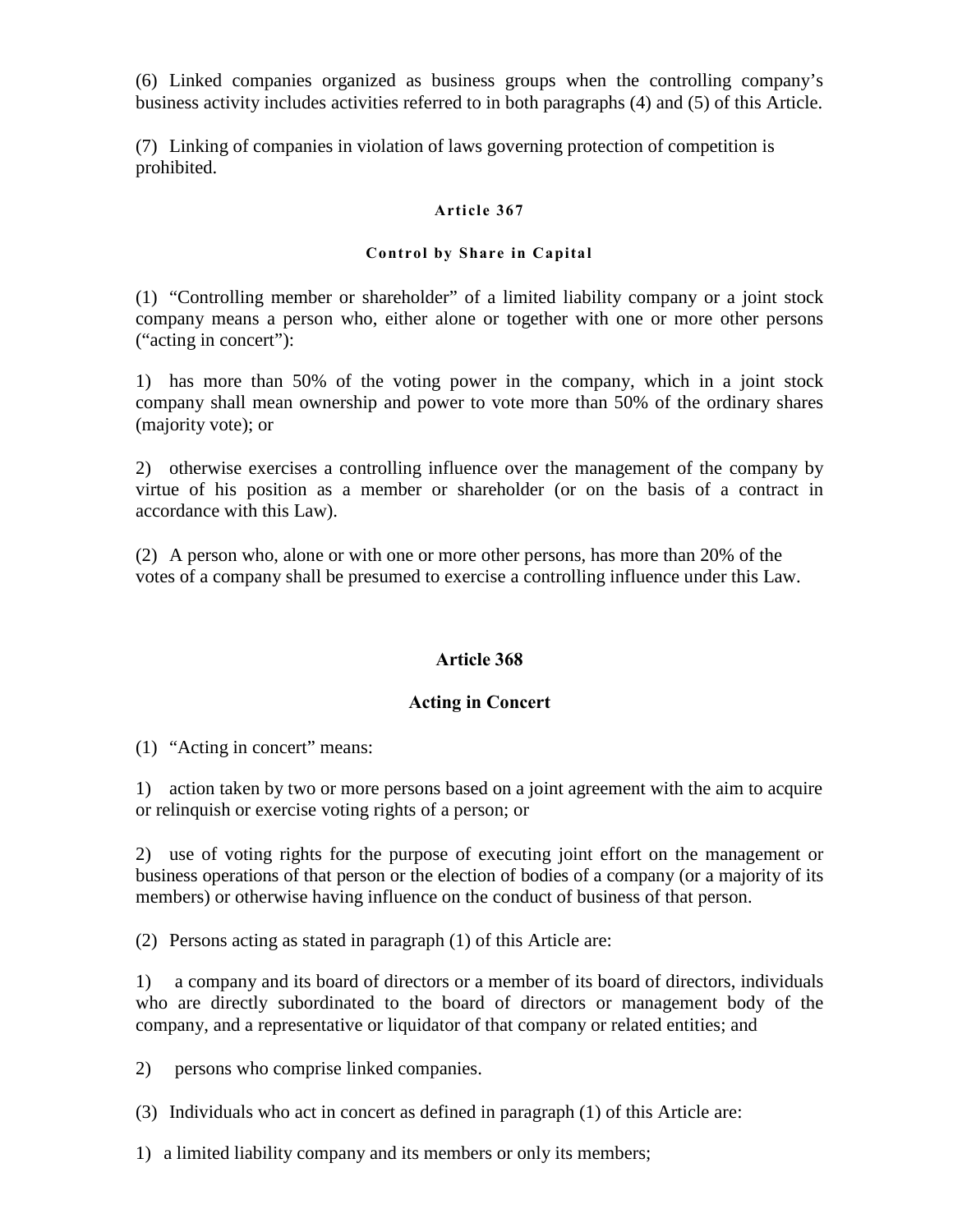- 2) a partnership and its partners or only its partners;
- 3) a limited partnership and its general partners, or only its partners;
- 4) linked entities in accordance with this Law; or
- 5) other persons or entities in accordance with the law governing their legal status.

## Chapter 2

## Special Provisions for Companies Linked by Capital Share

## Article 369

## Disclosure to Dependent Company

(1) A company or other person that becomes or ceases to be a controlling member or shareholder of a company is obligated to inform that company, the Securities Commission and the body regulating protection of competition in accordance with the law governing protection of competition.

(2) The obligation referred to in paragraph (1) of this Article is also applicable with respect to the law which regulates securities markets.

## Article 370

## Business Name

A dependent company shall also identify its controlling company in its name, memorandum or other business documents.

# Article 371

## Liability of Controlling Company and Directors

(1) A controlling company shall be liable to a dependent company as provided in Articles 32-34 , 36 and 37 of this Law.

(2) Directors of a controlling company shall be liable to a dependent company as provided in Articles 32-34, 36 and 37 of this Law.

# Article 372

## Reports to Members or Shareholders of a Dependent Company

(1) The board of directors of a dependent company shall present a written report to the annual shareholders' assembly or members' meeting of the company on the company's relations during at least the previous fiscal year with all other companies to which it is linked by share in capital, as part of the board's report on business activities of the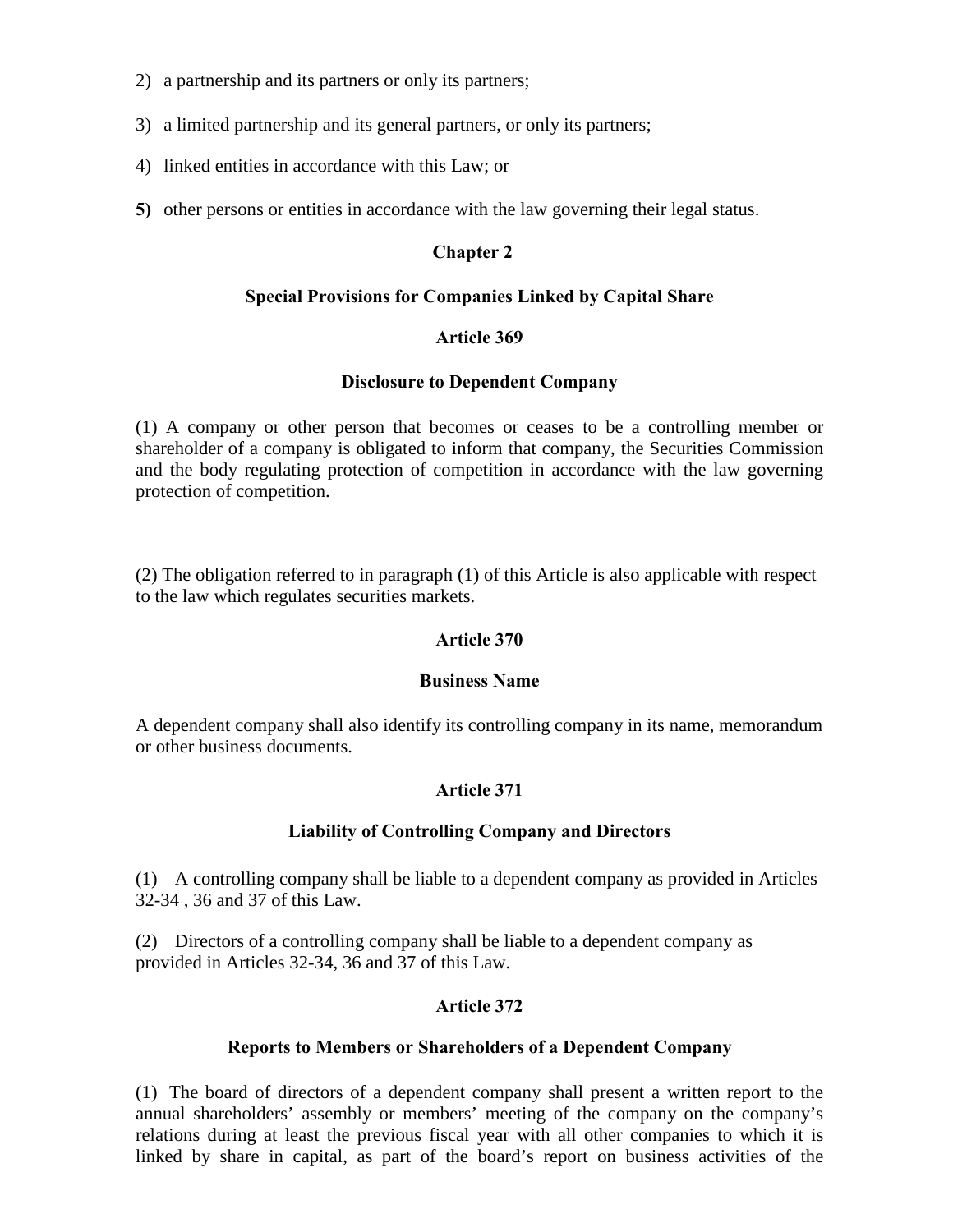company.

(2) If audit of financial reports of a dependent company is mandatory under the law which regulates accounting and audit, the audit obligation shall also apply with respect to the report referred to in paragraph (1) of this Article.

(3) A member or shareholder of companies linked by capital shall be fully informed of the structure of the group, the management system, the management, business transactions within the group, as well as of the principles relating to conflict of interest of a company with other companies.

# Chapter 3

## Provisions for Companies Linked by Contract

## Article 373

## Contract on Relations between Controlling and Dependent Company and Transfer of Profit

(1) If a controlling company and a dependent company enter into a contract for management of the dependent company by the controlling company or on transfer of profit of the dependent company to the controlling company, the controlling company shall be liable for damage caused to the dependent company by wrongful activities or omissions under the contract as provided in this Law.

(2) A contract referred to in paragraph (1) of this Article shall be registered with the dependent company and published in accordance with the law regulating registration of business entities, for the contract to be effective.

(3) A contract referred to in paragraph (1) of this Article shall be effective after registration and publication of the registration in accordance with this Law.

## Article 374

## Contents of and Liabilities Under the Contract

(1) A contract of the kind referred to in Article 373 of this Law must be in writing and must particularly state rights and liabilities of the controlling company, measures for protection of the dependent company, the scope of any transfer of profit, measures for compensation to the dependent company or covering of the dependent company's losses by the controlling company, measures for protection of any minority members or shareholders of the dependent company, and measures for and protection of the dependent company's creditors after termination of the contract.

(2) Article 371 of this Law shall apply with respect to liability of the controlling company for damage caused to the dependent company, and liability of directors of the controlling and dependent companies, and any persons who act in concert with them for damage caused to the dependent company, but this shall not limit or exclude any other legal remedies for breach of the contract under law which regulates contractual obligations.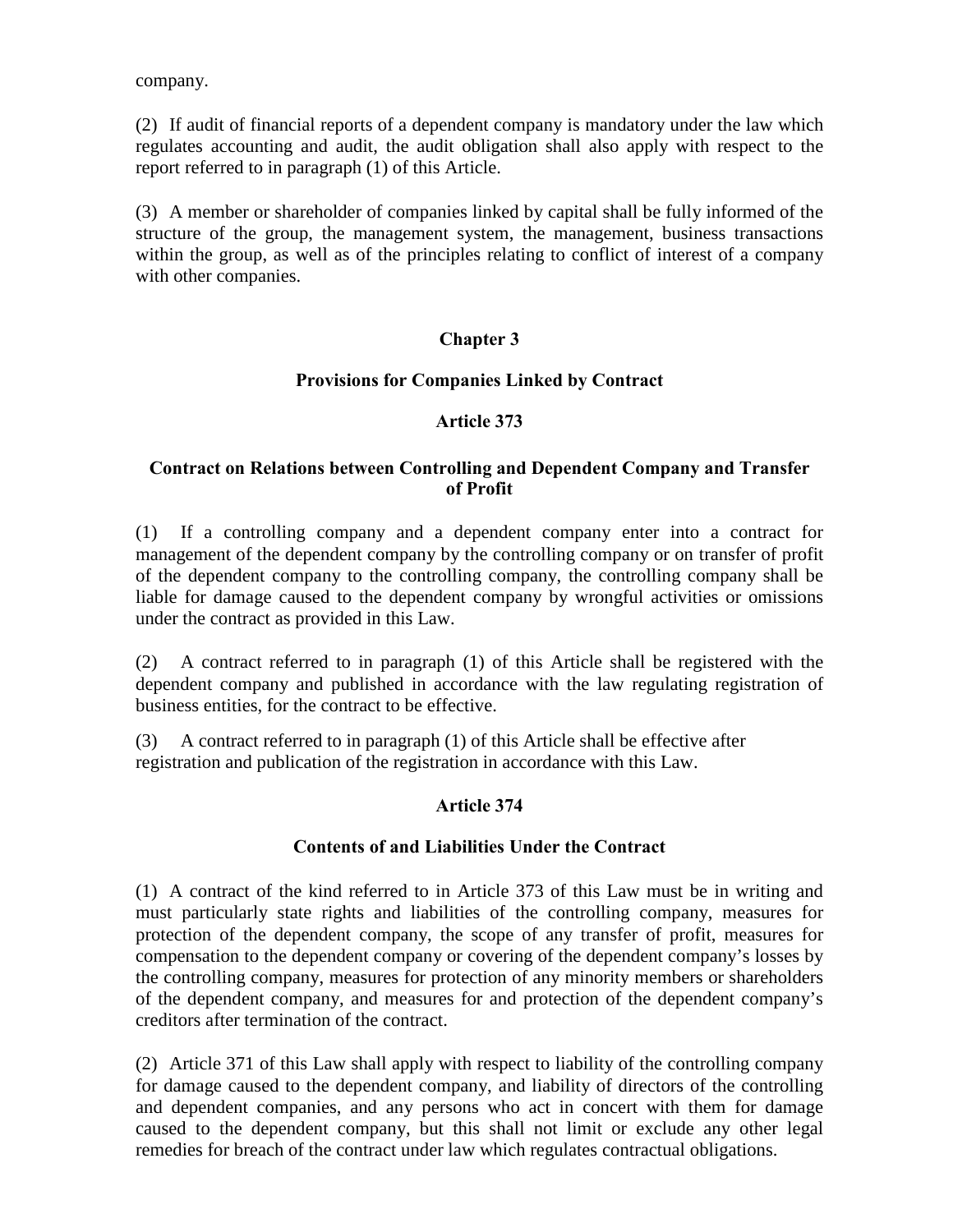## Article 375

## Approval of the Contract

(1) A contract of the kind referred to in Article 373 of this Law shall be adopted by the members' meeting or shareholders' assembly of the controlling company and all

dependent companies by a qualified majority as defined in paragraph (2) of Article 293 of this Law.

(2) If the contracting party is a partnership or a limited partnership, the contract must be approved by all partners with unlimited liability, unless provided otherwise in the Articles of Association or partnership agreement.

(3) The shareholders or members must be given sufficient time before or during the assembly or meeting at which approval is to be given, to review the following:

1) the text of the contract, which shall also be available at the session; and

2) other material information concerning the contract and the business operations of all other companies who are parties to the contract.

(4) A copy of the contract referred to in Article 373 of this Law shall be attached to the minutes of the assembly or meeting.

## Article 376

## Termination and Registration of Termination

(1) A contract of the kind referred to in Article 373 of this Law shall be terminated by agreement, expiration of term, or otherwise in accordance with the contract and law which regulates contractual obligations.

(3) The termination of a contract referred to in Article 373 of this Law shall be registered and published in accordance with the law which regulates registration of business entities.

## PART SIX

## REORGANIZATION OF BUSINESS COMPANIES

## Title 1

## STATUS CHANGE

# Chapter 1

## Basie Principles

## Article 377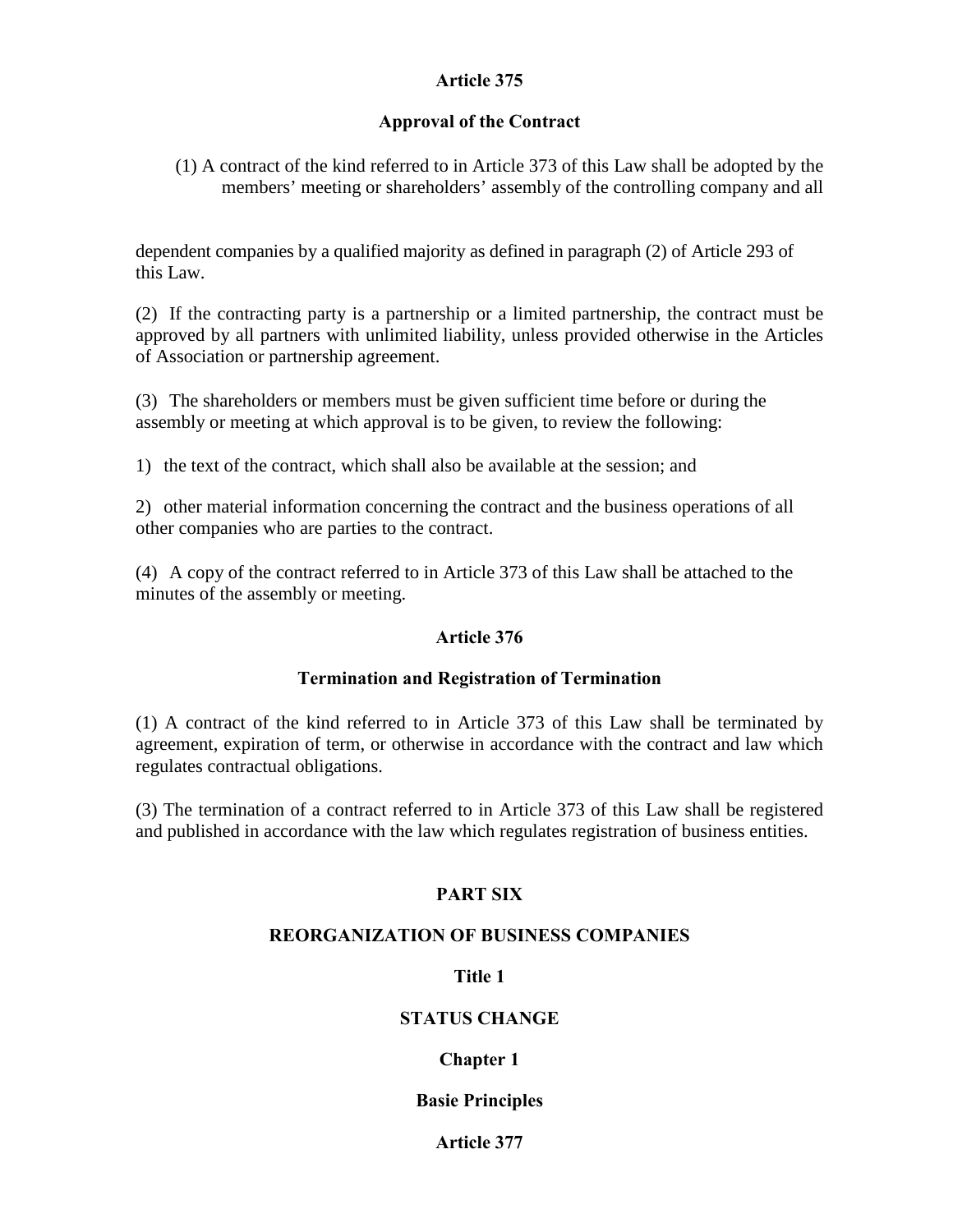## Definition of Reorganization

A reorganization of a business company under this Law means a status change of the company or a change of legal form of the company.

## Article 378

## Definition of Status Change

(1) A status change under this Law means a merger, a division or a separation.

(2) A merger and a division may be combined, and a merger and a separation may be combined.

(3) A company's decision on a status change in accordance with this Law may not be nullified on the basis of a challenge to the share exchange proportions.

(4) If companies with different legal forms participate in a stastus change, the provisions of this Law relating to change of legal form shall apply as appropriate to the status change.

(5) A business company may not undergo a status change which is in violation of the law which regulates competition.

## Article 379

## Financial Report

(1) Each company participating in a status change shall prepare a financial statement stating its financial condition on an agreed date relating to the merger, division or separation in accordance with the law which regulates accounting and audit.

(2) The entry of the status change into the Registry shall be not later than eight months following the date of the financial statement referred to in paragraph (1) of this Article.

#### Article 380

#### Status Change During a Liquidation

A company may carry out a status change while it is in liquidation so long as it has not begun distributing its assets to its shareholders, members or partners in the liquidation.

## Chapter 2

#### Types of Status Change

## Article 381

Merger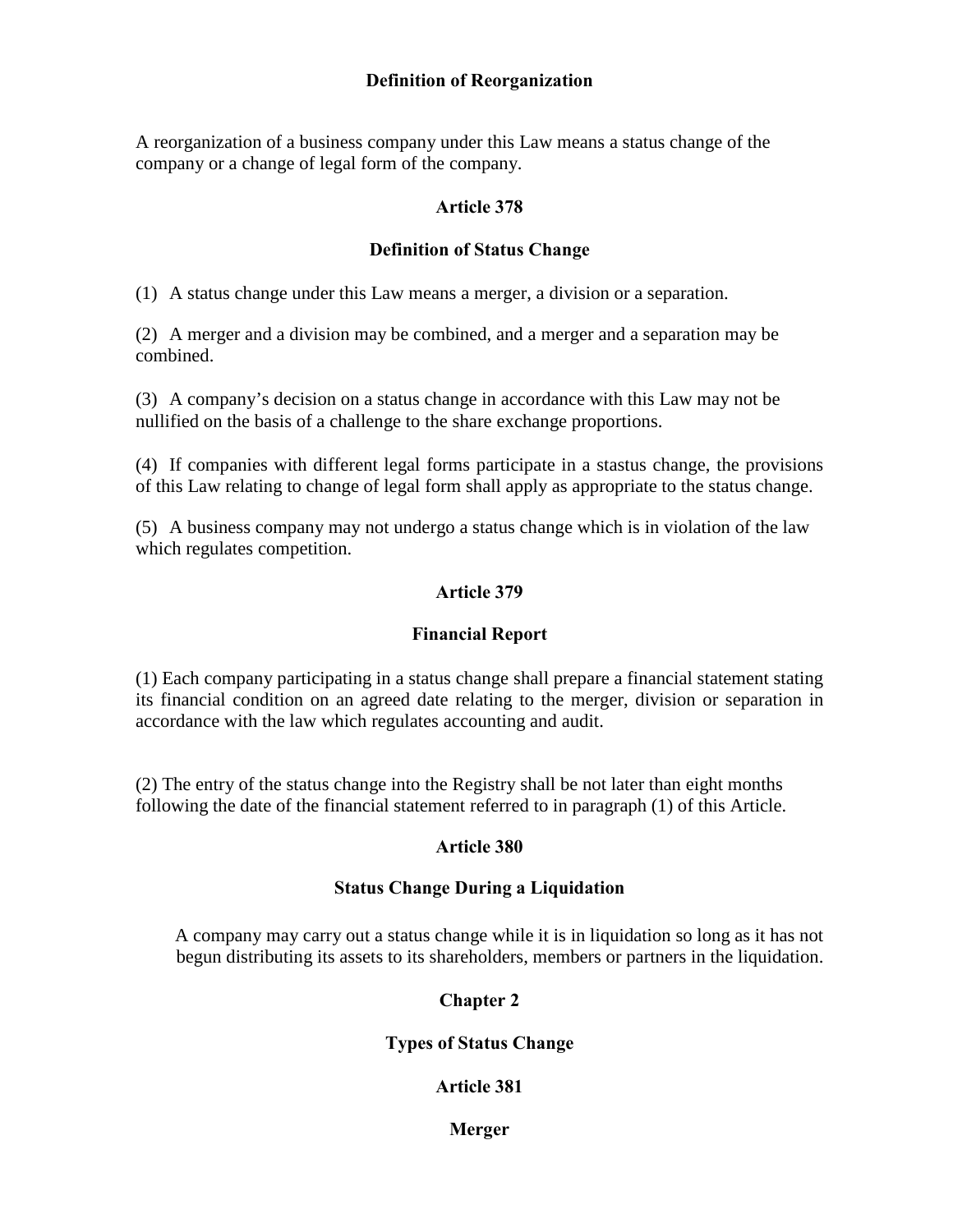(1) A merger of business companies under this law may be either:

1) a merger by acquisition; or

2) a merger by formation of a new company.

(2) A "merger by acquisition" is a status change whereby a company (an "acquired company") ceases to exist without being liquidated and simultaneously transfers to an already-existing company (an "acquiring company") all its assets and liabilities in exchange for the issuance to its shareholders or members of shares in the acquiring company and possibly also a cash payment, which may not exceed 10% of the nominal or accounting value of the shares so issued.

(3) A "merger by formation of a new company" is a status change whereby two or more companies ("companies terminated by merger") cease to exist without being liquidated and simultaneously transfer to a newly-founded company (a "new company") all their assets and liabilities in exchange for the issuance to their shareholders or members of shares of the newly-founded company and possibly also a cash payment which may not exceed 10 % of the nominal or accounting value of the shares so issued.

# Article 382

# **Division**

(1) A division of business companies under this Law may be either:

1) a division by acquisition;

2) a division by formation of two or more new companies; or

3) a division by acquisition and formation of two of more companies.

(2) A "division by acquisition" is a status change whereby a company (a "company terminated by division") ceases to exist without being liquidated and simultaneously transfers to two or more already-existing acquiring companies ("acquiring companies") all its assets and liabilities in exchange for the issuance to its shareholders or members of shares in the acquiring companies and possibly also a cash payment, which may not exceed 10 % of the nominal or accounting value of the shares so issued.

(3) A "division by formation of two or more new companies" is a status change whereby a company ceases to exist without being liquidated and simultaneously transfers to two or more new companies (or two or more companies with which it is merged into a new company) all its assets and liabilities in exchange for the issuance of shares of the acquiring companies and possibly also a cash payment which may not exceed 10 % of the nominal or accounting value of the shares so issued.

## Article 383

Separation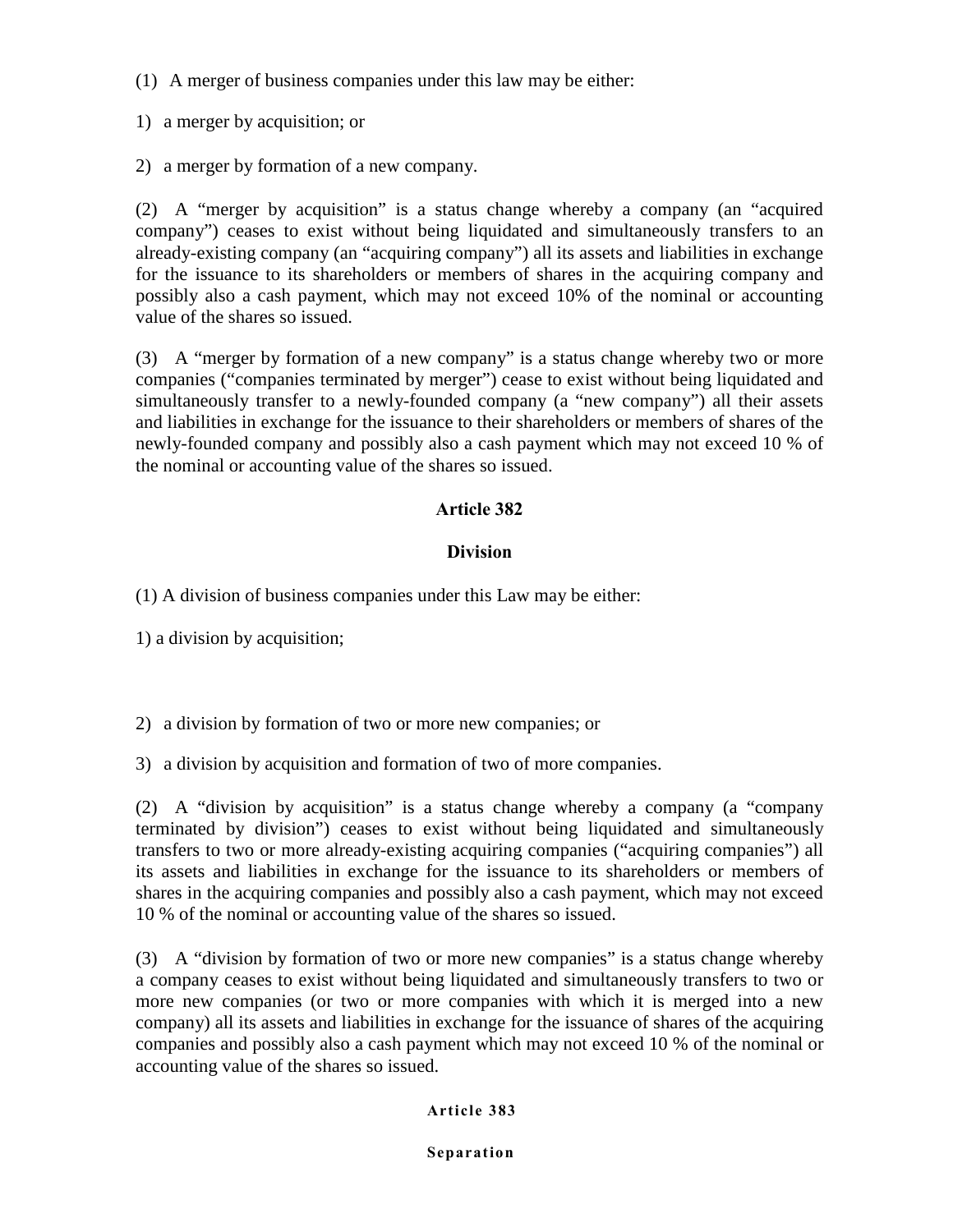(1) A separation of business companies under this Law may be either:

1) a separation by acquisition;

2) a separation by formation of one or more new companies; or

3) a separation by acquisition and formation of one or more new companies.

(2) A "separation by acquisition" is a status change whereby the separated company transfers one or more parts or its assets and accompanying liabilities to one or more existing companies, while the company remains in existence as a legal entity, and all or part of its shareholders or members, while adhering to the principle of equality, become shareholders or members of the acquiring company in exchange for shares of the separated company (and the reduction of its initial capital in that amount without application of the rule or regular decrease) for shares of the acquiring company and possibly also a cash payment which may not exceed 10 % of the nominal or accounting value of the shares so issued.

(3) A "separation by formation of one or more new companies" is a status change whereby the separated company transfers one or more parts of its assets and accompanying liabilities to one or more newly founded companies in exchange for shares of the separated company (and the reduction of its initial capital in that amount without application of the rule of regular decrease) for issuance to its shareholders or members of

shares in the newly founded companies and, possibly also a cash payment which may not exceed 10 % of the nominal or accounting value of the shares so issued.

(4) The provisions of this law on division by acquisition and division by formation of one or more new companies shall apply as appropriate to separation by acquisition and separation by formation of one or more new companies, unless provided otherwise in this Law.

# Chapter 3

# Regular Merger by Acquisition of Joint Stock Companies

# Section 1

# Preparation

# Article 384

# Contract for Merger by Acquisition

(1) The board of directors of each company participating in a merger by acquisition shall prepare a draft contract for merger by acquisition in written form.

(2) The contract shall include:

1) the form, type, registered name and registered office of each company in the merger;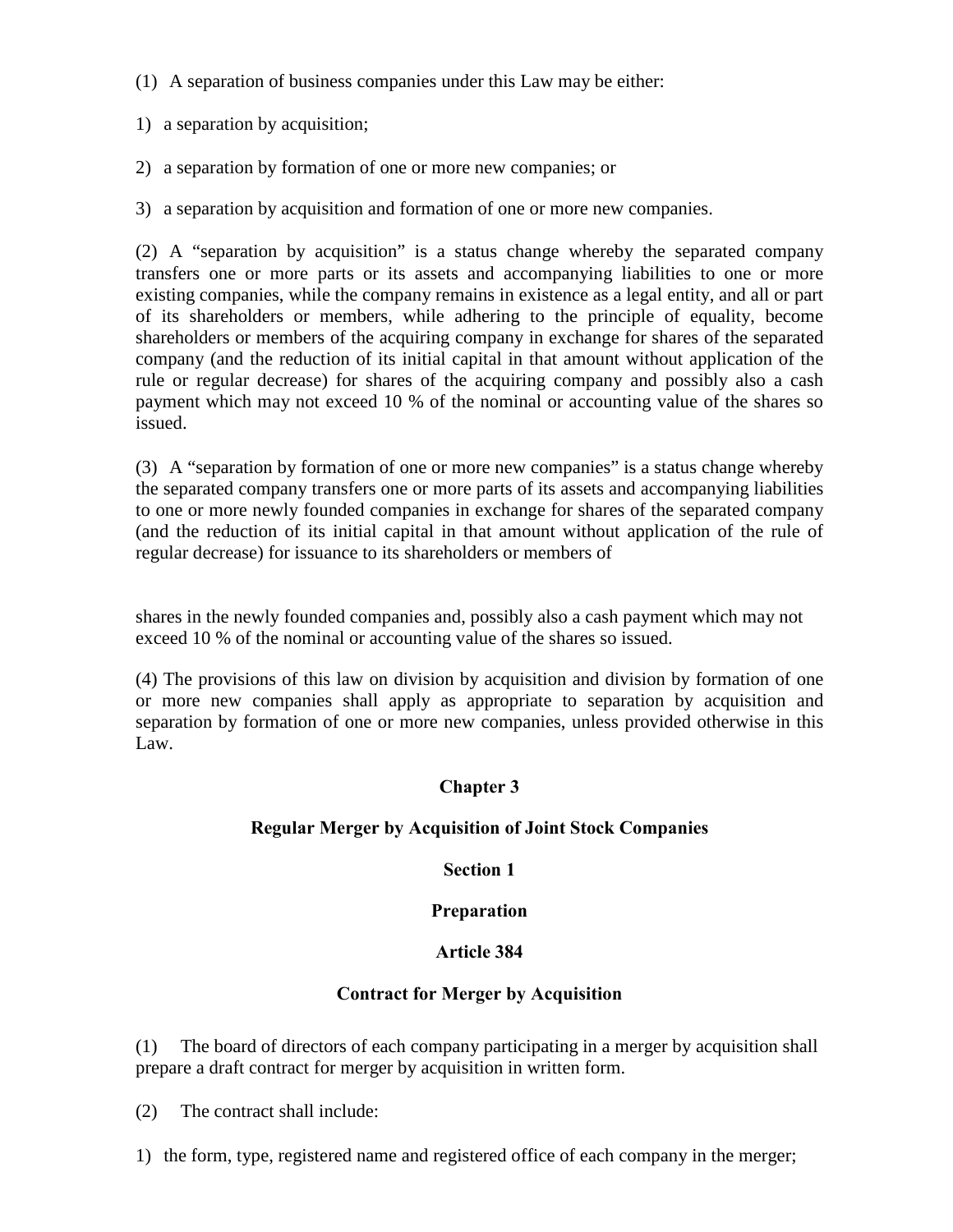2) the share exchange ratio and the amount of any cash payment;

3) the terms of the allocation of shares in the acquiring company to shareholders of each acquired company;

4) the date from which the holding of such shares entitles the holders to participate in profits of the acquiring company on the bases if exchange of shares and any special conditions affecting that entitlement;

5) the date from which the transactions of each acquired company shall be treated for accounting purposes as being those of the acquiring company (the "merger date");

6) the rights conferred by the acquiring company on the holders of shares to which special rights are attached and the holders of securities other than shares, or the measures proposed concerning them;

7) any special advantage or preference given to independent financial advisers or directors of any company in the merger; and

8) the Articles of Association and by-laws of the acquiring company as they will be in effect immediately following the merger.

(3) The contract referred to in paragraph (1) of this Article shall include drafts of amendments to the Articles of Association and by-laws of the company to be made.

# Article 385

# Board of Directors Report

(1) The board of directors of each company participating in the merger shall also prepare a detailed written report including an explanation of the draft contract of merger and an analysis of profitability and markets of each company with reference to the legal and economic grounds of the merger and exchange ratio of shares.

(2) The report referred to in paragraph (1) of this Article shall particularly include a description of any difficulties encountered in the process of evaluation of companies participating in the merger, if such difficulties occurred.

(3) The board of directors of each company which participates in a merger must inform the shareholders' assembly of any material or financial changes in assets and liabilities between the date of signing of the merger contract and the date of the assemblies of meetings of the companies in the merger.

# Article 386

# Auditor's Report

(1) The draft contract for merger and the report of the board of each participating company shall be reviewed by one or more independent auditors appointed by the competent court in a non-contentious proceeding initiated by joint application of the companies.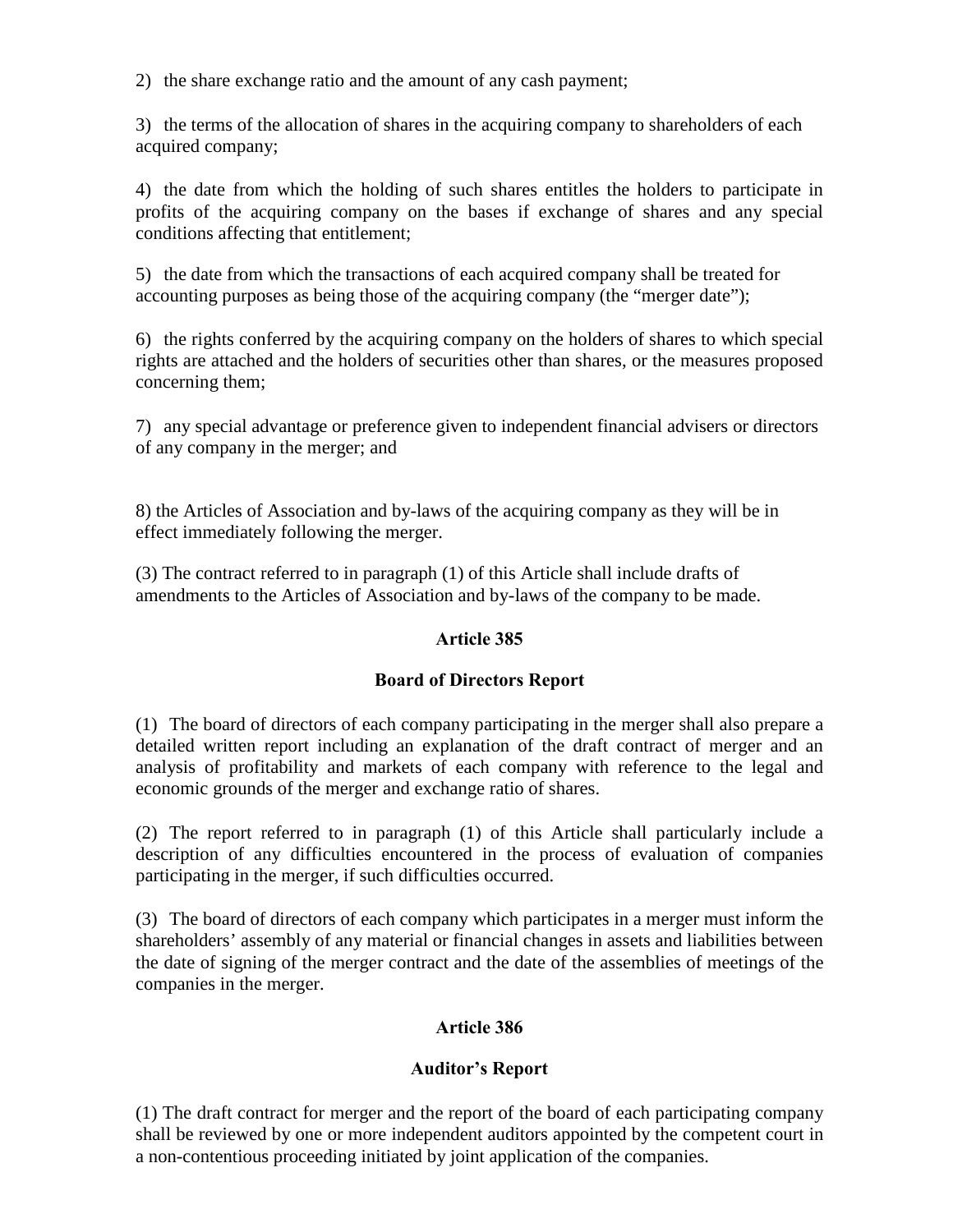(2) The auditors shall prepare and submit to each company which participates in the merger by acquisition a written report on auditing of the merger not later than two months after the date of their appointment, which shall particularly state:

1) the method of valuation of all companies participating in the merger by acquisition used to establish the exchange ratio of shares proposed in the draft plan of merger;

2) reasons for use of application of that particular valuation method, including reasons why that particular method is considered adequate in that particular case; and

3) any particular difficulties the auditor encountered in the process of valuation of the participating companies, if such difficulties occurred.

(3) The auditors shall be authorized to demand and receive from all of the companies in the merger all required data and documents necessary for successful completion of the audit, as well as to take any actions necessary for checking the accuracy and credibility of data and documents received from the companies, pursuant to the Law on Accounting.

## Article 387

## Supervisory Board Report

If any company in the merger by acquisition has a supervisory board, the board of directors report and the auditor's report on the merger shall be reviewed by the supervisory board and it shall issue its own report on the subject.

## Section 2

# Decision Making

## Article 388

## Announcement of the Contract

The draft contract for merger shall be submitted to the Registry and published in accordance with the law which regulates registration of business entities by each participating company at least 30 days prior to the date set for the assembly or meetingat which the merger is to be voted on.

# Article 389

## Examination of Documents

(1) Each company participating in a merger by acquisition shall, for at least one month prior to the assembly at which the merger is to be voted on, make available at its registered office for their shareholders to examine the following documents:

- 1) the draft contract for merger by acquisition;
- 2) amendments to be made to the Articles of Association and by-laws of the acquiring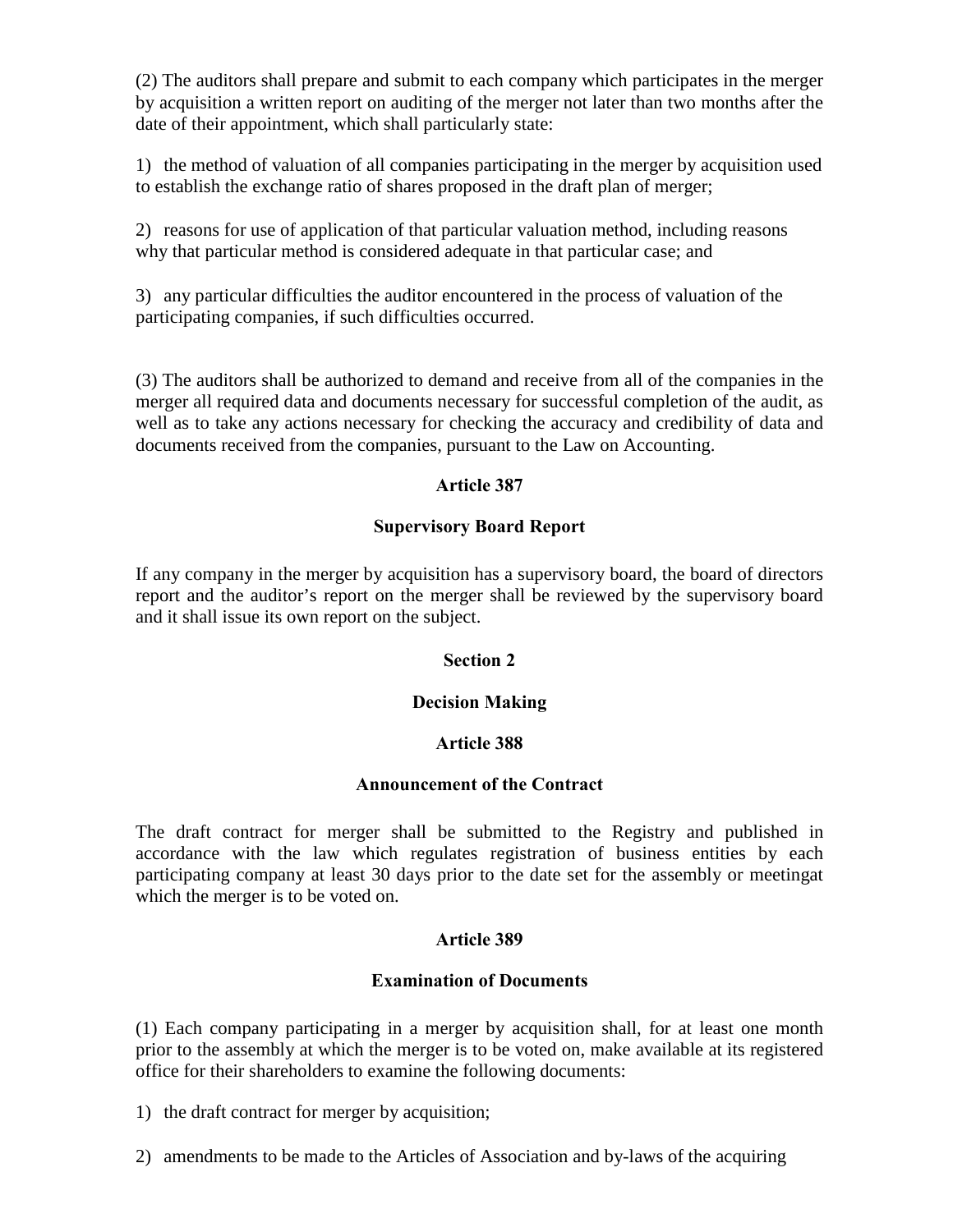company;

3) the annual financial statements of all the participating companies for the previous three years;

4) a special accounting statement which reflects the financial condition of each company as of a date not more than three months before of the date of the contract for merger, if the latest annual financial statement was as of a date more than six months before the date of the contract for merger;

5) the reports of the boards of directors of all companies in participating in the merger by acquisition or their joint report on the subject;

6) the audit reports of all participating companies or their joint audit report; and

7) the report of the supervisory board of each participating company which has a supervisory board.

(2) The special accounting statement referred to in subparagraph 4) of paragraph (1) of this Article shall be prepared applying the same method and in the same form as the latest annual financial statement.

(3) Assessments of value in the special accounting report may be based only on changes in the accounting of the participating company compared to the situation stated in the latest annual financial statement, without need to make an inventory of its assets.

(4) The special accounting report shall, however, state the accounting decreases and increases of the company's asset value occurring after the latest annual report, as well as all significant changes in the real asset value of the participating company which have not been stated in the company's books.

(5) Each company participating in a merger by acquisition shall provide to every shareholder at their request, a copy free of charge of each document referred to in paragraph (1) of this Article.

## Article 390

## Shareholders' Approval of the Contract for Merger

(1) The draft contract for merger shall be adopted by the shareholders' assembly of each company participating in the merger by acquisition by a qualified majority as defined in paragraph (2) of Article 293 of this Law.

(2) If a company participating in the merger by acquisition has more than one type or class of shares, the contract for merger shall be adopted by a qualified majority of shareholders of each class of shares whose rights are to be affected by the decision, in accordance with paragraph (1) of this Article.

(3) The draft contract for merger shall be adopted without variation by the assemblies of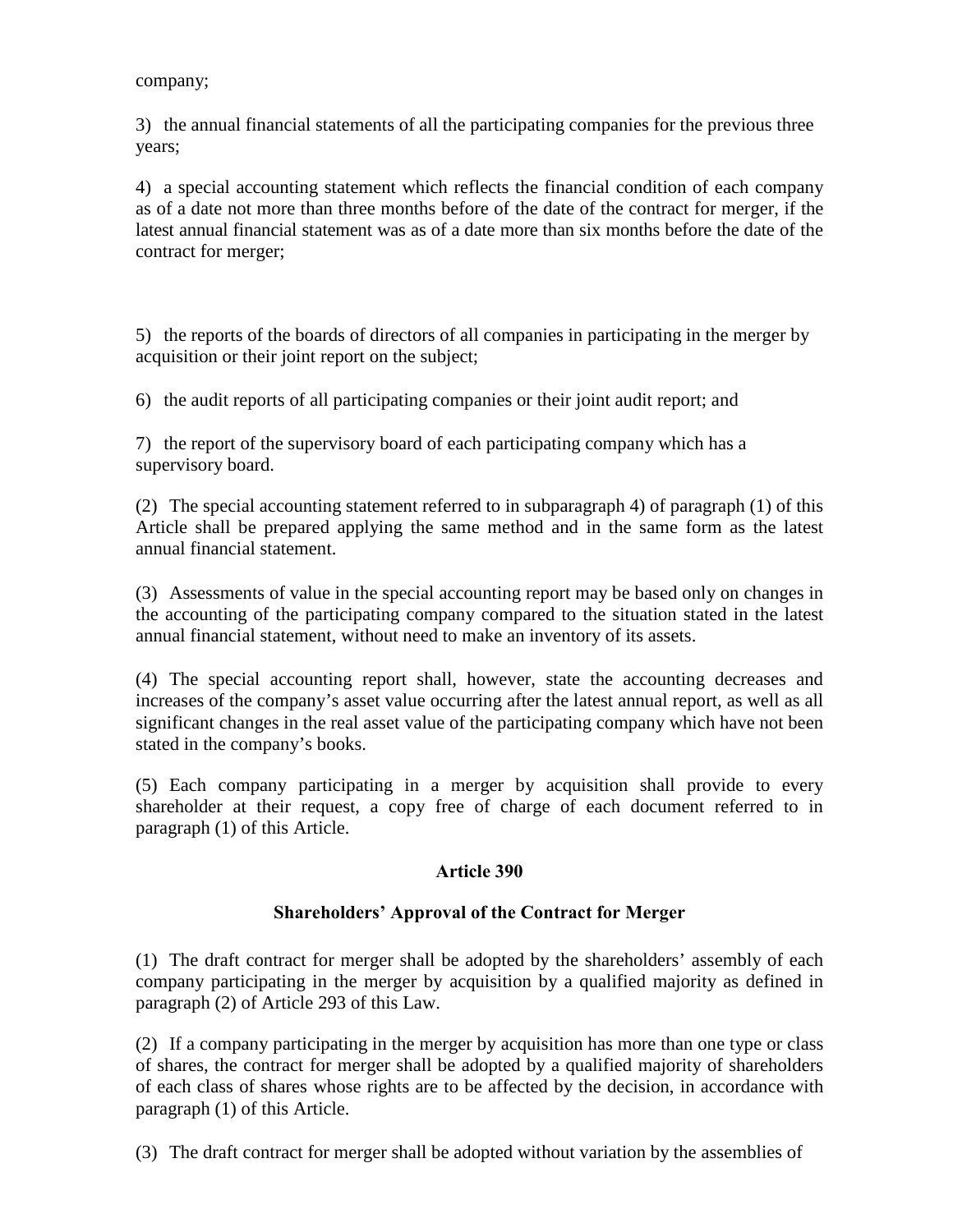all companies participating in the merger by acquisition.

(4) Signatures of authorized representatives of each participating company on the draft contract for merger shall be certified.

(5) All required changes in the Articles of Association and by-laws of the acquiring company shall be adopted together with the contract for merger and in the same manner as the decision adopting the contract for merger.

(6) The contract for merger shall be filed with the minutes of the assembly meeting of each company participating in the merger by acquisition.

## Article 391

## Merger by Acquisition Without Decision of the Acquiring Company's Assembly

(1) A merger by acquisition may be carried out based solely on a decision of the board of directors of the acquiring company, without action by the shareholders' assembly, provided that:

1) the draft contract for merger is published in accordance with the law which regulates registration of business entities at least 30 days prior to the shareholders' assembly of each company to be merged at which the decision on merger is to be adopted;

2) the shareholders of the acquiring company are able to examine at its registered office the contract for merger, the annual financial statements of all participating companies for the previous three years, the special accounting statement for the current year, the board of director's report, the audit report on the merger by acquisition and any supervisory board's report, at least 30 days prior to the shareholders' assembly of each company at which the decision on merger is to be adopted; and

3) one or more acquiring company's shareholders whose participation in the basic capital of the company is at least 5% have not requested within 30 days after the date of the draft contract for merger that an extraordinary shareholders' assembly of the acquiring company be held to decide on the merger.

(2) All the conditions stated in paragraph (1) of this Article must be fulfilled.

## Section 3

## Execution of Merger by Acquisition

# Article 392

## Capital Increase

(1) If in a merger by acquisition the basic capital of the acquiring company is to be increased, the increase shall be realized pursuant to the provisions of this Law on increase of capital of a company by new contributions, and the following provisions shall not apply to issuance of shares of the acquiring company to shareholders of an acquired company: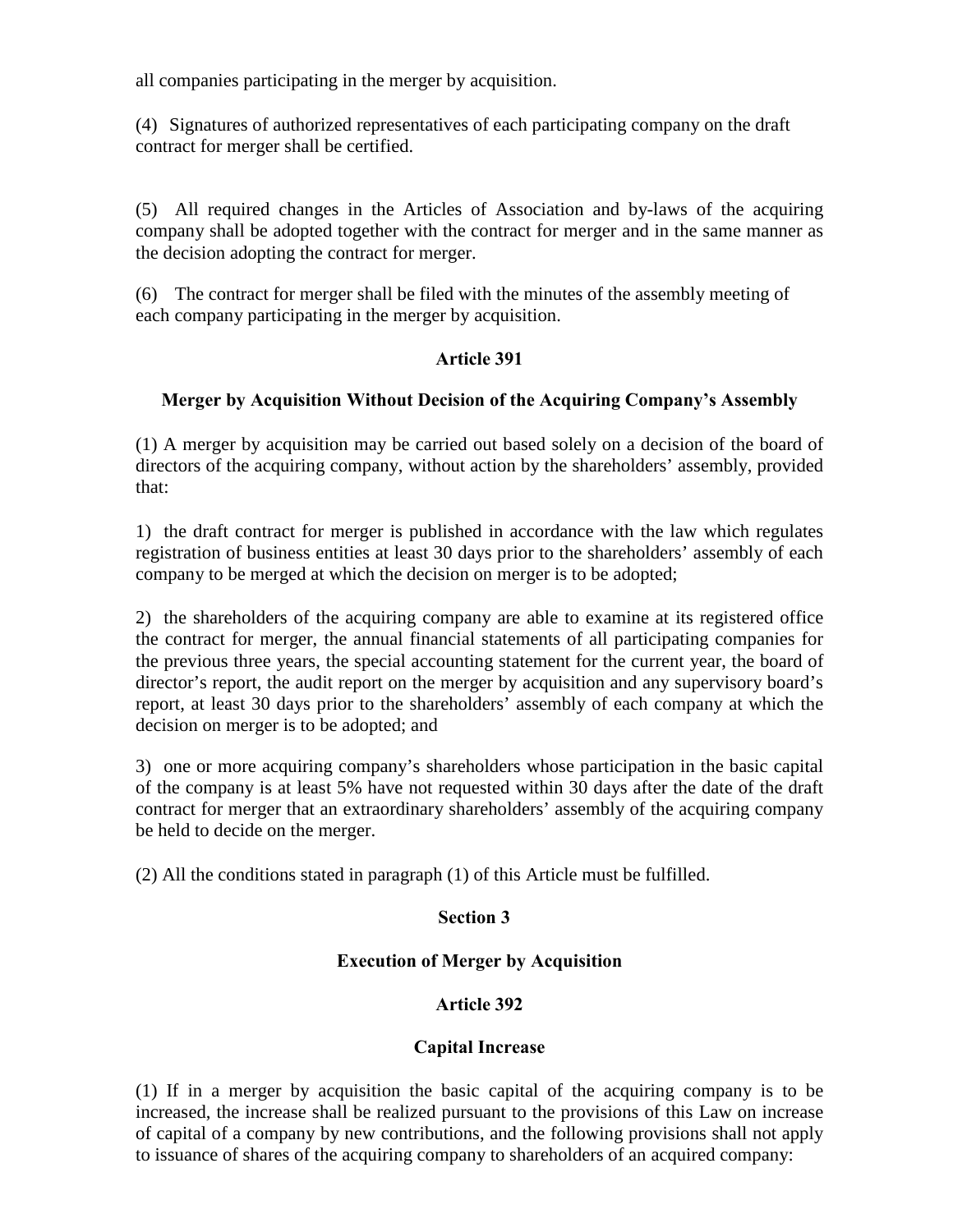1) the provisions on prohibition of increase of the initial capital before the subscribed shares are fully entered into basic capital;

2) the provisions on terms and conditions for subscription of new shares, on permission of the Securities Commission to issue shares, in a public offering and prospectus, on the evidence that the cash or in kind contributions are paid into the company's basic capital as an attachment to the application for entry into the Registry, and other provisions incompatible with share replacement (exchange) in the merger; and

3) the provisions on preemptive rights of shareholders of participating companies to acquire new shares.

(2) Shareholders who subscribed to shares in an acquired company before the merger but did not pay for them in full before the exchange for the acquiring company's shares, shall continue to be obligated to pay for those shares after the merger, under terms identical to those before the merger, unless provided otherwise in the plan of merger.

## Article 393

## Prohibition of Creating Phantom Capital

(1) If a company to be merged by acquisition owns shares directly or indirectly in the acquiring company or vice versa, an increase of the basic capital of the acquiring company by the amount of shares it owns in the companies to be acquired as well as by the amount these companies own in the acquiring company, is prohibited.

(2) Shares of a company to be acquired by merger and vice versa shall be considered as own shares of the company to be acquired upon the registration of the merger by acquisition.

(3) The acquiring company shall not in the merger issue its shares for:

1) shares of a company to be acquired which are owned by the acquiring company, whether directly or through third parties holding the shares in favor of the acquiring company; or

2) shares of companies merged whether owned directly or indirectly through third parties in favor of these companies.

(4) Shares referred to in paragraph (2) of this Article shall be shares of the acquiring company pursuant to paragraph (2) of Article 224 of this Law.

(5) The acquiring company may, with the consent of the companies to be acquired, exchange their own shares for shares of the acquiring company instead of issuing new

shares in the process of exchange pursuant to proportion of exchange stated in the contract for merger by acquisition.

## Article 394

## The Acquiring Company's Basic Capital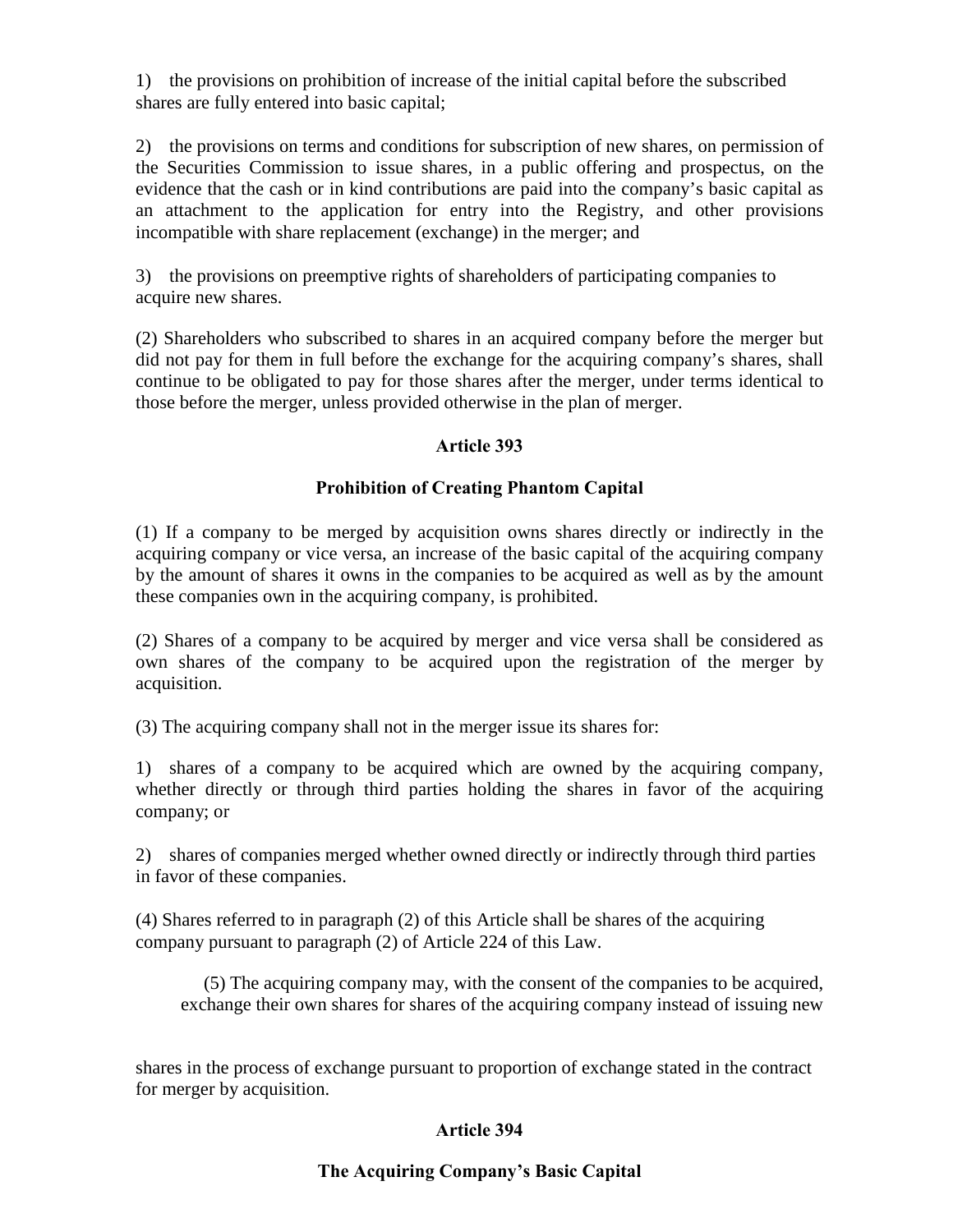The values shown in the financial report closing statement balance sheet of the merged companies shall be shown in the balance sheet of the acquiring company after the merger in accordance with the las which regulates accounting and audit.

## Section 4

## Protection of Creditors

## Article 395

## Right to Security and Payment for Claims

(1) All creditors whose debts originated before the publication of the draft contract of merger shall have a right within 30 days from the date of publication to demand in written form payment or guaranties of payment of the debts of a company in the merger, both debts debts then due and debts to be due in the future.

(2) Creditors who have not demanded payment or guaranties within the term stated in paragraph (1) of this Article shall have a right within six months from the date of publication to demand written guarantees of outstanding debts which are not due, if they can shoe that the merger puts payment at risk.

(3) Creditors who have outstanding debts sufficiently secured and creditors who would have preferential claims in a bankruptcy shall not have the rights provided in paragraphs (1) and (2) of this Article.

(4) Creditors shall be notified of the above rights to payment or guaranties at the time of the publication referred to in paragraphs (1) and (2) of this Article.

(5) Guarantees of debts can be provided to creditors using assets of an acquired company and the acquiring company.

(6) The board of directors of the acquiring company shall manage the assets of each acquired company separately until the outstanding debts are paid or sufficiently secured for the creditors as provided in paragraphs (1) and (2) of this Article.

(7) A creditor of each acquired company and the acquiring company shall have a preference in debt settlement from the assets of the company which was their original debtor, in relation to creditors of other companies merged in the merger.

(8) Creditors who consider that their claims are placed at risk by the merger may file a complaint with the competent court requesting an order that the merger by acquisition shall not ntake place.

(9) If the board of directors of the acquiring company does not act for protection of creditors in accordance with paragraphs (1)-(7) of this Article, the competent court may order that the merger shall not take place if the court finds that the merger would seriously affect the creditors.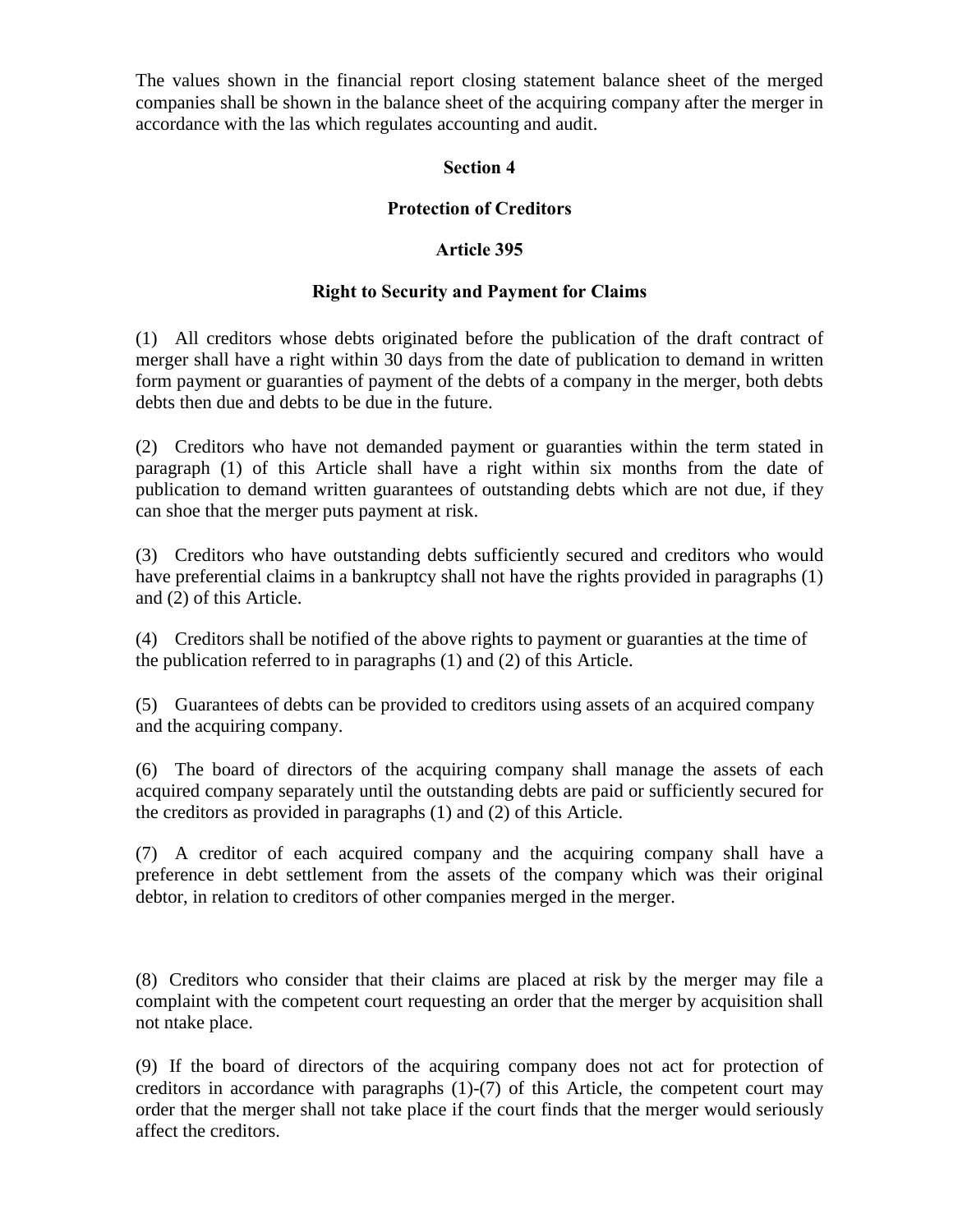## Article 396

#### Protection of Bondholders

The provisions of Article 395 of this Law shall apply also to holders of bonds and other debt securities of a company to be acquired, unless provided otherwise in the instruments governing the issuance of their securities or otherwise agreed by the holders in accordance with in paragraph (10) of Article 210 of this Law.

## Article 397

## Protection of Special Rights Holders

(1) The acquiring company shall secure to holders of securities other than shares of an acquired company, including convertible bonds, options, warrants, and other securities, the same rights after the merger, unless provided provided otherwise in the instruments governing the issuance of their securities or otherwise agreed by the holders as referred to in paragraph (10) of Article 210 of this Law.

(2) If the acquiring company does not act in accordance with paragraph (1) of this Article, it shall be liable to reimburse such holders of special rights for the loss or modification of these rights based on their public market value and, if they do not have a public market value, according to the value approved by the auditors of the merger by acquisition.

## Section 5

## Finalization of the Merger

## Article 398

## Application for Registration

(1) Each acquired and acquiring company in a merger shall apply for registration of the merger in the Registry in accordance with the law which regulates registration of business entities.

(2) If a decision on merger by acquisition is contested, the Registry shall not terminate the registration procedure for the merger if it finds that there is a need for urgent decisionmaking and that other preconditions to register the merger by acquisition have been accomplished.

(3) In deciding whether a registration is urgent, the Registry shall take into consideration the safeguarding of rights in the contest proceedings, the probability of the complaining party's success, and the damage to the companies which would arise from postponement of the merger by acquisition.

## Article 399

## Registration and Publication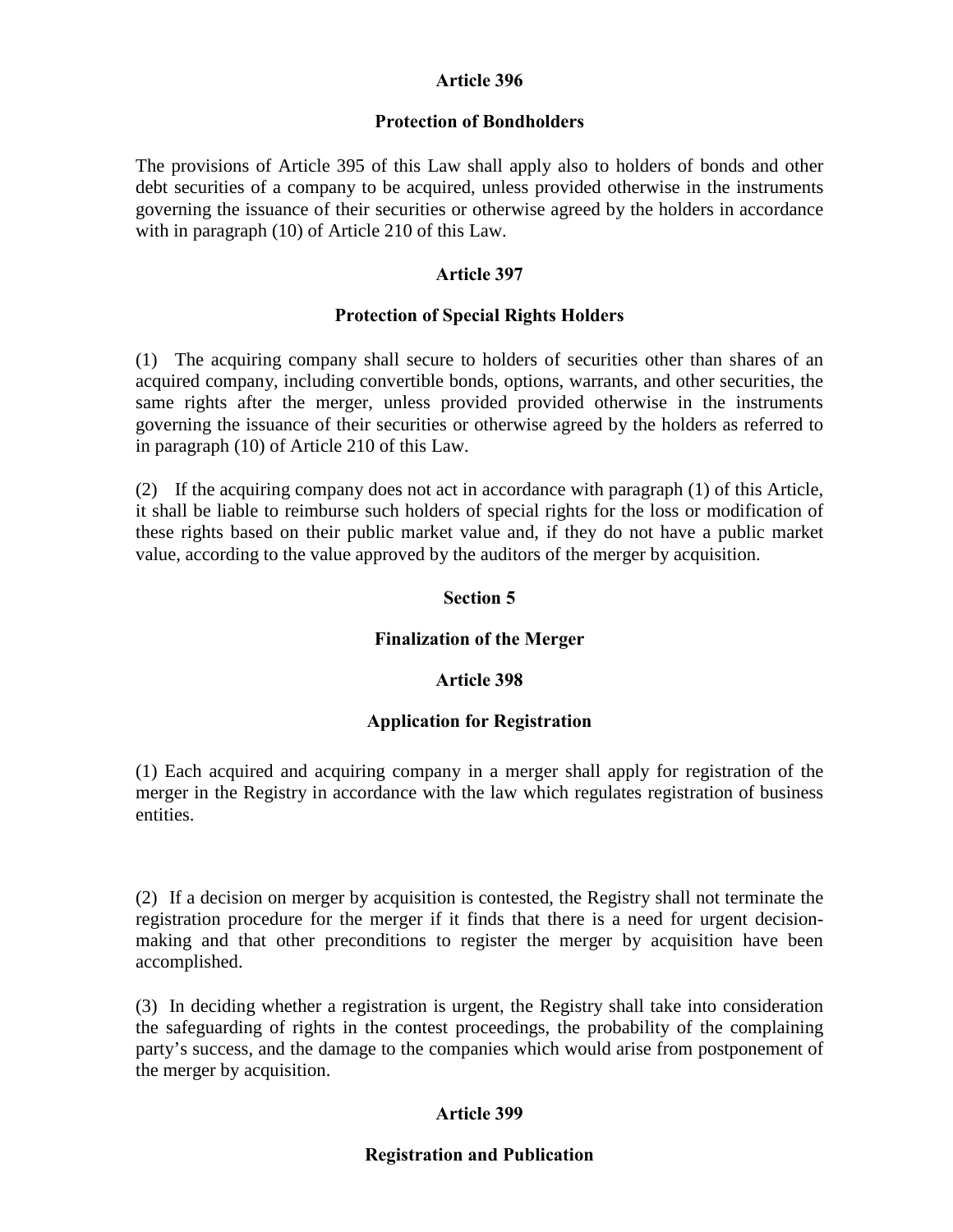(1) The registration of a merger and its publication shall be in accordance with the law which regulates registration of business entities.

(2) If an acquiring company increases its basic capital on the basis of the merger, that increase shall be submitted for registration together the application for registration of the merger.

(3) An acquiring company shall enter the acquired companies' shareholdersshares into the Central Registry of Securities in the names of those companies' former shareholders.

# Article 400

# Effect of Merger

Upon registration of a merger by acquisition:

1) all of the acquired company's assets and claims are transferred to the acquiring company including the acquired company's claims against third parties;

2) the acquired company's debts and other obligations to third parties are transferred to the acquiring company, which becomes the debtor;

3) any debts between an acquired company and the acquiring company which are unpaid are annulled since the creditor and the debtor are merged into one entity;

4) the acquired company's shareholders become shareholders of the acquiring company;

5) the acquired company ceases to exist, without liquidation;

6) shares issued by the acquired company are cancelled and exchanged for shares of the acquiring company and cash if the contract for merger so provides;

7) third parties' rights, such as liens and other rights, which encumber acquired company's shares, shall be passed onto the shares issued by the acquiring company to the same shareholders in exchange for encumbered shares, or they shall be realized as a cash settlement recognized together with or instead of the above share exchange as provided in the contract for merger;

8) permits, concessions, other benefits and exemptions provided for or accrued to the acquired company are transferred to the acquiring company, unless provided otherwise by the regulations governing issuance of licenses, concessions, benefits and exemptions;

9) functions of authorized representatives of shareholders of each company to be merged by acquisition, as well as functions of members of its board of directors and any supervisory board and its auditor, shall be continued only in accordance with the contract for merger by acquisition; and

10) persons employed by an acquired company shall continue to work in the acquiring company in accordance with employment regulations and the contract for merger.

# Chapter 4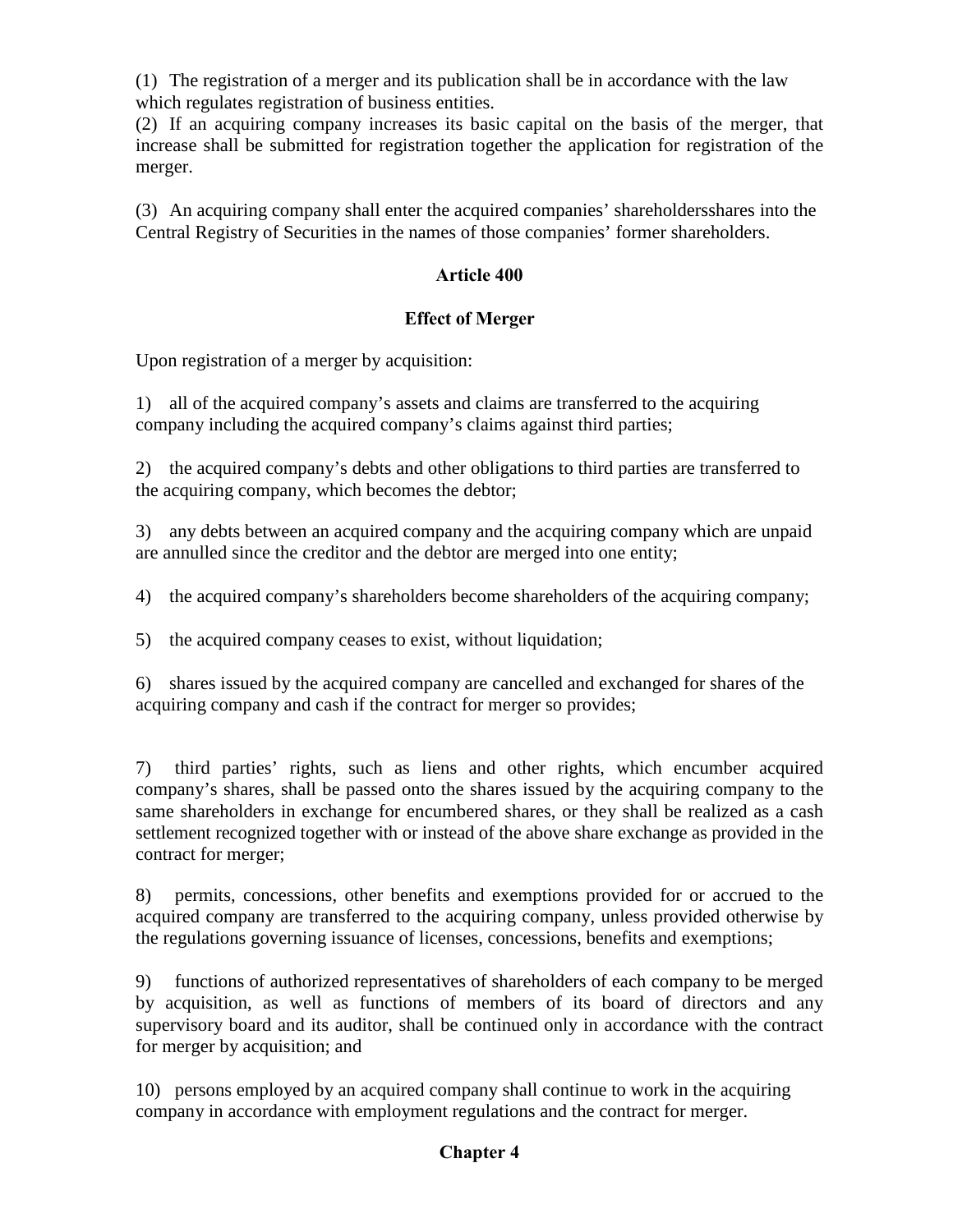## Simplified Merger by Acquisition

## Article 401

## Definition

(1) A "simplified merger by acquisition" is a merger in which the acquiring company holds at least 90% of the voting shares of the acquired company, and is based only on the decision of the assembly of the company to be acquired and without the decision of the acquiring company's shareholdersassembly and without a merger audit.

(2) In a simplified merger by acquisition, a decision of the acquiring company's assembly and reports of the board of directors and any supervisory board and a merger audit are not necessary if:

1) the draft contract of merger is published at least 30 days before the date of the dependent company's assembly at which the merger is to be decided upon and, if the company is an open company, the announcement is published in at least one daily newspaper sold throughout Serbia with a circulation of at least 100,000 copies;

2) copies of the draft contract of merger, the annual financial statements of all acquired companies for the preceding three years, and a separate accounting statement for the current year are made available free of charge to the acquiring company's shareholders at the company's registered office at least 30 days before the acquired company's assembly at which the merger is to be decided on.

3) one or more shareholders of the acquiring company holding at least 5% of the votes of shares entitled to vote on the merger, does not demand an assembly of the company in order to decide on the merger within 30 days after the acquired company's assembly has adopted the draft contract of merger.

(3) It shall be considered that the acquiring company holds 90% of the dependent company if one or more other persons hold it in their name(s) but in favor of the acquiring company.

(4) Except for the matters stated in paragraphs (1)–(3) of this Article, the provisions of this Law on the regular merger by acquisition shall apply to a simplified merger by acquisition.

## Article 402

# Merger by Acquisition of a Wholly-Owned Dependent Company

(1) A wholly-owned dependent company may, by decision of its assembly, merge by acquisition with its parent company as its sole shareholder and acquiring company, pursuant to the Article 401 of this Law on simplified merger by acquisition.

(2) In the case of a merger by acquisition of a wholly-owned dependent company with its parent company, the provisions of this Law on liability of members of the board of directors, supervisory board and auditor shall not apply since the acquiring company, as the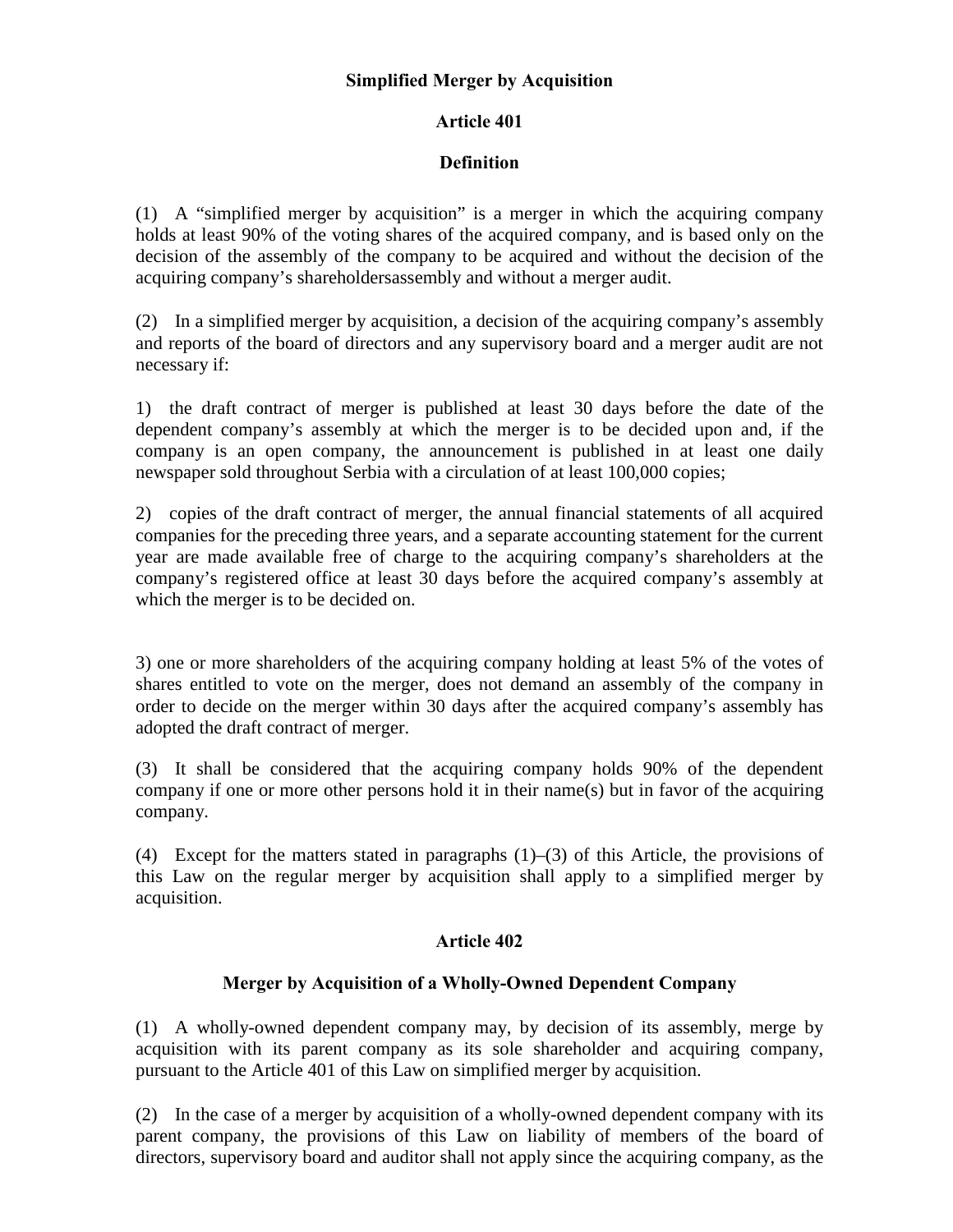sole shareholder of the company to be acquired by acquisition, shall not become its own shareholder by the merger.

# Chapter 5

# Merger by Acquisition of Limited Liability Companies

## Article 403

## Applicability of Other Articles

(1) The provisions of this Law relating to merger by acquisition of joint stock companies shall apply mutatis mutandis to a merger by acquisition of limited liability companies, unless provided otherwise in this Law.

(2) For purposes of paragraph (1) of this Article, a member of a limited liability company is considered to be a shareholder; his share in the company is considered to be the total of all shares the shareholder holds in a joint stock company; and a members' meeting is considered to be a shareholders' assembly.

# Article 404

## Preparation for Members' Meeting

(1) The board of directors or a director of a limited liability company participating in a merger by acquisition shall not be required to submit to the Registry or publish the contract of merger pursuant to the law which regulates the registration of business entities.

(2) The board of directors or a single director of a limited liability company participating in a merger by acquisition shall send to each member of the company, at least 15 days prior to the meeting at which the decision on the merger is to be approved, the following documents:

1) the draft contract of merger by acquisition;

2) the annual financial statements of the companies which participate in the merger by acquisition for the preceding three years;

3) a special accounting statement which reflects the state of the company to be acquired and the acquiring company on, or not more than three months before, the date on which the draft contract of merger by acquisition was prepared, if the latest financial report of the companies refers to the business year which ended more than six months prior to the date of the contract for merger by acquisition;

4) the reports on the merger by acquisition of the directors of each company to be acquired and the acquiring company and their joint report; and

5) an auditor's report, if an auditor's report is required and under the law on accounting and audit for that particular company.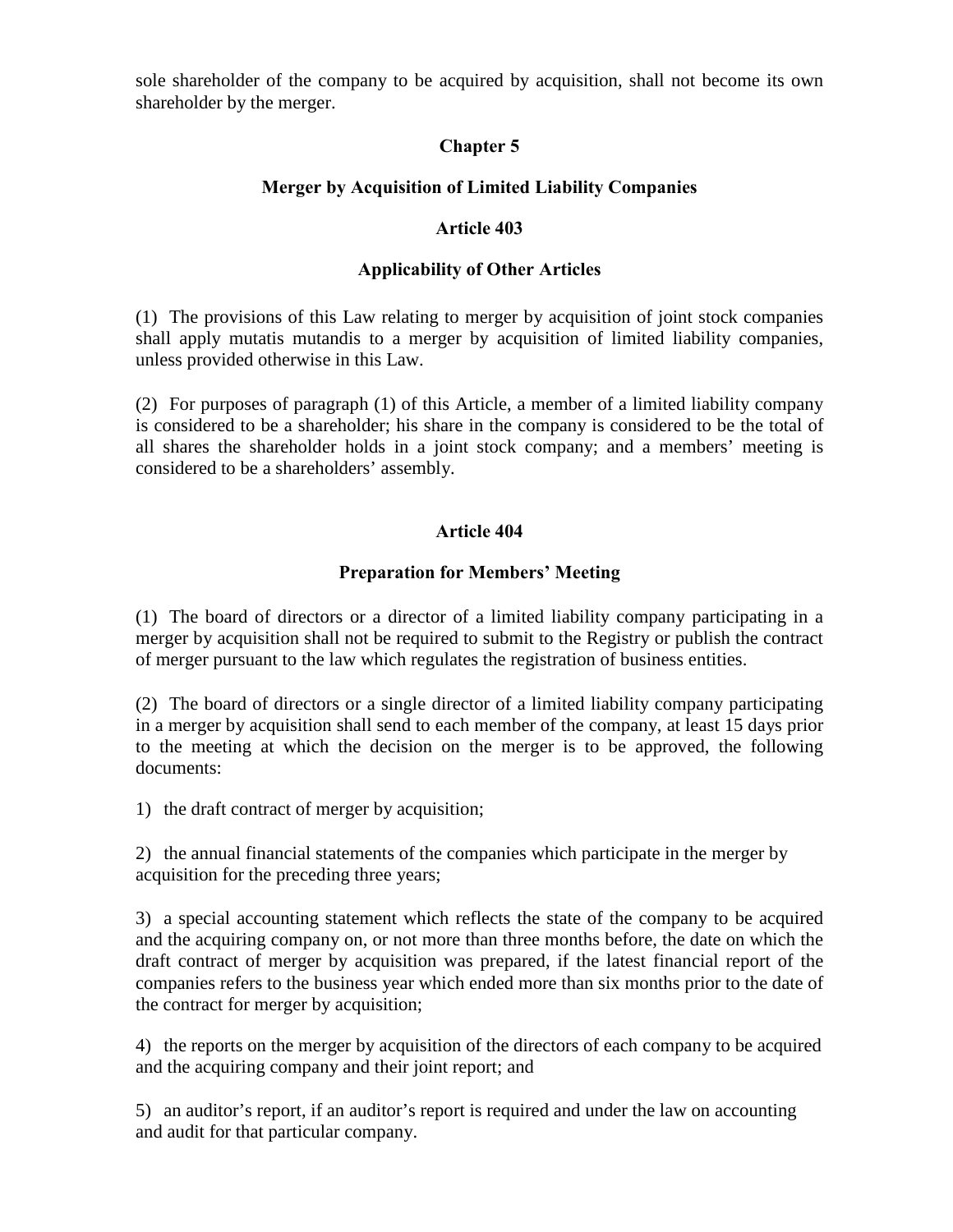## Chapter 6

## Merger by Acquisition of Joint Stock Company and Limited Liability Company

## Article 405 Applicability

#### of Other Articles

(1) One or more joint stock companies may merge by acquisition into a limited liability company as the acquiring company and one or more limited liability companies may merge by acquisition into a joint stock company as the acquiring company.

(2) The provisions of this Law on merger by acquisition of joint stock companies and merger by acquisition of limited liability companies shall apply mutatis mutandis to mergers referred to in paragraph (1) of this Article.

#### Article 406

#### Joint Stock Company as the Company to be Acquired by Merger

(1) If a limited liability company is the acquiring company and a joint stock company is a company to be acquired by merger, the contract for merger by acquisition shall state the nominal value of the shares to be provided to each shareholder of the joint stock company as a new member of the limited liability company.

(2) If an open joint stock company is to be acquired by a limited liability company, it must convert into a closed joint stock company under this Law and the law which regulates securities markets, for the purpose of protection of shareholders and holders of other securities issued by the open joint stock company.

(3) If a limited liability company as the acquiring company intends to replace shares owned by shareholders of the acquired joint stock company by assignment of shares held by it rather than new shares, the limited liability company shall list all shareholders in the contract for merger by acquisition, as new members to be assigned its own shares, as well as the nominal value of each such assigned share.

## Article 407

## Limited Liability Company as the Company to be Acquired by Merger

If a joint stock company is the acquiring company and a limited liability company is a company to be acquired, the contract for merger shall state the nominal value of the shares of each member of the company and the number of shares of the joint stock company to be provided to him in accordance with the proportion specified in the plan.

# Chapter 7

## Merger by Formation of a New Company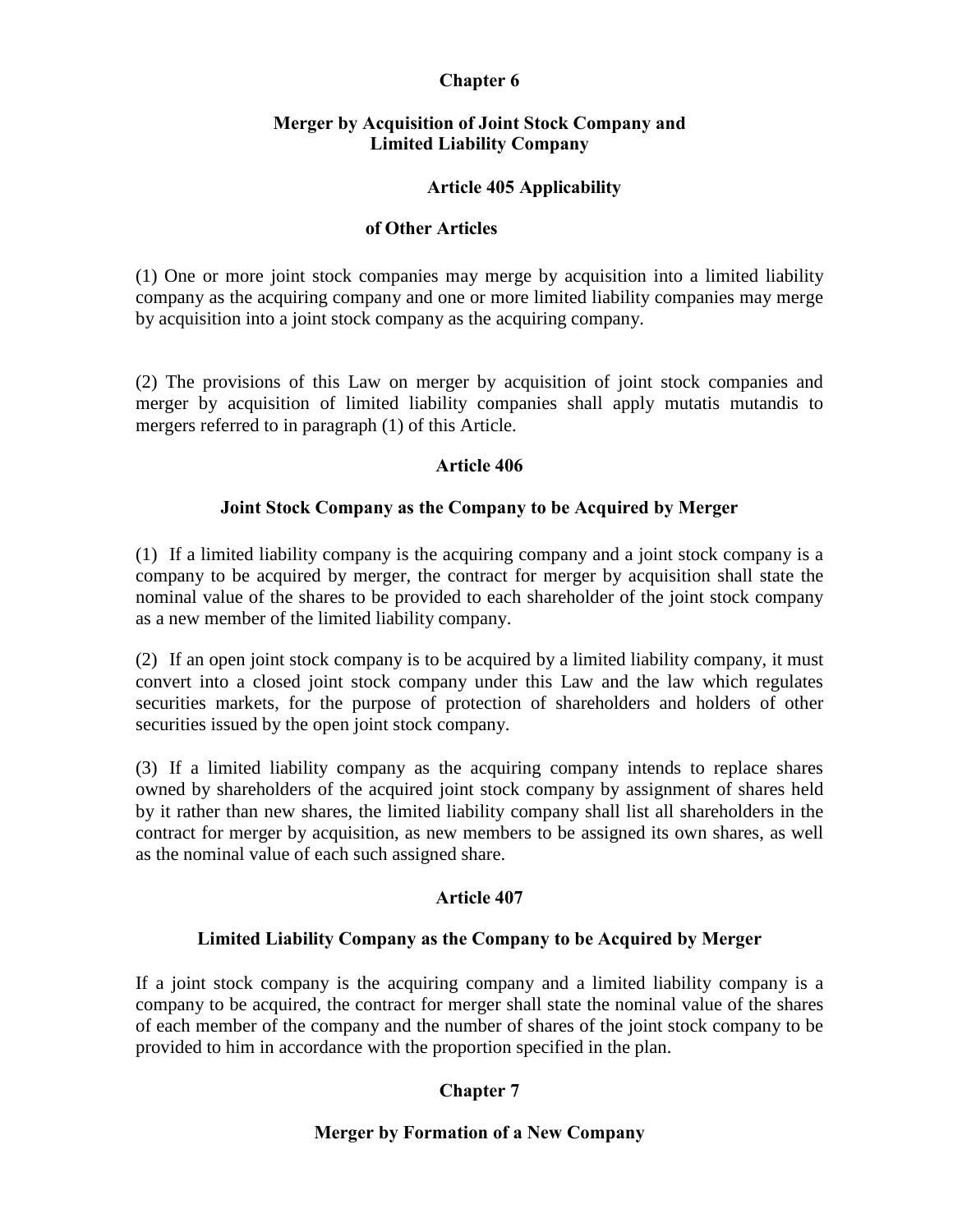## Article 408

# Merger of Joint Stock Companies by Formation of a New Company

(1) The provisions of this Law on merger by acquisition of joint stock companies shall apply mutatis mutandis to merger of joint stock companies by formation of a new company, unless provided otherwise in this Article.

(2) For this purpose, the merging companies referred to in paragraph (1) of this Article shall be considered to be companies to be acquired by merger, the new company shall be considered to be the acquiring company and the contract of merger by formation of a new company shall be considered to be the contract of merger by acquisition.

(3) A merger by formation of a new company may not be carried out without decision of the shareholders' assembly of the companies to be acquired, and a merger by formation of a new company may not be carried out under the provisions for simplified acquisition.

(4) The contract for merger by formation of a new company shall serve as the Articles of Association of the new company.

(5) The contract for merger by formation of a new company shall include, as parties to the contract, the merged companies, and shall state their registered names, registered offices, forms of organization and business purposes, regardless of the fact that they will cease to exist by the merger by formation of a new company and that their shareholders shall become shareholders of the new company.

(6) Besides the elements envisaged by this Law for contracts for merger by acquisition, the contract for merger by formation of a new company shall also include the items required for the Articles of Association of a joint stock company.

(7) The contract for merger by formation of a new company, as the Articles of Association of the new company, shall also include provisions on special rights, founding costs, participation stakes in assets and rights and manner of bringing those into possession of the new company from the Articles of Association of each company to be acquired by formation of a new company.

(8) The provisions of this Law on founding of a joint stock company shall apply mutatis mutandis to founding of the new company, except that in case of founding of the new company no permission of the Securities Commission shall be required with respect to exchange of shares of the merged companies with shares of the new company, unless, at the time of merger by formation of a new company, such shares are publicly offered for sale for the first time.

(9) The companies to be merged by formation of a new company shall apply for entry of founding of the new company into the Registry.

(10)By entering of the new company into the Registry, the merged companies shall be deleted from the Registry.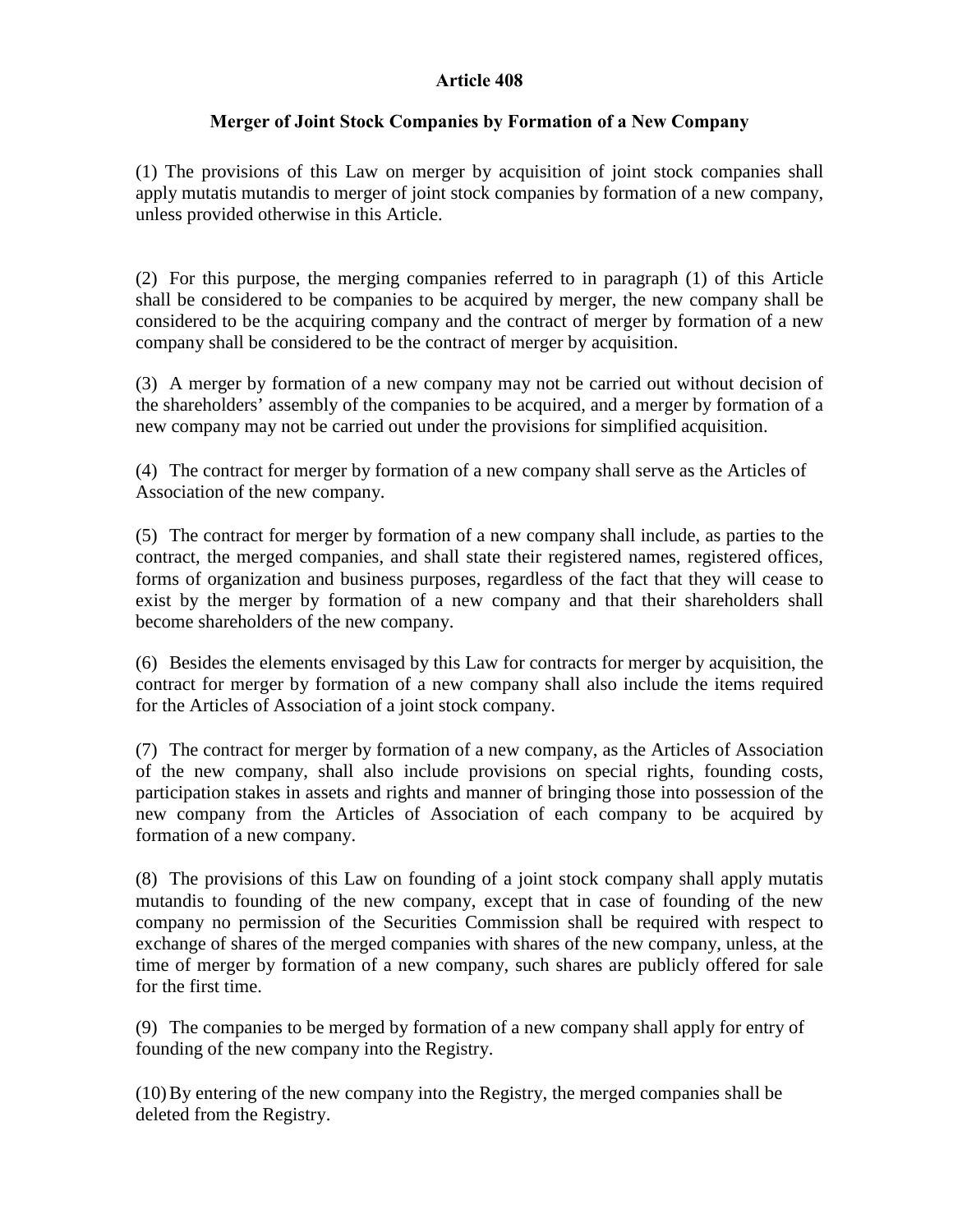## Article 409

## Merger of Limited Liability Companies by Formation of a New Company

The provisions of this Law on merger by acquisition of limited liability companies, and the provisions of this Law on merger by formation of a new company shall apply mutatis mutandis to merger of limited liability companies by formation of a new company.

## Article 410

## Merger by Formation of a New Company with Joint Stock Companies and Limited Liability Companies

(1) One or more joint stock companies and one or more limited liability companies may merge by formation of a new company.

(2) The provisions of this Law on merger by acquisition between joint stock companies and limited liability companies shall apply mutatis mutandis to merger by formation of a new company referred to in paragraph (1) of this Article.

(3) For the purpose of paragraph (2) of this Article, merged companies shall be considered to be companies that cease to exist by acquisition, the new company shall be considered to be the acquiring company and the contract of merger by formation of a new company shall be deemed to be the plan of merger by acquisition, unless provided otherwise in this Article.

(4) If the new company is a limited liability company, the provisions of this Law on merger by acquisition of joint stock companies shall apply mutatis mutandis to participation of the joint stock company in the merger by formation of a new company. If the new company is a joint stock company, the provisions of this Law on merger by acquisition of limited liability companies shall apply mutatis mutandis to participation of the limited liability company in the merger by formation of a new company.

(5) Merger by formation of a new company may not be carried out without decision of the shareholders' assembly of the companies that are to cease to exist in the merger, and mat nnot be carried out under the provisions for simplified acquisition.

(6) The contract for merger by formation of a new company shall serve as the Articles of Association of the new company.

(7) The contract for merger by formation of a new company shall include, as founders of the new company, the companies that have ceased to exist in the merger, including their registered names, registered offices, forms of organization and business purposes, although they cease to exist in the merger by formation of a new company and their shareholders will become shareholders or members of the new company.

(8) Besides the elements of the contract for merger by acquisition envisaged by this Law, the contract for merger by formation of a new company shall also include elements envisaged by the Articles of Association of a joint stock company or a limited liability company.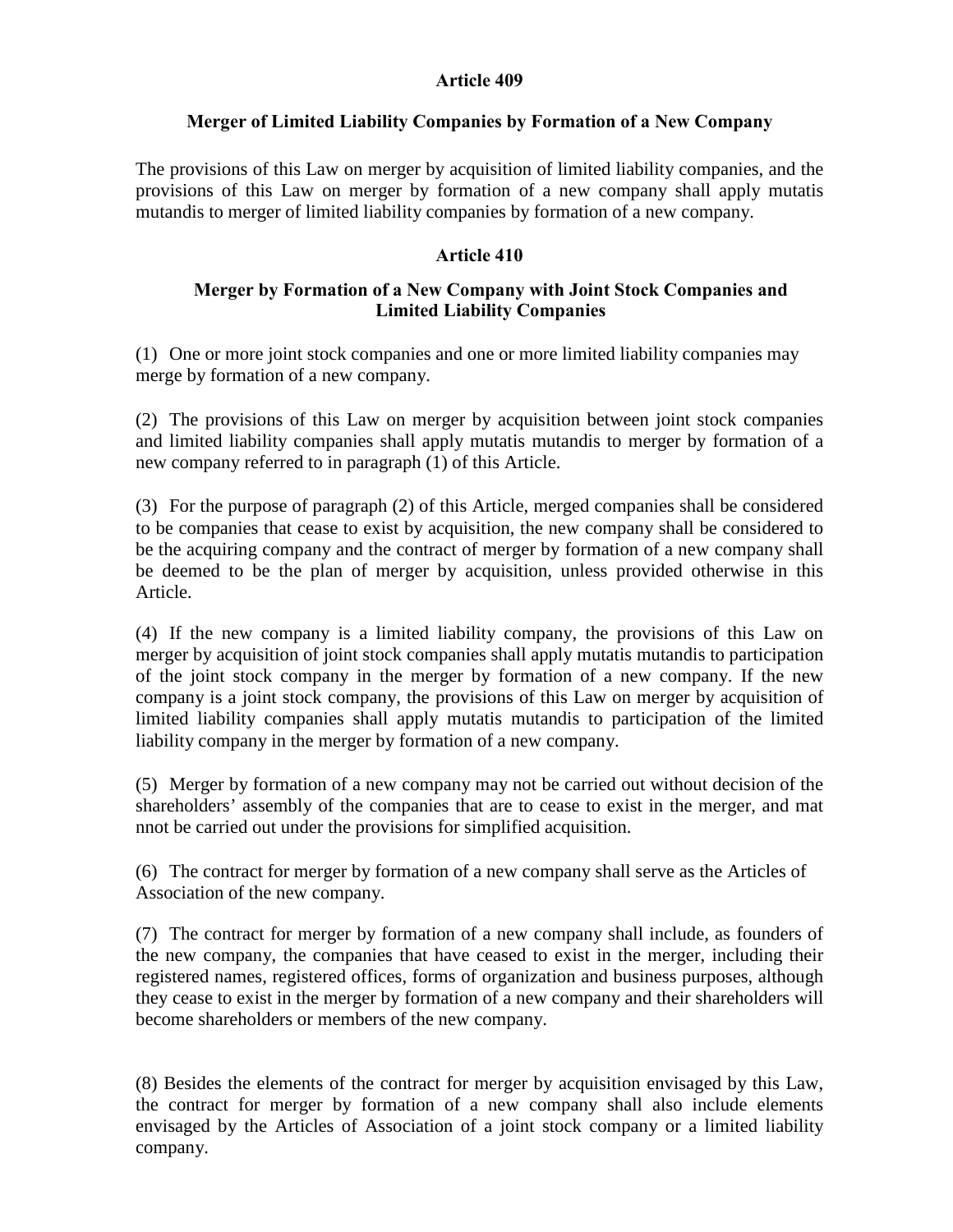(10) The provisions of this Law on founding of joint stock companies apply accordingly to founding of the new joint stock company, except that in case of founding of the new joint stock company, no permission of the Securities Commission is required with respect to replacement of shares of the merged companies with shares of the new company, unless, at the time of merger by foundation of a new company these shares are publicly offered for sale for the first time.

(11) Besides the elements envisaged by this Law for plans of merger by acquisition, the plan of merger by fotmation of a new company of the new limited liability company shall also include elements envisaged for the Articles of Association of a limited liability company.

(12) The provisions of this Law on registration and publication of mergers by acquisition of joint stock companies and limited liability companies shall apply mutatis mutandis to registration and publication of mergers by formation of a new company of joint stock companies and limited liability companies.

## Chapter 8

## Division by Acquisition of Joint Stock Companies

## Section 1

## Basic Principles

## Article 411

# Applicability of Other Articles

The provisions of this Law relating to merger by acquisition of joint stock companies shall apply mutatis mutandis to a division by acquisition, except as provided otherwise in this Law.

## Section 2

## Draft Contract for Division by Acquisition

## Article 412

## Form and Content of Contract

(1) The board of directors of each company participating in a division by acquisition shall prepare a draft contract for division in written form.

(2) The draft contract referred to in paragraph (1) of this Article shall include:

1) the registered name, form and registered office of each company in the division;

2) the share exchange ratio and the amount of any cash payment;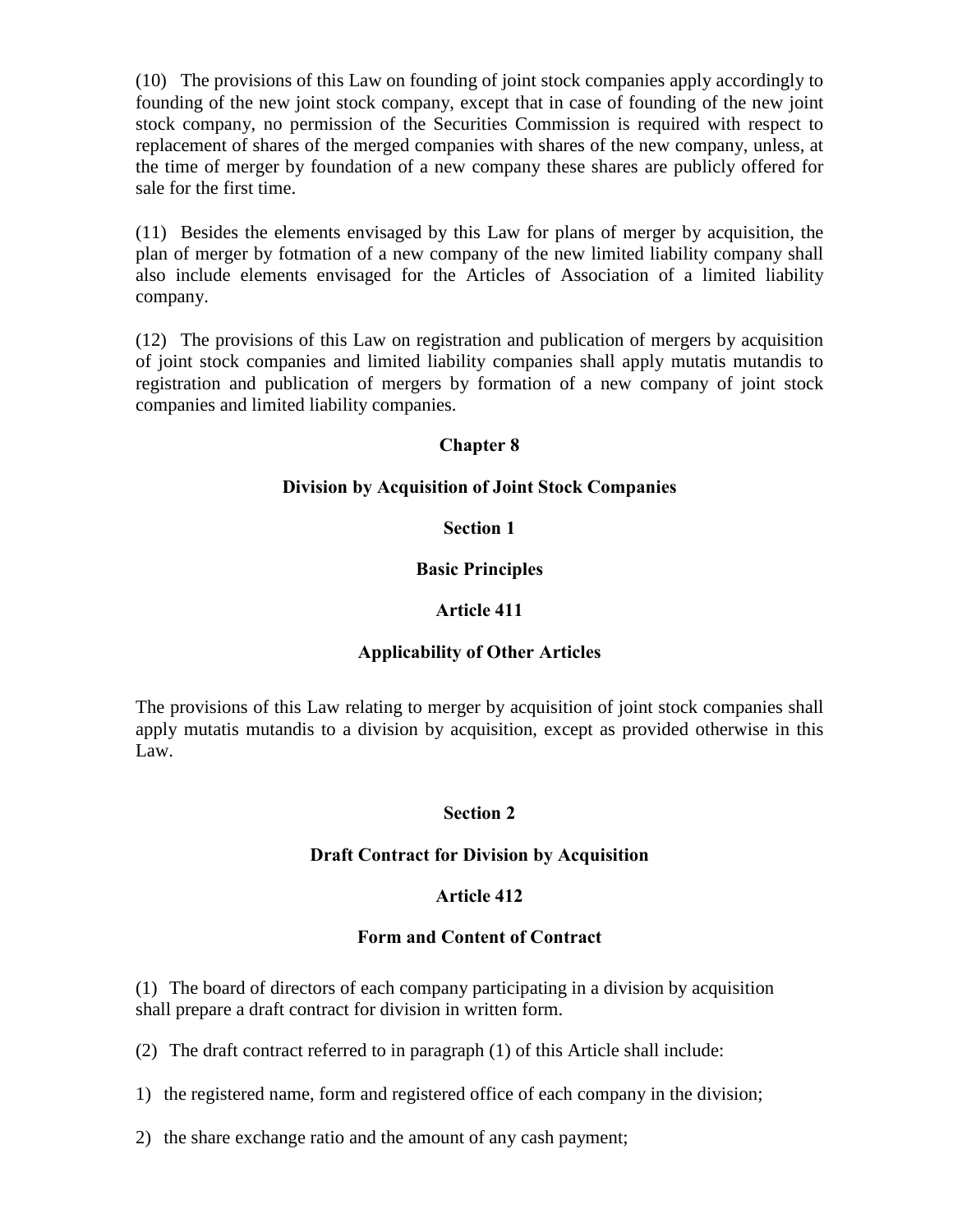3) the terms relating to the allocation of shares in the recipient companies;

4) the date from which the holding of such shares entitles the holders to participate in profits and any special conditions affecting the entitlement;

5) the date from which the transactions of the company being divided shall be treated for accounting purposes as being those of one or other of the recipient companies;

6) any special rights granted to holders of shares or other securities of recipient companies, and any measures proposed concerning them;

7) any special rights given to financial advisers or directors of any company in the division;

8) the precise description and allocation of the assets and liabilities to be transferred to each of the recipient companies; and

9) the allocation to the shareholders of the company being divided of shares in the recipient companies and the criteria on which such allocation is based.

(3) The contract referred to in paragraph (1) of this Article shall include all proposed changes to the Articles of Association or by-laws of the companies in the division.

# Article 413

# Unallocated Assets and Liabilities

(1) Where an asset is not allocated by the contract of division and where interpretation of the contract does not make a decision on its allocation possible, the asset or the

consideration therefor shall be allocated to all of the recipient companies in proportion to the share of the net assets allocated to each of those companies under the contract of division.

(2) Where a liability is not allocated by the contract of division and where interpretation of the contract does not make a decision on its allocation possible, each of the recipient companies shall be jointly and severally liable for it.

## Section 3

## Decision Making

# Article 414

## **Decision**

(1) The contract for division shall be adopted by the shareholders' assembly of each company participating in the division by a qualified majority as defined in paragraph (2) of Article 293 of this Law.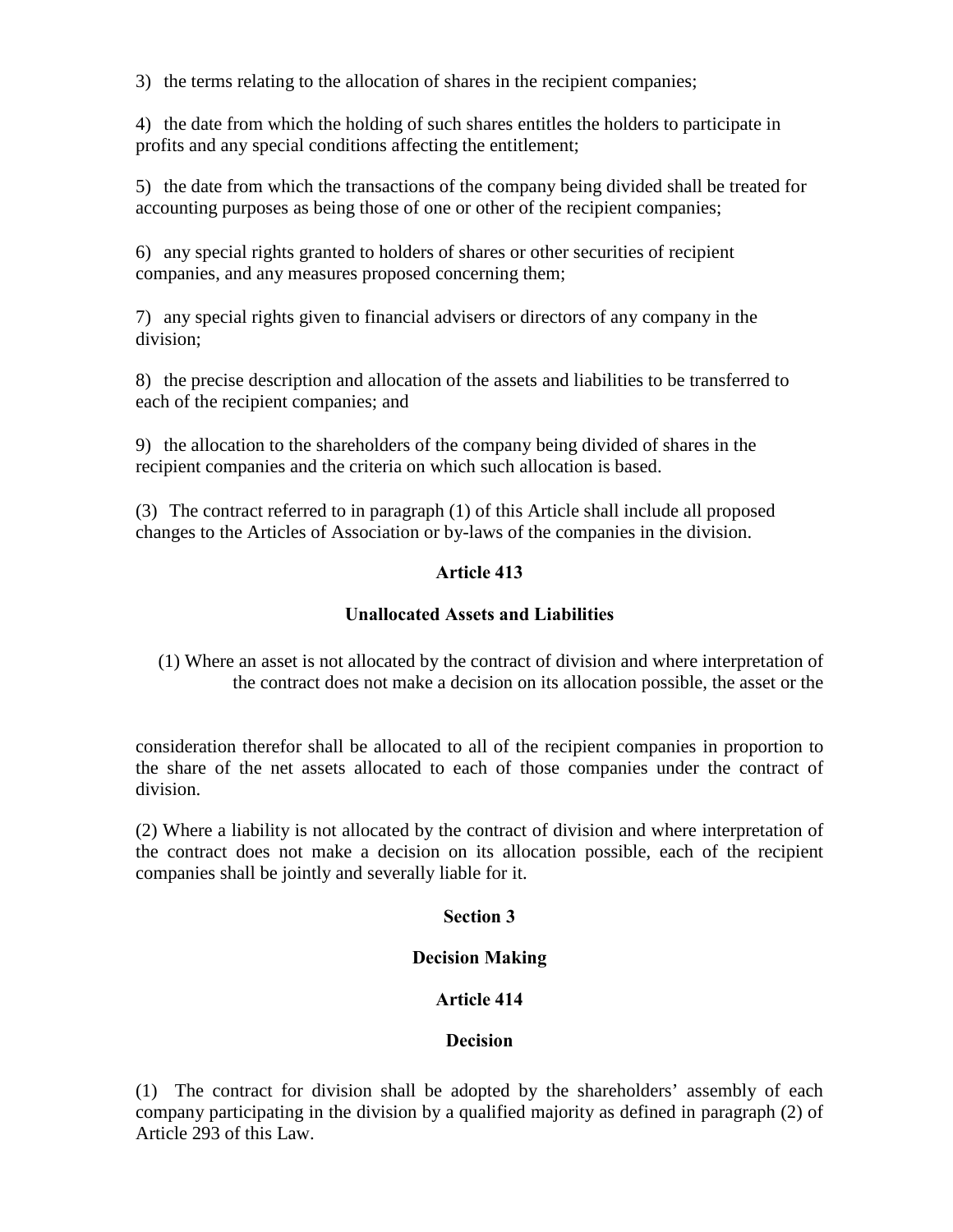(2) If a company participating in the division has more than one type or class of shares, the contract for division shall be adopted by shareholders of each class of shares whose rights will be affected by the division at a voting session held for holders of that particular class of shares, in accordance with paragraph (1) of this Article.

(3) The signatures on the contract for division of authorized representatives of each participating company shall be certified.

(4) The contract for division shall be filed with the minutes of the assembly meeting of each company at which the contract was adopted.

# Article 415

## Division Without Decision of a Recipient Company's Assembly

(1) A division may be carried out based solely on a decision of the board of directors of a recipient company, without action by the recipient company's shareholders' assembly, provided that:

1) the contract is announced pursuant to Article 388 of this Law at least one month prior to the date of the shareholders' assembly of the dividing company at which the decision on division is to be made;

2) the shareholders of each recipient company are able to examine all of the documents referred to in Article 401 of this Law; and

3) one or more shareholders of a recipient company whose participation in the capital of the company is at least 5% have not requested, within 30 days after the date of the assembly of the dividing company at which the contract was approved, that a shareholders' assembly be held to decide on the division.

(2) All the conditions referred to in paragraph (1) of this Article must be fulfilled.

## Section 4

## Implementation

# Article 416

## Share Exchange

The provisions of subparagraph 6) of paragraph (1) of Article 400 of this Law, relating to share exchange and withdrawal and cancellation of shares in a merger by acquisition, shall apply mutatis mutandis to the share exchange in the division.

# Section 5

## Protection of Creditors

## Article 417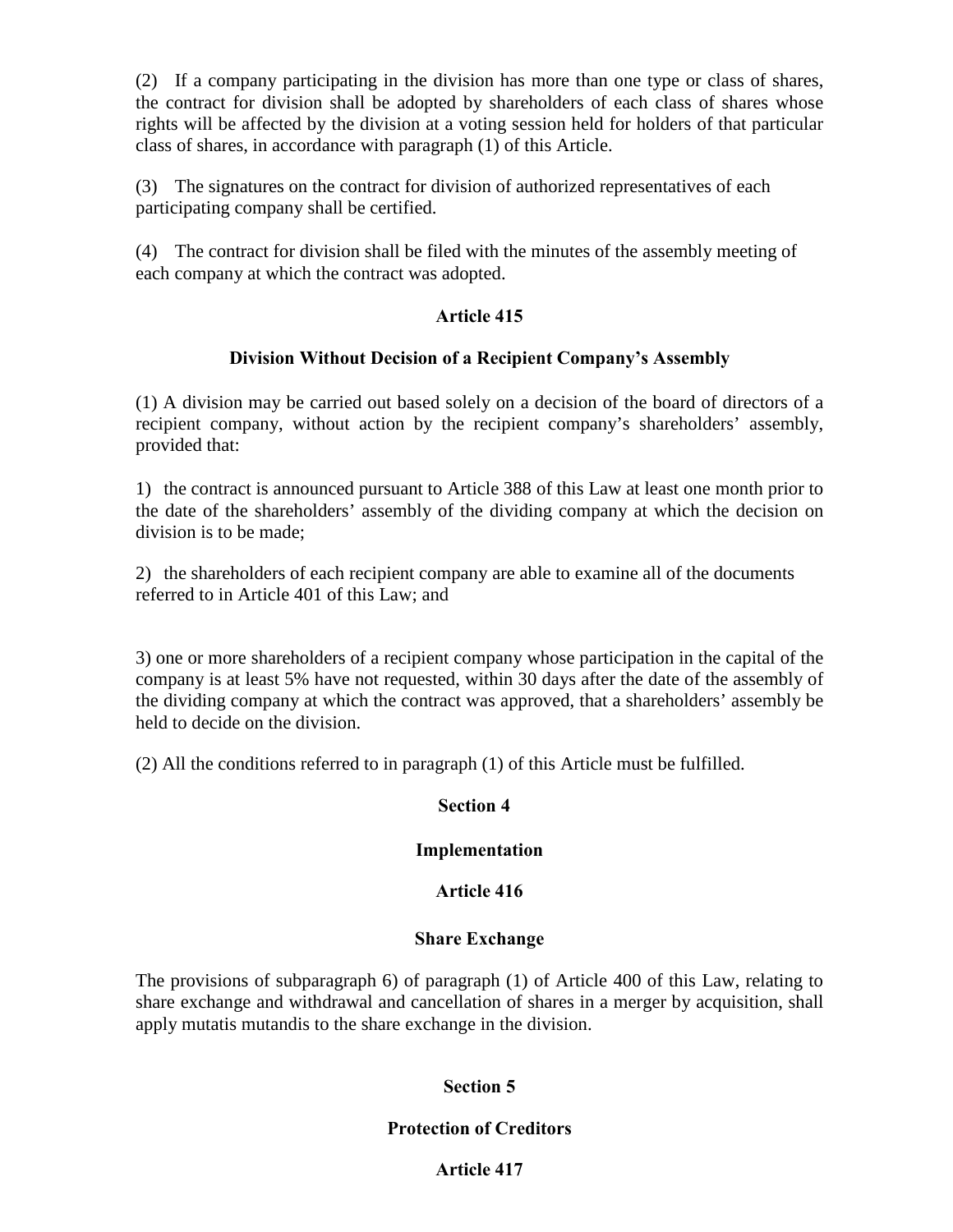## Joint and Several Liability

All of the recipient companies in a division shall be jointly and severally liable for all of the obligations and liabilities of the dividing company following the registration and effectiveness of the division, except as may be otherwise agreed by any particular creditor.

## Section 6

## Completion of Division

## Article 418

## Application for Registration

(1) Each company in a division shall apply for registration of the division in the Registry in accordance with the law which regulates registration of business entities.

(2) If a decision on a division is contested, the Registry shall not terminate the registration procedure for the division if it finds that there is a need for urgent decisionmaking and that other preconditions to register the division have been accomplished.

(3) In deciding whether a registration is urgent, the Registry shall take into consideration the safeguarding of rights in the contest proceedings, the probability of the complaining party's success, and the damage to the companies which would arise from the postponement of the division.

## Article 419

## Registration and Publication

The registration of a division and its publication shall be in accordance with the law which regulates registration of business entities.

## Article 420

## Effect of Division

Upon registration of a division:

1) the assets of the dividing company including outstanding claims and other rights, and the liabilities of he dividing company including liabilities to third parties, are transferred to the recipient companies, divided in accordance with the allocation laid down in the contract for division;

2) the shareholders of dividing company are shareholders of one or more of the recipient companies in accordance with the allocation laid down in the contract for division;

3) persons employed by the divided company shall continue to work in a recipient company in accordance with employment regulatinos and the contract for division; and; and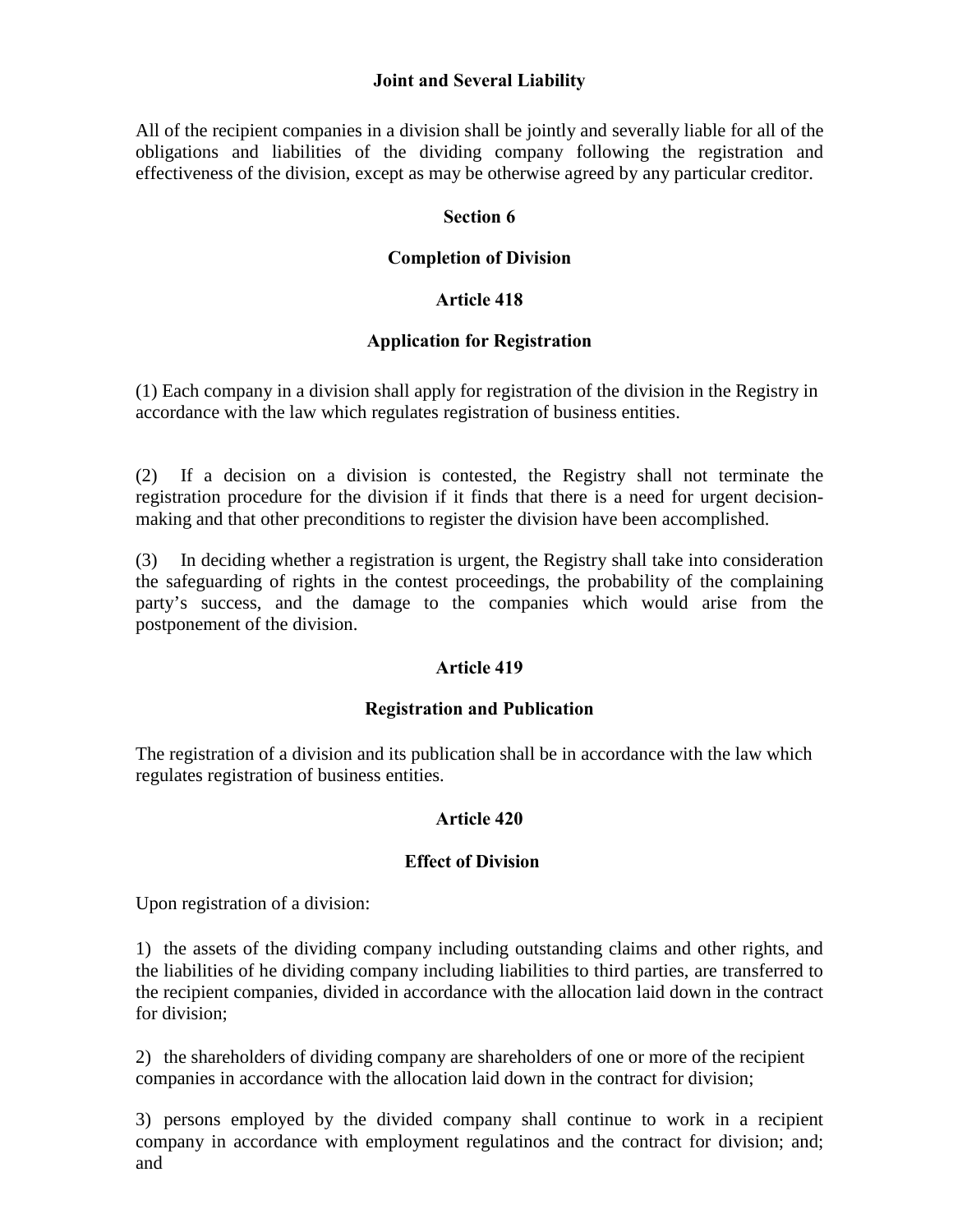4) the dividing company ceases to exist.

# Chapter 9

# Division by Formation of a New Joint Stock Company

# Article 421

## General Provisions

(1) The provisions of this Law relating to division by acquisition, forming an appropriate form of company and merger by formation of a new company shall apply mutatis

mutandis to division by formation of new companies and to a division in which both an already-existing company and a newly-founded company are recipient companies.

(2) The contract for division by formation of a new company and the Articles of Association of each new company shall be approved at a shareholders' assembly of the dividing company.

(3) The contract for division by formation of a new company shall include, as parties to the contract, the dividing and recipient companies with the dividing company being the founder of the new company, and shall state the companies' registered names, registered offices, forms of organization and business purposes, and shall state that shareholders of the dividing company will become shareholders of the new company.

# Chapter 10

## Separation by Acquisition and Separation by Formation of a New Joint Stock Company

# Article 422

# Application of Other Articles

(1) The provisions of this Law relating to division by acquisition and division by formation of a new company shall apply mutatis mutandis to separation by acquisition of joint stock companies, and the provisions of this Law relating to division by formation cof a new company shall apply mutatis mutandis to separation separation by formation of new joint stock companies, unless provided otherwise in this Law.

(2) The contract for separation shall state the method for decrease of basic capital of the dividing company and its shares resulting from the separation.

(3) The final balance sheet of the divided company and the initial balance sheet of each new recipient company, as well as the initial balance sheet of the divided company showing its assets and liabilities after the separation, must be included in the contract for separation.

(4) The time period between the dates of the balance sheets specified in paragraph (3) of this Article and the date on which an application for registration of the separation is made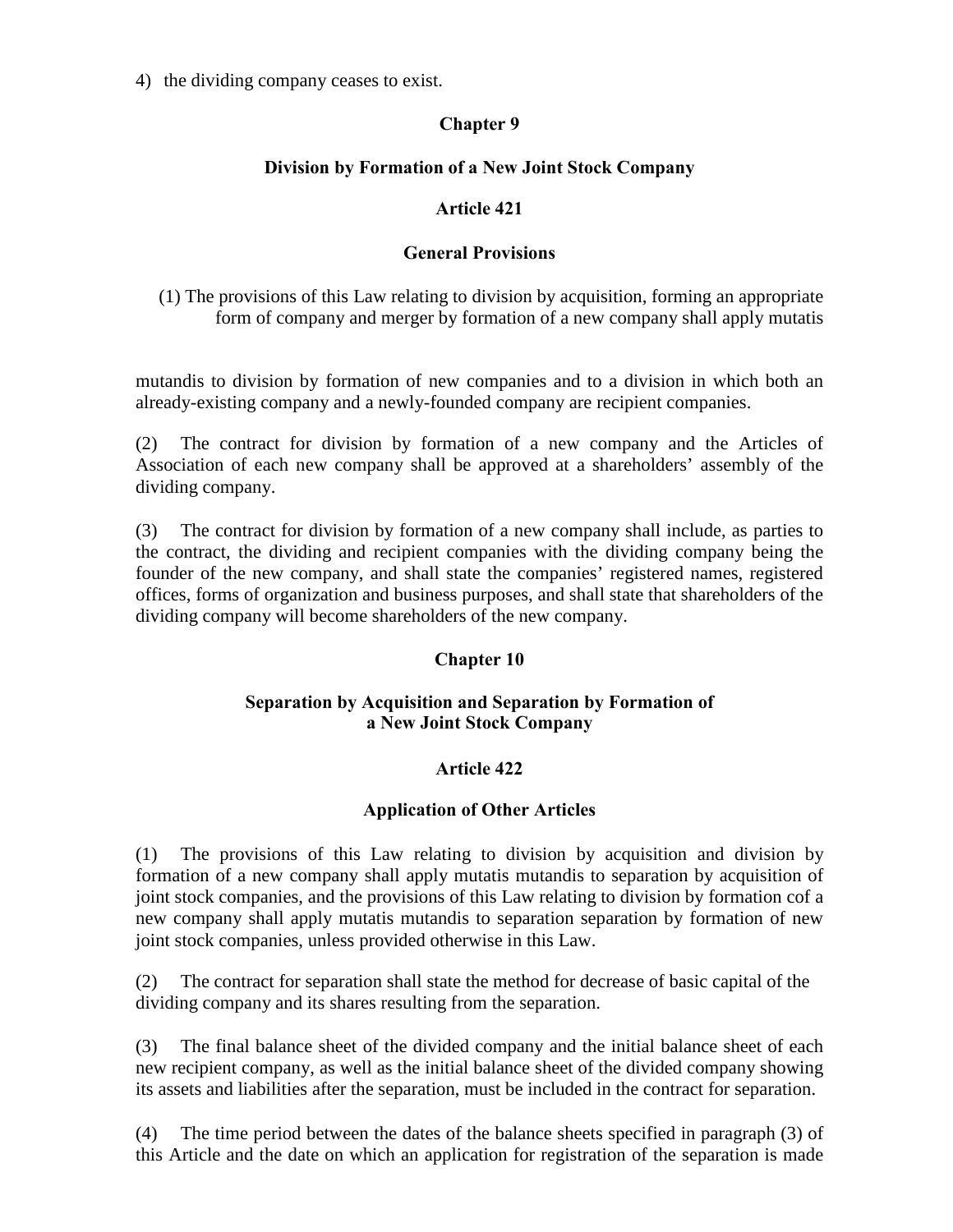shall not exceed eight months.

(5) The Articles of Association of the divided joint stock company shall be amended in accordance with the provisions of this Law relating to amendments to Articles of Association of a company.

(6) Separation by formation or separation by acquisition of a joint stock company shall be entered into the Registry only after the decrease of basic capital of the divided company has been registered.

## Chapter 11

#### Division and Separation of a Limited Liability Company

#### Article 423

#### Application of Other Articles

The provisions of this Law relating to division of a joint stock company shall apply mutatis mutandis to division and separation of a limited liability company.

#### Chapter 12

## Division of a Joint Stock Company and Separation of Part of a Joint Stock Company and Limited Liability Company

#### Article 424

#### Combined Division and Separation

(1) Division of a joint stock company and separation of part of a joint stock company into two or more limited liability companies, or into a combination of those two legal forms, as well as division and separation of part of a limited liability company into two or more joint stock companies or into a combination of both of those forms, are permitted in accordance with this Law.

(2) The provisions of this Law on division and separation of joint stock companies and limited liability companies shall apply mutatis mutandis to a transaction referred to in paragraph (1) of this Article.

#### Chapter 13

#### Status Changes of General and Limited Partnership

#### Article 425

#### Merger, Division and Separation Involving General and Limited Partnership

(1) A general or a limited partnership may merge with a limited liability company or a limited liability company.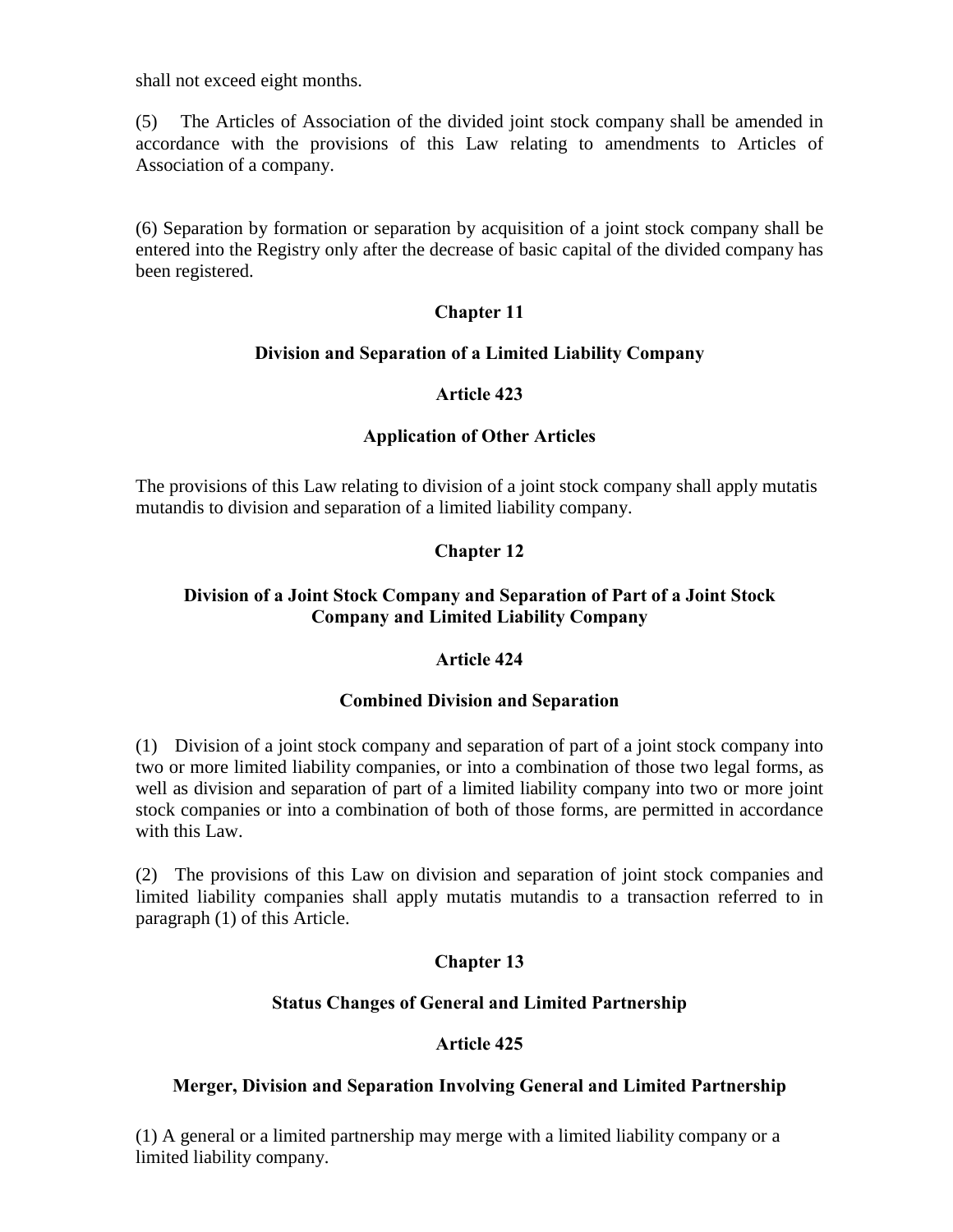(2) The merger of a general or limited partnership with a limited liability company or a joint stock company shall be subject, mutatis mutandis, to the provisions of this Law on merger of limited liability companies, unless provided otherwise in this Law.

(3) A merger of a joint stock company, whether it is an acquired or an acquiring company, and a general or limited partnership shall be subject to the provisions of this Law on mergers of joint stock companies, unless provided otherwise in this Law.

(4) If an open joint stock company merges through acquisition or through formation of a new company with a general or limited partnership, the joint stock company shall meet any requirements with respect to going private contained in this Law or the law which regulates securities markets.

(5) A decision to carry out a merger involving a general or a limited partnership shall be adopted by all company parties to the merger and must also be consented to by all persons who upon the merger shall have unlimited liability to third parties for obligations of the surviving company in the merger.

(6) A division or separation involving a general or limited partnership, limited liability company, or joint-stock company which results in one or more general or limited partnerships being a surviving entity shall be subject to the provisions of paragraphs (1)-(6) of this Article and the provisions of this Law relating to status change by division or separation of limited liability companies and joint stock companies.

#### Title 2

# Change of Legal Form

#### Chapter 1

#### Basic Principles

#### Article 426

#### Definition

The change of a company's legal form is the conversion of the company from one form of company into another form of company in in accordance with this Law.

#### Article 427

#### Change of Legal Form in the Process of Liquidation

(1) A business company may carry out a conversion while it is in liquidation so long as it has not begun distributing to its partners, members or shareholders its assets remaining after satisfaction of creditors.

(2) In making a decision to convert referred to in paragraph (1) of this Article, a company is obligated to suspend or terminate the liquidation procedure and register and publish its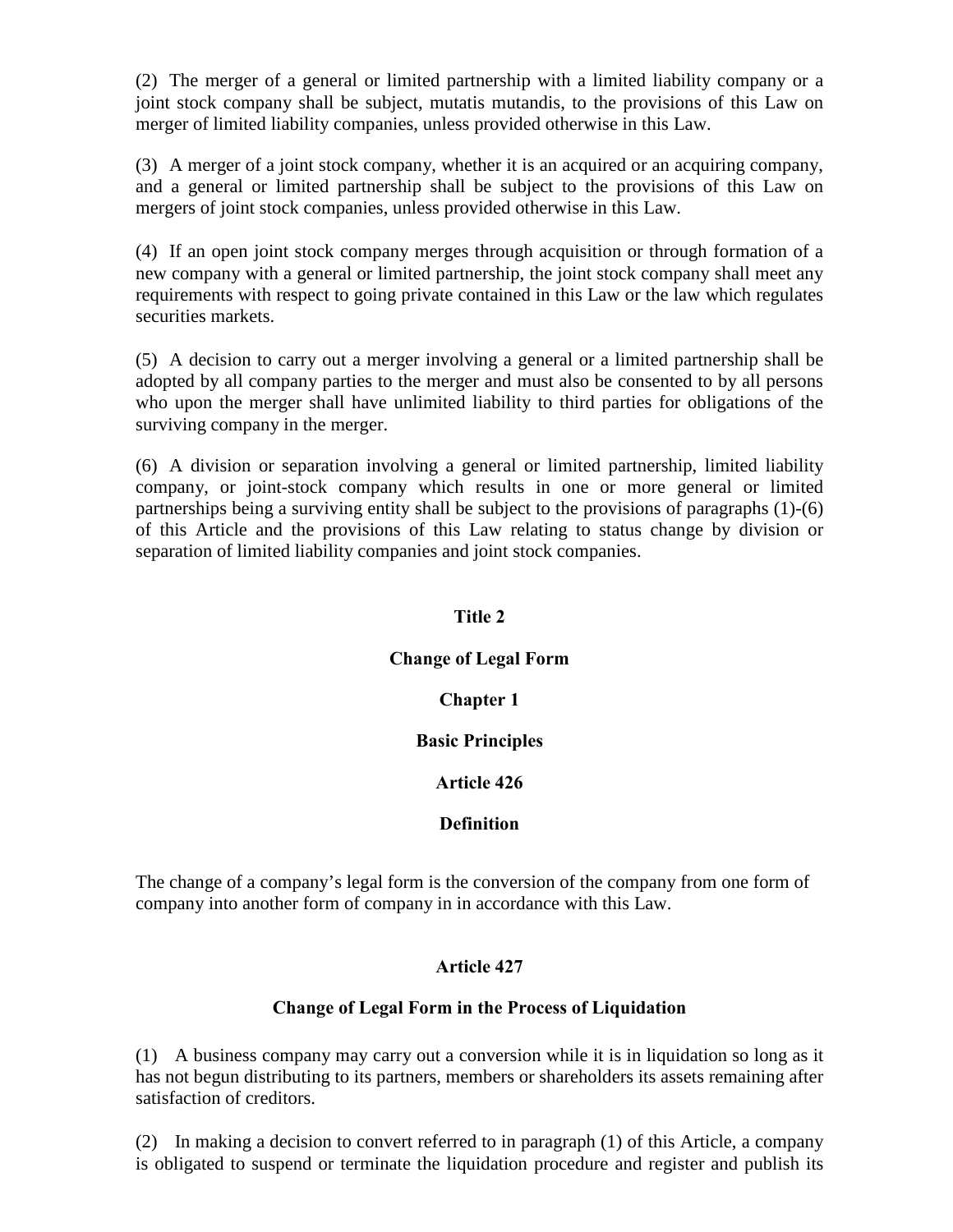decision.

# Article 428

## Registration and Publication

(1) A company's change of legal form shall be registered and published in accordance with the law regulating registration of business entities.

(2) Upon a change of legal form a business company shall continue its operations as a company with another legal form.

## Article 429

## Applicability of Other Articles and Exemption from Court Annulment

(1) Upon conversion of a company the provisions of this Law relating to formation of a company in the new form shall apply mutatis mutandis, unless provided otherwise in this Law.

(2) A company's decision to change legal form articles of conversion may not be nullified on the grounds of disproportionate share exchange ratio or contribution under this Law.

# Chapter 2

#### Types of Changes of Legal Form

#### Section 1

# Article 430

# Conversion of Joint Stock Company into Limited Liability Company

(1) A joint stock company may be converted into a limited liability company in the following manner:

1) The board of directors of the joint stock company shall adopt a resolution proposing a conversion, meeting the requirements of this Law. The decision to convert shall be made by the shareholders' assembly.

2) The company shall give notice of such assembly to all shareholders in accordance with Article 281 of this Law at least 30 days before the convening of the assembly.

(2) A notice referred to in paragraph (1) of this Article shall state that the reason for convening the assembly and the location where the shareholders will have access to the following documents:

1) a draft of the decision on conversion together with a report of the board of directors explaining the terms and conditions and the legal and the economic basis for conversion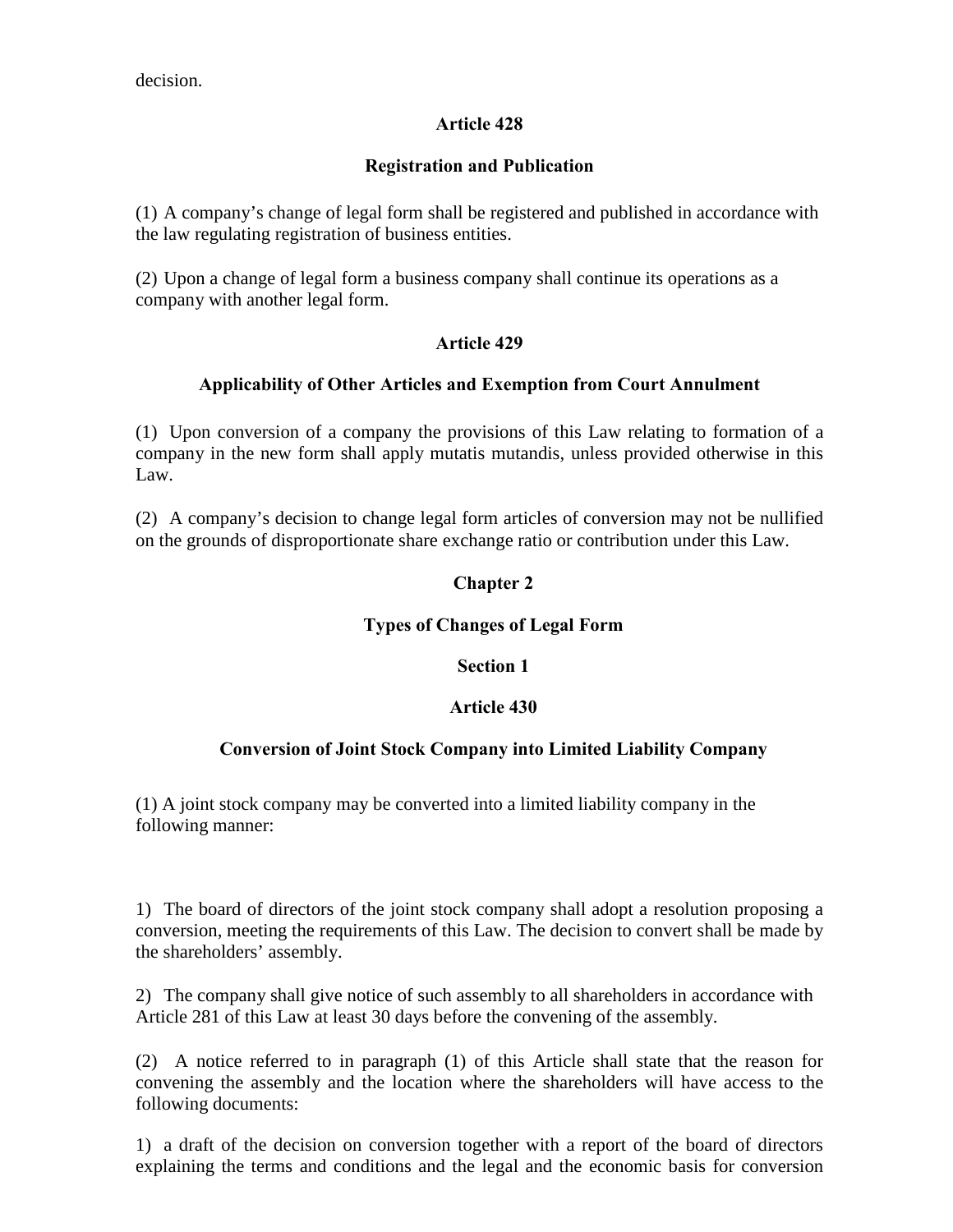and a description of any problems encountered during the assessment regarding the conversion;

2) any recommendations by the board of directors regarding the decision on conversion and the reasons for such recommendations; and

3) information on the right of the shareholders to dissent from the decision on conversion and their right to require valuation and payment for their shares in accordance with this Law.

(3) The decision on conversion shall be put to a vote at the shareholders' assembly. The decision shall be considered approved and adopted if it receives the affirmative vote of a qualified majority as defined in paragraph (3) of Article 293 of this Law.

(4) If the company has more than one class of shares, the decision on conversion shall be adopted by a qualified majority of shareholders as referred to in paragraph (3) of this Article of each class whose rights are decreased by the conversion voting as a group.

(5) Approval and adoption by such shareholders must also include adoption of changes of the Articles of Association in accordance with paragraphs (3) and (4) of this Article.

# Article 431

# Contents of the Decision on Conversion A decision on conversion shall particularly

contain the following:

1) the company name and registered office of a joint stock company to be converted and of the limited liability company into which the joint stock company will be converted;

2) the conditions of the conversion;

3) the manner and the terms of converting the shares of the joint stock company into shares of the limited liability company or into cash or other property; and the method by which such shares or other forms of payment are paid to the shareholders of the joint stock company; and

4) other details and information in accordance with law, the Articles of Association, bylaws or company agreement.

# Article 432

# Registration and Publication

(1) Following the completion of the conversion in accordance with Article 430 of this Law, the limited liability company shall submit an application to the Registry in accordance with the law which regulates registration of business entities for the purpose of registration and publication of the conversion.

(2) Once the requirements of paragraph (1) of this Article are met, the Registry shall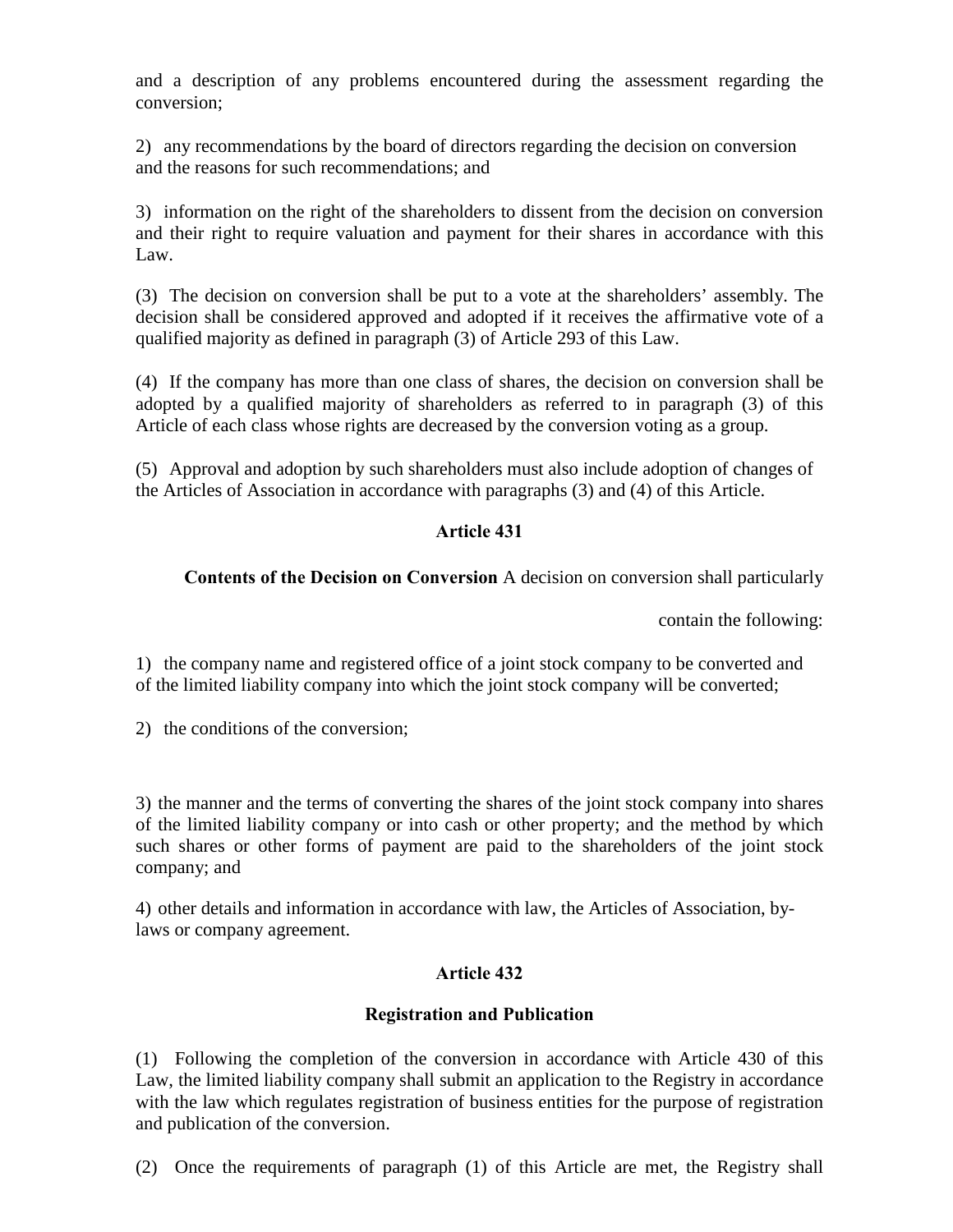immediately register the decision on of conversion and the Articles of Association of the limited liability company in the Registry.

## Article 433

# Legal Effect of Conversion

When the registration is effective the following legal consequences come into effect:

1) the companies participating in the shall be a single company, being the limited liability company identified in the conversion decision, and the joint stock company shall cease to exist as a legal entity;

2) the limited liability company shall have all assets and be liable for all obligations of the joint stock company;

3) all court and other proceedings and all claims against the joint stock company shall continue against the limited liability company, which, in every case, shall be the legal successor of the joint stock company; and

4) the shares of the joint stock company shall be converted into shares of the limited liability company, options, money or other assets in accordance with Article 431 of this Law; and

5) the holders of convertible bonds, securities with purchase rights, other securities other than shares, shall be entitled to at least the same rights after the change of legal form, unless provided otherwise in the decision on issuance of such securities or if otherwise agreed with their owners in accordance with paragraph (10) of Article 210 of this Law.

# Section 2

#### Conversion of a Joint Stock Company into General or Limited Partnership

#### Article 434

#### **Requirements**

(1) A joint stock company may change legal form into a partnership or limited partnership by a unanimous decision of all shareholders who will be general partners in the partnership.

(2) The decision of the joint stock company on change of legal form of that company shall state which shareholders shall be general partners and which shall be limited partners.

#### Article 435

#### Effect of Registration and Publication

When the registration of the conversion of a joint stock company into a general partnership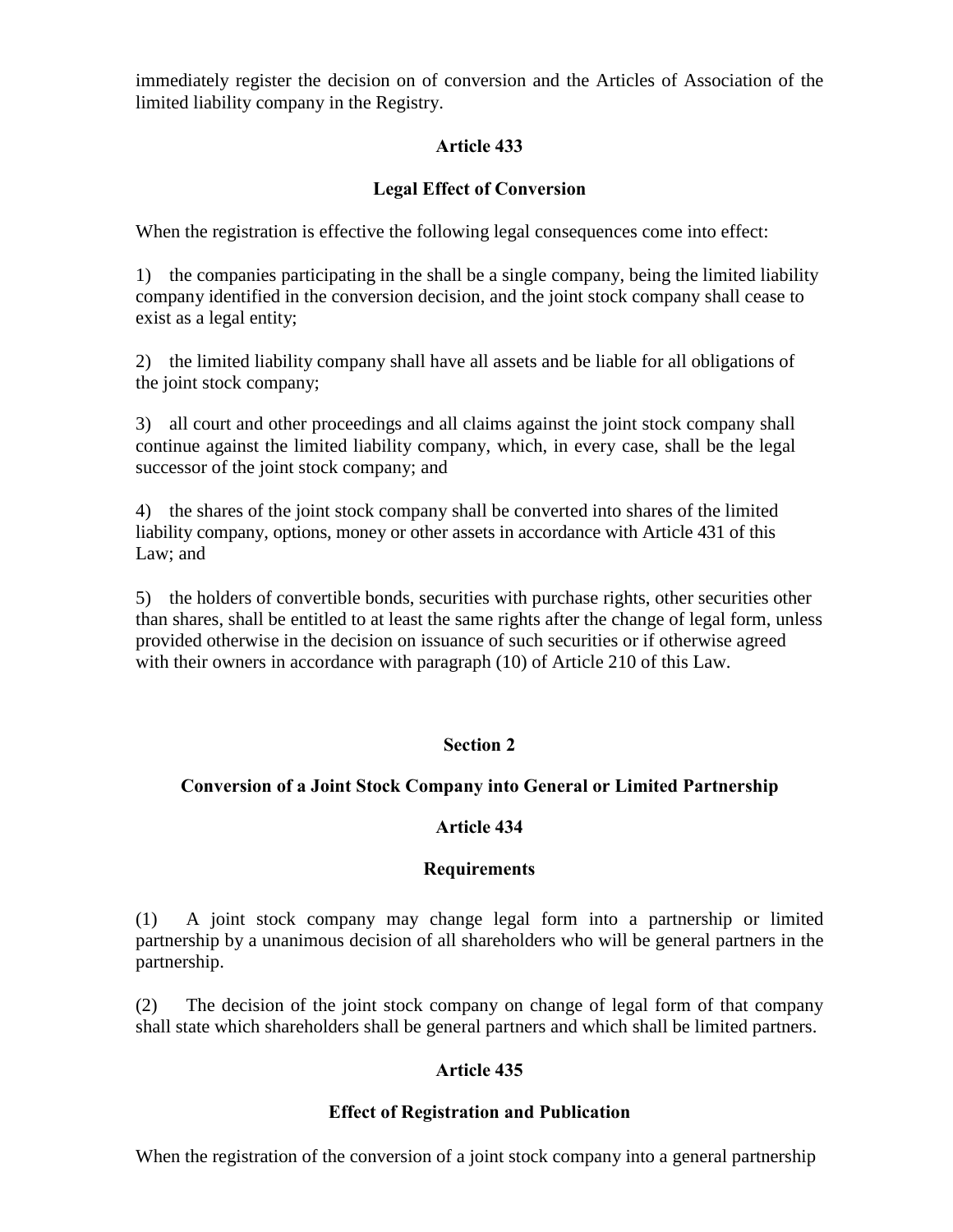is effective, the following legal consequences come into effect:

1) the joint stock company continues as a partnership or limited partnership and thereby ceases to exist as a joint stock company;

2) a partnership or limited partnership is the legal successor to the joint stock company;

3) all powers of the joint stock company bodies are terminated; and

4) other legal consequences shall be in accordance with the nature of the general partnership or limited partnership formed by change of legal form of the joint stock company.

## Section 3

## Conversion of Limited Liability Company into Joint Stock Company

#### Article 436

#### Decision on Conversion of Limited Liability Company into Joint Stock Company

(1) The provisions of this Law pertaining to the conversion of a joint stock company into a limited liability company shall apply mutatis mutandis to the conversion of a limited

liability company into a joint stock company, unless provided otherwise by the provisions of this Law relating to limited liability companies.

(2) The provisions of this Law relating to minimum basic capital of a joint stock company and nominal value of shares of a joint stock company shall apply after the conversion of a limited liability company to a joint stock company.

# Article 437

#### Appointment of the Bodies and Registration

(1) The appointment of the members of the board of directors of the joint stock company shall be reported together with the resolution on conversion of the limited liability company into a joint stock company.

(2) Registration of the conversion of a limited liability company into a joint stock company shall be published in accordance with the law which regulates regsistration of business entities.

# Article 438

#### Conversion of Shares

(1) Upon registration of the conversion, the limited liability company shall continue operating as a joint stock company. Shares of the limited liability company shall be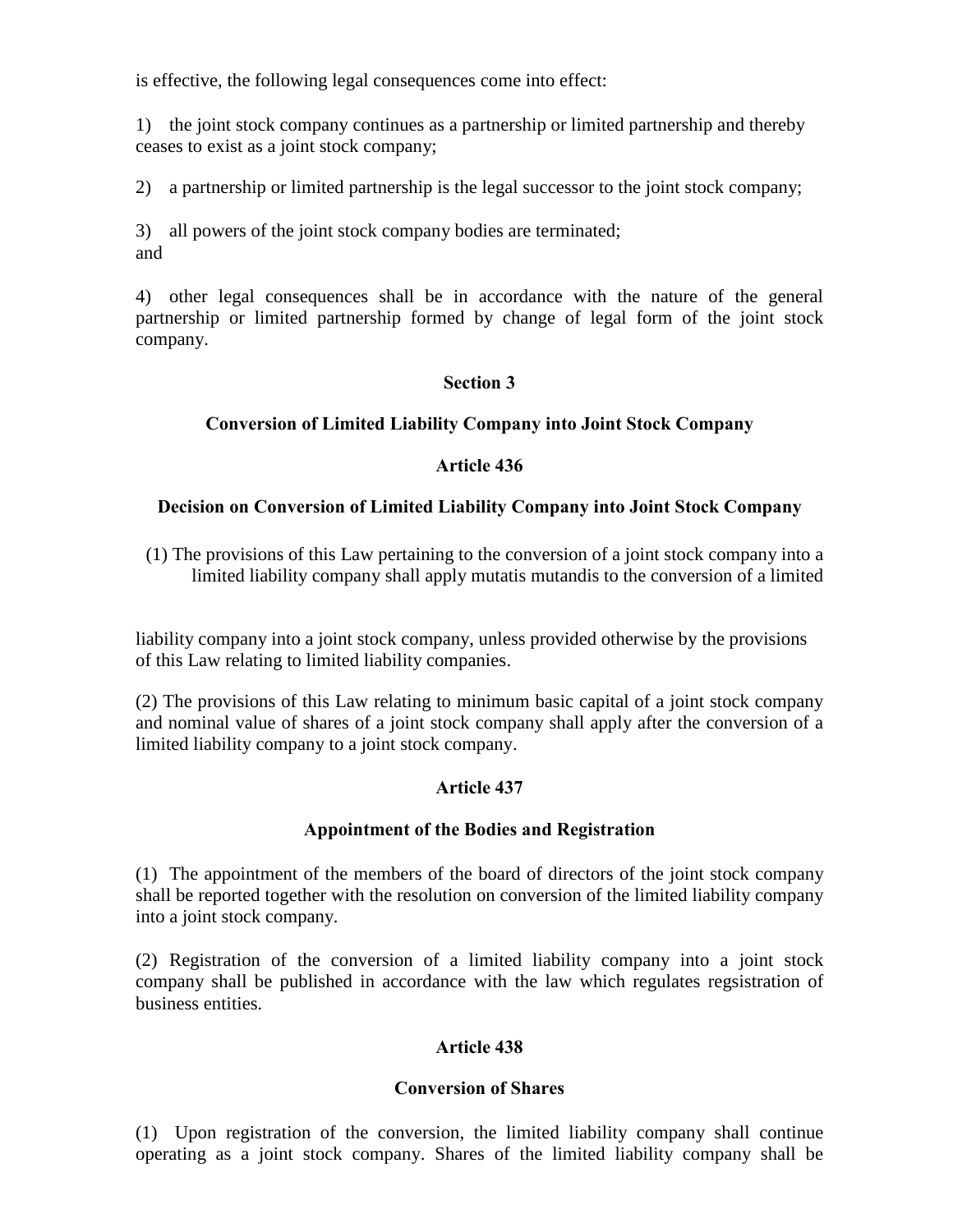converted into shares of the joint stock company. Rights of third parties relating to a share of the limited liability company will be converted to rights relating to shares of the joint stock company.

(2) The shares of a limited liability company shall be converted into shares of the joint stock company by deletion from the book of shares and recording in the Central Registry of Securities.

(3) Conversion of shares of the limited liability company into shares of the joint stock company shall not require approval by the Securities Commission.

# Article 439

## Conversion of Limited Liability Company into General or Limited Partnership

Conversion of a limited liability company into a general or limited partnership shall be subject to the provisions of this Law relating to conversion of a joint stock company into a general or limited partnership.

## Section 4

# Conversion of General or Limited Partnership into Joint Stock Company or Limited Liability Company

#### Article 440

# **Requirements**

(1) A general or limited partnership may be converted into a joint stock company or a limited liability company by unanimous decision of all partners in the case of a general partnership and all limited partners in the case of a limited partnership.

(2) General partners of the general or limited partnership shall remain jointly and severally liable as before for the converted entitys debts until registration and publication of the conversion in accordance with this Law.

(3) Conversion of a general or limited partnership into a joint stock company or a limited liability company shall be subject to the provisions of this Law relating to conversion such types of companies.

# Article 441

# Conversion of General Partnership into Limited Partnership and Vice Versa

(1) Conversion of a general partnership into a limited partnership or vice versa shall be deemed effective if approved by all partners and provided that general requirements for this conversion pursuant to this Act have been met.

(2) The effect of conversion of a general partnership into a limited partnership and vice versa shall be subject to the provisions of this Law relating to conversion of such types of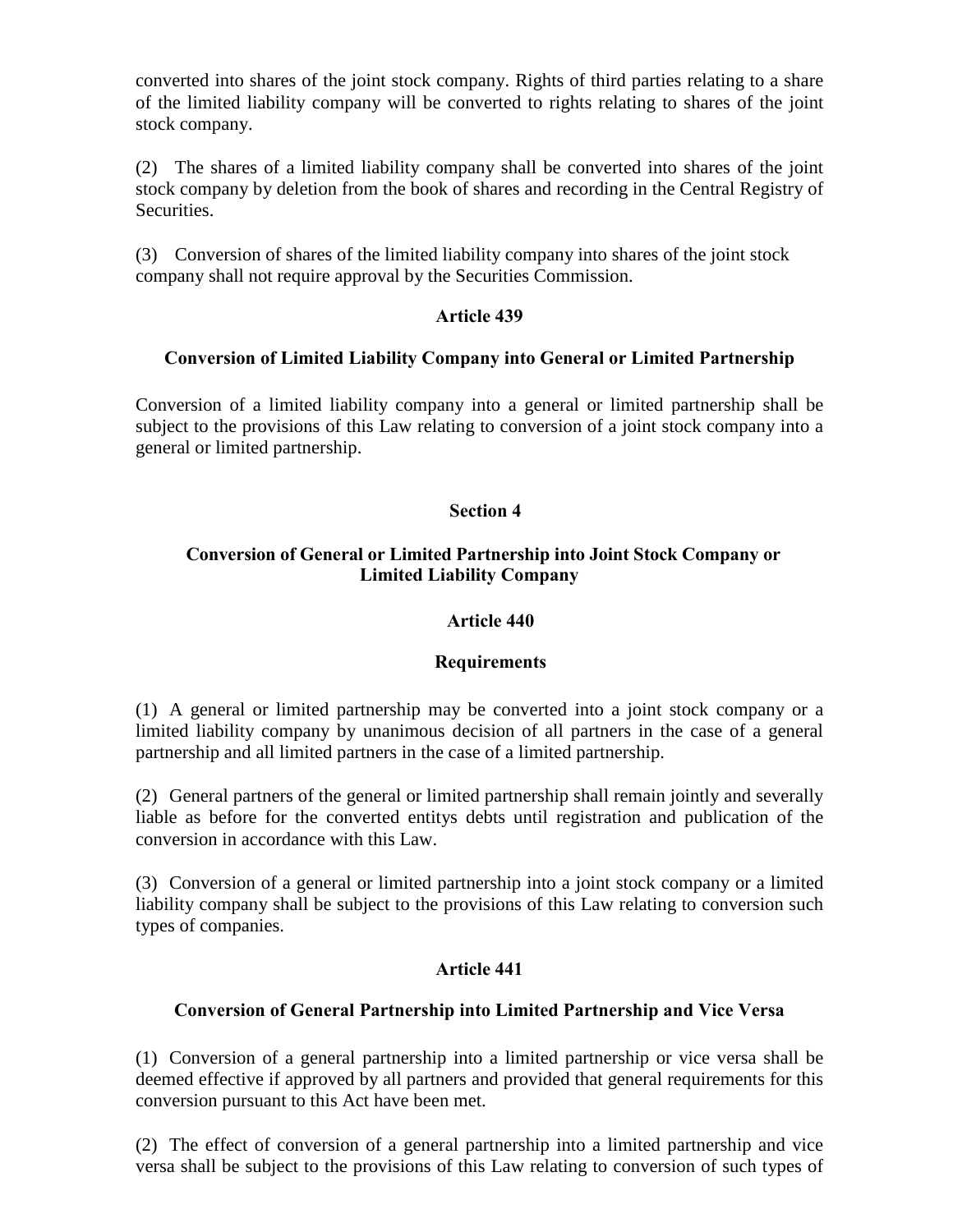#### PART SEVEN

#### ACQUISITION AND DISPOSAL OF MAJOR ASSETS

#### Article 442

#### **Definition**

(1) As used in this Law, "acquistion and disposal of major assets" of a company means any transaction or related series of transactions which results in an acquisition or disposal of assets of the company the market value of which, at the time the company decided to complete the transaction, amounted to at least 30% of the book value of the company's assets as shown in the last annual balance sheet.

(2) As used in this Law, »acquisition and disposal« means the acquistion or disposal by any means, including but not limited to sale, lease, exchange, pledge or mortgage.

(3) As used in paragraphs (1) and (2) of this Article, "assets" includes any property of the company which has monetary value including but not limited to real estate, movables, property or other rights including intellectual property or contract rights, shares or other interests in another company, or money.

#### Article 443

#### Procedure for Approval of Acquisition and Disposal of Major Assets of a Joint Stock Company

(1) Any acquisition or disposal of major assets by a joint stock company shall be conducted in the following manner:

1) the board of directors of the joint stock company shall adopt a decision recommending the transaction; and

2) the company shall send notice of such assembly to all shareholders in accordance with Article 281 of this Law. Such notice shall be sent not less than 30 days prior to the day determined for the meeting to be held.

(2) The notice for convening the assembly referred to in subparagraph 2) of Article (1) of this Article shall state that the reason or a reason for convening the assembly is to consider the proposed transaction.

(3) Such notice also contain the following:

1) a report explaining the terms and conditions of the transaction;

2) the recommendations by the board of directors regarding the transaction and the reasons for such recommendations; and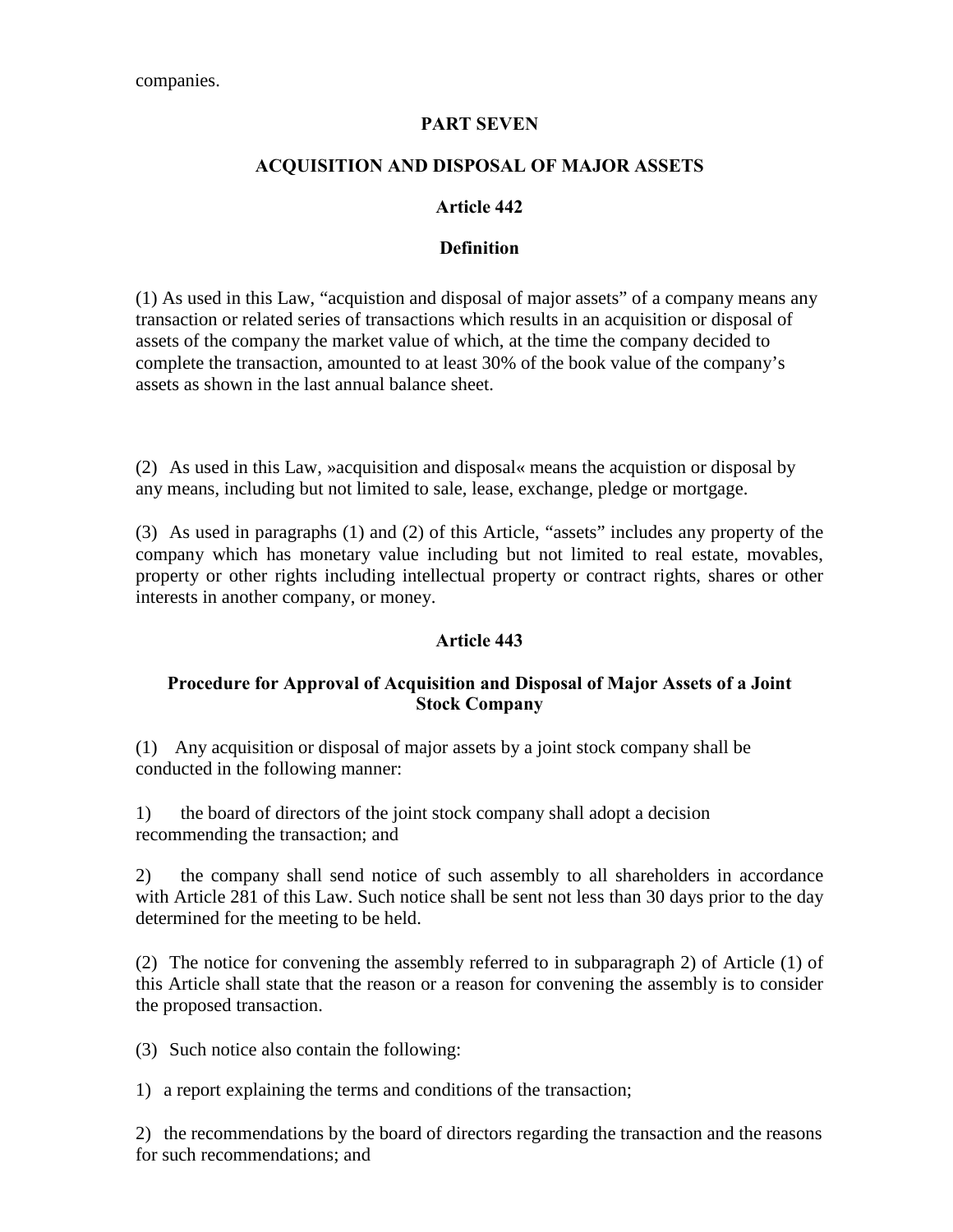3) information of the right of the shareholders to dissent from the transaction and their right to appraisal and payment for their shares as provided in this Law.

(4) The decision on acquisition and disposal of major assets shall be put to a vote at the shareholders' assembly. Only those shareholders who have the right to vote on that matter may vote. The transaction shall be approved by a qualified majority and, if a particular class of shares is entitled to group voting, the transaction shall be approved if it receives the affirmative vote of a qualified majority of the votes of the shares of each group entitled to group voting on the plan and at least a qualified majority of the total sum of votes of the voting shares for the plan.

(5) A copy of agreements for the acquisition and disposal of major assets shall be filed with the minutes of the assembly referred to in paragraph (4) of this Article.

# PART EIGHT

# SPECIFIC RIGHTS OF SHAREHOLDERS AND MEMBERS TO DISSENT

## Article 444

#### Right of Shareholders to Dissent and Require Payment from a Joint Stock Company

(1) A shareholder of a joint stock company may require payment from the company in an amount equal to the market value of his shares if he voted against or otherwise refrained from voting for:

1) an amendment to the Articles of Association of the company that adversely affects his rights in the manner stated in Article 341 of this Law and on which he had a right to vote;

2) a reorganization of the company in a status change on which he had the right to vote;

3) a reorganization of the company in a conversion on which he had the right to vote;

4) an acquisition or disposal of major assets on which he had a right to vote; or

5) any other company action that reduces the shareholder's rights and is taken pursuant to a shareholder vote if the company's Articles of Association provides that shareholders are entitled to dissent and obtain payment for their shares at market price under this Article.

(2) A shareholder who is entitled to payment pursuant to this Article may not challenge the above-mentioned action which creates his rights under this Article, unless the action is fraudulent, illegal or constitutes a violation of Article 32 of this Law.

(3) For purposes of paragraph (1) of this Article, market value shall be calculated as of the date the decision approving the company action in question was adopted by the shareholders assembly, not taking into consideration any expected increase or decrease in value as a result of the action.

(4) If the action on the basis of which the rights arose under paragraph (1) of this Article is subject to voting by the shareholders the written invitation for the voting shall contain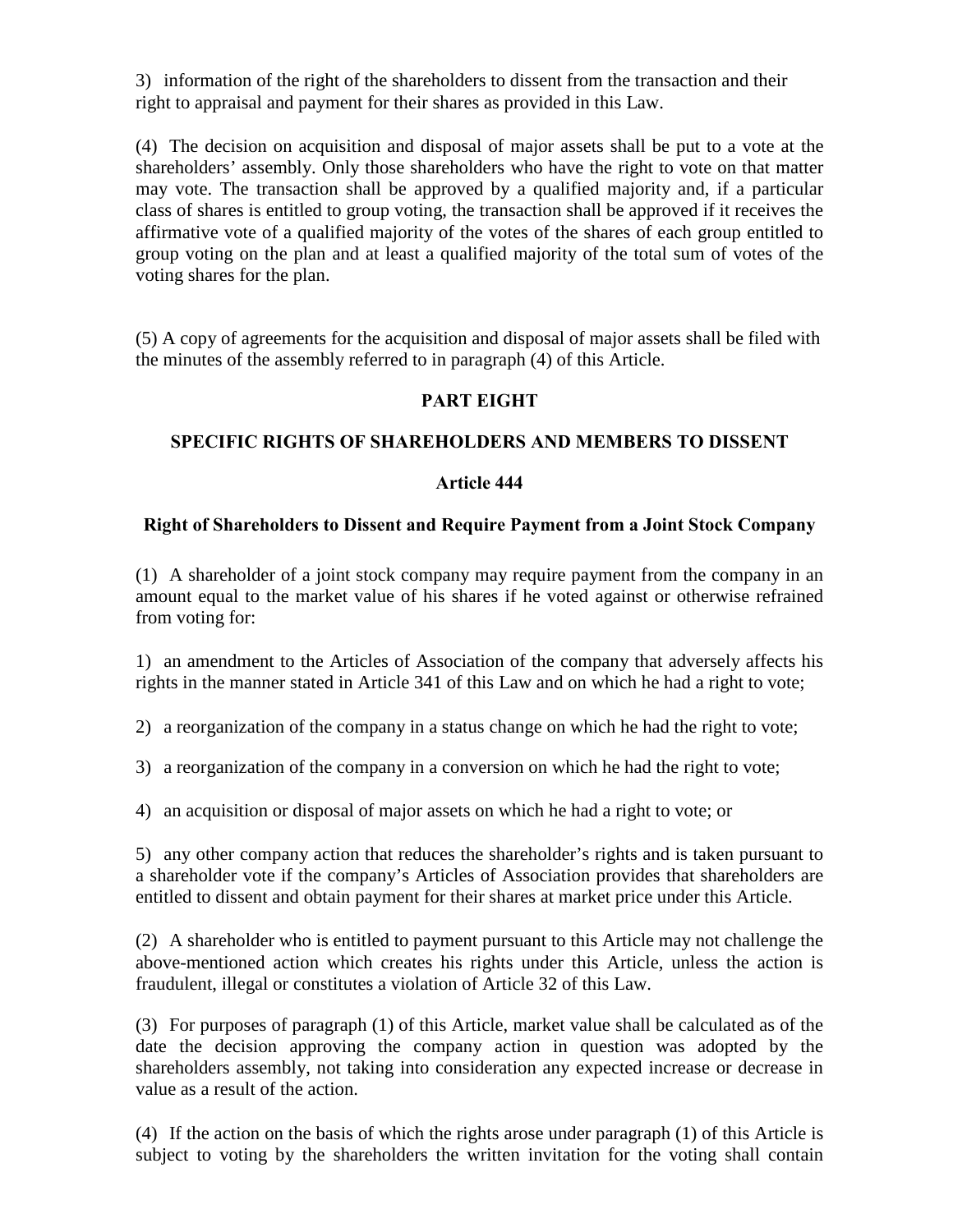information that the shareholders have or may have such rights, and the notification shall also include reference to such rights.

(5) A shareholder who wishes to exercise rights under this Article shall send to the company, prior to the voting at the assembly, a written notification of his intention to exercise such rights if the proposed action is undertaken. The shareholder who fails to

satisfy these requirements within 30 days or votes in favor of the proposed actions shall not be entitled to payment pursuant to this Article.

(6) If the decision on the basis of which the rights arose pursuant to this Article is approved by the shareholders' assembly, the shareholder who submitted written notification of his intention to request payment pursuant to paragraph (5) of this Article shall, within 30 days following the voting, send the company a written request for payment for the purchase of the shares that belong to him, stating his name and address, and the number and type of shares for which payment is requested.

(7) The company shall, within 30 days following the receipt of the request referred to in paragraph (6) of this Article, pay each shareholder satisfying the requirements of this Article an amount that the company believes to be the market value of his shares.

(8) If the shareholder satisfies the requirements referred to in this Article but believes that the amount paid is lower than the market value of his shares determined pursuant to this Law or if the company fails to make the payment, he shall be entitled, within 30 days following the date or due date of such payment, to request an appraisal of the share value by the competent court by filing a request to the court within this 30-day period.

(9) In his complaint to the competent court the shareholder must state his estimate of the market value of his shares for purposes of this Article, and the company must without delay give notice of the request in accordance with Article 281 of this Law to all other shareholders who have properly dissented under this Article.

(10) In response to the filed complaint referred to in paragraph (9) of this Article the court shall have the power to determine the market value and to hire appraisers or other experts to advise on the relation between the prices offered and requested and the market value. The court shall also have the power to order the company to pay its determined market value and to pay the fees and expenses of the dissenting shareholder or shareholders and the appraisal.

(11) A court decision under paragraph (10) of this Article shall apply to all properly dissenting shareholders if the value determined by the court is higher than the amount the company offered under paragraph (7) of this Article, and shall be published in accordance with Article 281 of this Law.

#### Article 445

#### Determining Market Value

(1) For purposes of this Law, the term "market value" means the average value which is announced or published on the stock exchange or other appropriate market, for the period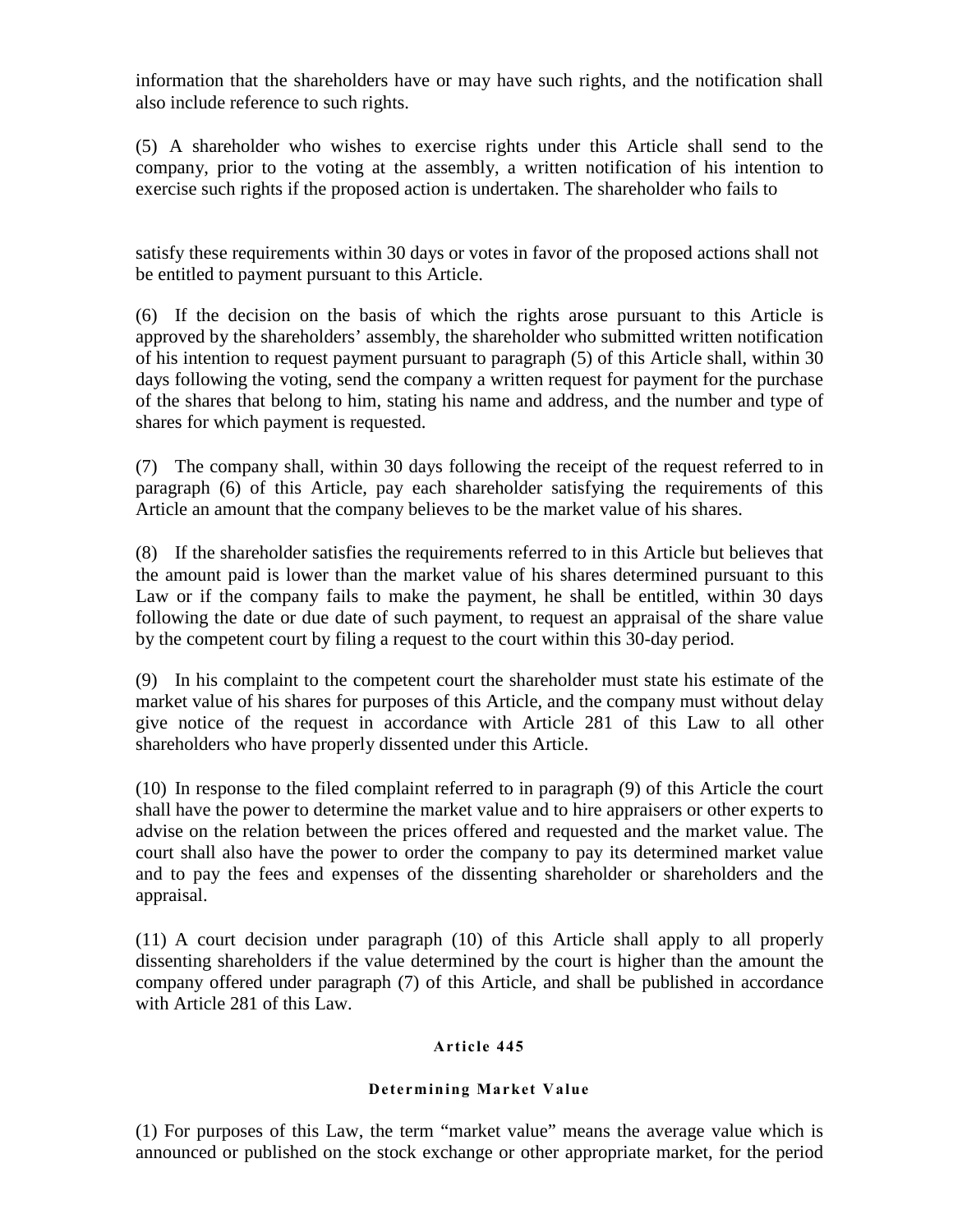which closely precedes the date that is relevant and which is not shorter than three nor longer than six months. In a case where shares are not regularly traded or an appropriate

market does not exist, the market value shall be determined through valuation of the capital of the company with the application of appropriate methods of valuation.

(2) The market value shall be determined through valuation of the capital of the company with application of appropriate methods of valuation.

(3) The market value of shares and interests shall be determined by decision of the board of directors of the company unless, pursuant to the company's Articles of Association or this Law, the determination is made by the competent court through the use of an independent appraiser or other person or body.

(4) If one or more members of the board of directors of a joint stock company has a personal interest in executing the transaction on the basis of which market value is paid to a shareholder, the determination shall be performed by the members of the board of directors not having such interest in accordance with Article 34 of this Law.

(5) The persons determining the market value referred to in paragraphs (1) and (2) of this Article may engage an authorized appraiser to assist them in the determination and shall engage an independent appraiser in the event that payment is required pursuant to Article 444 of this Law.

## Article 446

# Rights of Members of a Limited Liability Company or Partnership to Dissent and Receive Payment from the Company

(1) The specific rights of shareholders stated in Articles 444 and 445 of this Law may be adopted in the Articles of Association, company agreement or partnership agreement of a limited liability company or a general or limited partnership or in a contract for reorganizations of companies (merger, division, separation and change of legal form).

(2) In a case referred to in paragraph (1) of this Article, the provisions of Articles 444 and 445 shall apply mutatis mutandis to the members or partners and to their shares and reimbursement for such shares, or partnership interests, except to the extent that the Articles of Association or other agreement provides otherwise.

#### Article 447

#### Mandatory Sale

(1) A person who through takeover acquires at least 95% of the shares of a target company through a public offer in accordance with the law which regulates securities markets, shall have the right to purchase the remaining shares which were part of the public offering from the shareholders who did not accept sale through the public offer (non-accepting shareholders) on the terms of the public offer (mandatory purchase).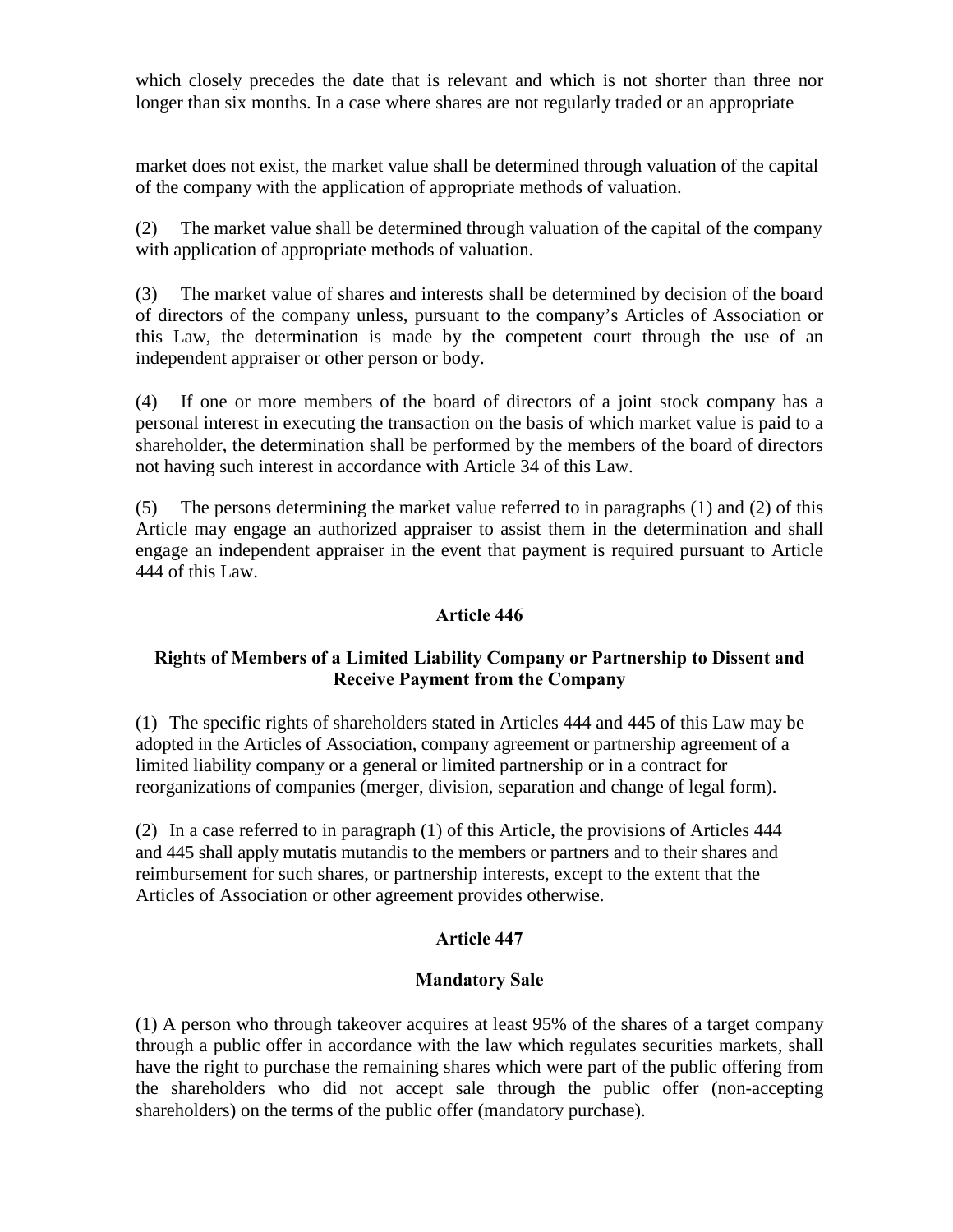(2) If the acquirer does not acquire the shares as referred to in paragraph (1) of this Article, then within 180 days from the last date of the public offer, the acquirer shall lose such right.

(3) For the purpose of exercising the right referred to in paragraph (1) of this Article, the acquirer shall send a written request for the mandatory sale to the non-accepting shareholders within 120 days after the last date of the public offer, which request shall state the terms and conditions for the purchase in the public offer. A copy of the request shall be sent to the board of directors of the target company. If the acquirer he acts contrary to this paragraph, the acquirer shall lose the right for mandatory sale.

(4) If in the public offer the acquirer offered selling shareholders a choice between payment in money and payment in other property as consideration for their shares, that choice must also be given to the non-accepting shareholders in writing.

(5) If the acquirer referred to in paragraph (1) of this Article does not receive an answer within 30 days after the request, the acquirer shall have the right to pay the money or transfer the other property offered to the non-accepting shareholders who must then sell their shares for that.

(6) Upon receipt of written information as referred to in paragraph (5) of this Article, the acquirer shall be obligated to enter it in the Central Registry of Securities and to submt it for registration in the Registry in accordance with the law which regulates registration of business entities. The amount shall be held on behalf non-accepting shareholders until paid to them.

#### Article 448

#### Mandatory Purchase

(1) Shareholders who acquire 95% of the shares of a company ("major shareholder") shall be obligated to purchase the shares of the remaining shareholders (minority shareholders) on their demand.

(2) A minority shareholder referred to in paragraph (1) of this Article may submit a written request to the major shareholder at the latest within six months after the date of acquisition of the 95%, informing him about the type, class and number of shares offered.

(3) A major shareholder as referred to in paragraph (1)of this Article is obligated at the latest within 30 days from the day of receipt of the written request, send his answer to the minority.

(4) A major shareholder as referred to in paragraph (1) of this Article is obligated to purchase shares from the minority shareholder at the price as of the last shares that were acquired to get to the 95%.

(5) The forced purchase shall be registered in accordance with the law which regulates registration of business entities and entered into the Central Registry of Securities in accordance with the law which regulates securities markets.

#### Article 449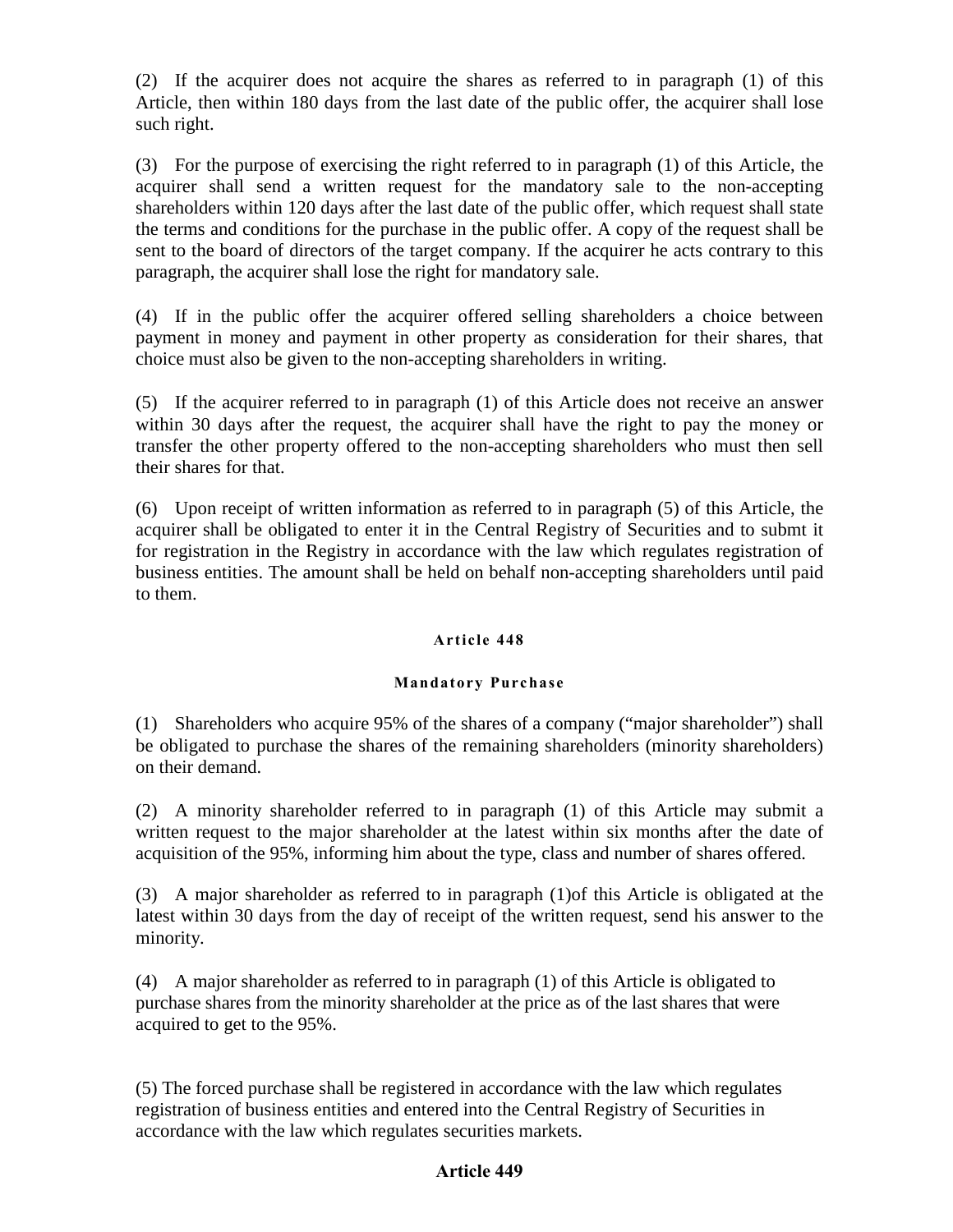## Court Protection

Upon request of a refusing shareholder submitted within 30 days after the date of receipt of written request for the forces sale, the competent court in a con-contentious proceeding shall within 30 days for the date of the request to prohibit the offeror from the public offer to proceed with the purchase or sale under terms different from those stated in the public offer.

## PART NINE

## PENALTY PROVISIONS

#### Article 450

#### Commercial Offences of the Company and Responsible Persons in the Company

(1) A company shall be fined for conducting a commercial offense in an amount of 10,000 to 3,000,000 CSD if the company:

1) conducts business in violation of paragraph (2) of Article 5 of this Law;

2) abuses the legal personality of the company in violation of paragraph (1) of Article 15 of this Law;

3) uses its abbreviated or modified business name in violation of Article 19 of this Law;

4) through a representative concludes an agreement that is not within business activities of the company stated in the Articles of Association of the company as provided in paragraph (4) of Article 25 of this Law;

5) violates the provisions of this Law governing the duty not to compete with the company (Article 36);

6) violates the provisions of this Law governing the duty to pay at least half of monetary part of the basic capital of the company (paragraph (1) of Article 112 and paragraph (3) of Article 192);

7) decreases basic capital in violation of this Law (Article 113, paragraph (5) of Article 233, Articles 261-274);

8) maintains the value of basic capital in violation of this Law (Article 113, paragraph (5) of Article 233 and Article 236);

9) does not keep a book of shares and book of decisions as required by this Law (Article 119, paragraphs (3) and (4) of Article 136, Article 151, paragraph (2) of Article 290);

10) gives financial support for acquiring shares of the company in violation of this Law (paragraph (1) of Article 123 and pargraph (1) of Article 190);

11) makes payments to its members or shareholders in violation of this Law (Articles 133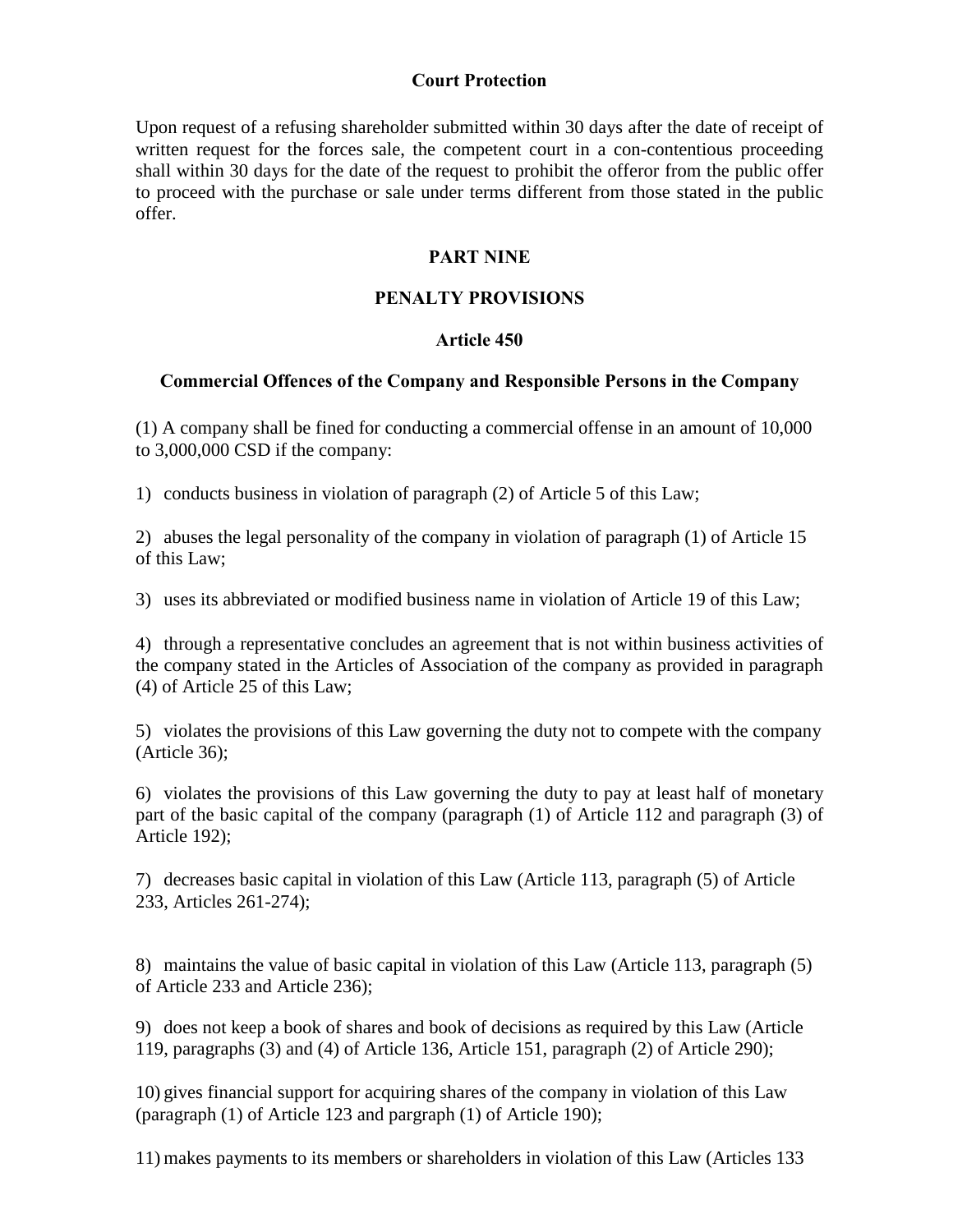and 230);

12) does not keep business books as required by this Law (Articles 158 and 314);

13) issues shares in the amount less than the amount prescribed by this Law (Article 234);

14) does not keep and maintain documents as required by this Law (Articles 174 and 342);

15) during a liquidation procedure undertakes business activities or pays dividends to partners, members or shareholders in violation of this Law (Article 352);

16) does not make reports about liquidation, final liquidation balance sheet and proposal on distribution of liquidation assets as required by this Law (Article 357);

17) does not make written reports about relations between company and its members attached to the report on business operations of the company (Article 372);

18) violates the provisions of this Law that regulate prohibition of creating phantom capital (Article 393);

19) acquires or disposes of major assets in violation of this Law (Article 443);

20) violates the rights of shareholders to dissent and receive payment for shares in violation of this Law (Article 444 and 446);

21) violates the rights of shareholders for compulsory sale of shares in violation of this Law (Article 447);

22) does not comply with the provisions of this Law or does not settle within the prescribed deadline, unless provided otherwise stipulated in this Law (Article 452).

(2) For cunducting the activities referred to in paragraph (1) of this Article, the responsible person in the company shall be fined up to the amount of 2,000-200,000 CSD.

# Article 451

# Petty Offences of a Company and Responsible Persons

(1) A company shall be fined in an amount from 10,000 to 1,000,000 CSD if:

1) the Articles of Association does not have the contents required by this Law (paragraph (5) of Article 7, pargraph (1) of Article 55, paragraph (1) of Article 92, paragraph (1) of Article 106 and pargraph (1) of Article 185);

2) a representative of the company does not respect the restrictions of the authorization to represent stated in this law (paragraph (1) of Article 25);

3) a contract or any other legal actions are made or taken in cases where there is a conflict of interest (Article 34);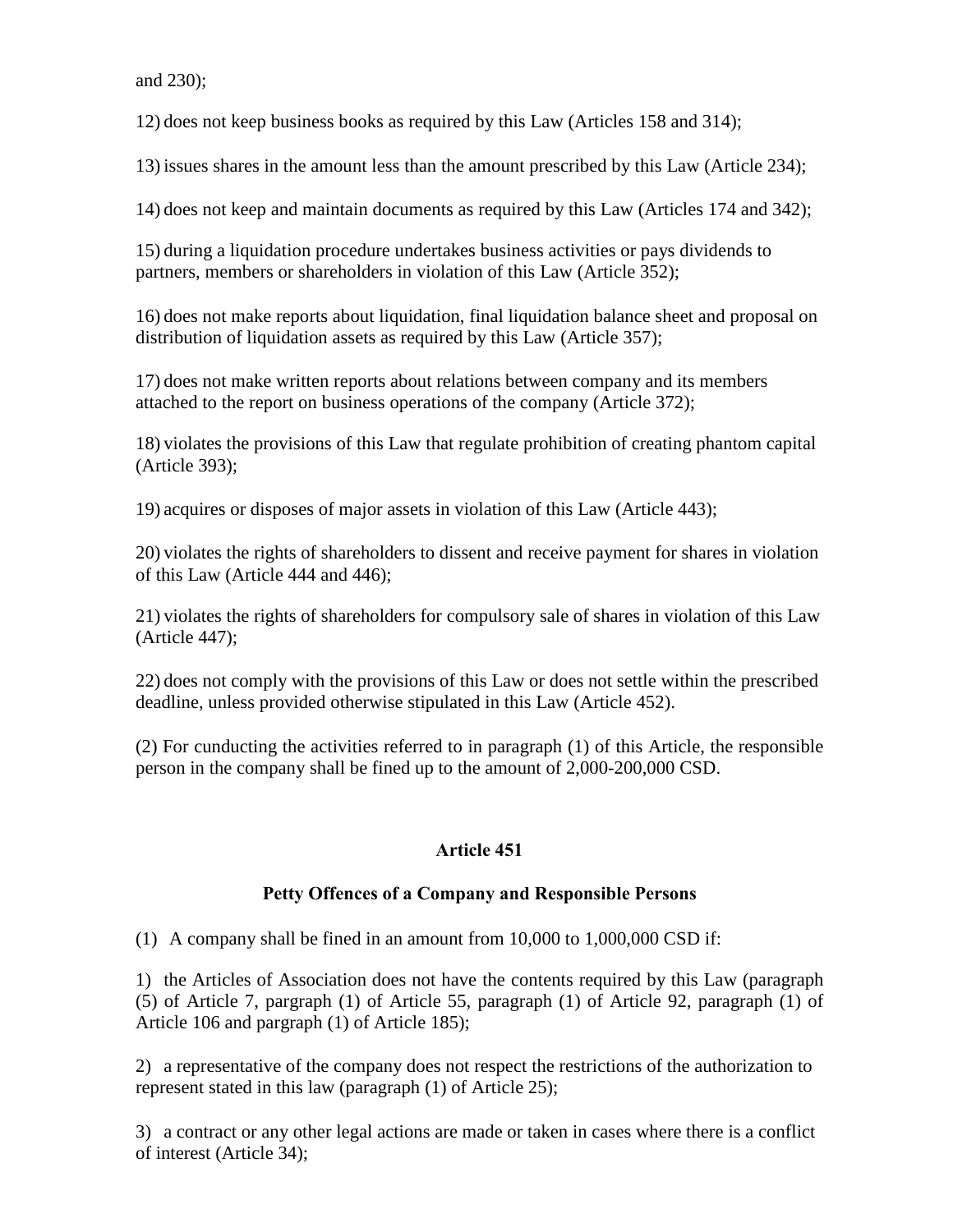4) the company does not keep business secrets (Article 38);

5) the company violates the prohibition of disqualification provisions of this Law (Article 45);

6) the company does not select a person to represent it in violation of this Law (Article 73, 91, 159 and 323);

7) the company amends its Articles of Association in violation of this Law (paragraph (3) of Article 55, Articles 93, 173, 338 and 339);

8) the company does not return to shareholders the amounts they paid in case the foundation was unsuccessful (Article 200);

9) the company does not convene the foundation assembly as required by this Law (Article 198);

10) the company does not convene the Assembly as required by this Law (Articles 138, 139, 276, 277 and 280).

(2) For violations referred to in paragraph (1) of this Article the responsible person in the company will be fined in an amount from 500 to 50,000 CSD.

# PART TEN

# TRANSITIONAL AND FINAL PROVISIONS

# Article 452

## Existing Companies and Entrepreneurs and Duty to Harmonize with this Law

(1) Existing companies and other forms of organization for performing economic activity as well as entrepreneurs shall on the effective date of this Law continue to work in the manner and under the conditions under which they were entered into the Registry.

(2) Entities and entrepreneurs referred to in paragraph (1) of this Article shall harmonize their legal form, the bodies, shareholders and members, capital, shares and other securities or interests, business name, memoranda, parts of enterprises with special authorities in legal transactions, as well as their Articles of Association and other founding agreements, with the provisions of this Law within two years after the effective date of this Law, unless provided otherwise in this Law.

(3) A limited liability company or joint stock company referred to in paragraph (1) of this Law shall not, during re-registration, be required to submit evidence of compliance with the requirements of this Law respecting basic capital.

(4) Entities and entrepreneurs who fail to comply with the requirements of paragraph (2) of this Article shall cease to operate and shall be terminated upon completion of liquidation proceedings which shall be carried out at the expense of the person being liquidated and shall be instituted by the Registry ex officio.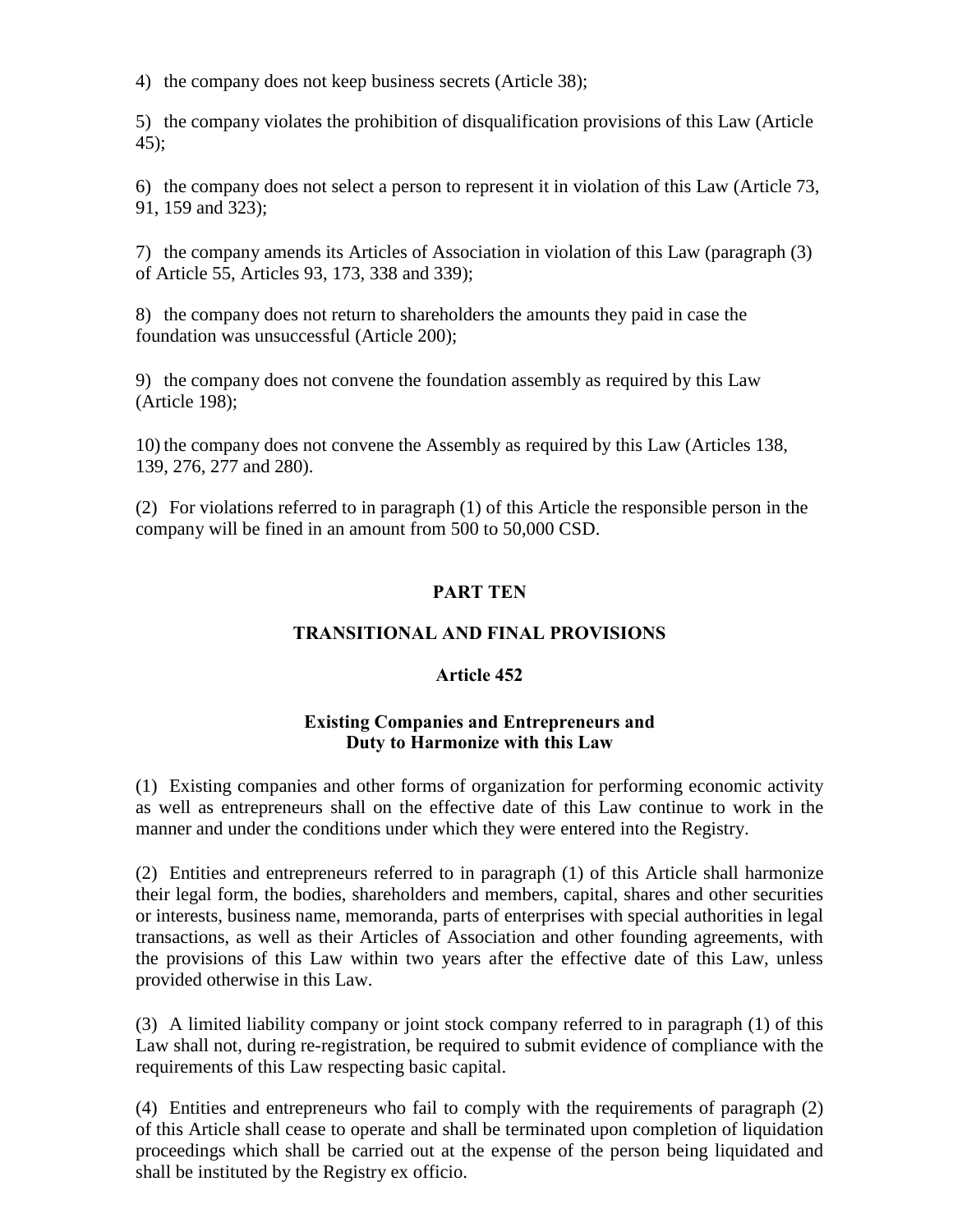## Article 453

## Existing Public Companies

(1) Existing public companies shall on the effective date of this Law continue work in accordance with regulations that were in force up to the date of the effectiveness of this Law.

(2) Harmonizing the organization of public companies with the provisions of this Law shall be in accordance with regulations referred to in paragraph (1) of this Law.

## Article 454

#### Pending Proceedings

If filings or proceedings for establishment or changes of founders, shareholders or company members, or for the election of bodies and other matters, were commenced

prior to the time this Law became effective and are pending at such time, they will be completed pursuant to the regulations in force at the time they were submitted to the Registry.

## Article 455

## Limitations on Founding of Companies

(1) The following may not be founders or partners of a partnership or general partners of a limited partnership:

1) socially-owned companies;

2) companies with majority state or socially-owned capital;

3) privatized companies without at least one shareholder or member who has significant capital participation in accordance with this Law.

(2) From the day of effectiveness of this law, founders of the company and partners of the partnership and limited partners of limited partnership cannot be business companies whose founders are companies nor business companies as reffered to in subparagraph 3) of paragraph (1) of this Article.

#### Article 456

#### Termination of Existing Law

The Enterprise Law ("The Official Gazette SRJ", Nos. 29/96, 33/96, 29/97, 59/98, 74/99, 9/01 and 36/02), except provisions of Articles 392 - 399 and 400A, 400B, 400V and 421A which shall remain in force until the expiration of deadlines for privatization established by the law that regulates privatization, shall be replaced by this Law.